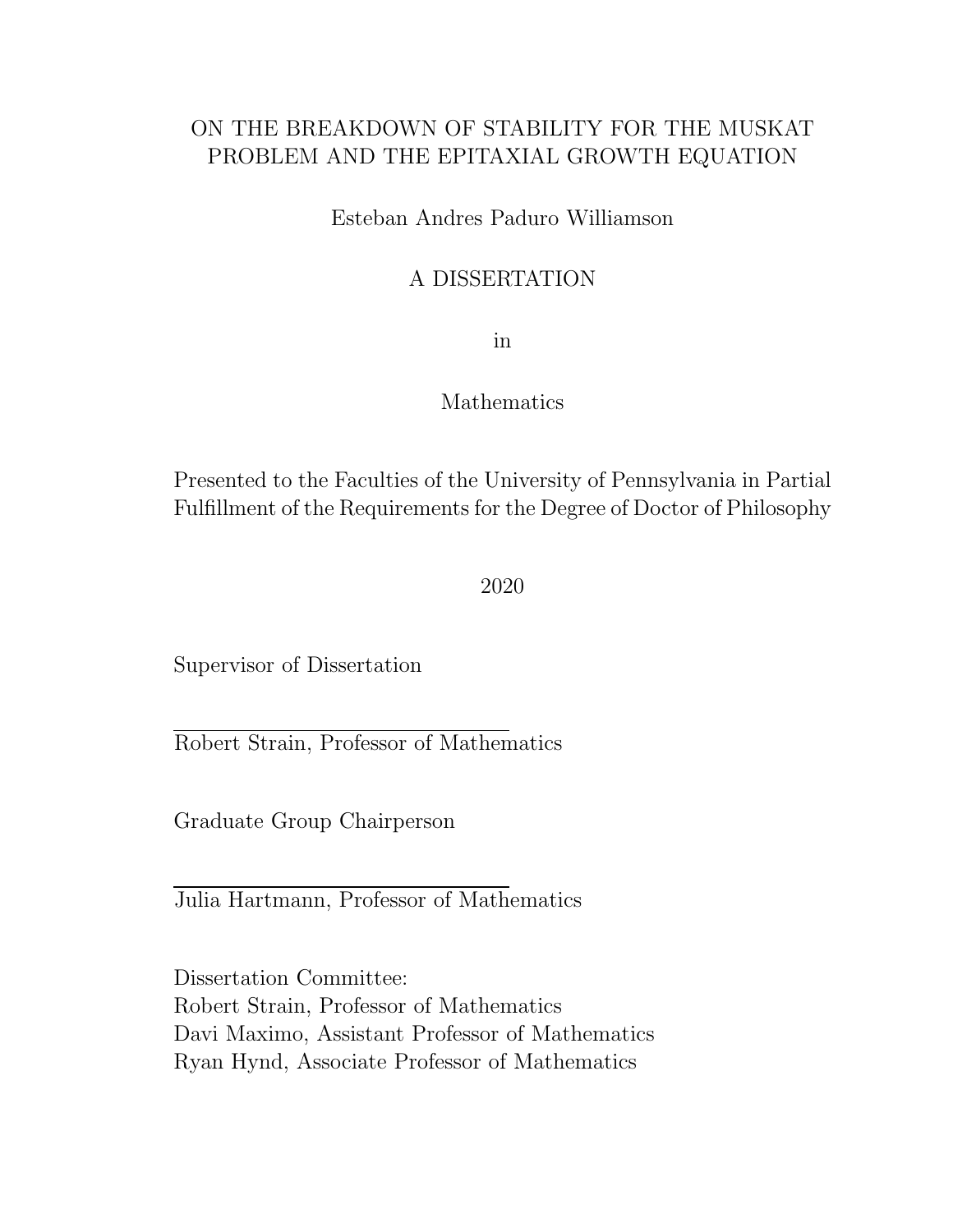# <span id="page-1-0"></span>Acknowledgments

I would like to thank my advisor, professor Robert Strain, for his support and patience, his insightful mathematical advice, and his continuous help every time I got stuck on my research. I would also like to thank the help of professors Wolfgang Ziller, Davi Maximo and Philip Gressman for their enlightening discussions and their great advice on how to do mathematics.

I am grateful to my parents and family, without their support and encouragement I would have never been able to get where I am, and very specially to my partner Consuelo Moreno for her unconditional love and support through all these years.

Lastly, I would like to thank the guidance from Fulbright Chile on coming to study to the US, the financial support from the University of Pennsylvania via the "Benjamin Franklin Fellowship", and the Government of Chile via the "Agencia Nacional de Investigación y Desarrollo/Becas Chile/Becas de doctorado en el extranjero 72160564".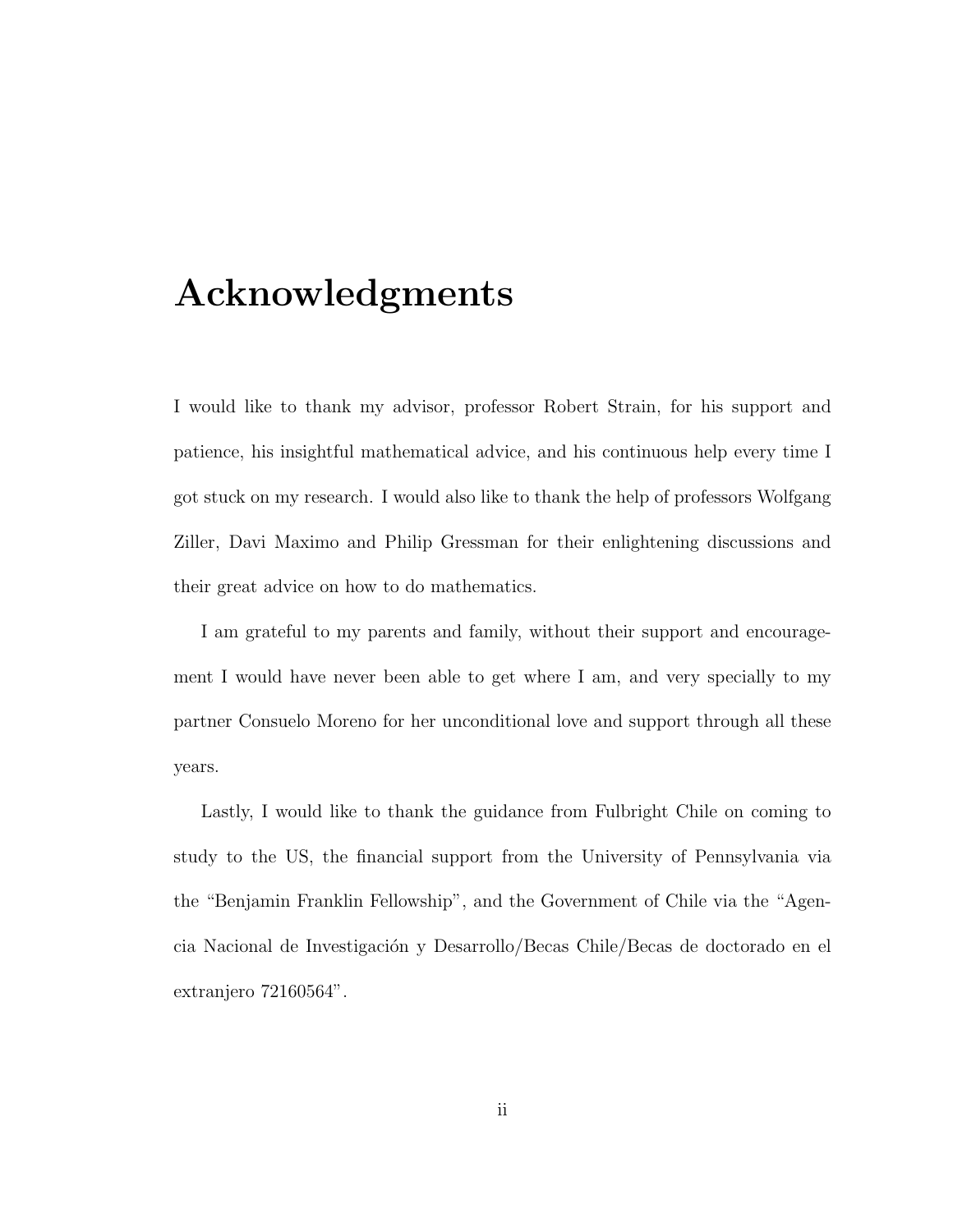#### ABSTRACT

# ON THE BREAKDOWN OF STABILITY FOR THE MUSKAT PROBLEM AND THE EPITAXIAL GROWTH EQUATION

Esteban Andres Paduro Williamson

#### Robert Strain

In this work we investigate the question of the well-posedness of the Muskat problem when low regularity initial data is considered. A natural barrier for wellposedness are the spaces that are critical under the scaling, and therefore an interesting question is if the well-posedness can be established for critical spaces and super-critical spaces. For Navier-Stokes this question was answered negatively in [\[2\]](#page-251-0), [\[8\]](#page-252-0), [\[23\]](#page-254-0) and many other works since then for some other fluid equations, by showing that for some critical spaces the solution map is discontinuous at the origin.

The first part of this work introduces the technical tools, approximations and explain the strategy that is used to prove the ill-posedness result for the Muskat equation.

The next two chapters are dedicated to fill some gaps in the well-posedness theory for the Muskat problem by establishing global existence results for the 2D problem in a periodic domain. In Chapter 2 we prove global existence in a periodic domain for small initial data in the critical space  $\mathcal{F}^{1,1}$ , the analogous result was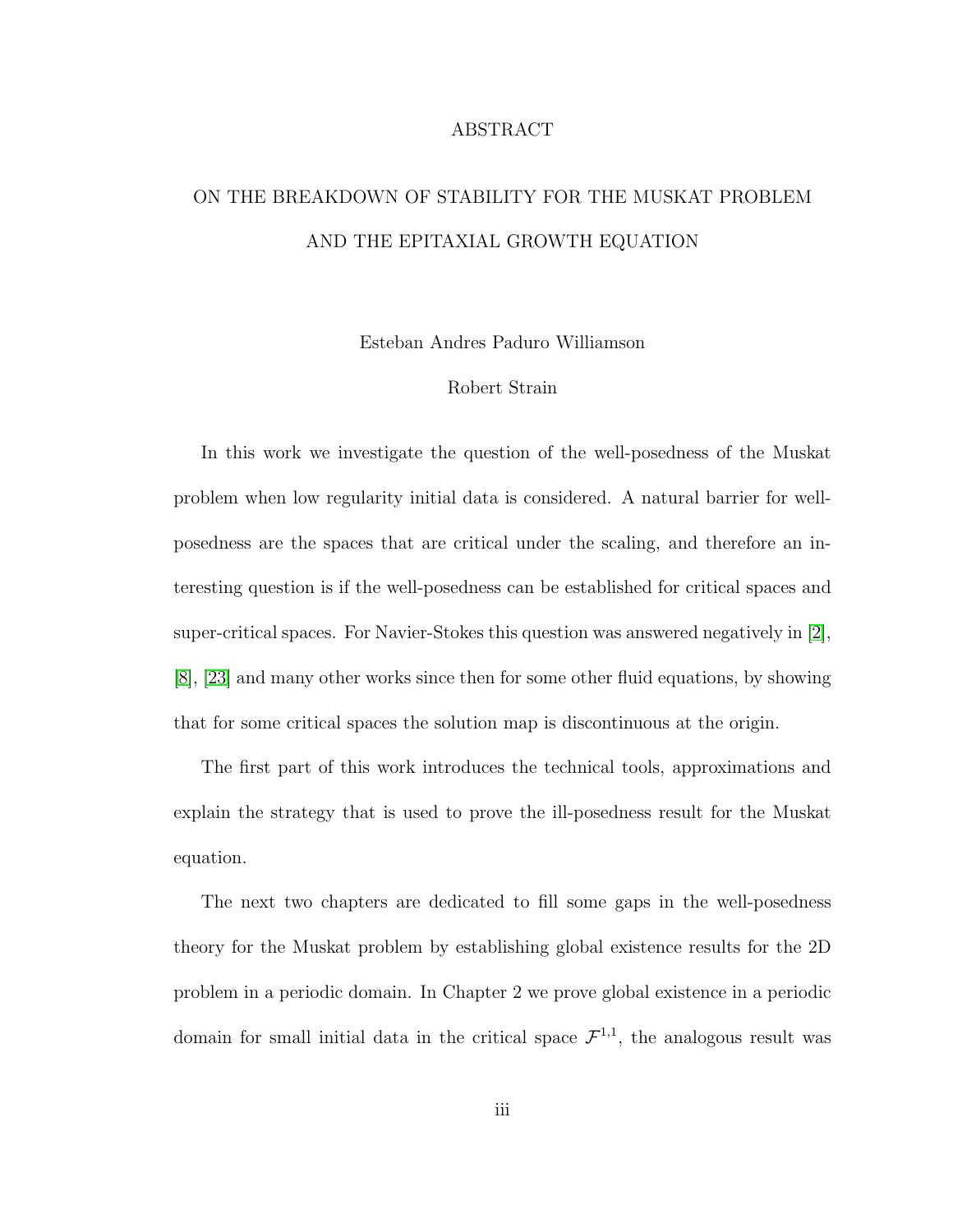previously known for the non-periodic case in [\[10\]](#page-252-1), [\[9\]](#page-252-2). In Chapter 3 we prove the global existence for  $H^2$  initial data with small slope in a periodic domain by extending a result previously known for the non-periodic case [\[11\]](#page-252-3).

The last part of the work is devoted to study the question of Ill-posedness for the Muskat equation and the Epitaxial Growth problem. We consider a family of approximations of the equation for which we prove the discontinuity of the solution map at the origin in some supercritical spaces. The sequence of spaces approaches a critical one as we consider higher order approximations which suggest that wellposedness in critical spaces is really the best we should hope for.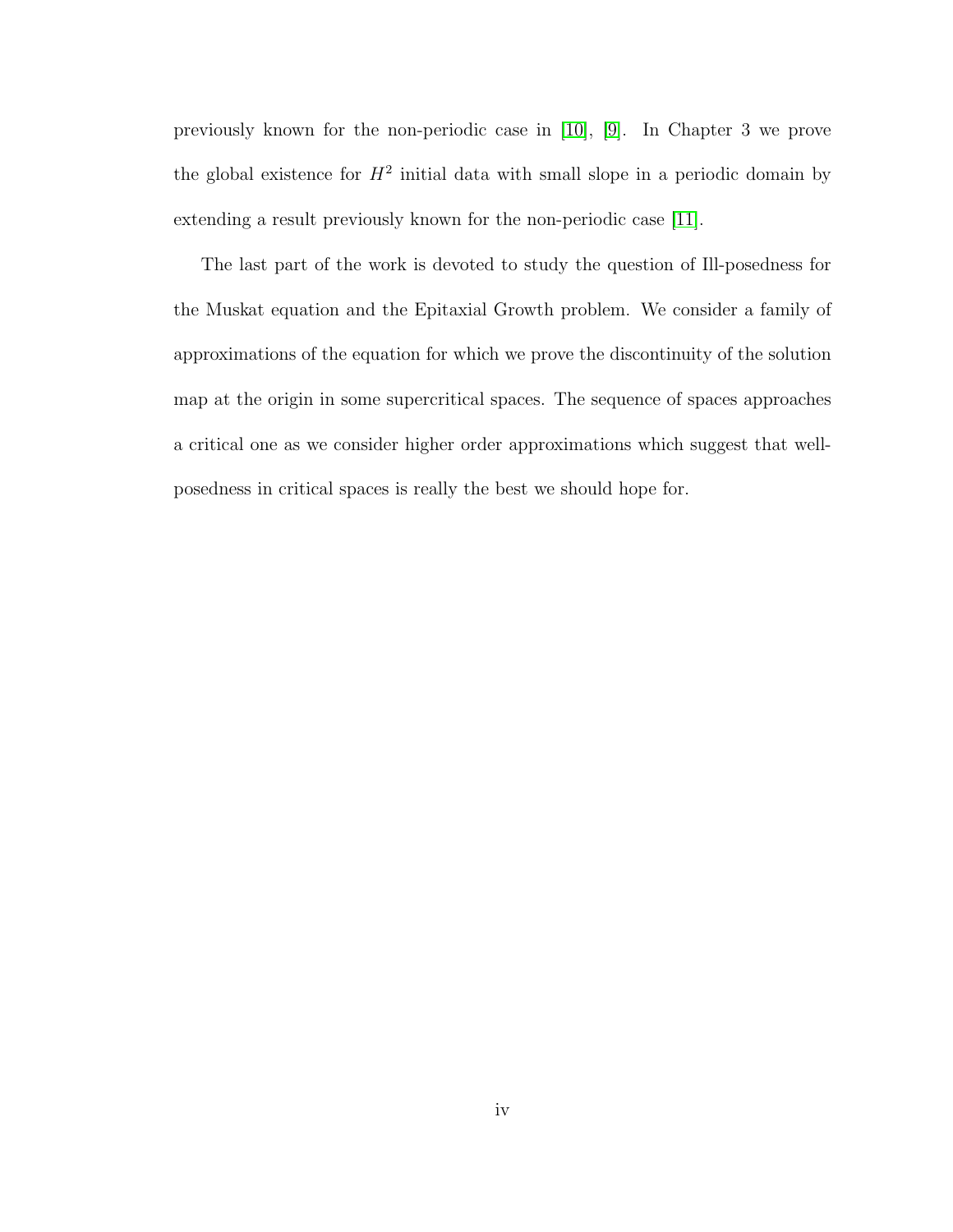# **Contents**

|   | <b>Acknowledgments</b>                                                                    |                 |                                                                          |                |  |
|---|-------------------------------------------------------------------------------------------|-----------------|--------------------------------------------------------------------------|----------------|--|
|   | ${\bf Abstract}$                                                                          |                 |                                                                          |                |  |
|   |                                                                                           | List of symbols |                                                                          | ix             |  |
| 1 | The Muskat Problem                                                                        |                 |                                                                          |                |  |
|   | 1.1                                                                                       |                 |                                                                          | $\mathbf{1}$   |  |
|   | 1.2                                                                                       |                 |                                                                          | $\overline{2}$ |  |
|   |                                                                                           | 1.2.1           | Hilbert transform for periodic function                                  | 3              |  |
|   |                                                                                           | 1.2.2           |                                                                          | 6              |  |
|   | Derivation of the Equation $\dots \dots \dots \dots \dots \dots \dots \dots \dots$<br>1.3 |                 |                                                                          | 6              |  |
|   |                                                                                           | 1.3.1           |                                                                          | $\overline{7}$ |  |
|   |                                                                                           | 1.3.2           | Muskat equation in $2D \ldots \ldots \ldots \ldots \ldots \ldots \ldots$ | 10             |  |
|   |                                                                                           | 1.3.3           | The 2D Muskat equation in the periodic domain $\dots \dots$              | 13             |  |
|   | 1.4                                                                                       |                 |                                                                          | 16             |  |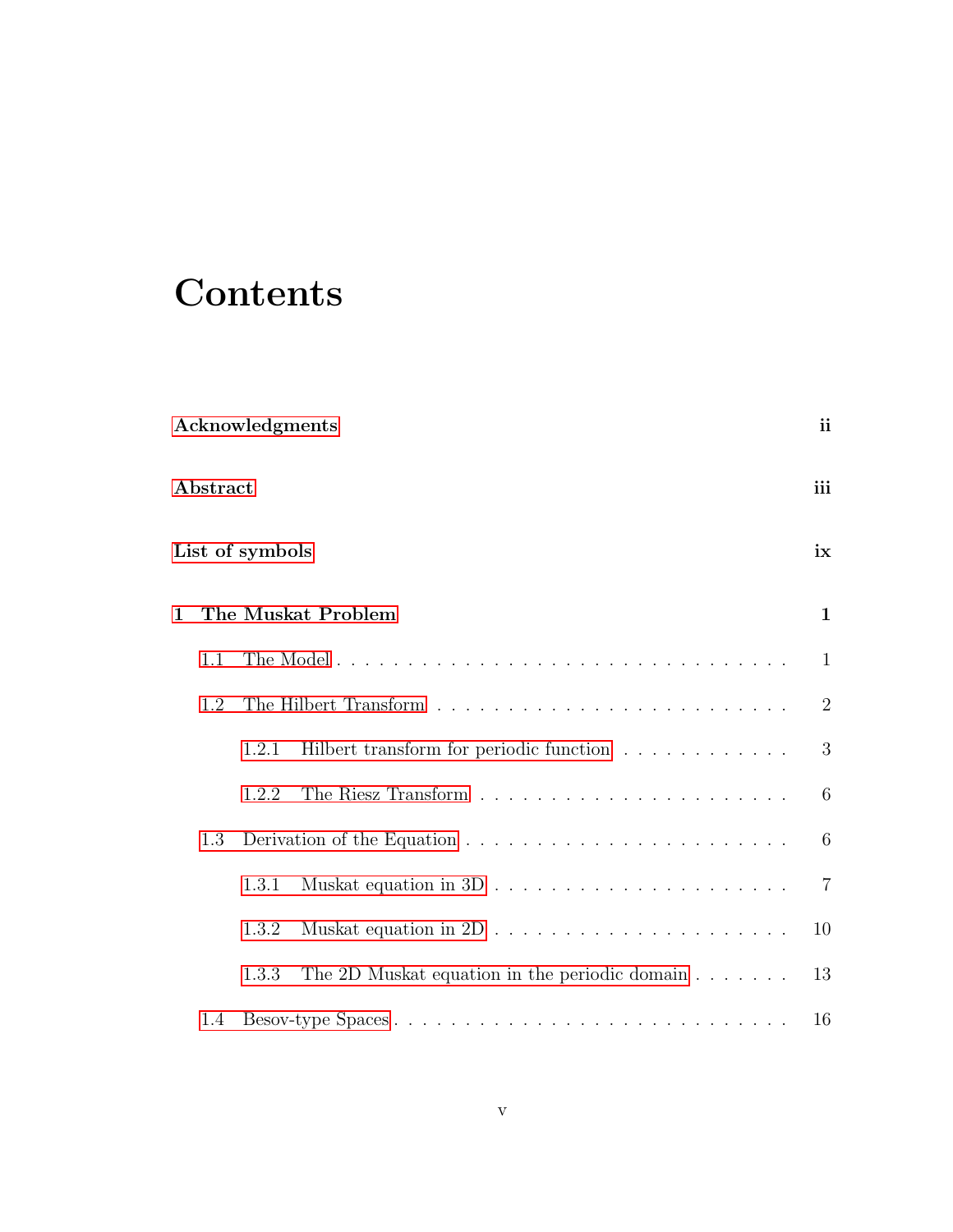|          |                                                                       | 1.4.1                                                                           | Scaling and criticality on the Muskat equation $\ldots \ldots$         | 18     |
|----------|-----------------------------------------------------------------------|---------------------------------------------------------------------------------|------------------------------------------------------------------------|--------|
|          | 1.5                                                                   | Iterative solutions for the Muskat problem                                      |                                                                        |        |
|          |                                                                       | 1.5.1                                                                           |                                                                        | 20     |
|          |                                                                       | 1.5.2                                                                           | A Small Parameter Iterative Solution to the Muskat Equation            | 21     |
|          | 1.6                                                                   |                                                                                 |                                                                        | $32\,$ |
|          | 1.7                                                                   | Summary of the known results $\ldots \ldots \ldots \ldots \ldots \ldots \ldots$ |                                                                        |        |
|          | 1.8                                                                   |                                                                                 |                                                                        | 38     |
| $\bf{2}$ | Global existence for 2D Muskat problem in a periodic domain           |                                                                                 |                                                                        |        |
|          | 2.1                                                                   |                                                                                 |                                                                        | 43     |
|          |                                                                       | 2.1.1                                                                           | Description of the model $\dots \dots \dots \dots \dots \dots \dots$   | 43     |
|          |                                                                       | 2.1.2                                                                           |                                                                        | 45     |
|          | 2.2                                                                   |                                                                                 |                                                                        | 45     |
| 3        | Global existence for the 2D periodic Muskat in $H^2$ for initial data |                                                                                 |                                                                        |        |
|          |                                                                       | with small slope                                                                |                                                                        | 58     |
|          | 3.1                                                                   |                                                                                 |                                                                        | 59     |
|          |                                                                       | 3.1.1                                                                           |                                                                        | 59     |
|          |                                                                       | 3.1.2                                                                           |                                                                        | 60     |
|          |                                                                       | 3.1.3                                                                           |                                                                        | 64     |
|          | 3.2                                                                   | Preliminaries                                                                   |                                                                        |        |
|          |                                                                       | 3.2.1                                                                           | Equation for the first derivative $\ldots \ldots \ldots \ldots \ldots$ | 65     |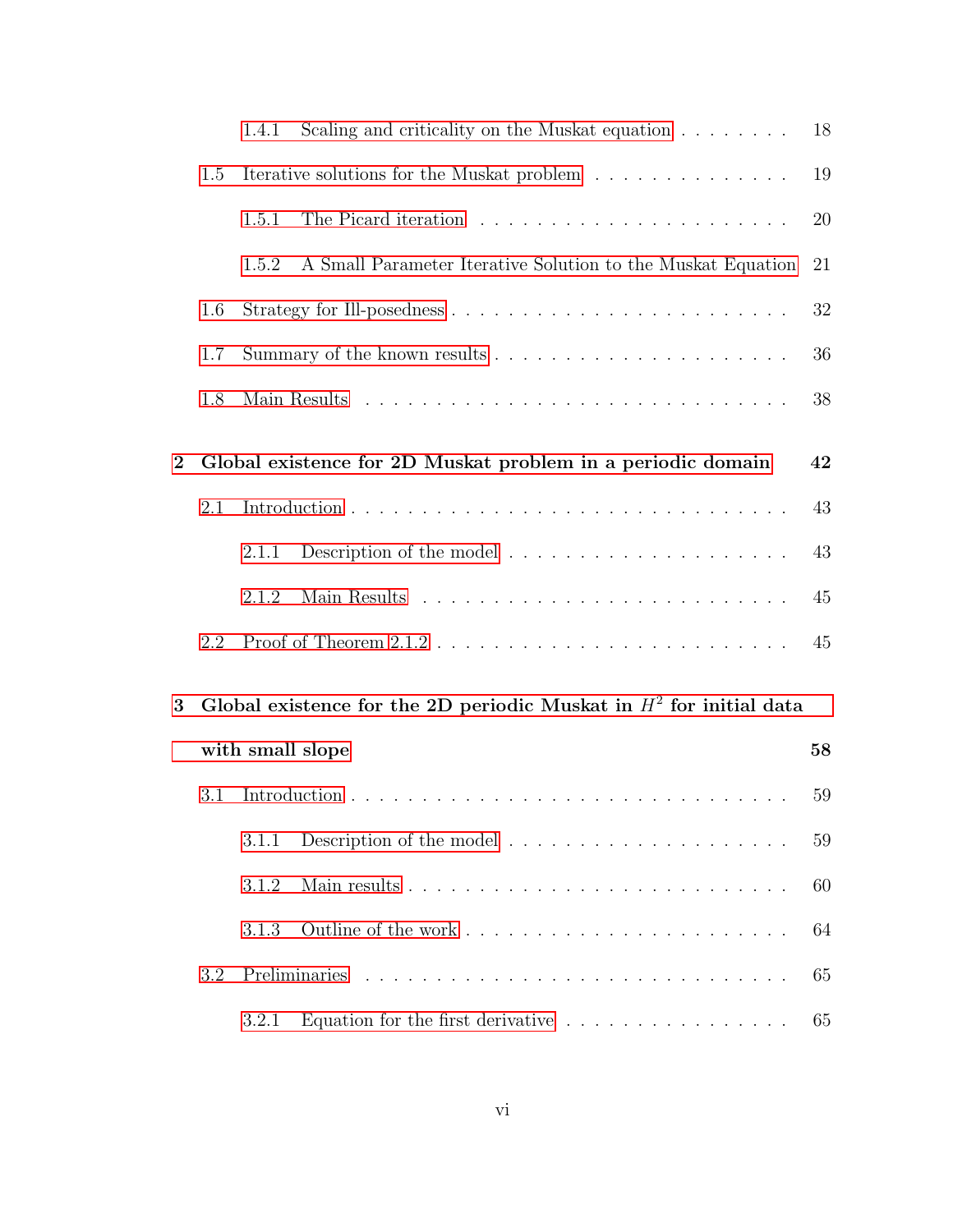| 4 Norm Inflation for a truncated 2D Muskat problem in supercritical |       |                                                                                                   |  |
|---------------------------------------------------------------------|-------|---------------------------------------------------------------------------------------------------|--|
|                                                                     |       | 3.6 Uniqueness for $C^1$ solutions: Proof of Theorem 3.1.4 131                                    |  |
|                                                                     |       |                                                                                                   |  |
|                                                                     |       | 3.5 Proof of Theorem 3.1.3: Global existence $\ldots \ldots \ldots \ldots \ldots 127$             |  |
|                                                                     |       |                                                                                                   |  |
|                                                                     |       | 3.4 A Maximum principle for first derivative:                                                     |  |
|                                                                     |       | 3.3 Proof of Theorem 3.1.1: Local existence $\dots \dots \dots \dots \dots \dots \dots \dots$ 115 |  |
|                                                                     | 3.2.5 | Bounds of the Right hand side 88                                                                  |  |
|                                                                     | 3.2.4 | 80                                                                                                |  |
|                                                                     | 3.2.3 | Estimates for Approximate Derivatives 69                                                          |  |
|                                                                     |       | 3.2.2 Equation for the second derivative $\dots \dots \dots \dots \dots \dots$ 67                 |  |

|     | spaces |       |                                                                             | 137 |
|-----|--------|-------|-----------------------------------------------------------------------------|-----|
| 4.1 |        |       |                                                                             |     |
|     |        | 4.1.1 |                                                                             |     |
|     |        | 4.1.2 |                                                                             |     |
| 4.2 |        |       |                                                                             |     |
|     |        |       |                                                                             |     |
|     |        | 4.2.2 |                                                                             |     |
|     |        | 4.2.3 | Norm inflation for the First Order Truncation $\dots \dots \dots \dots$ 153 |     |
| 4.3 |        |       |                                                                             |     |
| 4.4 |        |       | Norm inflation for the truncated problem in the periodic domain 193         |     |
|     |        | 4.4.1 | Convolution of characteristic functions in the periodic domain 194          |     |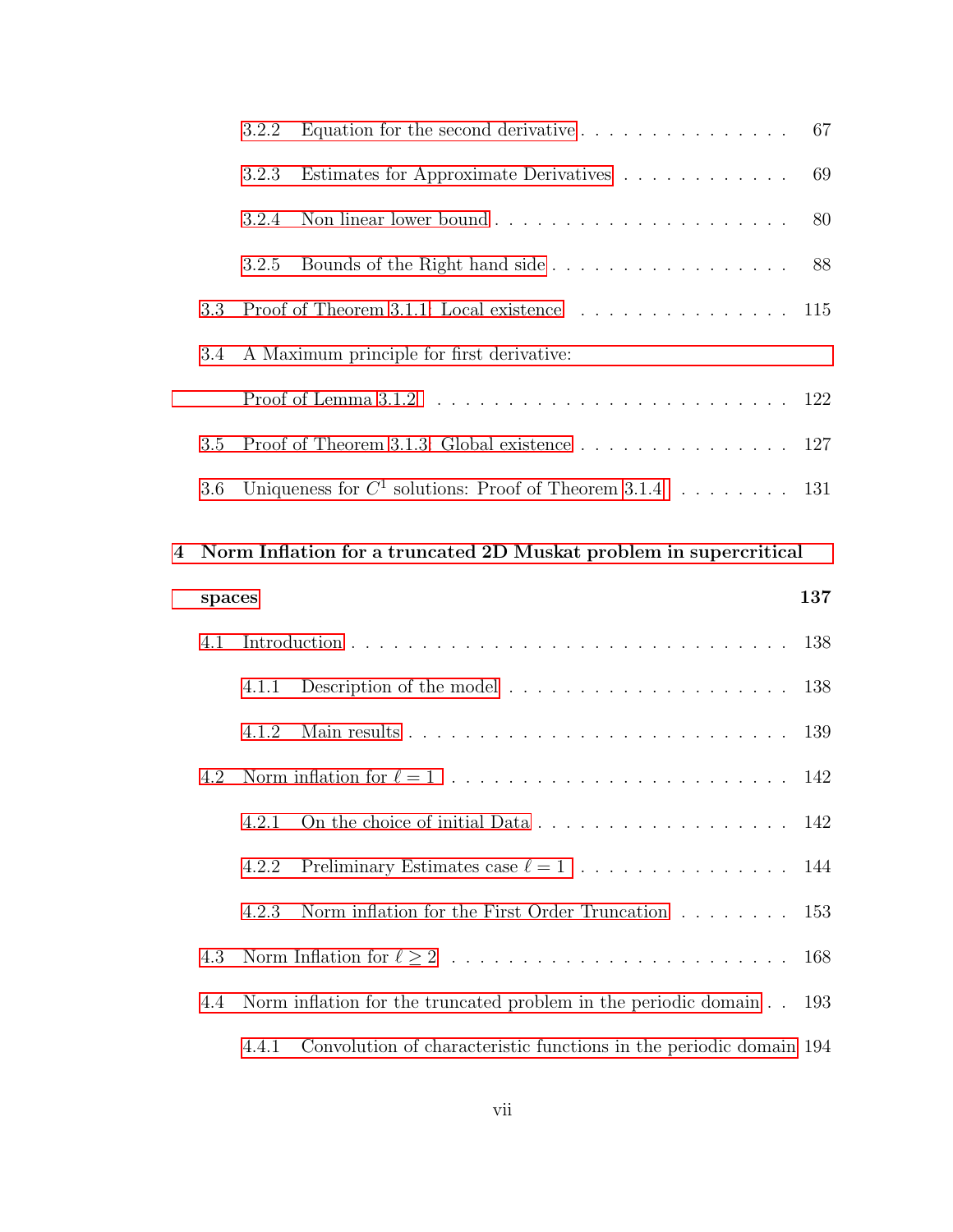|          |     | 4.4.2                                                               | Norm inflation in the periodic domain for $\ell = 1$                       | 198 |  |
|----------|-----|---------------------------------------------------------------------|----------------------------------------------------------------------------|-----|--|
|          |     | 4.4.3                                                               | Norm Inflation in the periodic case for $\ell \geq 2$                      | 204 |  |
| $\bf{5}$ |     | Norm inflation for a PDE describing epitaxial growth<br>211         |                                                                            |     |  |
|          | 5.1 |                                                                     |                                                                            | 212 |  |
|          |     | 5.1.1                                                               | Description of the model $\dots \dots \dots \dots \dots \dots \dots \dots$ | 212 |  |
|          |     | 5.1.2                                                               | An approximation of the Epitaxial Growth Equation                          | 213 |  |
|          | 5.2 |                                                                     |                                                                            | 216 |  |
|          | 5.3 |                                                                     |                                                                            | 217 |  |
|          |     | 5.3.1                                                               | The choice of the initial condition $\ldots \ldots \ldots \ldots \ldots$   | 218 |  |
|          |     | 5.3.2                                                               | Estimate Lower order terms: Proof of Lemma $5.3.3 \ldots$ .                | 219 |  |
|          |     | 5.3.3                                                               | Lower bound for the main term: Proof of Lemma $5.3.4 \ldots$               | 227 |  |
|          |     | 5.3.4                                                               |                                                                            | 231 |  |
| 6        |     | Appendix                                                            |                                                                            | 235 |  |
|          | 6.1 | Asymptotic Estimate for the convolution integral in the Muskat pro- |                                                                            |     |  |
|          |     |                                                                     |                                                                            |     |  |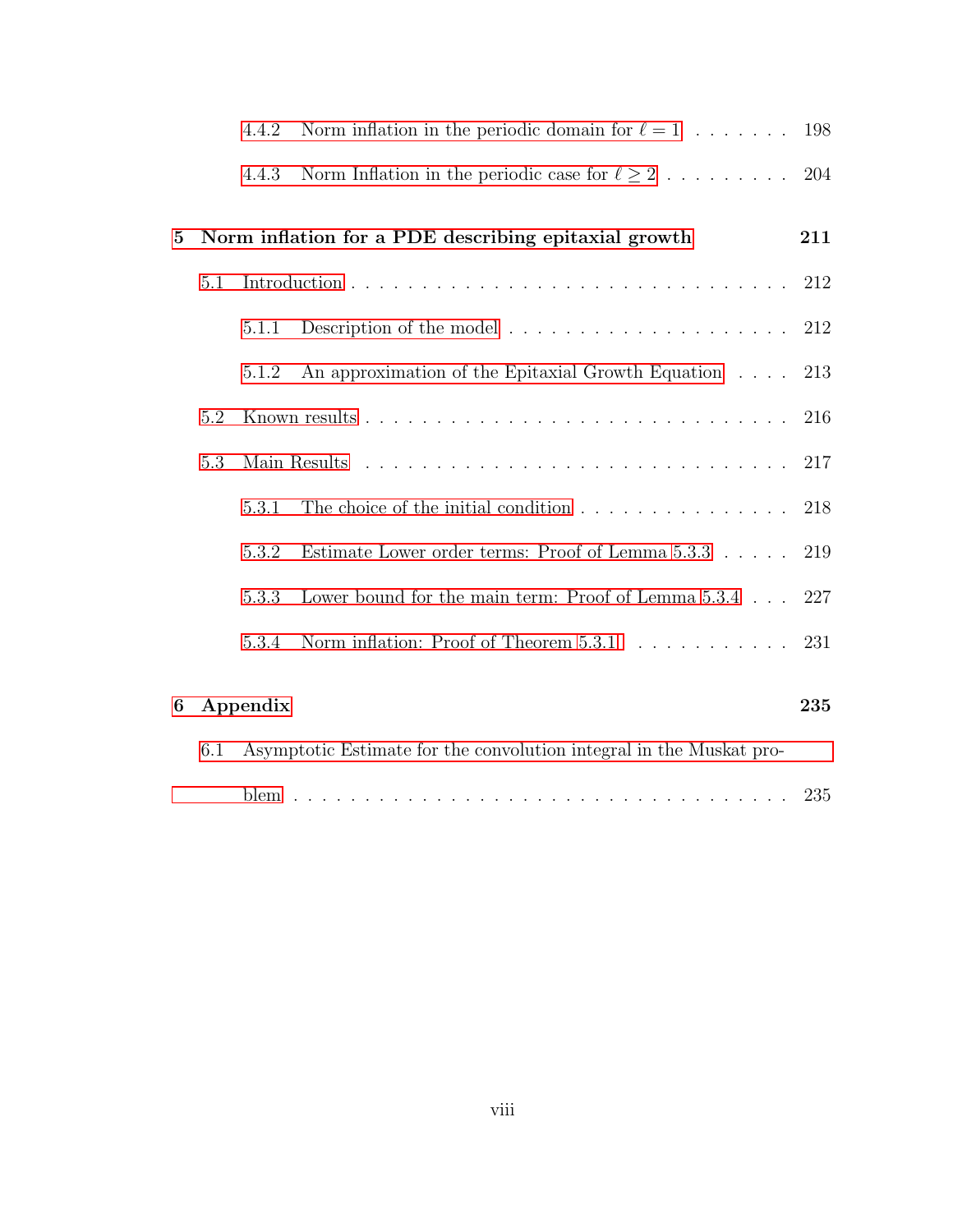# <span id="page-8-0"></span>List of symbols

- $\hat{f}(\xi) = \mathcal{F}(f)(\xi) = \int_{\mathbb{R}^d} e^{-2\pi i x \cdot \xi} f(x) dx$ : Fourier transform of f.
- $\delta_s f = \delta_s f(x) = f(x) f(x s)$
- $(x)_+ = \frac{x+|x|}{2}$  $\frac{2}{2}$ : Positive part of x
- $A + B = \{a + b \in X : a \in A, b \in B\}$ , where  $A, B \subset X$ ,
- $\bullet~pdf_X\colon$  Probability density function of the random variable  $X$
- $\widehat{E(g)}(t,x) = \int_0^t e^{-2\pi(t-\tau)|\xi|} g(\tau,\xi) d\tau.$
- $f^{*k} = f * \cdots * f$ , k times,  $f^{*1} = f$ .
- $\Re z$ : Real part of z.
- $\Im z$ : Imaginary part of z.
- $\Lambda f = (-\Delta)^{1/2} f$ : Square root of the Laplacian of f.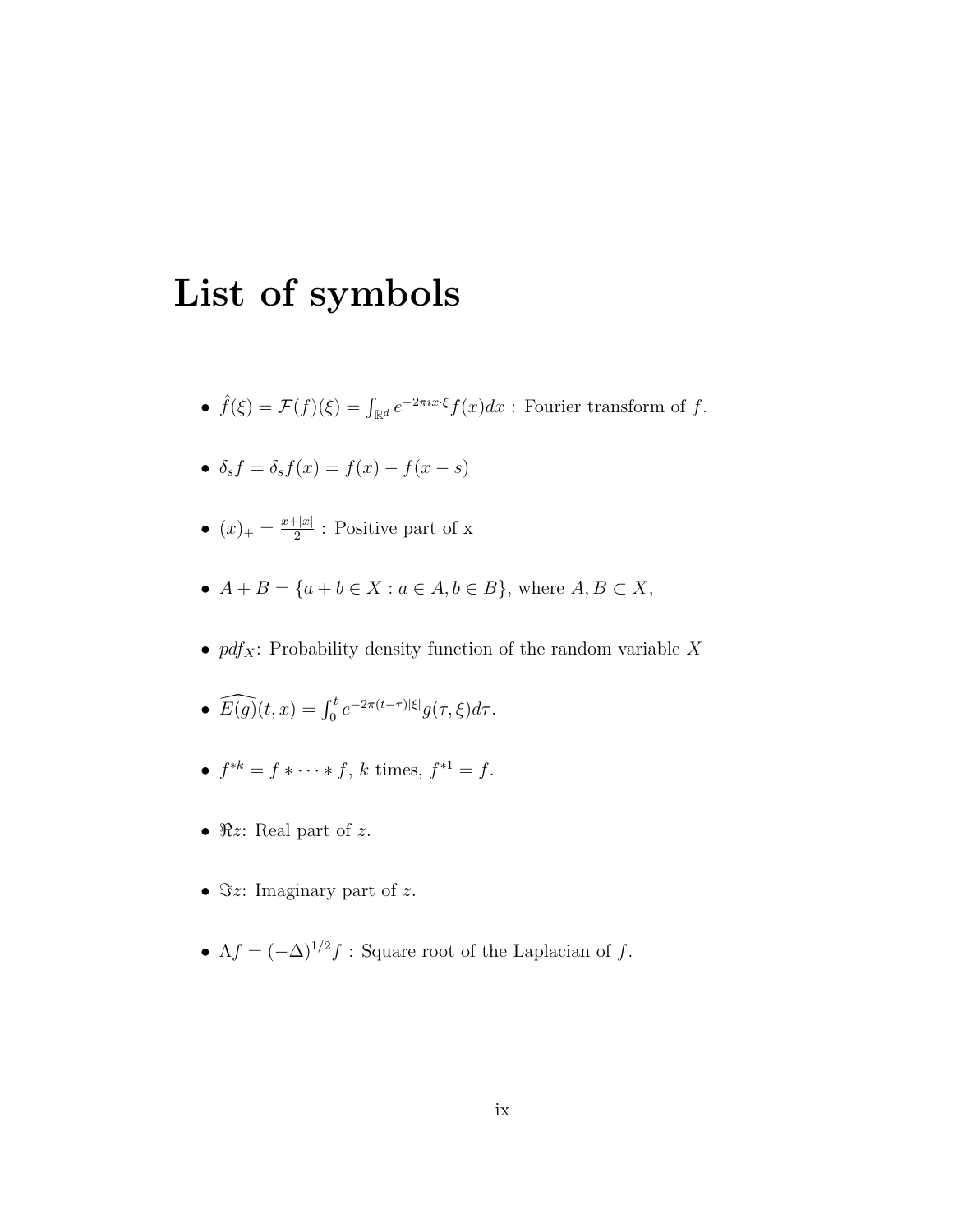# <span id="page-9-0"></span>Chapter 1

# The Muskat Problem

### <span id="page-9-1"></span>1.1 The Model

In fluid mechanics, the Muskat equation describes the evolution of a multi-phase fluid in a porous medium. This situation was first observed in the petroleum industry when studying the oil extraction, in which was of particular interest to understand the interaction of oil and water in sand. In this model the velocity of the fluid is given by the Darcy's law

<span id="page-9-2"></span>
$$
\frac{\mu}{\kappa}\vec{v} = -(\nabla p + \rho g \vec{e}_n),\tag{1.1}
$$

where  $\vec{v}$  is the velocity, p is the pressure,  $\mu$  the viscosity,  $\kappa$  the permeability,  $\rho$ 0 is the density, g is the gravity acceleration constant and  $\vec{e}_n$  is a vector in the vertical direction pointing up. When coupled with the conservation of mass and the incompressibility condition for the velocity field, then we can formulate the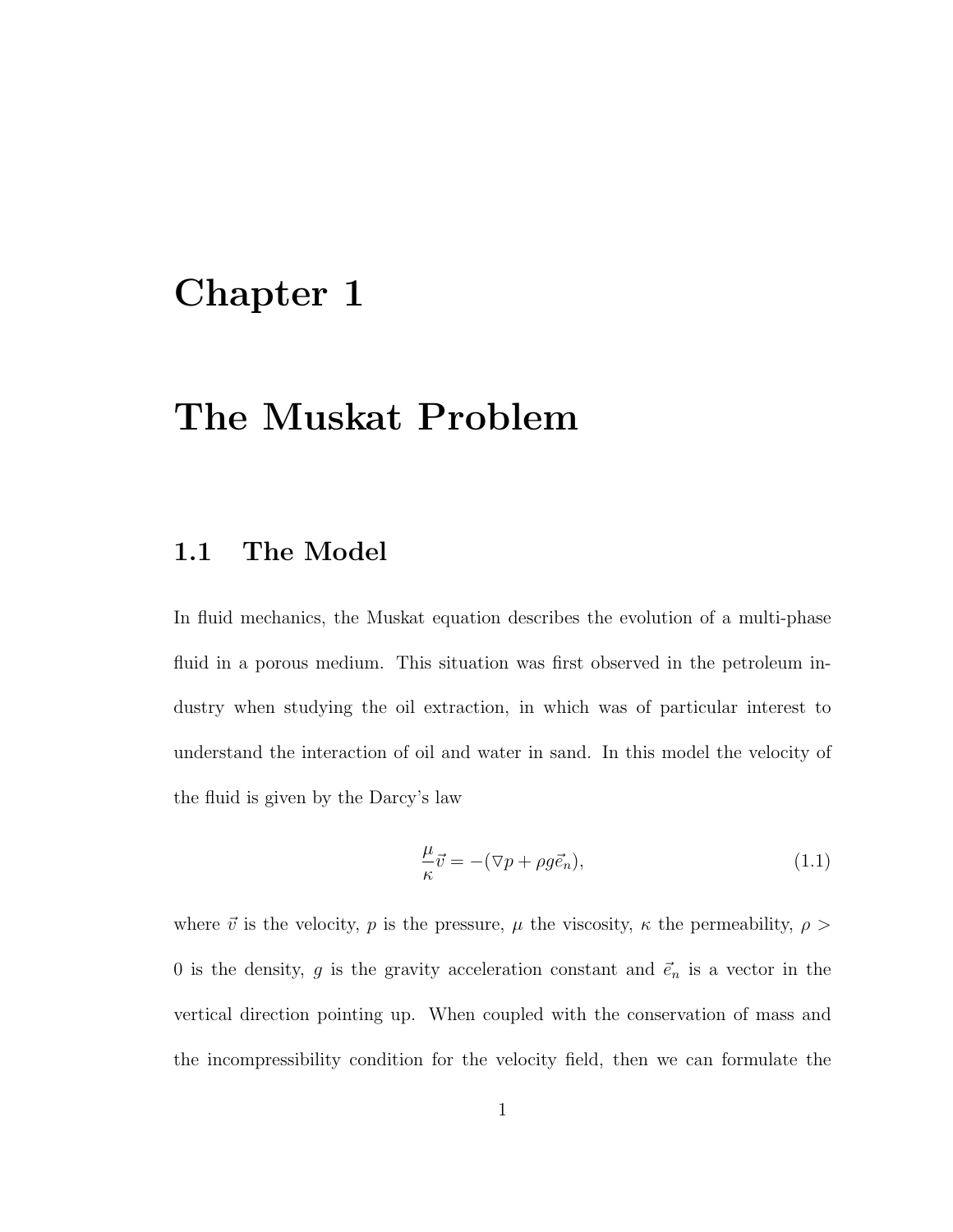Muskat problem, given a initial density  $\rho_0$ , to find  $\vec{v}$ ,  $p$ ,  $\rho$ , such that

$$
\begin{cases}\n\frac{\mu}{\kappa}\vec{v} = -(\nabla p - \rho\vec{g}) & , \ \Omega \times [0, T], \\
\dot{u}v(\vec{v}) = 0 & , \ \Omega \times [0, T], \\
\partial_t \rho + \dot{d}iv(\rho \vec{v}) = 0 & , \ \Omega \times [0, T].\n\end{cases}
$$
\n(1.2)

When  $\Omega \subset \mathbb{R}^n$  is bounded, boundary conditions need to be imposed, typical choices are no penetration or no slip at the boundary. In this work we focus in the infinitely deep case and no boundary. When we have a multi-phase fluid, the density is discontinuous and so Darcy's law must be understood in the weak sense. Also, in this case we lose the continuity of the velocity, but it is still continuous in the normal direction to the interface due to the incompressibility. We assume that the fluids have the same viscosity and the permeability is uniform in the domain, and therefore by changing variables we can assume that  $\mu/\kappa = g = 1$ .

## <span id="page-10-0"></span>1.2 The Hilbert Transform

In 1D the Hilbert transform in is defined by

<span id="page-10-1"></span>
$$
\mathcal{H}f = \frac{1}{\pi}p.v. \int_{\mathbb{R}} \frac{1}{x - \alpha} f(\alpha) d\alpha,
$$
\n(1.3)

the importance of the Hilbert transform is that up to more regular terms it is the only singular operator in 1D. The Hilbert transform play a central role in the theory of singular integral operators and the key property that we will use from it are the mapping properties in  $L^p$  space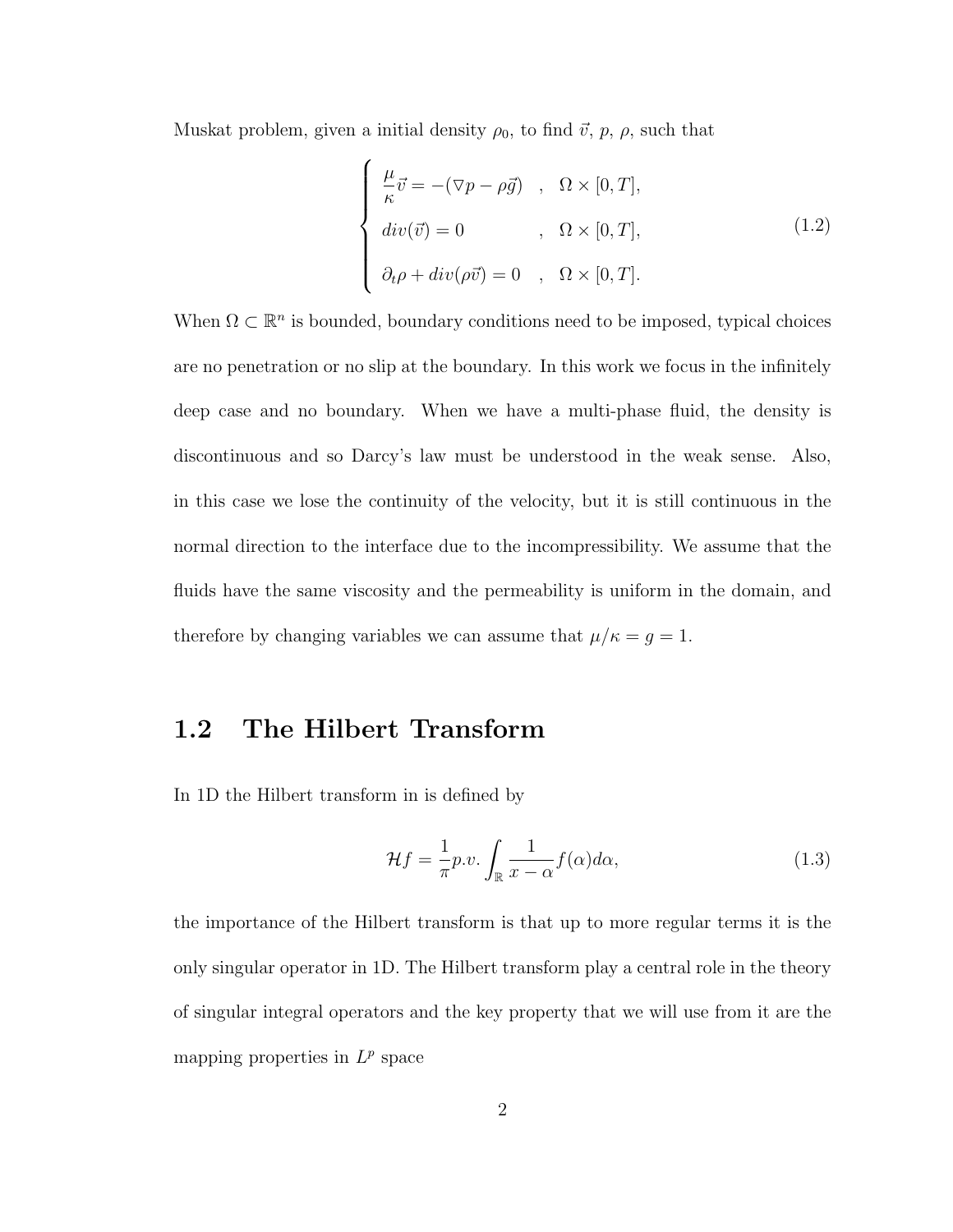Lemma 1.2.1 (Properties of the Hilbert transform). The Hilbert transform as defined by [\(1.3\)](#page-10-1) satisfy the following

- $H$  is self-adjoint,
- bounded in  $L^p(\mathbb{R})$  for  $1 < p < \infty$ ,
- translation invariant and has a Fourier multiplier given by

$$
\int_{\mathbb{R}} \mathcal{H}f(x)e^{-2\pi ix\xi}dx = -i\text{sgn}(k)\hat{f}(k).
$$
 (1.4)

Proof. This are classical results that can be found for instance in [\[24\]](#page-254-1).  $\Box$ 

#### <span id="page-11-0"></span>1.2.1 Hilbert transform for periodic function

In the case of a periodic function, there is a different representation of the Hilbert transform that will be useful for us later. Let  $f : \mathbb{R} \to \mathbb{C}$  a  $2\pi$  periodic function, then we can have the following

$$
\mathcal{H}f = \frac{1}{\pi} p.v. \int_{\mathbb{R}} \frac{1}{x - \alpha} f(\alpha) d\alpha \n= \frac{1}{\pi} p.v. \sum_{k \in \mathbb{Z}} \int_{2\pi k - \pi}^{2\pi k + \pi} \frac{1}{x - \alpha} f(\alpha) d\alpha \n= \frac{1}{\pi} p.v. \sum_{k \in \mathbb{Z}} \int_{-\pi}^{\pi} \frac{1}{x - \alpha - 2\pi k} f(\alpha + 2\pi k) d\alpha \n= \frac{1}{\pi} p.v. \int_{-\pi}^{\pi} \left( \sum_{k \in \mathbb{Z}} \frac{1}{x - \alpha - 2\pi k} \right) f(\alpha) d\alpha,
$$
\n(1.5)

now we use that for any  $z \in \mathbb{C} \setminus \{2\pi k : j \in \mathbb{Z}\}\$ 

$$
\sum_{k \in \mathbb{Z}} \frac{1}{z + 2\pi k} = \frac{1}{z} + \sum_{k \ge 1} \frac{2z}{z^2 - (2\pi k)^2} = \frac{1}{2\tan(z/2)},
$$
(1.6)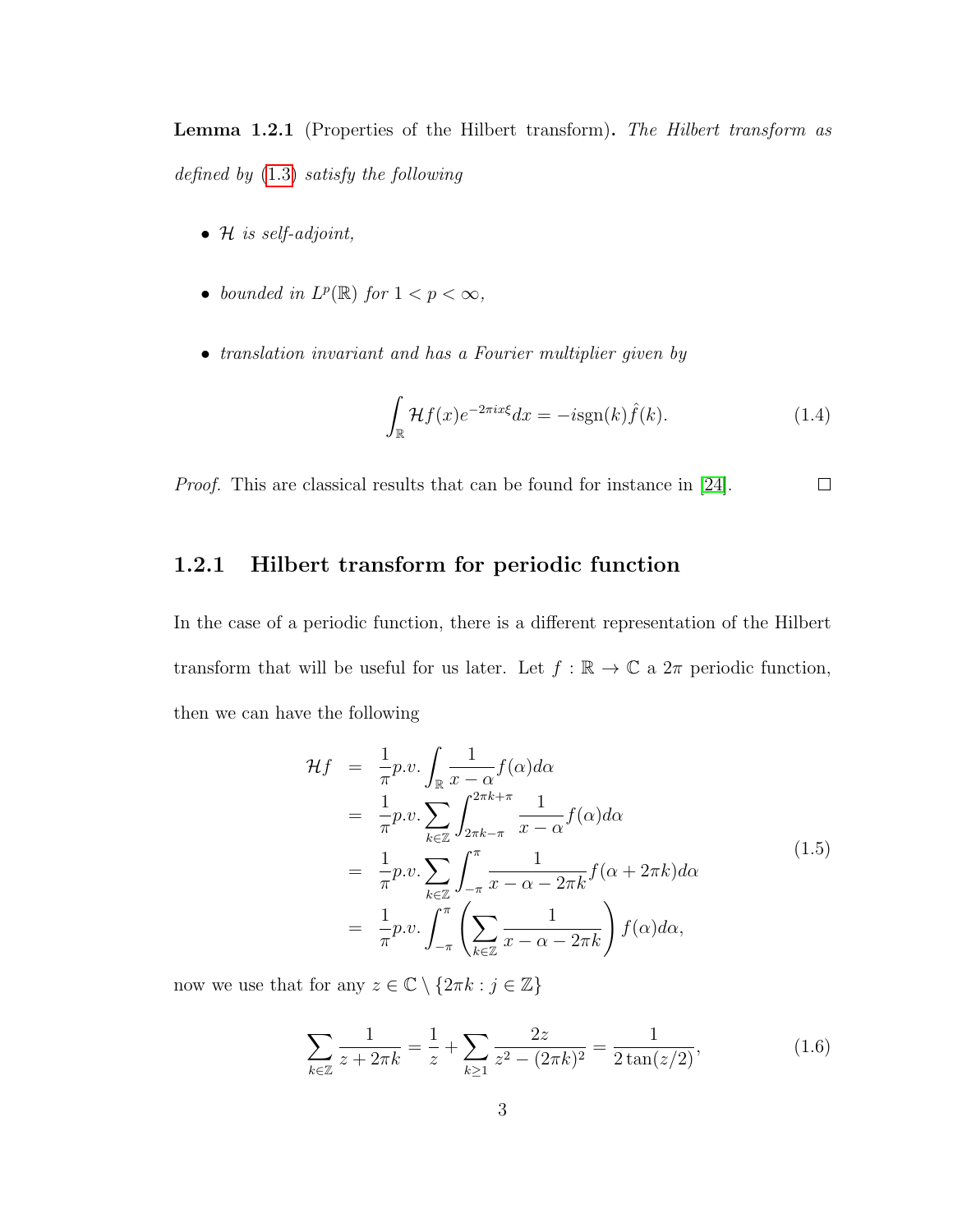then the Hilbert transform can be written as

$$
\mathcal{H}f(x) = \frac{1}{2\pi}p.v. \int_{-\pi}^{\pi} \frac{f(\alpha)}{\tan\left(\frac{x-\alpha}{2}\right)} d\alpha. \tag{1.7}
$$

Remark 1.2.2. Because we are working with periodic functions, integrating over any interval of length  $2\pi$  give us the same result. Because of this we will write the integral over  $\mathbb{T} = \mathbb{R}/(2\pi\mathbb{Z})$  to denote the integral over any of such intervals.

Using that  $p.v. \int_{\mathbb{T}} \frac{1}{\tan(\alpha/2)} d\alpha = 0$ , we can add a zero term to obtain

$$
\mathcal{H}f(x) = \frac{1}{2\pi}p.v. \left( \int_{\mathbb{T}} \frac{f(\alpha)}{\tan((x-\alpha)/2)} d\alpha - \int_{\mathbb{T}} \frac{1}{\tan((x-\alpha)/2)} d\alpha f(x) \right)
$$
  
\n
$$
= \frac{1}{2\pi}p.v. \int_{\mathbb{T}} \frac{f(\alpha) - f(x)}{\tan((x-\alpha)/2)} d\alpha
$$
  
\n
$$
= \frac{1}{2\pi}p.v. \int_{\mathbb{T}} \frac{f(x-\alpha) - f(x)}{\tan(\alpha/2)} d\alpha,
$$
\n(1.8)

the advantage of this representation is that it is less singular because of the extra cancellation that we have introduced in the numerator. Another fact that will be useful for us later is the Fourier transform of the Hilbert transform, or in the case of a periodic domain, a multiplier for the Fourier coefficients

$$
\frac{1}{2\pi} \int_{\mathbb{T}} \mathcal{H}f(x)e^{-ikx}dx = -i\text{sgn}(k)\hat{f}(k),\tag{1.9}
$$

where  $\hat{f}(k) = \int_{\mathbb{T}} e^{-ikx} f(x) dx$ . As in the case of the real line, using Calderón-Zygmund theory it can be shown that the Hilbert transform in bounded in  $L^p(\mathbb{T})$ for  $1 < p < \infty$  (see [\[27\]](#page-255-0) Section 6.17).

One of the main properties of the Hilbert transform that we will use is its relation with the fractional laplacian.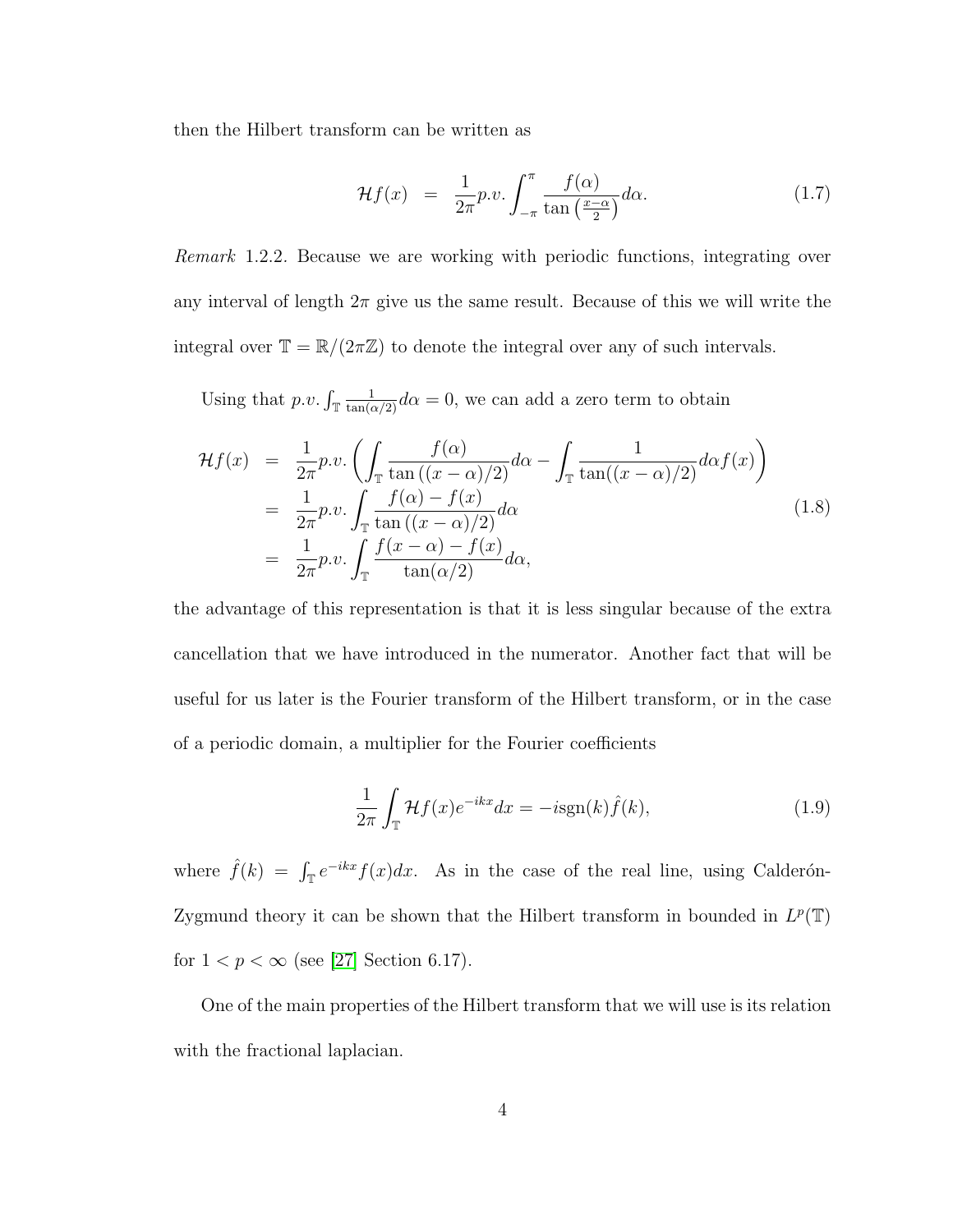**Definition 1.2.3.** Let  $f \in \mathcal{S}'$ , for  $0 < \alpha < 1$  the fractional laplacian of order  $\alpha$  of f, denoted by  $(-\Delta)^{\alpha} f$  is defined by the Fourier multiplier

$$
\frac{1}{2\pi} \int_{\mathbb{T}} (-\Delta)^{\alpha} f e^{-ikx} = |k|^{2\alpha} \hat{f}(k).
$$
 (1.10)

In the  $\alpha = 1/2$  we can also write  $\Lambda f = (-\Delta)^{1/2} f$ .

For the case  $\alpha = 1/2$ , a property that we will use later, is that the fractional laplacian can be written in terms of the Hilbert transform as:

**Lemma 1.2.4.** Let  $f \in \mathcal{S}'(\mathbb{T})$  then  $\partial_x \mathcal{H} f = \Lambda f$ .

*Proof.* For  $f \in \mathcal{S}(\mathbb{T})$  we have the following

$$
\mathcal{F}(\partial_x \mathcal{H}f) = ik \mathcal{F}(\mathcal{H}f)
$$
  
=  $(ik)(-i\text{sgn}(k))\mathcal{F}(f)$   
=  $|k|\mathcal{F}(f)$   
=  $\mathcal{F}(\Lambda f),$  (1.11)

 $\Box$ 

and by duality the same is true for  $f \in \mathcal{S}'(\mathbb{T})$ .

One more formula for the fractional laplacian that will be useful later is the following

$$
\Lambda f = \partial_x \mathcal{H} f = \partial_x \frac{p.v.}{2\pi} \int_{\mathbb{T}} \frac{f(x-\alpha) - f(x)}{\tan(\alpha/2)} d\alpha = \partial_x \frac{p.v.}{2\pi} \int_{\mathbb{T}} \frac{f(\beta) - f(x)}{\tan((x-\beta)/2)} d\beta
$$
  
\n
$$
= \frac{p.v.}{2\pi} \int_{\mathbb{T}} \frac{-f'(x)}{\tan((x-\beta)/2)} d\beta - \frac{p.v.}{4\pi} \int_{\mathbb{T}} (f(\beta) - f(x)) \frac{\sec^2((x-\beta)/2)}{\tan^2((x-\beta)/2)} d\beta
$$
  
\n
$$
= \frac{p.v.}{4\pi} \int_{\mathbb{T}} (f(x) - f(x-\alpha)) \frac{\sec^2(\alpha/2)}{\tan^2(\alpha/2)} d\alpha
$$
\n(1.12)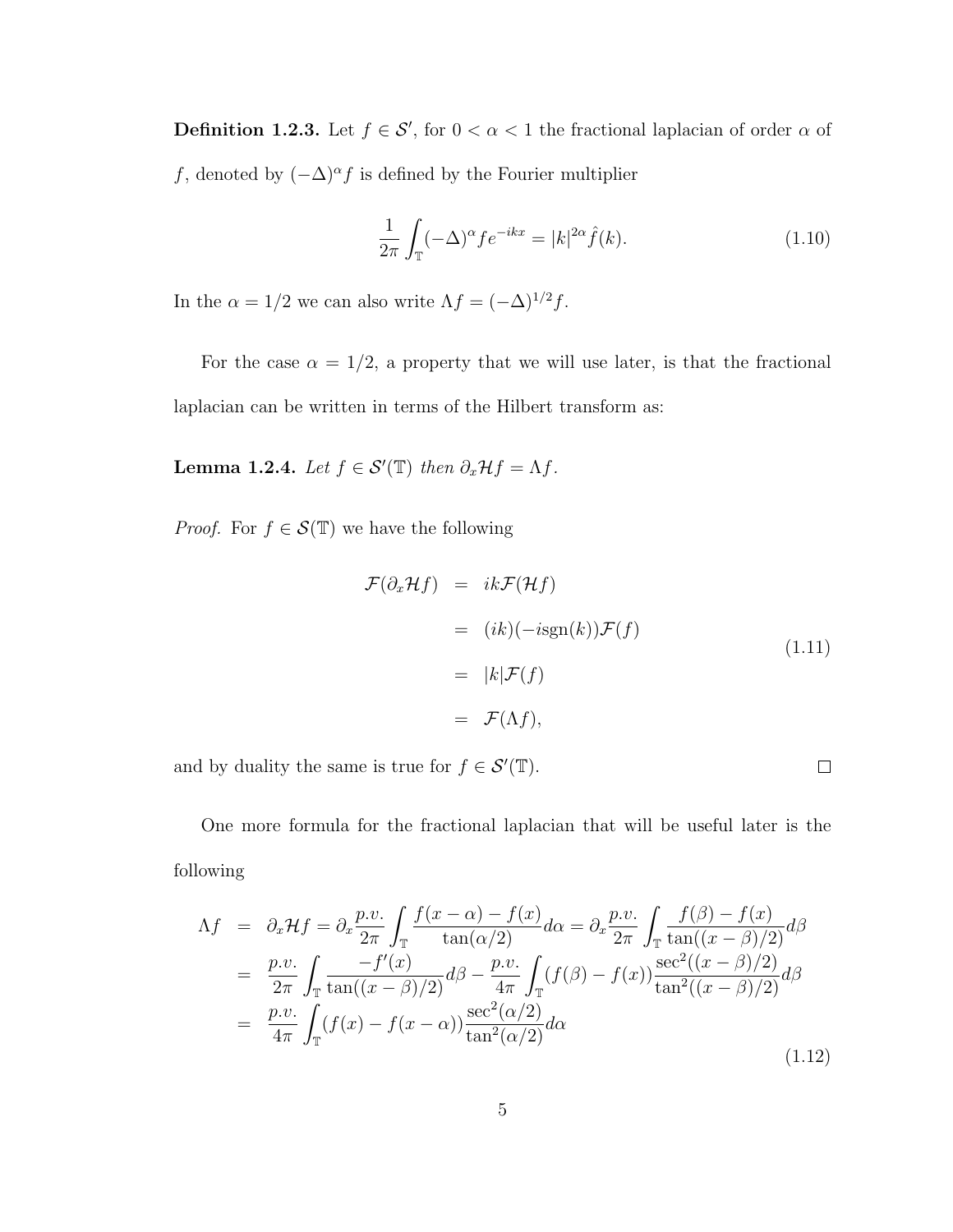#### <span id="page-14-0"></span>1.2.2 The Riesz Transform

Let  $n \geq 2$ , then for each  $i \in \{1, \dots, n\}$  the Riesz tranform  $R_i$  in  $\mathbb{R}^n$  is defined by

<span id="page-14-2"></span>
$$
R_i f(x) = \frac{1}{\pi \omega_{n-1}} p.v. \int_{\mathbb{R}^n} \frac{(x_i - y_i)}{|x - y|^{n+1}} f(y) dy,
$$
\n(1.13)

where  $\omega_{n-1}$  is the volume of  $(n-1)$  ball. The Riesz transform can be seen as a generalization of the Hilbert transform to higher dimensions. The Riesz transform shares many of the same properties as the Hilbert transform as can be seen in the following Lemma.

**Lemma 1.2.5** (Properties of the Riesz transform). Let  $R_i$  be the Riesz transform as defined by [\(1.13\)](#page-14-2) then

- $R_i$  is a self adjoint operator,
- $R_i$  is bounded in  $L^p$  for  $1 < p < \infty$ ,
- $R_i$  is translation invariant and has the Fourier multiplier representation

$$
\mathcal{F}\left(R_i(f)\right)(\xi) = \frac{-i}{2\pi} \frac{\xi_i}{|\xi|} \hat{f}(\xi),\tag{1.14}
$$

•  $R_i = \partial_i(-\Delta)^{-1}$ .

<span id="page-14-1"></span>Proof. These are classical results that can be found for instance in [\[24\]](#page-254-1).  $\Box$ 

### 1.3 Derivation of the Equation

In this section we will derive some equations for the interface between two fluids of constant densities for the Muskat problem in the case when it can be represented by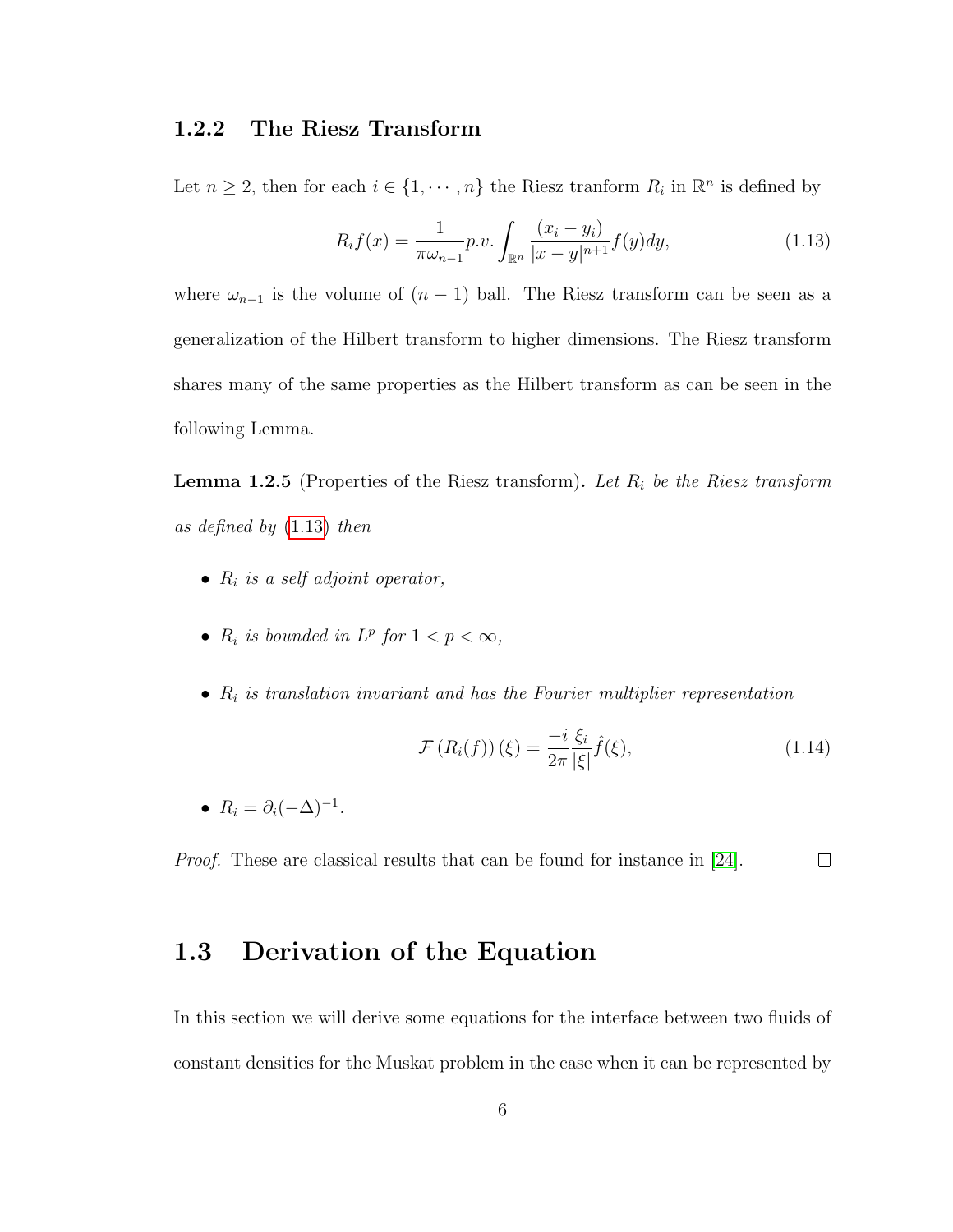a graph. Additionally we assume that both fluids have the same viscosity and we ignore the surface tension. In this section the density function is discontinuous and therefore Darcy's law will be understood in the weak sense and all the derivatives will be taken in the sense of distributions. Note that in the derivation we will not use the equation for the conservation of mass, but it can be shown that the velocity and density function obtained form this derivation satisfy in fact that last condition.

#### <span id="page-15-0"></span>1.3.1 Muskat equation in 3D

In the 3D case the density function can be written as

$$
\rho(x, y, z, t) = \rho_1 + (\rho_2 - \rho_1) 1_{\Omega_2(t)}(x, y, z), \quad (x, y, z, t) \in \mathbb{R}^3 \times [0, T], \quad (1.15)
$$

where  $\Omega_2(t)$  denotes the bottom region occupied by the fluid of density  $\rho_2$ . Taking curl on the Darcy's law [\(1.1\)](#page-9-2) we get

$$
\text{curl}\vec{v} = -(\partial_y \rho, \partial_x \rho, 0), \qquad (1.16)
$$

taking curl again we get curl curl $\vec{v} = \nabla \text{div}(\vec{v}) - \Delta \vec{v}$  then by the incompressibility of  $\vec{v}$  we get

$$
-\Delta \vec{v} = (\partial_x \partial_z \rho, \partial_y \partial_z \rho, -\partial_x^2 \rho - \partial_y^2 \rho) , \qquad (1.17)
$$

taking  $(-\Delta)^{-1}$  we obtain

<span id="page-15-1"></span>
$$
\vec{v} = (R_1 \partial_z \rho, R_2 \partial_z \rho, -R_1 \partial_x \rho - R_2 \partial_y \rho), \qquad (1.18)
$$

where  $R_1 = \partial_x(-\Delta)^{-1}$ ,  $R_2 = \partial_x(-\Delta)^{-1}$  denote the 3D Riesz transform. Now if we assume that the interface between the two fluids is given by a graph, then we can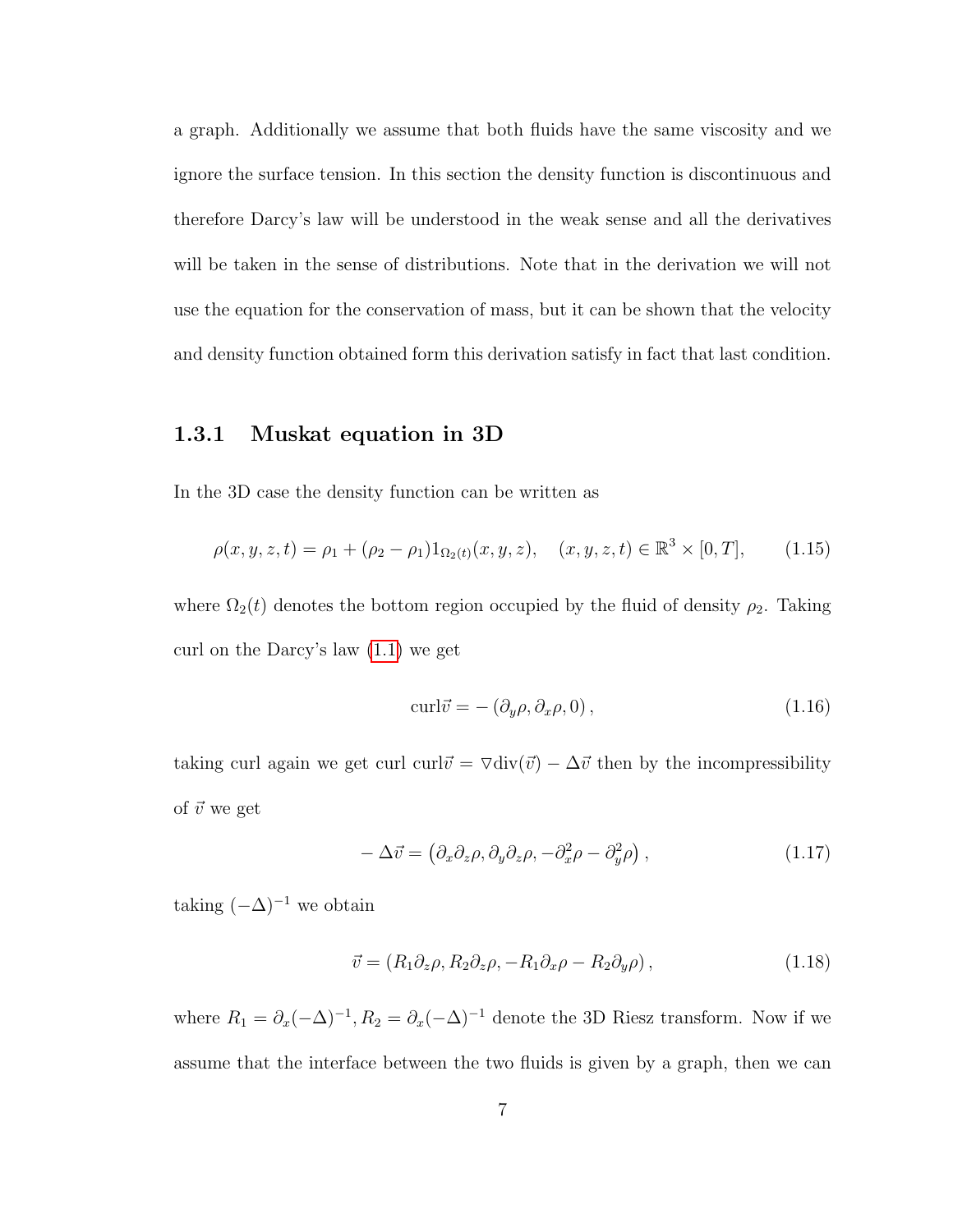compute the distributional derivatives of the density in the following way, if the point is not at the interface then the gradient is just zero, at a point in the interface  $G(x, y) = (x, y, g(x, y))$  then we consider the frame given by

$$
V_1 = \partial_x G(x, y) = (1, 0, \partial_x g(x, y)),
$$
  
\n
$$
V_2 = \partial_y G(x, y) = (0, 1, \partial_y g(x, y)),
$$
  
\n
$$
N = V_1 \times V_2 = (-\partial_x g(x, y), -\partial_y g(x, y), 1),
$$
  
\n(1.19)

 $V_1$  and  $V_2$  are tangent to the interface and therefore the gradient of  $\rho$  is zero in that direction at the interface. In the normal direction the function behaves like a negative heaviside function so we get

<span id="page-16-0"></span>
$$
\nabla \rho = -(\rho_2 - \rho_1)\delta_{z-g(x,y)}(-\partial_x g, -\partial_y g, 1), \qquad (1.20)
$$

substituting  $(1.20)$  in  $(1.18)$  we obtain

$$
\vec{v} = -(\rho_2 - \rho_1) \begin{pmatrix} R_1 \delta_{z-g(x,y)} \\ R_2 \delta_{z-g(x,y)} \\ R_1 (\delta_{z-g(x,y)} \partial_x g) + R_2 (\delta_{z-g(x,y)} \partial_y g) \end{pmatrix} .
$$
 (1.21)

Because we are interested in the evolution of the interface we take a point on the interface and observe its flow with the velocity field, now because we are only interested in the shape of the graph and not the particular parameterization, we can always change our flow at the interface by a tangent vector and that will only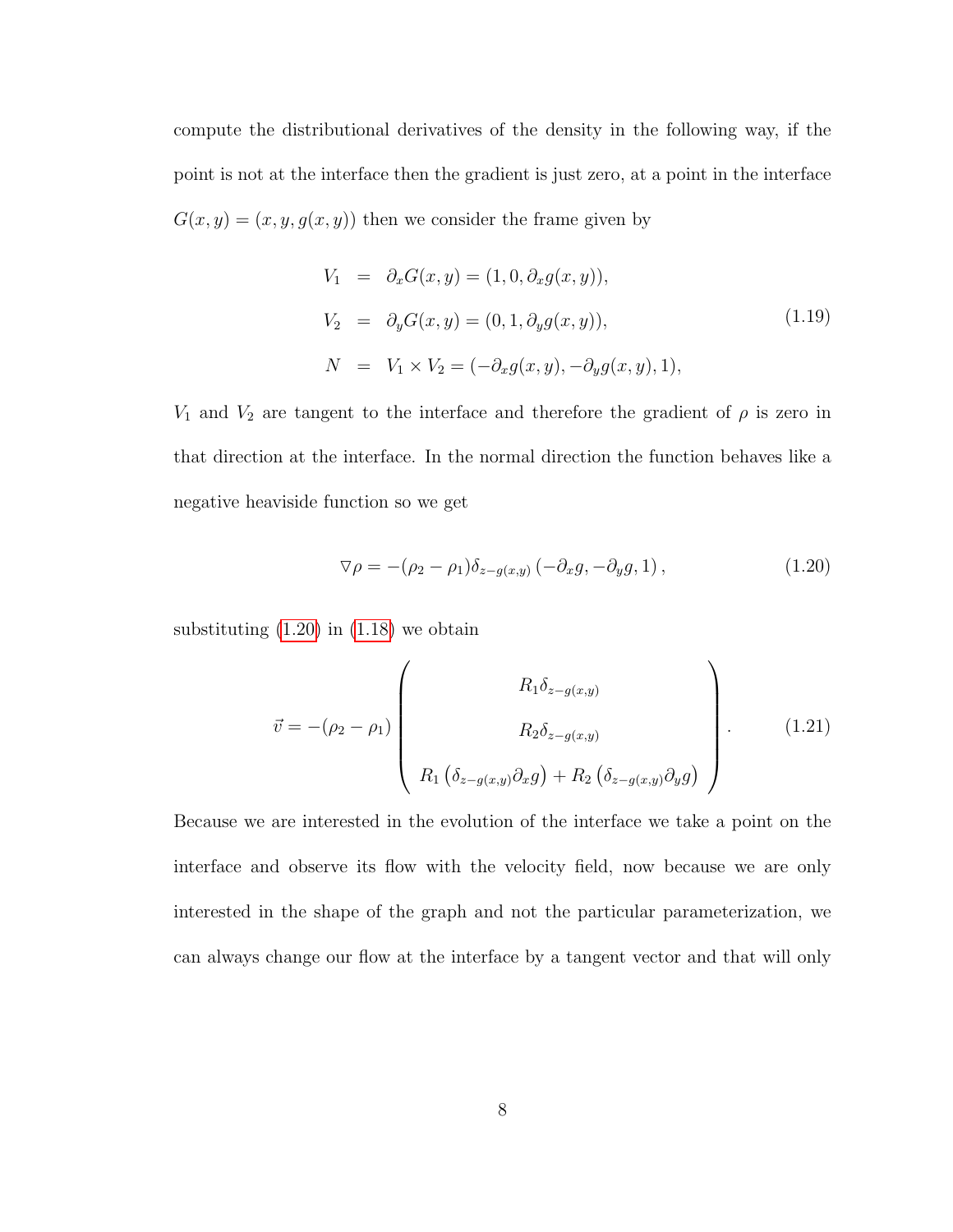affect the parameterization of our surface

<span id="page-17-0"></span>
$$
\partial_t \begin{pmatrix} x \\ y \\ g(x,y) \end{pmatrix} = -(\rho_2 - \rho_1) \begin{pmatrix} R_1 \delta_{z-g(x,y)} \\ R_2 \delta_{z-g(x,y)} \\ R_1 \left( \delta_{z-g(x,y)} \partial_x g \right) + R_2 \left( \delta_{z-g(x,y)} \partial_y g \right) \end{pmatrix} + v_T, (1.22)
$$

where  $v_T$  is a vector field that is tangent to the interface. We choose  $v_T$  in such a way that the first two coordinates do not move, i.e.  $\partial_t x = 0$ ,  $\partial_t y = 0$ , to do this we write  $\boldsymbol{v}_{T}$  using the same frame as before to get

$$
v_T = aV_1 + bV_2 = a(1, 0, \partial_x g(x, y)) + b(0, 1, \partial_y g(x, y)), \tag{1.23}
$$

then we choose a and b such that  $\partial_t x = 0$  and  $\partial_t y = 0$ , we get

$$
a = (\rho_2 - \rho_1) R_1 \delta_{z - g(x, y)}
$$
 and  $b = (\rho_2 - \rho_1) R_2 \delta_{z - g(x, y)}$ , (1.24)

substituting in [\(1.22\)](#page-17-0) we get

<span id="page-17-1"></span>
$$
\partial_t g(x, y) = -(\rho_2 - \rho_1) R_1 \delta_{z - g(x, y)} \partial_x g - (\rho_2 - \rho_1) R_2 \delta_{z - g(x, y)} \partial_y g
$$
  
+ 
$$
(\rho_2 - \rho_1) \partial_x g R_1 \delta_{z - g(x, y)} + (\rho_2 - \rho_1) \partial_y g R_2 \delta_{z - g(x, y)}.
$$
(1.25)

Now we compute the Riesz transform

$$
R_1\left(\delta_{z-g(x,y)}\partial_x g\right) = \frac{1}{4\pi}p.v.\int_{\mathbb{R}^3} \frac{(x-x_1)\delta_{x_3=g(x_1,x_2)}\partial_x g(x_1,x_2)}{((x-x_1)^2+(y-x_2)^2+(g(x,y)-x_3)^2)^{3/2}}
$$
  
= 
$$
\frac{1}{4\pi}p.v.\int_{\mathbb{R}^2} \frac{(x-x_1)\partial_x g(x_1,x_2) dxdy}{((x-x_1)^2+(y-x_2)^2+(g(x,y)-g(x_1,x_2))^2)^{3/2}},
$$

analogously

$$
R_2 \left( \delta_{z-g(x,y)} \partial_y g \right) = \frac{1}{4\pi} \times p.v. \int_{\mathbb{R}^2} \frac{(y-x_2) \partial_y g(x_1,x_2)}{((x-x_1)^2 + (y-x_2)^2 + (g(x,y) - g(x_1,x_2))^2)^{3/2}} dx dy,
$$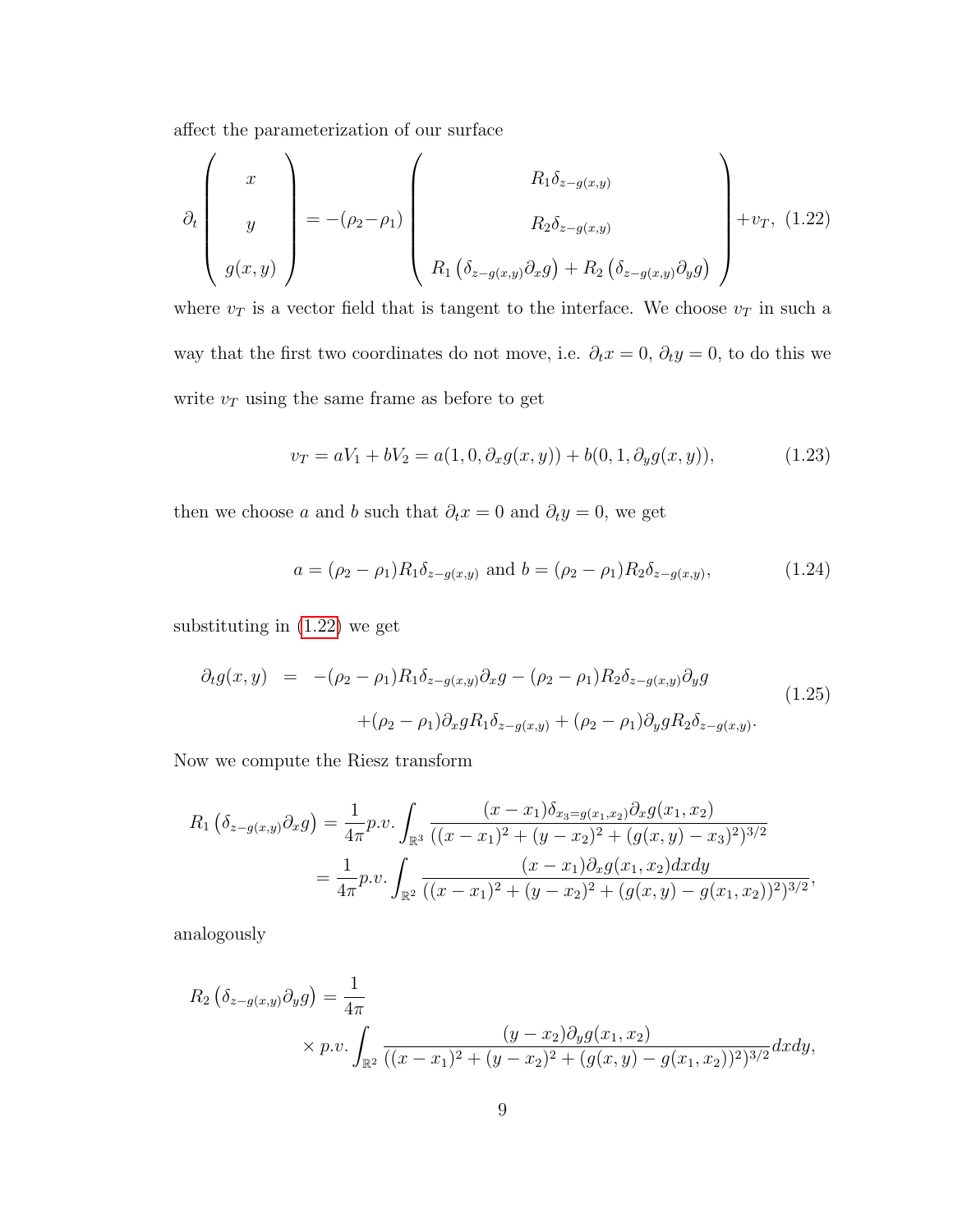$$
\partial_x g(x, y) R_1 \left( \delta_{z-g(x,y)} \right) = \frac{1}{4\pi} \partial_x g(x, y)
$$
  
\$\times p.v. \int\_{\mathbb{R}^2} \frac{(x - x\_1) dx dy}{((x - x\_1)^2 + (y - x\_2)^2 + (g(x, y) - g(x\_1, x\_2))^2)^{3/2}}\$,

$$
\partial_y g(x, y) R_2 \left( \delta_{z-g(x,y)} \right) = \frac{1}{4\pi} \partial_y g(x, y)
$$
  
\$\times p.v. \int\_{\mathbb{R}^2} \frac{(y - x\_2) dx dy}{((x - x\_1)^2 + (y - x\_2)^2 + (g(x, y) - g(x\_1, x\_2))^2)^{3/2}},\$

substituting in [\(1.25\)](#page-17-1) we obtain the interface problem for the Muskat equation in 3D

$$
\partial_t g = -\frac{\rho_2 - \rho_1}{4\pi} p.v. \int_{\mathbb{R}^2} \frac{(x - x_1) \partial_x g(x_1, x_2) - (x - x_1) \partial_x g(x, y)}{((x - x_1)^2 + (y - x_2)^2 + (g(x, y) - g(x_1, x_2))^2)^{3/2}} dx dy \n- \frac{\rho_2 - \rho_1}{4\pi} p.v. \int_{\mathbb{R}^2} \frac{(y - x_2) \partial_y g(x_1, x_2) - (y - x_2) \partial_y g(x, y)}{((x - x_1)^2 + (y - x_2)^2 + (g(x, y) - g(x_1, x_2))^2)^{3/2}} dx dy \n= \frac{\rho_2 - \rho_1}{4\pi} p.v. \int_{\mathbb{R}^2} \frac{(x - x_1, y - x_2) \cdot (\nabla g(x, y) - \nabla g(x_1, x_2))}{((x - x_1)^2 + (y - x_2)^2 + (g(x, y) - g(x_1, x_2))^2)^{3/2}} dx dy.
$$
\n(1.26)

### <span id="page-18-0"></span>1.3.2 Muskat equation in 2D

The 2D Muskat problem can be seen as taking a slice of a 3D solution of the problem when we have symmetry along the y axis. The derivation is very similar to the 3D, but this time the density only depend on two variables and can be written as  $\rho(x, z) = \rho_2 + (\rho_2 - \rho_1)1_{\Omega}$ . Taking the curl of the Darcy's Law [\(1.1\)](#page-9-2) we get

$$
\text{curl}\vec{v} = -\left(0, \partial_x \rho, 0\right),\tag{1.27}
$$

taking curl again we get curl curl $\vec{v} = \nabla \text{div}(\vec{v}) - \Delta \vec{v}$  and because  $\text{div}(\vec{v}) = 0$  we get

$$
-\Delta \vec{v} = (\partial_x \partial_z \rho, 0, -\partial_x^2 \rho). \tag{1.28}
$$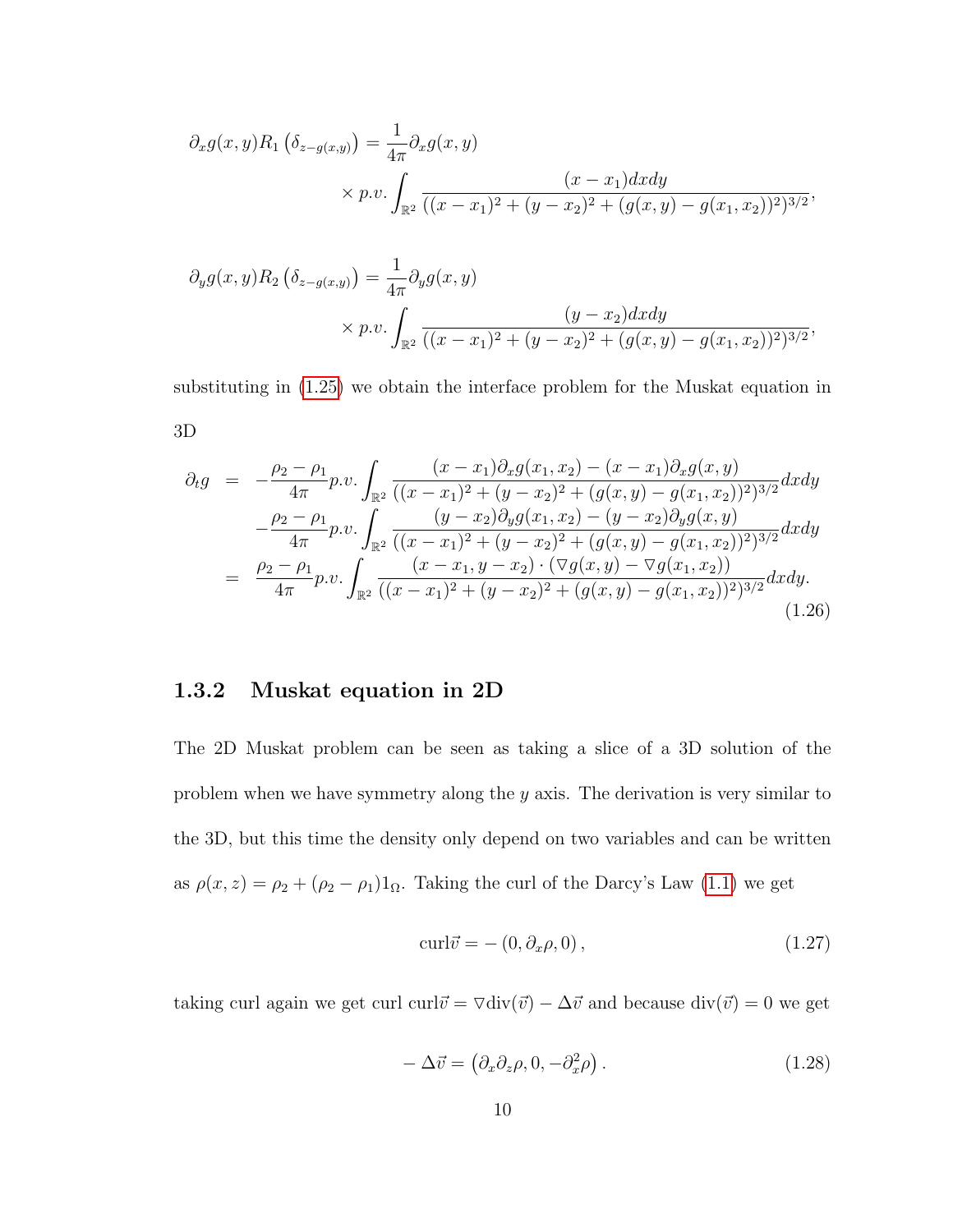Note that this is a 2D laplacian of u in the plane  $x - z$ . Taking  $(-\Delta)^{-1}$  we obtain

<span id="page-19-1"></span>
$$
\vec{v} = (R_1 \partial_z \rho, 0, -R_1 \partial_x \rho), \qquad (1.29)
$$

where  $R_1 = \partial_x(-\Delta)^{-1}$  is the 2D Riesz transform. As before we can compute the distributional derivative of the density function at a point  $G(x, y) = (x, y, g(x))$  by consider the frame

$$
V_1 = \partial_x G(x, y) = (1, 0, \partial_x g(x)),
$$
  
\n
$$
V_2 = \partial_y G(x, y) = (0, 1, 0),
$$
  
\n
$$
N = V_1 \times V_2 = (-\partial_x g(x), 0, 1),
$$
  
\n(1.30)

we obtain that

<span id="page-19-0"></span>
$$
\nabla \rho = -(\rho_2 - \rho_1) \delta_{z - g(x)} (-g'(x), 0, 1), \qquad (1.31)
$$

substituting  $(1.31)$  in  $(1.29)$  we obtain

$$
\vec{v} = -(\rho_2 - \rho_1) \begin{pmatrix} R_1 \left( \delta_{z-g(x)} \right) \\ 0 \\ R_1 \left( \delta_{z-g(x)} \partial_x g \right) \end{pmatrix} . \tag{1.32}
$$

Because we are interested in the evolution of the interface, we look at the evolution of  $(x, y, g(x))$  by the flow of velocity field. Note we only care about the shape of the graph and not its particular parameterization, therefore we change the vector field in the direction that is tangent to the interface that will only change the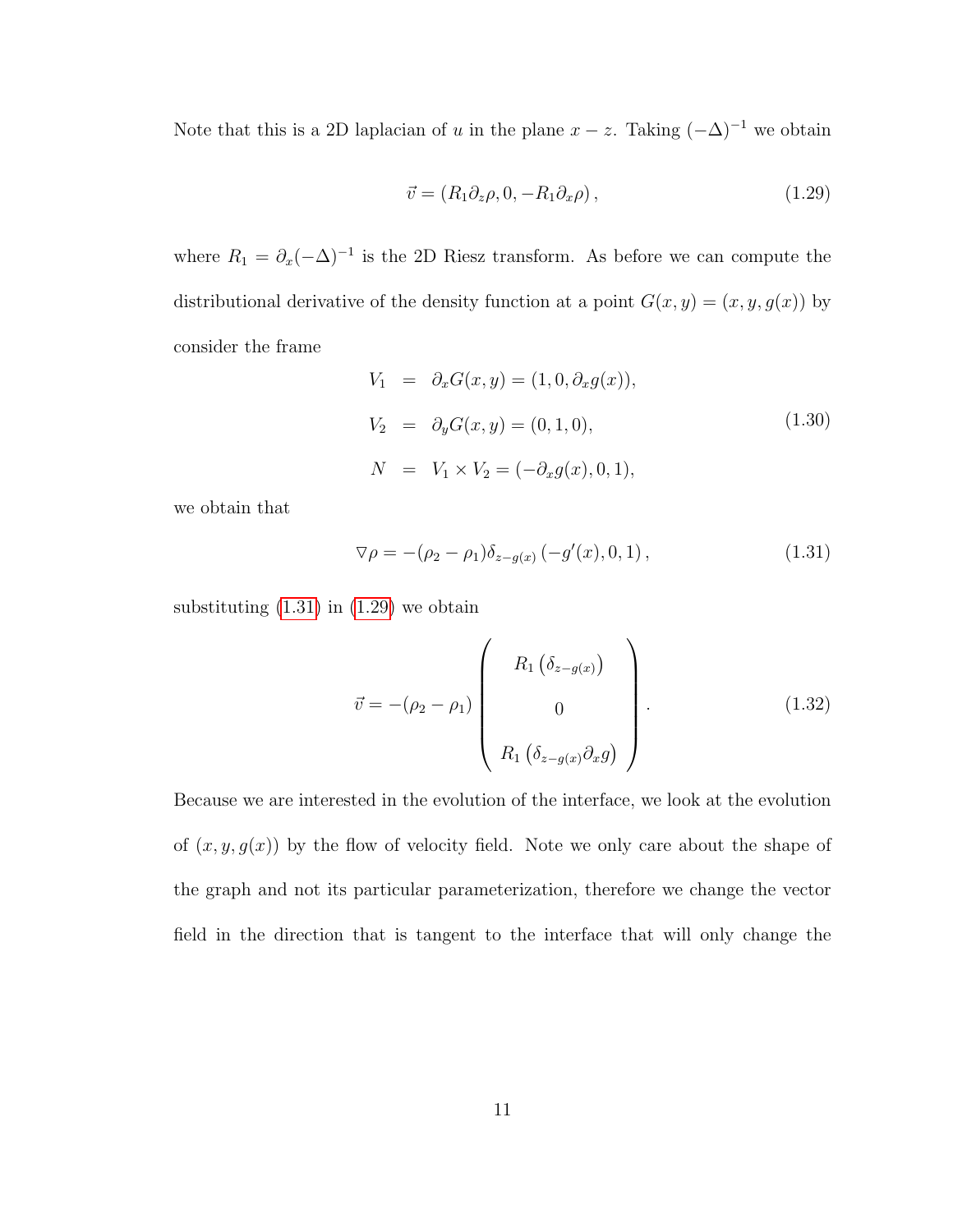parameterization of the surface and not its shape

<span id="page-20-0"></span>
$$
\partial_t \begin{pmatrix} x \\ y \\ g(x) \end{pmatrix} = -(\rho_2 - \rho_1) \begin{pmatrix} R_1 \left( \delta_{z-g(x,y)} \right) \\ 0 \\ R_1 \left( \delta_{z-g(x)} \partial_x g \right) \end{pmatrix} + v_T, \qquad (1.33)
$$

where  $v_T$  is a vector field that is tangent at the interface. We choose  $v_T$  in such a way that the first two coordinates do not move, i.e. we impose the conditions that  $\partial_t x = 0$  and  $\partial_t y = 0$ , to achieve this we consider a smooth extension of the vector fields  $V_1$  and  $V_2$  and write  $v_T$  in that frame to get that for a point at the interface we can write

$$
v_T = aV_1 + bV_2 = a(1, 0, \partial_x g(x)) + b(0, 1, 0), \tag{1.34}
$$

then we choose a and b such that  $\partial_t x = 0$  and  $\partial_t y = 0$ , we obtain

$$
a = (\rho_2 - \rho_1) R_1 \left( \delta_{z - g(x)} \right) \text{ and } b = 0,
$$
\n(1.35)

substituting in [\(1.33\)](#page-20-0) we get for the last component

<span id="page-20-1"></span>
$$
\partial_t g(x) = -(\rho_2 - \rho_1) R_1 \left( \delta_{z=g(x)} \partial_x g \right) + (\rho_2 - \rho_1) \partial_x g(x) R_1 \delta_{z=g(x)}.
$$
 (1.36)

Now we compute the 2D Riesz transform

$$
R_1 \left( \delta_{z-g(x)} \partial_x g \right) = \frac{1}{2\pi} p.v. \int_{\mathbb{R}^2} \frac{(x - x_1) \delta_{x_3 = g(x_1)}}{(x - x_1)^2 + (g(x) - x_3)^2} \partial_x g(x_1) dx_1
$$
  
= 
$$
\frac{1}{2\pi} p.v. \int_{\mathbb{R}} \frac{(x - x_1) \partial_x g(x_1) dx_1}{(x - x_1)^2 + (g(x) - g(x_1))^2},
$$
(1.37)

analogously

$$
\partial_x g(x) R_1 \left( \delta_{z=g(x)} \right) = \frac{1}{2\pi} \partial_x g(x) p.v. \int_{\mathbb{R}} \frac{(x-x_1) dx dy}{(x-x_1)^2 + (g(x)-g(x_1))^2}.
$$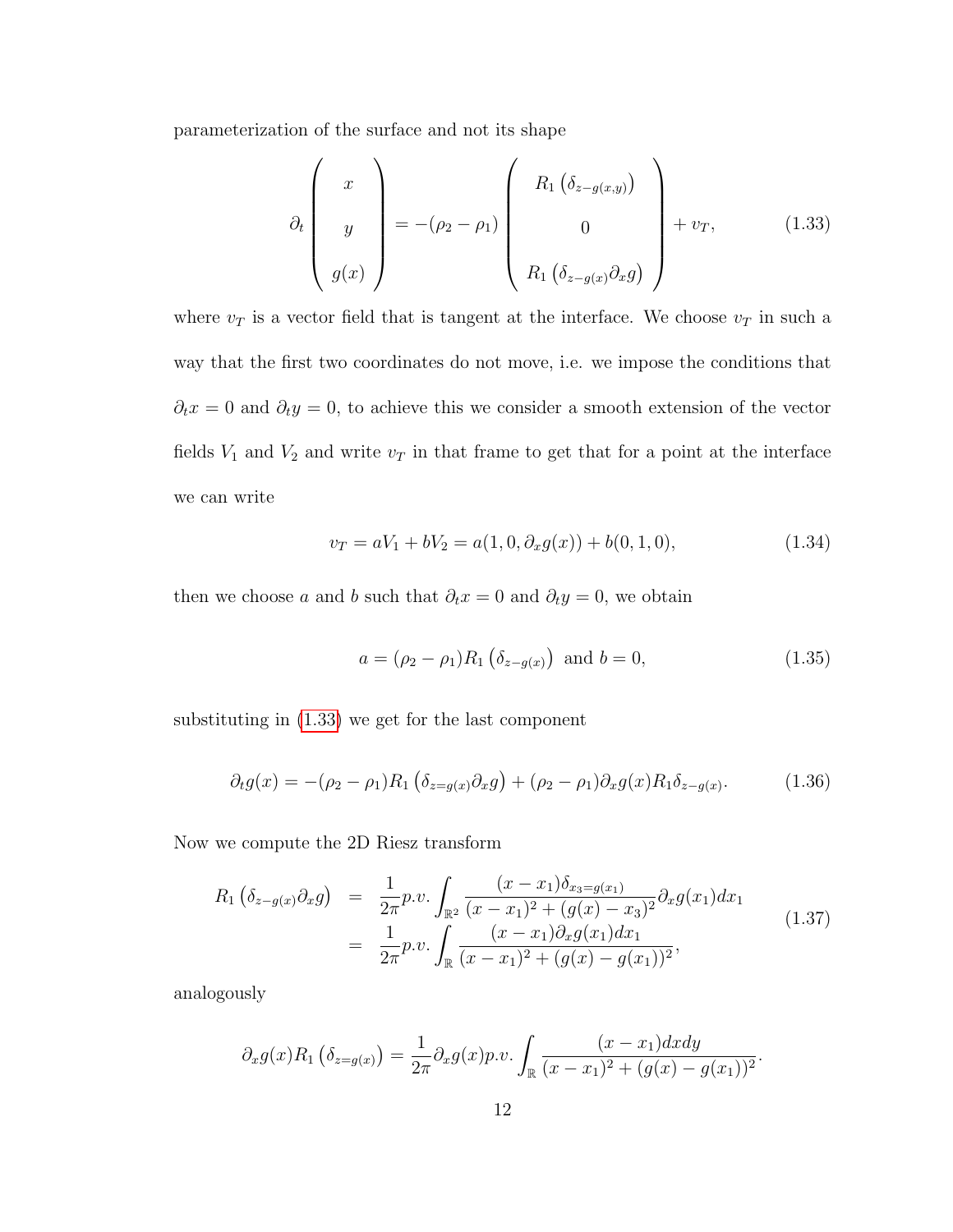Substituting in [\(1.36\)](#page-20-1) we obtain the equation for the interface of the 2D Muskat equation

<span id="page-21-1"></span>
$$
\partial_{t}g(x) = \frac{\rho_{2} - \rho_{1}}{2\pi} p.v. \int_{\mathbb{R}} \frac{-(x - x_{1})\partial_{x}g(x_{1}) + (x - x_{1})\partial_{x}g(x)}{(x - x_{1})^{2} + (g(x) - g(x_{1}))^{2}} dx_{1}
$$
\n
$$
= \frac{\rho_{2} - \rho_{1}}{2\pi} p.v. \int_{\mathbb{R}} \frac{(x - x_{1})(\partial_{x}g(x) - \partial_{x}g(x_{1}))}{(x - x_{1})^{2} + (g(x) - g(x_{1}))^{2}} dx_{1}
$$
\n
$$
= \frac{\rho_{2} - \rho_{1}}{2\pi} p.v. \int_{\mathbb{R}} \frac{\alpha \partial_{x}\delta_{\alpha}g(x)}{\alpha^{2} + (\delta_{\alpha}g(x))^{2}} d\alpha,
$$
\n(1.38)

where  $\delta_{\alpha} g(x) = g(x) - g(x - \alpha)$ .

### <span id="page-21-0"></span>1.3.3 The 2D Muskat equation in the periodic domain

If we look for periodic solutions of [\(1.38\)](#page-21-1) it is possible to derive another formulation for the Muskat equation. Let f be a  $2\pi$ -periodic solution of [\(1.38\)](#page-21-1), then we can write

$$
\partial_t g = \frac{\rho_2 - \rho_1}{2\pi} p.v. \int_{\mathbb{R}} \frac{\alpha(\partial_x g(x) - \partial_x g(x - \alpha))}{\alpha^2 + (g(x) - g(x - \alpha))^2} d\alpha
$$
  
\n
$$
= \frac{\rho_2 - \rho_1}{2\pi} p.v. \sum_{k \in \mathbb{Z}} \int_{-\pi}^{\pi} \frac{(2\pi k + \alpha)(\partial_x g(x) - \partial_x g(x - \alpha - 2\pi k))}{(\alpha + 2\pi k)^2 + (g(x) - g(x - \alpha - 2\pi k))^2} d\alpha
$$
(1.39)  
\n
$$
= \frac{\rho_2 - \rho_1}{2\pi} p.v. \int_{-\pi}^{\pi} \sum_{k \in \mathbb{Z}} \frac{(\alpha + 2\pi k)(\partial_x g(x) - \partial_x g(x - \alpha))}{(\alpha + 2\pi k)^2 + (g(x) - g(x - \alpha))^2} d\alpha.
$$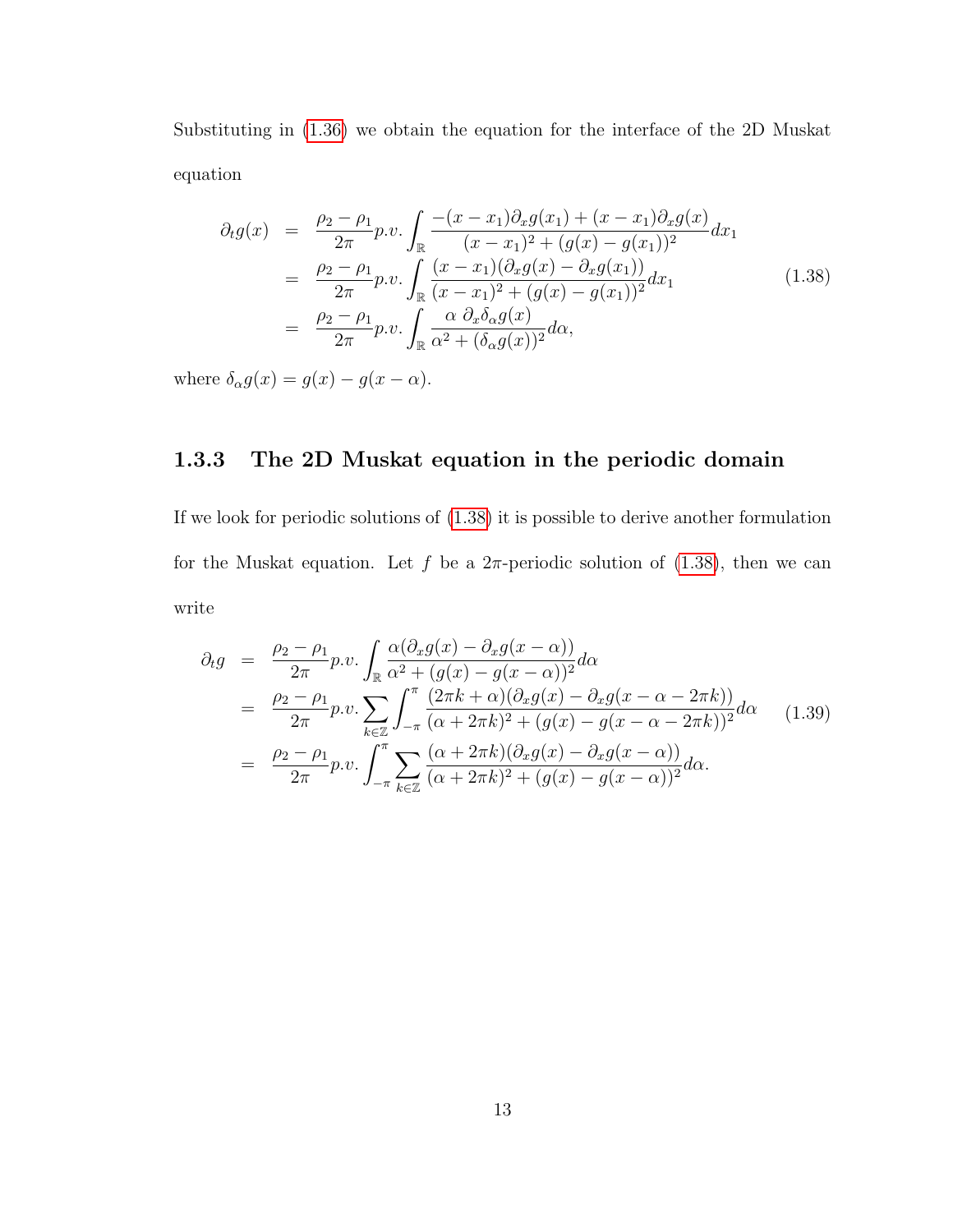We focus in the sum in  $k$ , for this we notice that this sum can be factorized over the complex numbers as

$$
S = \sum_{k \in \mathbb{Z}} \frac{(\alpha + 2\pi k)}{(\alpha + 2\pi k)^2 + (g(x) - g(x - \alpha))^2}
$$
  
= 
$$
\sum_{k \in \mathbb{Z}} \frac{\alpha + 2\pi k}{((\alpha + 2\pi k) + i(g(x) - g(x - \alpha))((\alpha + 2\pi k) - i(g(x) - g(x - \alpha)))}
$$
  
= 
$$
\frac{1}{2} \sum_{k \in \mathbb{Z}} \left( \frac{1}{(\alpha + 2\pi k) + i(g(x) - g(x - \alpha))} + \frac{1}{(\alpha + 2\pi k) - i(g(x) - g(x - \alpha)))} \right).
$$
(1.40)

Now we use that for any  $z\in\mathbb{C}\setminus\{2\pi k:j\in\mathbb{Z}\}$ 

$$
\sum_{k \in \mathbb{Z}} \frac{1}{z + 2\pi k} = \frac{1}{z} + \sum_{k \ge 1} \frac{2z}{z^2 - (2\pi k)^2} = \frac{1}{2\tan(z/2)},\tag{1.41}
$$

using this we get

$$
S = \frac{1}{4} \left( \frac{1}{\tan((\alpha + i(g(x) - g(x - \alpha))/2)} + \frac{1}{\tan((\alpha - i(g(x) - g(x - \alpha))/2)}) \right) (1.42)
$$

Now we use that

$$
\frac{1}{\tan(a+ib)} + \frac{1}{\tan(a-ib)} = 2\Re \frac{1}{\tan(a+ib)}
$$
\n
$$
= 2\Re \frac{\cos(a+ib)}{\sin(a+ib)}
$$
\n
$$
= 2\Re \frac{\cos(a)\cos(b) - \sin(a)\sin(b)}{\sin(a)\cos(b) + \cos(a)\sin(b)}
$$
\n
$$
= 2\Re \frac{\cos(a)\cosh(b) - i\sin(a)\sinh(b)}{\sin(a)\cosh(b) + i\cos(a)\sinh(b)}
$$
\n
$$
= 2\Re \frac{1 - i\tan(a)\tanh(b)}{\tan(a) + i\tanh(b)}
$$
\n
$$
= 2\Re \frac{(1 - i\tan(a)\tanh(b))(\tan(a) - i\tanh(b))}{\tan^2(a) + \tanh^2(b)}
$$
\n
$$
= 2\frac{\tan(a) - \tan(a)\tanh^2(b)}{\tan^2(a) + \tanh^2(b)}, \qquad (1.43)
$$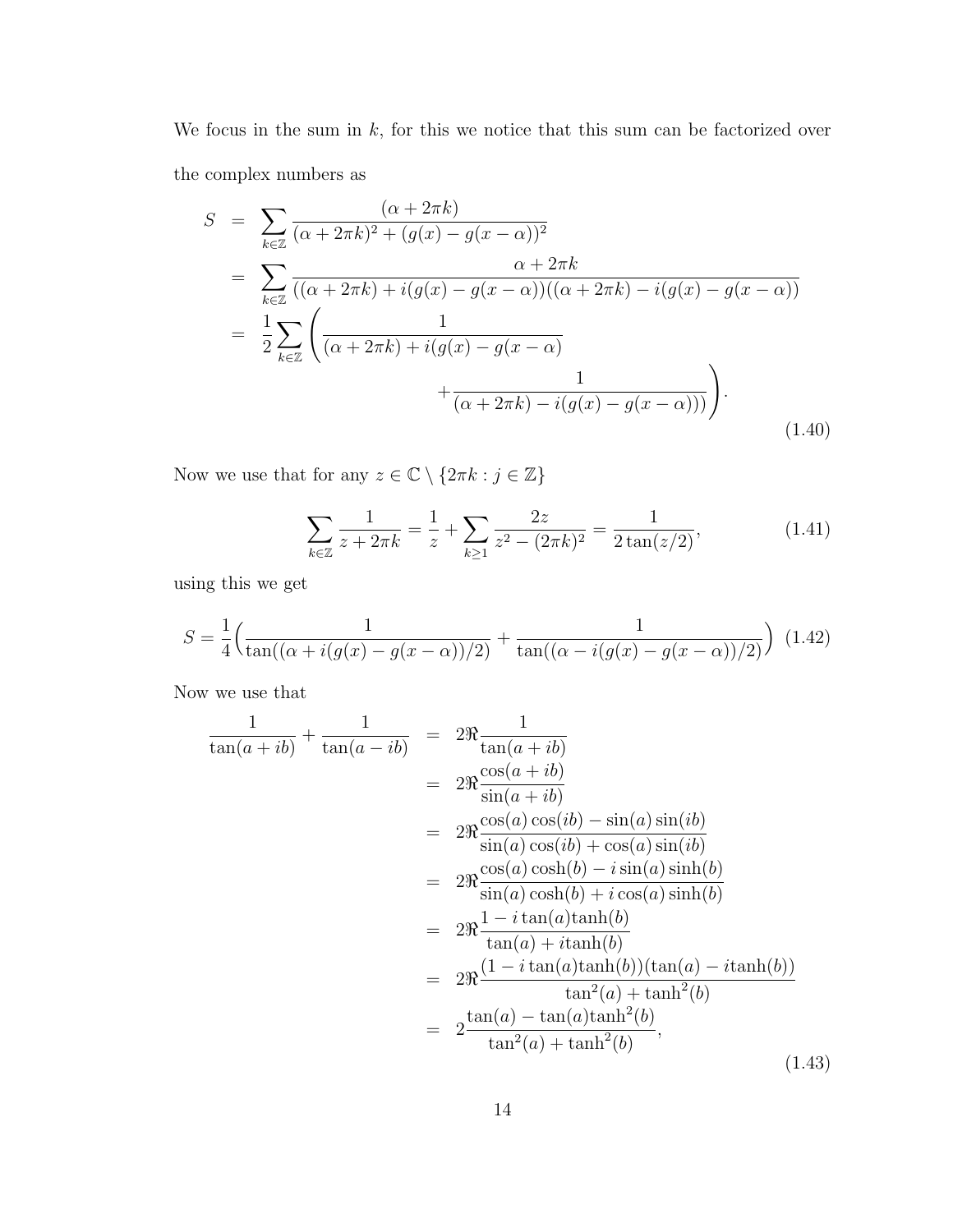therefore we conclude

$$
\partial_t f = \frac{\rho_2 - \rho_1}{4\pi} \int_{\mathbb{T}} \partial_x \delta_\alpha f(x) \frac{\tan(\alpha/2)(1 - \tanh^2(\frac{\delta_\alpha f(x)}{2}))}{\tan^2(\alpha/2) + \tanh^2(\frac{\delta_\alpha f(x)}{2})} d\alpha, \tag{1.44}
$$

where  $\delta_s f(x) = f(x) - f(x - s)$ . Another useful representation is to separate the term corresponding to the linear part

$$
T(f) - \frac{1}{\tan(\alpha/2)} = \frac{\tan(\alpha/2)(1 - \tanh^2(\frac{\delta_{\alpha}f(x)}{2}))}{\tan^2(\alpha/2) + \tanh^2(\frac{\delta_{\alpha}f(x)}{2})} - \frac{1}{\tan(\alpha/2)}
$$
  

$$
= \frac{1}{\tan(\alpha/2)} \Big( \tan^2(\alpha/2) - \tan^2(\alpha/2) + \tanh^2(\delta_{\alpha}f/2) - \tan^2(\alpha/2) - \tanh^2(\delta_{\alpha}f/2) \Big)
$$
  

$$
= \frac{1}{\tan(\alpha/2)} \sec^2(\alpha/2)\tanh^2(\delta_{\alpha}f)
$$
 (1.45)

and using that  $-\frac{1}{2}$  $\frac{1}{2\pi} \int_{\mathbb{T}} \frac{\partial_x \delta_{\alpha} f(x)}{\tan(\alpha/2)} d\alpha = \Lambda$  we obtain

$$
\partial_t f(x) + \frac{(\rho_2 - \rho_1)}{2} \Lambda = -\frac{\rho_2 - \rho_1}{4\pi} p.v. \int_{\mathbb{T}} \frac{\partial_x \delta_s f(x)}{\tan(s/2)} \frac{\sec^2(s/2) \tanh^2(\delta_s f(x)/2)}{\tan(s/2)^2 + \tanh^2(\delta_s f(x)/2)} ds.
$$
\n(1.46)

This formulation will be used in Chapter [2.](#page-50-0) Lastly we will prove the equivalence of one additional formulation that will be used in Chapter [3.](#page-66-0)

$$
\partial_{t}f = \frac{\rho_{2} - \rho_{1}}{4\pi} \int_{\mathbb{T}} \partial_{x}\delta_{\alpha}f(x) \frac{\tan(\alpha/2)(1 - \tanh^{2}(\frac{\delta_{\alpha}f(x)}{2}))}{\tan^{2}(\alpha/2) + \tanh^{2}(\frac{\delta_{\alpha}f(x)}{2})} d\alpha
$$
\n
$$
= \frac{\rho_{2} - \rho_{1}}{4\pi} \int_{\mathbb{T}} \partial_{x}\delta_{\alpha}f(x) \frac{\tan(\alpha/2)\mathrm{sech}^{2}(\frac{\delta_{\alpha}f(x)}{2}))}{\tan^{2}(\alpha/2) + \tanh^{2}(\frac{\delta_{\alpha}f(x)}{2})} d\alpha
$$
\n
$$
= \frac{\rho_{2} - \rho_{1}}{4\pi} \int_{\mathbb{T}} \partial_{x}\delta_{\alpha}f(x) \frac{\frac{\mathrm{sech}^{2}(\delta_{\alpha}f(x)/2)}{\tan(\alpha/2)}}{1 + \frac{\tanh^{2}(\frac{\delta_{\alpha}f(x)}{2})}{\tan^{2}(\alpha/2)}} d\alpha
$$
\n
$$
= \frac{\rho_{2} - \rho_{1}}{4\pi} \int_{\mathbb{T}} 2\partial_{x} \arctan\left(\frac{\tanh(\frac{f(x) - f(x - \alpha)}{2})}{\tan(\alpha/2)}\right) d\alpha,
$$
\n(1.47)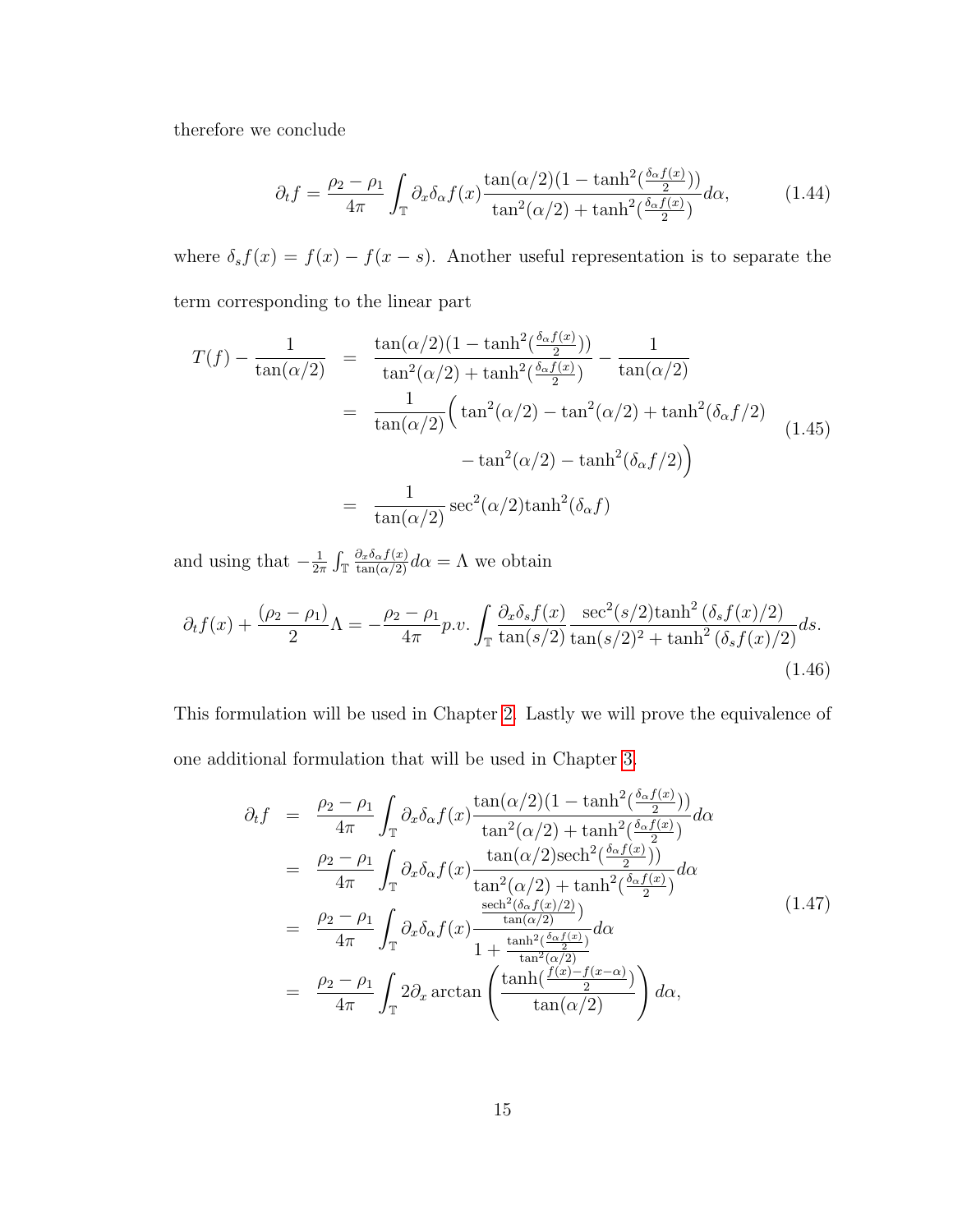and using the change of variable  $\alpha \rightarrow x-\alpha$  we get

$$
\partial_t f = \frac{\rho_2 - \rho_1}{4\pi} \int_{\mathbb{T}} 2\partial_x \arctan\left(\frac{\tanh\left(\frac{f(x) - f(\alpha)}{2}\right)}{\tan\left((x - \alpha)/2\right)}\right) d\alpha
$$
  
\n
$$
= \frac{\rho_2 - \rho_1}{4\pi} \int_{\mathbb{T}} \partial_x f(x) \frac{\tan\left((x - \alpha)/2\right) \operatorname{sech}^2\left(\frac{f(x) - f(\alpha)}{2}\right)}{\tan^2\left((x - \alpha)/2\right) + \tanh^2\left(\frac{f(x) - f(\alpha)}{2}\right)} d\alpha
$$
(1.48)  
\n
$$
- \frac{\rho_2 - \rho_1}{4\pi} \int_{\mathbb{T}} \frac{\operatorname{sec}^2\left((x - \alpha)/2\right) \tanh\left(\frac{f(x) - f(\alpha)}{2}\right)}{\tan^2\left((x - \alpha)/2\right) + \tanh^2\left(\frac{f(x) - f(\alpha)}{2}\right)} d\alpha,
$$

finally we can write

$$
\partial_t f + v \partial_x f + \frac{\rho_2 - \rho_1}{4\pi} p.v. \int_{\mathbb{T}} \frac{\tanh(\delta_s f/2) \sec^2(s/2)}{\tan^2(s/2) + \tanh^2(\delta_s f/2)} ds = 0,
$$
 (1.49)

where

$$
v = -\frac{1}{2\pi}p.v.\int_{\mathbb{T}} \frac{\tan(s/2)\mathrm{sech}^2(\delta_s f/2)}{\tan^2(s/2) + \tanh^2(\delta_s f/2)} ds.
$$
 (1.50)

### <span id="page-24-0"></span>1.4 Besov-type Spaces

Given  $f \in \mathcal{S}(\mathbb{R}^n)$  its Littlewood-Paley decomposition is constructed in the following way. First we consider a smooth function supported in the annulus  $\{\xi \in \mathbb{R}^n : 3/4 \leq \xi \leq 3/4\}$  $|\xi| \leq 8/3$ } such that  $\forall \xi \in \mathbb{R}^n \setminus \{0\},\$ 

$$
\sum_{j\in\mathbb{Z}}\varphi(2^{-j}\xi) = 1.
$$
\n(1.51)

By defining  $h = \mathcal{F}^{-1}\varphi$  we can consider the homogeneous dyadic blocks defined by

$$
\dot{\Delta}_j f = 2^{jn} \int_{\mathbb{R}^n} h(2^j y) f(x - y) dy, \qquad (1.52)
$$

then we have formally that  $\sum_{j\in\mathbb{Z}}\dot{\Delta}=Id$  modulo distributions supported at the origin on the Fourier side. By using the homogeneous dyadic blocks it is possible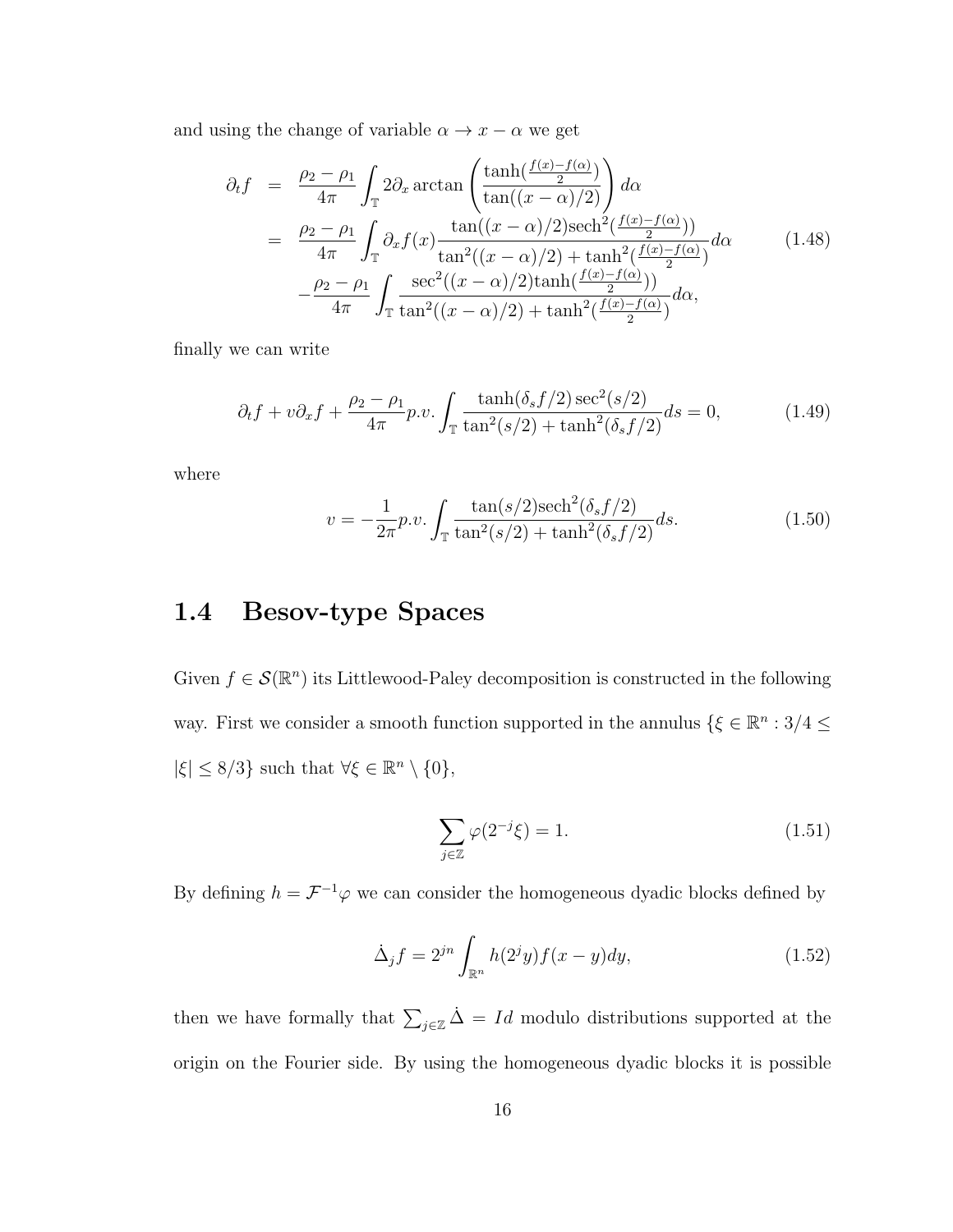to define the homogeneous Besov semi norm  $\dot{B}^s_{p,r}$  for  $s \in \mathbb{R}, p \ge 1$ ,  $r \ge 1$  as

$$
||f||_{\dot{B}_{p,r}^s} = \left(\sum_{j\in\mathbb{Z}} 2^{jsr} ||\dot{\Delta}f||_{L^p}^r \right)^{1/r},\tag{1.53}
$$

and the corresponding Besov space  $\dot{B}_{p,r}^s(\mathbb{R}^n)$  as the closure of  $C_c^{\infty}(\mathbb{R}^n)$  with respect to this semi norm.

Remark 1.4.1. For general tempered distribution  $g \in \mathcal{S}'$  the quantity  $||g||_{\dot{B}^s_{p,r}}$  is only a semi norm because it vanishes at every tempered distribution supported at the origin on the Fourier side, i.e. the Besov semi norm take the value for polynomials. This is not an issue to define the space  $\dot{B}_{p,r}^s$  because the difference of two functions in  $C_c^{\infty}(\mathbb{R}^n)$  is never a nonzero polynomial.

Inspired on this norm, we can define a family of Besov-type norms better suited to the analysis of the Muskat equation. For  $k \in \mathbb{Z}$ , we consider the annulus  $C_k =$  ${x \in \mathbb{R}^n : 2^k \leq |x| \leq 2^{k+1}}$  and for  $s \in \mathbb{R}, p \geq 1, q \geq 1$  we consider the norm

$$
||f||_{\mathcal{F}_q^{m,p}} = \left(\sum_{k \in \mathbb{Z}} \left(\int_{C_k} |\xi|^{mp} |\hat{f}|^p d\xi\right)^{q/p}\right)^{1/q}, \quad f \in C_c^{\infty}(\mathbb{R}^n),\tag{1.54}
$$

where  $\hat{f}(\xi) = \int_{\mathbb{R}^n} e^{-2\pi i x \xi} f(x) dx$ . In the periodic case we consider the annulus  $C_k = \{j \in \mathbb{Z}^n : 2^k \leq |j| \leq 2^{k+1}\}\$ and define

$$
||f||_{\mathcal{F}_q^{m,p}} = \left(\sum_{k \in \mathbb{Z}^n} \left(\sum_{j \in C_k} |j|^{mp} |\hat{f}(j)|^p\right)^{q/p}\right)^{1/q}, \quad f \in C_c^{\infty}(\mathbb{T}^n),
$$
 (1.55)

where  $\hat{f}(k) = \frac{1}{(2\pi)^n} \int_{\mathbb{T}^n} e^{-ik \cdot x} f(x) dx$ . Finally we define the spaces  $\mathcal{F}_q^{s,p}(\Omega)$  as the closure of  $C_c^{\infty}(\Omega)$  with respect to the  $\mathcal{F}_q^{s,p}(\Omega)$  norm. For simplicity sometimes we will use the shorthand  $\mathcal{F}^{s,p}$  for  $\mathcal{F}^{s,p}_1$  $\frac{s,p}{1}$ .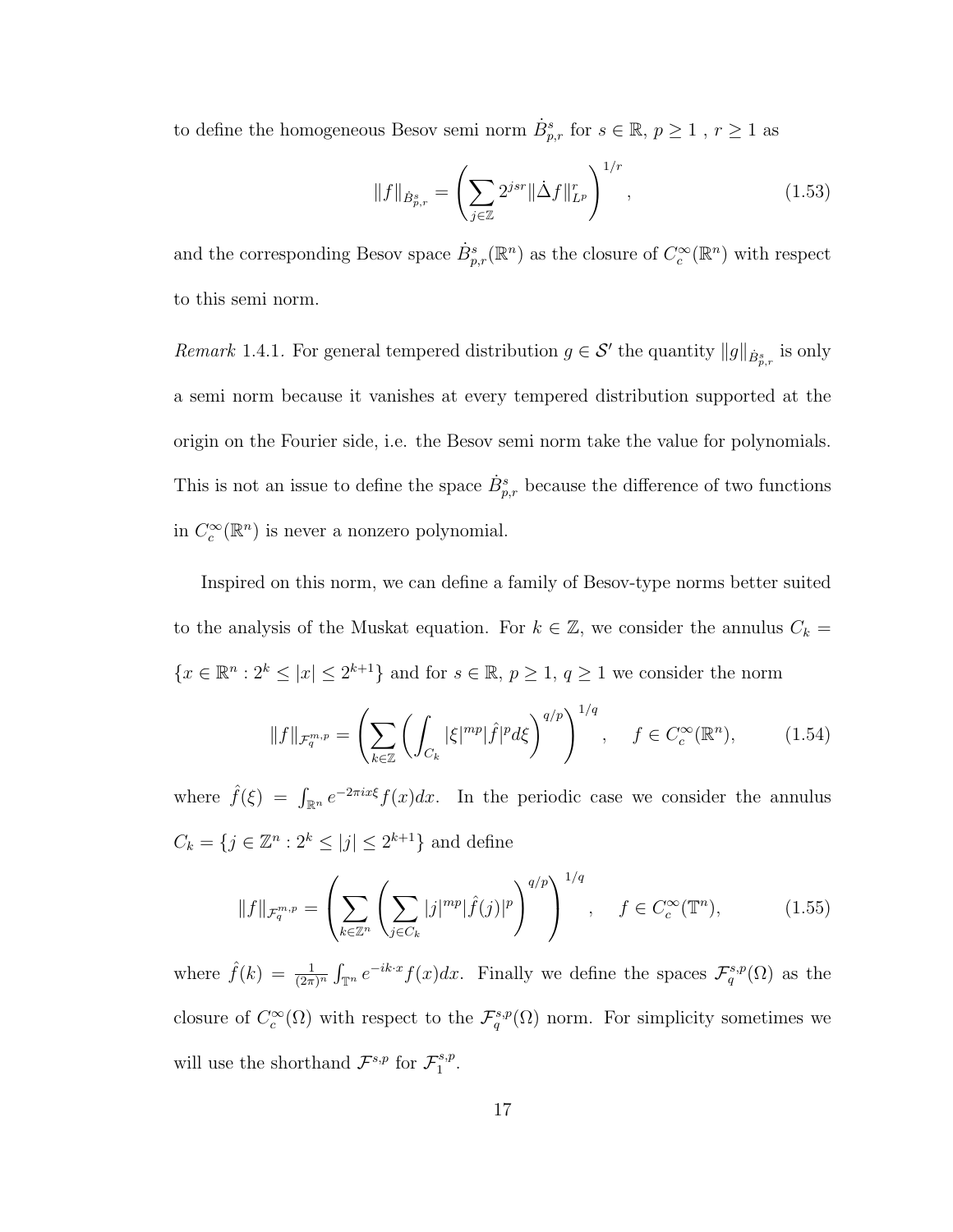#### <span id="page-26-0"></span>1.4.1 Scaling and criticality on the Muskat equation

The Muskat equation [\(1.38\)](#page-21-1) satisfy the following scaling property that: For any  $\lambda > 0$  if f is a solution of [\(1.38\)](#page-21-1), then  $f_{\lambda} = \frac{1}{\lambda}$  $\frac{1}{\lambda} f(\lambda t, \lambda x)$  is also a solution of [\(1.38\)](#page-21-1). We say that a norm X is critical if for all  $\lambda > 0$   $||f_{\lambda}||_X = ||f||_X$ . We call spaces that are more regular than critical spaces subcritical, and the ones that are less regular are called supercritical. In particular for the families of spaces  $\mathcal{F}_q^{s,p}$  and  $W^{k,p}$  we have the following

$$
||f_{\lambda}||_{\mathcal{F}_{q}^{s,p}} = \left(\sum_{j\in\mathbb{Z}} \left(\int_{C_{j}} |\xi|^{sp} |\hat{f}_{\lambda}|^{p} d\xi\right)^{q/p}\right)^{1/q}
$$
  
\n
$$
= \left(\sum_{j\in\mathbb{Z}} \left(\int_{C_{j}} |\xi|^{sp} |\frac{1}{\lambda^{1+d}} \hat{f}(\xi/\lambda)|^{p} d\xi\right)^{q/p}\right)^{1/q}
$$
  
\n
$$
= \left(\sum_{j\in\mathbb{Z}} \left(\int_{C_{j}} |\lambda\eta|^{sp} |\frac{1}{\lambda^{2}} \hat{f}(\eta)|^{p} \lambda^{d} d\eta\right)^{q/p}\right)^{1/q}
$$
  
\n
$$
= \lambda^{(s-1-n)+n/p} \left(\sum_{j\in\mathbb{Z}} \left(\int_{C_{j}} |\eta|^{sp} |\hat{f}(\eta)|^{p} d\eta\right)^{q/p}\right)^{1/q}
$$
  
\n
$$
= \lambda^{s-(1+n\frac{p-1}{p})} ||f||_{\mathcal{F}_{q}^{s,p}}, \qquad (1.56)
$$

for  $\lambda$  power of 2. We obtain that for  $s = 1 + n \left( \frac{p-1}{n} \right)$  $\left(\frac{-1}{p}\right)$  the norm is invariant under the scaling, so we conclude that the spaces  $\mathcal{F}_q^{1+n(\frac{p-1}{p}),p}$  are critical under the scaling of the Muskat equation. For the case of the  $\dot{W}^{s,p}$  spaces, for  $\alpha \in \mathbb{R}$  we define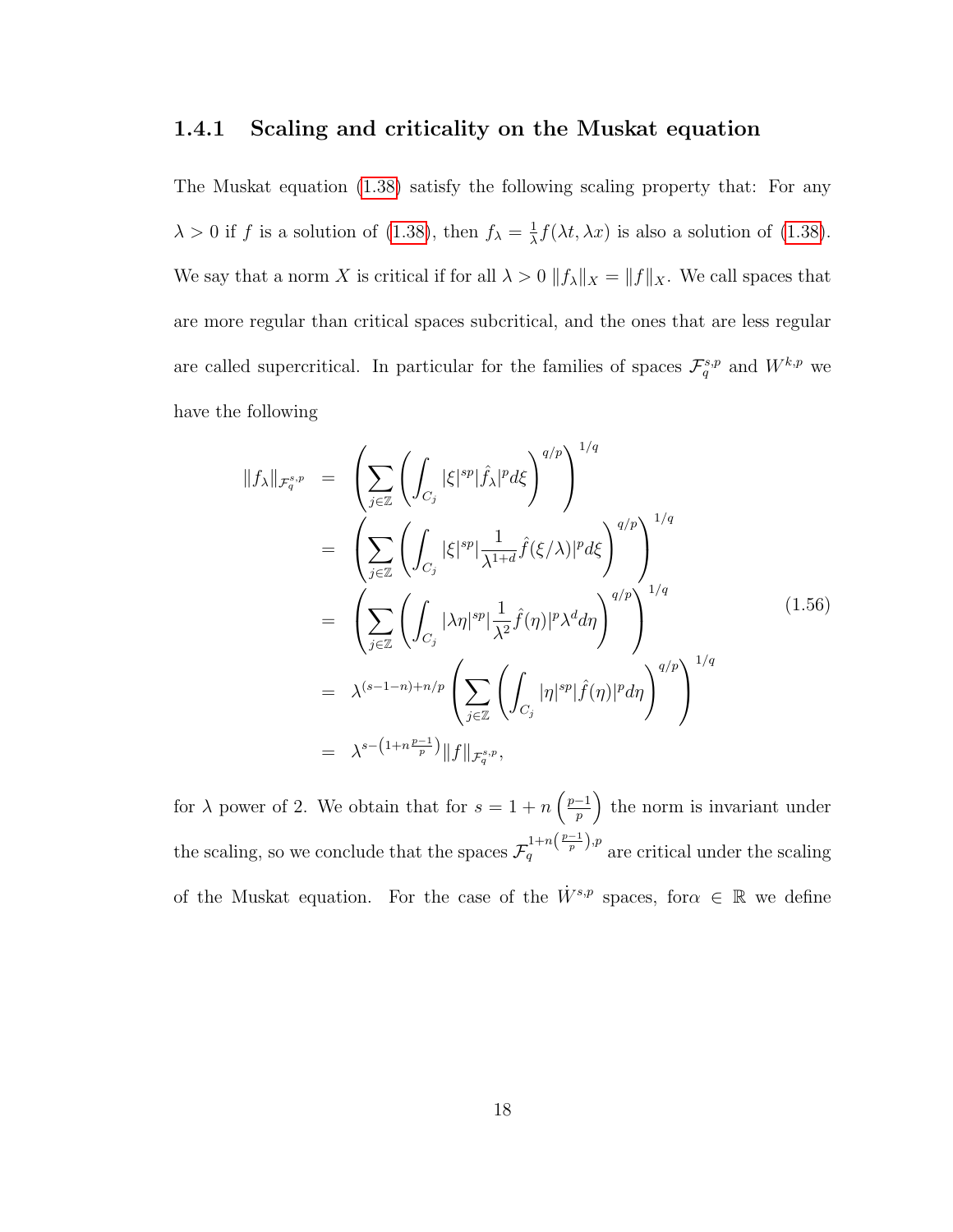$\Lambda^{\alpha} = (-\Delta)^{\alpha/2}$ , then we have

$$
\|f_{\lambda}\|_{\dot{W}^{s,p}} = \|\Lambda^s f_{\lambda}\|_{L^p}
$$
  
\n
$$
= \left(\int_{\mathbb{R}^n} |\lambda^{s-1} \Lambda^s f(\lambda x)|^p dx\right)^{1/p}
$$
  
\n
$$
= \left(\lambda^{(s-1)p} \int_{\mathbb{R}^n} |\Lambda^s f(y)|^p \frac{1}{\lambda^d} dy\right)^{1/p}
$$
  
\n
$$
= \lambda^{s-1-n/p} \|f\|_{\dot{W}^{s,p}}, \qquad (1.57)
$$

we conclude that for  $s = 1 + n/p$  the space  $W^{s,p}$  is invariant under the scaling. This allows to conclude in particular that for the 2D Muskat problem the spaces  $\mathcal{F}_q^{1,1}(\mathbb{R})$  $q \geq 1$ ,  $\dot{H}^{3/2}(\mathbb{R}) = \dot{W}^{3/2,2}(\mathbb{R})$  and  $\dot{W}^{1,\infty}(\mathbb{R})$  are critical under the scaling. Note that boundedness in some of the critical spaces for the equation are closely related with the boundedness of the slope, to see this we note that

$$
||g||_{\dot{W}^{1,\infty}} = \underset{x \in \Omega}{\text{esssup}} |g'(x)|,\tag{1.58}
$$

and

$$
|g'(x)| = \left| \int_{\mathbb{R}} (2\pi\xi)e^{-2\pi ix\xi} \hat{g}(\xi) d\xi \right|
$$
  
\n
$$
\leq (2\pi) \int_{\mathbb{R}} |\xi| |\hat{g}(\xi)| d\xi
$$
  
\n
$$
\leq (2\pi) \|g\|_{\mathcal{F}_1^{1,1}}.
$$
\n(1.59)

For the periodic case we use the the same critical spaces by analogy with the nonperiodic case.

### <span id="page-27-0"></span>1.5 Iterative solutions for the Muskat problem

In the study on non-linear partial differential equations finding explicit solutions is usually a very difficult task, that is why having iterative methods to approximate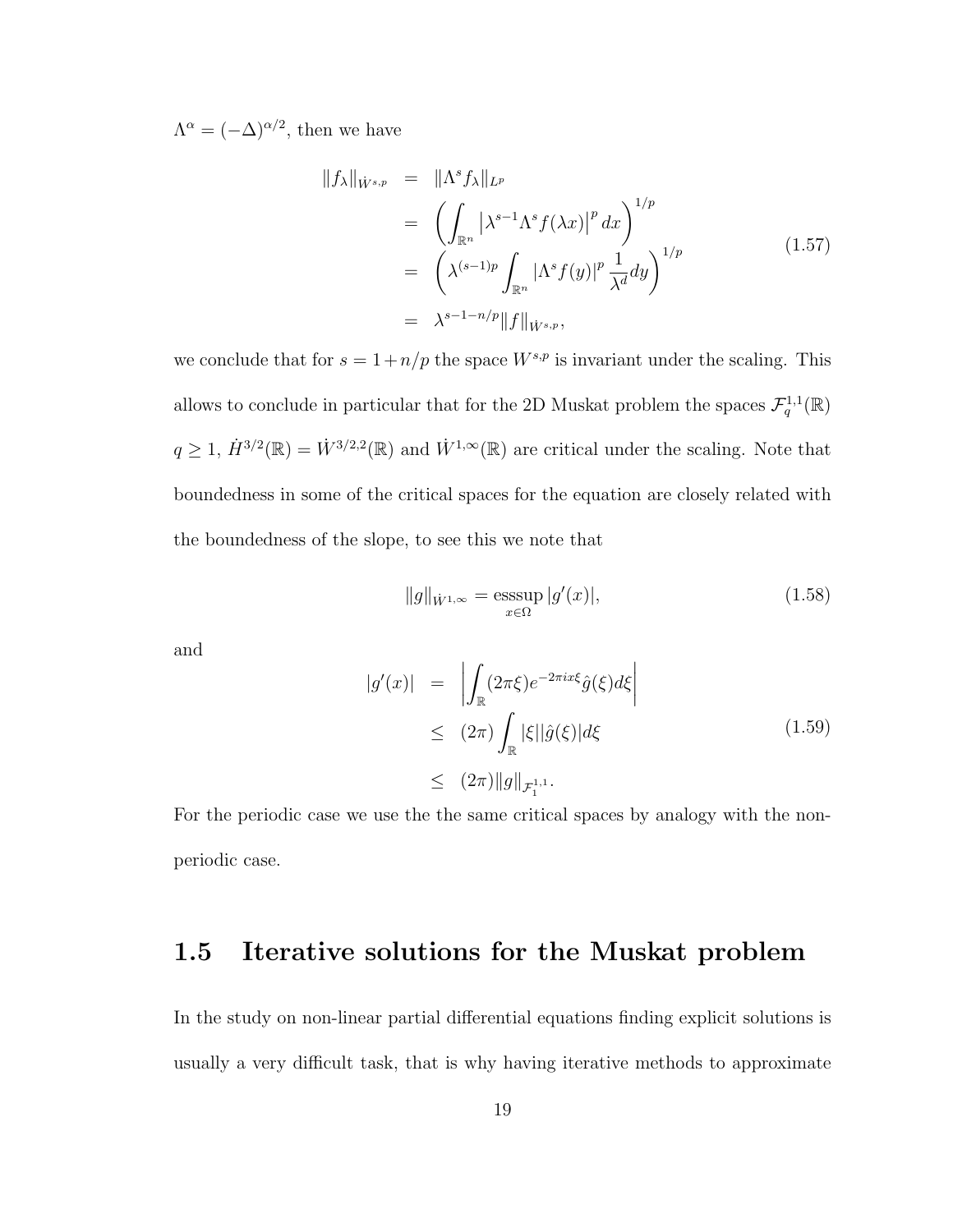solutions from practical and theoretical points of views. In this section we introduce two of such methods that can be used to study the Muskat problem.

We have two goals in this section, The goal of this section is to study the convergence of an iterative solution for the Muskat problem. For this purpose we consider a family of solutions of the Muskat equation that depend on a parameter  $\varepsilon > 0$ , then  $f = \sum_{\ell \geq 1} \varepsilon^{\ell} f_{\ell}$  and the initial condition  $f_0 = \varepsilon \varphi$ .

### <span id="page-28-0"></span>1.5.1 The Picard iteration

Consider the equation for the interface in the Muskat problem given by

$$
\begin{cases}\n\partial_t f = G(f) & , \text{ in } \Omega \times [0, T] \\
f(0) = \varphi & , \text{ on } \Omega.\n\end{cases}
$$
\n(1.60)

Up to linear level the  $G(f)$  behaves like  $G(f) \approx -\Lambda f = -(-\Delta)^{1/2} f$ , then we can write

$$
\begin{cases}\n\partial_t f + \Lambda f = T(f) & , \quad \text{in } \Omega \times [0, T], \\
f(0) = \varphi & , \quad \text{on } \Omega.\n\end{cases}
$$
\n(1.61)

Now by setting  $f_0 = 0$ , and for  $k \ge 1$  we define the Picard's iteration of the Muskat equation as

$$
\begin{cases}\n\partial_t f_k + \Lambda f_k = T(f_{k-1}) & , \quad \text{in } \Omega \times [0, T], \\
f_k(0) = \varphi & , \quad \text{on } \Omega,\n\end{cases}
$$
\n(1.62)

by using the Duhamel's principle the iteration can be written as a fixed point problem

$$
f_k = e^{-t\Lambda}\varphi + \int_0^t e^{-(t-\tau)\Lambda} T(f_{k-1}) d\tau,
$$
\n(1.63)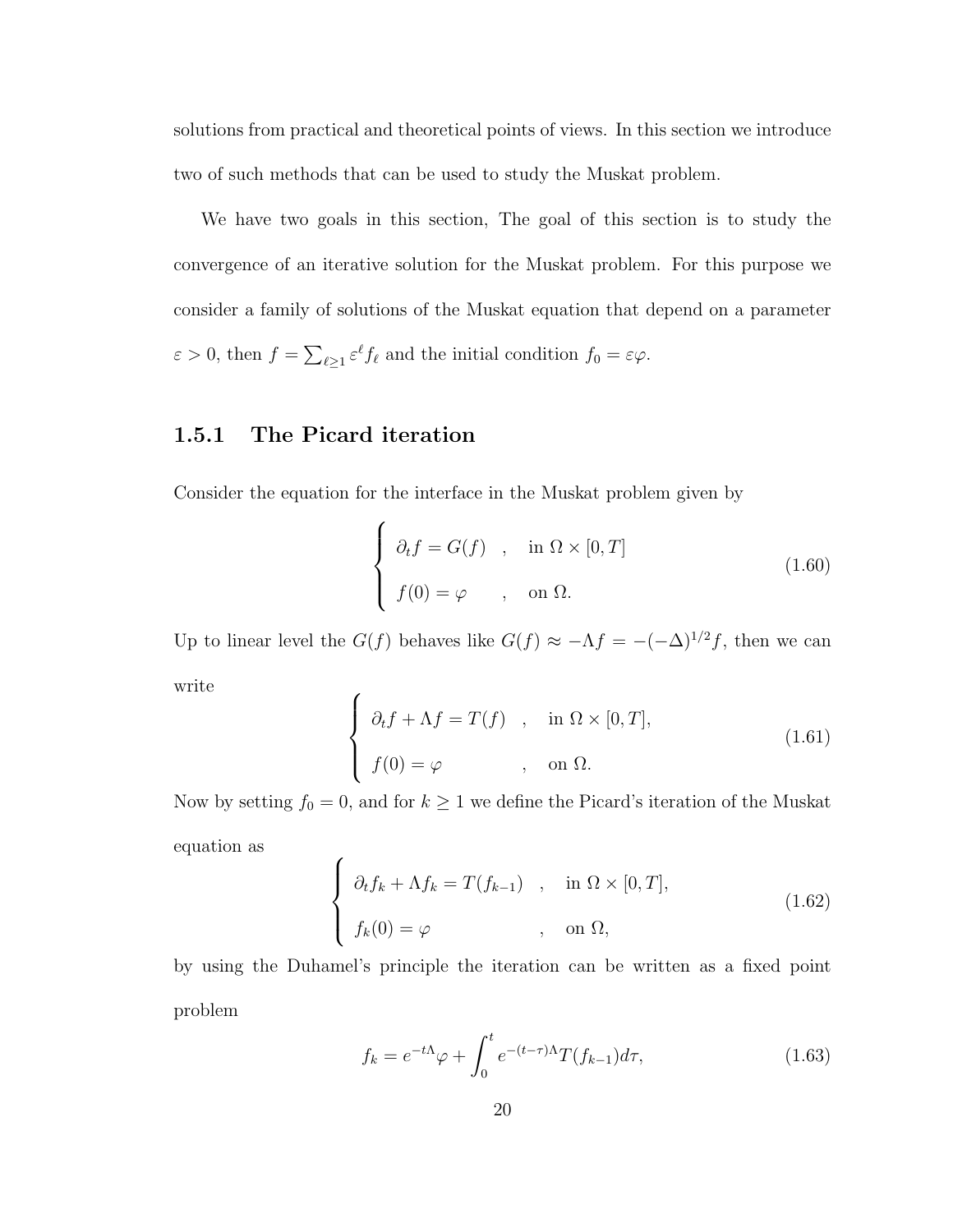by doing this we can see that by the Banach's Fixed point theorem the convergence of the Picard's iteration can be studied by looking at the mapping properties of the operator

$$
L(f) = \int_0^t e^{-(t-\tau)\Lambda} T(f). \tag{1.64}
$$

# <span id="page-29-0"></span>1.5.2 A Small Parameter Iterative Solution to the Muskat Equation

This time we will consider an iterative solutions that can be seen as a Taylor expansion of the equation depending on a small parameter on the initial condition, for this purpose, given  $\varepsilon > 0$  and some initial data  $\varphi$ , we consider the equation for the interface in the 2D Muskat problem as

$$
\begin{cases}\n\partial_t f + \Lambda f = Tf, & \text{in } \Omega \times (0, T) \\
f(0) = \varepsilon \varphi, & \text{on } \mathbb{R}.\n\end{cases}
$$
\n(1.65)

In order to find an expansion we look for solutions of the form  $f = \sum_{n\geq 1} \varepsilon^n f_n$ and we try to find what are the equations that each one of the  $f_{\ell}$  satisfy. For this purpose we use the Taylor expansion of the nonlinear term to obtain

<span id="page-29-1"></span>
$$
Tf = -\frac{1}{\pi} \int_{\mathbb{R}} \frac{\partial_x \delta_\alpha f(x)}{\alpha} \frac{(\delta_\alpha f(x))^2}{\alpha^2 + (\delta_\alpha f(x))^2} d\alpha
$$
  
= 
$$
\sum_{k=1}^{\infty} \frac{(-1)^k}{2k+1} \frac{1}{\pi} \int_{\mathbb{R}} \partial_x (\Delta_\alpha f(x))^{2k+1} d\alpha,
$$
 (1.66)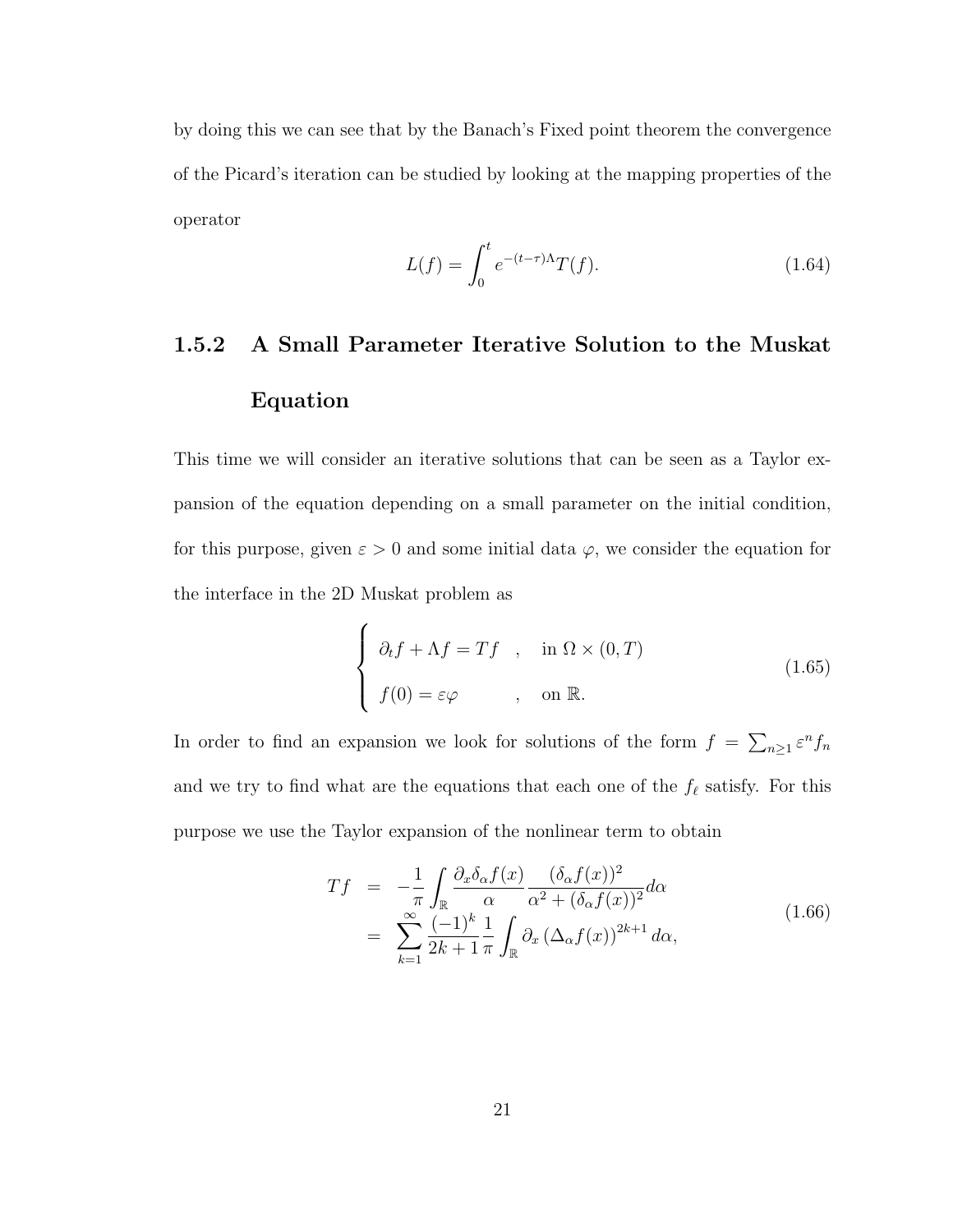where  $\delta_{\alpha} f = f(x) - f(x - \alpha)$  and  $\Delta_{\alpha} g = \delta_{\alpha} g / \alpha$ . To obtain an equation for  $f_n$  we write  $f = \sum_{n\geq 1} \varepsilon^n f_n$  and consider the following expansion

$$
(\Delta_{\alpha}f)^{2k+1} = \sum_{j=2k+1}^{\infty} \varepsilon^{j} \sum_{i_{1}+\dots+i_{2k+1}=j} (\Delta_{\alpha}f_{i_{1}}) \cdots (\Delta_{\alpha}f_{i_{2k+1}}), \qquad (1.67)
$$

using this on [\(1.66\)](#page-29-1) we obtain

$$
Tf = \frac{1}{\pi} \int_{\mathbb{R}} \sum_{k=1}^{\infty} \frac{(-1)^k}{2k+1} \sum_{j=2k+1}^{\infty} \varepsilon^j \sum_{i_1 + \dots + i_{2k+1} = j} \partial_x (\Delta_\alpha f_{i_1}) (\Delta_\alpha f_{i_2}) \cdots (\Delta_\alpha f_{i_{2k+1}}) d\alpha
$$
  

$$
= \frac{1}{\pi} \int_{\mathbb{R}} \sum_{j=3}^{\infty} \sum_{k=1}^{\lfloor \frac{j-1}{2} \rfloor} \frac{(-1)^k}{2k+1} \varepsilon^j \sum_{i_1 + \dots + i_{2k+1} = j} \partial_x (\Delta_\alpha f_{i_1}) (\Delta_\alpha f_{i_2}) \cdots (\Delta_\alpha f_{i_{2k+1}}) d\alpha,
$$
(1.68)

by matching the coefficients of the terms with the same power of  $\varepsilon$  we get an the equation for  $f_{\mathfrak n}$ 

$$
\partial_{t} f_{n} + \Lambda f_{n} = \frac{1}{\pi} \sum_{k=1}^{\lfloor \frac{n-1}{2} \rfloor} \frac{(-1)^{k}}{2k+1} \int_{\mathbb{R}} \sum_{\substack{i_{1} + \dots + i_{2k+1} \\ = n}} \partial_{x}(\Delta_{\alpha} f_{i_{1}}) (\Delta_{\alpha} f_{i_{2}}) \cdots (\Delta_{\alpha} f_{i_{2k+1}}) d\alpha
$$

$$
= \frac{1}{\pi} \sum_{k=1}^{\lfloor \frac{n-1}{2} \rfloor} \frac{(-1)^{k}}{2k+1} \int_{\mathbb{R}} \sum_{\substack{i_{1} + \dots + i_{2k+1} \\ = n}} \partial_{x}(\Delta_{\alpha} f_{i_{1}}) (\Delta_{\alpha} f_{i_{1}}) \cdots (\Delta_{\alpha} f_{i_{2k+1}}) d\alpha,
$$
(1.69)

and for the initial condition we get  $f(0) = \sum_{k \geq 1} \varepsilon^k f_k(0) = \varepsilon \varphi$ , therefore  $f_1(0) = \varphi$ and  $f_k(0) = 0, k \ge 2$ . Therefore we obtain

<span id="page-30-0"></span>
$$
\begin{cases}\n\partial_t f_n + \Lambda f_n = \frac{1}{\pi} \sum_{k=1}^{\lfloor \frac{n-1}{2} \rfloor} \frac{(-1)^k}{2k+1} \int_{\mathbb{R}} \sum_{\substack{i_1 + \cdots + i_{2k+1} = n}} \partial_x (\Delta_\alpha f_{i_1}) (\Delta_\alpha f_{i_2}) \cdots (\Delta_\alpha f_{i_{2k+1}}) d\alpha \\
= G_n(f_1, \cdots, f_{k-1}) \\
f_1(0) = \varphi, \quad f_k(0) = 0, k \ge 2.\n\end{cases} \tag{1.70}
$$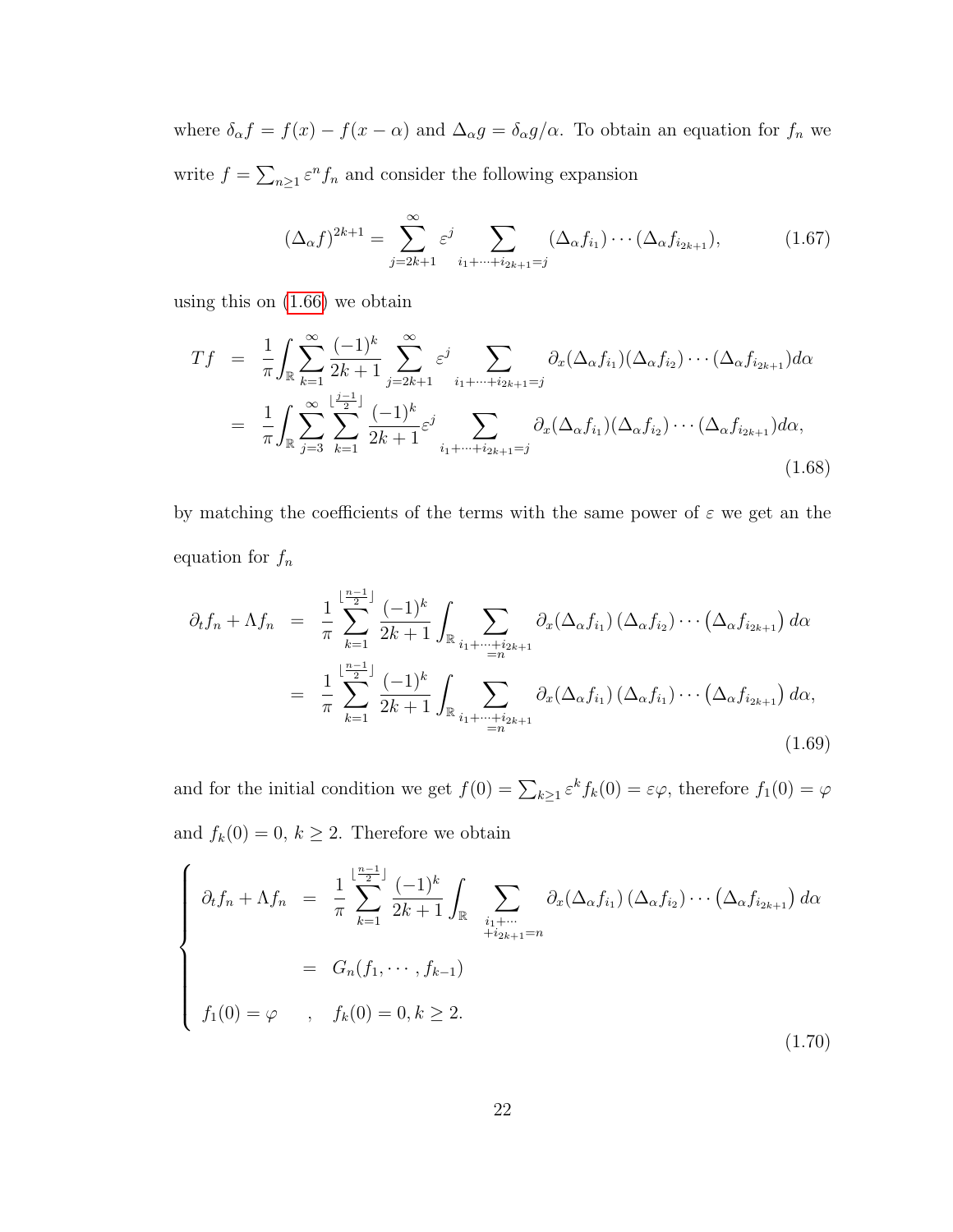Note that by symmetry of the Muskat equation, we can see that if  $f$  is a solution with initial condition  $f(0) = f_0$ , then  $g(x,t) = -f(x,t)$  is also a solution of the Muskat equation with initial condition  $g(0) = -f_0$  condition. For our one parameter family of solutions this is equivalent to substitute  $\varepsilon \mapsto -\varepsilon$ , and therefore we get

$$
g(x,t) = \sum_{k\geq 1} (-\varepsilon)^k f_k,
$$
\n(1.71)

is a solution of the Muskat equation with initial condition  $g(0) = -f_0$ , consequently

$$
\sum_{k\geq 1} \varepsilon^k f_k = f(x, t) = -g(x, t) = -\sum_{k\geq 1} (-\varepsilon)^k f_k \tag{1.72}
$$

we conclude that  $\sum_{\ell \geq 1} \varepsilon^{2\ell} f_{2\ell} = 0$  for all  $\varepsilon$  such that the expansion is valid, which implies that  $f_{2\ell} = 0$  for all  $\ell \ge 1$ .

Note that the equation of each  $f_n$  in [\(1.70\)](#page-30-0) is linear in the previous terms, so under mild assumptions in the initial data we expect that each one of those equations has a solution, for the convergence of this iterative process we need to know something about the size of  $f_n$  as  $n \to \infty$ .

<span id="page-31-0"></span>**Theorem 1.5.1** (Iterative solution of the Muskat equation). Consider the 2D Muskat equation in the real line and consider the iterative solution obtained by expanding  $f(0) = \varepsilon \varphi$ ,  $f = \sum_{k \geq 1} \varepsilon^k f_k$  as in [\(1.70\)](#page-30-0). Then there exists  $c_0 > 0$ such that if  $\|\varphi\|_{\mathcal{F}^{1,1}} < c_0$ , for every  $k \in \mathbb{N}$  and  $T > 0$  there exists a unique solution  $f_k \in L^{\infty}([0,T), \mathcal{F}^{1,1})$  of  $(1.70)$ . Moreover the sequence  $g_M = \sum_{k=1}^{M} \varepsilon^k f_k$  converge in  $\mathcal{F}^1(\mathbb{T})$  to a solution  $f \in \mathcal{F}^1(\mathbb{T})$  of Muskat problem with initial condition  $f(0) = \varepsilon \varphi$ .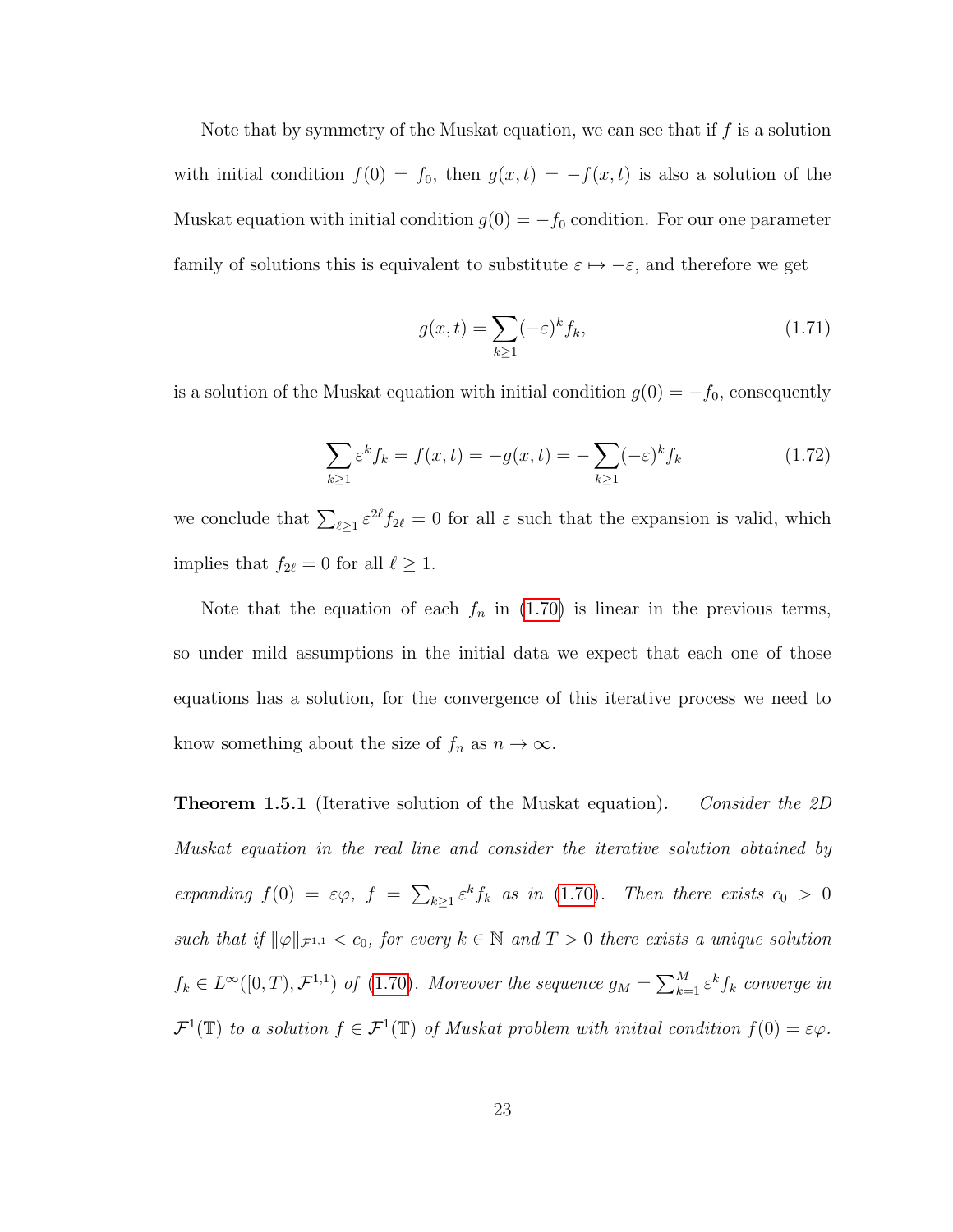Proof of Theorem  $(1.5.1)$ . The existence of the solutions for  $(1.70)$  can be obtained in the following way, consider the problem

<span id="page-32-0"></span>
$$
\begin{cases}\n\partial_t g + \Lambda g = h, & (x, t) \in \mathbb{R} \times (0, T) \\
g(x, 0) = 0, & x \in \mathbb{R},\n\end{cases}
$$
\n(1.73)

uniqueness in  $C([0,T], \mathcal{F}^{1,1}) \cap L^1([0,T], \mathcal{F}^{2,1})$  is obtained by taking taking Fourier transform and integrating. For the existence we suppose that  $h \in L^{\infty}([0,T], \mathcal{F}^{1,1})$ then by the Duhamel principle we can write an explicit solution of [\(1.73\)](#page-32-0) as

$$
g = \int_0^t e^{-(t-\tau)\Lambda} h(x,\tau) d\tau,
$$
\n(1.74)

by taking Fourier transform we get

$$
\hat{g} = \int_0^t e^{-2\pi(t-\tau)|\xi|} \hat{h}(\xi,\tau)d\tau,\tag{1.75}
$$

taking absolute value, multiplying by  $|\xi|$  and integrating we get

$$
\|g\|_{\mathcal{F}^{1,1}} = \int_{\mathbb{R}} |\xi| \left| \int_{0}^{t} e^{-2\pi(t-\tau)|\xi|} \hat{h}(\xi,\tau) d\tau \right| d\xi
$$
  
\n
$$
\leq \int_{\mathbb{R}} |\xi| \int_{0}^{t} |\hat{h}(\xi,\tau)| d\tau d\xi
$$
  
\n
$$
\leq \int_{0}^{t} \int_{\mathbb{R}} |\xi| |\hat{h}(\xi,\tau)| d\xi d\tau
$$
  
\n
$$
= \int_{0}^{t} \|h(t)\|_{\mathcal{F}^{1,1}} d\tau
$$
  
\n
$$
\leq t \sup_{t \in [0,T]} \|h\|_{\mathcal{F}^{1,1}},
$$
  
\n(1.76)

by taking supremum we obtain that  $\sup_{t\in[0,T]}\|g\|_{\mathcal{F}^{1,1}} \leq T \sup_{t\in[0,T]}\|h\|_{\mathcal{F}^{1,1}}$  which implies that  $g \in L^{\infty}([0,T], \mathcal{F}^{1,1})$ . To prove that the right hand side of the equation of each  $f_n$  [\(1.70\)](#page-30-0) belong to  $L^{\infty}([0,T], \mathcal{F}^{1,1})$  we need the following Lemma.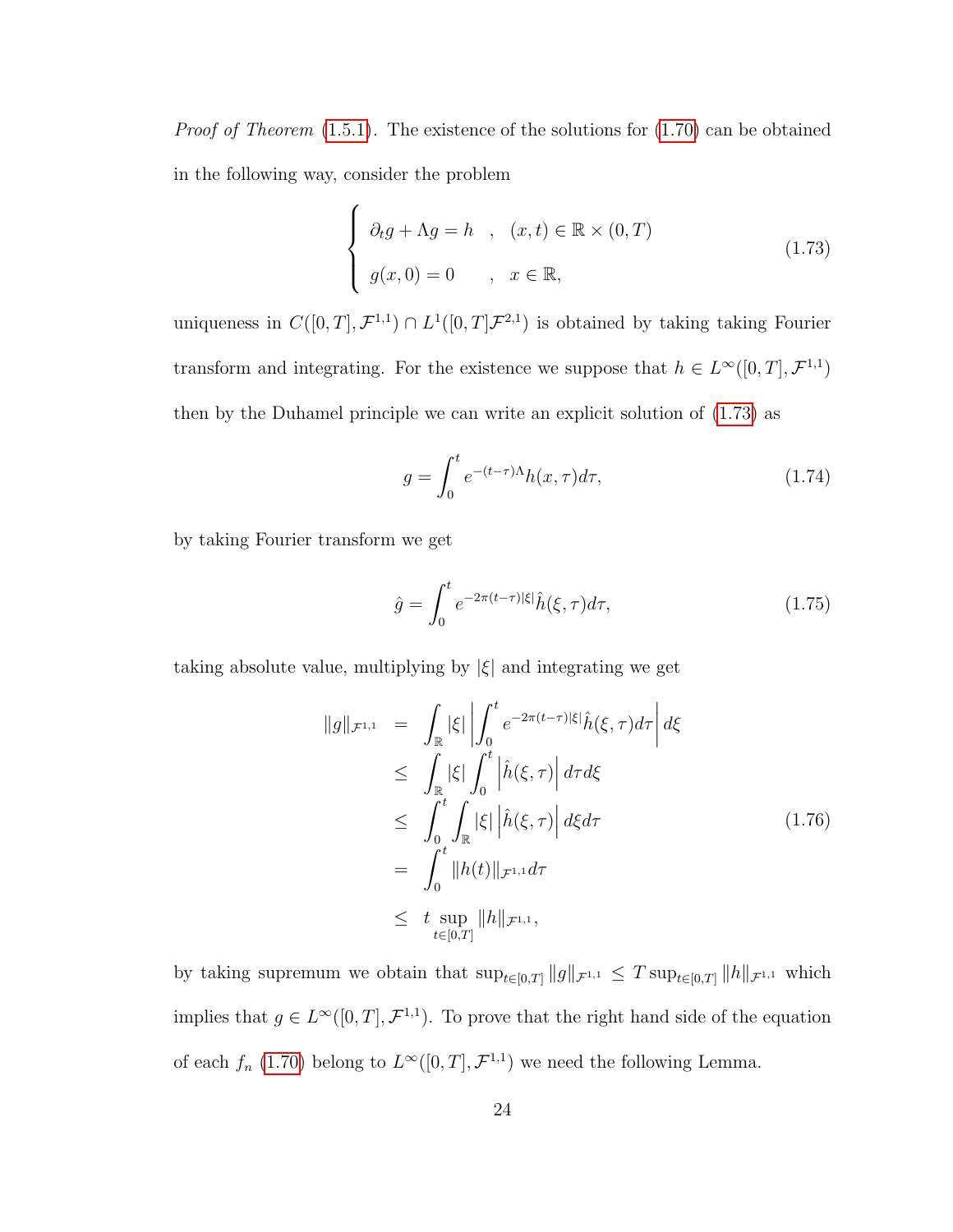<span id="page-33-0"></span>Lemma 1.5.2. Consider the family of solutions to the Muskat problem obtained considering the initial condition  $f(0) = \varepsilon \varphi$  and varying  $\varepsilon > 0$  and considering the expansion of the solution as  $f = \sum_{\ell \geq 1} \varepsilon^{\ell} f_{\ell}$  with the initial condition  $f(0) = \varepsilon \varphi$ , then the terms in the expansion satisfy

$$
\sup_{t \in [0,T]} \|f_n\|_{\mathcal{F}^{1,1}} \le AB^n \|\varphi\|_{\mathcal{F}^{1,1}}^n,\tag{1.77}
$$

and

$$
2\pi \int_0^T \|f_n\|_{\mathcal{F}^{2,1}} dt \le AB^n \|\varphi\|_{\mathcal{F}^{1,1}}^n,
$$
\n(1.78)

where  $B > B_0$  and  $A = A(B) > 0$  is large enough.

Remark 1.5.3. The size of the parameter is given by  $B_0 = 1/\gamma$  where

$$
\gamma = \sup_{z \in [0,1]} \frac{z(1 - 5z^2 - 2z^4)}{(1 + z^2)^2} \approx 0.151388,\tag{1.79}
$$

and therefore  $B_0 \approx 6.60118$ .

*Proof of Lemma [1.5.2.](#page-33-0)* By taking Fourier transform of [\(1.70\)](#page-30-0) we get for  $\xi \in \mathbb{R}$ 

$$
\partial \hat{f}_n + 2\pi |\xi| \hat{f}_n = \frac{1}{\pi} \sum_{j=1}^{\lfloor \frac{n-1}{2} \rfloor} \frac{(-1)^j}{j}
$$
  
 
$$
\times \int_{\mathbb{R}_{\alpha}} \sum_{i_0 + \dots + i_{2j} = n} (2\pi i \xi) (m_\alpha \hat{f}_{i_0}) * (m_\alpha \hat{f}_{i_1}) * \dots * (m_\alpha \hat{f}_{i_{2j}}) d\alpha, \quad (1.80)
$$

where  $\mathcal{F}(\Delta_\alpha f)(\xi) = m_\alpha(\xi) \hat{f}(\xi) = \frac{1 - e^{-2\pi i \alpha \xi}}{\alpha} \hat{f}(\xi)$ . Then by taking

<span id="page-33-1"></span>
$$
\int_{\mathbb{R}} \frac{1}{2} \left( (1.80) \frac{\bar{\hat{f}}_n}{|\hat{f}_n|} |\xi|^s + \overline{(1.80)} \frac{\hat{f}_n}{|\hat{f}_n|} |\xi|^s \right) d\xi, \tag{1.81}
$$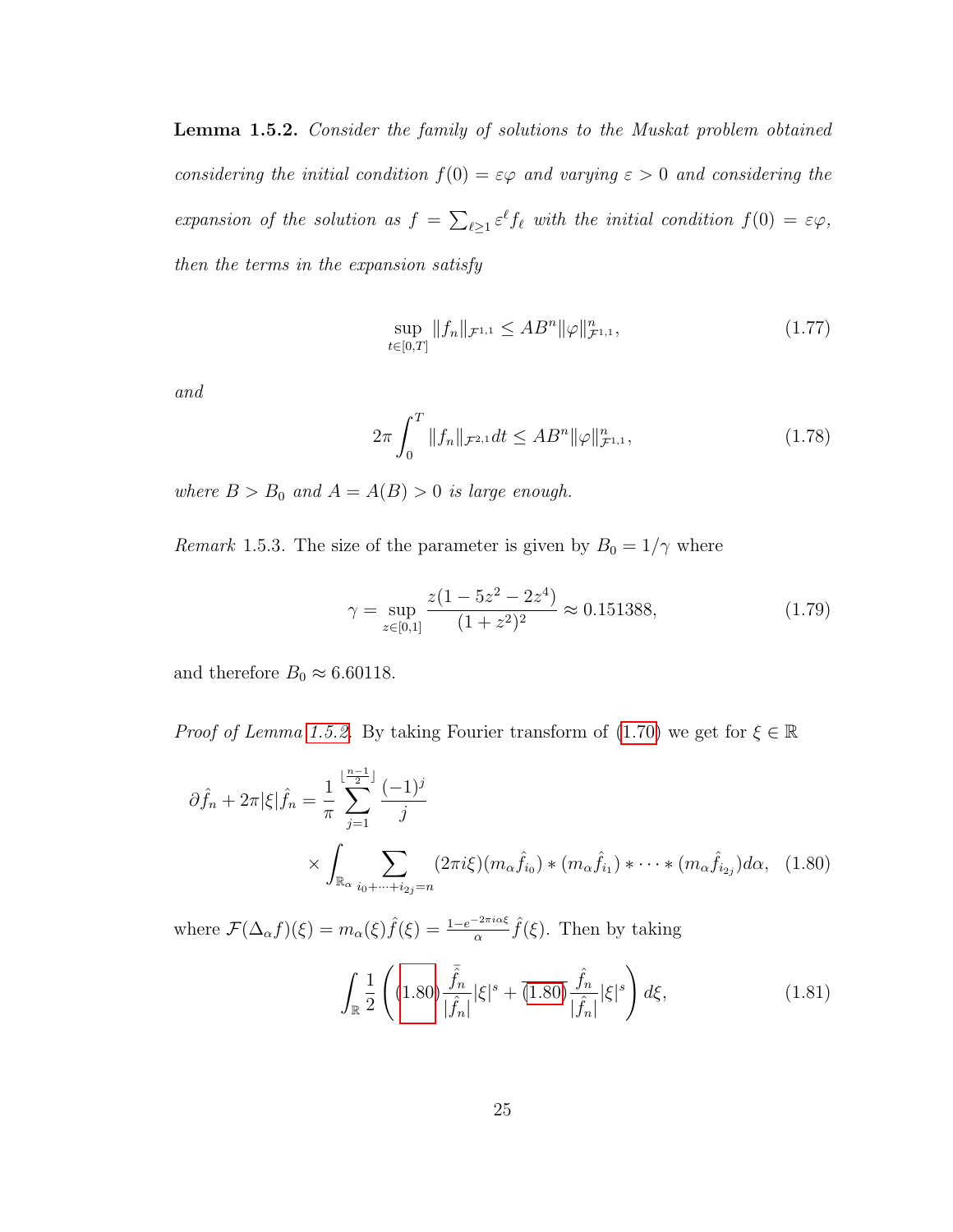we obtain

$$
\partial_t \|f_n\|_{\mathcal{F}^s} + (2\pi) \|f_n\|_{\mathcal{F}^{s+1}} \leq \frac{1}{\pi} \sum_{j=1}^{\lfloor \frac{n-1}{2} \rfloor} \sum_{i_0 + \dots + i_{2j} = n} \frac{1}{j} \int_{\mathbb{R}} |\xi|^s
$$

$$
\times \left| \int_{\mathbb{R}_\alpha} (2\pi i \xi)(m_\alpha \hat{f}_{i_0}) * (m_\alpha \hat{f}_{i_1}) * \dots * (m_\alpha \hat{f}_{i_{2k}}) d\alpha \right| \quad (1.82)
$$

By the computations in [\[10\]](#page-252-1), section 3 we get that

$$
\sum_{i_0 + \dots + i_{2k} = n} \sum_{k \in \mathbb{Z}} |\xi|^s \left| \int_{\mathbb{R}_\alpha} (2\pi i \xi)(m_\alpha \hat{f}_{i_0}) * (m_\alpha \hat{f}_{i_1}) * \dots * (m_\alpha \hat{f}_{i_{2k}}) d\alpha \right| d\xi
$$
  
 
$$
\leq 4\pi (2k+1)^s \sum_{i_0 + \dots + i_{2k} = n} \|f_{i_0}\|_{\mathcal{F}^{s+1,1}} \|f_{i_1}\|_{\mathcal{F}^{s,1}} \dots \|f_{i_{2k}}\|_{\mathcal{F}^{s,1}}, \quad (1.83)
$$

applying this inequality we obtain the estimate

$$
\partial_t \|f_n\|_{\mathcal{F}^{s,1}} + 2\pi \|f_n\|_{\mathcal{F}^{s+1,1}} \n\le 4\pi \sum_{k=1}^{\lfloor \frac{n-1}{2} \rfloor} (2k+1)^s \sum_{i_0 + \dots + i_{2k} = n} \|f_{i_0}\|_{\mathcal{F}^{s+1,1}} \|f_{i_1}\|_{\mathcal{F}^{1,1}} \dots \|f_{i_{2k}}\|_{\mathcal{F}^{1,1}}.
$$
\n(1.84)

Integrating the estimate in time and taking supremum between  $[0, T]$  we get

$$
\max\{\sup_{t\in[0,T]}\|f_n\|_s, (2\pi)\int_0^T \|f_n\|_{s+1}\} \le 2\sum_{k=1}^{\lfloor \frac{n-1}{2} \rfloor} (2k+1)^s
$$
  
 
$$
\times \sum_{i_0+\dots+i_{2k}=n} (2\pi) \int_0^T \|f_{i_0}\|_{s+1} dt \sup_{t\in[0,T]}\|f_{i_1}\|_1 \cdots \sup_{t\in[0,T]}\|f_{i_{2k}}\|_1 + \|f_n(0)\|_s. \tag{1.85}
$$

Notice that  $f_n(0) = 0$  for  $n > 1$ . For  $n = 1$  we have that  $\partial_t f_1 + \Lambda f_1 = 0$ ,  $f_1(0) = \varphi$ and so

<span id="page-34-1"></span><span id="page-34-0"></span>
$$
\max\{\sup_{t\in[0,T]}\|f_1\|_s, (2\pi)\int_0^T\|f_1\|_{s+1}\} \le \|\varphi\|_s,\tag{1.86}
$$

and for  $n = 2$  we have that  $\partial_t f_2 + \Lambda f_2 = 0$ ,  $f_2(0) = 0$  and so  $f_2(x, t) = 0$ 

<span id="page-34-2"></span>
$$
\max\{\sup_{t\in[0,T]}\|f_2\|_s, (2\pi)\int_0^T\|f_2\|_{s+1}\}=0\tag{1.87}
$$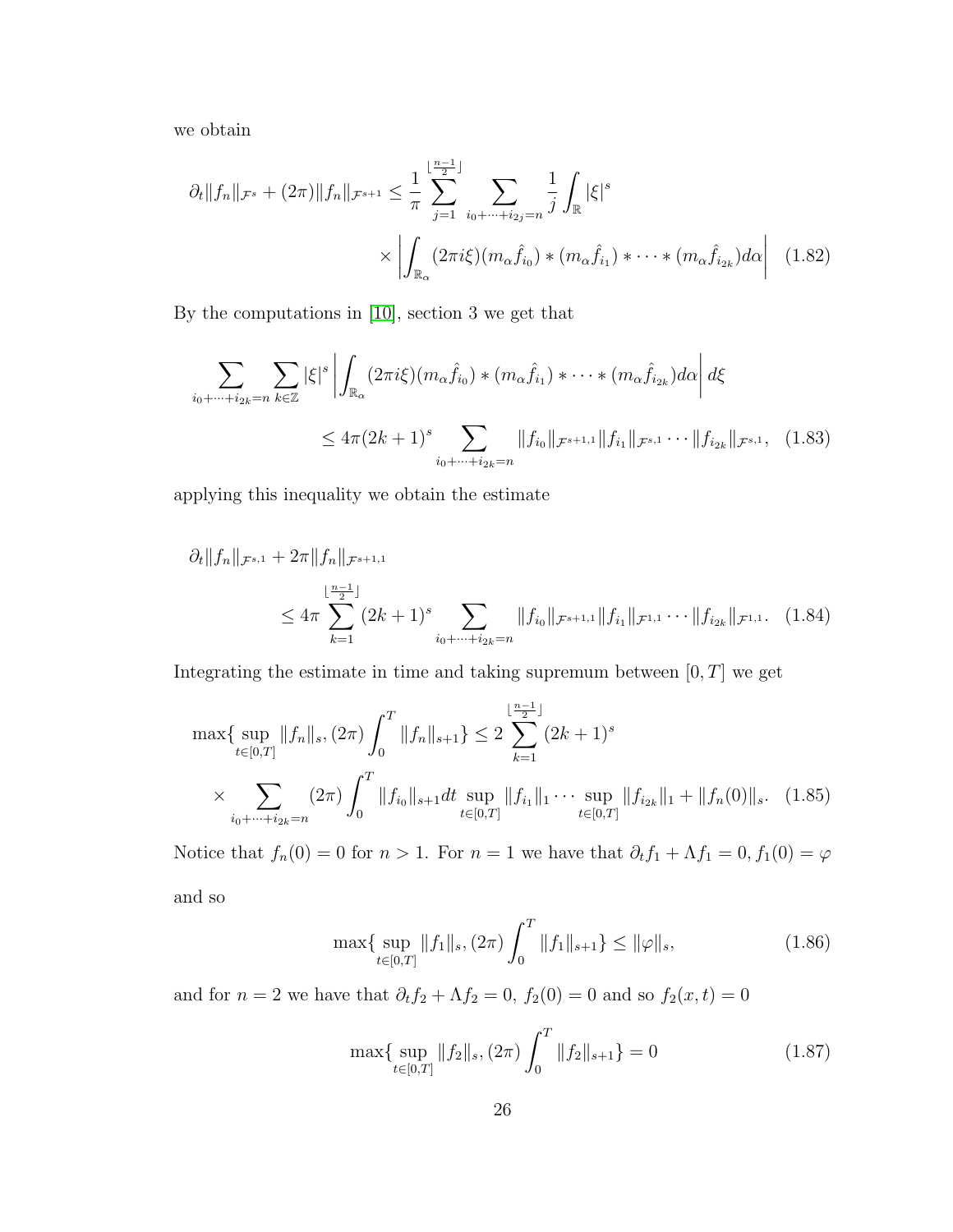Using  $(1.85)$  we will prove by induction for  $s = 1$  that

<span id="page-35-0"></span>
$$
\max\left\{\sup_{t\in[0,T]}\|f_n\|_1, (2\pi)\int_0^T\|f_n\|_2\right\} \le C_n \|\varphi\|_1^n. \tag{1.88}
$$

from [\(1.86\)](#page-34-1) and [\(1.87\)](#page-34-2) we know that this is true for  $n = 1$  and  $n = 2$  with  $C_1 = 1$ and  $C_2 = 0$ . Now suppose that [\(1.88\)](#page-35-0) is true for all  $j < n$  we want to show that it is also true for  $j = n$ 

$$
\max \left\{ \sup_{t \in [0,T]} ||f_n||_1, (2\pi) \int_0^T ||f_n||_2 dt \right\}
$$
  
\n
$$
\leq 2 \sum_{k=1}^{\lfloor \frac{n-1}{2} \rfloor} (2k+1) \sum_{i_0 + \dots + i_{2k} = n} (2\pi) \int_0^T ||f_{i_0}||_{s+1} dt \sup_{t \in [0,T]} ||f_{i_1}||_1 \dots \sup_{t \in [0,T]} ||f_{i_{2k}}||_1
$$
  
\n
$$
\leq 2 \sum_{k=1}^{\lfloor \frac{n-1}{2} \rfloor} (2k+1) \sum_{i_0 + \dots + i_{2k} = n} C_{i_0} ||\varphi||_1^{i_0} C_{i_1} ||\varphi||_1^{i_1} \dots C_{i_{2k}} ||\varphi||_1^{i_{2k}} = C_n ||\varphi||_1^n \quad (1.89)
$$

where

<span id="page-35-1"></span>
$$
C_n = 2 \sum_{k=1}^{\lfloor \frac{n-1}{2} \rfloor} (2k+1) \sum_{i_0 + \dots + i_{2k} = n} C_{i_0} C_{i_1} \dots C_{i_{2k}}.
$$
 (1.90)

We conclude that  $(1.88)$  is valid for all n. Now we focus our attention to estimate the growth rate of the coefficients  $C_n$ .

<span id="page-35-2"></span>**Lemma 1.5.4.** Consider the sequence  $\{C_n\}_{n\geq 1}$  as defined by [\(1.90\)](#page-35-1) then for  $B > B_0$ there exists  $A(B) > 0$  such that for all  $n \geq 1$ 

$$
C_n \le AB^n,\tag{1.91}
$$

where  $B_0 = \frac{1}{\tilde{z}}$  $\frac{1}{\tilde{\gamma}}$  and  $\tilde{\gamma} = \sup_{t \in [0,1]} \frac{t(1-5t^2-2t^4)}{(1+t^2)^2}$  $\frac{-5t^2-2t^4}{(1+t^2)^2}$ .

Proof of Lemma [1.5.4.](#page-35-2) To estimate the growth of this sequence we can use the inverse function theorem, to do this we we consider the formal power series given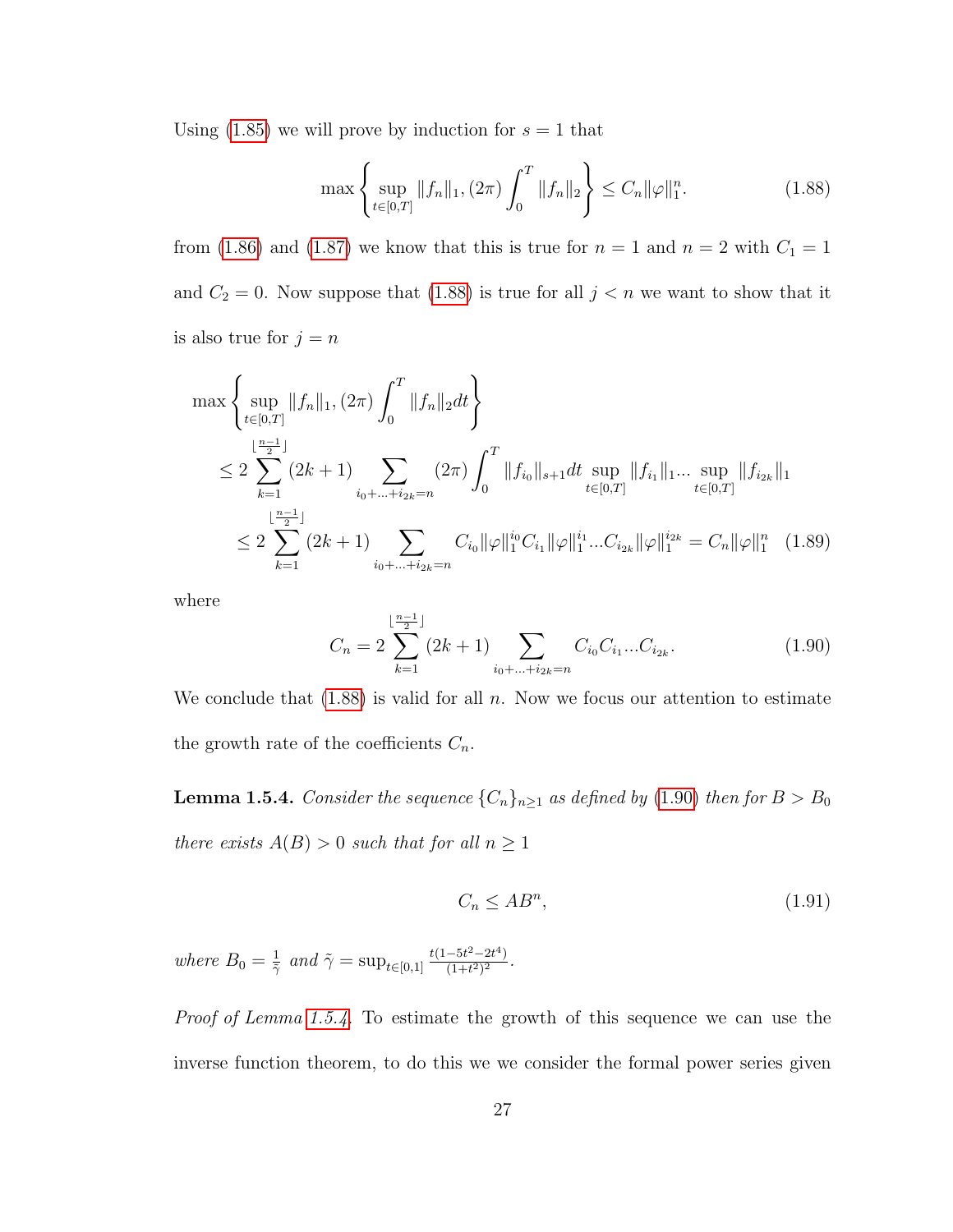by

$$
F = \sum_{k \ge 1} C_k x^k \tag{1.92}
$$

then we have that

$$
F^{2k+1} = \sum_{n \ge 2k+1} x^n \sum_{i_0 + \dots + i_{2k} = n} C_{i_0} C_{i_1} \dots C_{i_{2k}}.
$$
 (1.93)

Using this we get that the recurrence [\(1.90\)](#page-35-0) can be written as

$$
F = 2\sum_{k\geq 1} (2k+1)F^{2k+1} + xC_1.
$$
 (1.94)

Notice that the series can be rewritten as

$$
\sum_{k\geq 1} (2k+1)F^{2k+1} = F \sum_{k\geq 1} (2k+1)F^{2k}
$$
  
=  $F \frac{\partial}{\partial F} \sum_{k\geq 1} F^{2k+1}$   
=  $F \frac{\partial}{\partial F} F^3 \sum_{k\geq 0} F^{2k}$   
=  $F \frac{\partial}{\partial F} F^3 \frac{1}{1 - F^2}$   
=  $F \frac{(3F^2(1 - F^2) + 2F^4)}{(1 - F^2)^2}$   
=  $F \frac{(3F^2 - F^4)}{(1 - F^2)^2}$ ,

and therefore we get

<span id="page-36-0"></span>
$$
G(F) = F\left(1 - \frac{(3F^2 - F^4)}{(1 - F^2)^2}\right) = x.
$$
\n(1.96)

Now we observe that  $G(z)$  is holomorphic near  $z = 0$  and  $F(0) = 0$ ,  $G'(0) = 1$ therefore by the inverse function theorem we get that there exists some neighborhood from zero U such that  $G: U \to G(U)$  is biholomorphic and so we get that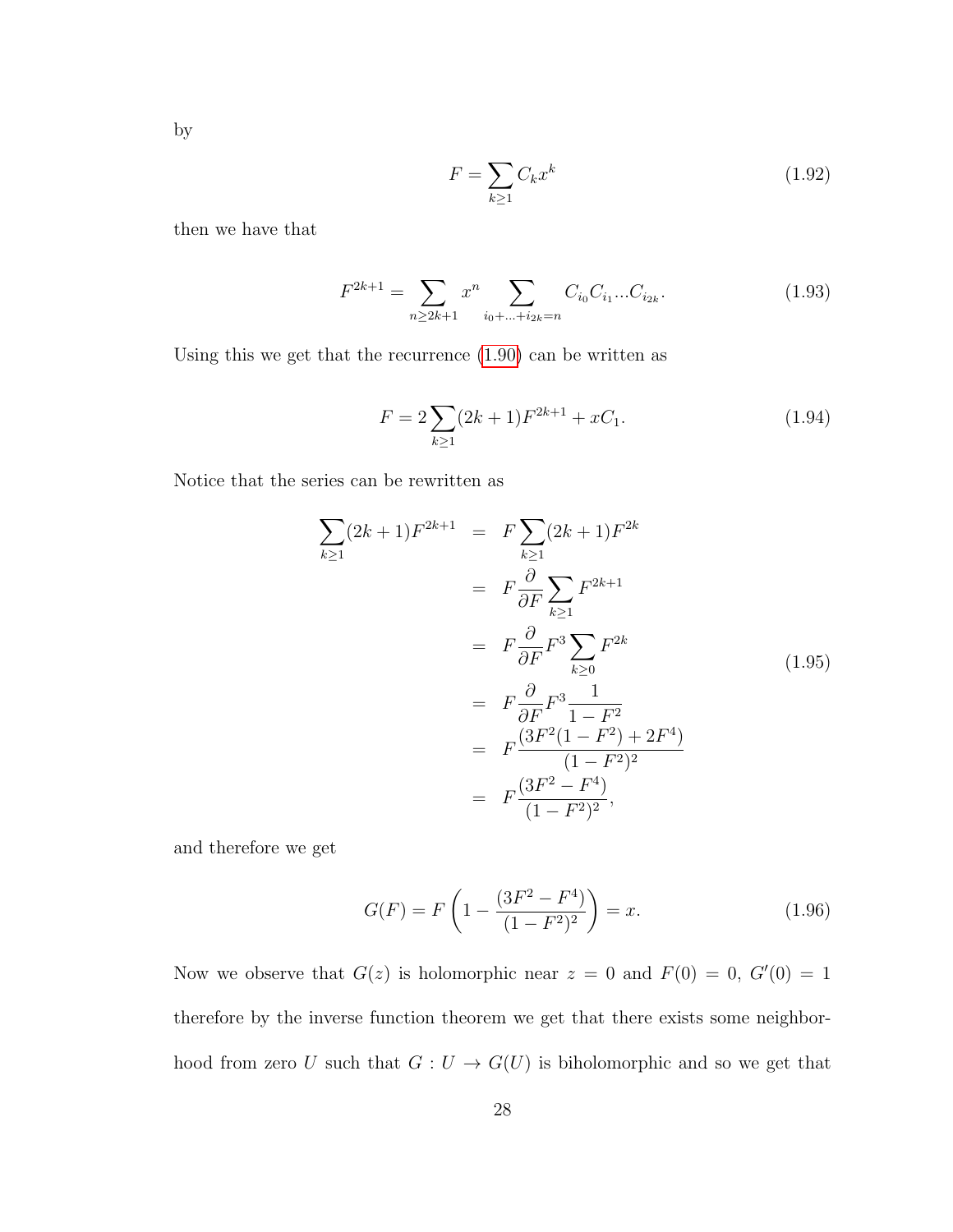there exists some holomorphic function  $F: G(U) \to U$ , which has a nonzero radius of convergence around zero, which implies that the growth of the coefficients in the power series expansion of  $F$  have an at most exponential growth and so there exists A, B such that

$$
C_n \le AB^n. \tag{1.97}
$$

Therefore we conclude that

$$
\max\left\{\sup_{t\in[0,T]}\|f_n\|_1, \int_0^T \|f_n\|_2 dt\right\} \le AB^n \|\varphi\|_1^n. \tag{1.98}
$$

We can make an explicit estimate for B by using the Rouche's theorem and the following lemma

**Lemma 1.5.5.** Let U be an open set of  $\mathbb C$  and f be a univalent function on  $U$ . Then  $f' \neq 0$  on U and  $f: U \rightarrow f(U)$  is biholomorphic.

We will estimate the size of the region  $U$  with the help of the Rouche's theorem. The equation  $(1.96)$  for F can be written as

$$
F(1 - 5F^2 + 2F^4) = x(1 - F^2)^2
$$
\n(1.99)

When  $x = 0$  it is easy to see that there is only one there is only one solution for F in the disk  $\{|z| \leq \beta\}$  where  $\beta$  is given by

$$
1 - 5\beta^2 - 2\beta^4 = 0 \Rightarrow \beta^2 = \frac{5 \pm \sqrt{25 + 8}}{-4}
$$
 (1.100)

and so

$$
\beta = \sqrt{\frac{\sqrt{33} - 5}{4}} \approx 0.43144 \tag{1.101}
$$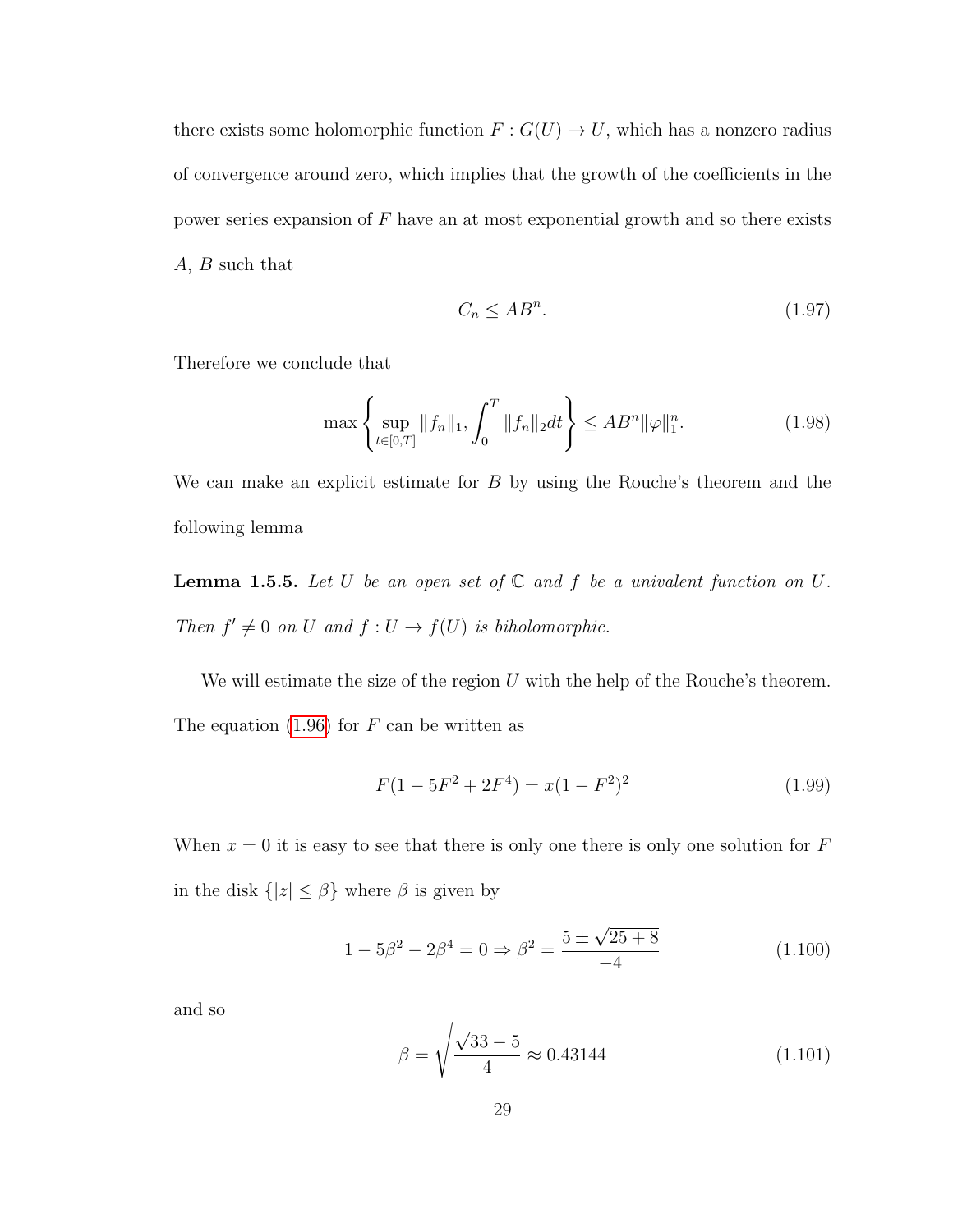Now we want to use Rouche's theorem to find a region  $V \subset \mathbb{C}$  of values of x for which the equation only has one solution. To apply Rouche's theorem use that

$$
|F(1 - 5F^2 + 2F^4)| \ge |F|(1 - 5|F|^2 - 2|F|^4)
$$

and

$$
|x(1 - F^2)^2| \le |x|(1 + |F|^2)^2 \tag{1.102}
$$

and therefore it is enough to find a circle where

$$
|x|(1+|F|^2)^2 < |F|(1-5|F|^2-2|F|^4),\tag{1.103}
$$

$$
|x| < \frac{|F|(1 - 5|F|^2 - 2|F|^4)}{(1 + |F|^2)^2} \le \tilde{\gamma} = \sup_{t \in [0,1]} \frac{t(1 - 5t^2 - 2t^4)}{(1 + t^2)^2}.\tag{1.104}
$$

We can compute the maximum of the right hand side and we get  $|F| = \tilde{t} \approx 0.233893$ and  $|x| < \tilde{\gamma} \approx 0.151488$ , therefore we can apply Rouche's theorem for  $|F| = \tilde{t}$  to get that for  $|x| < \tilde{\gamma}$  the equation has a single solution and so  $G(F)$  is univalent there and by the lemma  $F(x)$  is holomorphic for  $|x| < \tilde{\gamma}$  and therefore it radius of convergence around 0 is at least  $R > \tilde{\gamma}$ . Using this we obtain that

$$
\limsup_{n \to \infty} |C_n|^{1/n} = \frac{1}{R} < \frac{1}{\tilde{\gamma}}.\tag{1.105}
$$

So we get that for any  $\delta > 0$  exists N large enough such that for  $n > N$ 

$$
|C_n|^{1/n} \le \frac{1}{R} + \delta \Rightarrow |C_n| \le \left(\frac{1}{R} + \delta\right)^n \tag{1.106}
$$

and so for any  $B > \frac{1}{2}$  we can take by taking  $A > 0$  large enough we get that

$$
|C_n| \le A \cdot B^n. \tag{1.107}
$$

 $\Box$ 

This concludes the proof of Lemma [1.5.4.](#page-35-1)

30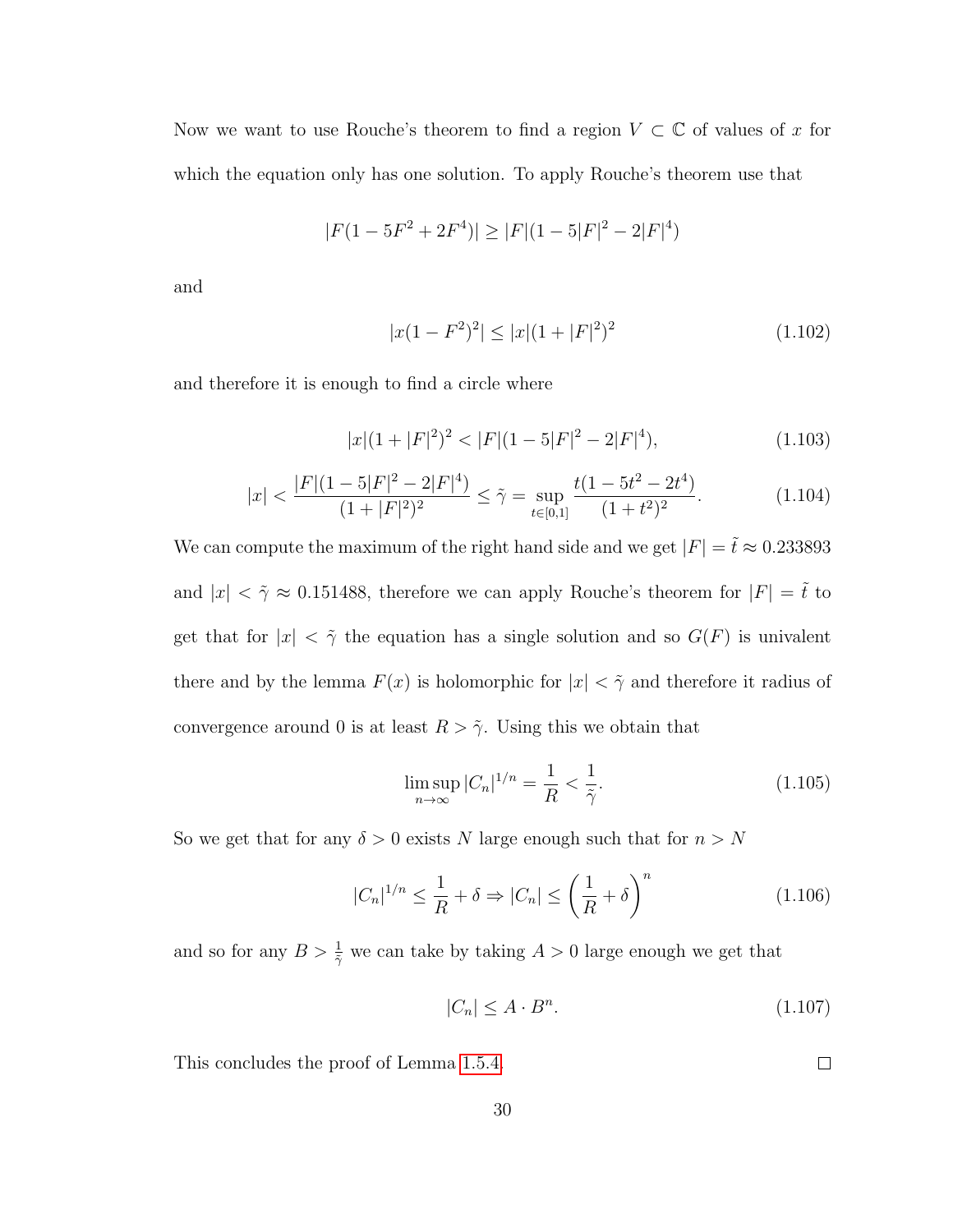Continuation of proof of Lemma [1.5.2.](#page-33-0) By applying Lemma [1.5.4](#page-35-1) to  $(1.88)$  we get that for  $n \in \mathbb{N}$ 

$$
\max\left\{\sup_{t\in[0,T]}\|f_n\|_{\mathcal{F}^{1,1}},(2\pi)\int_0^T\|f_n\|_{\mathcal{F}^{2,1}}dt\right\}\leq AB^n\|\varphi\|_{\mathcal{F}^{1,1}}^n,\tag{1.108}
$$

 $\Box$ 

which concludes the proof of Lemma  $(1.5.2)$ .

Continuation of Proof of Theorem [1.5.1.](#page-31-0) To prove the existence of solutions for the entire family  $\{f_n\}$  we proceed by induction, the base case we use that  $f_1 = e^{-t\Lambda}\varphi$ and therefore  $\sup_{0,T} ||f_1||_{\mathcal{F}^{1,1}} \leq ||\varphi||_{\mathcal{F}^{1,1}}$ . For the induction step, we assume that we have

$$
\max\left\{\sup_{t\in[0,T]}\|f_n\|_{\mathcal{F}^{1,1}}, 2\pi \int_0^T \|f_n\|_{\mathcal{F}^{2,1}} dt\right\} \le AB^n \|\varphi\|_1^n, \tag{1.109}
$$

for  $n = 1, \dots, k$  then by [\(1.84\)](#page-34-0) we know that the right hand side of [\(1.70\)](#page-30-0) belongs to  $L^1([0,T], \mathcal{F}^{1,1})$  and therefore by our previous computation we obtain that we can solve for  $f_n$  and  $f_n \in L^1([0,T], \mathcal{F}^{1,1})$ . Finally by applying Lemma [1.5.2](#page-33-0) we get the existence for all  $f_n$  and the growth estimate for the norms. Finally by taking  $c_0 > 0$ such that  $c_0B < 1$  where  $B > 0$  is the value obtained from Lemma [1.5.2](#page-33-0) we get that the sequence  $g_n = \sum_{k=1}^n f_k$  is convergent in  $L^1([0,T], \mathcal{F}^{1,1})$  and each term  $f_n$  satisfy the estimates given by Lemma [\(1.5.2\)](#page-33-0). This concludes the proof of the Theorem [1.5.1.](#page-31-0)  $\Box$ 

Note that the solution constructed by the Theorem [1.5.1](#page-31-0) is not necessarily a solution of [\(1.38\)](#page-21-0) because it was constructed under the a priori assumption that the Taylor expansion [\(1.66\)](#page-29-0) converges, to show that the solutions that we just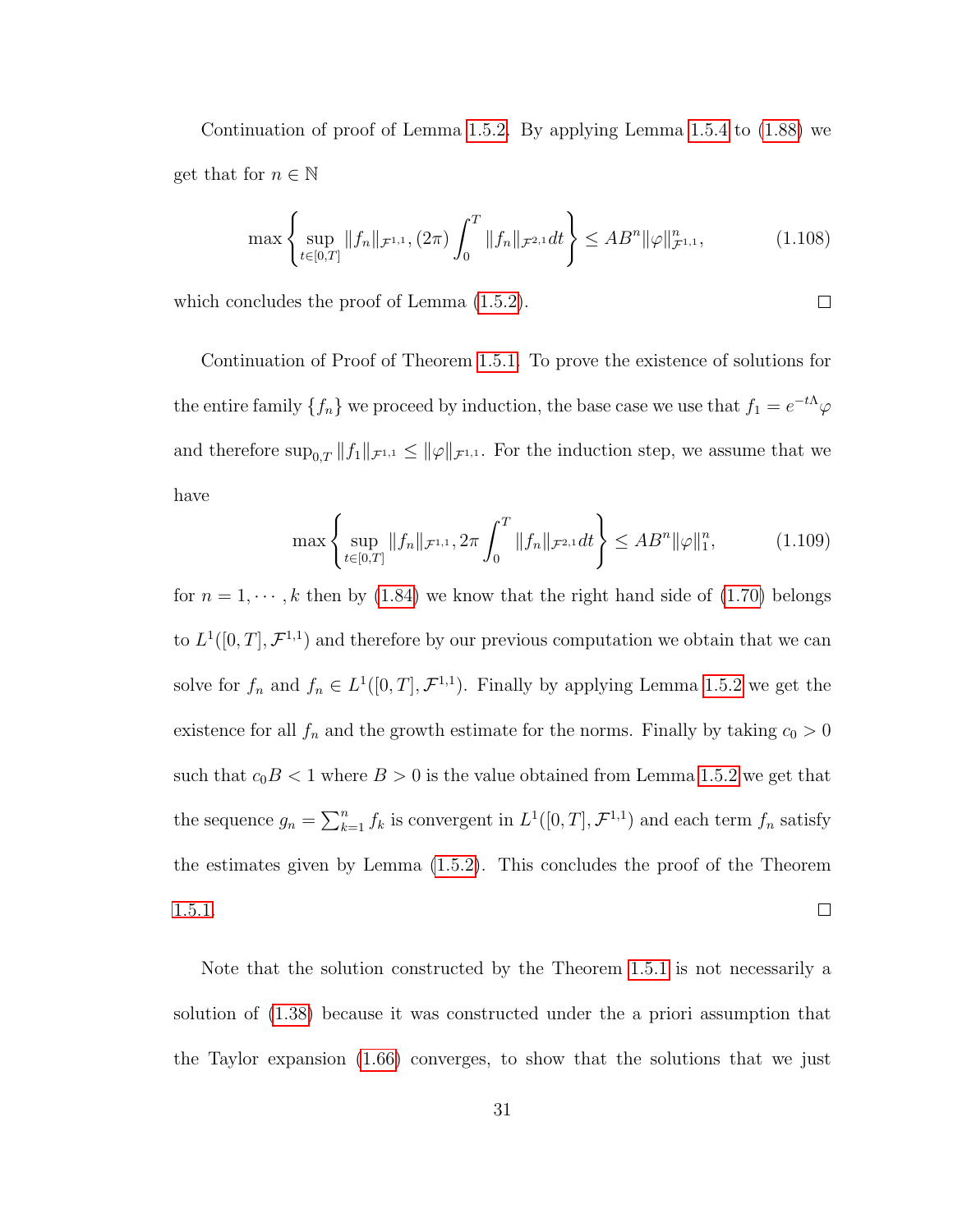constructed is in fact a solution of [\(1.38\)](#page-21-0) we notice that

$$
|\Delta_{\alpha} f(x)| \le \sup_{x} |f'(x)| \le ||f||_{\mathcal{F}^{1,1}},
$$
\n(1.110)

consequently we get that the function given by the theorem will be in fact a solution of [\(1.38\)](#page-21-0) if  $||f||_{\mathcal{F}^{1,1}} < 1$ , to get this we use that

$$
\sup_{t \in [0,T]} \|f\|_{\mathcal{F}^{1,1}} \leq \sum_{k \geq 1} \sup_{t \in [0,T]} \|f_k\|_{\mathcal{F}^{1,1}} \leq \sum_{k \geq 1} AB^k \|\varphi\|_{\mathcal{F}^{1,1}}^k \leq \frac{A}{1 - B \|\varphi\|_{\mathcal{F}^{1,1}}}
$$
\n(1.111)\n
$$
\leq 1,
$$

and therefore by taking  $\|\varphi\|_{\mathcal{F}^{1,1}}$  small enough such that

$$
\frac{A}{1 - B\|\varphi\|_{\mathcal{F}^{1,1}}} < 1,\tag{1.112}
$$

<span id="page-40-0"></span>we get that the solution given by Theorem [1.5.1](#page-31-0) is in fact a solution of [\(1.38\)](#page-21-0).

### 1.6 Strategy for Ill-posedness

When studying a differential equation, the usual approach is to understand under which assumptions the problem is well posed in the Hadamard's sense. This analysis is usually done by taking a space that is very regular and study the well posedness there and then try to weaken the assumptions to study obtain well posedness in a less regular space.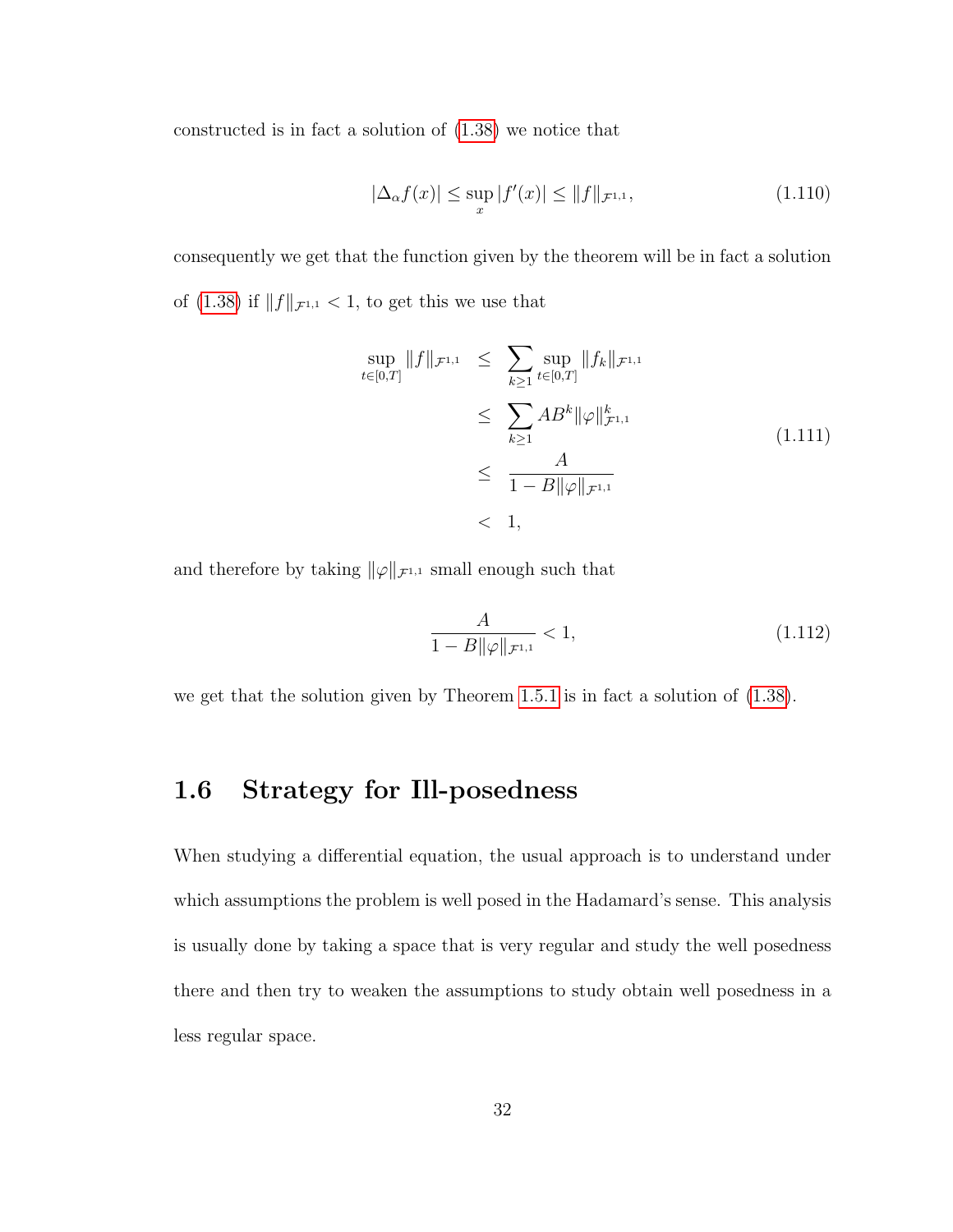The natural barrier to study well posedness are the so called critical spaces. As a general rule it is expected that when you are in a space that is more regular than the critical one, also known as the subcritical case, the problem should be well posed, at least to suitable small data. For spaces that are less regular than the critical ones, also known as supercritical, the analysis is usually harder and less tools are available to study the problem in this regime, but it is expected that bad behaving solutions could exists in this context. The critical situation is typically very delicate and must be studied case to case.

We say that a problem is Hadamard's well posed in a certain space  $X$  if the we have the following

- (i) There exits a solution in  $X$ ,
- (ii) the solution is unique,
- (iii) the solution depends continuously on the data.

This means that in order to study the ill-Posedness we need to study the failure of at least one of those conditions. From now on we focus on the last one. For initial value problems, there are a few properties of the equations that we can look for to obtain an ill-posedness result in a given space X.

(i) Discontinuity of the solution map at the origin: to find a sequence of times and initial conditions  $\{(t_k, \varphi_k)\}_{k\in\mathbb{N}}$  with  $t_k \to 0$  and  $\|\varphi_k\|_X \to 0$  as  $k \to \infty$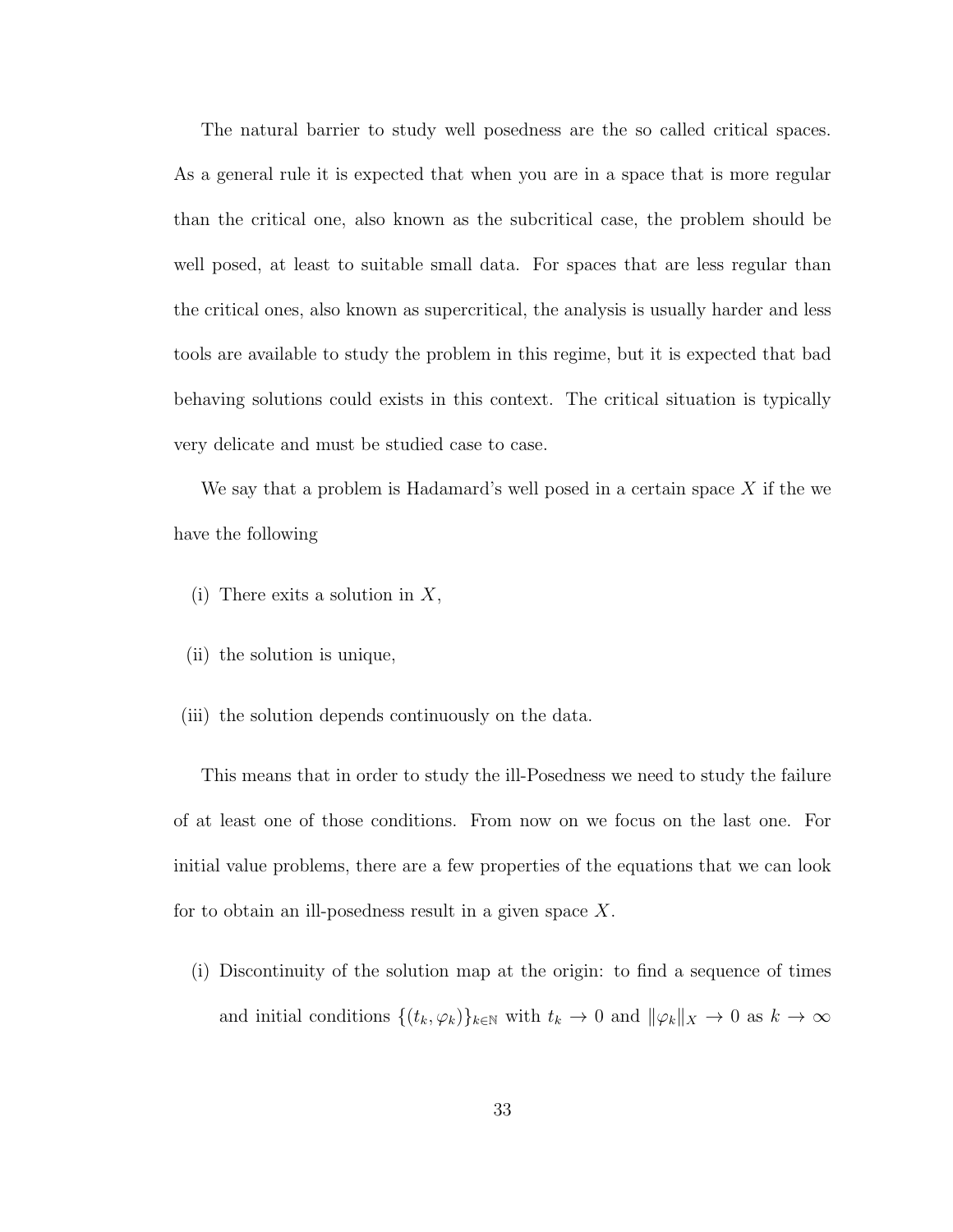such that if  $f_k$  is a solution of the equation with initial data  $\varphi_k$  then

$$
\limsup_{k \to \infty} \|f_k(t_k)\|_X \neq 0. \tag{1.113}
$$

- (ii) Norm inflation: this is a stronger notion of discontinuity at the origin in which we show that solutions with arbitrarily small norm can become arbitrarily large in a arbitrarily short time, i.e. for any  $R > 0$  and  $T > 0$  there exists a initial condition  $\varphi \in X$  with  $\|\varphi\|_X \leq \frac{1}{R}$  $\frac{1}{R}$  and  $0 < \tilde{t} < T$  such that if f is a solution of the equation with initial data  $\varphi$  then  $|| f(\tilde{t}) ||_X \geq R$ .
- (iii) Strong norm inflation: Given any  $\varphi \in X, \, \varepsilon > 0$  and  $T > 0$  there exists  $\varphi_\varepsilon \in X$ and  $0 < \tilde{t} < T$  such that  $\|\varphi - \varphi_{\varepsilon}\|_{X} < \varepsilon$  and if f is a solution of the initial value problem with initial data  $\varphi_{\varepsilon}$  then

$$
||f(\tilde{t}) - \varphi_{\varepsilon}||_X > \frac{1}{\varepsilon}.
$$
\n(1.114)

All three of this notions have been used to study the ill posedness of fluid equations. In the case of Muskat we want to study the norm inflation phenomenon in some supercritical spaces. The strategy that we will use is based on studying the an expansion of the solution in terms of the Picard's iteration. First we consider the Taylor expansion of the nonlinearity as in [\(1.66\)](#page-29-0) and then the equation obtained by truncating the expansion the the first  $\ell$  terms

<span id="page-42-0"></span>
$$
\begin{cases}\n\partial_t f + \Lambda f = \sum_{k=1}^{\ell} T_k e^{-t\Lambda} \varphi, & (x, t) \in \Omega \times [0, T], \\
f(x, 0) = \varphi(x) & , x \in \Omega,\n\end{cases}
$$
\n(1.115)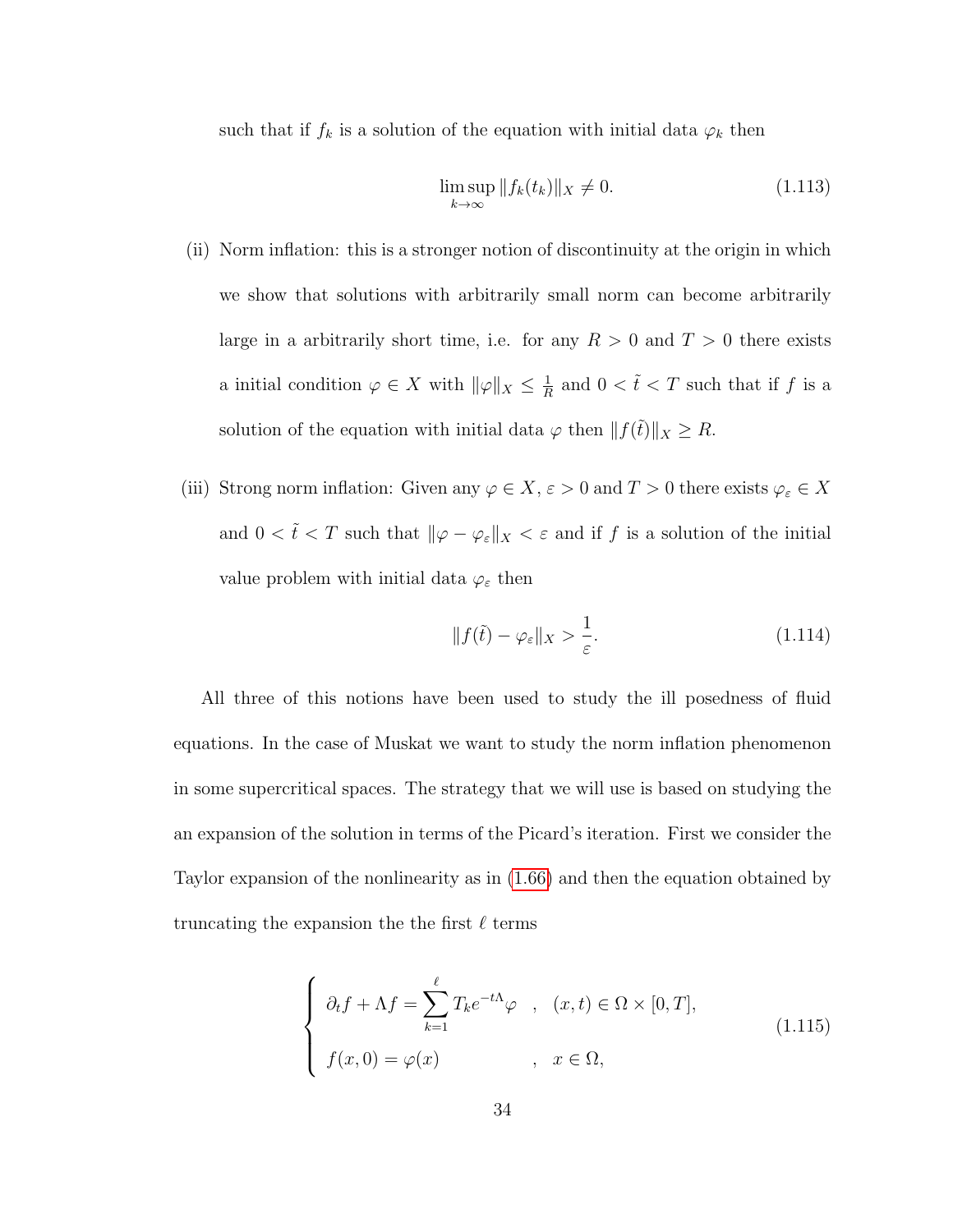where in the case  $\Omega = \mathbb{R}, T_k$  is given by

$$
T_k f = (-1)^k \frac{1}{\pi} p.v. \int_{\mathbb{R}} \frac{\partial_x \delta_\alpha f(x)}{\alpha} \left( \frac{\delta_\alpha f(x)}{\alpha} \right)^{2k} d\alpha, \tag{1.116}
$$

and for  $\Omega = \mathbb{T}$ ,

$$
T_k f = (-1)^k \frac{1}{2\pi} \int_{\mathbb{T}} \frac{\partial_x \delta_\alpha f(x)}{\tan(\alpha/2)} \left( \frac{\tanh^2 \left( \delta_\alpha f(x)/2 \right)}{\tan^2(\alpha/2)} \right)^k \sec^2(\alpha/2) d\alpha. \tag{1.117}
$$

next we consider the Picard's iteration of the equation [\(1.115\)](#page-42-0), by setting  $f_0 = 0$ , and for  $k \geq 1$ 

$$
\begin{cases}\n\partial_t f_k + \Lambda f_k = \sum_{n=1}^{\ell} T_n(f_{k-1}) & , \quad \text{in } \Omega \times [0, T], \\
f_k(0) = \varphi & , \quad \text{on } \Omega,\n\end{cases}
$$
\n(1.118)

by using the Duhamel's principle  $f_k$  can be written as

$$
f_k = e^{-t\Lambda}\varphi + \int_0^t e^{-(t-\tau)\Lambda} T(f_{k-1}) d\tau,
$$
\n(1.119)

then assuming that the sequence converges we can write  $f = \sum_{k \geq 1} (f_k - f_{k-1})$ 

<span id="page-43-0"></span>
$$
f = e^{-t\Lambda}\varphi + \int_0^t e^{-(t-\tau)\Lambda} \sum_{n=1}^\ell T_n(e^{-\tau\Lambda}\varphi) + R(x,t). \tag{1.120}
$$

To get an inflation result the idea is to look at this expansion and identify a large term. The first term regular in general because is the evolution of a heat flow with with Λ instead of the Laplacian. The second will be studied carefully on Chapter [4](#page-145-0) to study its inflation properties on the space  $\mathcal{F}_q^{\frac{2\ell-1}{2\ell+1},p}$ , for  $p>1$  and  $q>2\ell+1$ . For the last term  $R(x,t) = \sum_{k=3}(f_k - f_{k-1})$  we need some kind of bound in some supercritical space for the kind of initial data that we are using.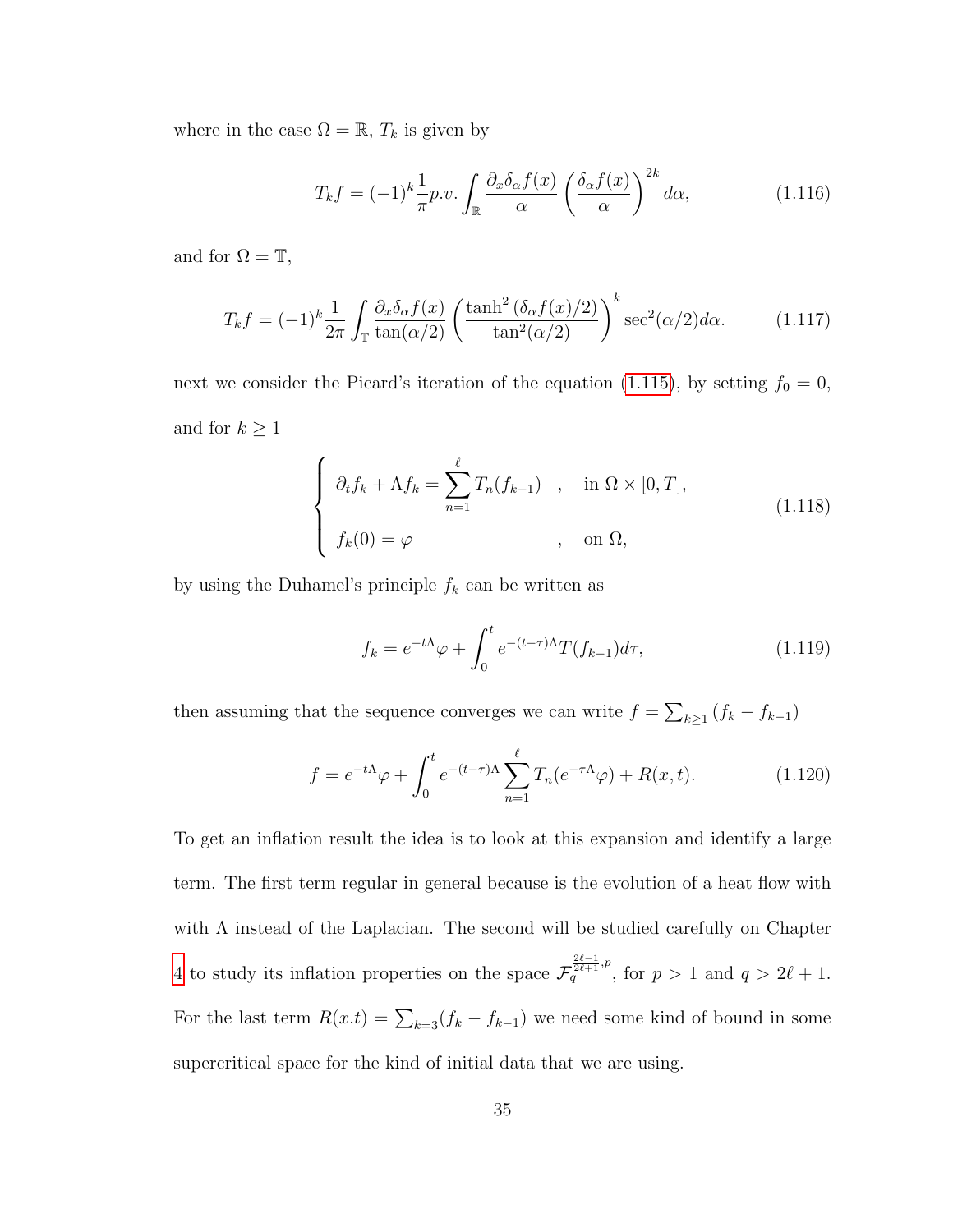In many situations the Picard's iteration is expected to converge to a solution the problem, but in the case of supercritical spaces this is a hard question in general, especially because we are using highly oscillatory initial data.

# 1.7 Summary of the known results

For the Muskat problem, in the Rayleigh-Taylor unstable case  $\rho_1 > \rho_2$  the problem is known for to be ill-posed in the Sobolev spaces  $H^s$  for  $s > 3/2$  and  $d = 2, 3$  in [\[15\]](#page-253-0),[\[16\]](#page-253-1), this is done by scaling a fixed solution and showing that for arbitrarily small initial data the solution blow up after an arbitrarily shot time.

When  $\rho_1 < \rho_2$  short time existence [\[15\]](#page-253-0), [\[14\]](#page-253-2) in 2D for  $H^s$   $s \geq 3$ , and in 3D for  $H^s$  s  $\geq$  4 in the case of a graph interface. [\[13\]](#page-253-3) in 2D for the non graph case  $H^k$ ,  $k \geq 3$  under the chord-arc condition. [\[6\]](#page-252-0) in 2D for  $H^2(\mathbb{R})$  initial data with small  $H^{3/2+\epsilon}$  norm. [\[32\]](#page-255-0) in 2D local existence and uniqueness for  $H^s$   $s \in (3/2, 2)$  data for the case without surface tension and for  $H^s$ ,  $s \in (2,3)$  for the 2D Muskat with surface tension.

For global in time existence in the Muskat problem, in 2D [\[11\]](#page-252-1) for  $W^{2,p}(\mathbb{R})$  data with small slope. [\[34\]](#page-256-0) for  $f_0 \in H^{\ell}$   $\ell \geq 3$  initial data with small  $||f_0||_{\mathcal{F}^{1,1}} < k_0$  large time decay in the  $\mathcal{F}^{\nu,1}$  norms. [\[6\]](#page-252-0) in 2D global existence in the periodic case for data with small  $H^2$  norm and in the real line for  $H^2$  initial data with small  $H^{3/2+\epsilon}$  norm. [\[9\]](#page-252-2) for  $d = 2, 3$ , global existence for  $H^s s \geq 4$  initial data with  $\|\nabla f_0\|_{L^{\infty}} < 1/3$ , in 3D global existence for  $L^{\infty}$  initial data and small slope. [\[10\]](#page-252-3), [\[9\]](#page-252-2) in 2D and 3D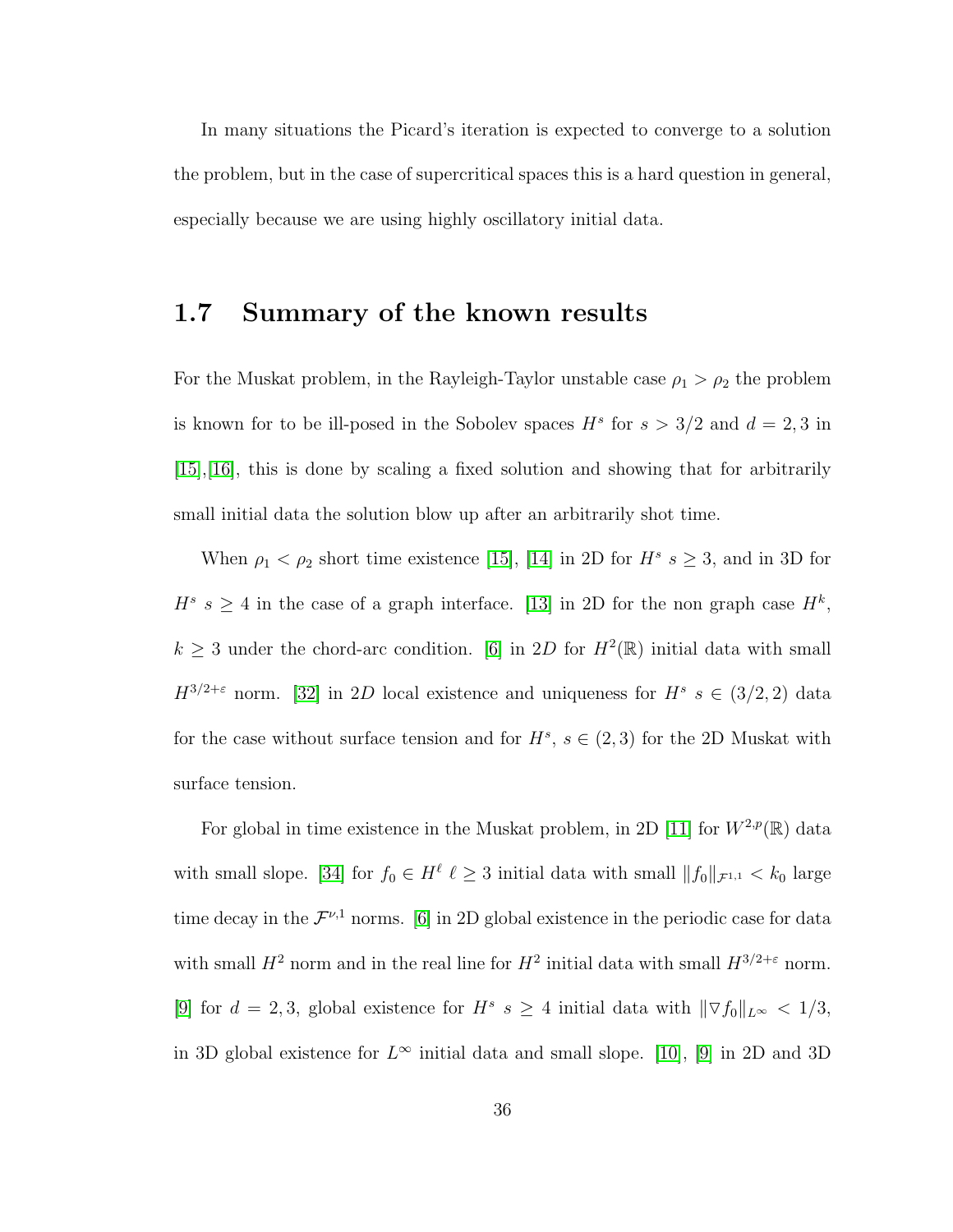global in time weak solutions for initial data  $f_0 \in L^2$  with  $||f_0||_{\mathcal{F}^{1,1}} < k_0$  and classical solutions if additionally the initial data belongs to  $H^{\ell}$  for  $\ell \geq 2$  in 2D and  $\ell \geq 3$ in 3D. [\[31\]](#page-255-1) in 2D proves global existence for small  $H^{3/2+\varepsilon}$  data. [\[20\]](#page-254-0) for  $d=2,3$ the viscosity jump case for  $L^2$  data with small  $\mathcal{F}^{1,1}$  norm. [\[19\]](#page-254-1) for Muskat Bubbles with appropriate small  $\mathcal{F}^{1,1}(\mathbb{T})$  data in the appropriate parameterization for the problem. [\[4\]](#page-251-0) in 3D, global existence for unbounded initial data with medium size slope and slow growth at infinity.

For global existence without small slope assumption. In [\[18\]](#page-253-4) global solutions with monotone initial data with finite limits at infinity. [\[3\]](#page-251-1) in 2D, [\[4\]](#page-251-0) in 3D  $C<sup>1</sup>$ global solutions when  $(\sup f_0')(\sup -f_0') < 1$ . [\[17\]](#page-253-5) in 2D for initial data in  $H^{5/2}(\mathbb{R}) \cap$  $H^{3/2}(\mathbb{R})$  with small  $\dot{H}^{3/2}(\mathbb{R})$  norm, where the required size depend on the maximum size of the slope. [\[21\]](#page-254-2) in 3D with  $W^{1,\infty} \cap \dot{H}^2$  initial data with small  $\dot{H}^2$  where the required size depend on the maximum size of the slope.

For other fluid problems there have been several results on the Ill-posedness in the last few years. In [\[2\]](#page-251-2) for the 3D Navier-Stokes the norm inflation in the critical space  $\dot{B}_{\infty}^{-1,\infty}$  and [\[35\]](#page-256-1) for the  $\dot{B}_{q}^{-1,\infty}$  case. Both results are obtained by studying the mapping properties of the second Picard's iteration of the problem as described in Section [1.6.](#page-40-0) In [\[23\]](#page-254-3) discontinuity at the origin for the second Picard's iterate in  $B_q^{-1,\infty}$  for  $q > 2$  and  $d \geq 2$ . [\[8\]](#page-252-4) discontinuity of the solution map in a periodic domain for Euler and  $d \geq 2$  in  $B_{\infty}^{\frac{3}{2}-1,r}$ . [\[7\]](#page-252-5) for discontinuity of the solution map for the Navier-Stokes equation with fractional diffusion. [\[1\]](#page-251-3) for Euler and  $d \geq 2$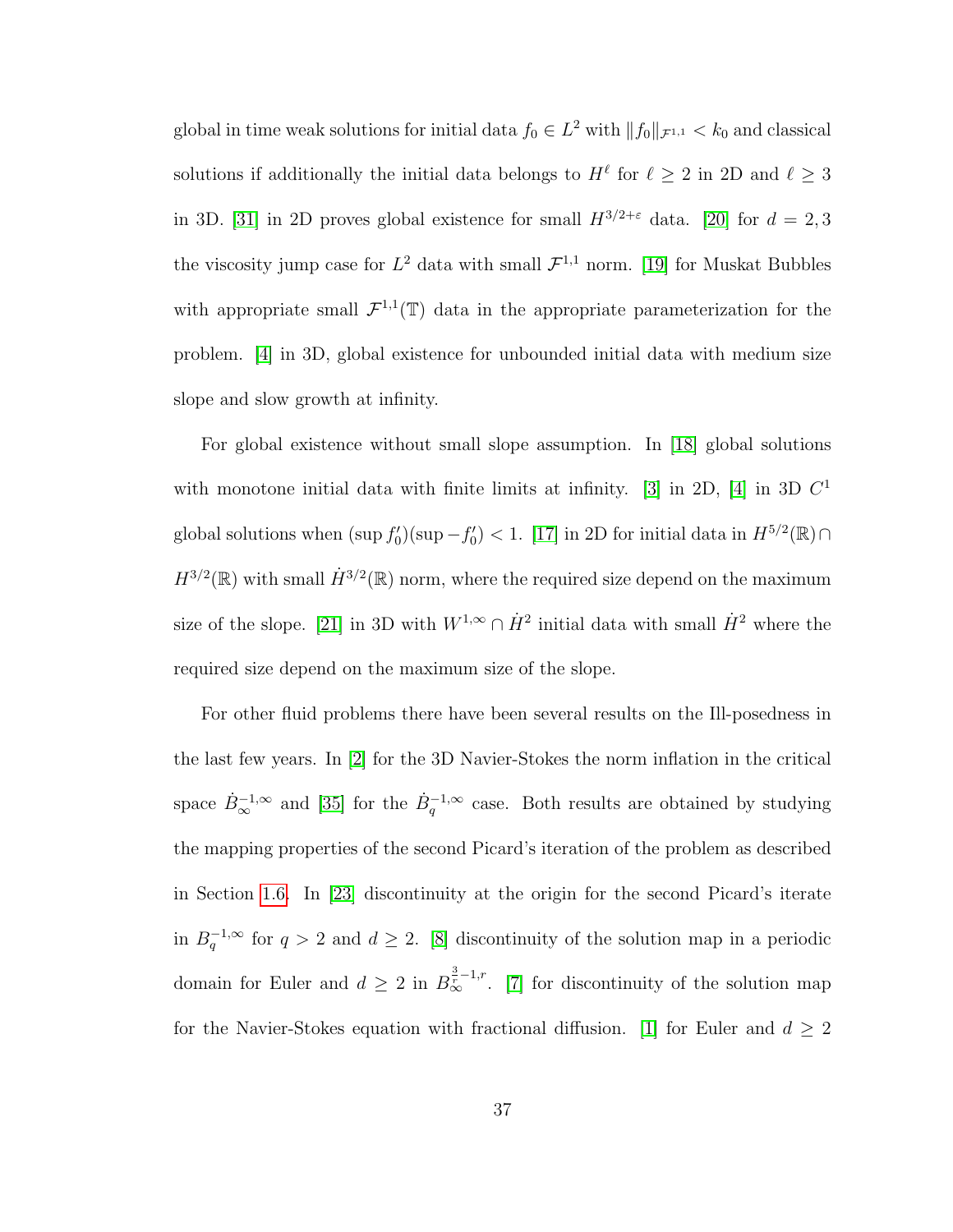show that a small perturbation of a  $H^{s_c}$  initial data shows norm inflation where  $s_c = d/2 + 1$  is the critical exponent for the equation. [\[26\]](#page-255-2) for a Drift Diffusion system in 2D show inflation by analyzing the second iterate and using modulation spaces to study the higher iterations. [\[33\]](#page-256-2) for 2D Euler the discontinuity of the solution map in  $C^1(\mathbb{R})$  and  $B_1^{1,\infty}$  $i_1^{1,\infty}(\mathbb{R})$  is obtained.

# 1.8 Main Results

The first two results concern the stability of the 2D periodic Muskat equation [\(1.44\)](#page-23-0). The objective is to close some gaps in the well posedness theory for the 2D Muskat equation in a periodic domain.

The first result deal with the question of global existence on a periodic domain in a critical space. Short time existence was known from [\[15\]](#page-253-0) and the well posedness in critical space  $\mathcal{F}^{1,1}$  was proven for the case of the real line in [\[10\]](#page-252-3). The next result extend the global existence result in [\[10\]](#page-252-3) to a periodic domain.

<span id="page-46-0"></span>Theorem 1.8.1 (Global existence for small initial data critical space).

Let  $f_0 \in H^3(\mathbb{T}) \cap \mathcal{F}^{1,1}(\mathbb{T})$  such that  $||f_0||_{\mathcal{F}^{1,1}} \leq c_0$ . Consider the Muskat prob-lem [\(1.44\)](#page-23-0) with initial data  $f_0$  and  $\frac{\rho_2-\rho_1}{2} = 1$ . Then there exists a unique  $f \in$  $C([0,\infty), \mathcal{F}^{1,1}) \cap L^{\infty}([0,\infty), \mathcal{F}^{1,1}) \cap L^{1}([0,\infty), \mathcal{F}^{2,1})$  solution of [\(1.44\)](#page-23-0). Also f satisfies the estimate

$$
||f||_{\mathcal{F}^{1,1}} + \sigma \int_0^T ||f||_{\mathcal{F}^{2,1}} dt \le ||f_0||_{\mathcal{F}^{1,1}},
$$
\n(1.121)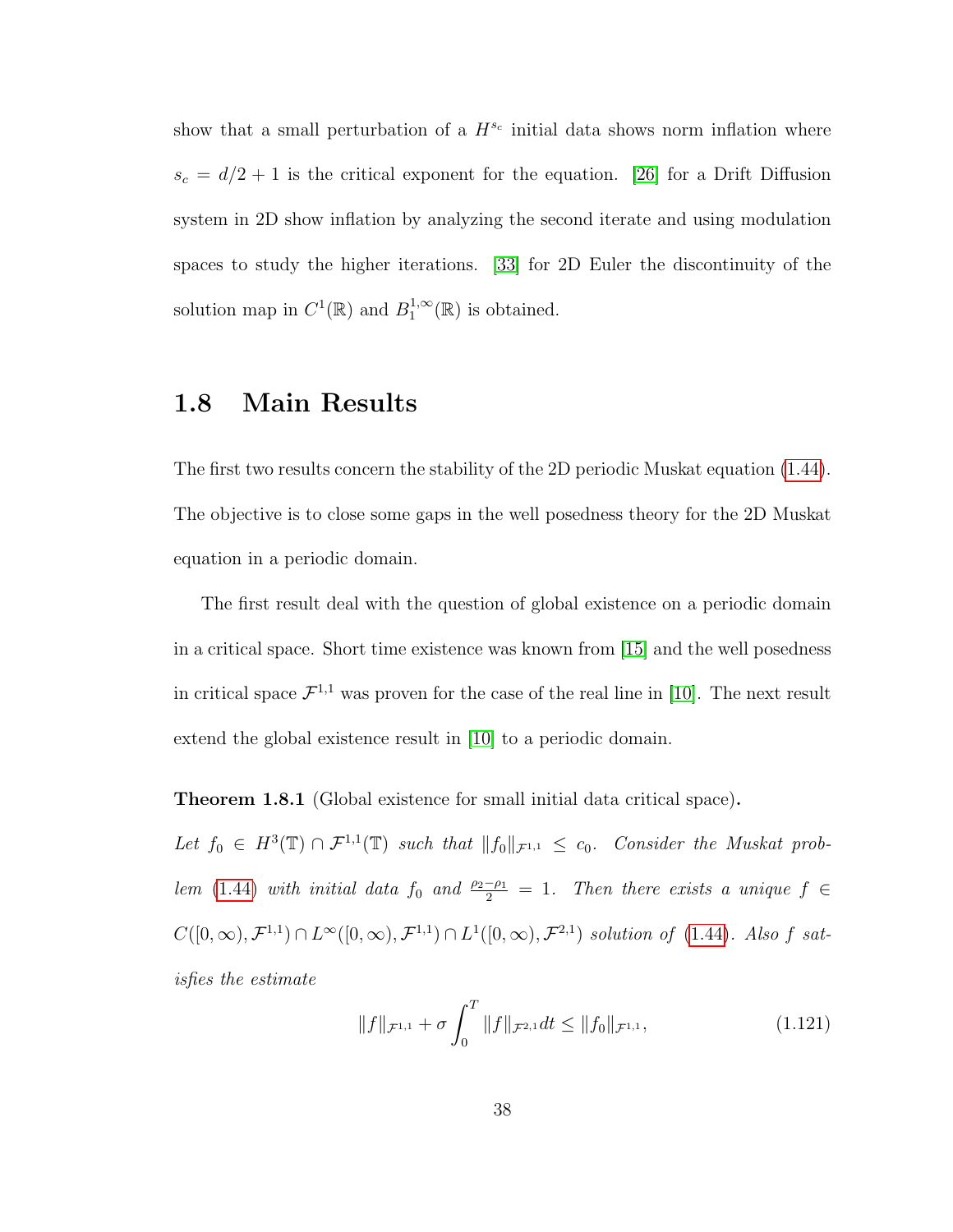for some  $\sigma = \sigma(||f_0||_{\mathcal{F}^{1,1}}) < 1$ .

The proof of Theorem [1.8.1](#page-46-0) can be found on Chapter [2.](#page-50-0) Theorem [1.8.1](#page-46-0) and its proof are useful for us for two reasons, first the result itself extend a well posedness result known for the case of the real line to the periodic case, and second, it illustrates some of the principles used in [\[15\]](#page-253-0) on how to apply techniques from  $\mathbb{R}^d$ to obtain a result in  $\mathbb{T}^d$ . In [\[15\]](#page-253-0) they use a expansion of the kernel of the Riesz transform in  $\mathbb{T}^d$  in terms of the kernel in  $\mathbb{R}^d$  up to some terms that needs to be estimated, in the proof we use a more explicit approach that give a more precise estimate on the size of the constant  $c_0$  that tell us how big the data can be for the result to be valid.

Under stronger regularity assumptions and using different techniques it is possible to extend the results from [\[11\]](#page-252-1), to the periodic setting.

<span id="page-47-0"></span>**Theorem 1.8.2** (Global existence in  $H^2$  for data with small slope). Suppose that the initial data  $f_0 \in L^2(\mathbb{T})$  satisfy  $\int_{\mathbb{T}} f_0 = 0$  and

$$
||f_0'||_{L^{\infty}} < k_0,
$$
\n(1.122)

for a small constant  $k_0$ . If we additionally have that  $f_0'' \in L^2(\mathbb{T})$ , then there exists a unique global in time solution of  $(1.44)$  with initial data  $f_0$ . Moreover the solution satisfy

$$
||f''(t)||_{L^2} \le \max\{||f_0''||_{L^2}, (2\pi)^{1/3}\},\tag{1.123}
$$

for all  $t > 0$ .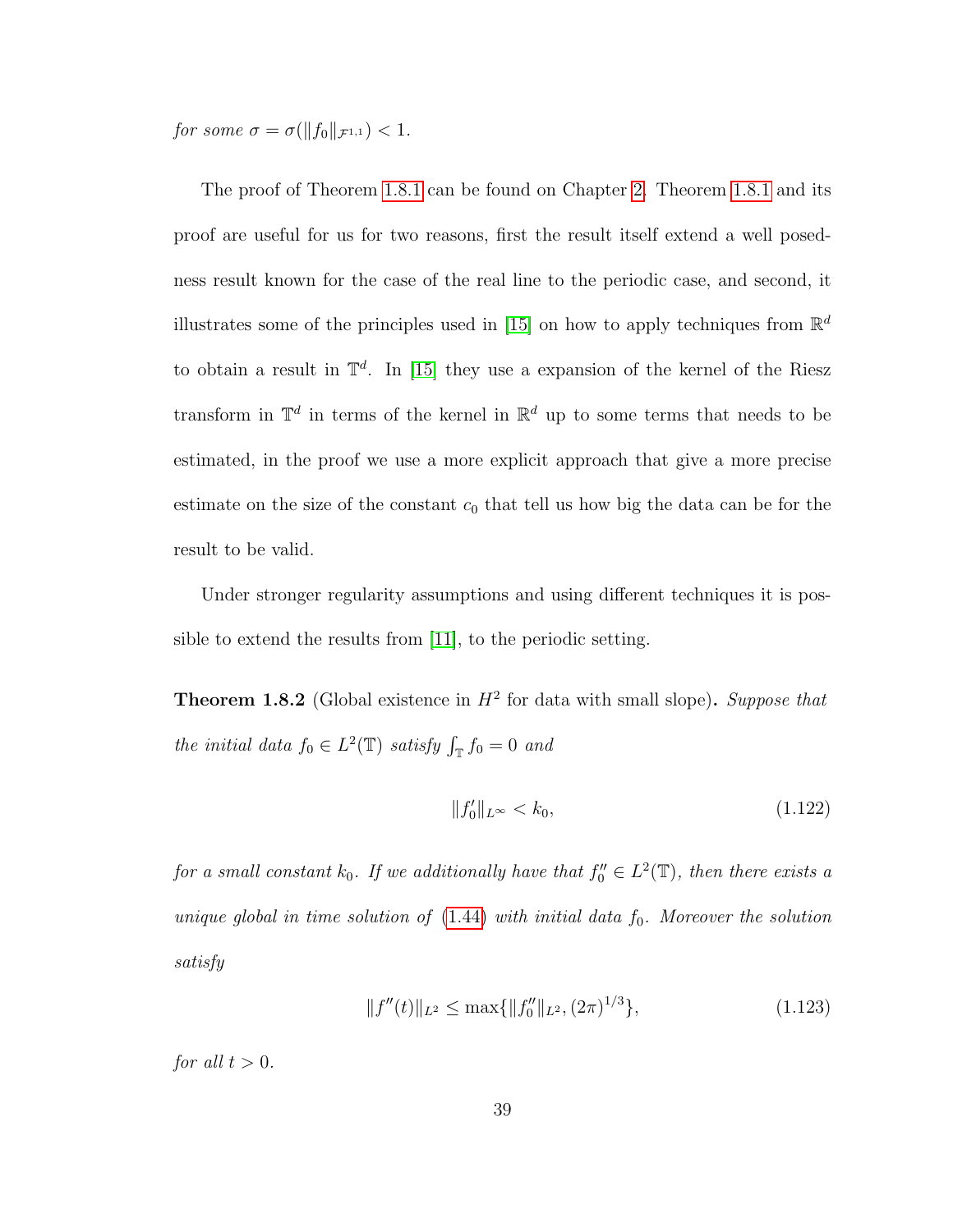The proof of Theorem [1.8.2](#page-47-0) can be found in Chapter [3](#page-66-0) in Theorem [3.1.3.](#page-69-0) The last result that we prove with respect to the Muskat problem has to do with the question of the Ill-posedness. This result is a intermediate step on proving the existence of norm inflation for the Muskat problem. By following the strategy presented in Section [1.6](#page-40-0) we consider the expansion obtain by taking Taylor expansion of the nonlinear term, truncate it to finitely many terms and use the Picard's iteration to obtain the decomposition [\(1.120\)](#page-43-0).

<span id="page-48-0"></span>**Theorem 1.8.3** (Norm inflation for truncated system). Let  $\ell \in \mathbb{N}$  and consider the second Picard's iteration of truncation of the Muskat problem of order  $\ell$  given by [\(1.115\)](#page-42-0) for  $\Omega = \mathbb{R}$  or  $\mathbb{T}$ . Then given  $T > 0, R > 0$ , there exists some  $0 < \tilde{t} < T$ , and an initial condition  $f_0 \in \dot{\mathcal{F}}_q^{\frac{2\ell-1}{2\ell+1},p}(\Omega), p \geq 1, q > 2\ell+1$  such that

$$
||f_0||_{\mathcal{F}_q^{\frac{2\ell-1}{2\ell+1},p}} < 1/R \quad and \quad ||f(\tilde{t})||_{\dot{\mathcal{F}_q^{\frac{2\ell-1}{2\ell+1},p}}} > R. \tag{1.124}
$$

This result is proven in Chapter [4.](#page-145-0) In order to understand the purpose of this result, we can consider the map

$$
L: \mathcal{F}_q^{\frac{2\ell-1}{2\ell+1},p} \to C([0,T]; \mathcal{F}_q^{\frac{2\ell-1}{2\ell+1},p}), \tag{1.125}
$$

that takes a function  $\varphi \in \dot{\mathcal{F}}_q^{\frac{2\ell-1}{2\ell+1},p}$  and return the solution f of the second Picard's iteration of the truncated Muskat problem of order  $\ell$  with initial condition  $\varphi$  given by

$$
\begin{cases}\n\partial_t f + \Lambda f = \sum_{k=1}^{\ell} T_k e^{-t\Lambda} \varphi, & (x, t) \in \Omega \times [0, T], \\
f(x, 0) = \varphi(x) & , x \in \Omega.\n\end{cases}
$$
\n(1.126)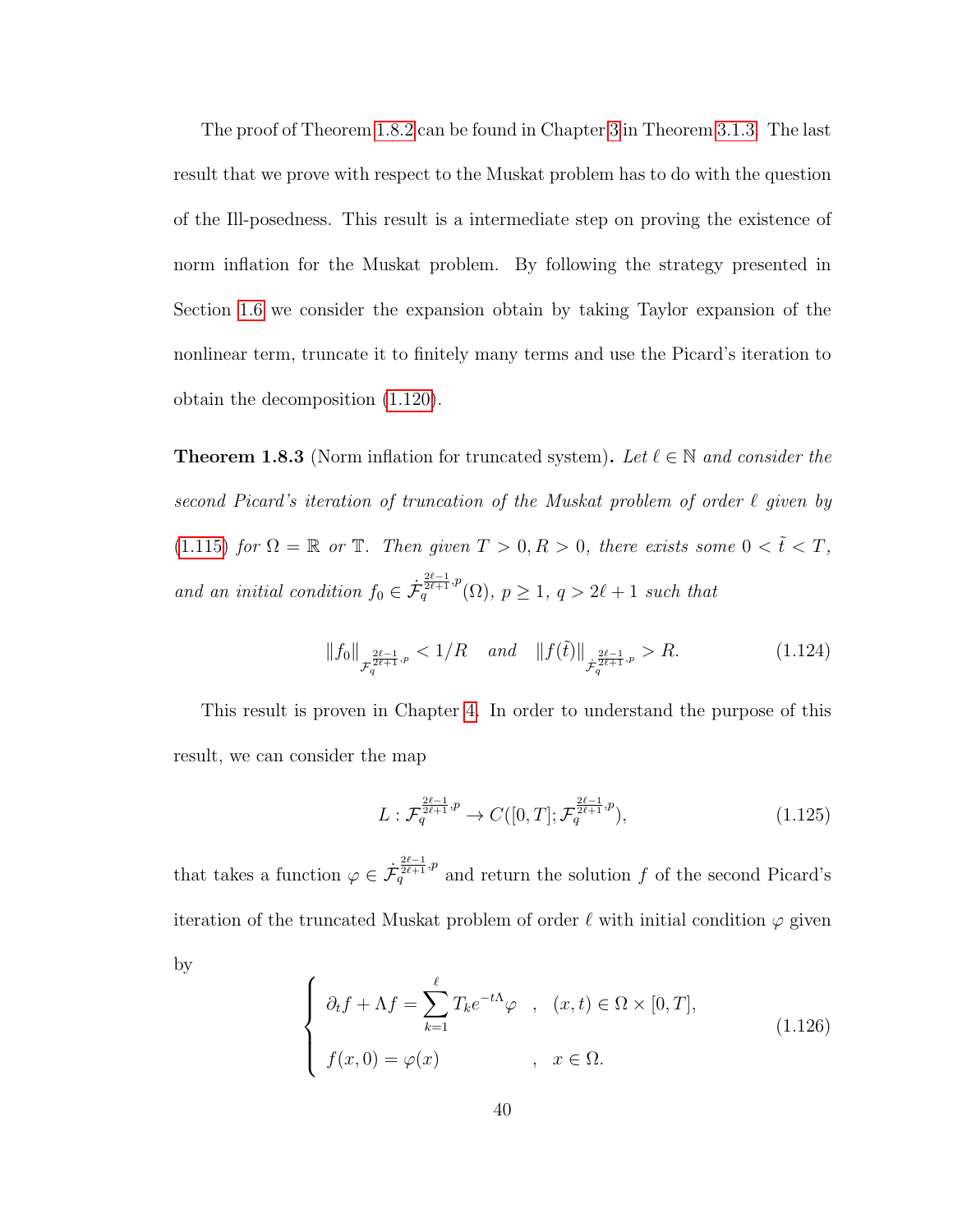Now from Theorem [1.8.3](#page-48-0) we can conclude that for arbitrarily small time  $T > 0$  it is possible to find a sequence of times and initial data  $\{(t_N, \varphi_N)\}_{N=1}^{\infty}$  such that if  $f_N=L\varphi _N$  satisfy

$$
\|\varphi_N\|_{\dot{\mathcal{F}}_q^{\frac{2\ell-1}{2\ell+1},p}} \le \frac{1}{N} \text{ and } \|f_N(t_N)\|_{\dot{\mathcal{F}}_q^{\frac{2\ell-1}{2\ell+1},p}} > N. \tag{1.127}
$$

This implies that the solution map  $L: \dot{\mathcal{F}}_q^{\frac{2\ell-1}{2\ell+1},p} \to C([0,T]; \mathcal{F}_q^{\frac{2\ell-1}{2\ell+1},p})$  is discontinuous at the origin.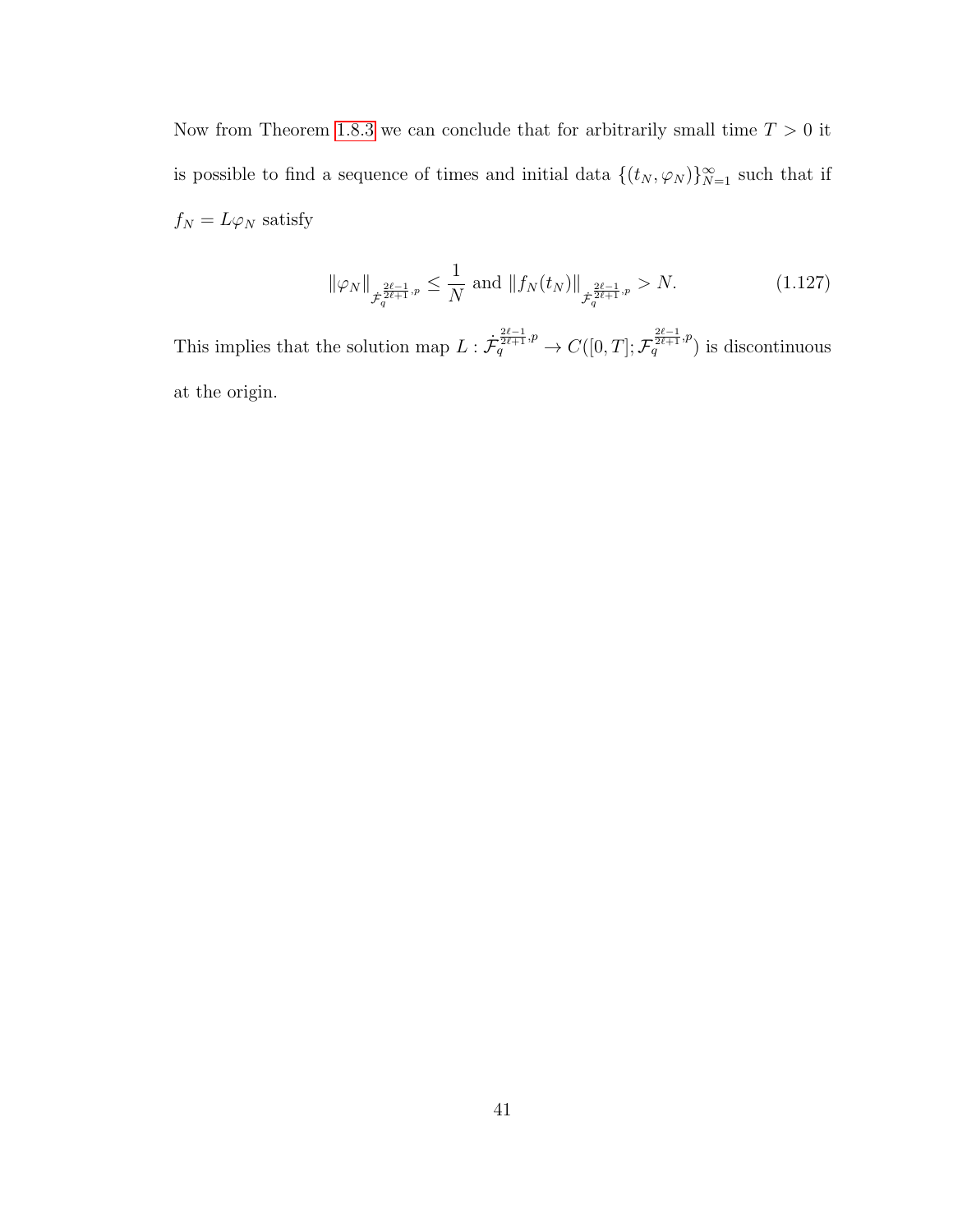# <span id="page-50-0"></span>Chapter 2

# Global existence for 2D Muskat problem in a periodic domain

#### Abstract

In this chapter we establish global existence for solutions of the periodic 2D Muskat problem for small data in the critical space  $\mathcal{F}^{1,1}$ . This is done by obtaining a priori estimates for the  $\mathcal{F}^{1,1}$  norm and adapting the general strategy established in [\[10\]](#page-252-3), [\[9\]](#page-252-2) for the non periodic case. A key ingredient required for the a priori estimate is a bound in the  $\mathcal{F}^{1,1}$  norm for the nonlinear term. The main contribution is a new estimate for the Fourier transform of the nonlinear term obtained by careful analysis of the size of the coefficients of its Taylor series

expansion, which allow us to establish an estimate on the  $\mathcal{F}^{1,1}$  norm required for global existence result.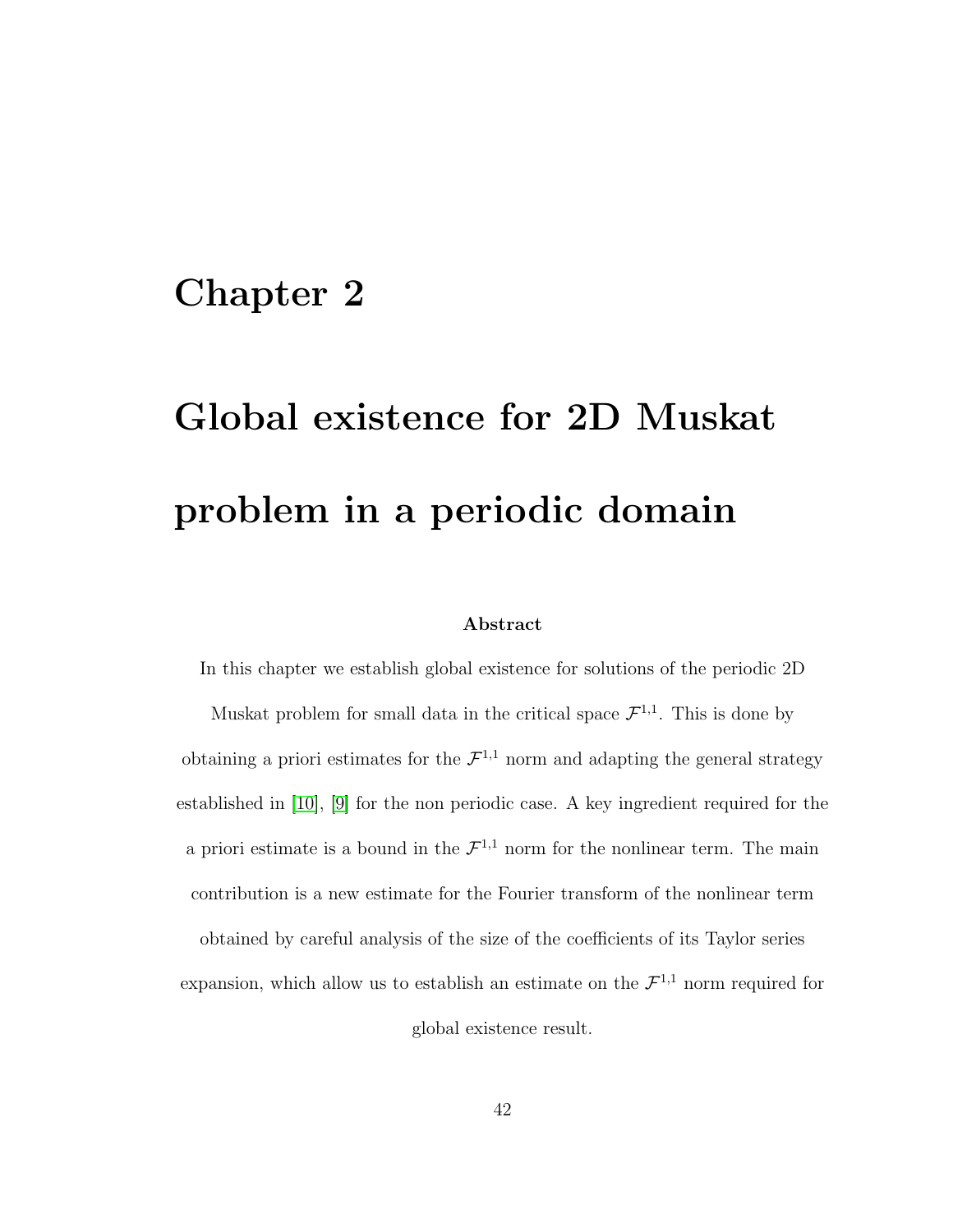# 2.1 Introduction

#### 2.1.1 Description of the model

The Muskat problem describe the evolution of an interface between two immersible fluids of different constant densities in a porous media with velocity given by the Darcy's law. We consider the case in which we have two fluid one on top of the other, the fluids are infinitely deep so we can ignore the boundary effects, we neglect surface tension, and assume that the fluids have the same viscosity and therefore no shear effects. The density function is given by

$$
\rho(x, y, t) = \begin{cases} \rho_1, & \text{in } \Omega_1(t) = \{y > f(x, t)\} \\ \rho_2, & \text{in } \Omega_2(t) = \mathbb{R}^2 \setminus \Omega_1(t). \end{cases}
$$
\n(2.1)

Under these assumptions it is known that a necessary condition for stability is the Rayleigh-Taylor condition  $\rho_1 < \rho_2$  [\[15\]](#page-253-0), [\[16\]](#page-253-1) otherwise the problem is known to be ill posed. In what follows we only deal with the case in which  $\rho_2 > \rho_1$ . When the interface can be described as a graph  $f(x, t)$ , its evolution can be described by using the equation (see Section [1.3.2\)](#page-18-0),

$$
\begin{cases}\n\partial_t f(x) = \frac{\rho_2 - \rho_1}{2\pi} p.v. \int_{\mathbb{R}} \frac{\partial_x \delta_\beta f(x)\beta}{\beta^2 + (\delta_\beta f(x))^2} d\beta, & (t, x) \in (0, T) \times \mathbb{R}, \\
f(x, 0) = f_0(x) & , x \in \mathbb{R},\n\end{cases}
$$
\n(2.2)

where  $\delta_s f = f(x) - f(x - s)$ .

If we look for periodic solutions of the problem, say  $f(x, t) = f(x + 2\pi, t)$ , we can study the integral in the principal value sense, as in Section [1.3.3](#page-21-1) the equation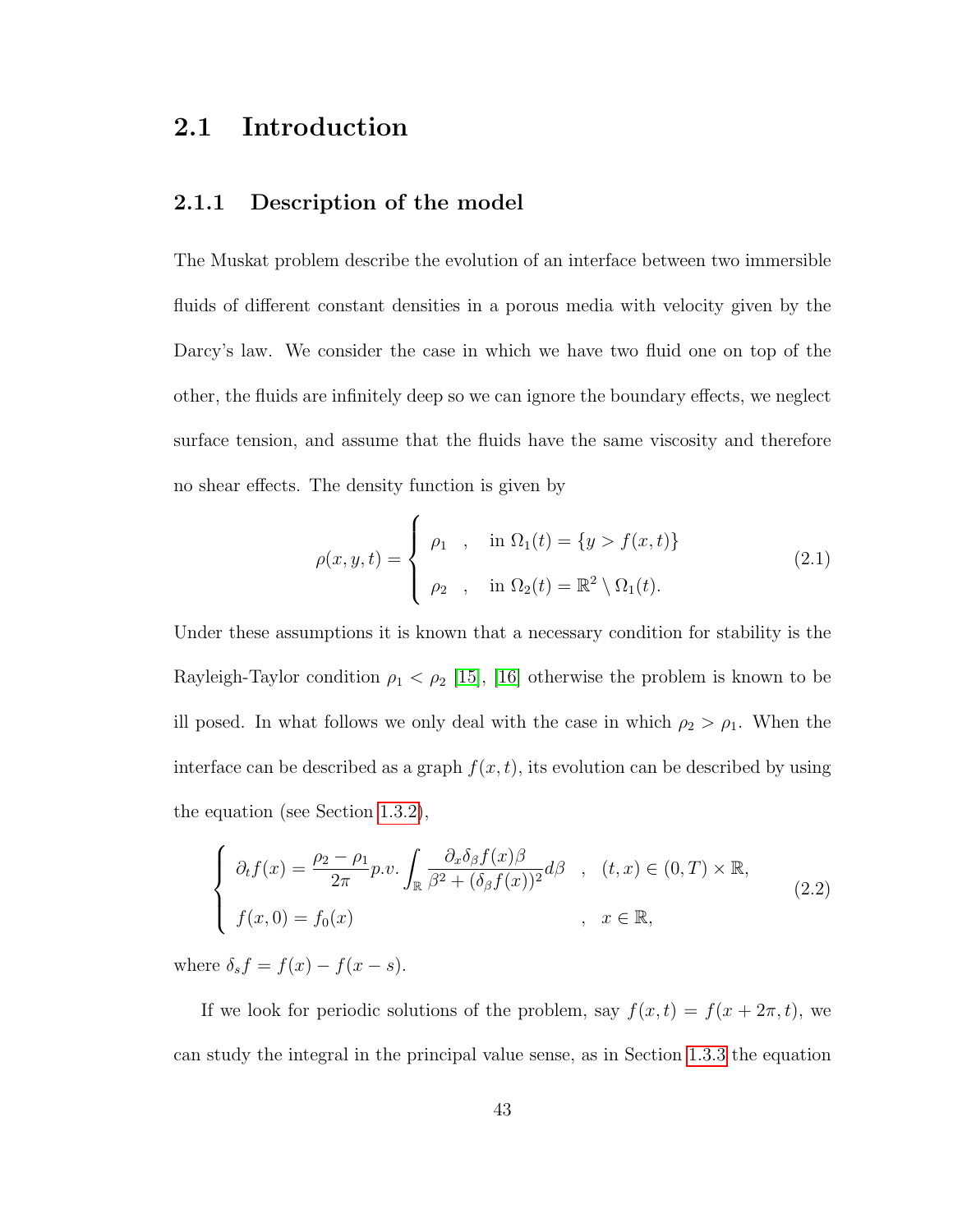may be rewritten as

<span id="page-52-0"></span>
$$
\partial_{t}f(x) = \frac{\rho_{2} - \rho_{1}}{4\pi} p.v. \int_{\mathbb{T}} \frac{\partial_{x}\delta_{s}f(x)}{\tan(s/2)} ds \n- \frac{\rho_{2} - \rho_{1}}{4\pi} p.v. \int_{\mathbb{T}} \frac{\partial_{x}\delta_{s}f(x)}{\tan(s/2)} \frac{\sec^{2}(s/2)\tanh^{2}(\delta_{s}f(x)/2)}{\tan(s/2)^{2} + \tanh^{2}(\delta_{s}f(x)/2)} ds \n= - \frac{\rho_{2} - \rho_{1}}{2} \Lambda f \n- \frac{\rho_{2} - \rho_{1}}{4\pi} p.v. \int_{\mathbb{T}} \frac{\partial_{x}\delta_{s}f(x)}{\tan(s/2)} \frac{\sec^{2}(s/2)\tanh^{2}(\delta_{s}f(x)/2)}{\tan(s/2)^{2} + \tanh^{2}(\delta_{s}f(x)/2)} ds \n= - \frac{\rho_{2} - \rho_{1}}{2} \Lambda f + \frac{\rho_{2} - \rho_{1}}{2} T(f) \nf(x, 0) = f_{0}(x), \quad x \in \mathbb{T} = \mathbb{R}/(2\pi\mathbb{Z}),
$$
\n(2.3)

by noticing that we can always add a constant to the solution and still have a solution, we can assume that  $\int f_0 dx = 0$ , and because

$$
\partial_t f = \frac{\rho_2 - \rho_1}{2\pi} p.v. \int_{\mathbb{T}} \partial_x \arctan\left(\frac{\tanh(\delta_s f(x)/2)}{\tan(s/2)}\right) ds \tag{2.4}
$$

we get that the quantity  $\int_{\mathbb{T}} f dx$  is preserved over time. Here  $\Lambda = (-\Delta)^{1/2}$ , or in terms of Fourier series

$$
\Lambda f(x) = \sum_{k \in \mathbb{Z}} |k| \hat{f}(k) e^{ikx}, \quad \hat{f}(k) = \frac{1}{2\pi} \int_{\mathbb{T}} f(x) e^{-ikx} dx.
$$
 (2.5)

We say that a function  $f \in L^2$  is a weak solution of [\(2.3\)](#page-52-0) if for every  $g \in$  $C^{\infty}([0,T]; C^{\infty}(\mathbb{T}))$ 

$$
\int_0^T \int_{\mathbb{T}} \partial_t f(x, t) g(x, t) dx dt
$$
  
+  $\frac{\rho_2 - \rho_1}{2\pi} \int_0^T \int_{\mathbb{T}} \int_{\mathbb{T}} \arctan\left(\frac{\tanh(\delta_s f(x)/2)}{\tan(s/2)}\right) ds \partial_x g(x, t) dx dt = 0.$  (2.6)

The goal of this chapter is to extend the results of [\[9\]](#page-252-2) and [\[20\]](#page-254-0) for the 2D Muskat equation for a periodic domain.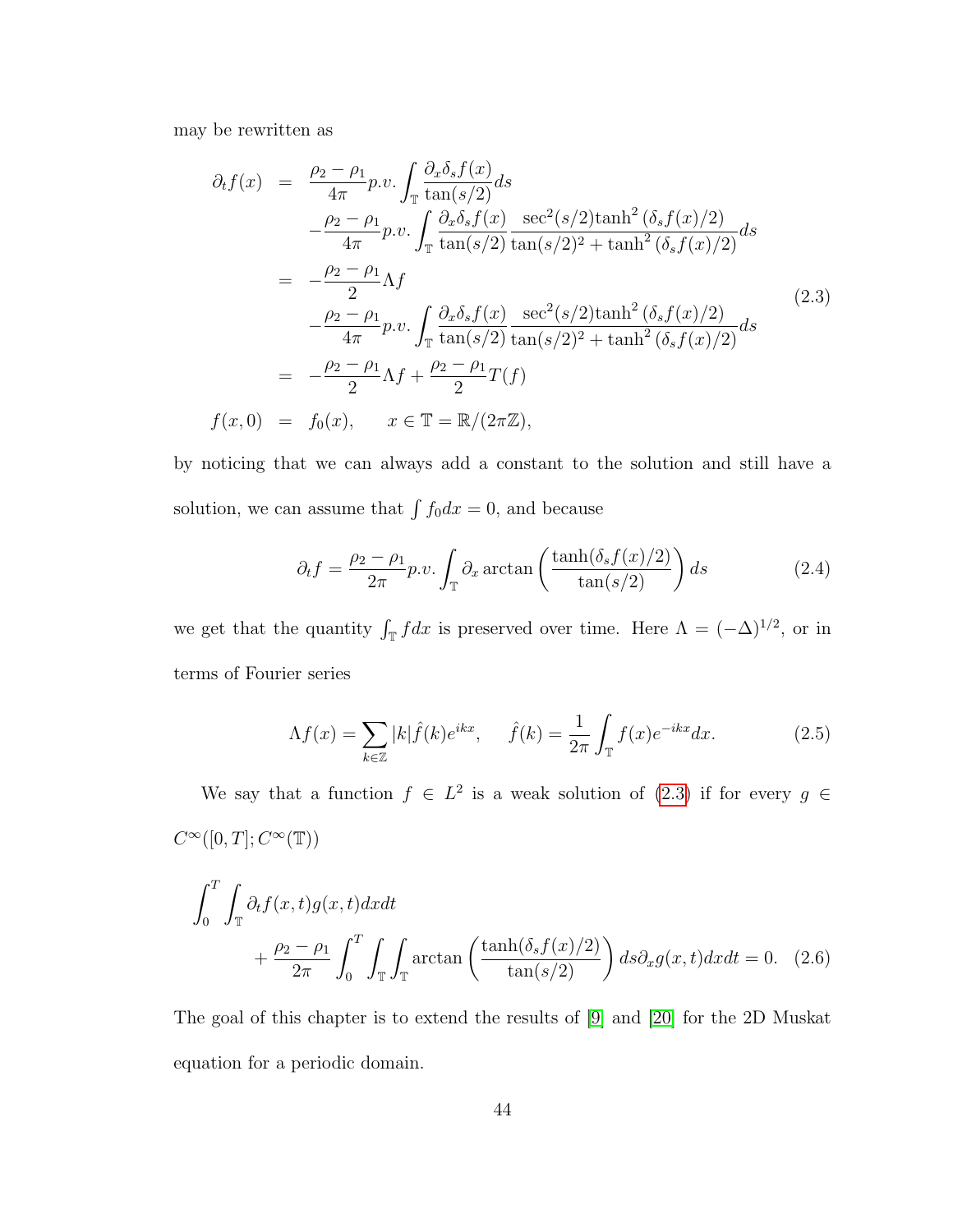**Definition 2.1.1.** Let  $s \in \mathbb{R}$  and  $f \in C^{\infty}(\mathbb{T})$ , we define  $\|\cdot\|_{\mathcal{F}^{s,1}}$  by

$$
||f||_{\mathcal{F}^{s,1}} = \sum_{k \in \mathbb{Z}} |k|^s |\hat{f}(k)|, \quad \text{where } \hat{f}(k) = \mathcal{F}(f)(k) = \frac{1}{2\pi} \int_{\mathbb{T}} f(x) e^{-ikx} dx. \tag{2.7}
$$

We also define the spaces  $\mathcal{F}^{s,1}(\mathbb{T})$  as the closure of  $C^{\infty}(\mathbb{T})$  with respect to  $\|\cdot\|_{\mathcal{F}^{s,1}}$ .

#### <span id="page-53-0"></span>2.1.2 Main Results

**Theorem 2.1.2** (Global existence for small initial data). Let  $f_0 \in H^3(\mathbb{T}) \cap \mathcal{F}^{1,1}(\mathbb{T})$ such that  $||f_0||_{\mathcal{F}^{1,1}} \leq c_0$ . Consider the Muskat problem [\(2.3\)](#page-52-0) with initial data  $f_0$ and  $\frac{\rho_2-\rho_1}{2}=1$ . Then there exists a unique  $f \in C([0,\infty), \mathcal{F}^{1,1}) \cap L^{\infty}([0,\infty), \mathcal{F}^{1,1}) \cap$  $L^1([0,\infty), \mathcal{F}^{2,1})$  weak solution of [\(2.3\)](#page-52-0). Also f satisfies the estimate

$$
||f||_{\mathcal{F}^{1,1}} + \sigma \int_0^T ||f||_{\mathcal{F}^{2,1}} dt \le ||f_0||_{\mathcal{F}^{1,1}},
$$
\n(2.8)

for some  $\sigma = \sigma(||f_0||_{\mathcal{F}^{1,1}}) < 1.$ 

Remark 2.1.3. The hypothesis of  $H^3(\mathbb{T})$  initial data ensure that solutions given by Theorem [2.1.2](#page-53-0) are in fact classical solution, this hypothesis can be relaxed by following a regularization strategy similar to the one used in [\[9\]](#page-252-2) for the 3D Muskat problem, to obtain the existence of weak solutions for the problem under the assumption that the initial data belongs to  $L^2(\mathbb{T})$  and is small in  $\mathcal{F}^{1,1}$ .

### 2.2 Proof of Theorem [2.1.2](#page-53-0)

The goal of this section is to prove the following estimate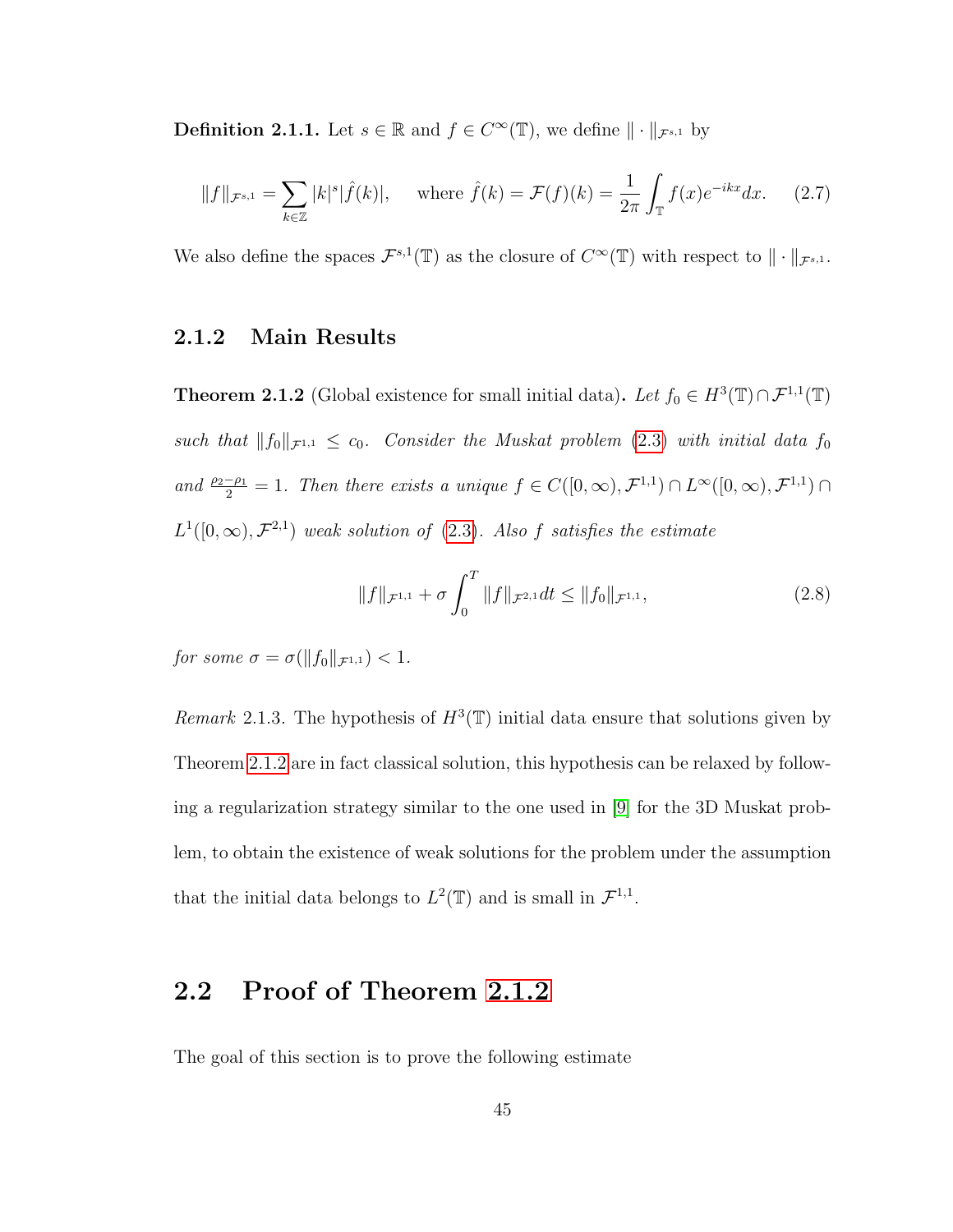<span id="page-54-1"></span>**Theorem 2.2.1.** Let  $f_0 \in \mathcal{F}^{1,1}(\mathbb{T}) \cap H^3(\mathbb{T})$  and consider the initial value problem for the 2D Muskat equation in a periodic domain  $(2.3)$  with initial condition  $f_0$ , then there exists  $\bar{t}(\|f_0\|_1) \in \mathbb{R}$  such that there is a unique solution  $f \in C([0,\bar{t}], \mathcal{F}^1)$ of [\(2.3\)](#page-52-0) that satisfy

<span id="page-54-2"></span>
$$
||T(f)||_{\mathcal{F}^{1,1}} \le ||f||_{\mathcal{F}^{2,1}} M_1(||f||_{\mathcal{F}^{1,1}}),
$$
\n(2.9)

and

<span id="page-54-3"></span>
$$
||T(f)||_{\mathcal{F}^{2+\delta,1}} \le ||f||_{\mathcal{F}^{3+\delta,1}} M_2(||f||_{\mathcal{F}^{1,1}}),
$$
\n(2.10)

for monotone increasing functions  $0 \leq M_1(x) \leq M_2(x)$  that satisfy  $M_1(0) =$  $M_2(0) = 0.$ 

<span id="page-54-0"></span>**Theorem 2.2.2.** Let  $f_0 \in \mathcal{F}^{1,1}(\mathbb{T}) \cap H^3(\mathbb{T})$  such that  $||f_0||_{\mathcal{F}^{1,1}} < c_0$ . Let f be the unique solution of  $(2.3)$  with initial data  $f(0) = f_0$  then

$$
||f||_{\mathcal{F}^{1,1}} + \sigma \int_0^t ||f||_{\mathcal{F}^{2,1}} dt \le ||f_0||_{\mathcal{F}^{1,1}} \tag{2.11}
$$

for some  $\sigma = \sigma(||f_0||_{\mathcal{F}^{1,1}}) \in (0,1)$ .

*Remark* 2.2.3. The size of the constant  $c_0$  is chosen such that for some  $\delta > 0$ 

$$
H_3(c_0) + H_4(c_0) < 1,\tag{2.12}
$$

where

$$
H_3(x) = \frac{1}{2\pi} \sum_{k \ge 1} (2k+1)^{2+\delta} \left(6 + \frac{\pi}{1 - (\pi/4)^{2k+1}} + \frac{1}{2k} \left(\frac{\pi}{2}\right)^{2k+1}\right) x^{2k},\qquad(2.13)
$$

and

$$
H_4(x) = 4 \sum_{k \ge 1} \frac{1}{2k} \sum_{\ell \ge 2k+1} (\ell+1)^{2+\delta} (2x)^{\ell}.
$$
 (2.14)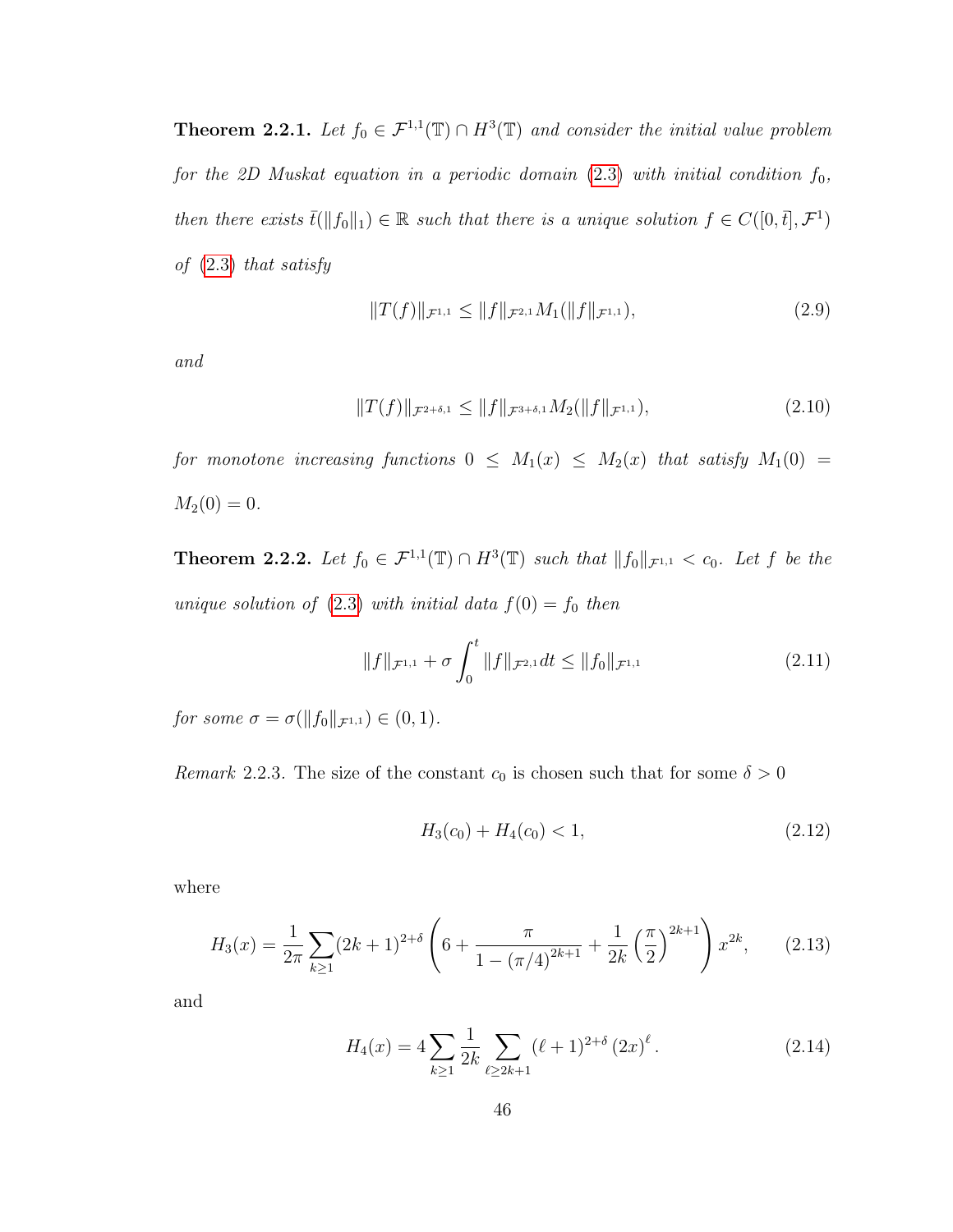First we will prove Theorem [2.2.2](#page-54-0) by assuming that Theorem [2.2.1.](#page-54-1)

*Proof Theorem [2.2.2.](#page-54-0)* Let f be the solution of equation  $(2.3)$  given by Theorem [2.2.1.](#page-54-1) Let  $Lf = \partial_t f + \Lambda f$  and consider

$$
\frac{1}{2} \sum_{n \in \mathbb{Z}} |n|^{\eta} \left( \mathcal{F}(Lf) \frac{\tilde{f}}{|\hat{f}|} + \overline{\mathcal{F}(Lf)} \frac{\hat{f}}{|\hat{f}|} \right) = \partial_t \|f\|_{\mathcal{F}^{\eta,1}} + \|f\|_{\mathcal{F}^{\eta+1,1}} \n= \frac{1}{2} \sum_{n \in \mathbb{Z}} |n|^{\eta} \left( \mathcal{F}(Tf) \frac{\hat{f}}{|\hat{f}|} + \overline{\mathcal{F}(Tf)} \frac{\overline{\hat{f}}}{|\hat{f}|} \right) \n\leq \|Tf\|_{\mathcal{F}^{\eta,1}}.
$$
\n(2.15)

By applying Theorem [2.2.1](#page-54-1) with  $\eta = 1$  and  $\eta = 2 + \delta$ ,  $\delta \in (0, 1/2)$ , we can find  $c_0$  small enough such that  $M_1(x) < 1$  and  $M_2(x) < 1$  for  $|x| < c_0$ . By the short time existence result in [\[15\]](#page-253-0) we know that because  $f_0 \in H^3(\mathbb{T})$  there is a time  $\bar{t} = \bar{t}(\Vert f_0 \Vert_{H^3})$  such that the solution exist in  $[0,\bar{t}]$ . For such solution we have that

<span id="page-55-0"></span>
$$
\partial_t \|f\|_{\mathcal{F}^{1,1}} + \|f\|_{\mathcal{F}^{2,1}} \le \|Tf\|_1 \le M_1(\|f\|_{\mathcal{F}^{1,1}}) \|f\|_{\mathcal{F}^{2,1}} \tag{2.16}
$$

<span id="page-55-1"></span>
$$
\partial_t \|f\|_{\mathcal{F}^{1,1}} + (1 - M_1(\|f\|_{\mathcal{F}^{1,1}})) \|f\|_{\mathcal{F}^{2,1}} \le 0. \tag{2.17}
$$

Let  $\sigma = 1 - M(c_0)$  and take  $c_0$  small enough so that  $\sigma < 1$ . Let  $||f_0||_{\mathcal{F}^{1,1}} < c_0$ , by Gronwall inequality we know from [\(2.16\)](#page-55-0) that if initially  $|| f(0)||_{\mathcal{F}^{1,1}} < c_0$  then the solution still continues to satisfy that condition for a shot time, then we can use that [\(2.17\)](#page-55-1) to conclude that in fact the  $||f||_{\mathcal{F}^{1,1}}$  do not increase, and consequently we can bootstrap the same argument for the entire interval of existence of the solution to conclude that

$$
\frac{d}{dt}||f||_{\mathcal{F}^{1,1}}(t) \le 0, \quad t \in [0, \bar{t}].
$$
\n(2.18)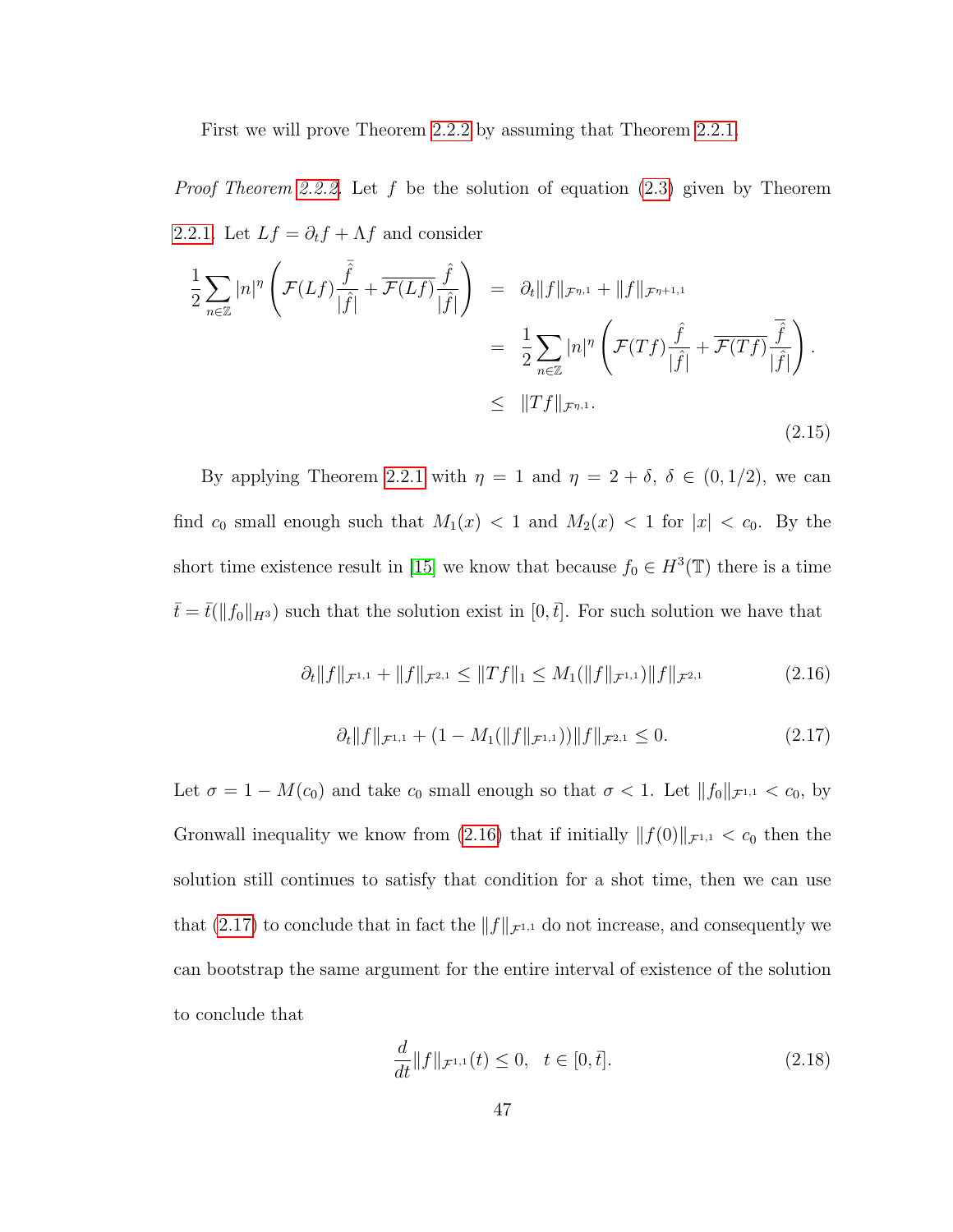By an analogous argument we get that for  $\|f_0\|_{\mathcal{F}^{1,1}} < c_0$ 

$$
\frac{d}{dt} \|f\|_{\mathcal{F}^{2+\delta,1}}(t) \le 0, \quad t \in [0,\bar{t}]. \tag{2.19}
$$

Now from [\[15\]](#page-253-0) we know that if  $||f||_{C^{2,\delta}}$  remains bounded then we can extend the solution to belong to  $C([0,T]; H^3(\mathbb{T}))$  for any  $T > 0$ . The boundedness of the  $C^{2,\delta}(\mathbb{T})$  norm is obtained from [\[10\]](#page-252-3) by using that

$$
||f||_{C^{2,\delta}} \leq C \left( ||f||_{L^{\infty}} + ||f||_{\mathcal{F}^{1,1}} + ||f||_{\mathcal{F}^{2+\delta,1}} \right),
$$
\n(2.20)

therefore the solution can be continued for all time if  $||f_0||_{\mathcal{F}^{1,1}} < c_0$  and initially  $||f_0||_{\mathcal{F}^{2,\delta}}$  is finite, which is the case by Sobolev embedding.  $\Box$ 

Now we proceed to prove the main estimate of the chapter.

Proof of Theorem [2.2.1.](#page-54-1) Consider the Muskat equation in a periodic domain [\(2.3\)](#page-52-0) with  $\frac{\rho_2-\rho_1}{2}=1$ 

$$
\partial_t f + \Lambda f = T(f),\tag{2.21}
$$

by expanding the geometric series we get

<span id="page-56-0"></span>
$$
T(f) = \frac{1}{2\pi} \sum_{k \ge 1} (-1)^k \int_{\mathbb{T}} \partial_x \delta_s f(x) \left( \frac{\tanh(\delta_s f(x)/2)}{\tan(s/2)} \right)^{2k} \frac{\sec^2(s/2)}{\tan(s/2)} ds. \tag{2.22}
$$

In order to estimate this quantity, we want to find an expansion in terms of  $\delta_s f(x)$ , for this purpose we need information about the size of the coefficients in the Taylor expansion of  $\tanh^{2m}(y)$ . For this purpose we use the the following Lemma.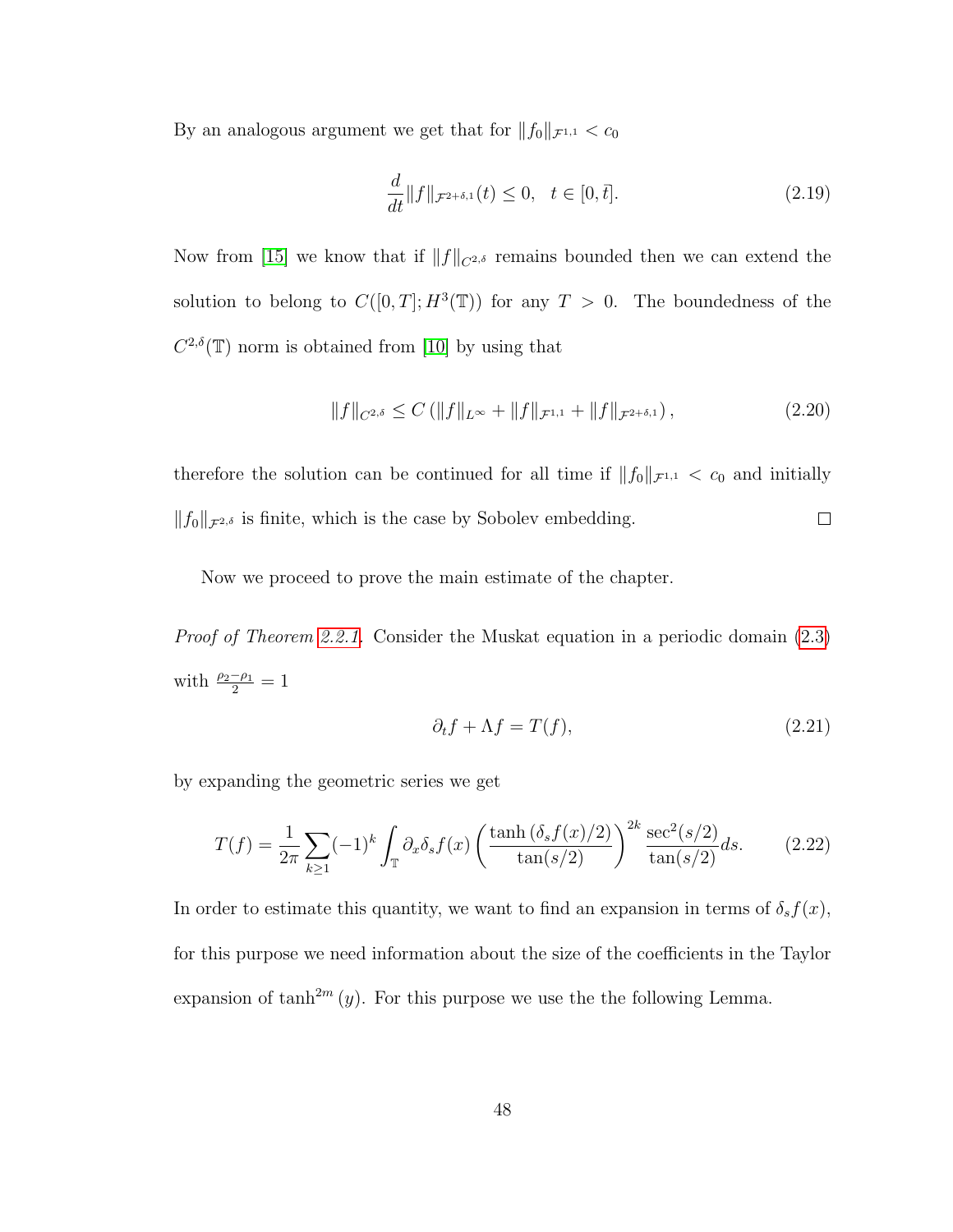<span id="page-57-0"></span>**Lemma 2.2.4** (Taylor expansion of tanh(x)). Let  $z \in \mathbb{C}$  s.t.  $|z| < \pi/2$  then the Taylor expansion of  $\tanh^{m}(z)$  can be written as

$$
\tanh^{m}(z) = z^{m} + \sum_{k>m} a_{k}^{(m)} z^{k},
$$
\n(2.23)

where the coefficients  $a_k^{(m)}$  $\binom{m}{k}$  satisfy

$$
a_k^{(m)} \le \left(\frac{4}{\pi}\right)^k. \tag{2.24}
$$

Proof of Lemma [2.2.4.](#page-57-0) The first part of the Lemma is obtained by using the exact values of the first two coefficients of the Taylor expansion  $tanh(0) = 0$ ,  $\frac{d}{dx}tanh(0) =$ 1, then we can write

$$
\tanh(x) = x + \sum_{k \ge 2} a_k x^k = x \left( 1 + \sum_{k \ge 2} a_k x^{k-1} \right),
$$
\n(2.25)

and by taking the  $m$ -th power we obtain

$$
\tanh^{m}(x) = x^{m} \left( 1 + \sum_{k \ge 1} b_{k} x^{k} \right). \tag{2.26}
$$

To estimate the size of the coefficients we will estimate the size of the derivatives at the origin using the Cauchy integral formula, let  $f(z) = \tanh(z)$  then

$$
D^{k}(f^{m})(0) = \frac{k!}{2\pi i} \int_{\gamma} \frac{f(w)^{m}}{(w-0)^{k}} dw,
$$
\n(2.27)

where  $\gamma = \{z : |z| = c\}$ . To estimate this integral we need to estimate the size of the hyperbolic tangent in a circle, to do this we look for the radius of the circle in which the hyperbolic tangent can be bounded by 1

$$
|\tanh(z)|^2 = \left| \frac{e^z - e^{-z}}{e^z + e^{-z}} \right|^2 \le 1
$$
\n(2.28)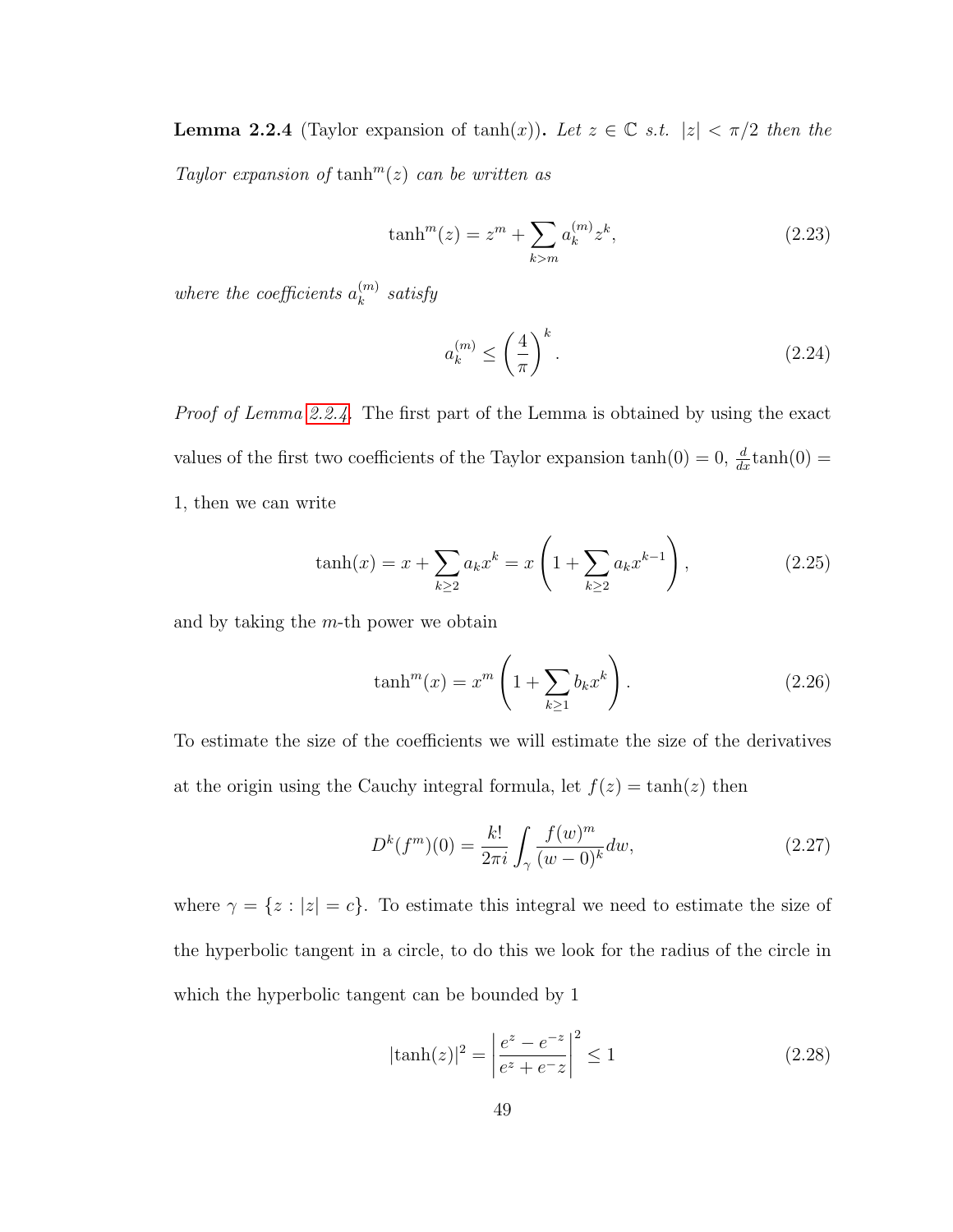$$
0 \leq |e^{z} + e^{-z}|^{2} - |e^{z} - e^{-z}|^{2}
$$
  
\n
$$
= (e^{z} + e^{-z})(e^{\overline{z}} + e^{-\overline{z}}) - (e^{z} - e^{-z})(e^{\overline{z}} - e^{-\overline{z}})
$$
  
\n
$$
= (e^{z}e^{\overline{z}} + e^{-z}e^{-\overline{z}} + e^{z}e^{-\overline{z}} + e^{-z}e^{\overline{z}}) - (e^{z}e^{\overline{z}} + e^{-z}e^{-\overline{z}} - e^{z}e^{-\overline{z}} - e^{-z}e^{\overline{z}})
$$
  
\n
$$
= e^{z}e^{-\overline{z}} + e^{-z}e^{\overline{z}}
$$
  
\n
$$
= \Re(e^{z-\overline{z}}) = \Re(e^{2i\Im(z)}) = \cos(2\Im z),
$$
  
\n(2.29)

we conclude that  $|\tanh(z)| \leq 1$  for  $|2\Im z| \leq \pi/2 \Rightarrow |\Im z| \leq \pi/4$ . By taking the curve  $\gamma$  to be a circle of radius  $c=\pi/4$  centered at the origin we get

$$
|D^{k}(f^{m})(0)| \leq \frac{k!}{2\pi} \int_{\gamma} \frac{|f(w)^{m}|}{|w|^{k+1}} dw
$$
  
\n
$$
\leq \frac{k!}{2\pi} \frac{\left(\sup_{\gamma} |f|\right)^{m} 2\pi (\pi/4) \frac{1}{(\pi/4)^{k+1}}}{\left(\frac{4}{\pi}\right)^{k}},
$$
\n(2.30)

this concludes the proof of Lemma [2.2.4.](#page-57-0)

Continuation of proof of Theorem [2.2.1.](#page-54-1) By applying Lemma [2.2.4](#page-57-0) to [\(2.22\)](#page-56-0) we get

$$
T(f) = J_1 + J_2,\t\t(2.31)
$$

 $\Box$ 

where

<span id="page-58-0"></span>
$$
J_1 = \frac{1}{2\pi} \sum_{k\geq 1} (-1)^k \int_{\mathbb{T}} \partial_x \delta_s f(x) \left( \frac{\delta_s f(x)}{2 \tan(s/2)} \right)^{2k} \frac{\sec^2(s/2)}{\tan(s/2)} ds,
$$
  
\n
$$
J_2 = \frac{1}{2\pi} \sum_{k\geq 1} \sum_{\ell > 2k} (-1)^k a_{\ell}^{(2k)} \times \int_{\mathbb{T}} \partial_x \delta_s f(x) \left( \frac{\delta_s f(x)}{2 \tan(s/2)} \right)^{2k} \left( \frac{\delta_s f(x)}{2} \right)^{\ell-2k} \frac{\sec^2(s/2)}{\tan(s/2)} ds.
$$
\n(2.32)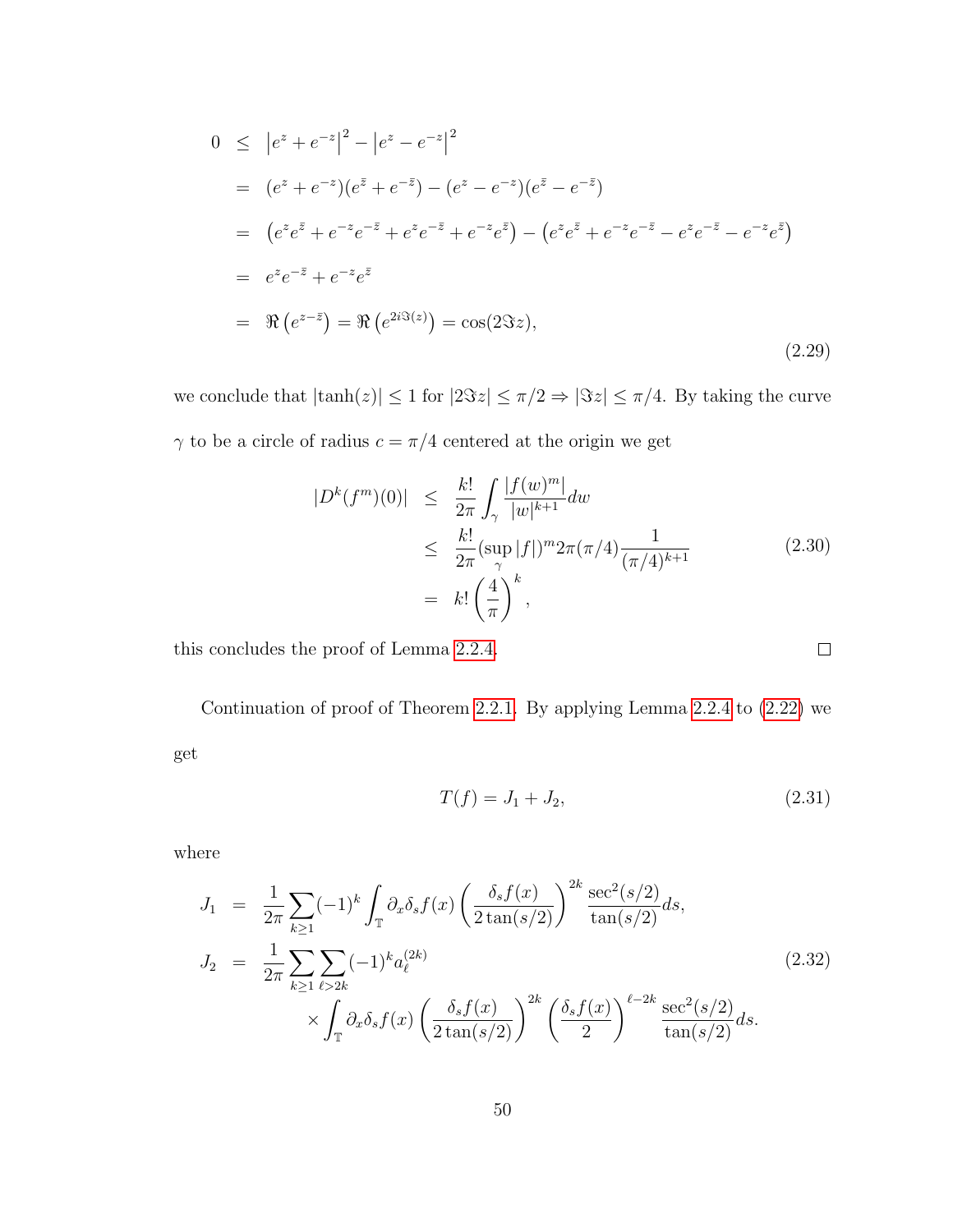Now we take the  $\mathcal{F}^{1,1}$  norm of  $J_1$  to obtain

<span id="page-59-1"></span>
$$
||J_{1}||_{\mathcal{F}^{1,1}} \leq \frac{1}{2\pi} \sum_{k \geq 1} \sum_{n \in \mathbb{Z}} |n| \left| \int_{\mathbb{T}} (\imath m_{s}(\cdot) \widehat{\partial_{x} f}) \ast \left( \frac{m_{s}(\cdot)}{2 \tan(s/2)} \widehat{f} \right)^{*2k} (n) \frac{\sec^{2}(s/2)}{\tan(s/2)} ds \right|, \tag{2.33}
$$

<span id="page-59-0"></span>where  $m_s(n) = 1-e^{-isn}$ . To estimate the integral in s we need the following Lemma.

**Lemma 2.2.5.** Let  $m_s(n) = 1 - e^{-isn}$  and  $n, k_1, \dots, k_\ell \in \mathbb{Z}$ , and  $\ell \geq m$  then,

$$
C_{\ell,m} = \int_{\mathbb{T}} m_s (n - k_1) m_s (k_1 - k_2) \cdots m_s (k_{\ell-1} - k_{\ell}) m_s (k_{\ell}) \frac{\sec^2(s/2)}{\tan^{m+1}(s/2)} ds
$$
  

$$
\leq |k_1 - k_2| \cdots |k_m| B_{\ell,m}, \quad (2.34)
$$

where

$$
|B_{m,m}| \le 4 + \frac{\pi}{2} \left( \frac{2}{1 - (\pi/4)^{m+1}} + (4/\pi) \right) + \frac{1}{m} \left( \frac{\pi}{2} \right)^{m+1}
$$
 (2.35)

and for  $\ell > m$ 

$$
B_{\ell,m} \le \frac{16}{m} \left(\frac{\pi}{2}\right)^{\ell+1},\tag{2.36}
$$

*Proof of Lemma [2.2.5.](#page-59-0)* For  $s \in \mathbb{R}$  and  $n \in \mathbb{Z}$  we consider

$$
K(s) = m_s(n - k_1)m_s(k_1 - k_2) \cdots m_s(k_{m-1} - k_m)m_s(k_m)
$$
  
\n
$$
= (-i)^m s^m (k_1 - k_2)(k_2 - k_3) \cdots (k_{m-1} - k_m)k_m
$$
  
\n
$$
\times (1 - e^{-is(n-k_1)}) \int_0^1 e^{-is(k_1 - k_2)(1 - t_1)} dt_1 \cdots \int_0^1 e^{-isk_m(1 - t_m)} dt_m
$$
  
\n
$$
= (-i)^m s^m (k_1 - k_2)(k_2 - k_3) \cdots (k_{m-1} - k_m)k_m
$$
  
\n
$$
\times \int_0^1 \cdots \int_0^1 (\exp(-isA) - \exp(-isB)) dt_1 \cdots dt_m,
$$
\n(2.37)

where

$$
A = (k_1 - k_2)(1 - t_1) + (k_2 - k_3)(1 - t_2) + \dots + k_m(1 - t_m),
$$
\n(2.38)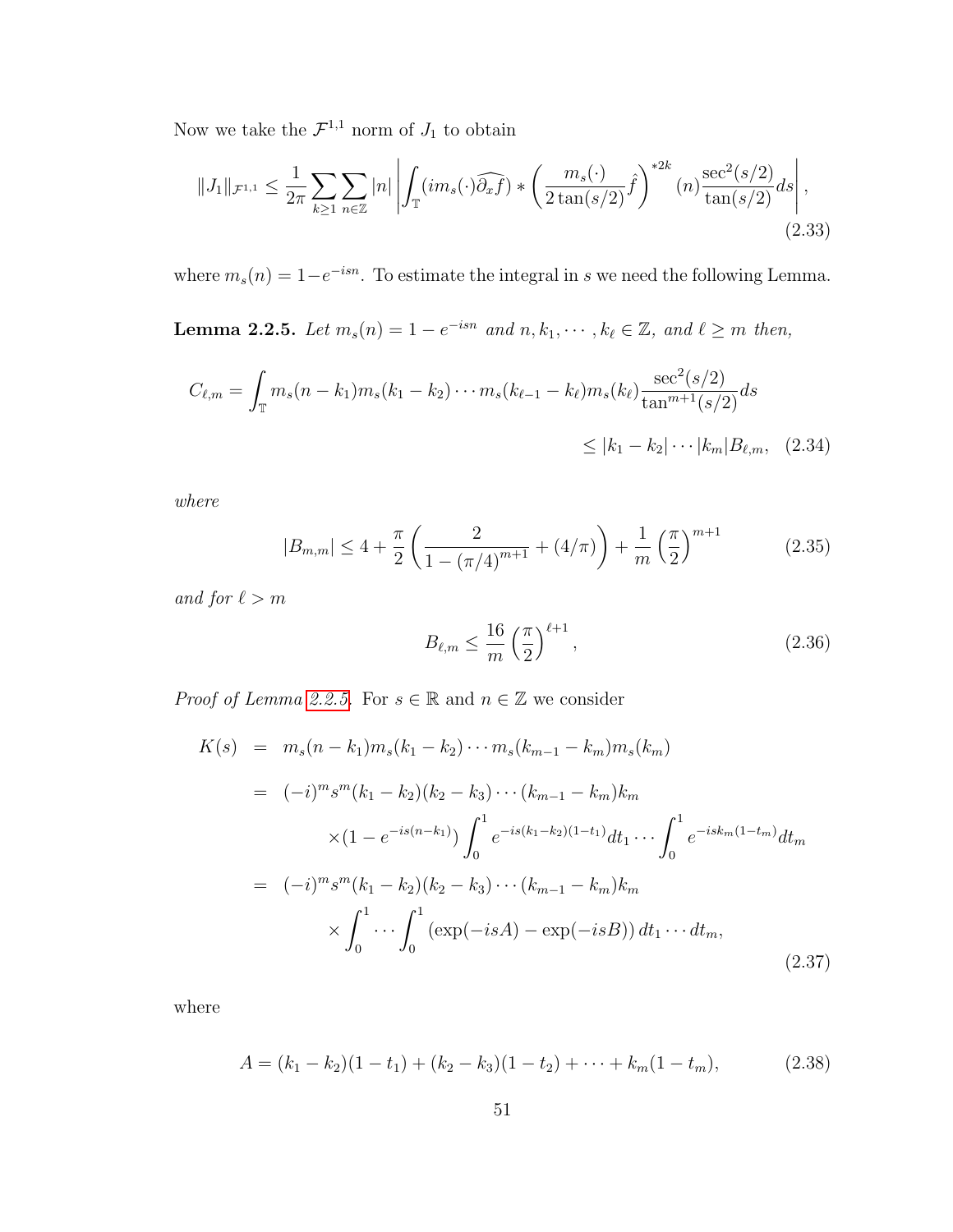$$
B = (n - k_1) + (k_1 - k_2)(1 - t_1) + (k_2 - k_3)(1 - t_2) + \cdots + k_m(1 - t_m), \quad (2.39)
$$

then  $C_{\ell,m}$  can be written as

$$
C_{\ell,m} = \int_{-\pi}^{\pi} K(s) \frac{\sec^2(s/2)}{\tan^{m+1}(s/2)} ds
$$
  
=  $(-i)^{\ell} (k_1 - k_2)(k_2 - k_3) \cdots (k_{\ell-1} - k_{\ell}) k_{\ell} B_{\ell,m},$  (2.40)

where

$$
B_{\ell,m} = \int_{-\pi}^{\pi} \int_0^1 \cdots \int_0^1 \frac{(\exp(-isA) - \exp(-isB))}{s} \frac{s^{\ell+1} \sec^2(s/2)}{\tan^{m+1}(s/2)} dt_1 \cdots dt_{\ell} ds,
$$
\n(2.41)

to estimate  $B_{\ell,m}$  we separate the computation in two cases,  $\ell = m$  and  $\ell > m$ .

#### Case  $\ell = m$

We estimate  $B_{m,m}$  by using that

$$
B_{m,m} = 2 \int_0^1 \cdots \int_0^1 \int_{-\pi/2}^{\pi/2} \frac{(e^{-2iuA} - e^{-2iuB})}{u} \frac{u^{m+1} \sec^2(u)}{\tan(u)^{m+1}} du dt_1 \cdots dt_\ell
$$
  
\n
$$
= 2 \int_0^1 \cdots \int_0^1 \int_{-\pi/4}^{\pi/4} \frac{(e^{-2iuA} - e^{-2iuB})}{u} \frac{u^{m+1} \sec^2(u)}{\tan^{m+1}(u)} du dt_1 \cdots dt_\ell
$$
  
\n
$$
+ 2 \int_0^1 \cdots \int_0^1 \int_{\pi/4 \le |u| \le \pi/2}^{\pi/4} \frac{(e^{-2iuA} - e^{-2iuB})}{u} \times \frac{u^{m+1} \sec^2(u)}{\tan^{m+1}(u)} du dt_1 \cdots dt_\ell
$$
  
\n
$$
= B_{m,m}^{(1)} + B_{m,m}^{(2)}.
$$
\n(2.42)

Now for  $x \in [-\pi/4, \pi/4]$  we can write  $\frac{x^{m+1} \sec^2(x)}{\tan^{m+1}(x)} = 1 + h_m(x)$ , and to estimate  $h_m(x)$  we use that  $\frac{x}{\tan(x)}$  is even and decreasing in  $[0, \pi/4]$ , so we can bound

$$
\left| \left( \frac{x}{\tan(x)} \right)^{m+1} - 1 \right| \le \frac{1}{1 - (\pi/4)^m} |x|,
$$
\n(2.43)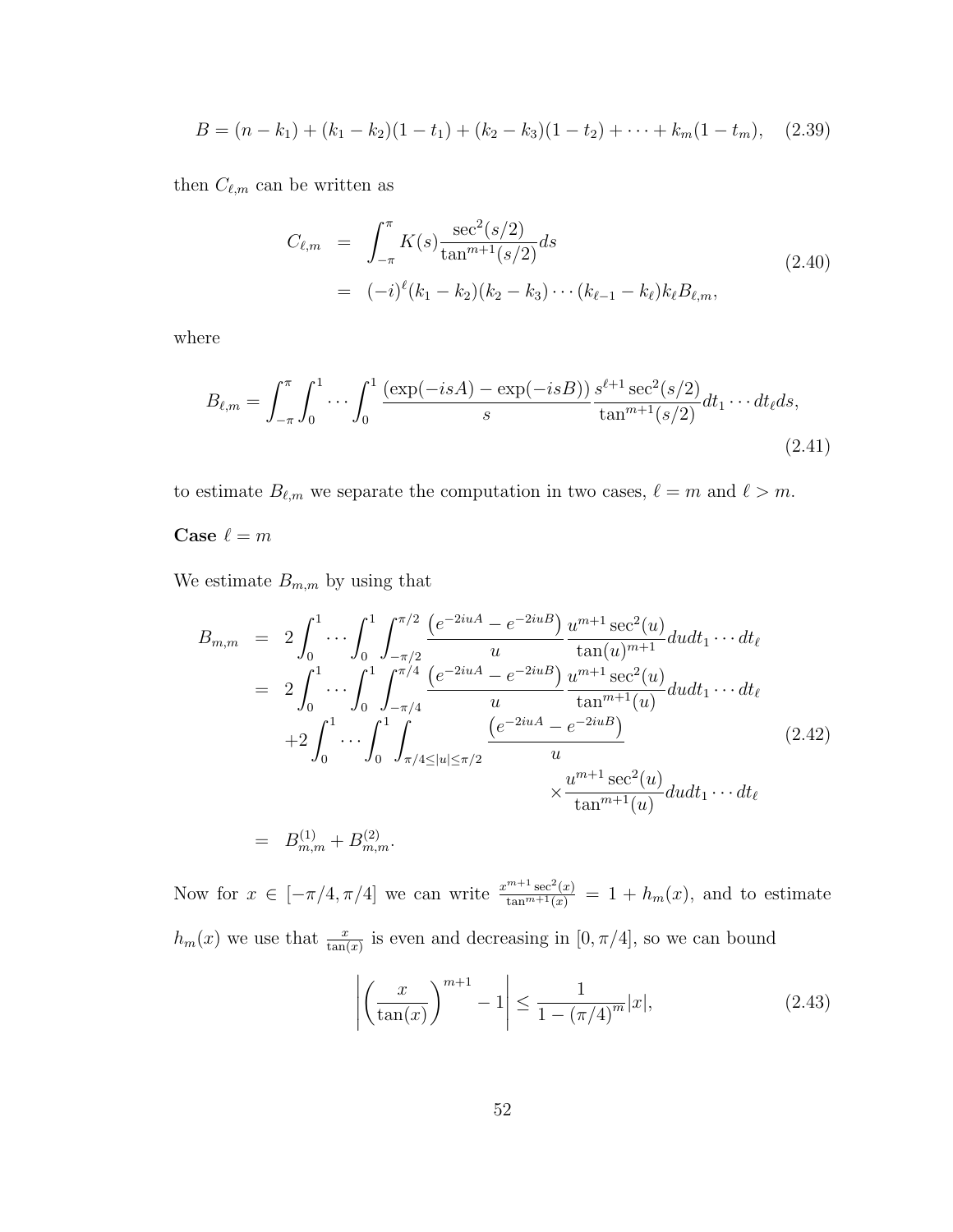and also sec<sup>2</sup>(*x*) = 1 +  $x^2 \frac{\tan^2(x)}{x^2}$  and  $\frac{\tan^2(x)}{x^2} \leq (\frac{4}{\pi})$  $(\frac{4}{\pi})^2$  for  $x \in [-\pi/4, \pi/4]$ , we conclude

$$
|h_m(x)| \leq \frac{|x|}{1 - (\pi/4)^{m+1}} + (4/\pi)^2 |x|^2 + \frac{(4/\pi)^2}{1 - (\pi/4)^{m+1}} |x|^3
$$
  
 
$$
\leq \left(\frac{1}{1 - (\pi/4)^{m+1}} + (4/\pi) + \frac{1}{1 - (\pi/4)^{m+1}}\right) |x|,
$$
 (2.44)

using this estimate we get that

$$
B_{m,m}^{(1)} = 2 \int_0^1 \cdots \int_0^1 \int_{-\pi/4}^{\pi/4} \frac{\left(e^{-2iuA} - e^{-2iuB}\right) u^{m+1} \sec^2(u)}{u} du dt_1 \cdots dt_\ell
$$
  
\n
$$
= 2 \int_0^1 \cdots \int_0^1 \int_{-\pi/4}^{\pi/4} \frac{\left(e^{-2iuA} - e^{-2iuB}\right)}{u} du dt_1 \cdots dt_\ell
$$
  
\n
$$
+ 2 \int_0^1 \cdots \int_0^1 \int_{-\pi/4}^{\pi/4} \frac{\left(e^{-2iuA} - e^{-2iuB}\right)}{u} h_m(u) du dt_1 \cdots dt_\ell
$$
  
\n
$$
= I_1 + I_2,
$$
\n(2.45)

for the first term we use that

$$
\left| p.v. \int_{-\pi/4}^{\pi/4} \frac{e^{-2iuA}}{u} \right| = \left| \int_{-\pi/4}^{\pi/4} \frac{-i \sin(2Au)}{u} du \right|
$$
  

$$
\leq \int_{-\pi/(4A)}^{\pi/(4A)} \frac{\sin(2Au)}{u} du
$$
(2.46)  

$$
\leq 2
$$

and therefore  $|I_1| \leq 4$ . For the second term we use that  $|e^{-2iuA} - e^{-2iuB}| \leq 2$ , then

$$
|I_2| = \left| \int_0^1 \cdots \int_0^1 \int_0^{\pi/4} \frac{(e^{-2iuA} - e^{-2iuB})}{u} h_m(u) du dt_1 \cdots dt_\ell \right|
$$
  
\n
$$
\leq 2 \int_0^{\pi/4} \frac{h_m(u)}{u} du
$$
  
\n
$$
\leq \frac{\pi}{2} \left( \frac{2}{1 - (\pi/4)^{m+1}} + (4/\pi) \right).
$$
 (2.47)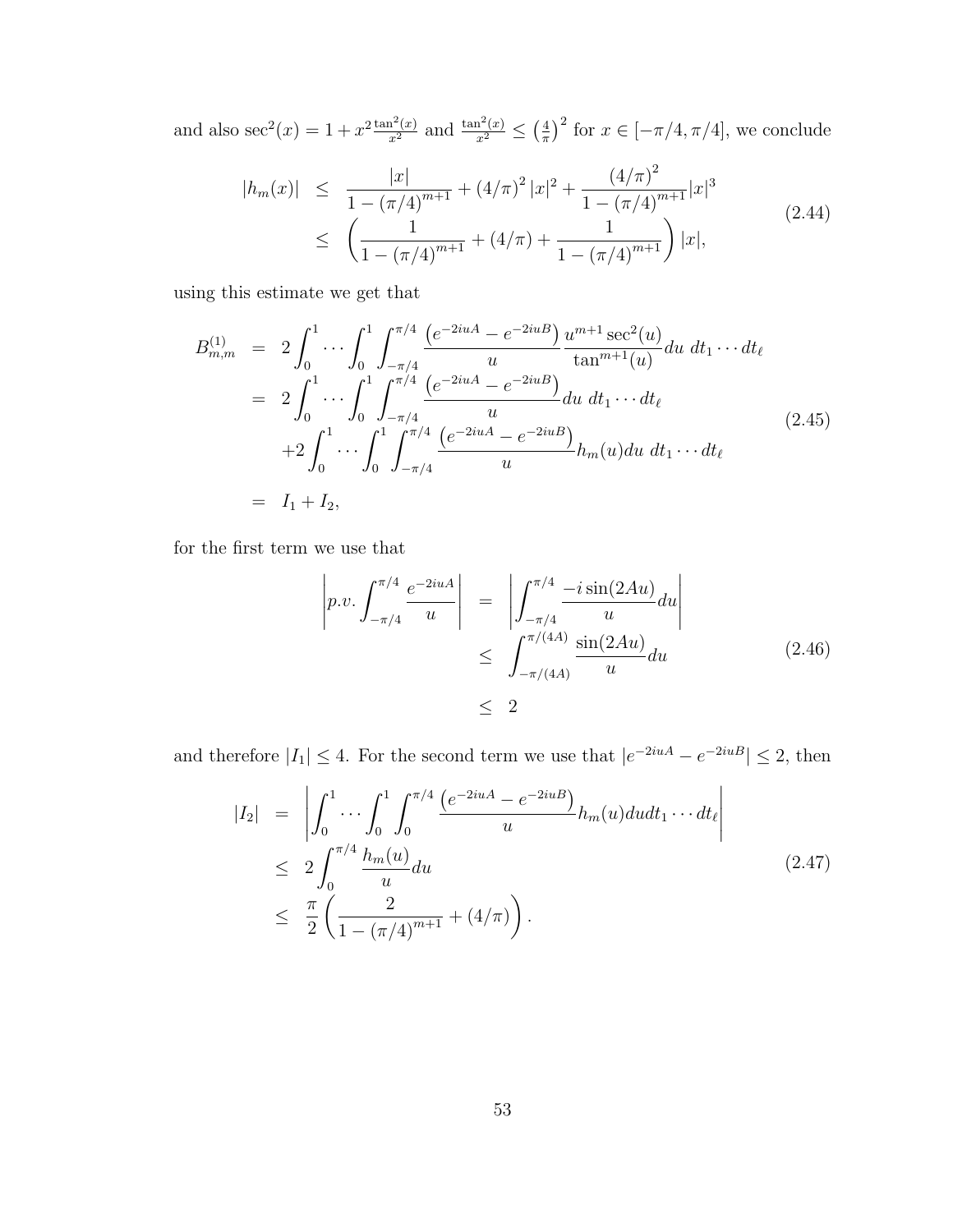To estimate  $B_{m,m}^{(2)}$ , we use that  $|e^{-2iuA}-e^{-2iuB}| \leq 2$  to get

<span id="page-62-0"></span>
$$
B_{m,m}^{(2)} = 8 \int_{\pi/4}^{\pi/2} \frac{u^m \sec^2(u)}{\tan^{m+1}(u)} du
$$
  
\n
$$
\leq \left(\frac{\pi}{2}\right)^{m+1} \int_{\pi/4}^{\pi/2} \frac{\sec^2(u)}{\tan^{m+1}(u)} du
$$
  
\n
$$
\leq \left(\frac{\pi}{2}\right)^{m+1} \int_{\pi/4}^{\pi/2} \frac{\sec^2(u)}{\tan^{m+1}(u)} du
$$
  
\n
$$
\leq \frac{1}{m} \left(\frac{\pi}{2}\right)^{m+1} \frac{-1}{\tan^m(u)} \Big|_{\pi/4}^{\pi/2}
$$
  
\n
$$
= \frac{1}{m} \left(\frac{\pi}{2}\right)^{m+1},
$$
  
\n(2.48)

we conclude that

<span id="page-62-1"></span>
$$
|B_{m,m}| \le 4 + \frac{\pi}{2} \left( \frac{2}{1 - (\pi/4)^{m+1}} + (4/\pi) \right) + \frac{1}{m} \left( \frac{\pi}{2} \right)^{m+1}.
$$
 (2.49)

Case  $\ell > m$ 

In the case  $\ell > m$  the integral is less singular and therefore the bound  $|e^{-2iuA} |e^{-2iuB}| \leq 2$  is enough for the oscillatory terms, then we obtain for  $2 \leq m < \ell$  $|B_{\ell,m}| = 2$   $\int^{\pi/2}$  $-\pi/2$  $\int_0^1$ 0  $\cdots \int^1$ 0  $(\exp(-2iuA) - \exp(-2iuB))$ u  $u^{\ell+1} \sec^2(u)$  $\frac{\sec(u)}{\tan(u)^{m+1}} du$   $= 4 \int_0^{\pi/2}$  $-\pi/2$  $\begin{array}{c} \hline \end{array}$  $u^{\ell}$  sec<sup>2</sup> $(u)$  $\tan(u)^{m+1}$  $\begin{array}{c} \begin{array}{c} \begin{array}{c} \end{array} \\ \begin{array}{c} \end{array} \end{array} \end{array}$ du  $= 8 \int_0^{\pi/4}$ 0  $u^{\ell}$  sec<sup>2</sup> $(u)$  $\frac{u^{\ell}\sec^2(u)}{\tan^{m+1}(u)}du + \int_{\pi/4}^{\pi/2}$  $\pi/4$  $u^{\ell}$  sec<sup>2</sup> $(u)$  $\tan^{m+1}(u)$  $du$ . (2.50)

Because of the powers, is easy to see that the integral is indeed finite, so now we proceed to bound it. First because  $x/\tan(x) \leq 1$  for  $0 < x < \pi/2$  we get

$$
\int_0^{\pi/4} \frac{u^{\ell} \sec^2(u)}{\tan^{m+1}(u)} du \leq \int_0^{\pi/4} u^{\ell-m-1} \sec^2(u) du
$$
  
 
$$
\leq \left(\frac{\pi}{4}\right)^{\ell-m-1} \tan(u) \Big|_0^{\pi/4}
$$
 (2.51)  
 
$$
= \left(\frac{\pi}{4}\right)^{\ell-m-1}.
$$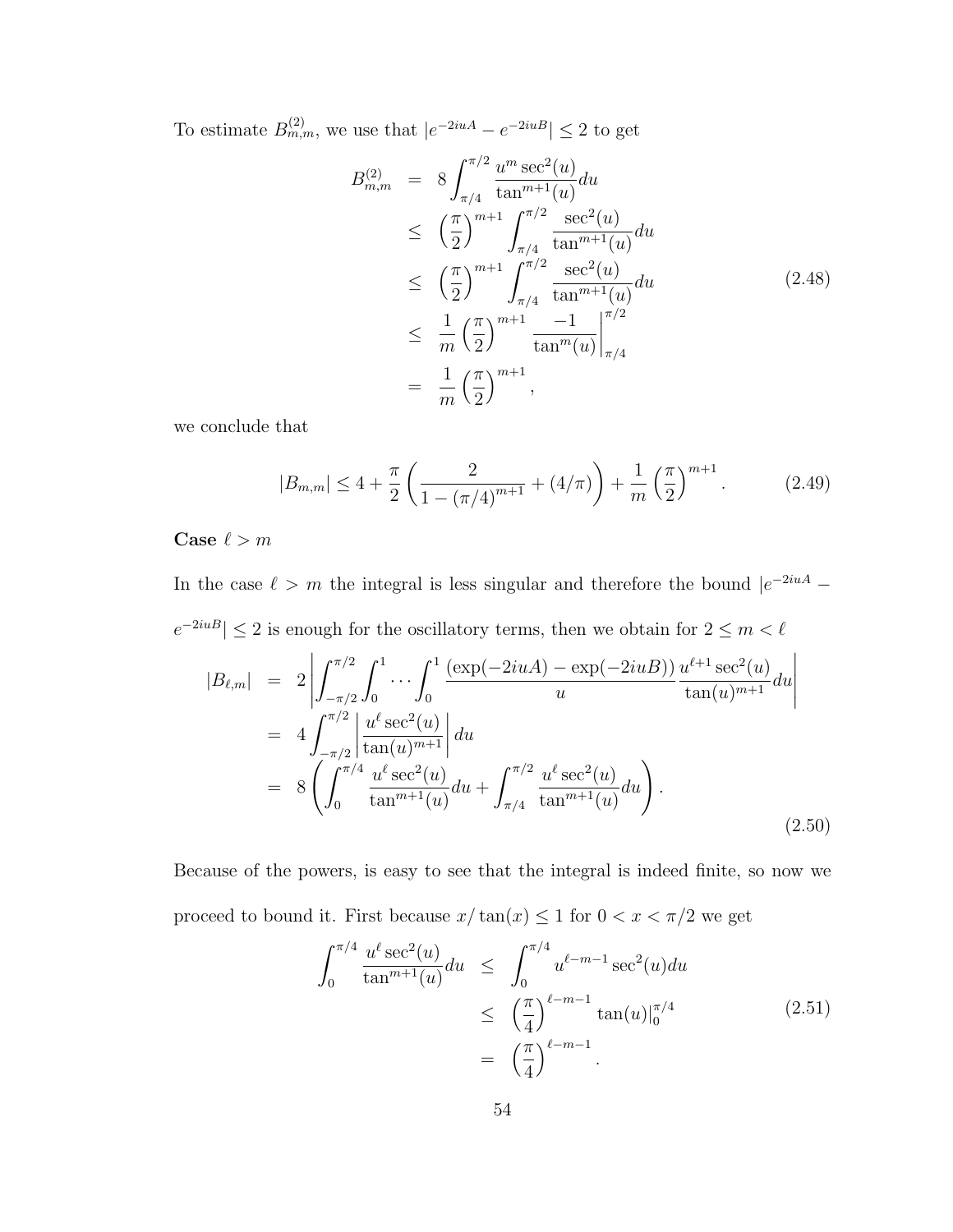the second part can be estimated in the same way as [\(2.48\)](#page-62-0).Putting this together we obtain

<span id="page-63-0"></span>
$$
B_{\ell,m} \le 8\left(\left(\frac{\pi}{4}\right)^{\ell-m} + \frac{1}{m}\left(\frac{\pi}{2}\right)^{\ell+1}\right) \le 8\left(\frac{\pi}{2}\right)^{\ell+1}\left(\frac{1}{2^{\ell+1}}\left(\frac{\pi}{4}\right)^{-m-1} + \frac{1}{m}\right) \le \frac{16}{m}\left(\frac{\pi}{2}\right)^{\ell+1},
$$
\n(2.52)

therefore we conclude

$$
\int_{\mathbb{T}} m_s(n - k_1) m_s(k_1 - k_2) \cdots m_s(k_{\ell-1} - k_{\ell}) m_s(k_{\ell}) \frac{\sec^2(s/2)}{\tan^{m+1}(s/2)} ds
$$
  
 
$$
\leq (k_1 - k_2)(k_2 - k_3) \cdots (k_{m-1} - k_m) k_m B_{\ell,m}, \quad (2.53)
$$

where  $B_{\ell,m}$  is given by [\(2.49\)](#page-62-1) or [\(2.52\)](#page-63-0). This concludes the proof of Lemma [2.2.5.](#page-59-0)  $\Box$ 

Continuation of proof of Theorem [2.2.1.](#page-54-1) By applying Lemma [2.2.5](#page-59-0) to equation [\(2.33\)](#page-59-1) we get

<span id="page-63-1"></span>
$$
||J_1||_{\mathcal{F}^{1,1}} \leq \frac{1}{2\pi} \sum_{k \geq 1} \left( \sum_{n \in \mathbb{Z}} |n| (|\cdot||\hat{f}|) * (|\cdot||\hat{f}|)^{*2k} (n) \right) B_{2k,2k}, \tag{2.54}
$$

using that  $|n| \le |n - k_1| + |k_1 - k_2| + \cdots + |k_m|$  we can apply the Hausdorff-Young inequality to obtain

$$
||J_1||_{\mathcal{F}^{1,1}} \le \frac{1}{2\pi} \sum_{k=1}^{\infty} (2k+1) ||f||_{\mathcal{F}^{2,1}} ||f||_{\mathcal{F}^{1,1}}^{2k} B_{2k,2k}.
$$
 (2.55)

Analogously for  $J_2$  we get

$$
||J_2||_{\mathcal{F}^{1,1}} \leq \frac{1}{2\pi} \sum_{k \geq 1} \sum_{\ell \geq 2k+1} |a_{\ell}^{(2k)}| \left( \sum_{n \in \mathbb{Z}} |n| (|\cdot||\hat{f}|) * \left(|\cdot||\hat{f}|\right)^{* \ell} (n) \right) B_{\ell,2k} \qquad (2.56)
$$

and by applying the Hausdorff-Young inequality we get

$$
||J_2||_{\mathcal{F}^{1,1}} \leq \frac{1}{2\pi} \sum_{k \geq 1} \sum_{\ell \geq 2k+1} |a_{\ell}^{(2k)}|(\ell+1) ||f||_{\mathcal{F}^{2,1}} ||f||_{\mathcal{F}^{1,1}}^{\ell} C_{\ell,2k}.
$$
 (2.57)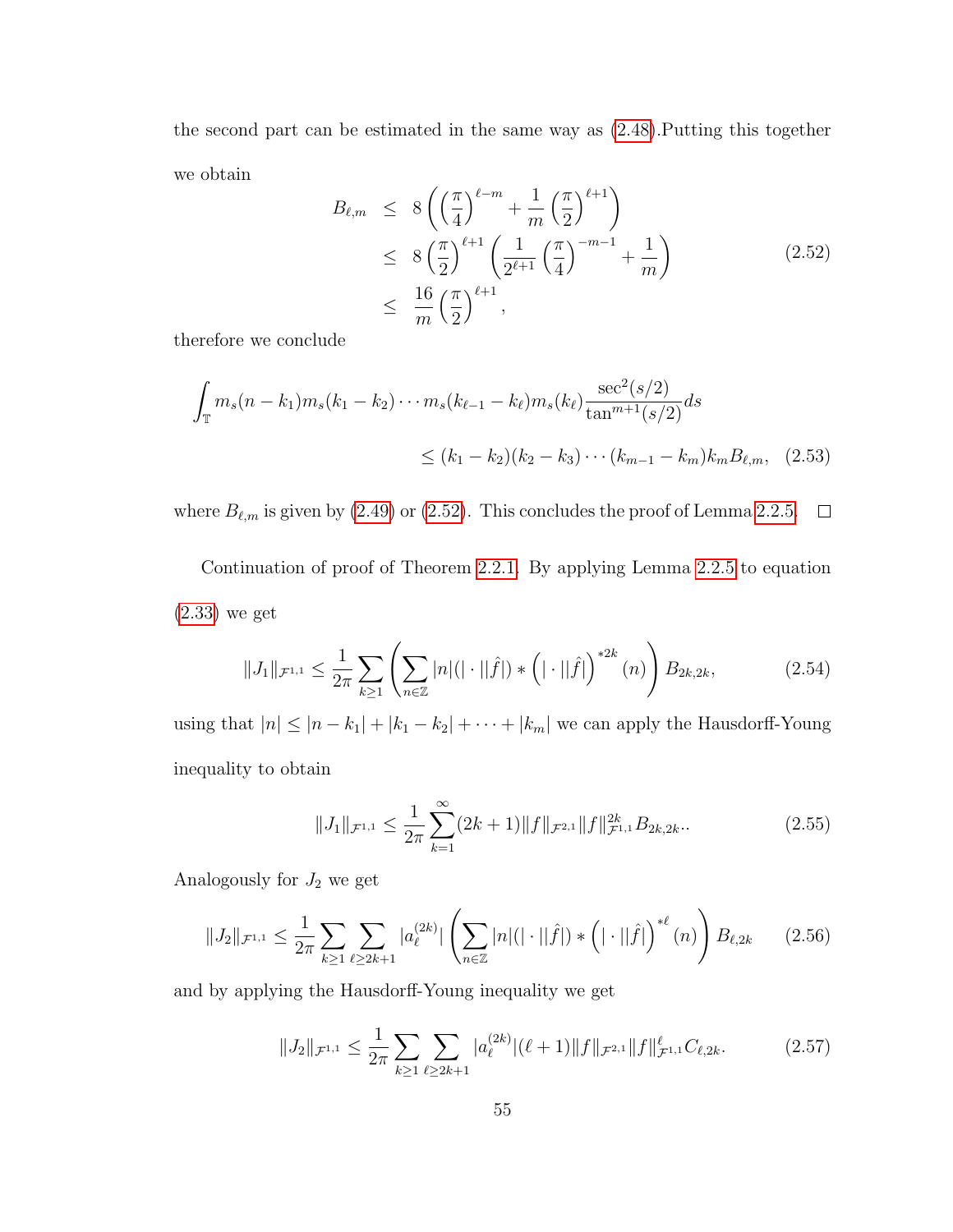Finally using the estimates for  $B_{\ell,m}$  in Lemma [\(2.2.5\)](#page-59-0) we conclude for  $J_1$ 

$$
||J_{1}||_{\mathcal{F}^{1,1}} \leq \frac{1}{2\pi} \sum_{k\geq 1} (2k+1) \left( 6 + \frac{\pi}{1 - (\pi/4)^{2k+1}} + \frac{1}{2k} \left( \frac{\pi}{2} \right)^{2k+1} \right) ||f||_{\mathcal{F}^{2,1}} ||f||_{\mathcal{F}^{1,1}}^{2k}
$$
  
=  $||f||_{\mathcal{F}^{2,1}} H_{1} (||f||_{\mathcal{F}^{1,1}}),$  (2.58)

where

$$
H_1(x) = \frac{1}{2\pi} \sum_{k \ge 1} (2k+1) \left( 6 + \frac{\pi}{1 - (\pi/4)^{2k+1}} + \frac{1}{2k} \left( \frac{\pi}{2} \right)^{2k+1} \right) x^{2k}, \tag{2.59}
$$

and for  $J_2$  we get

$$
||J_{2}||_{\mathcal{F}^{1,1}} \leq \frac{1}{2\pi} ||f||_{\mathcal{F}^{2,1}} \sum_{k\geq 1} \sum_{\ell>2k+1} (\ell+1) \left(\frac{4}{\pi}\right)^{\ell} \frac{16}{2k} \left(\frac{\pi}{2}\right)^{\ell+1} ||f||_{\mathcal{F}^{1,1}}^{\ell}
$$
  
\n
$$
= \frac{1}{2\pi} \frac{16\pi}{2} ||f||_{\mathcal{F}^{2,1}} \sum_{k\geq 1} \frac{1}{2k} \sum_{\ell\geq 2k+1} (\ell+1) (2||f||_{\mathcal{F}^{2,1}})^{\ell}
$$
  
\n
$$
= 4||f||_{\mathcal{F}^{2,1}} \sum_{k\geq 1} \frac{1}{2k} \left( (2k+2) \frac{(2||f||_{\mathcal{F}^{1,1}})^{2k+1}}{1-2||f||_{\mathcal{F}^{1,1}}} + \frac{(2||f||_{\mathcal{F}^{1,1}})^{2k+2}}{(1-2||f||_{\mathcal{F}^{1,1}})^{2}} \right)
$$
  
\n
$$
= ||f||_{\mathcal{F}^{2,1}} H_{2}(|f||_{\mathcal{F}^{1,1}}), \qquad (2.60)
$$

where

$$
H_2(x) = 4\sum_{k\geq 1} \frac{1}{2k} \left( (2k+2) \frac{(2x)^{2k+1}}{1-2x} + \frac{(2x)^{2k+2}}{(1-2x)^2} \right) \tag{2.61}
$$

and therefore we obtain estimate [\(2.9\)](#page-54-2) with  $M_1(x)$  given by

$$
M_1(x) = H_1(x) + H_2(x). \tag{2.62}
$$

# Estimate in the  $(2 + \delta)$ -norm

For the second part of the theorem we need to estimate  $||J_1||_{\mathcal{F}^{2+\delta,1}}$ ,  $||J_2||_{\mathcal{F}^{2+\delta,1}}$  as defined in  $(2.32)$ . In the case of  $J_1$  the main change is in equation  $(2.54)$ , because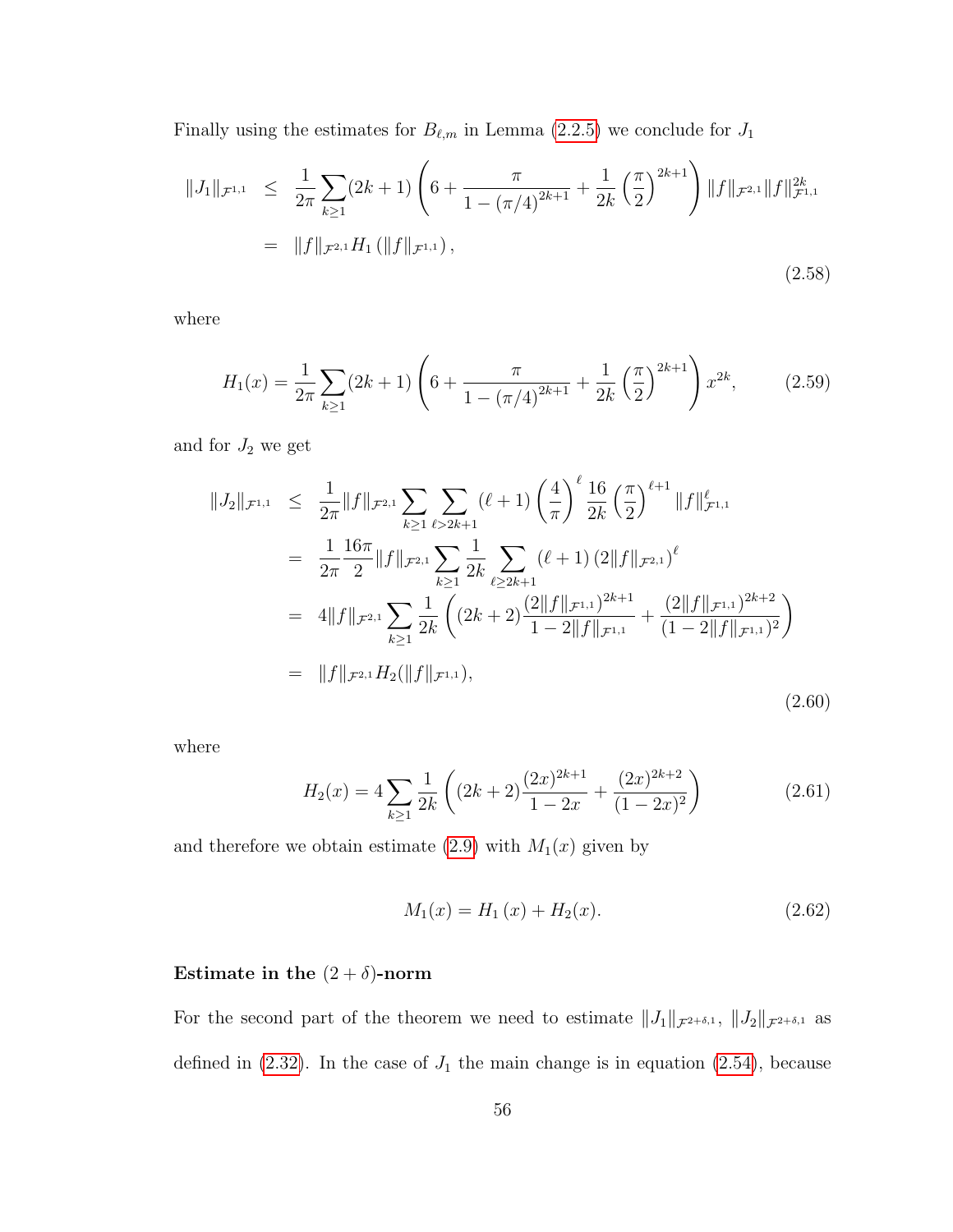this time we have

$$
||J_1||_{\mathcal{F}^{2+\delta,1}} \leq \frac{1}{2\pi} \sum_{k\geq 1} \left( \sum_{n\in\mathbb{Z}} |n|^{2+\delta} (|\cdot||\hat{f}|) * (|\cdot||\hat{f}|)^{*2k} (n) \right) B_{2k,2k}, \tag{2.63}
$$

using that

$$
|n|^{2+\delta} \le (m+1)^{1+\delta} \Big( |n-k_1|^{2+\delta} + |k_1-k_2|^{2+\delta} + \dots + |k_{m-1}-k_m|^{2+\delta} + |k_m|^{2+\delta} \Big), \quad (2.64)
$$

we can apply the Haussdorf-Young inequality to obtain

$$
||J_1||_{\mathcal{F}^{2+\delta,1}} \le \frac{1}{2\pi} \sum_{k=1}^{\infty} (2k+1)^{2+\delta} ||f||_2 ||f||_1^{2k} B_{2k,2k}
$$
 (2.65)

Analogously for  ${\cal J}_2$  we get

$$
||J_2||_{\mathcal{F}^{2+\delta,1}} \leq \frac{1}{2\pi} \sum_{k \geq 1} \sum_{\ell \geq 2k+1} |a_{\ell}^{(2k)}| (\ell+1)^{2+\delta} ||f||_{\mathcal{F}^{2,1}} ||f||_{\mathcal{F}^{1,1}}^{\ell} B_{\ell,2k}, \tag{2.66}
$$

therefore we obtain estimate [\(2.10\)](#page-54-3) with  $M_2(x)$  given by

$$
M_2(x) = H_3(x) + H_4(x), \tag{2.67}
$$

where

$$
H_3(x) = \frac{1}{2\pi} \sum_{k \ge 1} (2k+1)^{2+\delta} \left(6 + \frac{\pi}{1 - (\pi/4)^{2k+1}} + \frac{1}{2k} \left(\frac{\pi}{2}\right)^{2k+1}\right) x^{2k},\qquad(2.68)
$$

and

$$
H_4(x) = 4 \sum_{k \ge 1} \frac{1}{2k} \sum_{\ell \ge 2k+1} (\ell+1)^{2+\delta} (2x)^{\ell}
$$
 (2.69)

This concludes the proof of Theorem [2.2.1.](#page-54-1)

 $\Box$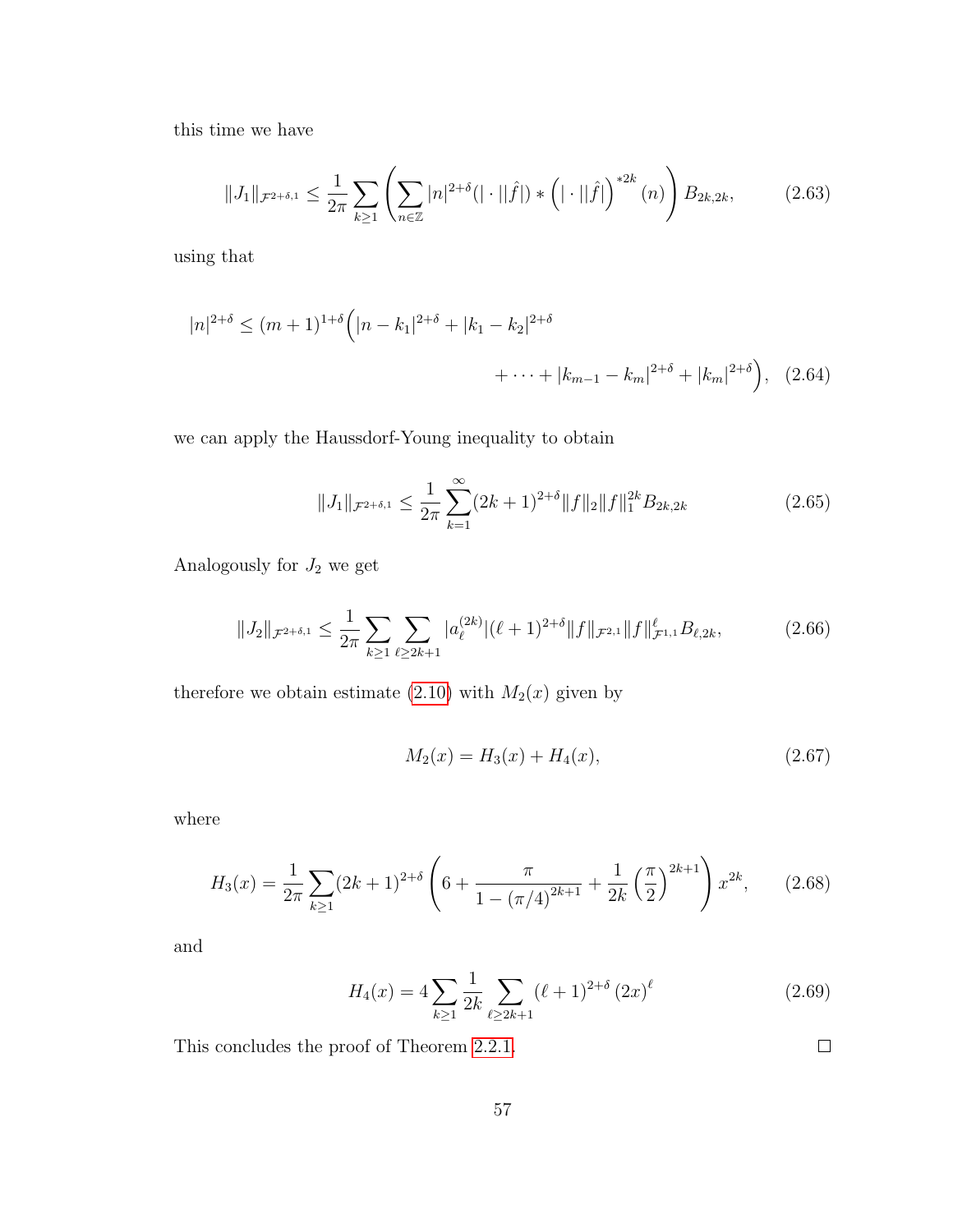# <span id="page-66-0"></span>Chapter 3

# Global existence for the 2D  $\bold{periodic}$  Muskat in  $H^2$  for initial data with small slope

#### Abstract:

We consider the periodic 2D Muskat equation for the interface between two media of different densities, with velocity given by the Darcy's law. In this section we study the global existence for  $H^2$  initial data with small slope. We extend some of the results know for the non periodic case to the periodic case by following the strategy in [\[11\]](#page-252-1). The main contribution are new estimates for the second derivative and pointwise lower bounds for nonlocal operators by using the compactness of the domain.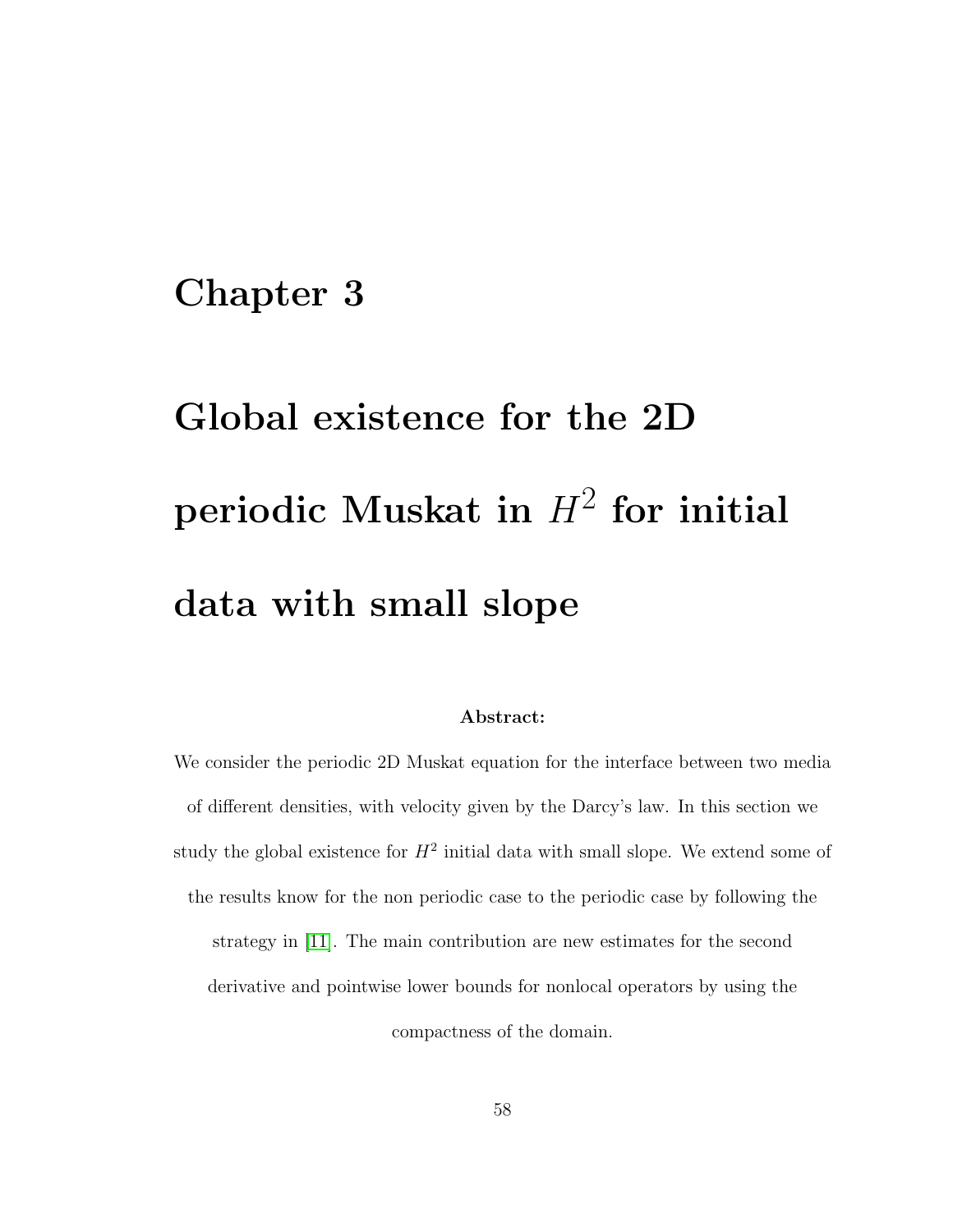# 3.1 Introduction

#### 3.1.1 Description of the model

The Muskat problem in 2D describe the evolution of an interface between two immiscible fluids of different constant densities in a porous media, one in top of the other. In the case that we are studying it is also assumed that the fluids are infinitely deep, which means that the effects of the boundary where the fluids are contained are neglected. When the interface can be described as a graph, the equation for the interface  $f(x, t)$ ,  $x \in \mathbb{R}$ ,  $t \in (0, T)$  can be written as (see Section [1.3.3\)](#page-21-1)

$$
\begin{cases}\n\partial_t f(x) = \frac{\rho_2 - \rho_1}{2\pi} p.v. \int_{\mathbb{R}} \frac{\partial_x \delta_\alpha f(x) \alpha}{\alpha^2 + (f(x, t) - f(x - \alpha, t))^2} d\alpha \\
f(x, 0) = f_0(x), x \in \mathbb{R},\n\end{cases} \tag{3.1}
$$

where  $\rho_1 > 0$  is the density of the top fluid and  $\rho_2 > 0$  the density of the bottom fluid. In this configuration a necessary condition for stability is the Rayleigh-Taylor condition, which in our case says that the heavier fluid must be at the bottom, i.e.  $\rho_2 > \rho_1$  [\[5\]](#page-251-4). If we look for periodic solutions of the problem, say  $f(x, t) = f(x+2\pi, t)$ , the equation may be rewritten as

<span id="page-67-0"></span>
$$
\begin{cases}\nf_t(x) = \frac{\rho_2 - \rho_1}{4\pi} p.v. \int_{\mathbb{T}} \frac{\partial_x \delta_s f(x) \tan(s/2)}{\tan^2(s/2) + \tanh^2(\delta_s f(x)/2)} ds \\
-\frac{\rho_2 - \rho_1}{4\pi} p.v. \int_{\mathbb{T}} \partial_x \delta_s f(x) \frac{\tan(s/2) \tanh^2(\delta_s f(x)/2)}{\tan(s/2)^2 + \tanh^2(\delta_s f(x)/2)} ds,\n\end{cases} (3.2)
$$
\n
$$
f(x, 0) = f_0(x), \quad x \in \mathbb{T} = \mathbb{R}/\{2\pi \mathbb{Z}\}.
$$

Because for  $\rho_1 > \rho_2$  the problem is known to be ill posed in  $H^s$  for  $s > 0$  [\[16\]](#page-253-1), [\[20\]](#page-254-0), in this chapter we only deal with the case in which  $\rho_2 > \rho_1$ , therefore after a time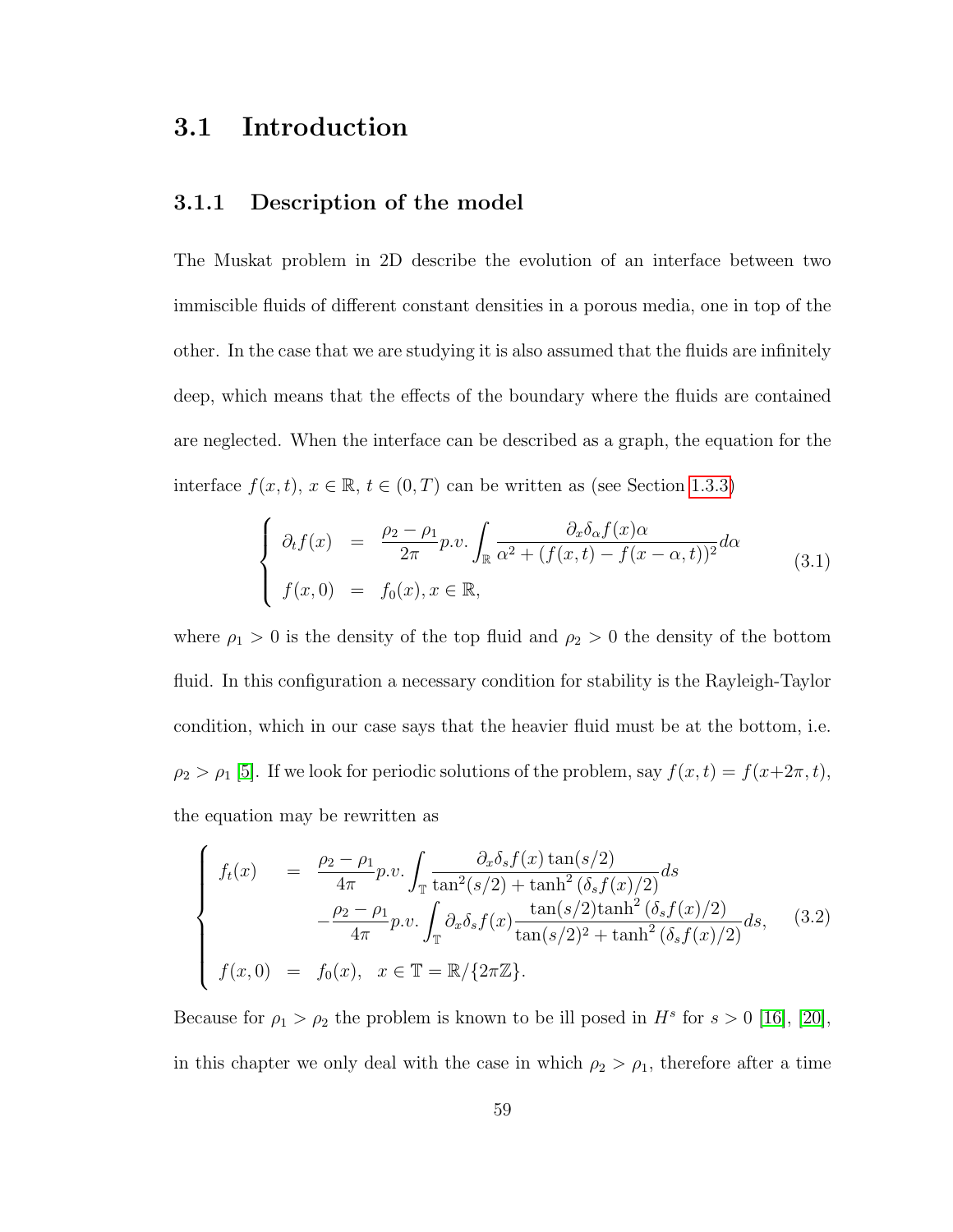reparameterization, we can assume that  $\frac{\rho_2-\rho_1}{2}=1$ .

#### 3.1.2 Main results

The strategy used in this work is based in [\[11\]](#page-252-1) where the global existence for  $H^2(\mathbb{R})$ initial data with small slope is studied. The key difference with that work is that in this case we do not have decay at infinity and therefore estimates have to be adapter to use compactness instead. Our first result give short time existence for  $H^2(\mathbb{T})$  initial data.

<span id="page-68-0"></span>**Theorem 3.1.1** (Local existence in  $H^2$ ). Let  $f_0 \in W^{2,2}(\mathbb{T})$  with  $\int_{\mathbb{T}} f_0 = 0$ . Then there exists  $T = T(||f_0||_{W^{2,2}(\mathbb{T})}) > 0$  such that the problem [\(3.2\)](#page-67-0) with datum  $f(x, 0) =$  $f_0$  has a unique solution

$$
f \in L^{\infty}([0, T), W^{2,2}(\mathbb{T})) \cap C([0, T); L^{2}(\mathbb{T}) \cap W^{1, \infty}(\mathbb{T})).
$$
\n(3.3)

The next result give us more information about the shape of the interface by showing that if the slope is small enough initially then it satisfies a maximum principle.

**Lemma 3.1.2** (Maximum principle for the slope). Let  $f \in L^{\infty}((0, T); H^{s}(\mathbb{T}))$ ,  $s \geq 2$  be a solution of [\(3.2\)](#page-67-0) with initial data  $f_0 \in H^s(\mathbb{T})$  such that  $||f_0'||_{L^{\infty}} \leq \frac{2}{\sqrt{n}}$  $\frac{1}{5}$ , then for  $t \in (0, T)$ 

$$
||f'(t)||_{L^{\infty}} \le ||f'_0||_{L^{\infty}}.
$$
\n(3.4)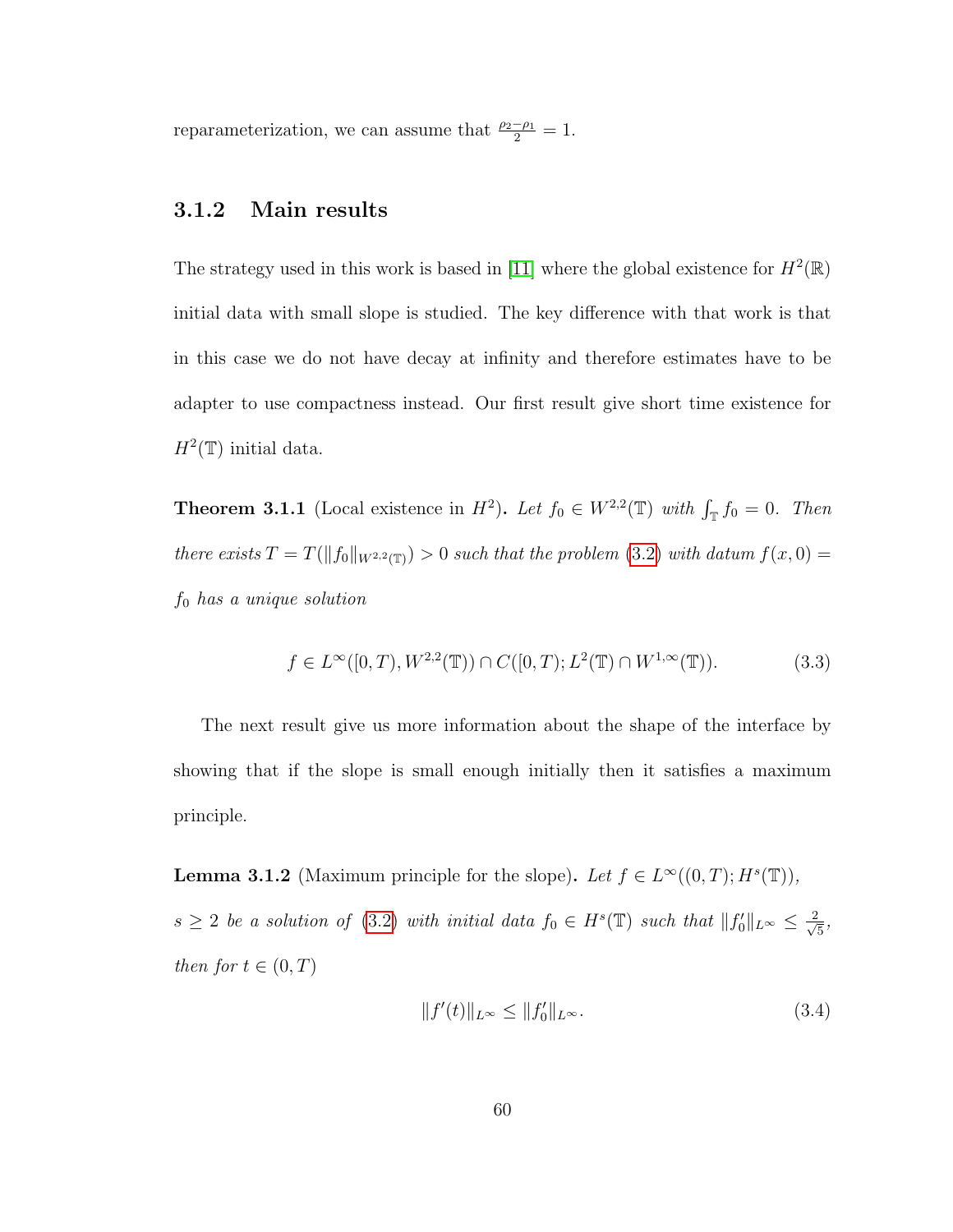The next Theorem is the main result in this chapter and give us the global existence for  $H^2(\mathbb{T})$  initial data with small slope.

<span id="page-69-0"></span>**Theorem 3.1.3** (Global existence for data with small slope). Consider the pro-blem [\(3.2\)](#page-67-0) with initial data  $f_0 \in H^2(\mathbb{T})$  satisfying  $\int_{\mathbb{T}} f_0 = 0$  and

$$
||f_0'||_{L^{\infty}} < k_0,
$$
\n(3.5)

for a small constant  $k_0 > 1$ . Then the local in time solution of [\(3.2\)](#page-67-0) given by Theorem [3.1.1](#page-68-0) is in fact global, and  $f''(t)$  satisfy

$$
||f''(t)||_{L^2} \le \max\{||f_0''||_{L^2}, (2\pi)^{1/3}\},\tag{3.6}
$$

for all  $t > 0$ .

The proof of the global existence uses energy method, for this purpose we consider the energy

$$
E(t) = 1 + ||f'||_{L^{\infty}} + ||f''||_{L^{2}},
$$
\n(3.7)

then we study the evolution of this quantity by studying the evolution of the equation of the second derivative of the equation to obtain that if the slope stay small, then the energy cannot blow up.

**Theorem 3.1.4** (Uniqueness of  $C^1(\mathbb{T})$  solutions). Let  $f_1, f_2 \in C^0([0, T], C^1(\mathbb{T}))$ two solutions of  $(3.2)$  that are Lipschitz continuous in time with the same initial data, then the  $f_1 = f_2$  for all  $t \in [0, T]$ .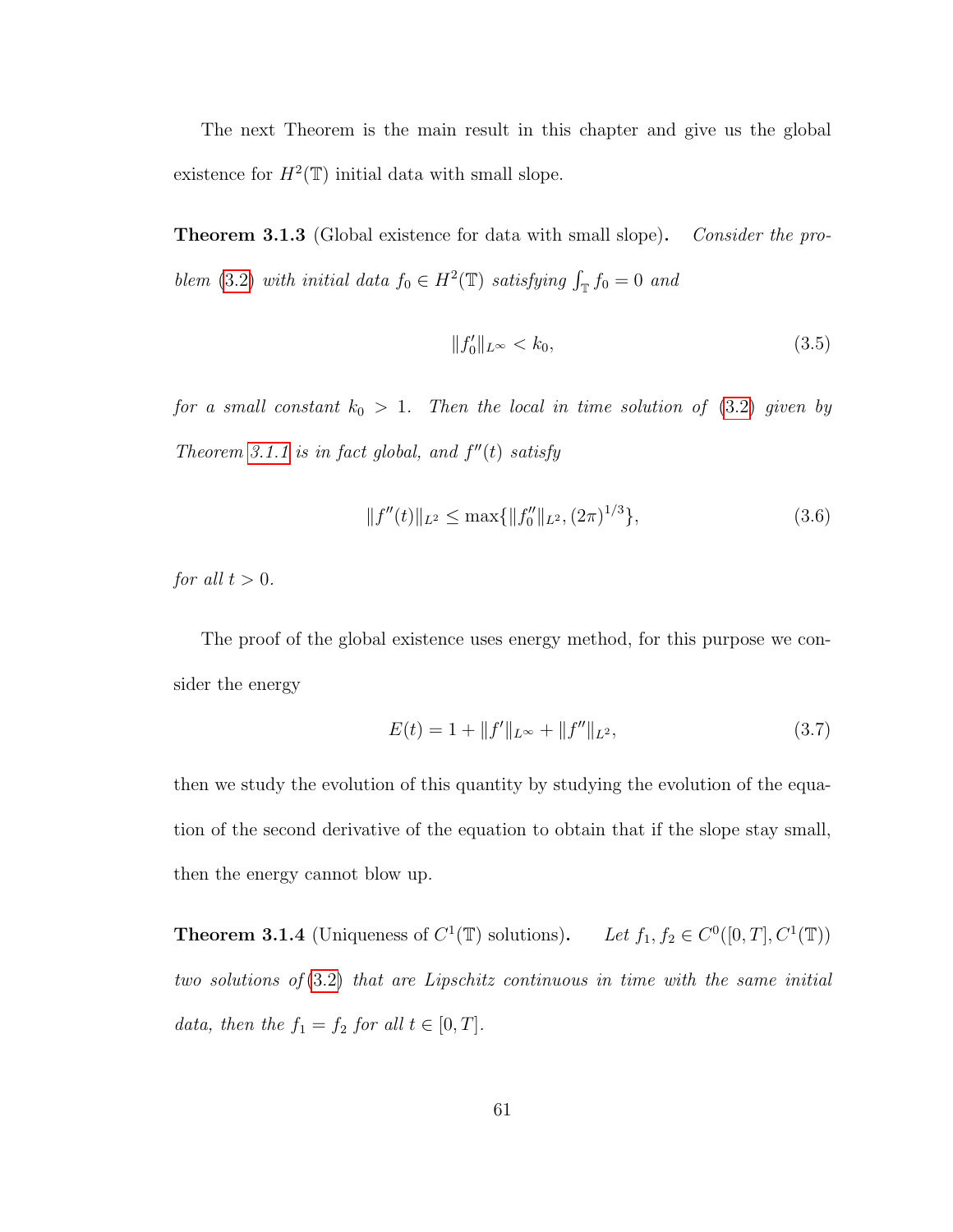If additionally we assume that  $f_1, f_2 \in C^0([0,T], H^2(\mathbb{T}))$  and there exists B, M > 0 such that  $\sup_{t \in [0,T]} ||f'_i||_{L^{\infty}} \leq B$  for  $i = 1, 2$ ,  $\sup_{t \in [0,T]} ||f''_i||_{L^2} \leq M$  then

$$
\sup_{t \in [0,T]} \|f_1(t) - f_2(t)\|_{L^\infty} \le \|f_1(0) - f_2(0)\|_{L^\infty} \exp(T \ C(B,M)) \tag{3.8}
$$

for some constant  $C(B, M) > 0$ .

Remark 3.1.5. By comparing the result of Theorem [3.1.3](#page-69-0) with [\[11\]](#page-252-1), we notice that by Sobolev embedding we know that  $\int_{\mathbb{T}} f_0 = 0$  and  $f_0 \in H^2(\mathbb{T})$  imply that  $f_0$  has finite energy and finite slope, that is  $f_0 \in L^2(\mathbb{T}) \cap W^{1,\infty}(\mathbb{T})$ . Also we note that the condition  $\int_{\mathbb{T}} f(t) = 0$  is preserved in time, to see this it is enough to write the equation as

$$
\partial_t f = \frac{1}{2\pi} \partial_x p.v. \int_{\mathbb{T}} \arctan\left(\frac{\tanh\left(\frac{f(x) - f(s)}{2}\right)}{\tan\left(\frac{x - s}{2}\right)}\right) ds,\tag{3.9}
$$

and conclude by integrating. Also because the equation is invariant when adding constants to f, we are not losing generality when assuming that  $\int f_0 = 0$  and therefore the result is a direct extension of the global existence result in [\[11\]](#page-252-1) for the case of the real line.

Remark 3.1.6. The result obtained in Theorem [3.1.3](#page-69-0) can be also be compared with the global existence result in  $[6]$  for small initial data in  $H^2$ . By Sobolev embedding, small  $H^2$  norm imply small  $C^1$  norm and because  $\mathbb T$  is compact, it also imply that it has small  $W^{1,\infty}$  norm, and consequently under a small  $H^2$  initial data condition we can still apply Theorem [3.1.3.](#page-69-0) To see that this result is strictly more general we will construct a function that has small slope but has large, but finite,  $H^2$  norm.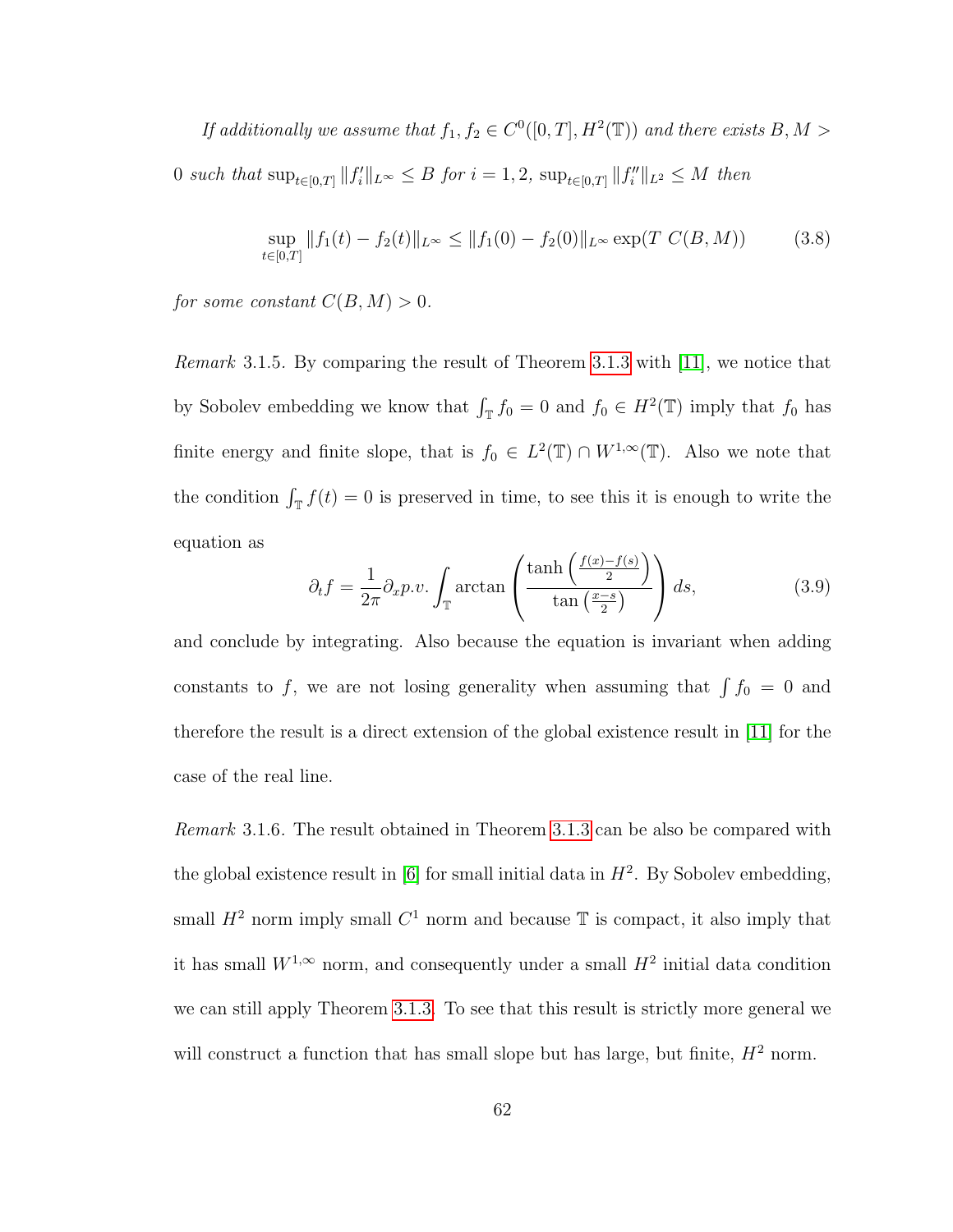Consider  $g \in C^2(\mathbb{T})$  defined by

$$
g(x) = \varepsilon \left(\frac{\tan^2(x/2)}{1 + \tan^2(x/2)}\right)^a \sin\left(\frac{1}{(\tan^2(x/2))^b}\right). \tag{3.10}
$$

Note that for  $a > 0$ ,  $g(x)$  is bounded. Its the first derivative satisfy

$$
g'(x) \sim x^{2a-2b-1}
$$
 at 0 and  $g'(x) \sim (x - \pi)^{2b-1}$  at  $\pi$ 

and those are the only point in which we may have singularities, we get that  $g'(x)$  is bounded if  $2b-1 \ge 0$ , and  $2a-2b-1 \ge 0$ . And so we want  $b \ge 1/2$  and  $a-b \ge 1/2$ . For the second derivative we have want it to be unbounded, integrable, but with large norm. For this we use that

$$
g''(x) \sim x^{2(a-2b-1)}
$$
 at 0 and  $g''(x) \sim (x - \pi)^{2b-2}$  at  $\pi$ 

And so for  $2b - 2 \ge 0$  it is bounded at  $\pi$ . Also, at 0 because we want it to be unbounded but p-integrable. we want that

$$
-1 < 2p(a - 2b - 1) < 0
$$
  

$$
1 - \frac{1}{2p} < a - 2b < 1
$$

Now if we choose  $a = 3, b = 1 + \frac{1}{4p}(1 - \frac{1}{k})$  $\frac{1}{k}$ ) we have that the  $g(x)$  and  $g'(x)$  we get uniform bounds in k, and by choosing  $\varepsilon$  small enough we can get an arbitrarily small  $W^{1,\infty}$  norm but as  $k \to \infty$  we have that  $||g''||_{L^p} \to \infty$ , and so by choosing k we can get an arbitrarily large  $W^{2,p}$  norm, and so taking  $p=2$ , we get the example. Remark 3.1.7. As a subproduct of our estimates, using the equation for the second derivative and the estimates in Lemma [3.2.7](#page-96-0) and Lemma [3.2.6,](#page-89-0) It is possible to obtain the following result by following the same proof as in [\[11\]](#page-252-1) Section 5.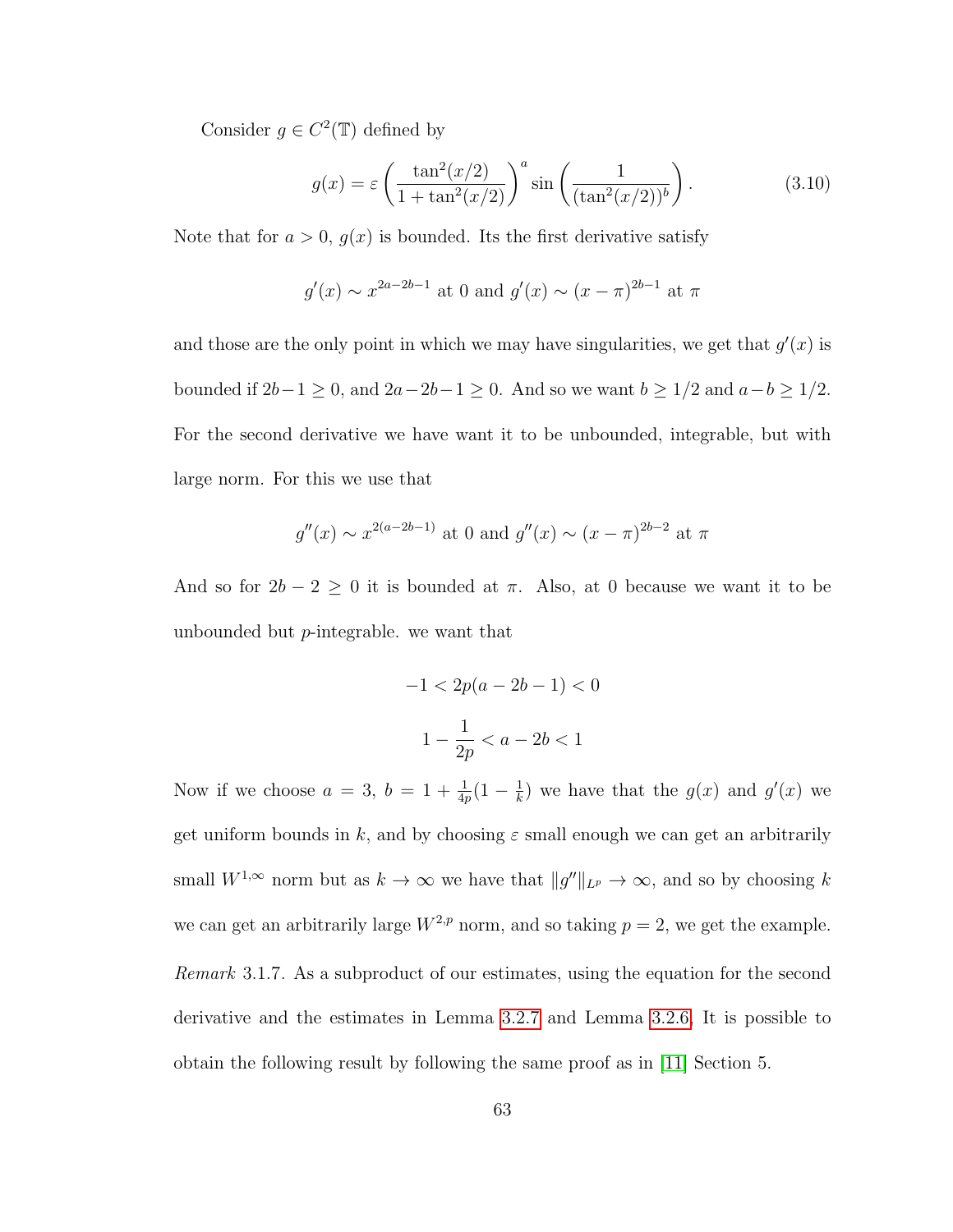**Lemma 3.1.8** (Blow-up criteria for the curvature). Let  $f \in H^k(\mathbb{T})$  for  $k \geq 3$  be a solution of  $(3.2)$  such that  $f'$  is bounded in  $[0, T]$ , i.e.

$$
\sup_{t \in [0,T]} \|f'(t)\|_{L^{\infty}} \le B < \infty \tag{3.11}
$$

Assume that f' is uniformly continuous in  $\mathbb{T} \times [0,T]$ , that is, there exists a function  $\rho : [0, \infty) \to [0, \infty)$ , that is non-decreasing, bounded, with  $\rho(0) = 0$  such that  $f'$ obeys the modulus of continuity  $\rho$ , i.e. that

$$
|\delta_s f'(x,t)| \le \rho(|s|),\tag{3.12}
$$

for any  $x \in \mathbb{T}$ ,  $s \in \mathbb{R}$  and  $t \in [0, T]$ . Then

$$
\sup_{t \in [0,T]} \|f''(t)\|_{L^{\infty}} < C(\|f_0''\|_{L^{\infty}}, B, \rho). \tag{3.13}
$$

#### 3.1.3 Outline of the work

In Section [3.2](#page-73-0) we derive equations for the first and second derivatives and prove some estimates of some of the terms that appear in the equations.

In Section [3.3](#page-123-0) we prove Theorem [3.1.1](#page-68-0) by using the equations for the first and second derivative to get an estimate for the evolution of  $E(t) = 1 + ||f'(t)||_{L^{\infty}}^2 +$  $||f''(t)||_{L^2}^2$  of the form  $\frac{d}{dt}E(t) \leq p(E(t))$  for a polynomial  $p(x)$  which implies that the  $E(t)$  is finite for short time and then we conclude by a standard approximation procedure.

In Section [3.4](#page-130-0) we prove a maximum principle for the first derivative given by Lemma [3.1.2](#page-68-1) by using the structure of the equation to conclude that is  $||f_0'||_{L^{\infty}}$  is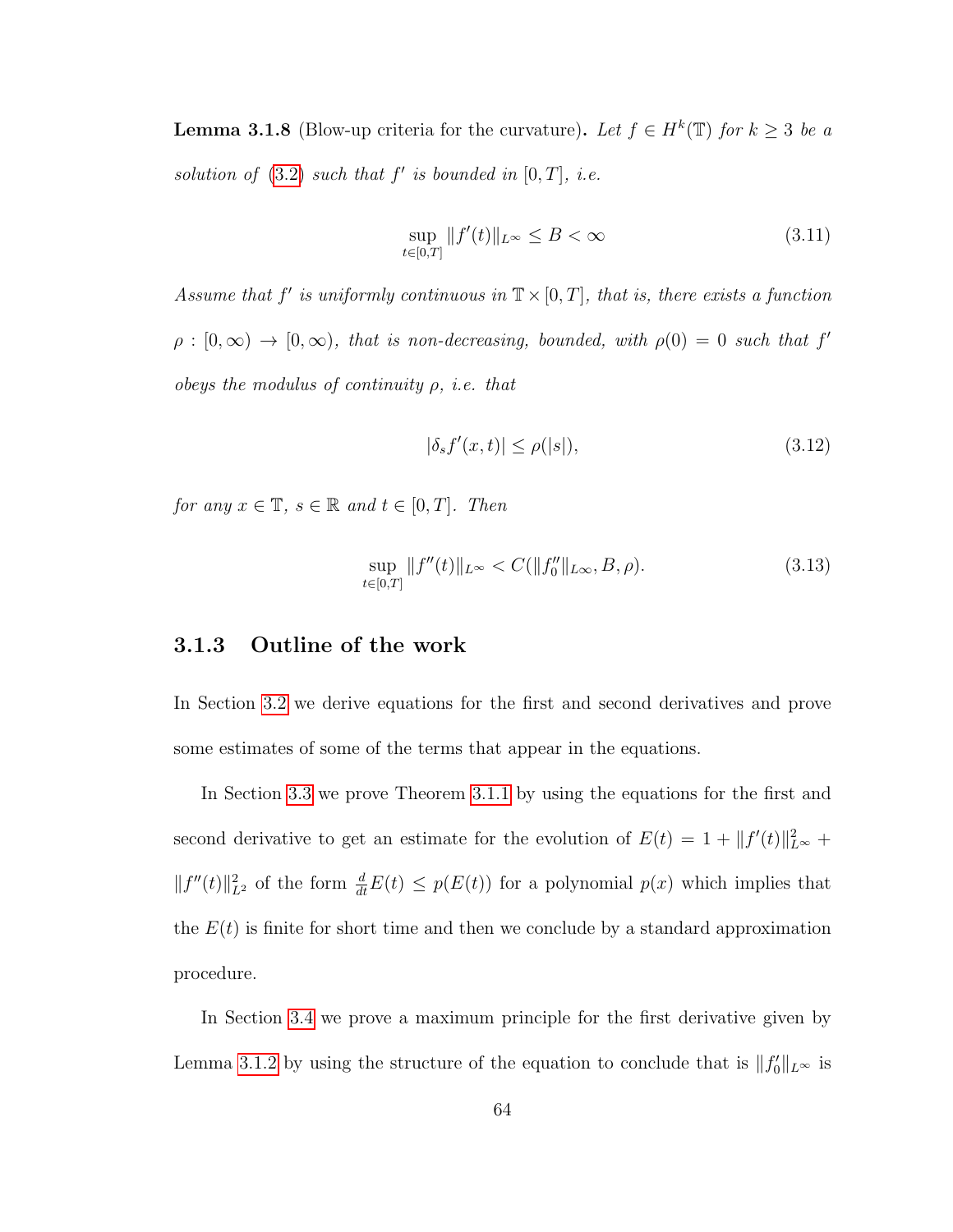small, then it is small for all times.

In Section [3.5](#page-135-0) we prove Theorem [3.1.3.](#page-69-0) For that we use that if  $||f_0'||_{L^{\infty}}$  is small, then by a maximum principle it is small for all times. Then we study the evolution of  $L^2$  norm the second derivative and we conclude that for large values, it must decay and so we conclude that it must be bounded for all times. Finally by the local existence criteria we get that the solution must be global.

In Section [3.6](#page-139-0) we prove Theorem [3.1.4](#page-69-1) by studying the evolution of the  $L^{\infty}$  when we assume uniform continuity.

# <span id="page-73-0"></span>3.2 Preliminaries

Consider the equivalent formulation of the Muskat problem given by [\(1.49\)](#page-24-0)

<span id="page-73-1"></span>
$$
f_t + v\partial_x f + \frac{1}{2\pi} p.v. \int_{\mathbb{T}} \frac{\tanh(\delta_s f/2) \sec^2(s/2)}{\tan^2(s/2) + \tanh^2(\delta_s f/2)} ds = 0,
$$
 (3.14)

where  $\delta_s f(x) = f(x) - f(x - s)$ ,  $\mathbb{T} = \mathbb{R}/(2\pi\mathbb{Z})$  and

$$
v = -\frac{1}{2\pi}p.v.\int_{\mathbb{T}} \frac{\tan(s/2)\mathrm{sech}^2(\delta_s f/2)}{\tan^2(s/2) + \tanh^2(\delta_s f/2)} ds.
$$
 (3.15)

From formulation [\(3.14\)](#page-73-1), now we can derive equations for the first of the second derivatives and use those to obtain a priori estimates for the solutions.

## 3.2.1 Equation for the first derivative

Taking derivative in  $x$  to equation  $(3.14)$  we get

$$
f'_t + v\partial_x f' + \frac{1}{4\pi}p.v.\int \frac{\mathrm{sech}^2(\delta_s f/2)\delta_s f'}{\tan^2(s/2) + \tanh^2(\delta_s f/2)} \mathrm{sec}^2(s/2)ds = RHS
$$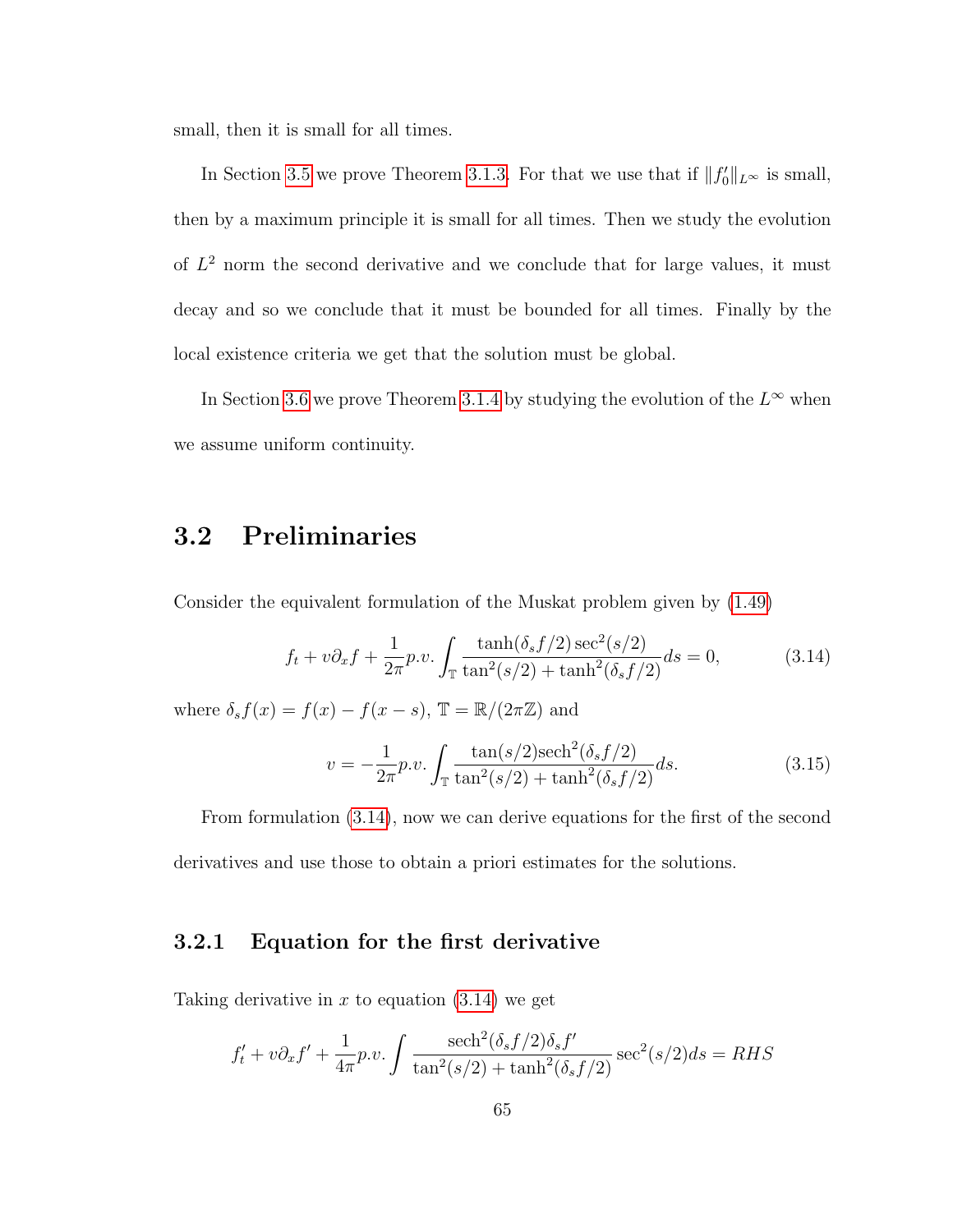$$
RHS = \frac{1}{2\pi} f'(x) p.v. \int \frac{-\tanh(\delta_s f/2) \tan(s/2)}{(\tan^2(s/2) + \tanh^2(\delta_s f/2))} \text{sech}^2(\delta_s f/2)
$$
  
\n
$$
\times (1 - \tanh^2(\delta_s f/2)) \delta_s f' ds
$$
  
\n
$$
+ \frac{1}{2\pi} f'(x) p.v. \int \frac{-\tanh(\delta_s f/2) \tan(s/2)}{\tan^2(s/2) + \tanh^2(\delta_s f/2)} \text{sech}^2(\delta_s f/2) \delta_s f' ds
$$
  
\n
$$
- \frac{1}{2\pi} p.v. \int \frac{-\tanh^2(\delta_s f/2) \tan(s/2)}{(\tan^2(s/2) + \tanh^2(\delta_s f/2))} \text{sech}^2(\delta_s f/2) \text{sec}^2(s/2) \delta f' ds
$$
  
\n
$$
= \frac{1}{2\pi} p.v. \int \frac{\text{sech}^2(\delta_s f/2) \tanh(\delta_s f/2) \delta_s f'}{(\tan^2(s/2) + \tanh^2(\delta_s f/2))} \left[\tanh(\delta_s f/2)(1 + \tan^2(s/2)) - \tan(s/2)(1 - \tanh^2(\delta_s f/2)) f'(x)\right]
$$
  
\n
$$
- \tan(s/2) (\tan^2(s/2) + \tanh^2(\delta_s f/2)) f'(x)
$$
  
\n
$$
- \tan(s/2) (\tan^2(s/2) + \tanh^2(\delta_s f/2)) f'(x)
$$
  
\n
$$
+ \tanh(\delta_s f/2) \tan^2(s/2) - \tan^3(s/2) f'(x) \right] ds
$$
  
\n
$$
= \frac{1}{2\pi} p.v. \int \frac{\text{sech}^2(\delta_s f/2) \tanh(\delta_s f/2) \delta_s f'}{(\tan^2(s/2) + \tanh^2(\delta_s f/2))} \left[\tanh(\delta_s f/2) - \tan(s/2) f'(x)\right] ds
$$
  
\n
$$
= \frac{1}{2\pi} p.v. \int \frac{\text{sech}^2(\delta_s f/2) \tanh(\delta_s f/2) \sec^2(s/2) \delta_s f'}{(\tan^2(s/2) + \tanh^
$$

Multiplying the equation by  $f'(x,t)$  we can write

$$
(\partial_t + v\partial_x + \tilde{L}_f)|f'|^2 + \tilde{D}_f[f'] = T_0,
$$
\n(3.16)

where

$$
T_0 = 2f'(x,t)\frac{1}{2\pi} p.v. \int_{\mathbb{T}} \frac{\mathrm{sech}^2(\delta_s f/2)\mathrm{tanh}(\delta_s f/2)\mathrm{sec}^2(s/2)\delta_s f'}{\left(\tan^2(s/2) + \tanh^2(\delta_s f/2)\right)^2} \times \left[\tanh(\delta_s f/2) - \tan(s/2)f'(x)\right] ds, (3.17)
$$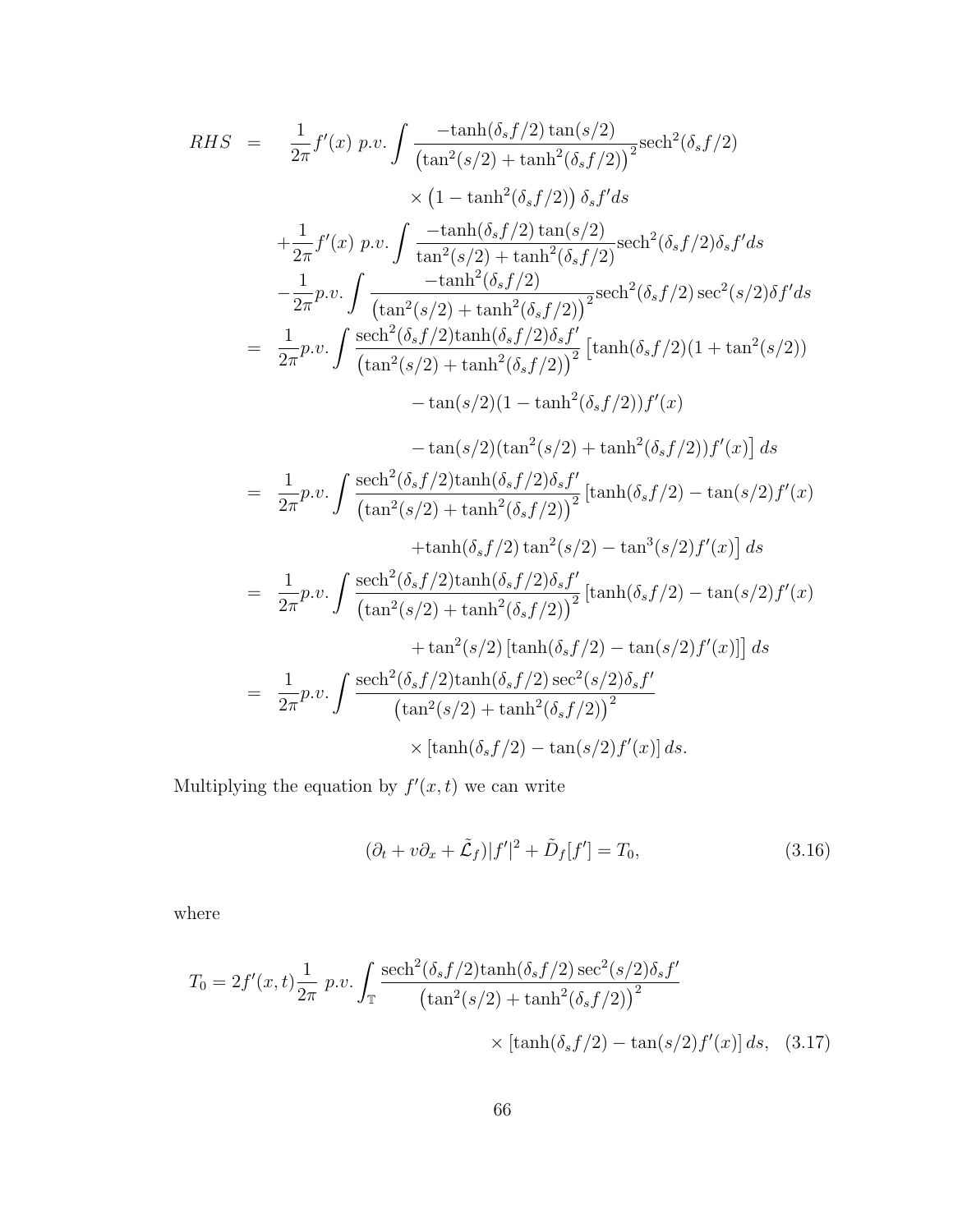and

$$
\tilde{\mathcal{L}}_f g = \frac{1}{4\pi} \int \frac{\text{sech}^2(\delta_s f/2) \delta_s g}{\text{tan}^2(s/2) + \text{tanh}^2(\delta_s f/2)} \text{sec}^2(s/2) ds, \n\tilde{D}_f[g] = \frac{1}{4\pi} \int \frac{\text{sech}^2(\delta_s f/2) (\delta_s g)^2}{\text{tan}^2(s/2) + \text{tanh}^2(\delta_s f/2)} \text{sec}^2(s/2) ds.
$$
\n(3.18)

# <span id="page-75-1"></span>3.2.2 Equation for the second derivative

Now for the second derivative we obtain

$$
f''_t + v \partial_x f'' + \frac{1}{4\pi} \int \frac{\sec^2(s/2)\delta f''}{\tan^2(s/2) + \tanh^2(\delta_s f/2)} = RHS_2
$$
  
=  $T_1 + T_2 + T_3 + T_4 + T_5 + T_6 + T_7$ , (3.19)

where

$$
T_1 = p.v.\frac{1}{2\pi} \int \frac{\mathrm{sech}^2(\delta_s f/2)\mathrm{tanh}^2(\delta_s f/2)\mathrm{sec}^2(s/2)\left(\delta_s f'\right)^2}{\left(\mathrm{tan}^2(s/2) + \mathrm{tanh}^2(\delta_s f/2)\right)^2}
$$

<span id="page-75-0"></span>
$$
\times \left[ \tanh(\delta_s f/2) - \tan(s/2)\partial f \right] ds
$$

$$
T_2 = \frac{1}{2}p.v.\frac{1}{2\pi} \int \frac{\text{sech}^4(\delta_s f/2)\sec^2(s/2)(\delta_s f')^2}{(\tan^2(s/2) + \tanh^2(\delta_s f/2))^2} [\tanh(\delta_s f/2) - \tan(s/2)\partial f] ds
$$
  
\n
$$
T_3 = p.v.\frac{1}{2\pi} \int \frac{\text{sech}^2(\delta_s f/2)\tanh(\delta_s f/2)\sec^2(s/2)\delta_s f''}{(\tan^2(s/2) + \tanh^2(\delta_s f/2))^2}
$$
  
\n
$$
\times [\tanh(\delta_s f/2) - \tan(s/2)\partial f] ds
$$
  
\n
$$
T_4 = -2p.v.\frac{1}{2\pi} \int \frac{\text{sech}^4(\delta_s f/2)\tanh^2(\delta_s f/2)\sec^2(s/2)(\delta_s f')^2}{(\tan^2(s/2) + \tanh^2(\delta_s f/2))^3}
$$
  
\n
$$
\times [\tanh(\delta_s f/2) - \tan(s/2)\partial f] ds
$$
  
\n
$$
T_5 = p.v.\frac{1}{2\pi} \int \frac{\text{sech}^2(\delta_s f/2)\tanh(\delta_s f/2)\sec^2(s/2)(\delta_s f')}{(\tan^2(s/2) + \tanh^2(\delta_s f/2))^2}
$$
  
\n
$$
\times \left[\text{sech}^2(\delta_s f/2)\frac{\delta_s f'}{2} - \tan(s/2)\partial f'\right] ds
$$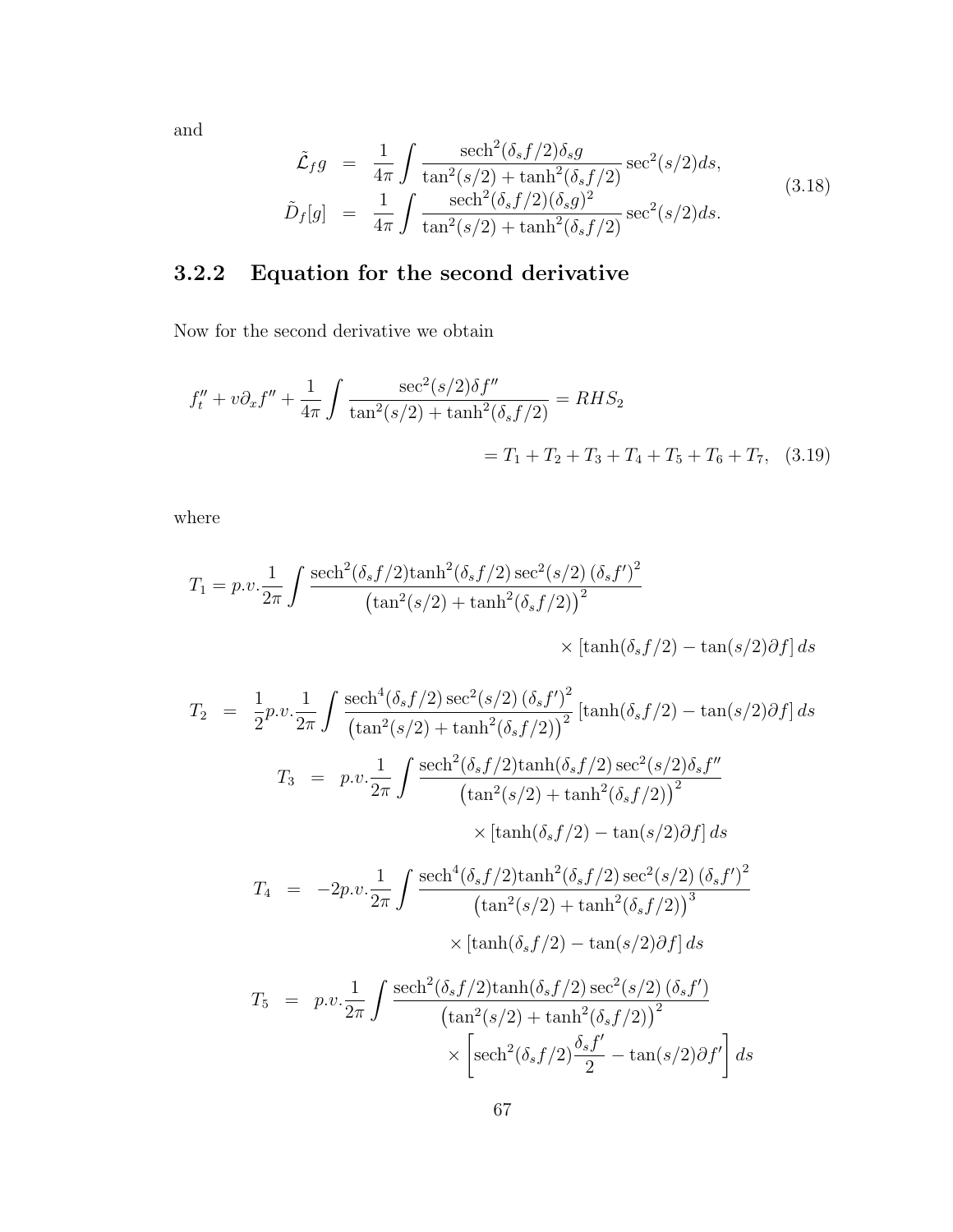$$
T_{6} = p.v.\frac{1}{2\pi} \int \frac{\text{sech}^{2}(\delta_{s}f/2)\tanh(\delta_{s}f/2)\delta_{s}f'}{\tanh^{2}(s/2) + \tanh^{2}(\delta_{s}f/2))^{2}} \times [-f''(x)\tan(s/2)(1 - \tanh^{2}(\delta_{s}f/2)) -f''(x)\tan(s/2)(\tan^{2}(s/2) + \tanh^{2}(\delta_{s}f/2)) -\frac{1}{2}(\delta_{s}f')(1 + \tan^{2}(s/2))(\tan^{2}(s/2) + \tanh^{2}(\delta_{s}f/2)) +\frac{1}{2}(\delta_{s}f')\operatorname{sech}^{2}(\delta_{s}f/2)(1 + \tan^{2}(s/2))\Big] ds
$$
  
\n
$$
= -p.v.\frac{1}{2\pi} \int \frac{\operatorname{sech}^{2}(\delta_{s}f/2)\tanh(\delta_{s}f/2)\delta_{s}f'}{\tanh^{2}(s/2) + \tanh^{2}(\delta_{s}f/2)\Big]}(1 + \tan^{2}(s/2))
$$
  
\n
$$
\times \left[f''(x)\tan(s/2) + (\delta_{s}f')\tanh^{2}(\delta_{s}f/2) - \frac{1}{2}(\delta_{s}f')(1 - \tan^{2}(s/2))\right] ds
$$
  
\n
$$
= -p.v.\frac{1}{2\pi} \int \frac{\operatorname{sech}^{2}(\delta_{s}f/2)\tanh(\delta_{s}f/2)\operatorname{sec}^{2}(s/2)\delta_{s}f'}{\tanh^{2}(\delta_{s}f/2) + \tanh^{2}(\delta_{s}f/2)\Big]^{2}} [f''(x)\tan(s/2) + (\delta_{s}f')\tanh^{2}(\delta_{s}f/2) - \frac{1}{2}(\delta_{s}f')(1 - \tan^{2}(s/2))\Big] ds,
$$
  
\n
$$
T_{7} = \frac{1}{4\pi} \int \frac{\tanh^{2}(\delta_{s}f/2)\sec^{2}(s/2)\delta f''}{\tan^{2}(s/2) + \tanh^{2}(\delta_{s}f/2)} ds.
$$
 (3.20)

Multiplying  $(3.19)$  by  $f''(x,t)$  we get

$$
(\partial_t + v\partial_x + \mathcal{L}_f) |f''(x, t)|^2 + D_f[f'']
$$
  
=  $2f''(x)(T_1 + T_2 + T_3 + T_4 + T_5 + T_6 + T_7),$  (3.21)

where

<span id="page-76-0"></span>
$$
\mathcal{L}_{f}[g](x) = \frac{1}{2}p.v.\frac{1}{2\pi} \int \frac{\sec^{2}(s/2)\delta_{s}g}{\tan^{2}(s/2) + \tanh^{2}(\delta_{s}f/2)} ds, \nD_{f}[g](x) = \frac{1}{2}p.v.\frac{1}{2\pi} \int \frac{\sec^{2}(s/2)(\delta_{s}g)^{2}}{\tan^{2}(s/2) + \tanh^{2}(\delta_{s}f/2)} ds.
$$
\n(3.22)

In particular when  $\boldsymbol{f}$  is constant we get

<span id="page-76-1"></span>
$$
\mathcal{L}_c[g](x) = \frac{1}{2}p.v.\frac{1}{2\pi} \int \frac{\sec^2(s/2)\delta_s g}{\tan^2(s/2)} ds,
$$
\n
$$
D[g] := D_c[g](x) = \frac{1}{2}p.v.\frac{1}{2\pi} \int \frac{\sec^2(s/2)(\delta_s g)^2}{\tan^2(s/2)} ds.
$$
\n(3.23)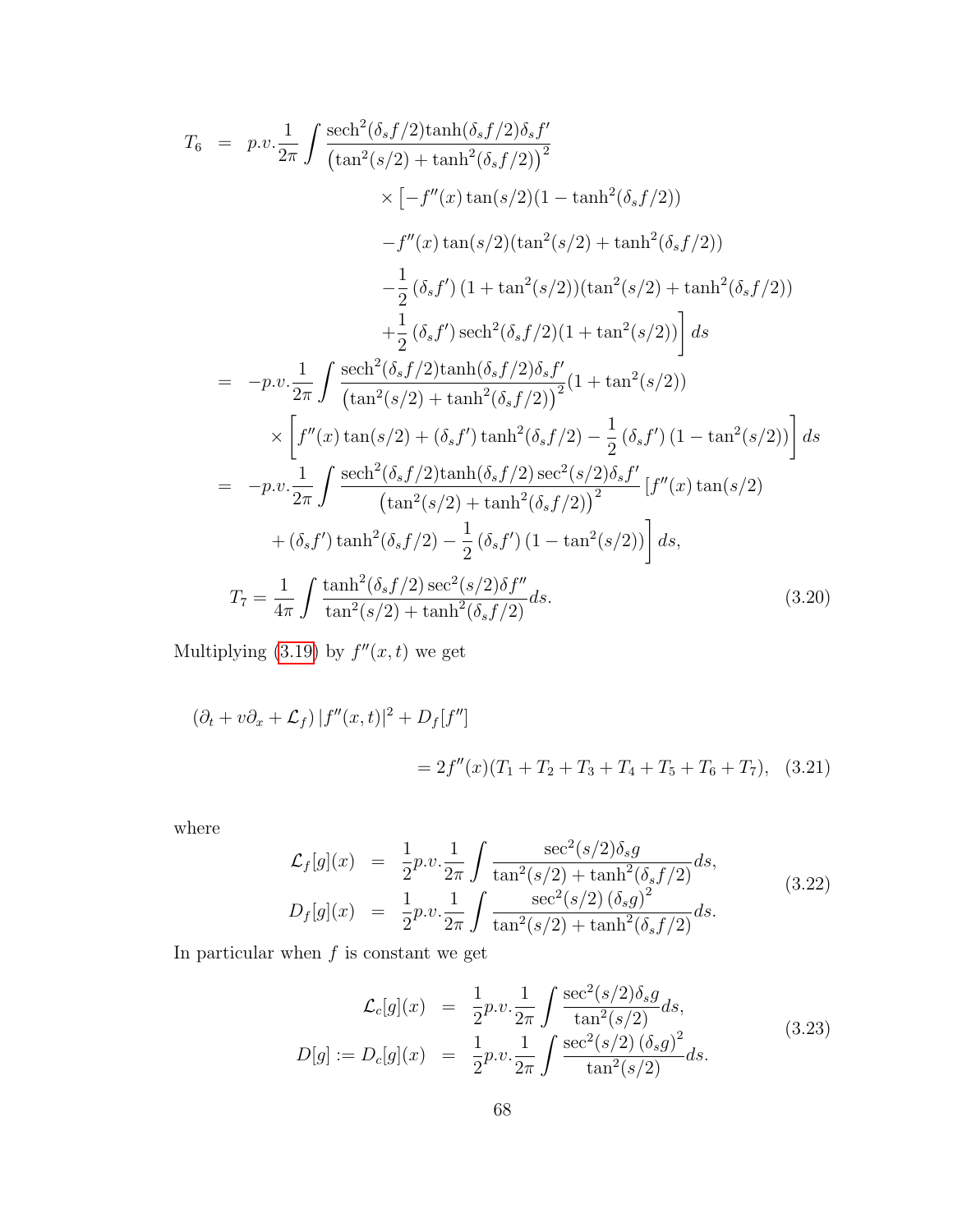Alternatively we can write the equation with the transport term in divergence form as

$$
(\partial_t + \mathcal{L}_f) |f''(x, t)|^2 + \partial_x (v|f''|^2) + D_f[f'']
$$
  
=  $2f''(x)(T_1 + T_2 + T_3 + T_4 + T_5 + T_6 + T_7) + |f''|^2 T_8$ , (3.24)

where

$$
T_8 = \partial_x v = \frac{1}{2\pi} \int_{\mathbb{T}} \mathrm{sech}^2(\delta_s f/2) \frac{\frac{\tanh(\delta_s f/2)}{\tan(s/2)}}{\left(1 + \frac{\tanh^2(\delta_s f/2)}{\tan^2(s/2)}\right)^2} (\delta_s f') \frac{\sec^2(s/2)}{\tan^2(s/2)} ds \tag{3.25}
$$

## 3.2.3 Estimates for Approximate Derivatives

In this subsection we obtain explicit estimates for the error of approximating a difference by a derivative like the ones that appear in the right hand side of equation [\(3.21\)](#page-76-0). With this in mind we consider the following

$$
R_1[f''](x, s) := \delta_s f'(x) - s f''(x),
$$
  
\n
$$
R_1[f'](x, s) := \tanh(\delta_s f/2) - \tan(s/2) f'(x),
$$
\n(3.26)

from the Taylor expansion we expect this quantities to be small, but for our estimates we want to give more precise control on how big they are depending on s. then we have the following estimate:

<span id="page-77-0"></span>**Lemma 3.2.1** (First order estimate). Let  $f \in W^{1,\infty}(\mathbb{T}) \cap W^{2,p}(\mathbb{T})$  a Lipschitz continuous function with Lipschitz constant B and  $p > 1$ . Let  $x \in \mathbb{T}$ ,  $s \in (-\pi, \pi)$ , then

(a) 
$$
|R_1[f'']| \le \frac{1}{2\sqrt{3}} (D[f''])^{1/2} |s|^{3/2},
$$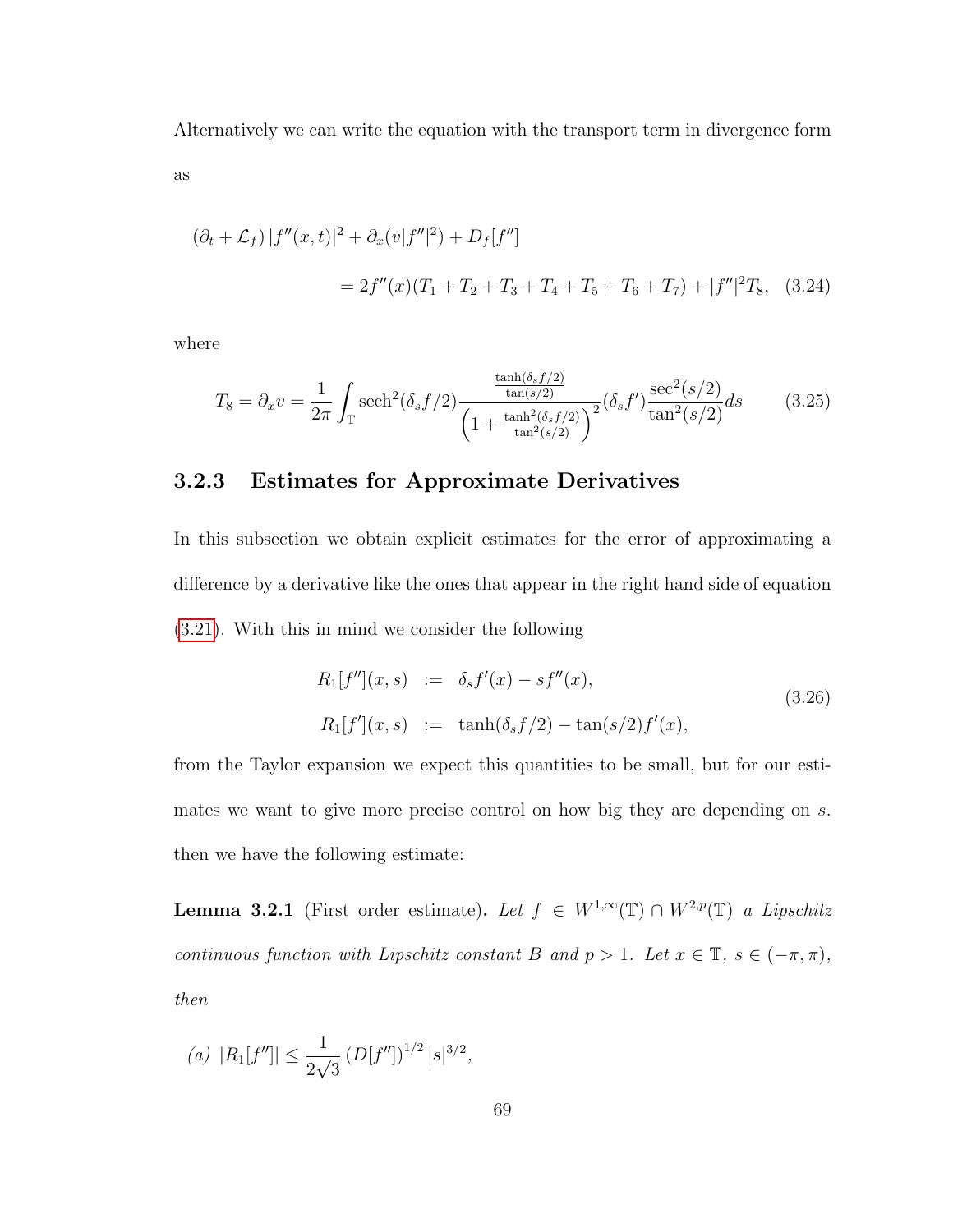(b)  $|R_1[f']| \leq 2B|\tan(s/2)|$ ,

$$
(c) |R_1[f]| \leq C(1+B) ||f''||_{L^p(\mathbb{T})}|s|^{(p-1)/p} |\tan(s/2)|(1+|\tan(s/2)|), p>1.
$$

Next we want to take a look to higher order approximation of derivatives, and in this case because we have more terms we expect to get higher powers of s that correspond with the better approximations. For this pupose we consider the following second order approximation of the derivative

$$
\tilde{R}_2[f''](x) := \tanh\left(\frac{\delta_s f}{2}\right) - s/2f'(x) + h_1(s)f''(x),
$$
\n(3.27)  
\n
$$
R_2[f''](x) := \tanh\left(\frac{\delta_s f}{2}\right) - \tan(s/2)f'(x) + h(s)f''(x),
$$

where  $h(s) = h_1(s) - h_2(s) + h_3(s)$ ,

<span id="page-78-1"></span>
$$
h_1(s) = \frac{1}{2} \int_0^s \int_0^z \mathrm{sech}^2(\delta_w f/2) dw dz,
$$
  
\n
$$
h_2(s) = \frac{1}{2} \int_0^s \int_0^z \mathrm{sech}^2(\delta_w f/2) \mathrm{sec}^2(s/2) dw dz,
$$
  
\n
$$
h_3(s) = \frac{1}{2} \int_0^s \mathrm{sec}^2(z/2) \int_0^z \mathrm{sech}^2(\delta_w f/2) dw dz.
$$
\n(3.28)

Using that  $sech(x) \leq 1$  it is easy to see that  $h_1(s)$  and  $h(s)$  satisfy

$$
|h_1(s)| \le \frac{s^2}{4}, \quad |h(s)| \le 3s \tan(s/2). \tag{3.29}
$$

Then we have the following estimate:

<span id="page-78-0"></span>**Lemma 3.2.2** (Second order estimate). Let  $f \in W^{1,\infty}(\mathbb{T}) \cap W^{2,p}(\mathbb{T})$  a Lipschitz continuous function with Lipschitz constant B and  $p > 1$ . Let  $x \in \mathbb{T}$ ,  $s \in (-\pi, \pi)$ , then

(a) 
$$
|\tilde{R}_2[f'']| \leq C(1+B^2)s^{5/2} \left( (D[f''])^{1/2} + |f''(x)| \right)
$$
 and  $|h_1(s)| \leq \frac{1}{4}s^2$ ,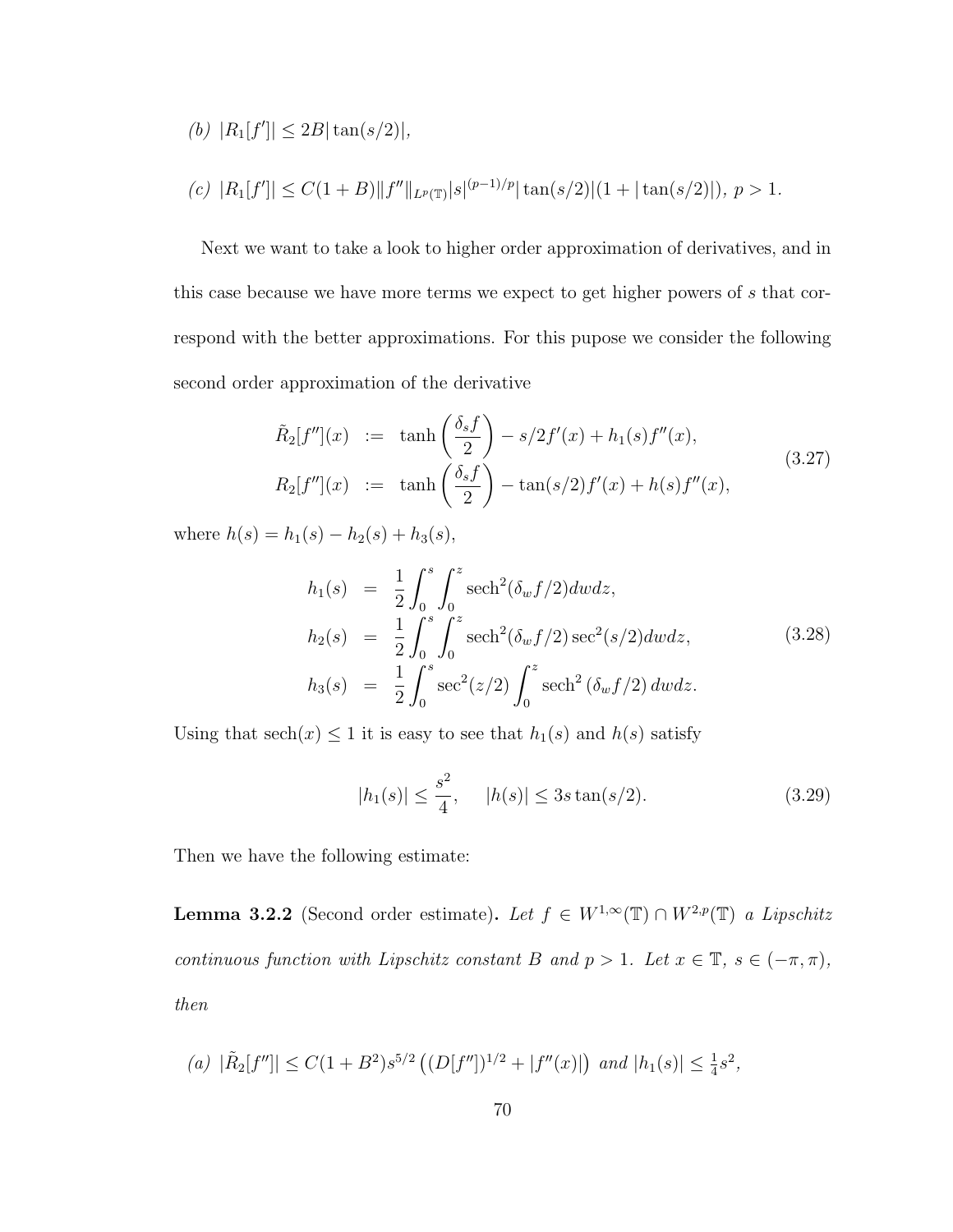(b) 
$$
|R_2[f'']| \le C(1 + B^2)s \tan^{3/2}(s/2) ((D[f''])^{1/2} + |f''(x)|)
$$
 and  
 $|h(s)| \le 3s \tan(s/2).$ 

Now we finally proceed to prove the estimates.

Proof of Lemma [3.2.1.](#page-77-0) The main idea of the proof is to find a integral formula for the difference that allow us to compare it with the quantities we are interested in. Part (a):

$$
R_{1}[f''] = \delta_{s}f'(x) - sf''(x) = \int_{0}^{s} (f''(x - z) - f''(x)) dz
$$
  
\n
$$
|R_{1}[f'']| \leq \int_{0}^{s} \frac{|\delta_{s}f''| |\sec(z/2)|}{|\tan(z/2)|} \frac{|\tan(z/2)|}{|\sec(z/2)|} dz
$$
  
\n
$$
\leq \left(\int_{0}^{s} \frac{(\delta_{z}f'')^{2}}{\tan^{2}(z/2)} \sec^{2}(z/2) dz\right)^{1/2} \left(\int_{0}^{s} \frac{\tan^{2}(z/2)}{\sec^{2}(z/2)} dz\right)^{1/2}
$$
  
\n
$$
\leq \left(\int_{0}^{s} \frac{(\delta_{z}f'')^{2}}{\tan^{2}(z/2)} \sec^{2}(z/2) dz\right)^{1/2} \left(\int_{0}^{s} \frac{z^{2}}{4} dz\right)^{1/2}
$$
  
\n
$$
\leq \frac{\pi}{\sqrt{3}} (D[f''])^{1/2} s^{3/2},
$$

here used that  $\frac{\tan^2(z/2)}{\sec^2(z/2)} \leq \frac{z^2}{4}$  $\frac{z^2}{4}$ .

Part (b):

$$
|R_1[f']| = |\tanh(\delta_s f/2) - \tan(s/2)f'(x)|
$$
  
\n
$$
\leq |\tanh(\delta_s f/2)| + |\tan(s/2)||f'(x)|
$$
  
\n
$$
\leq |\delta_s f(x)/2| + |\tan(s/2)|B
$$
  
\n
$$
\leq B|s| + |\tan(s/2)|B
$$
  
\n
$$
\leq B|\tan(s/2)|.
$$
 (3.30)

Part (c):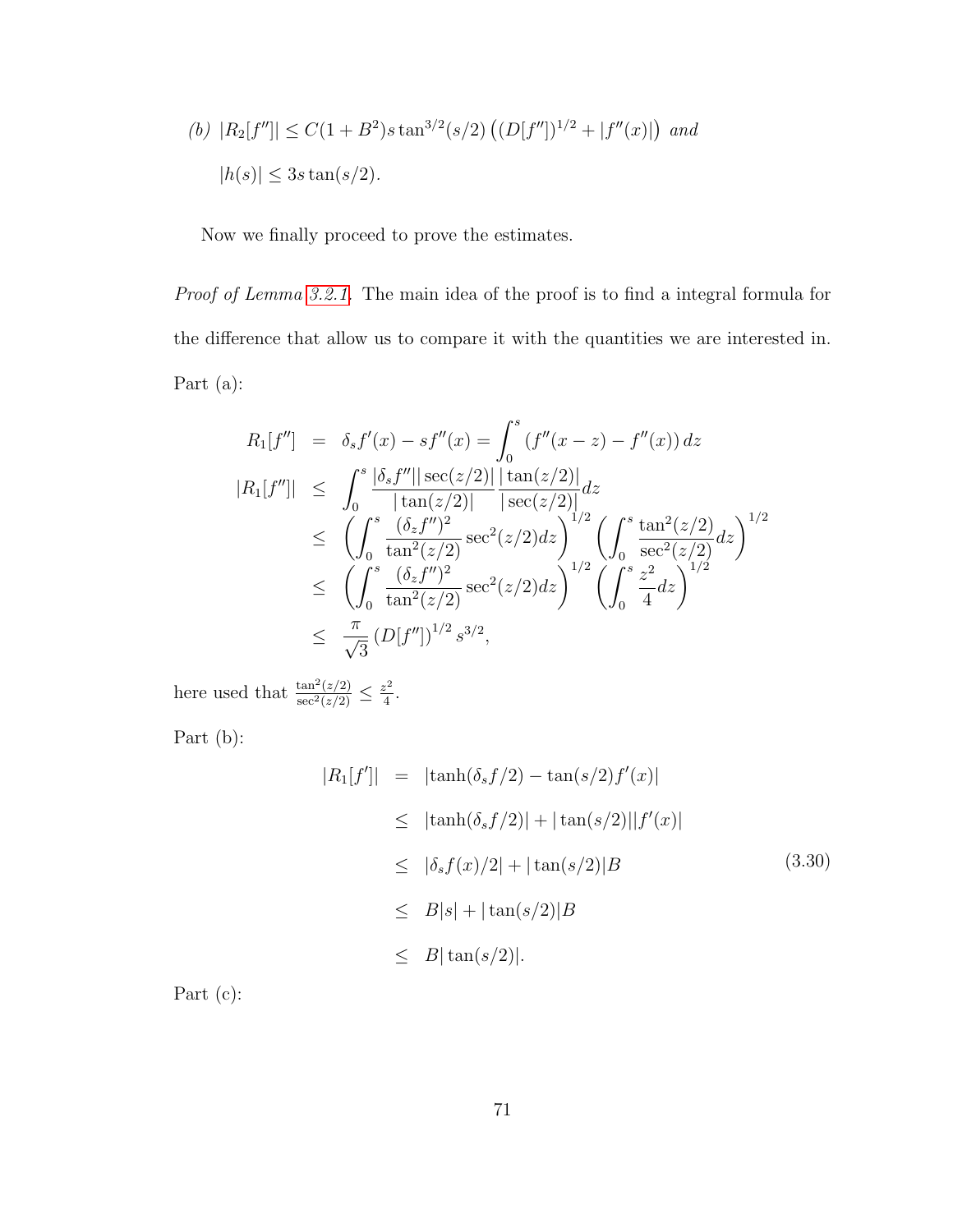We can write

$$
R_1[f'] = \tanh(\delta_s f/2) - \tan(s/2)f'(x)
$$
  
=  $\frac{1}{2} \int_0^s \operatorname{sech}^2(\delta_z f/2) f'(x - z) dz - \frac{1}{2} \int_0^s f'(x) dz$   
+  $\frac{1}{2} \int_0^s f'(x) dz - \frac{1}{2} \int_0^s \operatorname{sech}^2(\delta_z f/2) \operatorname{sec}^2(z/2) f'(x - z) dz$   
+  $\frac{1}{2} \int_0^s \operatorname{sech}^2(\delta_z f/2) \operatorname{sec}^2(z/2) f'(x - z) - \frac{1}{2} \int_0^s \operatorname{sec}^2(z/2) f'(x) dz.$ 

Now the key observation is that we can group the integrals in pairs by noting that they can be seen as the integral of the same function up to a translation, for the first one the function is  $g_1(z) = \operatorname{sech}^2(\delta_z f/2) f'(x-z)$ , for the second one,  $g_2(z) =$  $\text{sech}^2(\delta_z f/2) \text{ sec}^2(z/2) f'(x-z)$ , and the last one we factor the term  $\text{sec}^2(z/2)$  and we look at the difference between two points of the function  $g_3(z) = \operatorname{sech}^2(\delta_z f/2) f'(x (z)$ , then we get

$$
R_1[f'] = -\frac{1}{2} \int_0^s \int_0^z \mathrm{sech}^2(\delta_w f/2) \tanh(\delta_w f/2) |f'(x - w)|^2 dw dz
$$
  
\n
$$
-\frac{1}{2} \int_0^s \int_0^z \mathrm{sech}^2(\delta_w f/2) f''(x - w) dw dz
$$
  
\n
$$
+\frac{1}{2} \int_0^s \int_0^z \mathrm{sech}^2(\delta_w f/2) \tanh(\delta_w f/2) \mathrm{sec}^2(w/2) |f'(x - w)|^2 dw dz
$$
  
\n
$$
-\frac{1}{2} \int_0^s \int_0^z \mathrm{sech}^2(\delta_w f/2) \mathrm{sec}^2(w/2) \tan(w/2) f'(x - w) dw dz
$$
  
\n
$$
+\frac{1}{2} \int_0^s \int_0^z \mathrm{sech}^2(\delta_w f/2) \mathrm{sec}^2(w/2) f''(x - w) dw dz
$$
  
\n
$$
-\frac{1}{2} \int_0^s \mathrm{sec}^2(z/2) \int_0^z \mathrm{sech}^2(\delta_w f/2) \tanh(\delta_w f/2) |f'(x - w)|^2 dw dz
$$
  
\n
$$
-\frac{1}{2} \int_0^s \mathrm{sec}^2(z/2) \int_0^z \mathrm{sech}^2(\delta_w f/2) f''(x - w) dw dz.
$$

Now because  $\mathbb T$  is compact, there exists  $a \in \mathbb T$  s.t.  $f'(a) = 0$  and therefore we can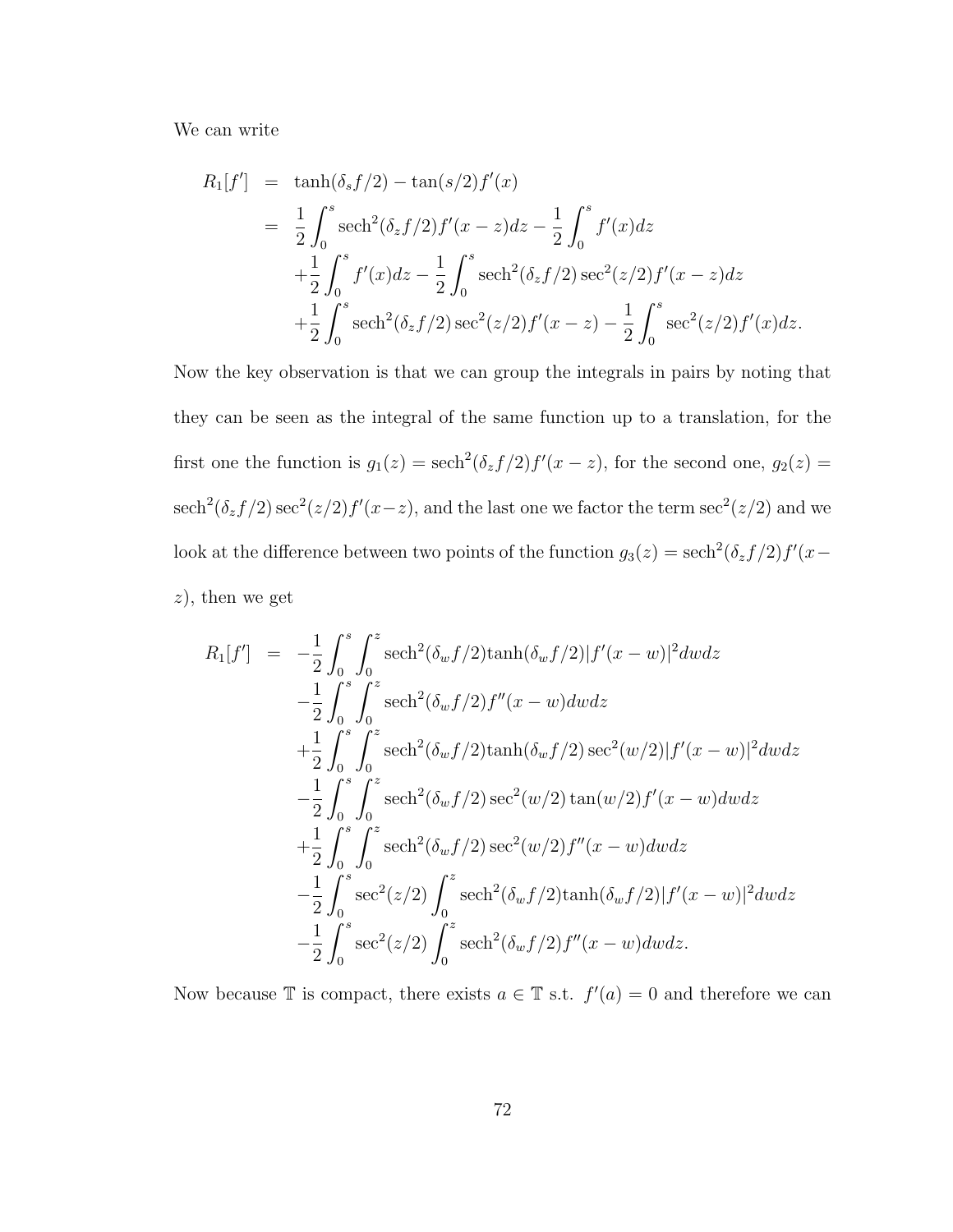write

$$
|f'(x-z)| = |f'(x-z) - f'(a)|
$$
  
=  $\left| \int_a^{x-z} (-f''(x-w))dw \right|$   
 $\leq \left( \int_a^{x-z} 1dw \right)^{\frac{p-1}{p}} ||f''||_{L^p}$   
 $\leq \pi^{\frac{p-1}{p}} ||f''||_{L^p}.$ 

Finally by using that  $|\text{sech}(x)| \leq 1$ ,  $|\tanh(x)| \leq 1$ , the previous estimate, and integrating we get

$$
|R_1[f']| \le C(1+B) \|f''\|_{L^{p}S}^{\frac{p-1}{p}} \tan(s/2)(1+\tan(s/2)). \tag{3.31}
$$

 $\Box$ 

Proof of Lemma [3.2.2.](#page-78-0)

$$
R_2[f''] = \tanh\left(\frac{\delta_s f}{2}\right) - \tan(s/2)f'(x) + h(s)f''(x)
$$
  
=  $\frac{1}{2} \int_0^s \operatorname{sech}^2\left(\frac{\delta_z f}{2}\right) f'(x - z) - \frac{1}{2} \int_0^s \operatorname{sec}^2(z/2) dz f'(x) + h(s) f''(x)$   
=  $A_1 + A_2 + A_3,$  (3.32)

where

$$
A_1 = \frac{1}{2} \int_0^s \operatorname{sech}^2 \left( \frac{\delta_z f}{2} \right) f'(x - z) - \frac{1}{2} \int_0^s dz f'(x) + h_1(s) f''(x)
$$
  
\n
$$
A_2 = + \frac{1}{2} \int_0^s dz f'(x) - \frac{1}{2} \int_0^s \operatorname{sec}^2(z/2) \operatorname{sech}^2 \left( \frac{\delta_z f}{2} \right) f'(x - z) dz - h_2(s) f''(x)
$$
  
\n
$$
A_3 = + \frac{1}{2} \int_0^s \operatorname{sec}^2(z/2) \operatorname{sech}^2 \left( \frac{\delta_z f}{2} \right) f'(x - z) dz
$$
  
\n
$$
- \frac{1}{2} \int_0^s \operatorname{sec}^2(z/2) dz f'(x) + h_3(s) f''(x)
$$
  
\n(3.33)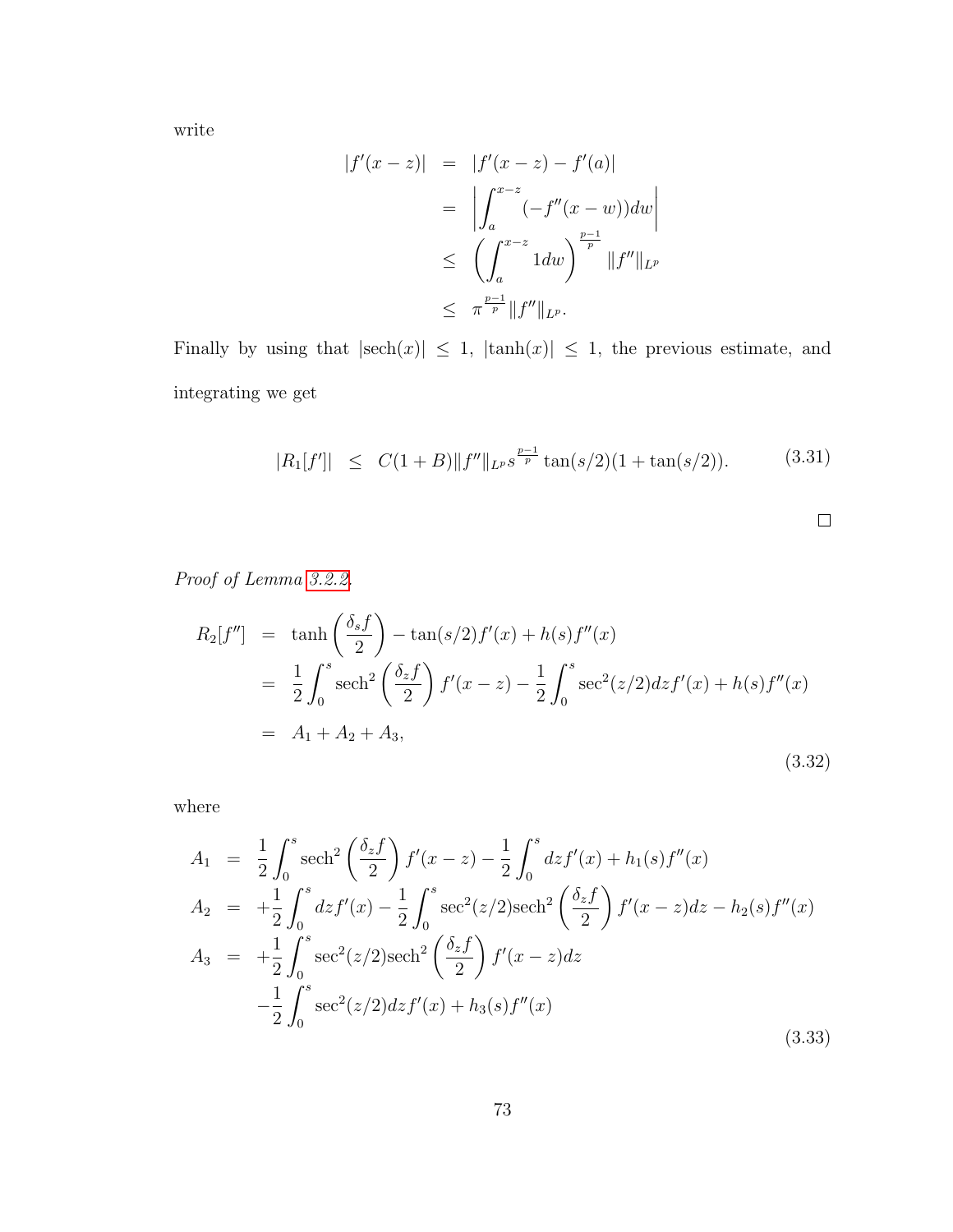Notice that  $A_1 = \tilde{R}_2[f'']$  so the estimate for  $A_1$  also proves part a) of the lemma.

For the first term we have:

$$
A_1 = \frac{1}{2} \int_0^s \left( \operatorname{sech}^2 \left( \frac{\delta_s f}{2} \right) \partial_x f(x - z) - \partial_x f(x) \right) dz + h_1(s) f''(x)
$$
  
\n
$$
= \frac{-1}{2} \int_0^s \int_0^z \operatorname{sech}^2 \left( \frac{\delta_w f}{2} \right) \tanh \left( \frac{\delta_w}{2} \right) |\partial_x f(x - w)|^2 dw dz
$$
  
\n
$$
- \frac{1}{2} \int_0^s \int_0^z \operatorname{sech}^2 \left( \frac{\delta_w f}{2} \right) \partial_x^2 f(x - w) dw dz + h_1(s) f''(x)
$$
  
\n
$$
= - \frac{1}{2} \int_0^s \int_0^z \operatorname{sech}^2 \left( \frac{\delta_w f}{2} \right) \tanh \left( \frac{\delta_w f}{2} \right) |\partial_x f(x - w)|^2 dw dz
$$
  
\n
$$
- \frac{1}{2} \int_0^s \int_0^z \operatorname{sech}^2 \left( \frac{\delta_w f}{2} \right) (f''(x - w) - f''(x)) dw dz
$$
  
\n
$$
= I_1 + I_2.
$$
 (3.34)

<span id="page-82-0"></span>To estimate  ${\cal I}_1$  we use the following Lemma:

**Lemma 3.2.3.** Let f as before and  $z \in [0, \pi)$ , then

$$
\int_0^z |f'(x-w)|^2 h(w) dw \le 2\pi \int_0^z h(w) dw D[f''] + 2\pi^2 \int_0^z h(w) dw |f''(x)|^2, \quad (3.35)
$$

and

$$
\left(\int_0^z |f'(x-w)|^2 h(w) dw\right)^{1/2} \le \left(\int_0^z h(w) dw\right)^{1/2} \left(\sqrt{2\pi} (D[f''])^{1/2} + \sqrt{2\pi} |f''(x)|\right). \tag{3.36}
$$

*Proof of Lemma [3.2.3.](#page-82-0)* Because  $\mathbb T$  is compact, then f reaches its maximum at some point  $a \in \mathbb{T}$ , and so  $f'(a) = 0$ , then we can write

$$
f'(x - w) = f'(x - w) - f'(a)
$$
  
= 
$$
\int_{a}^{x-w} (-f''(x - t)) dt
$$
  
= 
$$
\int_{a}^{x-w} (\delta_t f''(x) - f''(x)) dt
$$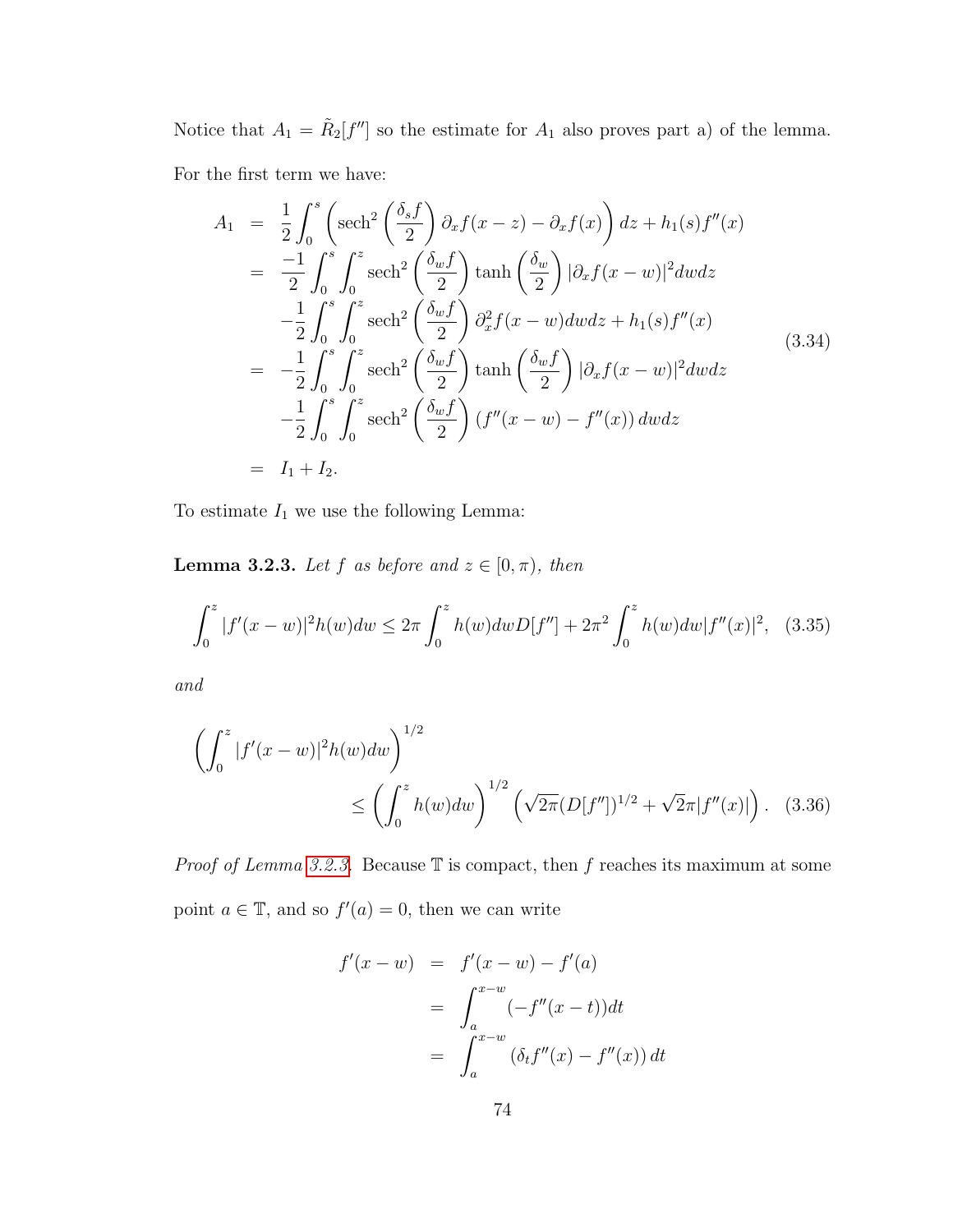$$
|f'(x - w)| \leq \int_{a}^{x-w} |\delta_t f''| \frac{\sec(t/2)}{\tan(t/2)} \frac{\tan(t/2)}{\sec(t/2)} dt + \int_{a}^{x-w} |f''(x)| dt
$$
  

$$
\leq \sqrt{4\pi} \left( \int_{a}^{x-w} \frac{\tan^2(t/2)}{\sec^2(t/2)} dt \right)^{1/2} \left( \frac{1}{4\pi} \int_{a}^{x-w} \frac{(\delta_t f'')^2 \sec^2(t/2)}{\tan^2(t/2)} dt \right)^{1/2}
$$
  

$$
+ \pi |f''(x)|.
$$

Here we are using that the distance between any two points in  $\mathbb T$  is at most  $\pi$ . Taking squares and integrating we get:

$$
\int_0^z |f'(x-w)|^2 h(w) dw \le 2\pi \int_0^z h(w) dw \int_\mathbb{T} \frac{(\delta_t f'')^2 \sec^2(t/2)}{\tan^2(t/2)} dt
$$
  
+2\pi^2 \int\_0^z h(w) dw |f''(x)|^2  
= 2\pi \int\_0^z h(w) dw D[f''] + 2\pi^2 \int\_0^z h(w) dw |f''(x)|^2

For the second inequality we just complete the square in the right hand side and  $\Box$ take square root.

Continuation of proof of Lemma [3.2.2.](#page-78-0) By Applying Lemma [3.2.3](#page-82-0) and because  $|f'| \leq B$  then  $|\tanh(\delta_s f/2)| \leq |s|B/2$ , then we get

$$
|I_{1}| \leq \frac{1}{2} \int_{0}^{s} \int_{0}^{z} \frac{|\tanh(\delta_{w}f/2)|}{w} w |\partial_{x}f(x-w)|^{2} dw dz
$$
  
\n
$$
\leq \frac{B^{2}}{4} \int_{0}^{s} \int_{0}^{z} w |\partial_{x}f(x-w)| dw dz
$$
  
\n
$$
\leq \frac{B^{2}}{4\sqrt{3}} \int_{0}^{s} z^{3/2} \left( \int_{0}^{z} |\partial_{x}f(x-w)|^{2} dw \right)^{1/2} dz
$$
  
\n
$$
\leq \frac{B^{2}}{4\sqrt{3}} \int_{0}^{s} z^{3/2} \left( \sqrt{2\pi} z^{1/2} D[f'']^{1/2} + \sqrt{2} z^{1/2} \pi |f''(x)| \right) dz
$$
  
\n
$$
\leq \frac{B^{2}}{4\sqrt{3}} \int_{0}^{s} z^{2} dz \left( \sqrt{2\pi} D[f'']^{1/2} + \sqrt{2}\pi |f''(x)| \right)
$$
  
\n
$$
\leq \frac{B^{2}}{12\sqrt{3}} \sqrt{2\pi} s^{3} D[f'']^{1/2} + \frac{B^{2}}{12\sqrt{3}} \sqrt{2\pi} s^{3} |f''(x)|,
$$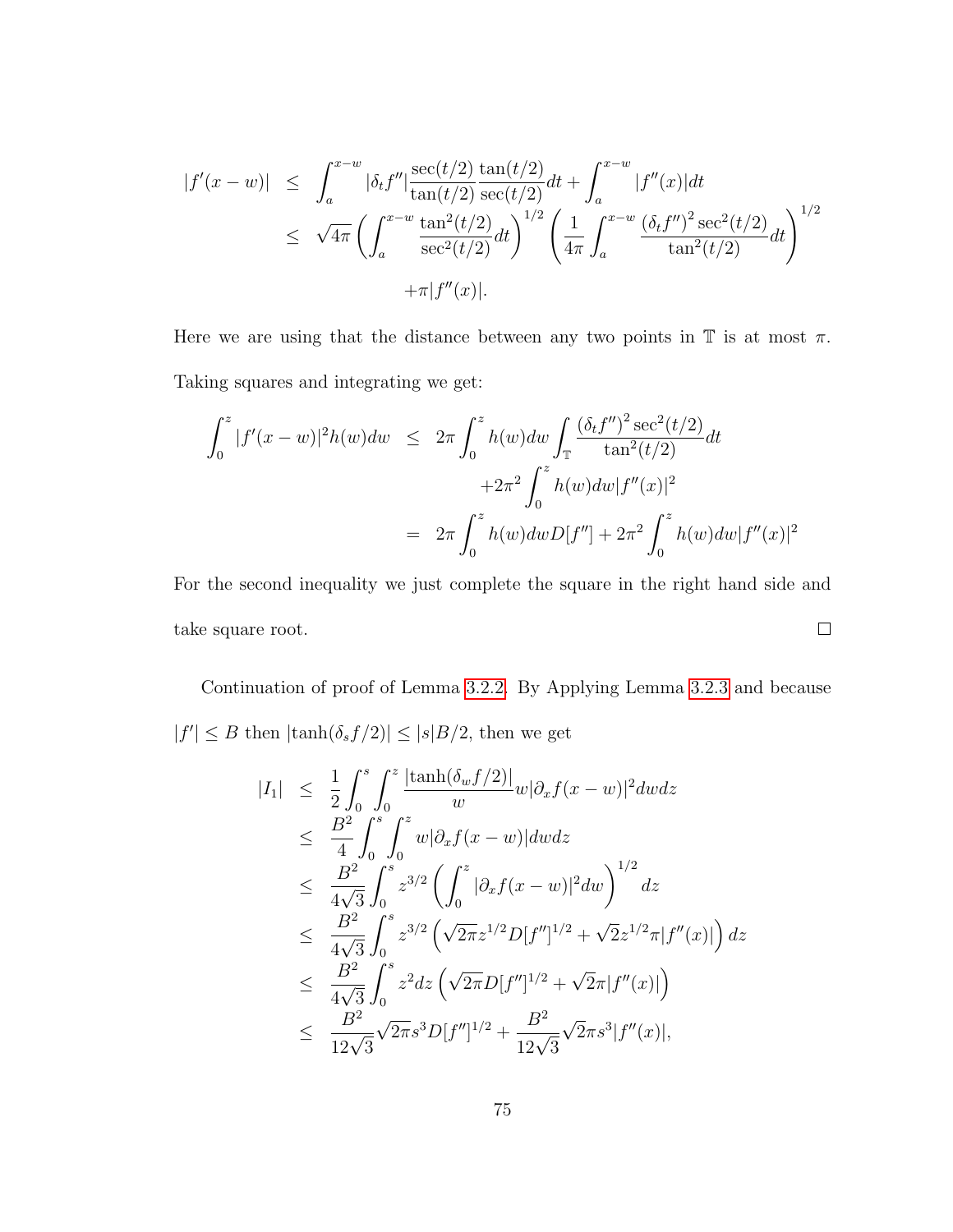for the second term we get

$$
|I_2| = \frac{1}{2} \int_0^s \int_0^z \operatorname{sech}^2 \left( \frac{\delta_w f}{2} \right) \frac{|\delta_w f''(x)| \operatorname{sec}(w/2)}{\tan(w/2)} \cdot \frac{\tan(w/2)}{\sec(w/2)} dw dz
$$
  
\n
$$
\leq \frac{\sqrt{4\pi}}{2} \int_0^s \left( \frac{1}{4\pi} \int_0^z \frac{(\delta_w f'')^2 \sec^2(w/2)}{\tan^2(w/2)} dw \right)^{1/2} \left( \int_0^z \frac{\tan^2(w/2)}{\sec^2(w/2)} dw \right)^{1/2} dz
$$
  
\n
$$
\leq \sqrt{\pi} (D[f''])^{1/2} \int_0^s \left( \int_0^z \frac{w^2}{4} dw \right)^{1/2} dz
$$
  
\n
$$
\leq \frac{\sqrt{\pi}}{5\sqrt{3}} (D[f''])^{1/2} s^{5/2}
$$

And therefore we obtain

$$
|A_1| \le (D[f''])^{1/2} \left( \frac{B^2}{12\sqrt{3}} \sqrt{2\pi} s^3 + \frac{\sqrt{\pi}}{5\sqrt{3}} s^{5/2} \right) + \frac{B^2}{12\sqrt{3}} \sqrt{2\pi} s^3 |f''(x)|
$$
  
 
$$
\le C(1+B^2) s^{5/2} \left( (D[f''])^{1/2} + |f''(x)| \right).
$$
 (3.37)

This finishes the proof of part (a). Now we proceed to estimate  $\mathcal{A}_2$ 

$$
A_2 = \frac{1}{2} \int_0^s dz f'(x) - \frac{1}{2} \int_0^s \sec^2(z/2) \operatorname{sech}^2\left(\frac{\delta_z f}{2}\right) f'(x - z) dz - h_2(s) f''(x)
$$
  
\n
$$
= \frac{-1}{2} \int_0^s \int_0^z \sec^2(w/2) \tan(w/2) \operatorname{sech}^2\left(\frac{\delta_w f}{2}\right) f'(x - w) dz
$$
  
\n
$$
+ \frac{1}{2} \int_0^s \int_0^z \sec^2(w/2) \operatorname{sech}^2\left(\frac{\delta_w f}{2}\right) \tanh\left(\frac{\delta_w f}{2}\right) |f'(x - w)|^2 dw dz
$$
  
\n
$$
+ \frac{1}{2} \int_0^s \int_0^z \sec^2(w/2) \operatorname{sech}^2\left(\frac{\delta_w f}{2}\right) (f''(x - w) - f''(x)) dz
$$
  
\n
$$
= K_1 + K_2 + K_3
$$
\n(3.38)

For  $K_1$  by Lemma [3.2.3](#page-82-0) we get

$$
|K_1| = \left| \frac{-1}{2} \int_0^s \int_0^z \sec^2(w/2) \tan(w/2) \sech^2\left(\frac{\delta_w f}{2}\right) f'(x - w) dz \right|
$$
  
\n
$$
\leq \frac{1}{2} \int_0^s \left( \int_0^z \sec^2(w/2) |f'(x - w)|^2 dw \right)^{1/2}
$$
  
\n
$$
\times \left( \int_0^z \tan^2(w/2) \sec^2(w/2) dw \right)^{1/2} dz
$$
  
\n
$$
\leq C \int_0^s \tan^2(z/2) \left[ \sqrt{2\pi} (D[f''])^{1/2} + \sqrt{2\pi} |f''(x)| \right]
$$
  
\n
$$
\leq C_1 s \tan^2(s/2) \left( (D[f''])^{1/2} + |f''(x)| \right)
$$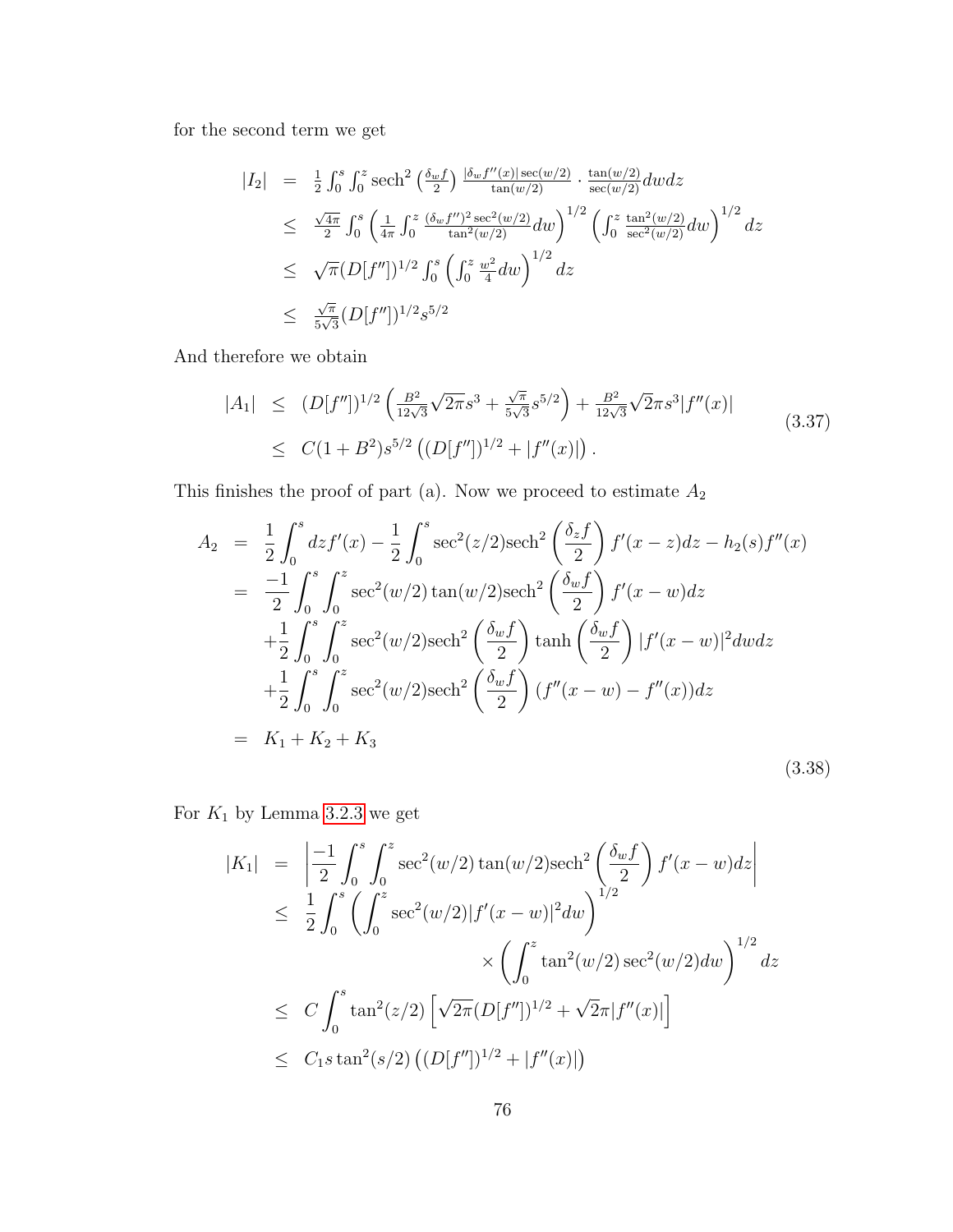We can also find a different estimate using

$$
|K_1| \leq \frac{1}{2} \int_0^s \left( \int_0^z |f'(x-w)|^2 dw \right)^{1/2} \left( \int_0^z \tan^2(w/2) \sec^4(w/2) dw \right)^{1/2}
$$
  
\n
$$
\leq C \int_0^s z^{1/2} \left[ (D[f''])^{1/2} + |f''(x)| \right] \tan^{1/2}(z/2) \sec^2(z/2) dz
$$
  
\n
$$
\leq C s^{1/2} \tan^{3/2}(s/2) \left( (D[f''])^{1/2} + |f''(x)| \right)
$$
  
\n
$$
\leq C_2 s^{1/2} \tan^{3/2}(s/2) \left( (D[f''])^{1/2} + |f''(x)| \right),
$$

here we used that

$$
\int_0^s \tan^2(w/2) \sec^4(w/2) dw = \int_0^s \tan^2(w/2) (1 + \tan^2(w/2)) \sec^2(w/2) dw
$$
  
=  $\frac{2}{3} \tan^3(s/2) + \frac{2}{5} \tan^5(s/2)$   
 $\leq \frac{2}{3} \tan^3(s/2) \sec^2(s/2)$   
 $\leq \frac{2}{3} \tan(s/2) \sec^4(s/2)$ 

Now we can combine this two estimates to get

$$
|K_1| \leq \min\{C_1 s \tan^2(s/2), C_2 s^{1/2} \tan^{3/2}(s/2)\} \left( (D[f''])^{1/2} + |f''(x)| \right)
$$
  
=  $s^{1/2} \tan^{3/2}(s/2) \min\{C_1 s^{1/2} \tan^{1/2}(s/2), C_2\} \left( (D[f''])^{1/2} + |f''(x)| \right),$ 

and because  $s \leq \pi$ ,  $\min\{C_1s^{1/2}\tan^{1/2}(s/2), C_2\} \leq C_3s$  and therefore

$$
|K_1| \leq s^{3/2} \tan^{3/2}(s/2) \max\{C_1 \sqrt{\frac{2}{\pi}}, C_2 \frac{2}{\pi}\} \left( (D[f''])^{1/2} + |f''(x)| \right)
$$
  
=  $C_3 s^{3/2} \tan^{3/2}(s/2) \left( (D[f''])^{1/2} + |f''(x)| \right).$  (3.39)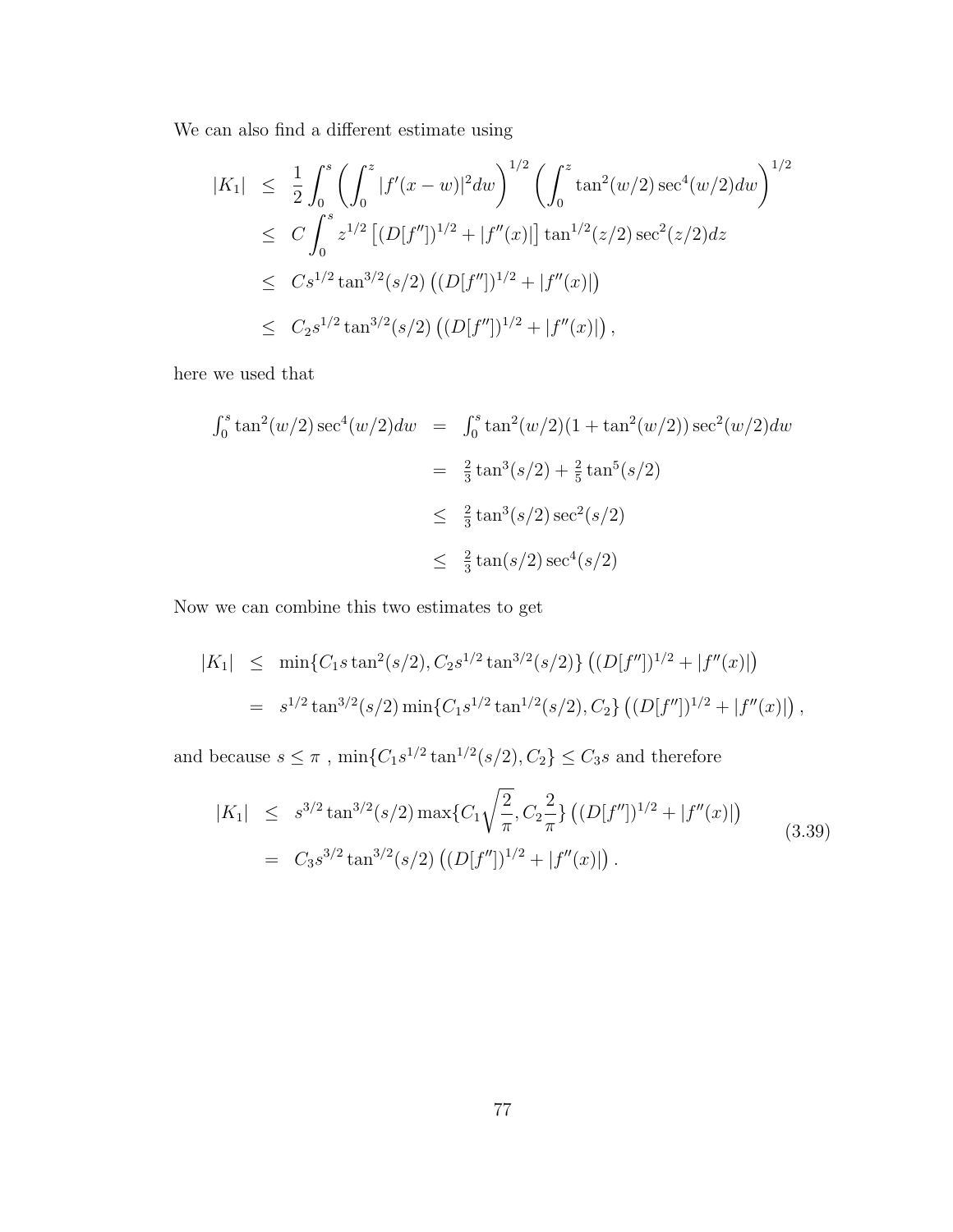For  $K_2$  we get

$$
|K_2| = \left| \frac{1}{2} \int_0^s \int_0^z \sec^2(w/2) \operatorname{sech}^2\left(\frac{\delta_w f}{2}\right) \tanh\left(\frac{\delta_w f}{2}\right) |f'(x-w)|^2 dw dz \right|
$$
  
\n
$$
\leq \frac{1}{2} \int_0^s \int_0^z \sec^2(w/2) |\tanh(\delta_w f/2)| |f'(x-w)|^2 dw dz
$$
  
\n
$$
\leq \frac{B}{2} \int_0^s \int_0^z w \sec^2(w/2) \frac{|\tanh(\delta_w f/2)|}{w} |f'(x-w)| dw dz
$$
  
\n
$$
\leq CB^2 \int_0^s \left( \int_0^z w^2 \sec^2(w/2) dw \right)^{1/2} + \tan^{1/2}(z/2) |f''(x)| \right) dz
$$
  
\n
$$
\leq CB^2 \int_0^s z \tan(z/2) (D[f'']^{1/2} + |f''(x)|)
$$
  
\n
$$
\leq CB^2 s^2 \tan(s/2) (D[f'']^{1/2} + |f''(x)|),
$$

and finally for  $\mathcal{K}_3$ 

$$
|K_3| = \left| \frac{1}{2} \int_0^s \int_0^z \sec^2(w/2) \operatorname{sech}^2\left(\frac{\delta_w f}{2}\right) (f''(x - w) - f''(x)) dz \right|
$$
  
\n
$$
\leq C \int_0^s \left( \frac{1}{4\pi} \int_0^z \frac{\sec^2(w/2) (\delta_w f'')^2}{\tan^2(w/2)} dw \right)^{1/2}
$$
  
\n
$$
\times \left( \int_0^z \sec^2(w/2) \tan^2(w/2) dw \right)^{1/2} dz
$$
  
\n
$$
\leq C \left( D[f''] \right)^{1/2} \int_0^s \tan^{3/2}(z/2) dz
$$
  
\n
$$
\leq C \left( D[f''] \right)^{1/2} s \tan^{3/2}(s/2)
$$
  
\n(3.40)

Therefore we get that  $\mathcal{A}_2$  can be bounded by

$$
|A_2| \leq Cs^{3/2} \tan^{3/2}(s/2) \left( (D[f''])^{1/2} + |f''(x)| \right)
$$
  
+  $CB^2 s^2 \tan(s/2) \left( D[f'']^{1/2} + |f''(x)| \right)$   
+  $C \left( D[f''] \right)^{1/2} s \tan^{3/2}(s/2)$   
 $\leq C (D[f''])^{1/2} \left( s^{3/2} \tan^{3/2}(s/2) + B^2 s^2 \tan(s/2) + s \tan^{3/2}(s/2) \right)$   
+  $C |f''(x)| \left( s^{3/2} \tan^{3/2}(s/2) + B^2 s^2 \tan(s/2) \right)$   
 $\leq C (1 + B^2) s \tan^{3/2}(s/2) \left( (D[f''])^{1/2} + |f''(x)| \right).$  (3.41)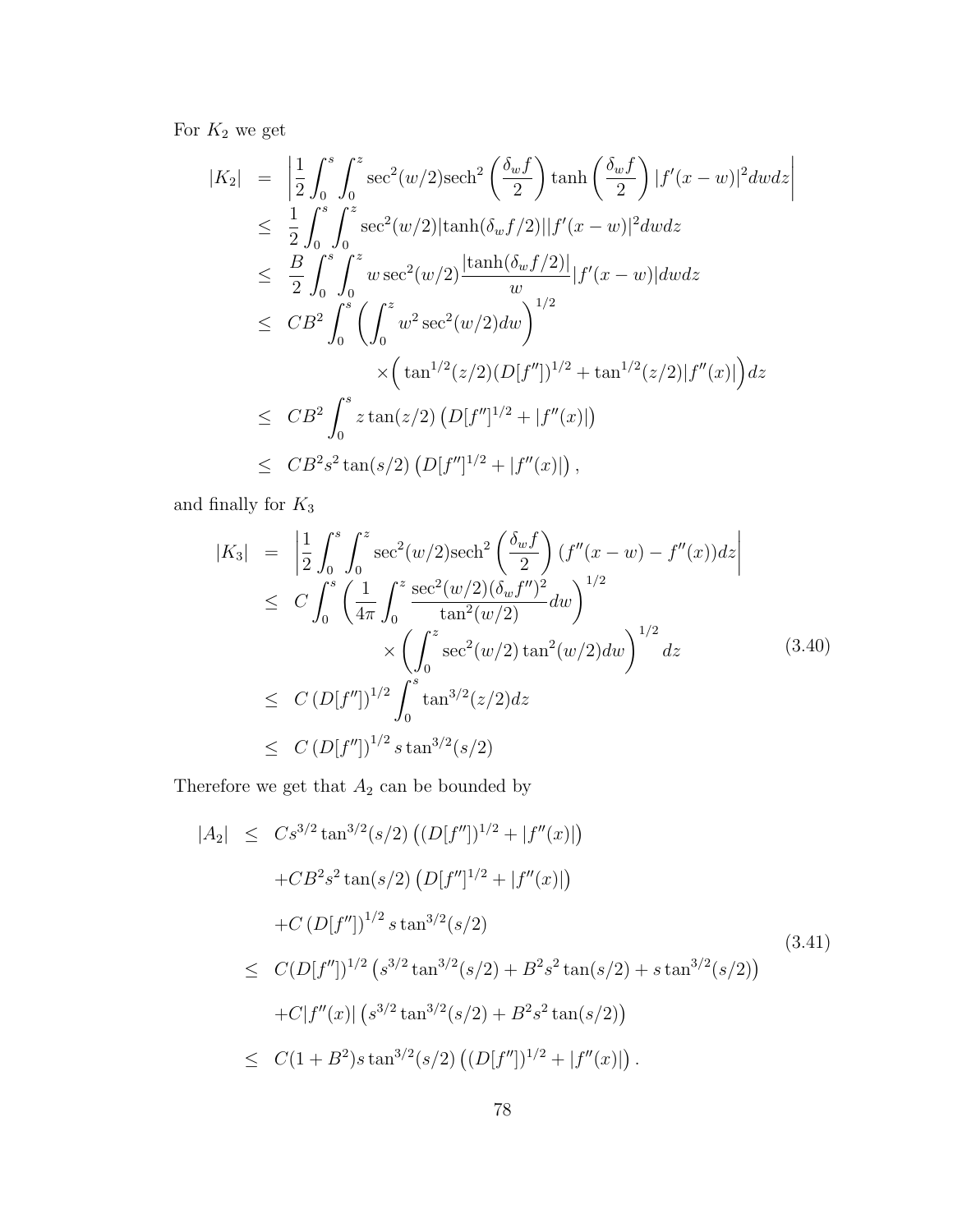Now we proceed to estimate  $\mathcal{A}_3$ 

$$
A_3 = \frac{1}{2} \int_0^s \sec^2(z/2) \operatorname{sech}^2\left(\frac{\delta_z f}{2}\right) f'(x-z) dz
$$
  
\n
$$
- \frac{1}{2} \int_0^s \sec^2(z/2) dz f'(x) + h_3(s) f''(x)
$$
  
\n
$$
= \frac{-1}{2} \int_0^s \sec^2(z/2) \int_0^z \operatorname{sech}^2\left(\frac{\delta_w f}{2}\right) \tanh\left(\frac{\delta_w f}{2}\right) |f'(x-w)|^2 dw dz
$$
  
\n
$$
+ \frac{1}{2} \int_0^s \sec^2(z/2) \int_0^z \operatorname{sech}^2\left(\frac{\delta_w f}{2}\right) (f''(x) - f''(x-w)) dw dz
$$
  
\n
$$
|A_3| \leq C \int_0^s \sec^2(z/2) \int_0^z |\tanh(\delta_w f/2)| |f'(x-w)|^2 dw dz
$$
  
\n
$$
+ C \int_0^s \sec^2(z/2) \left(\frac{1}{4\pi} \int_0^z \frac{(\delta_w f)^2 \sec^2(w/2)}{\tan^2(w/2)} dw\right)^{1/2} dz
$$
  
\n
$$
\leq C B \int_0^s \sec^2(z/2) \int_0^z \frac{|\tanh(\delta_w f/2)|}{w} w |f'(x-w)| dw dz
$$
  
\n
$$
+ C \int_0^s \sec^2(z/2) (D[f''])^{1/2} \left(\int_0^z \frac{w^2}{4} dw\right)^{1/2}
$$
  
\n
$$
\leq C B^2 \int_0^s \sec^2(z/2) \int_0^z w |f'(x-w)| dw dz
$$
  
\n
$$
+ C (D[f''])^{1/2} \int_0^z z^{3/2} \sec^2(z/2) dz
$$
  
\n(3.42)

And by applying Lemma [3.2.3](#page-82-0)

$$
|A_3| \leq CB^2 \int_0^s \sec^2(z/2) z^{3/2} (z^{1/2} (D[f''])^{1/2} + z^{1/2} |f''(x)|) dz
$$
  
+
$$
C(D[f''])^{1/2} s^{3/2} \int_0^s \sec^2(z/2) dz
$$
  

$$
\leq CB^2 s^2 \tan(s/2) (D[f''])^{1/2} + CB^2 s^2 \tan(s/2) |f''(x)|
$$
  
+
$$
C(D[f''])^{1/2} s^{3/2} \tan(s/2)
$$
 (3.43)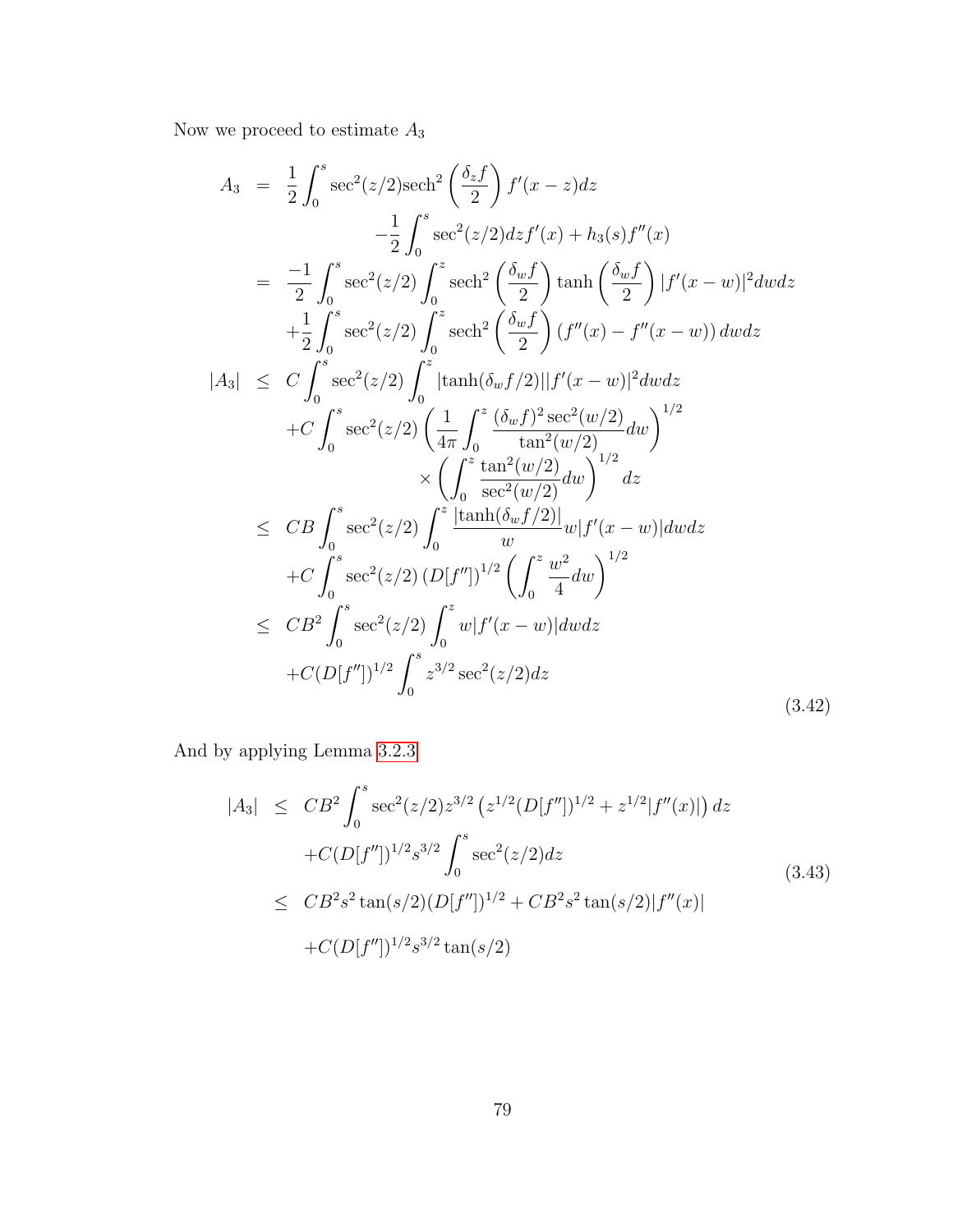$$
\leq C(1+B^2)\Big(D[f'']^{1/2}s^{3/2}\tan(s/2) + (D[f''])^{1/2}s^2\tan(s/2) + |f''(x)|s^2\tan(s/2)\Big) \qquad (3.44)
$$
  

$$
\leq C(1+B^2)s\tan^{3/2}(s/2)\left((D[f''])^{1/2} + |f''(x)|\right).
$$

Finally putting all together we conclude

$$
|sR_2[f'']| \le A_1 + A_2 + A_3
$$
  
\n
$$
\le C(1 + B^2)s \tan^{3/2}(s/2) \left( (D[f''])^{1/2} + |f''(x)| \right),
$$
\n(3.45)

which is the estimate in part (b) we were looking for and concludes the proof of Lemma [3.2.2.](#page-78-0)  $\Box$ 

## <span id="page-88-1"></span>3.2.4 Non linear lower bound

The main goal of this section is to obtain pointwise lower bound of the nonlinear terms appearing in the equation for the second derivative of the equation. The Lemmas in this section are analogous to the ones in Section 3 in [\[11\]](#page-252-0) but the proofs must be redone for our situation.

<span id="page-88-0"></span>**Lemma 3.2.4.** Let  $f \in W^{1,\infty}(\mathbb{T}) \cap W^{2,p}(\mathbb{T})$  a Lipschitz continuous function with Lipschitz constant B. Then for any  $x \in \mathbb{T}$  either

$$
|f''(x)| < \frac{256B}{\pi},\tag{3.46}
$$

or

$$
D_f[f''] \ge \frac{1}{32B(1+B^2)} |f''(x)|^3. \tag{3.47}
$$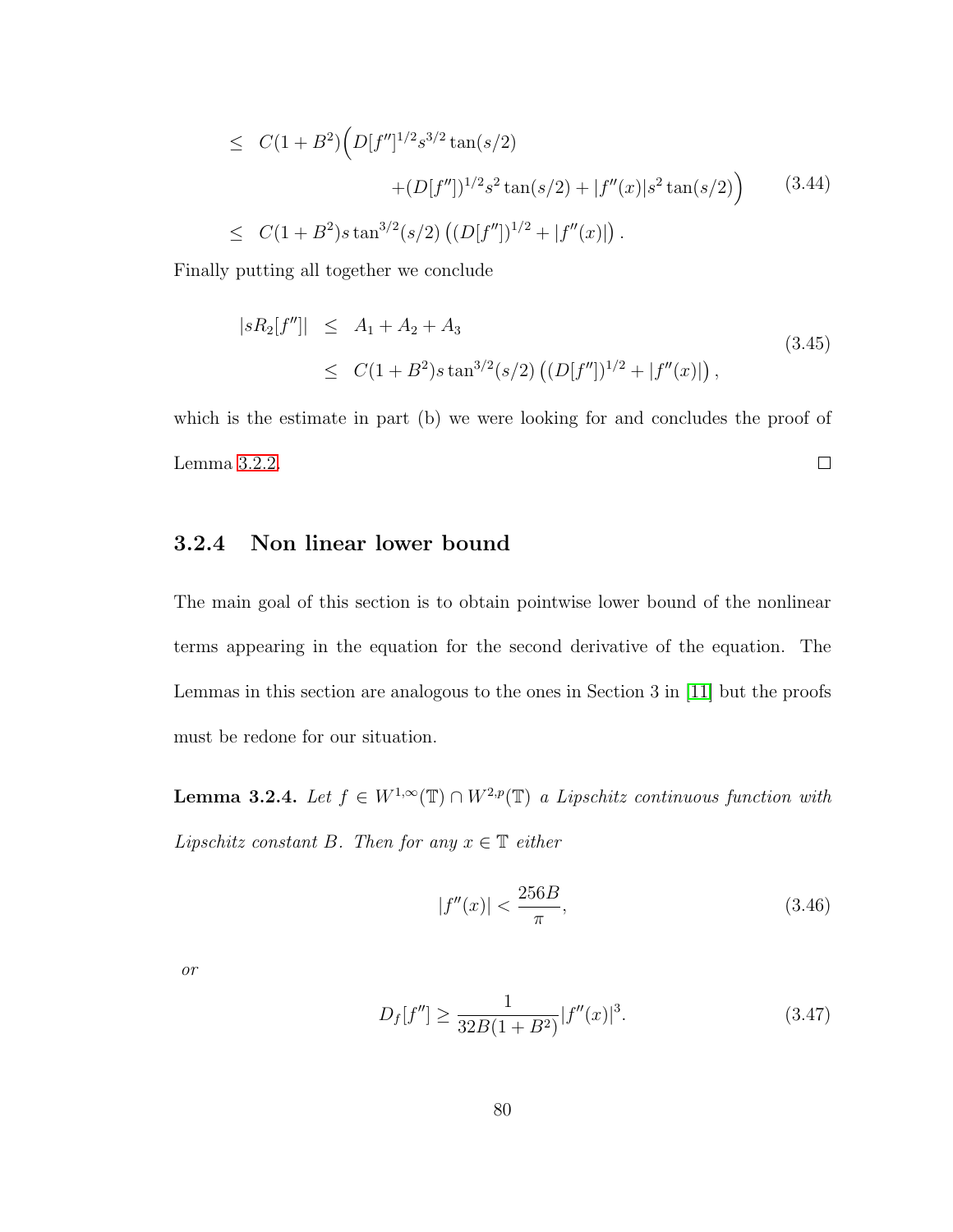<span id="page-89-0"></span>**Lemma 3.2.5.** Let  $f \in W^{1,\infty}(\mathbb{T}) \cap W^{2,p}(\mathbb{T})$  a Lipschitz continuous with Lipschitz constant  $B > 0$  then for any  $x \in \mathbb{T}$  either

$$
\frac{|f''(x)|}{\|f''\|_{L^p}} < \frac{1}{C_p^{1/p}} \left(\frac{2}{\pi}\right)^{1/p} \tag{3.48}
$$

or

$$
D_f[f''] \ge \frac{4C_p}{1 + B^2} \frac{|f''(x)|^{p+2}}{\|f''\|_{L^p}^p}
$$
\nwhere  $C_p = \left(8\left((1 - \frac{1}{2^{(p+1)/(p-1)}})\frac{p-1}{p+1}\right)^{(p-1)/p}\right)^{-p}$ 

\n(3.49)

<span id="page-89-1"></span>**Lemma 3.2.6.** Let  $f \in W^{1,\infty}(\mathbb{T}) \cap W^{2,p}(\mathbb{T})$  a Lipschitz continuous with Lipschitz constant B. Assume also that  $f'$  obeys a modulus of continuity  $\rho$ . Then there exist a continuous function  $L_B : [0, \infty) \to [0, \infty)$  such that for any  $x \in \mathbb{T}$  we have that either

$$
|f''(x)| < \frac{240B}{\pi} \tag{3.50}
$$

or

$$
D_f[f''] \ge L_B(|f''(x)|),\tag{3.51}
$$

where

<span id="page-89-2"></span>
$$
\lim_{y \to \infty} \frac{L_B(y)}{y^3} = \infty,\tag{3.52}
$$

at a rate that depends on how fast  $\lim_{r\to 0^+} \rho(r) = 0$ .

*Proof of Lemma [3.2.4.](#page-88-0)* First notice that because  $f$  is Lipschitz, then

$$
\frac{\tanh^2(\delta_s f/2)}{\tan^2(s/2)} \le \frac{|\delta_s f/2|^2}{\tan^2(s/2)} \le \frac{|Bs/2|^2}{\tan^2(s/2)} \le B^2,\tag{3.53}
$$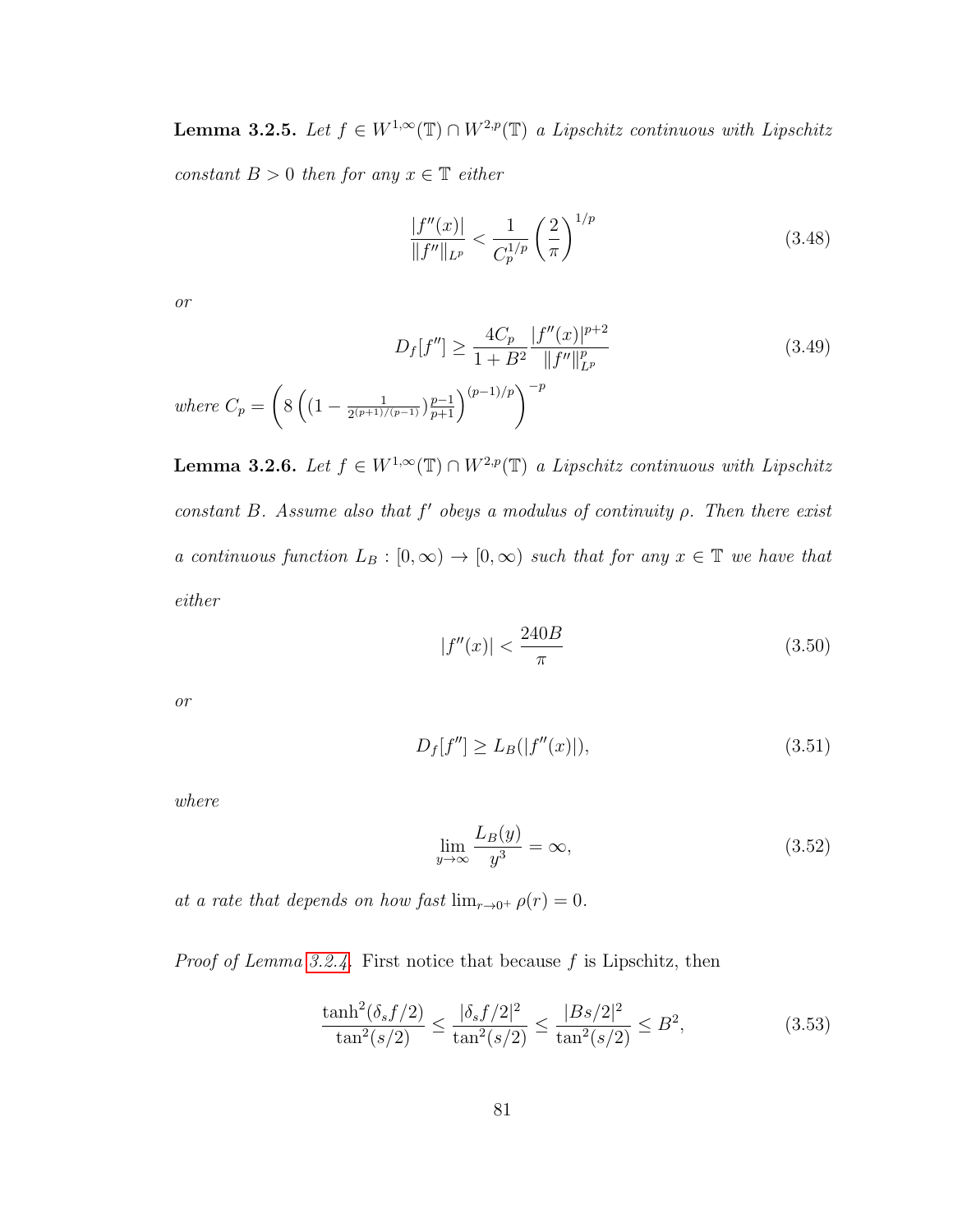and so we get the estimate

<span id="page-90-0"></span>
$$
D_f[f''] = \frac{1}{2}p.v.\frac{1}{2\pi} \int \frac{(\delta_s f'')^2 \sec^2(s/2)}{\tanh^2(\delta_s f/2) + \tan^2(s/2)} ds
$$
  
 
$$
\geq \frac{1}{2(1+B^2)} \frac{1}{2\pi} \int \frac{(\delta_s f'')^2 \sec^2(s/2)}{\tan^2(s/2)} ds.
$$
 (3.54)

Our goal is to bound the term  $D_f[f'']$  following a strategy similar to the one used in [\[12\]](#page-253-0) for a lower bound for the fractional Laplacian in a the periodic domain. For this purpose we use the following identity for the cotangent, which can be obtained by using use that  $\csc^2(x) = -\frac{d}{dx}$  $dx$  $\frac{d}{dx}\sin(x)$  $\frac{\pi}{\sin(x)}$  and the formula for the infinite product of  $\sin(x)$ 

$$
\frac{\sec^2(s/2)}{\tan^2(s/2)} = \csc^2(s/2) = \sum_{k \in \mathbb{Z}} \frac{1}{(s/2 - k\pi)^2},\tag{3.55}
$$

using this expansion on [\(3.54\)](#page-90-0) we get

<span id="page-90-1"></span>
$$
D_f[f''] \ge \frac{1}{4\pi(1+B^2)} \sum_{k \in \mathbb{Z}} \int_{-\pi}^{\pi} \frac{(\delta_s f'')^2}{(s/2 - k\pi)^2} ds \ge \frac{1}{\pi(1+B^2)} \int_{-\pi}^{\pi} \frac{(\delta_s f'')^2}{s^2} ds. \tag{3.56}
$$

The idea of taking the term with  $k = 0$  for the lower bound is that because is the only singular term in the expansion, we expect that the main contribution in the integral to come from that term. Here  $\eta(x)$  is a smooth cutoff such that  $0 \le \eta(x) \le 1, \eta(x) = 1$  for  $|x| \ge 1$  and  $\eta(x) = 0$  for  $|x| \le 1/2, |x'| \le 4$ , then we can bound using this bound we obtain

$$
D_f[f'']ds \geq \frac{1}{\pi(1+B^2)} \int_{-\pi}^{\pi} \frac{(\delta_s f'')^2}{s^2} ds
$$
  
\n
$$
\geq \frac{1}{\pi(1+B^2)} \int_{-\pi}^{\pi} \frac{(\delta_s f'')^2 \eta(s/r)}{s^2} ds
$$
  
\n
$$
\geq \frac{1}{\pi(1+B^2)} \int_{-\pi}^{\pi} \frac{|f''(x)|^2 - 2f''(x)f''(x-s)}{s^2} \eta(s/r) ds
$$
  
\n
$$
= \frac{1}{\pi(1+B^2)} (M_1|f''(x)|^2 - M_2f''(x)).
$$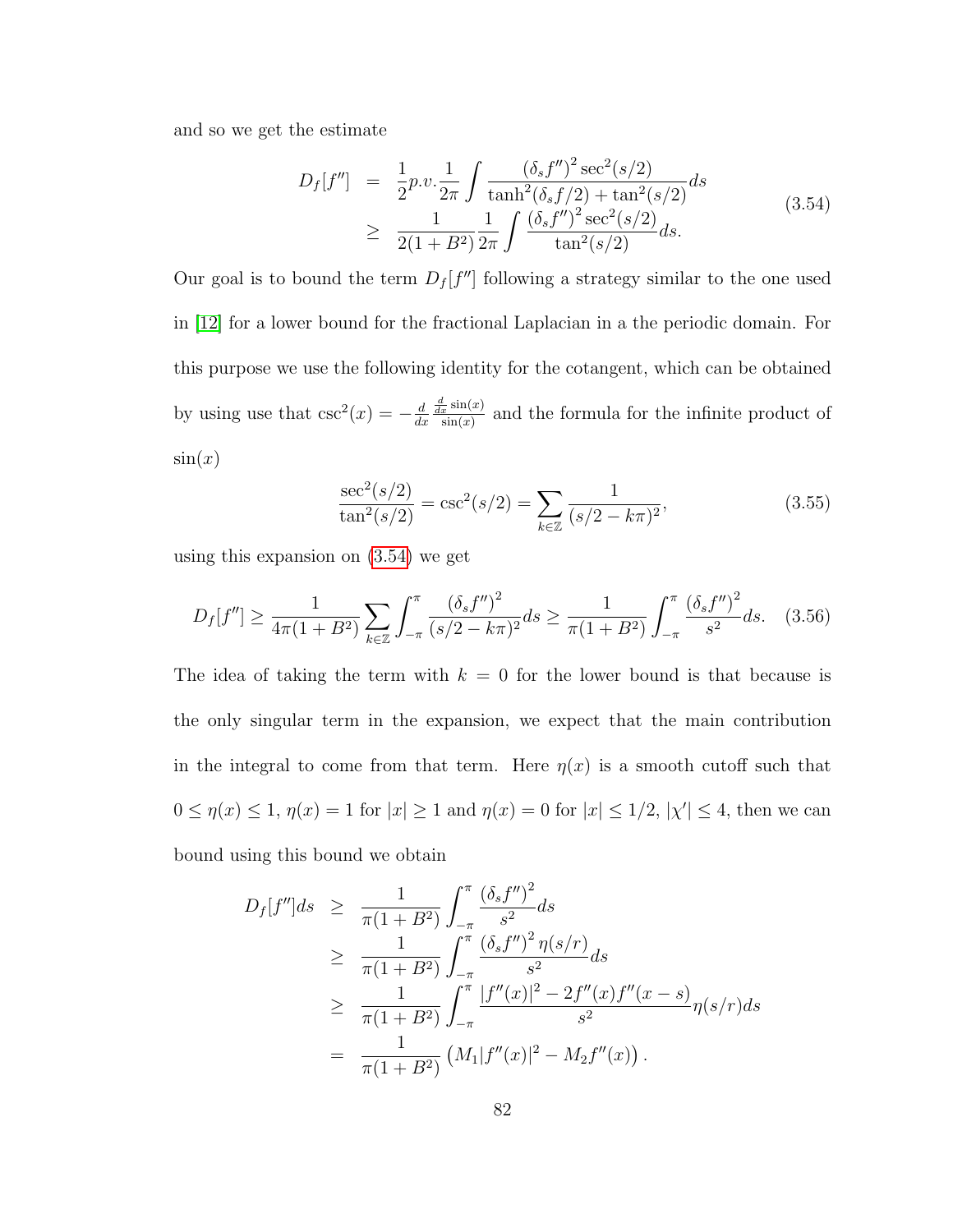To estimate  $M_1$  we use that for  $r \leq \frac{\pi}{2}$  $\frac{\pi}{2}$ 

$$
M_1 = \int_{-\pi}^{\pi} \frac{\eta(s/r)}{s^2} ds \ge \int_{r < |s| < \pi} \frac{1}{s^2} ds = 2\left(\frac{1}{r} - \frac{1}{\pi}\right) \ge \frac{1}{r},\tag{3.57}
$$

for  $M_2$  we get

$$
M_2 = 2\left|\int_{-\pi}^{\pi} \frac{f''(x-s)\eta(s/r)}{s^2} ds\right| = 2\left|\int_{-\pi}^{\pi} \partial_s \delta_s f'(x) \frac{1}{s^2} \eta(s/r) ds\right|,
$$

integrating by parts we get

$$
M_2 = 2 \left| \int_{-\pi}^{\pi} \delta_s f'(x) \frac{-2}{s^3} \eta(s/r) ds + \frac{1}{r} \int_{-\pi}^{\pi} \delta_s f'(x) \frac{1}{s^2} \eta'(s/r) ds \right|
$$
  
\n
$$
\leq 2 \int_{r/2 < |s| < \pi} |\delta_s f'(x)| \frac{2}{s^3} ds + \frac{4}{r} \int_{r/2 < |s| < r} |\delta_s f'(x)| \frac{1}{s^2} ds
$$
  
\n
$$
\leq 8B \int_{r/2 < |s| < \pi} \frac{1}{|s|^3} dx + 8B \int_{r/2 < |s| < r} \frac{1}{|s|^3} ds
$$
  
\n
$$
\leq 16B \frac{(-1)}{s^2} \Big|_{r/2}^{\pi} = 16B \left( \frac{4}{r^2} - \frac{1}{\pi^2} \right) \leq \frac{64B}{r^2}
$$

Now we want to choose  $r$  such that

$$
\frac{|f''(x)|}{2r} = \frac{64B}{r^2}, \Rightarrow \qquad r = \frac{128B}{|f''(x)|},\tag{3.58}
$$

and this can be done if  $\frac{128B}{|f''(x)|} \leq \frac{\pi}{2}$  $\frac{\pi}{2}$ , so we get the condition that either

$$
|f''(x)| < \frac{256B}{\pi}, \text{ or } D_f[f''] \ge \frac{4}{1+B^2} \frac{|f''(x)|^3}{128B} \tag{3.59}
$$

$$
\boxed{\phantom{0}}
$$

Proof of Lemma [3.2.5.](#page-89-0) From equation [3.56](#page-90-1)

$$
D_f[f''] \ge \frac{1}{\pi (1 + B^2)} \int_{-\pi}^{\pi} \frac{(\delta_s f'')^2}{s^2} ds
$$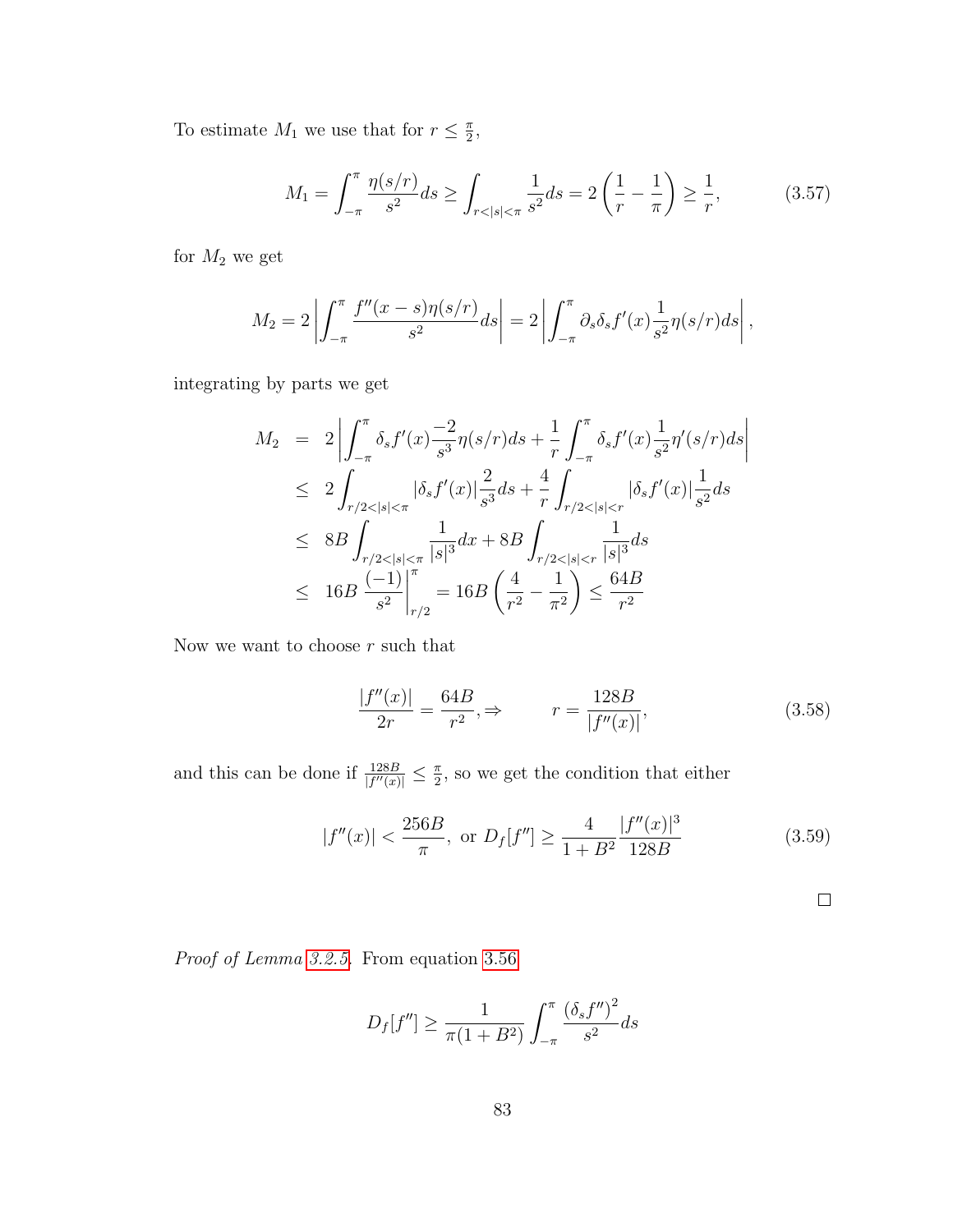This time we use Hölder inequality instead of integrating by parts, so we get

$$
D_{f}[f''] \geq \frac{1}{\pi(1+B^{2})} \int_{|s|>r} \frac{(\delta_{s}f'')^{2}}{s^{2}} ds
$$
  
\n
$$
\geq \frac{1}{\pi(1+B^{2})} \int_{|s|>r} \frac{|f''(x)|^{2} - 2f''(x)f''(x-s) + |f''(x-s)|^{2}}{s^{2}} ds
$$
  
\n
$$
\geq \frac{1}{\pi(1+B^{2})} \left( 2|f''(x)|^{2} \left( \frac{1}{r} - \frac{1}{\pi} \right) -4|f''(x)|||f''||_{L^{p}} \left( \int_{r}^{\pi} \frac{1}{s^{\frac{2p}{p-1}}} ds \right)^{(p-1)/p} \right)
$$
  
\n
$$
\geq \frac{|f''(x)|}{\pi(1+B^{2})} \left( 2|f''(x)| \left( \frac{1}{r} - \frac{1}{\pi} \right) -4\|f''||_{L^{p}} \left( \frac{p-1}{p+1} \right)^{(p-1)/p} \left( \frac{1}{r^{\frac{p+1}{p-1}}} - \frac{1}{\pi^{\frac{p+1}{p-1}}} \right)^{\frac{p-1}{p}} \right).
$$

Now notice that for  $r \leq \pi/2$ ,  $\frac{1}{r} - \frac{1}{\pi} \geq \frac{1}{2n}$  $\frac{1}{2r}$  and

$$
\frac{1}{r^{(p+1)/(p-1)}} - \frac{1}{\pi^{(p+1)/(p-1)}} = \frac{1-\alpha}{r^{(p+1)/(p-1)}} + \alpha \frac{1}{r^{(p+1)/(p-1)}} - \frac{1}{\pi^{(p+1)/(p-1)}} \n\ge \frac{1-\alpha}{r^{(p+1)/(p-1)}} + \alpha \frac{2^{(p+1)/(p-1)}}{\pi^{(p+1)/(p-1)}} - \frac{1}{\pi^{(p+1)/(p-1)}} \n\ge \frac{1-\alpha}{r^{(p+1)/(p-1)}},
$$

for  $\alpha = \frac{1}{2(p+1)}$  $\frac{1}{2^{(p+1)/(p-1)}}$ , applying this to our estimate for  $D_f[f'']$  we get

$$
D_f[f''] \ge \frac{|f''(x)|}{\pi (1 + B^2)} \left( \frac{|f''(x)|}{r} - 4||f''||_{L^p} \left( (1 - \frac{1}{2^{(p+1)/(p-1)}}) \frac{p-1}{p+1} \right)^{(p-1)/p} \frac{1}{r^{(p+1)/p}} \right). \tag{3.60}
$$

Now we want to choose  $r\leq \pi/2$  so that

$$
\frac{|f''(x)|^2}{2r} = 4|f''(x)||f''||_{L^p}\left(\left(1 - \frac{1}{2^{(p+1)/(p-1)}}\right)\frac{p-1}{p+1}\right)^{(p-1)/p}\frac{1}{r^{(p+1)/p}},\qquad(3.61)
$$

multiplying by  $2r/\|f\|_{L^p}$  we get

$$
\frac{|f''(x)|}{\|f''\|_{L^p}} = 8\left(\left(1 - \frac{1}{2^{(p+1)/(p-1)}}\right)\frac{p-1}{p+1}\right)^{(p-1)/p}\frac{1}{r^{1/p}},\tag{3.62}
$$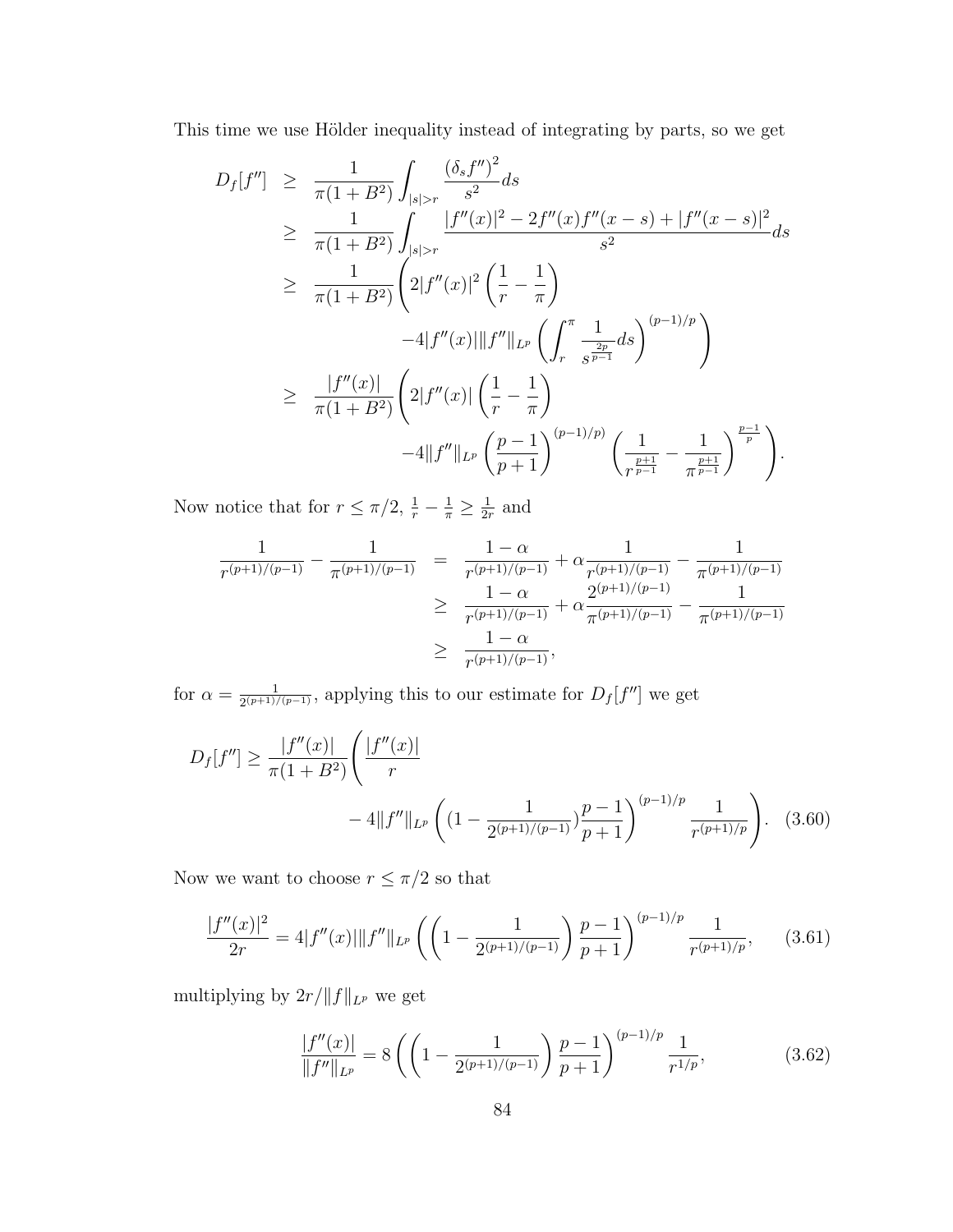finally by taking the  $p$  power we obtain

$$
\frac{1}{r} = C_p \frac{|f''(x)|^p}{\|f''\|_{L^p}^p}.\tag{3.63}
$$

This choice or  $\boldsymbol{r}$  can be done if

$$
C_p \frac{|f''(x)|^p}{\|f''\|_{L^p}^p} \ge \frac{2}{\pi}.\tag{3.64}
$$

Therefore we get the condition that either  $\frac{|f''(x)|}{||f''||_{x,y}}$  $\frac{|f''(x)|}{\|f''\|_{L^p}} < \frac{1}{C_p^1}$  $\frac{1}{C_p^{1/p}}\left(\frac{2}{\pi}\right)$  $\frac{2}{\pi}$ )<sup>1/p</sup> or

$$
D_f[f''] \ge \frac{1}{\pi (1 + B^2)} C_p \frac{|f''(x)|^{p+2}}{\|f''\|_{L^p}^p},
$$
\n(3.65)

where 
$$
C_p = \left( 8 \left( \left( 1 - \frac{1}{2^{(p+1)/(p-1)}} \right) \frac{p-1}{p+1} \right)^{(p-1)/p} \right)^{-p}
$$
.

Proof of Lemma [3.2.6.](#page-89-1) From equation [\(3.56\)](#page-90-1) we know

$$
D_f[f''] \ge \frac{1}{\pi(1+B^2)} \int_{-\pi}^{\pi} \frac{(\delta_s f'')^2}{s^2} ds.
$$
 (3.66)

Let  $\eta$  a cutoff function, such that  $\chi(x) = 0$  for  $|x| \leq \frac{1}{2}$ ,  $\chi(x) = 1$  for  $|t| \geq 1$  and  $\eta'(t) = 2$  for  $t \in (1/2, 1)$ .

$$
D_f[f''] \geq \frac{1}{\pi(1+B^2)} \int_{-\pi}^{\pi} \frac{(\delta_s f'')^2 \chi(s/r)}{s^2} ds
$$
  
 
$$
\geq \frac{1}{\pi(1+B^2)} \left( |f''(x)|^2 \int_{r<|s|<\pi} \frac{1}{s^2} ds -2|f''(x)| \left| \int_{-\pi}^{\pi} \frac{f''(x-s)\chi(s/r)}{s^2} ds \right| \right),
$$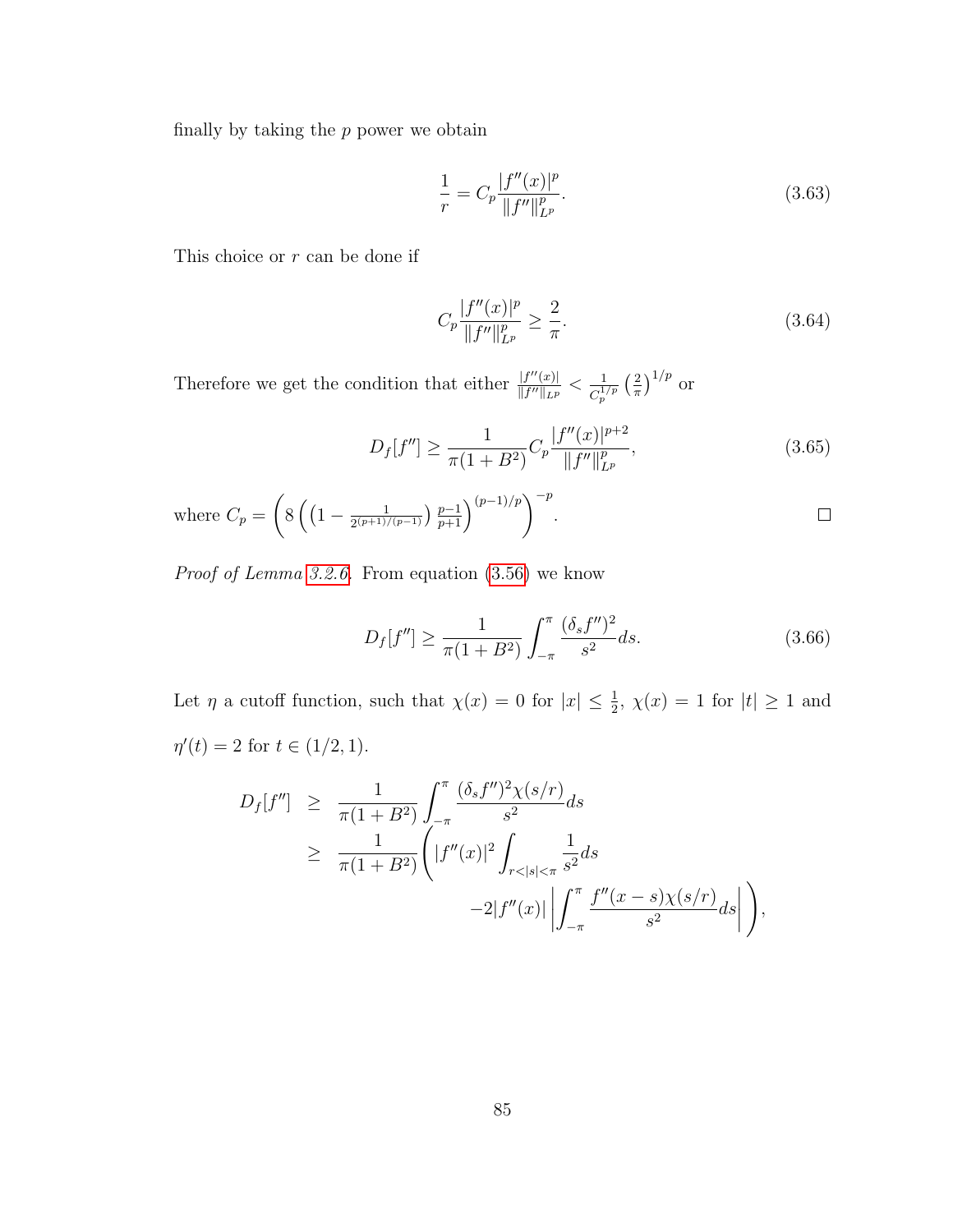integrating by parts we get

$$
\geq \frac{1}{\pi(1+B^2)} \Biggl( |f''(x)|^2 \left( \frac{2}{r} - \frac{2}{\pi} \right) -2|f''(x)| \Biggl| \int_{|s|>r/2} \frac{\delta_s f'(-2)\chi(s/r)}{s^3} ds \Biggr|
$$
  

$$
- \frac{2}{r} |f''(x)| \Biggl| \int_{r/2 < |s|  

$$
\geq \frac{1}{\pi(1+B^2)} \left( |f''(x)|^2 \left( \frac{2}{r} - \frac{2}{\pi} \right) - 4|f''(x)| \Biggl| \int_{|s|>r/2} \frac{\delta_s f'\chi(s/r)}{s^3} ds \Biggr|
$$
  

$$
-4|f''(x)| \int_{r/2 < |s|
$$
$$

Now notice that for  $r \leq \pi/2$  we have that  $\frac{2}{r} - \frac{2}{\pi} \geq \frac{1}{r}$  $\frac{1}{r}$  and therefore

$$
D_f[f''] \geq \frac{1}{\pi(1+B^2)} \left( \frac{|f''(x)|^2}{r} - 16|f''(x)| \int_{r/2}^{\pi} \frac{\rho(s)}{s^3} ds \right)
$$
  
= 
$$
\frac{|f''(x)|}{\pi(1+B^2)r} \left( |f''(x)| - 16r \int_{r/2}^{\pi} \frac{\rho(s)}{s^3} ds \right),
$$

where  $\rho(s)$  is the modulus of continuity of f'. Notice that we can assume that  $\lim_{s\to 0^+}\rho(s)/s=\infty$  by taking if necessary a function  $\rho(s)$  that is larger than the original one and decay slower at 0. We want to choose  $r\leq \pi/2$  such that

<span id="page-94-0"></span>
$$
\frac{|f''(x)|}{32} = r \int_{r/2}^{\pi} \frac{\rho(s)}{s^3} ds,
$$
\n(3.67)

this can be done if  $\frac{|f''(x)|}{32} \ge \frac{15B}{2\pi}$  $\frac{5B}{2\pi}$ . To see this we use the intermediate value theorem and that

<span id="page-94-1"></span>
$$
\lim_{r \to 0} r \int_{r/2}^{\pi} \frac{\rho(s)}{s^3} ds = \infty,
$$
\n(3.68)

this is obtained by applying the L'Hospital rule and that  $\lim_{s\to 0^+} \rho(s)/s = \infty$ . At  $r\rightarrow \pi/2$  we get for the limit

$$
\lim_{r \to \pi/2} r \int_{r/2}^{\pi} \frac{\rho(s)}{s^3} ds = \frac{\pi}{2} \int_{\pi/4}^{\pi} \frac{\rho(s)}{s^3} ds \le B \pi \int_{\pi/4}^{\pi} \frac{1}{s^3} ds = \frac{15B}{2\pi}.
$$
 (3.69)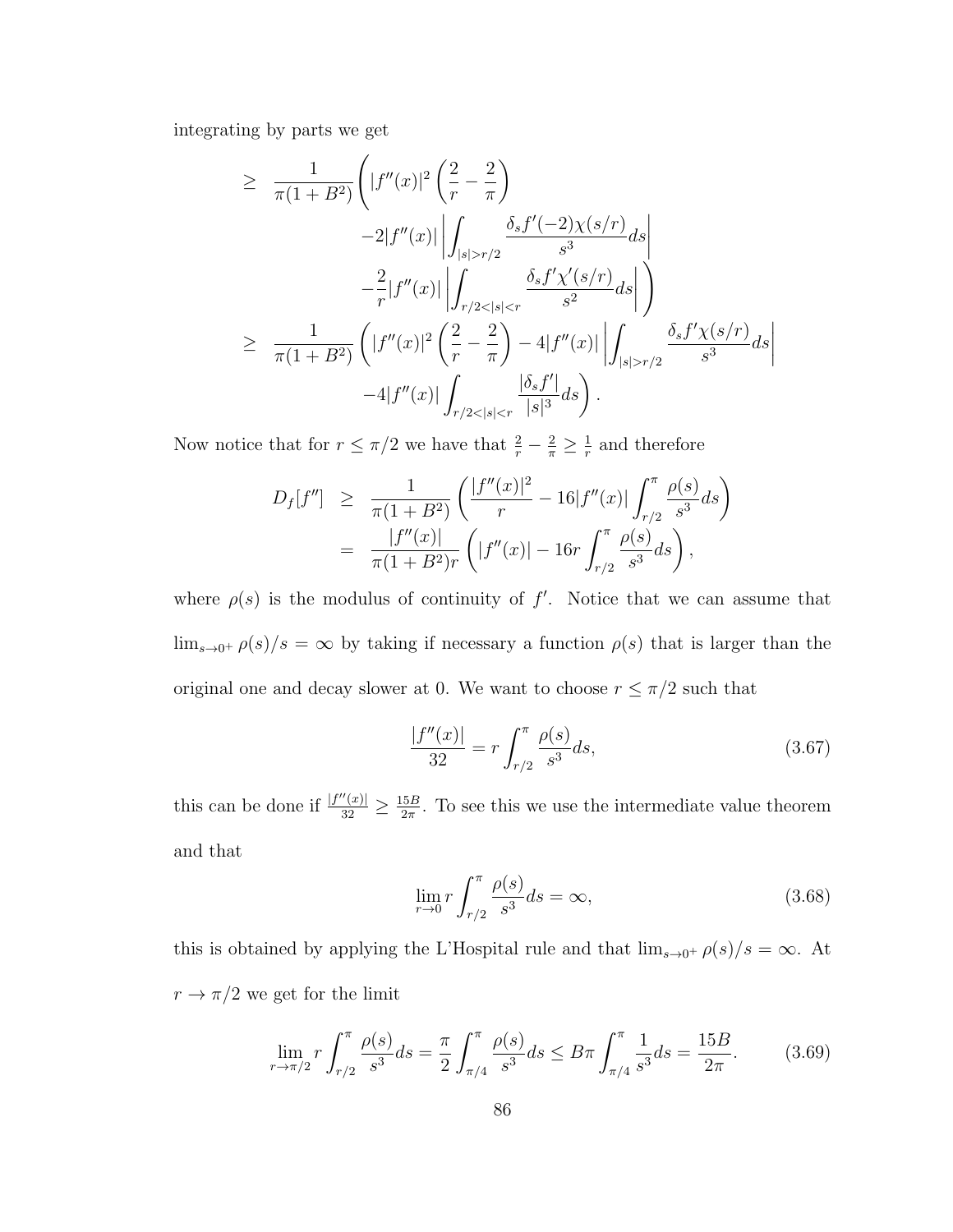Which implies that [\(3.67\)](#page-94-0) can always be satisfied as long as  $|f''(x)| \ge \frac{240B}{\pi}$ . So far we have that for almost every  $x\in\mathbb{T}$  we have that either

$$
|f''(x)| < \frac{240B}{\pi} \tag{3.70}
$$

or

$$
D_f[f''] \ge L_B(|f''(x)|),\tag{3.71}
$$

where  $L_B(t) = \frac{t^2}{2\pi(1+B)}$  $\frac{t^2}{2\pi(1+B^2)r(t)}$  and  $r(t)$  satisfies

$$
\frac{t}{32} = r(t) \int_{r(t)/2}^{\pi} \frac{\rho(s)}{s^3} ds.
$$
 (3.72)

It is easy to see that  $r(t)$  can be chosen to depend continuously on  $t$ , To prove that

$$
\lim_{y \to \infty} \frac{L_B(y)}{y^3} = \infty,\tag{3.73}
$$

we notice that this can be written as

$$
\frac{L_B(t)}{t}^3 = \frac{1}{2\pi(1+B^2)tr(t)}\tag{3.74}
$$

and therefore it is enough to show that the following quantity go to 0 as  $y\to\infty$ 

<span id="page-95-0"></span>
$$
\frac{tr(t)}{32} = r(t)^2 \int_{r(t)/2}^{\pi} \frac{\rho(s)}{s^3} ds.
$$
 (3.75)

Notice that from [\(3.68\)](#page-94-1) we know that as  $t \to \infty$ ,  $r(t) \to 0$ . To show that the limit as  $t \to \infty$  of [\(3.75\)](#page-95-0) is zero first we split the integral between  $[r(t), \sqrt{r(t)}]$  and  $[\sqrt{r(t)}, \pi]$  and notice that

$$
r(t)^{2} \int_{\sqrt{r(t)}}^{\pi} \frac{\rho(s)}{s^{3}} ds \le 2Br(t)^{2} \int_{\sqrt{r(t)}}^{\pi} \frac{1}{s^{3}} ds \le Br(t) \to 0,
$$
 (3.76)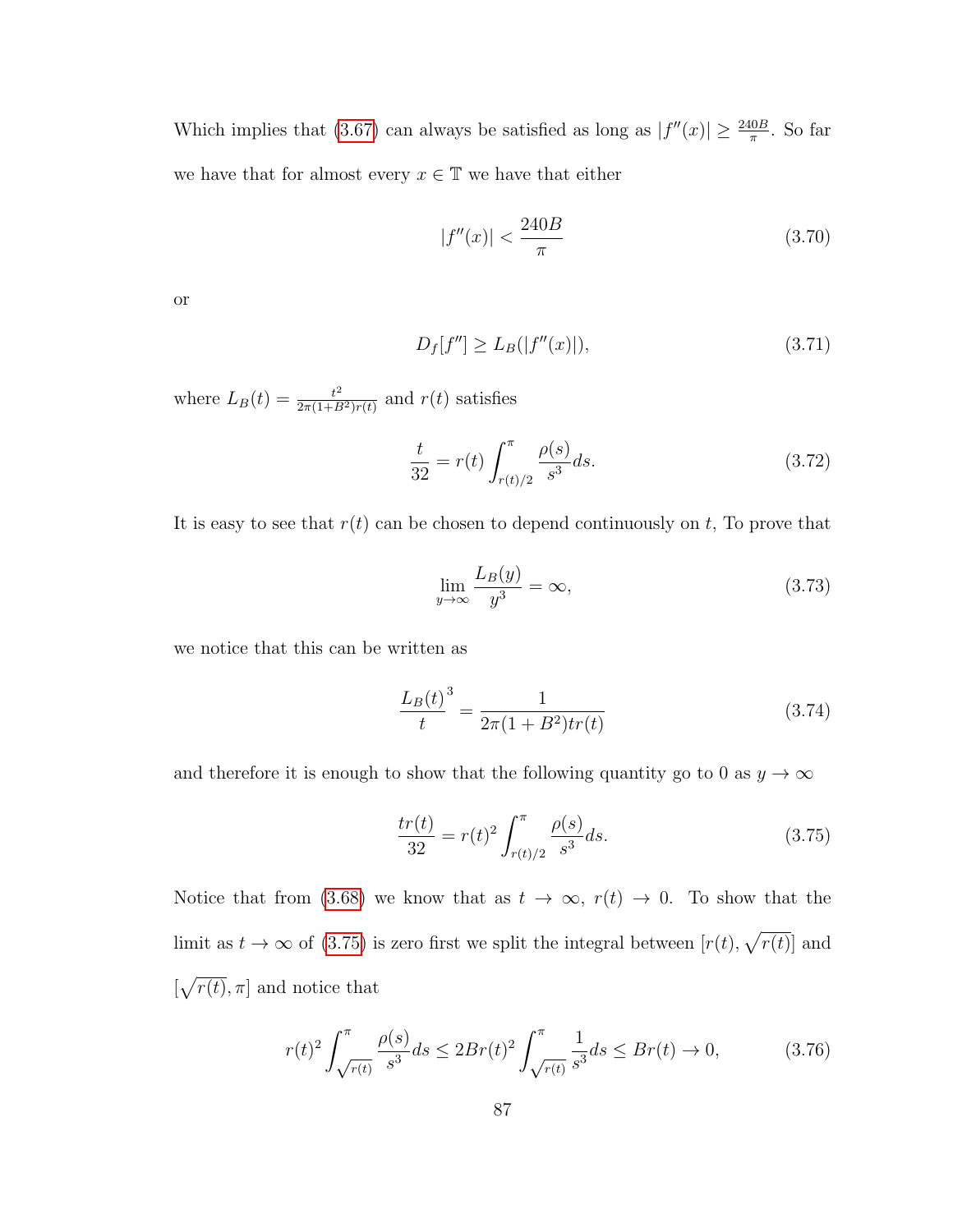as  $t \to \infty$ , next we look at

$$
r(t)^2 \int_{\sqrt{r(t)}}^{r(t)} \frac{\rho(s)}{s^3} ds \le \rho(\sqrt{t}) r(t)^2 \int_{r(t)}^{\infty} \frac{1}{s^3} ds = \frac{\rho(\sqrt{t})}{2} \to 0,
$$
 (3.77)

which proves [\(3.52\)](#page-89-2) and complete the proof of Lemma [3.2.6.](#page-89-1)  $\Box$ 

#### 3.2.5 Bounds of the Right hand side

In this section we want to find upper bounds for the terms in the right hand side of the equation for the second derivative defined in Subsection [3.2.2.](#page-75-1) From now on, we will assume that all the integrals are taken in the principal value sense if needed. Also in this section C is a constant that can change on each line that do not depend of  $B$ .

Note that is only necessary to estimate  $|T_i|$  when  $f''(x) \neq 0$  because those terms are multiplied by  $f''(x)$  in equation [\(3.21\)](#page-76-0). The goal of this section is to prove the following estimate.

<span id="page-96-0"></span>Lemma 3.2.7. Let  $T_i$ ,  $i \in \{1, \dots, 8\}$  as defined in Subsection [3.2.2,](#page-75-1) with  $f \in$  $W^{1,\infty} \cap W^{2,2}$  and Lipschitz constant B. Let  $0 < \varepsilon < 1$  then for  $x \in \mathbb{T}$  such that  $f''(x) \neq 0$  we have

(a) 
$$
|T_1| + |T_2| + |T_3| + |T_4| + |T_5| + |T_6| + |T_7| \leq CB(1+B)^3 \left( \varepsilon^{-2} |f''(x)|^2 + \varepsilon \frac{D[f'']}{|f''(x)|} \right),
$$
  
\n(b)  $|T_8| \leq CB(1+B)^4 \left( \varepsilon^{-2} |f''(x)| + \varepsilon \frac{D[f'']}{|f''(x)|^2} + |Hf''| \right).$ 

Proof of Lemma [3.2.7.](#page-96-0) The key for the proof is a careful application of the Lemma [3.2.4.](#page-88-1) In what follows  $R_1[f'']$  and  $R_2[f'']$  are defined as in Lemma [3.2.1](#page-77-0) and Lemma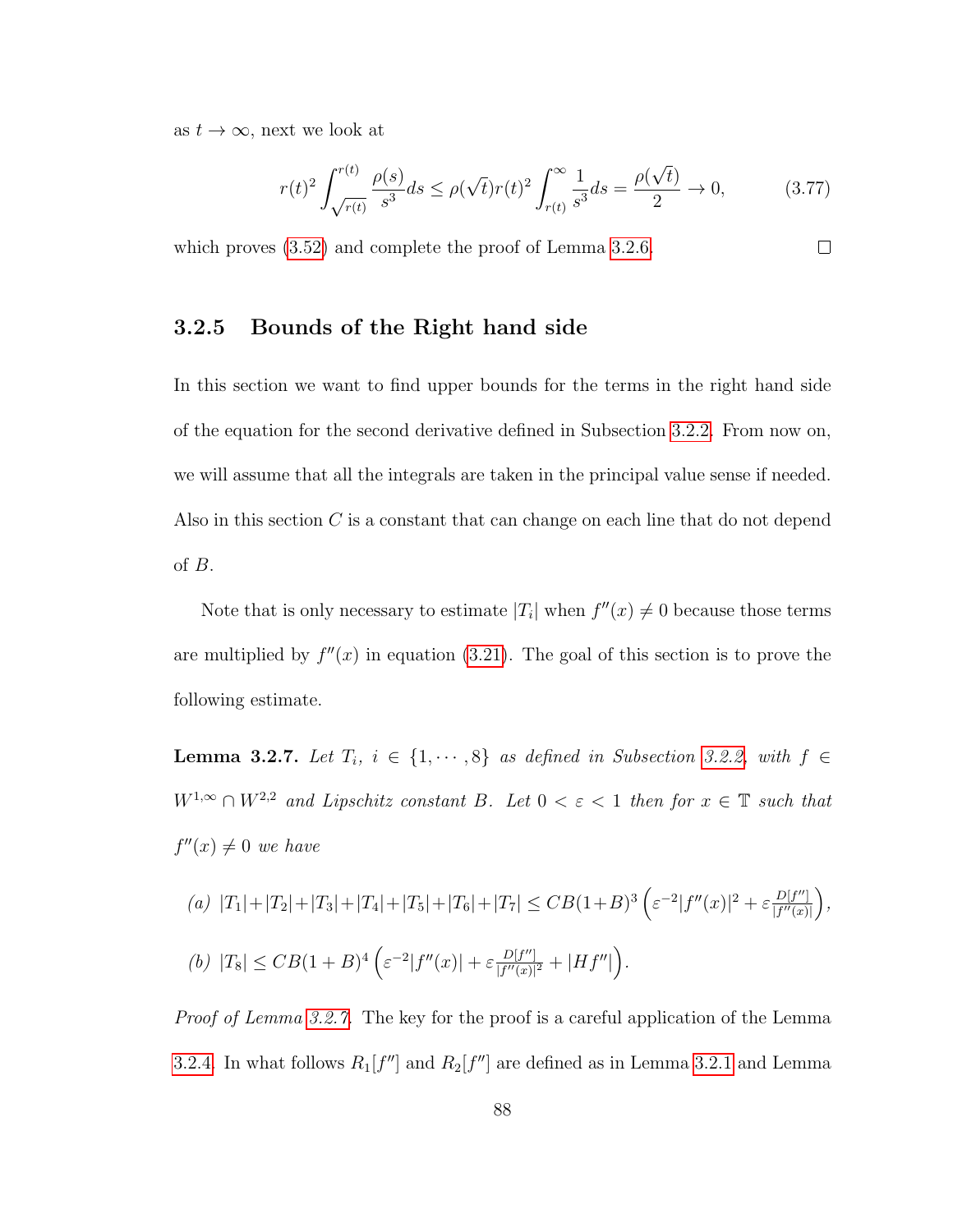3.2.2. Here 
$$
\{|s| \leq \eta\} \stackrel{\text{def}}{:=} \{s \in \mathbb{T} : d(0, s) \leq \eta\}, \text{ and } \{|s| > \eta\} := T \setminus \{s \in \mathbb{T} : d(0, s) \leq \eta\}.
$$

An important ingredient in the proof is to split the integrals in region where we can apply different estimates, because our estimates are pointwise in  $x$ , our choice of such splitting will depend on the point, more specifically given x s.t.  $f''(x) \neq 0$ and  $\varepsilon \in (0,1)$ , we can choose  $\eta(x) \in (0,\pi)$  such that

<span id="page-97-0"></span>
$$
\tan\left(\frac{\eta}{2}\right) = \frac{\varepsilon B}{|f''(x)|}.\tag{3.78}
$$

Now we proceed to estimate  $T_i$  for  $i \in \{1, \dots, 8\}$ .

Bound for T1

$$
T_1 = \frac{1}{2\pi} \int \frac{\mathrm{sech}^2(\delta_s f/2)\mathrm{tanh}^2(\delta_s f/2)\mathrm{sec}^2(s/2)\left(\delta_s f'\right)^2}{\left(\tan^2(s/2) + \tanh^2(\delta_s f/2)\right)^2} \times \left[\tanh(\delta_s f/2) - \tan(s/2)\partial f\right] ds \quad (3.79)
$$

Let  $A(s) = \frac{\text{sech}^2(\delta_s f/2) \frac{\tanh^2(\delta_s f/2)}{\tan^2(s/2)}}{\sqrt{(\text{sech}^2(\delta_s f/2))^2}}$  $\frac{1+\tanh^2(\delta_s f/2)}{\left(1+\tfrac{\tanh^2(\delta_s f/2)}{\tan^2(s/2)}\right)^2}$ , we can estimate  $A(s)$  by using the following easy facts  $|\text{sech}(x)| \le 1$ ,  $|\tanh(x)| \le 1$ ,  $|\tanh(\delta_s f/2)| \le |\delta_s f/2| \le \frac{B}{2}\pi$  and  $|$  $\tanh(\delta_s f/2)$  $tan(s/2)$  $\vert \leq$ B. Then we get

$$
|A(s)| \le \min\{1, B, B^2\}, \ |A(s)\tan(s/2)| \le \min\{1, B, B^2\frac{\pi}{2}\},\tag{3.80}
$$

and 
$$
|A(s) \tan^2(s/2)| \le \min\{1, B\frac{\pi}{2}, B^2\frac{\pi^2}{4}\}.
$$
 (3.81)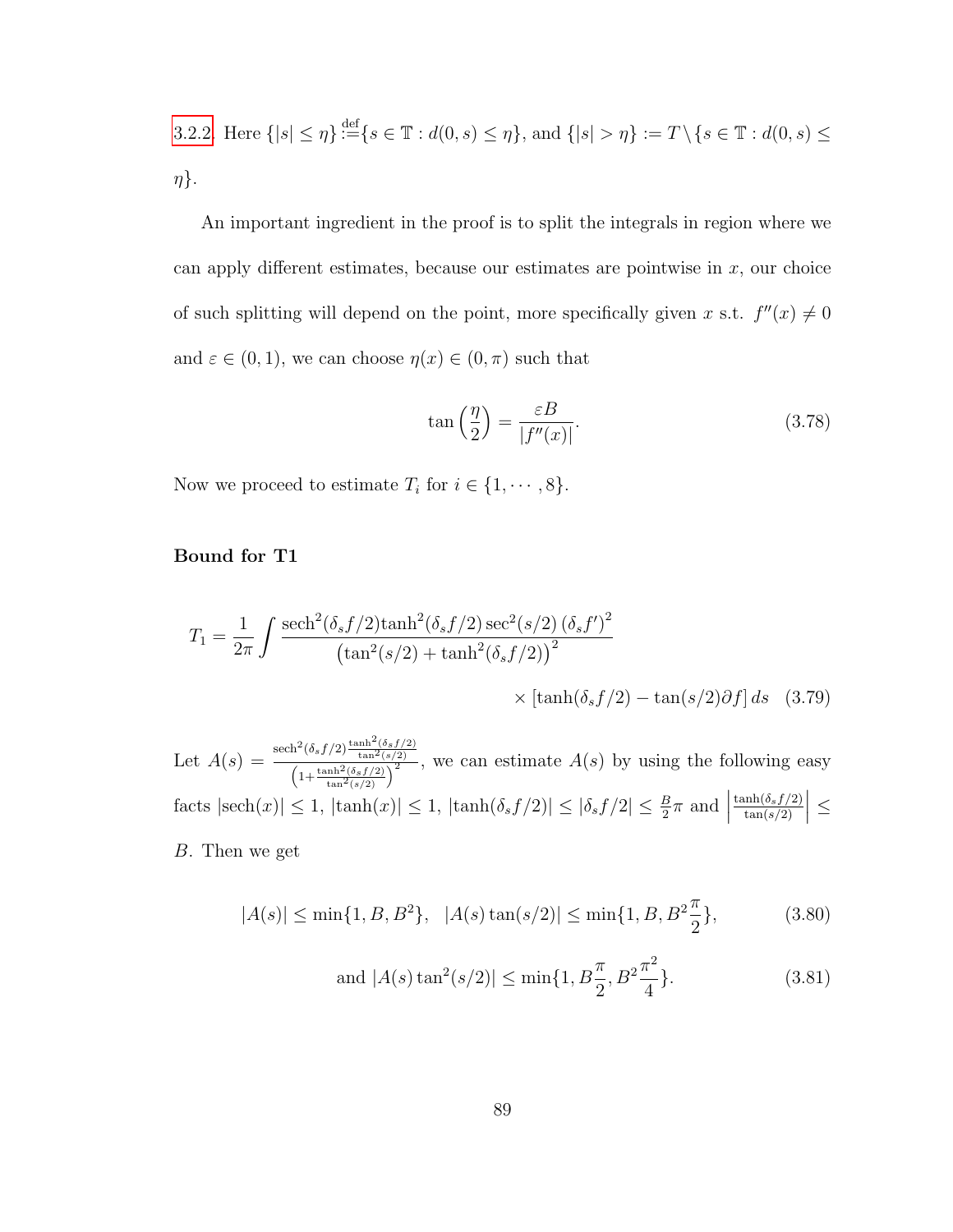Consider the following splitting of  $\mathcal{T}_1$ 

$$
T_{1} = \frac{1}{2\pi} \int A(s) \frac{\sec^{2}(s/2)}{\tan^{2}(s/2)} (\delta_{s}f')^{2} [\tanh(\delta_{s}f/2) - \tan(s/2)\partial f] ds
$$
  
\n
$$
= \frac{1}{2\pi} \int_{|s| \leq \eta} A(s) \frac{\sec^{2}(s/2)}{\tan^{2}(s/2)} (\delta_{s}f')^{2} (R_{2}[f''] - h(s)f''(x)) ds
$$
  
\n
$$
+ \frac{1}{2\pi} \int_{|s| > \eta} A(s) \frac{\sec^{2}(s/2)}{\tan^{2}(s/2)} (\delta_{s}f')^{2} (R_{2}[f''] - h(s)f''(x)) ds
$$
  
\n
$$
= \frac{1}{2\pi} \int_{|s| \leq \eta} A(s) \frac{\sec^{2}(s/2)}{\tan^{2}(s/2)} (\delta_{s}f') (s f''(x) + R_{1}[f'']) R_{2}[f''] ds
$$
  
\n
$$
-f''(x) \frac{1}{2\pi} \int_{|s| \leq \eta} A(s) \frac{\sec^{2}(s/2)}{\tan^{2}(s/2)} (s f''(x) + R_{1}[f''])^{2} h(s) ds
$$
  
\n
$$
+ \frac{1}{2\pi} \int_{|s| > \eta} A(s) \frac{\sec^{2}(s/2)}{\tan^{2}(s/2)} (\delta_{s}f')^{2} (R_{2}[f''] - h(s)f''(x)) ds
$$
  
\n
$$
= I_{in,1} + I_{in,2} + I_{out},
$$

where  $h(s)$  is defined by [\(3.28\)](#page-78-1). Now we estimate  $I_{in,1}$  by using the following splitting

$$
I_{in,1} = f''(x) \frac{1}{2\pi} \int_{|s| \le \eta} A(s) \frac{\sec^2(s/2)}{\tan^2(s/2)} (\delta_s f') s(sR_2[f'']) ds
$$
  
+ 
$$
\frac{1}{2\pi} \int_{|s| \le \eta} A(s) \frac{\sec^2(s/2)}{\tan^2(s/2)} (\delta_s f') (sR_1[f'']) sR_2[f''] ds
$$
  
= 
$$
J_1 + J_2,
$$

we can estimate  $J_1$  and  $J_2$  by using Lemma [3.2.1](#page-77-0) and Lemma [3.2.2,](#page-78-0) in the following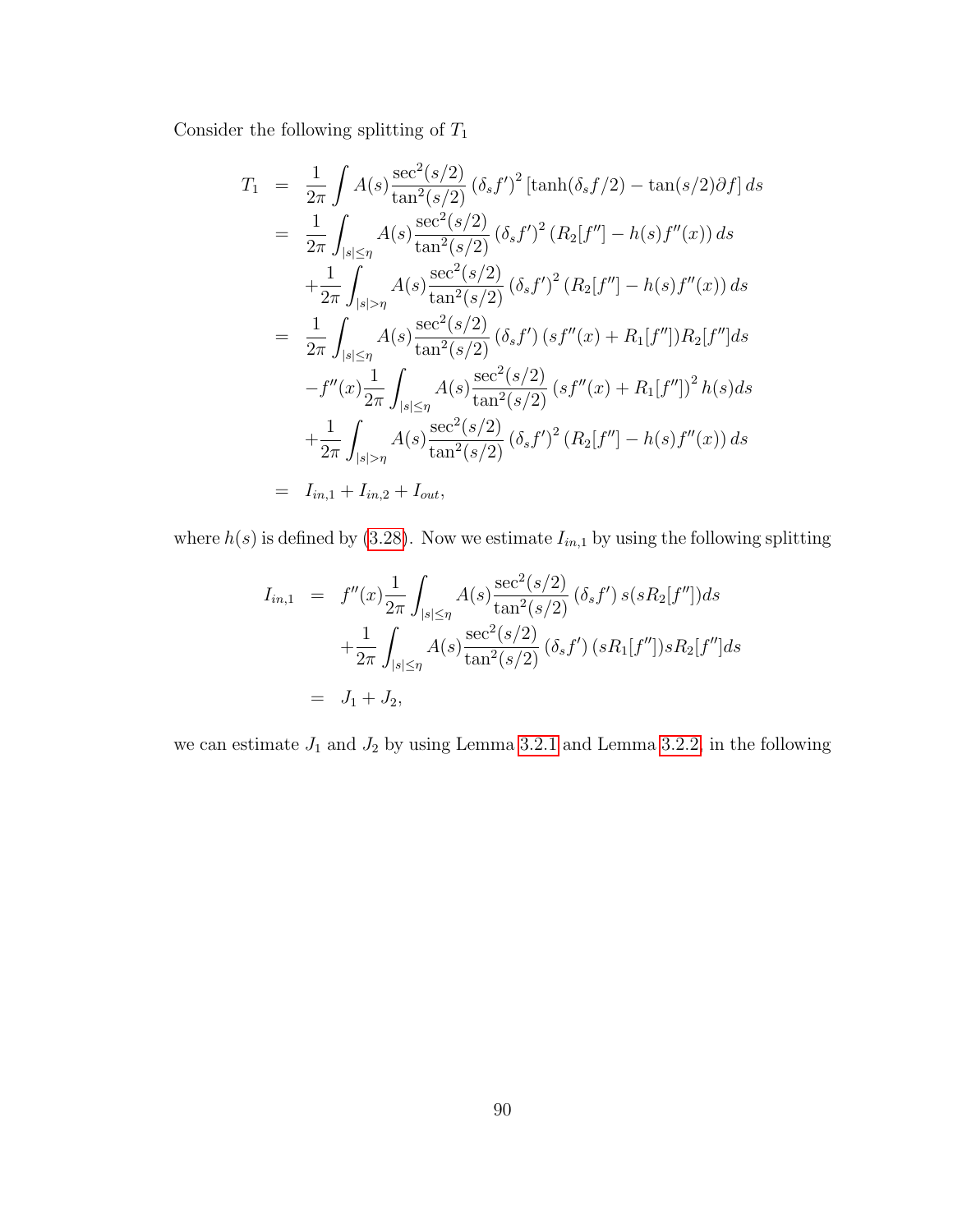way

$$
|J_{1}| \leq CB(1+B^{2})|f''(x)|^{2} \int_{s\leq \eta} (|A(s)||\tan(s/2)|^{3/2}) \frac{\sec^{2}(s/2)}{\tan^{2}(s/2)} s^{2} ds
$$
  
+ $CB(1+B^{2})|f''(x)|(D[f''])^{1/2} \int_{s\leq \eta} |A(s)| \frac{\sec^{2}(s/2)}{\tan^{2}(s/2)} s^{2} |\tan(s/2)|^{3/2} ds$   
 $\leq CB^{3/2}(1+B^{2})|f''(x)|^{2} \int_{s\leq \eta} \frac{\sec^{2}(s/2)}{\tan^{2}(s/2)} s^{2} ds$   
 $CB(1+B^{2})|f''(x)|(D[f''])^{1/2} \int_{s\leq \eta} \frac{\sec^{2}(s/2)}{|\tan(s/2)|^{1/2}} \pi^{2} ds$   
 $\leq CB^{3/2}(1+B^{2})|f''(x)|^{2} + CB(1+B^{2})|f''(x)|(D[f''])^{1/2} \tan^{1/2}(\frac{\eta}{2})$   
 $= CB^{3/2}(1+B^{2}) \left(|f''(x)|^{2} + |f''(x)|\varepsilon^{1/2} \frac{(D[f''])^{1/2}}{|f''(x)|^{1/2}}\right)$   
 $\leq CB(1+B)^{5/2} \left(\varepsilon \frac{D[f'']}{|f''(x)|} + |f''(x)|^{2}\right).$ 

Here we used that  $\int_0^{\pi}$  $\frac{\sec^2(s/2)}{\tan^2(s/2)}s^2ds < \infty$  and the definition of our choice of  $\eta$  given by [\(3.78\)](#page-97-0). For the estimate of  $J_2$  we use

$$
|J_2| \leq CB(1+B^2)(D[f''])^{1/2}|f''(x)| \int_{|s|\leq \eta} |A(s)| \frac{\sec^2(s/2)}{\tan^2(s/2)} s^{3/2} s \tan^{3/2}(s/2)
$$
  
+ $CB(1+B^2)D[f''] \int_{|s|\leq \eta} |A(s)| \frac{\sec^2(s/2)}{\tan^2(s/2)} s^{3/2} s \tan^{3/2}(s/2)$   
 $\leq CB^{3/2}(1+B^2)(D[f''])^{1/2}|f''(x)| \int_{|s|\leq \eta} \frac{\sec^2(s/2)}{\tan^{1/2}(s/2)} ds$   
+ $CB(1+B^2)D[f''] \int_{|s|\leq \eta} \sec^2(s/2) ds$   
 $\leq CB(1+B^2) \left( B^{1/2}D[f'']^{1/2}|f''(x)| \tan^{1/2}(\frac{\eta}{2}) + D[f''] \tan(\frac{\eta}{2}) \right)$   
 $\leq CB^2(1+B^2) \left( \frac{D[f'']}{|f''(x)|} + |f''(x)|^2 \right)$   
 $\leq CB(1+B)^3 \left( \frac{D[f'']}{f''(x)} + |f''(x)|^2 \right).$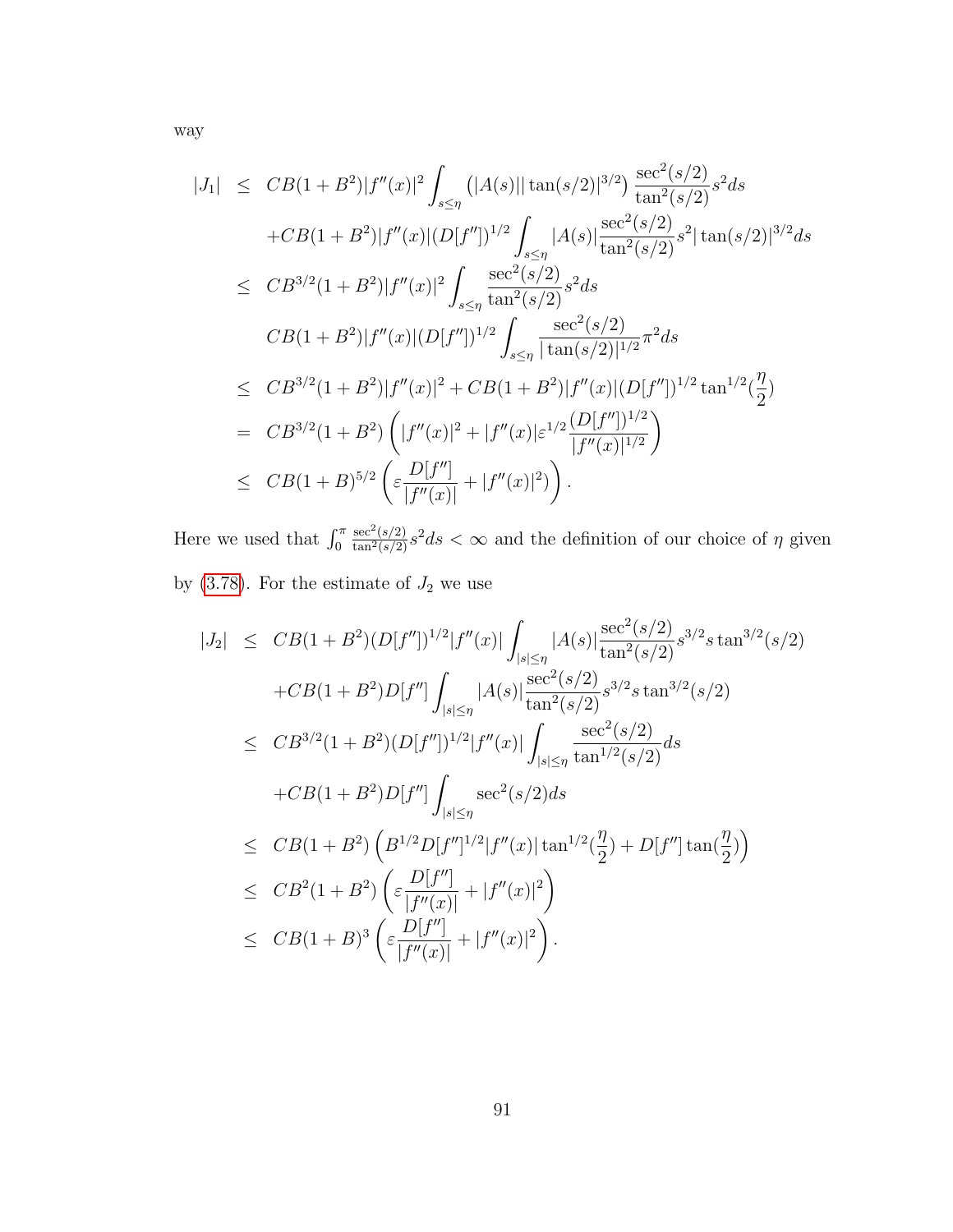For  $I_{in,2}$  we have

$$
I_{in,2} = -f''(x)\frac{1}{2\pi} \int_{|s|\leq \eta} A(s) \frac{\sec^2(s/2)}{\tan^2(s/2)} \left(s f''(x) + R_1[f'']\right)^2 h(s) ds
$$
  
\n
$$
= -(f''(x))^3 \frac{1}{2\pi} \int_{|s|\leq \eta} A(s) \frac{\sec^2(s/2)}{\tan^2(s/2)} s^2 h(s) ds
$$
  
\n
$$
-2(f''(x))^2 \frac{1}{2\pi} \int_{|s|\leq \eta} A(s) \frac{\sec^2(s/2)}{\tan^2(s/2)} sh(s) (R_1[f'']) ds
$$
  
\n
$$
-(f''(x)) \frac{1}{2\pi} \int_{|s|\leq \eta} A(s) \frac{\sec^2(s/2)}{\tan^2(s/2)} h(s) (R_1[f''])^2 ds
$$
  
\n
$$
= K_1 + K_2 + K_3.
$$

We recall that by Lemma [3.2.2](#page-78-0) we know that  $h(s) \leq 3s \tan(s/2)$ , then

$$
|K_1| \leq |f''(x)|^3 \frac{1}{2\pi} \int_{|s| \leq \eta} |A(s)| \sec^2(s/2) \frac{s^2 h(s)}{\tan^2(s/2)} ds
$$
  
\n
$$
\leq C |f''(x)|^3 \frac{1}{2\pi} \int_{|s| \leq \eta} \sec^2(s/2) ds
$$
  
\n
$$
= C |f''(x)|^3 \tan(\eta/2) = C B \epsilon |f''(x)|^2,
$$

$$
|K_2| \leq CB|f''(x)|^2 (D[f''])^{1/2} \frac{1}{2\pi} \int_{|s| \leq \eta} |A(s)| \sec^2(s/2) \frac{sh(s)s^{3/2}}{\tan^2(s/2)} ds
$$
  
\n
$$
\leq CB|f''(x)|^2 (D[f''])^{1/2} \frac{1}{2\pi} \int_{|s| \leq \eta} \sec^2(s/2) \tan^{1/2}(s/2) ds
$$
  
\n
$$
= CB|f''(x)|^2 (D[f''])^{1/2} \tan^{3/2}(\eta/2)
$$
  
\n
$$
= CB^{5/2} \varepsilon |f''(x)| \varepsilon^{3/2} \frac{(D[f''])^{1/2}}{|f''(x)|^{1/2}}
$$
  
\n
$$
\leq CB(1+B)^{3/2} \left( \varepsilon^2 |f''(x)|^2 + \varepsilon \frac{D[f'']}{|f''(x)|} \right),
$$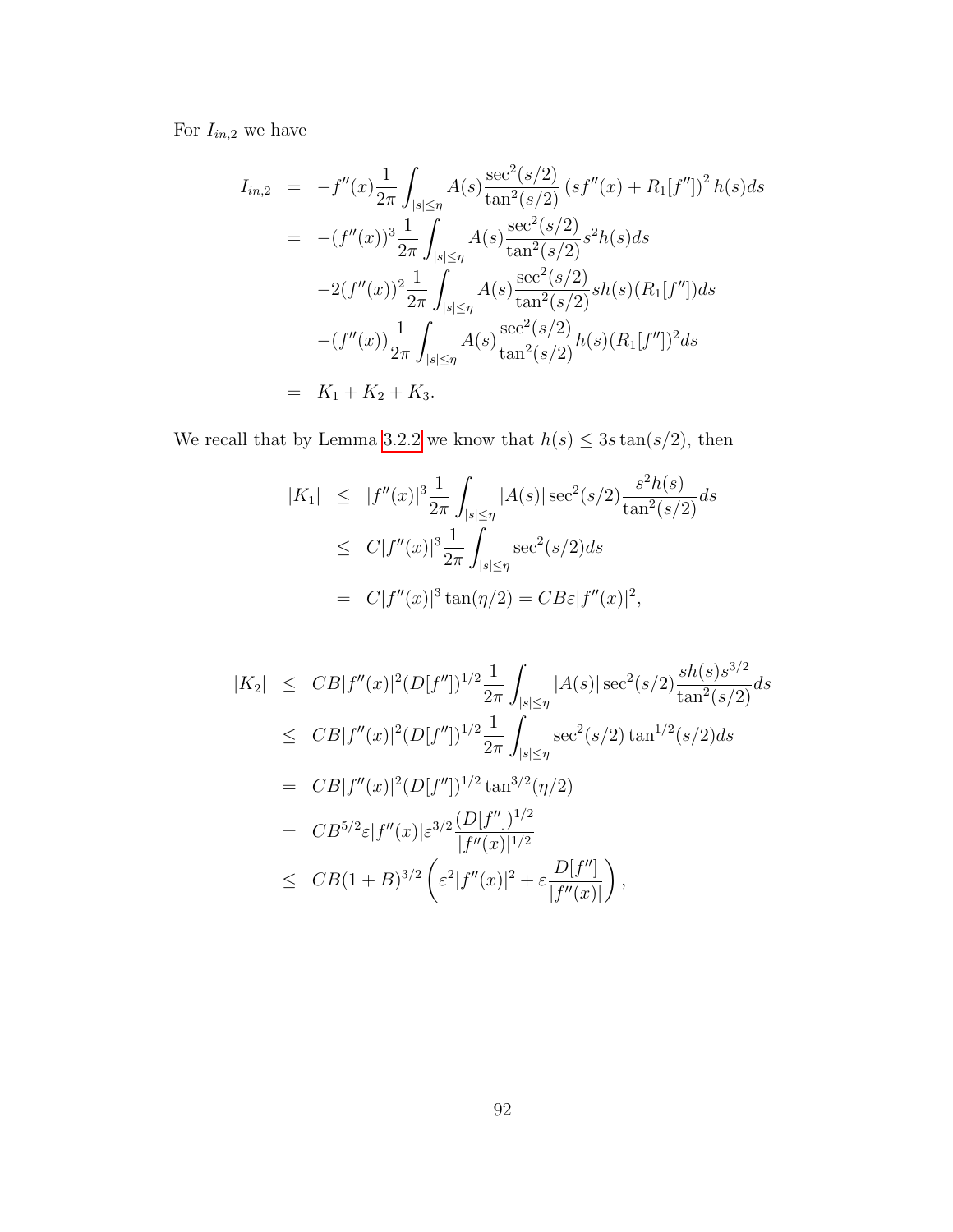$$
|K_3| \leq C|f''(x)|D[f''] \frac{1}{2\pi} \int_{|s| \leq \eta} |A(s)| \sec^2(s/2) \frac{h(s)s^3}{\tan^2(s/2)} ds
$$
  
\n
$$
\leq C|f''(x)|D[f''] \frac{1}{2\pi} \int_{|s| \leq \eta} \sec^2(s/2) \tan(s/2) ds
$$
  
\n
$$
= C|f''(x)|D[f''] \tan^2(\eta/2)
$$
  
\n
$$
\leq C B^2 \varepsilon^2 \frac{D[f'']}{|f''(x)|}
$$
  
\n
$$
\leq C B(1+B) \varepsilon^2 \frac{D[f'']}{|f''(x)|}.
$$

Lastly we estimate  $\mathcal{I}_{out}$  using

$$
I_{out} = \frac{1}{2\pi} \int_{|s| \ge \eta} A(s) \frac{\sec^2(s/2)}{\tan^2(s/2)} (\delta_s f')^2 [sR_2[f''] - h(s) f''(x)] ds
$$
  
\n
$$
|I_{out}| \le CB(1 + B^2)|f''(x)| \int_{|s| > \eta} |A(s)| s \tan^{3/2}(s/2) \frac{\sec^2(s/2)}{\tan^2(s/2)} ds
$$
  
\n
$$
+ 2BD[f'']^{1/2} \int_{|s| > \eta} |A(s)| s \tan^{3/2}(s/2) \frac{\sec^2(s/2)}{\tan^2(s/2)} \tan^{1/2}(s/2) ds
$$
  
\n
$$
+ 2B|f''(x)| \int_{|s| > \eta} |A(s)| \tan^2(s/2) \frac{\sec^2(s/2)}{\tan^2(s/2)} \frac{h(s)}{\tan^2(s/2)} ds
$$
  
\n
$$
\le B^2(1 + B^2)C|f''(x)| \frac{1}{\tan(\eta/2)} + B^{3/2}CD[f'']^{1/2} \frac{1}{\tan^{1/2}(\eta/2)}
$$
  
\n
$$
+ B^2C|f''(x)| \frac{1}{\tan(\eta/2)}
$$
  
\n
$$
= \frac{B(1 + B^2)C}{\varepsilon} |f''(x)|^2 + \frac{BC}{\sqrt{\varepsilon}} |f''(x)| \frac{D[f'']^{1/2}}{|f''(x)|^{1/2}}
$$
  
\n
$$
\le B(1 + B^2)C \left( \varepsilon^{-1}|f''(x)|^2 + \varepsilon^{-2}|f''(x)|^2 + \varepsilon \frac{D[f'']}{|f''(x)|} \right)
$$
  
\n
$$
\le B(1 + B)^2 C \left( \varepsilon^{-2}|f''(x)|^2 + \varepsilon \frac{D[f'']}{|f''(x)|} \right),
$$

putting all together we obtain

$$
|T_1| \leq CB(1+B)^3 \left( \varepsilon^{-2} |f''(x)|^2 + \varepsilon \frac{D[f'']}{|f''(x)|} \right).
$$
 (3.82)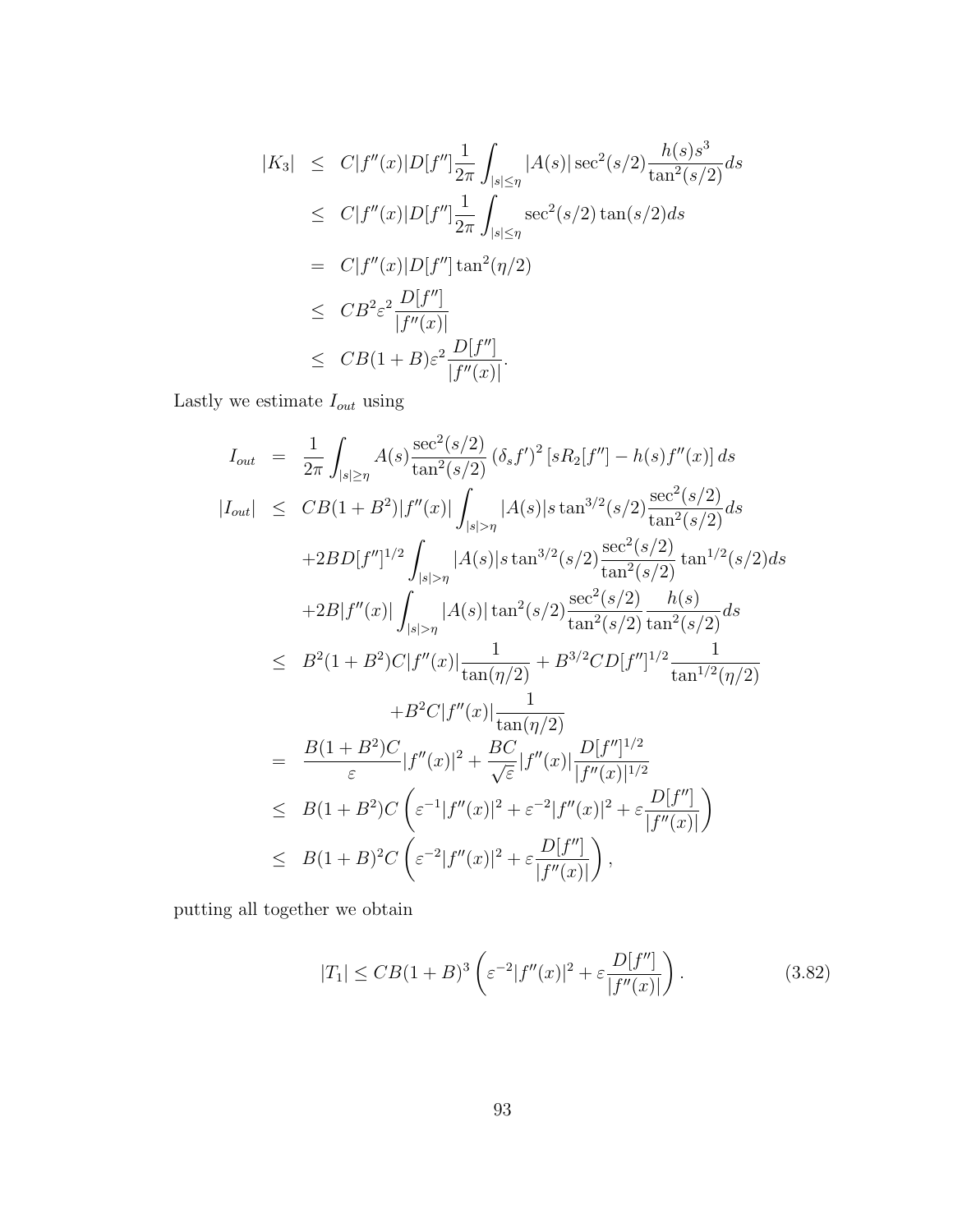# Bound for T2

$$
T_2 = \frac{1}{4\pi} \int \frac{\mathrm{sech}^4(\delta_s f/2) \mathrm{sec}^2(s/2) (\delta_s f')^2}{\left(\tan^2(s/2) + \tanh^2(\delta_s f/2)\right)^2} \left[\tanh(\delta_s f/2) - \tan(s/2)\partial f\right] ds, \quad (3.83)
$$

we can split  $\mathcal{T}_2$  as

$$
T_2 = \frac{1}{4\pi} \int \frac{\text{sech}^4(\delta_s f/2) \sec^2(s/2) (\delta_s f')^2}{(\tan^2(s/2) + \tanh^2(\delta_s f/2))} [\tanh(\delta_s f/2) - \tan(s/2)\partial f] ds
$$
  
\n
$$
= \frac{1}{4\pi} \int \frac{\text{sech}^4(\delta_s f/2) \sec^2(s/2)}{(1 + \frac{\tanh^2(\delta_s f/2)}{\tan^2(s/2)})^2} \frac{\sec^2(s/2)}{\tan^4(s/2)} (\delta_s f')^2 (R_2[f''] - h(s)f''(x)) ds
$$
  
\n
$$
= \frac{1}{4\pi} \int \frac{\text{sech}^4(\delta_s f/2) \sec^2(s/2)}{(1 + \frac{\tanh^2(\delta_s f/2)}{\tan^2(s/2)})^2} \frac{\sec^2(s/2)}{\tan^4(s/2)} (\delta_s f')(R_1[f''] + sf''(x))(R_2[f'']) ds
$$
  
\n
$$
-f''(x)\frac{1}{2} \frac{1}{2\pi} \int_{|s| \le \eta} \frac{\text{sech}^4(\delta_s f/2) \sec^2(s/2)}{(1 + \frac{\tanh^2(\delta_s f/2)}{\tan^2(s/2)})^2} \frac{\sec^2(s/2)}{\tan^4(s/2)} (R_1[f''] + sf''(x))^2 h(s) ds
$$
  
\n
$$
+ \frac{1}{4\pi} \int_{|s| > \eta} \frac{\text{sech}^4(\delta_s f/2) \sec^2(s/2)}{(1 + \frac{\tanh^2(\delta_s f/2)}{\tan^2(s/2)})^2} \frac{\sec^2(s/2)}{\tan^4(s/2)} (\delta_s f')^2 (R_2[f''] - h(s)f''(x)) ds
$$
  
\n
$$
= I_{in,1} + I_{in,2} + I_{out}.
$$

For  $\mathcal{I}_{in,1}$  we have:

$$
|I_{in,1}| \leq \frac{B}{2} \frac{1}{2\pi} \int_{|s| \leq \eta} \frac{\sec^2(s/2)}{\tan^4(s/2)} (R_1[f'])[R_2[f'']) ds + \frac{B}{2} |f''(x)| \frac{1}{2\pi} \int_{|s| \leq \eta} \frac{\sec^2(s/2)}{\tan^4(s/2)} s(R_2[f'']) \leq CBD[f''] \int_{|s| \leq \eta} \frac{\sec^2(s/2)}{\tan^4(s/2)} |s|^{5/2} |\tan(s/2)|^{3/2} ds + CB(D[f''])^{1/2} |f''(x)| \int_{|s| \leq \eta} \frac{\sec^2(s/2)}{\tan^4(s/2)} s^2 |\tan(s/2)|^{3/2} ds + CB|f''(x)| (D[f''])^{1/2} \int_{|s| \leq \eta} \frac{\sec^2(s/2)}{\tan^4(s/2)} s^2 |\tan(s/2)|^{3/2} ds + CB|f''(x)|^2 \int_{|s| \leq \eta} \frac{\sec^2(s/2)}{\tan^4(s/2)} s^2 |\tan(s/2)|^{3/2} ds \leq CBD[f''] \tan(\eta/2) + BC|f''(x)| (D[f''])^{1/2} \tan^{1/2}(\eta/2) + CB|f''(x)| (D[f''])^{1/2} \tan^{1/2}(\eta/2) + CB|f''(x)|^2  $\leq CB(1+B) (|f''(x)|^2 + \varepsilon \frac{D[f'']}{|f''(x)|})$ .
$$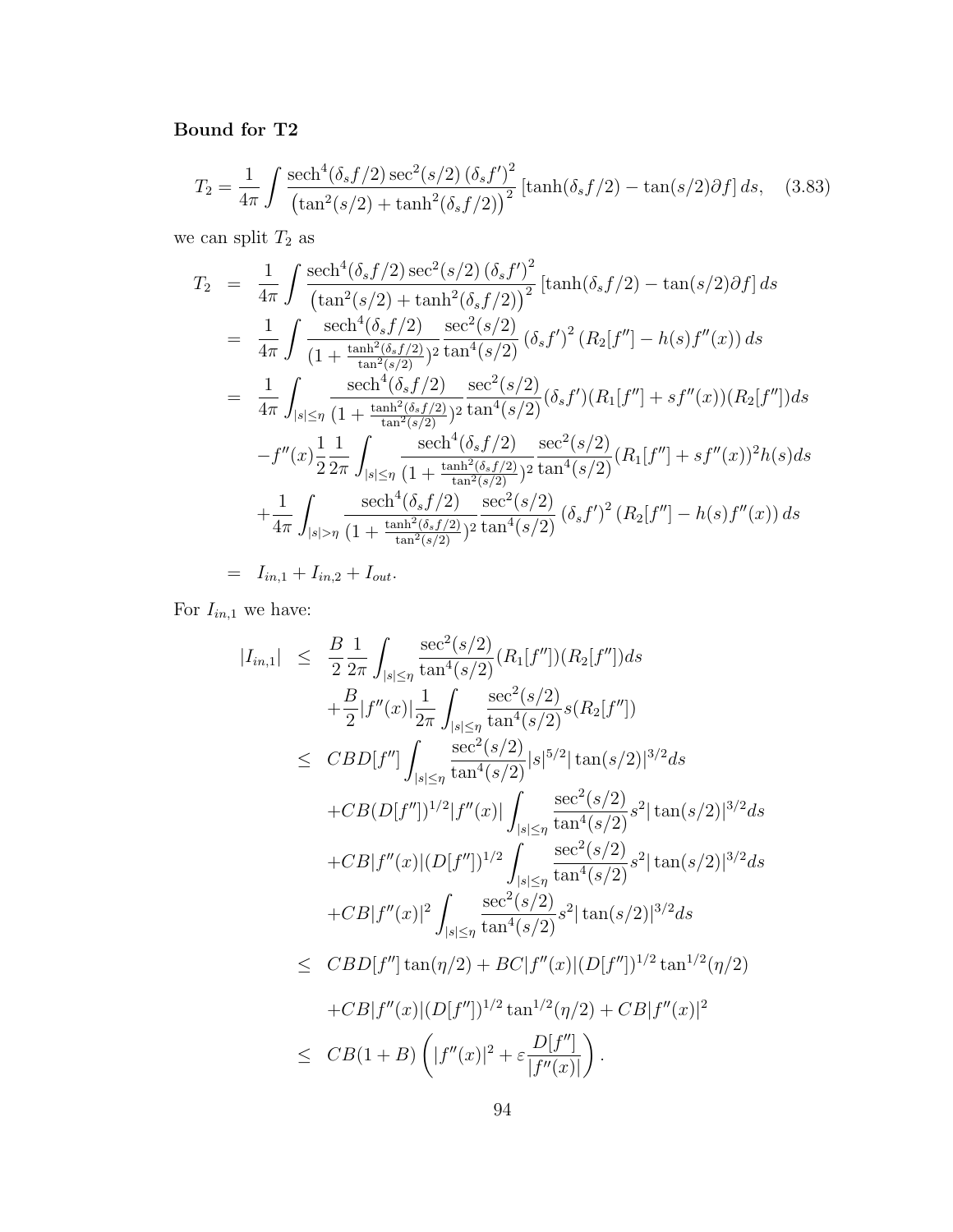Here we used that  $\int_0^{\pi}$  $\frac{s^2 \sec^2(s/2)}{\tan^{5/2}(s/2)} < \infty$ . For  $I_{in,2}$  we have

$$
|I_{in,2}| \leq C|f''(x)|D[f''] \int_{|s|\leq \eta} \frac{\sec^2(s/2)}{\tan^4(s/2)} |s|^3 |h(s)| ds
$$
  
+ $C|f''(x)|^2 (D[f''])^{1/2} \int_{|s|\leq \eta} \frac{\sec^2(s/2)}{\tan^4(s/2)} |s|^{5/2} |h(s)| ds$   
+ $C|f''(x)|^3 \int_{|s|\leq \eta} \frac{\sec^2(s/2)}{\tan^4(s/2)} s^2 |h(s)| ds$   
 $\leq C|f''(x)|D[f''] \tan^2(\eta/2) + C|f(x)|^2 (D[f''])^{1/2} \tan^{3/2}(\eta/2)$   
+ $C|f''(x)|^3 \tan(\eta/2)$   
 $\leq CB(1+B)(|f''(x)|^2 + \varepsilon \frac{D[f'']}{|f''(x)|})$ 

And for  $I_{out}$ ,

$$
|I_{out}| \leq CB^2(D[f''])^{1/2} \frac{1}{2\pi} \int_{|s|>\eta} \frac{\sec^2(s/2)}{\tan^4(s/2)} |s| |\tan(s/2)|^{3/2} ds
$$
  
+  $CB^2|f''(x)| \frac{1}{2\pi} \int_{|s|>\eta} \frac{\sec^2(s/2)}{\tan^4(s/2)} |s| |\tan(s/2)|^{3/2} ds$   
+  $CB^2|f''(x)| \frac{1}{2\pi} \int_{|s|>\eta} \frac{\sec^2(s/2)}{\tan^4(s/2)} |h(s)| ds$   
 $\leq CB^2(D[f''])^{1/2} \frac{1}{\tan^{1/2}(\eta/2)}$   
+  $CB^2|f''(x)| \frac{1}{\tan(\eta/2)}$   
=  $CB(1+B)^{1/2} \left( \varepsilon^{-1} |f''(x)| \varepsilon^{1/2} \frac{D[f'']^{1/2}}{|f(x)|^{1/2}} + \varepsilon^{-1} |f''(x)| \right)$   
 $\leq CB(1+B)^{1/2} \left( \varepsilon^{-2} |f''(x)|^2 + \varepsilon \frac{D[f'']}{|f''(x)|} \right).$ 

Putting all together we get

$$
|T_2| \leq CB(1+B)\left(\varepsilon^{-2}|f''(x)|^2 + \varepsilon \frac{D[f'']}{|f''(x)|}\right). \tag{3.84}
$$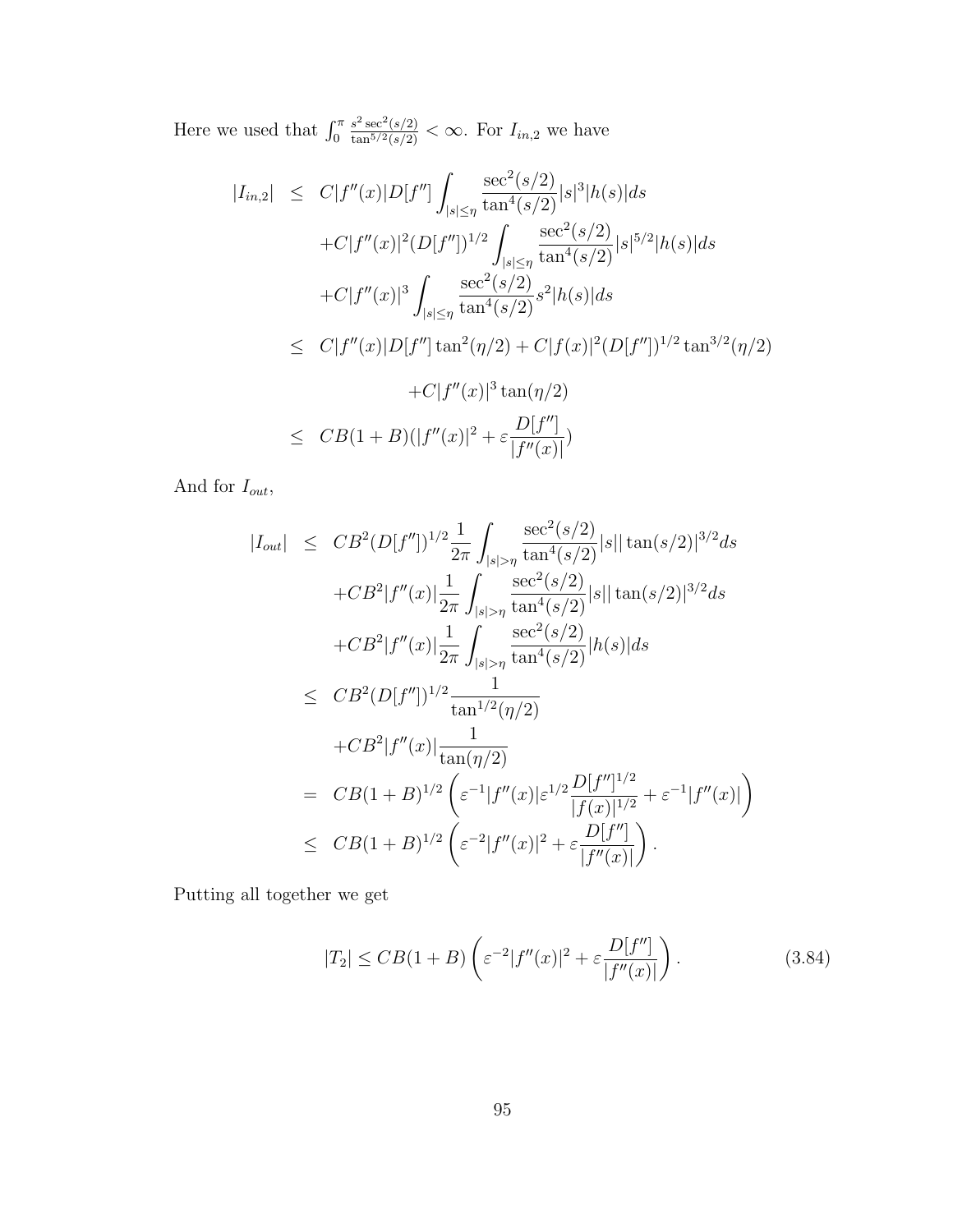Bound for T3

$$
T_3 = \frac{1}{2\pi} \int \frac{\mathrm{sech}^2(\delta_s f/2)\mathrm{tanh}(\delta_s f/2)\mathrm{sec}^2(s/2)\delta_s f''}{\left(\mathrm{tan}^2(s/2) + \mathrm{tanh}^2(\delta_s f/2)\right)^2} \times \left[\mathrm{tanh}(\delta_s f/2) - \mathrm{tan}(s/2)\partial_x f(x)\right] ds, \quad (3.85)
$$

we can split  $T_3$  as

$$
T_3 = \frac{1}{2\pi} \int_{|s| \le \eta} \frac{\text{sech}^2(\delta_s f/2) \frac{\tanh(\delta_s f/2)}{\tan(s/2)}}{\left(1 + \frac{\tanh^2(\delta_s f/2)}{\tan^2(s/2)}\right)^2} \frac{\text{sec}^2(s/2)}{\tan^3(s/2)} (\delta_s f'')(R_2[f'']) ds
$$
  

$$
-f''(x) \frac{1}{2\pi} \int_{|s| \le \eta} \frac{\text{sech}^2(\delta_s f/2) \frac{\tanh(\delta_s f/2)}{\tan(s/2)}}{\left(1 + \frac{\tanh^2(\delta_s f/2)}{\tan^2(s/2)}\right)^2} \frac{\text{sec}^2(s/2)}{\tan^3(s/2)} (\delta_s f'')h(s)
$$
  

$$
+ \frac{1}{2\pi} \int_{|s| > \eta} \frac{\text{sech}^2(\delta_s f/2) \tanh(\delta_s f/2) \text{sec}^2(s/2) \delta_s f''}{\left(\tan^2(s/2) + \tanh^2(\delta_s f/2)\right)^2}
$$
  

$$
\times \left[\tanh(\delta_s f/2) - \tan(s/2) \partial_x f(x)\right] ds
$$

$$
= I_1 + I_2 + I_{out}.
$$

Let  $A(s) = \frac{\frac{\tanh(\delta_s f/2)}{\tan(s/2)}}{\sqrt{1-\tanh^2(\delta_s f/2)}}$  $\frac{\tan(s/2)}{\left(1+\frac{\tanh^2(\delta_s f/2)}{\tan^2(s/2)}\right)^2}$ , then in a similar way to the estimates for  $T_1$  we get that  $|A(s)| \le \min\{1, B\}, |A(s) \tan(s/2)| \le \min\{1, B\frac{\pi}{2}\}.$ 

$$
|I_{1}| \leq C(1+B^{2})|f''(x)| \int_{|s|\leq \eta} (|A(s)| \mathrm{sech}^{2}(\delta_{s} f/2))
$$
  
 
$$
\times \left( \mathrm{sec}(s/2) \frac{|s| |\tan(s/2)|^{3/2}}{\tan^{2}(s/2)} \right) \left( \frac{\mathrm{sec}(s/2)|\delta_{s} f''|}{|\tan(s/2)|} \right) ds
$$
  
+
$$
C(1+B^{2})(D[f''])^{1/2} \int_{|s|\leq \eta} (|A(s)| \mathrm{sech}^{2}(\delta_{s} f/2))
$$
  

$$
\times \left( \mathrm{sec}(s/2) \frac{s |\tan(s/2)|^{3/2}}{\tan^{2}(s/2)} \right) \left( \frac{\mathrm{sec}(s/2)|\delta_{s} f''|}{|\tan(s/2)|} \right) ds.
$$

For the first term we use the bound  $\Big|$  $|s| |\tan(s/2)|^{3/2}$  $\tan^2(s/2)$  $\vert \leq \pi$  and for the second one  $\begin{array}{c} \begin{array}{c} \begin{array}{c} \end{array} \\ \begin{array}{c} \end{array} \end{array} \end{array}$  $|s| |\tan(s/2)|^{3/2}$  $\tan^2(s/2)$  $\vert \leq 2 \vert \tan(s/2) \vert^{1/2}$ , then we can apply Cauchy-Schwarz and the defini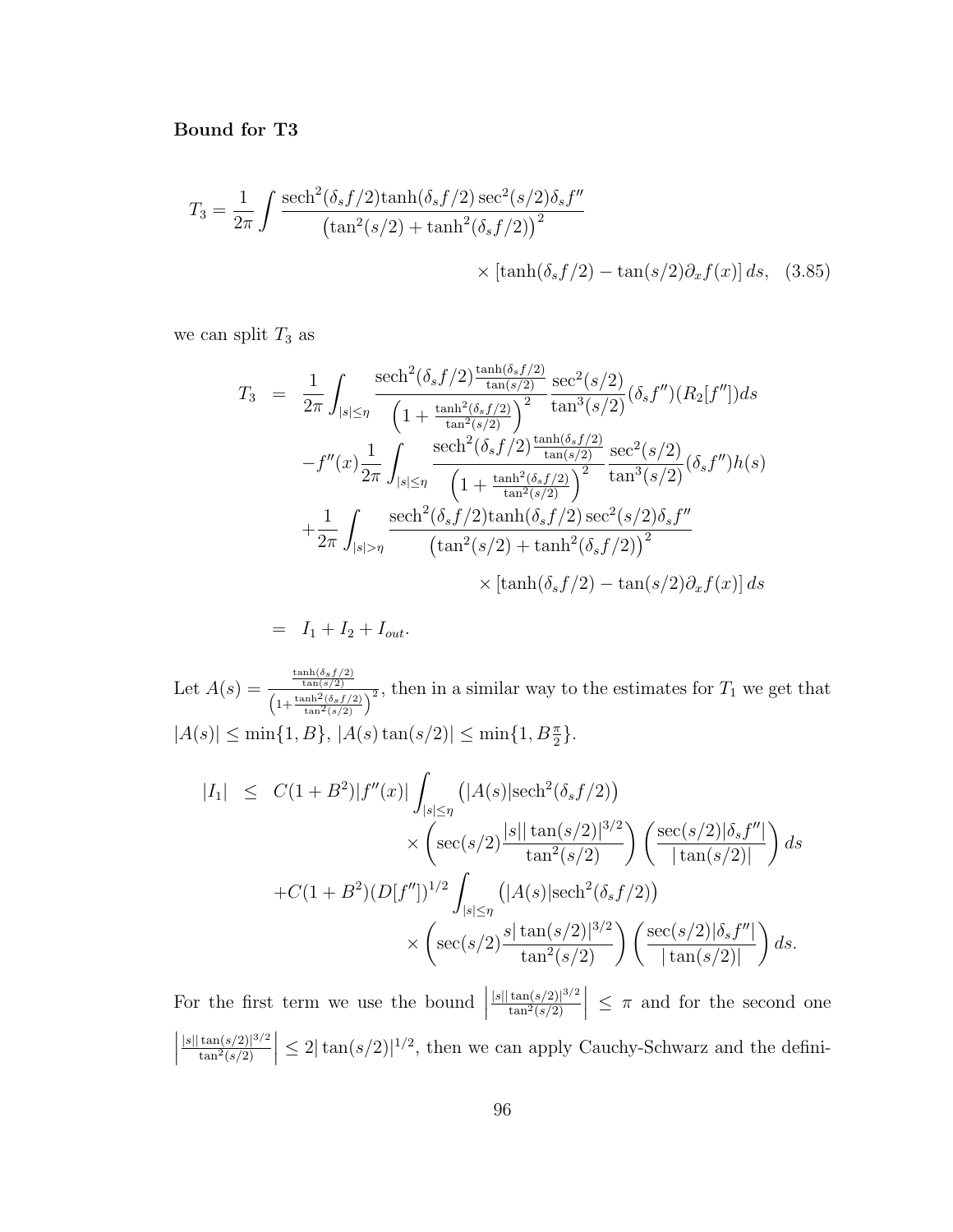tion of  $D[f'']$  given by [\(3.23\)](#page-76-1) to get

$$
|I_{1}| \leq C(1+B^{2})|f''(x)| (D[f''])^{1/2} \left( \int_{|s| \leq \eta} \sec^{2}(s/2) ds \right)^{1/2} + C(1+B^{2})D[f''] \left( \int_{|s| \leq \eta} |\tan(s/2)| \sec^{2}(s/2) ds \right)^{1/2} \leq C(1+B)^{2}|f''(x)| \left( (D[f''])^{1/2} \tan^{1/2}(\eta/2) + D[f''] \tan(\eta/2) \right) \leq C B^{1/2} (1+B)^{5/2} \left( |f''(x)|^{2} + \varepsilon \frac{D[f'']}{|f''(x)|} \right).
$$

For  $\mathcal{I}_2$  we get

$$
|I_2| \leq \frac{|f''(x)|}{2\pi} \int_{|s| \leq \eta} |A(s)| \mathrm{sech}^2(\delta_s f/2) \left( \mathrm{sec}(s/2) \frac{|h(s)|}{\tan^2(s/2)} \right) \times \left( \frac{\mathrm{sec}(s/2)|\delta_s f''(x)|}{|\tan(s/2)|} \right) ds
$$
  
\n
$$
\leq C|f''(x)| \left( \int_{|s| \leq \eta} \mathrm{sec}^2(s/2) \frac{h(s)^2}{\tan^4(s/2)} ds \right)^{1/2} (D[f''])^{1/2}
$$
  
\n
$$
\leq C|f''(x)| (D[f''])^{1/2} \tan^{1/2}(\eta/2)
$$
  
\n
$$
\leq C B^{1/2} \left( |f''(x)|^2 + \varepsilon \frac{D[f'']}{|f''(x)|} \right),
$$

and finally for  $\mathcal{I}_{out}$ 

$$
|I_{out}| = \left| \frac{1}{2\pi} \int_{|s| > \eta} \frac{\mathrm{sech}^2(\delta_s f/2) \mathrm{tanh}(\delta_s f/2) \mathrm{sec}^2(s/2) \delta_s f''}{\left(\mathrm{tan}^2(s/2) + \mathrm{tanh}^2(\delta_s f/2)\right)^2} \times \left[\mathrm{tanh}(\delta_s f/2) - \mathrm{tan}(s/2) \partial_x f(x)\right] ds \right|
$$

$$
= \left| \frac{1}{2\pi} \int_{|s|>\eta} A(s) \text{sech}^2(\delta_s f/2) \frac{\text{sec}(s/2)}{\tan(s/2)} \right| \times \left( \frac{R_1[f']}{\tan(s/2)} \right) \left( \frac{(\delta_s f'') \sec(s/2)}{\tan(s/2)} \right) ds
$$
  
\n
$$
\leq C B^2 (D[f''])^{1/2} \left( \int_{|s|>\eta} \frac{\sec^2}{\tan^2(s/2)} ds \right)^{1/2}
$$
  
\n
$$
= C B^2 (D[f''])^{1/2} \frac{1}{\tan^{1/2}(\eta/2)}
$$
  
\n
$$
\leq C B^{3/2} \left( \varepsilon^{-2} |f''(x)|^2 + \varepsilon \frac{D[f'']}{|f''(x)|} \right),
$$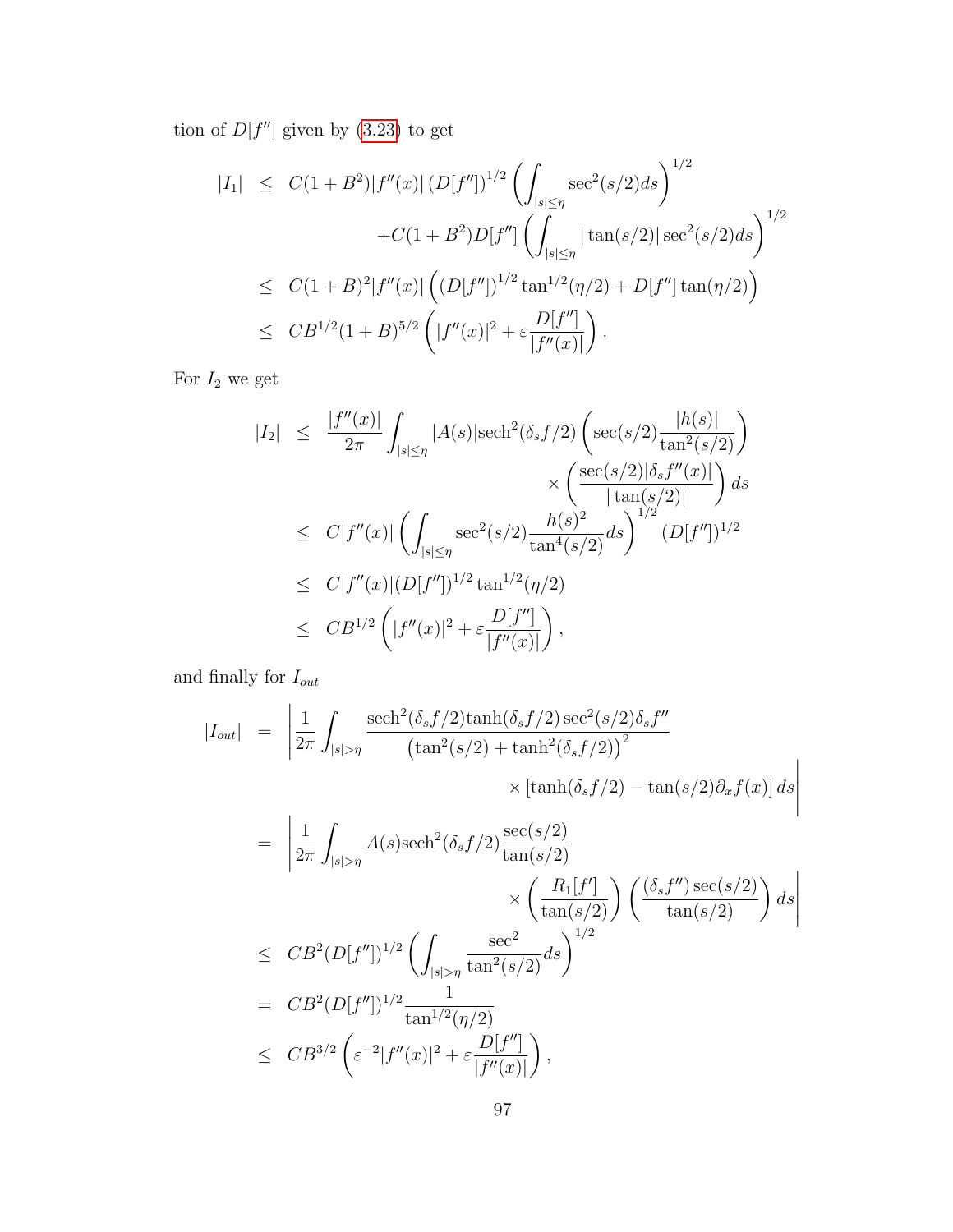here we used that by Lemma [3.2.1](#page-77-0)  $\Big|$  $R_1[f']$  $tan(s/2)$  $\vert \leq 2B$ . Finally putting all together we conclude

$$
|T_3| \leq CB(1+B)\left(\varepsilon^{-2}|f''(x)|^2 + \varepsilon \frac{D[f'']}{|f''(x)|}\right). \tag{3.86}
$$

#### Bound for T4

$$
T_4 = -\frac{1}{\pi} \int \frac{\mathrm{sech}^4(\delta_s f/2) \tanh^2(\delta_s f/2) \sec^2(s/2) (\delta_s f')^2}{\left(\tan^2(s/2) + \tanh^2(\delta_s f/2)\right)^3} \times \left[\tanh(\delta_s f/2) - \tan(s/2) \partial_x f(x)\right] ds
$$
  
= 
$$
-\frac{1}{\pi} \int \frac{\mathrm{sech}^4(\delta_s f/2) \frac{\tanh^2(\delta_s f/2)}{\tan^2(s/2)}}{\left(1 + \frac{\tanh^2(\delta_s f/2)}{\tan^2(s/2)}\right)^3} \frac{\sec^2(s/2)}{\tan^4(s/2)} (\delta_s f')^2 [R_2[f''] - h(s) f''(x)] ds
$$

Let  $A(s) = \frac{\text{sech}^4(\delta_s f/2) \frac{\tanh^2(\delta_s f/2)}{\tan^2(s/2)}}{\left(\frac{\tanh^2(\delta_s f/2)}{\cosh^2(\delta_s f/2)}\right)^3}$  $\frac{\ln \left(\frac{\log f}{\log f}\right)}{\left(1+\frac{\tanh^2(\delta_S f/2)}{\tan^2(s/2)}\right)^3}$ , then  $|A(s)| \le \min\{1, B, B^2\}$ ,  $|A(s) \tan(s/2)| \le$  $\min\{1, B, B^2\frac{\pi}{2}\}, |A(s) \tan^2(s/2)| \leq \min\{1, B\frac{\pi}{2}, B^2\frac{\pi^2}{4}\}\$  $\frac{\tau^2}{4}$ . We can split  $T_4$  as

$$
T_4 = -\frac{1}{\pi} \int_{|s| \le \eta} A(s) \frac{\sec^2(s/2)}{\tan^4(s/2)} (\delta_s f')^2 [R_2[f''] - h(s) f''(x)]
$$
  
\n
$$
- \frac{1}{\pi} \int_{|s| > \eta} A(s) \frac{\sec^2(s/2)}{\tan^4(s/2)} (\delta_s f')^2 [R_2[f''] - h(s) f''(x)]
$$
  
\n
$$
= -\frac{1}{\pi} \int_{|s| \le \eta} A(s) \frac{\sec^2(s/2)}{\tan^4(s/2)} (\delta_s f') (R_1[f''] + sf''(x)) R_2[f''] ds
$$
  
\n
$$
+ f''(x) \frac{1}{\pi} \int_{|s| \le \eta} A(s) \frac{\sec^2(s/2)}{\tan^4(s/2)} (\delta_s f') (R_1[f''] + sf''(x)) h(s) ds
$$
  
\n
$$
- \frac{1}{\pi} \int_{|s| > \eta} A(s) \frac{\sec^2(s/2)}{\tan^4(s/2)} (\delta_s f')^2 [R_2[f''] - h(s) f''(x)] ds
$$
  
\n
$$
= I_{1,in} + I_{2,in} + I_{out},
$$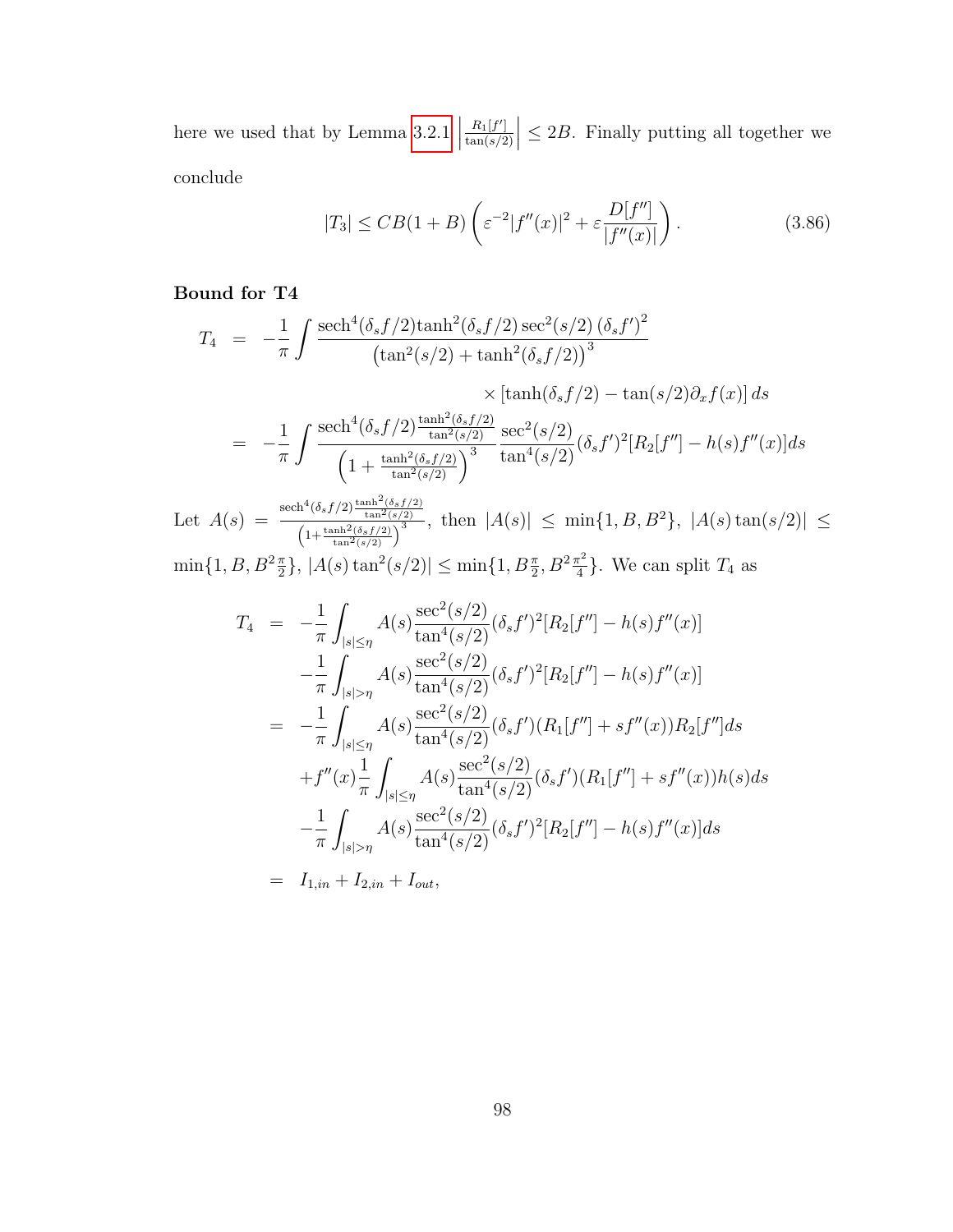$$
|I_{1,in}| \leq \frac{1}{\pi} \int_{|s| \leq \eta} |A(s)| \frac{\sec^2(s/2)}{\tan^4(s/2)} |\delta_s f'| |R_1[f''] + sf''(x)||R_2[f'']| ds
$$
  
\n
$$
\leq CB(1 + B^2)D[f''] \int_{|s| \leq \eta} |A(s)| \frac{\sec^2(s/2)}{\tan^4(s/2)} |s|^{5/2} |\tan(s/2)|^{3/2} ds
$$
  
\n
$$
+ CB(1 + B^2)(D[f''])^{1/2} |f''(x)|
$$
  
\n
$$
\times \int_{|s| \leq \eta} |A(s)| \frac{\sec^2(s/2)}{\tan^4(s/2)} |s|^{5/2} |\tan(s/2)|^{3/2} ds
$$
  
\n
$$
+ CB(1 + B^2)(D[f''])^{1/2} |f''(x)|
$$
  
\n
$$
\times \int_{|s| \leq \eta} |A(s)| \frac{\sec^2(s/2)}{\tan^4(s/2)} s^2 |\tan(s/2)|^{3/2} ds
$$
  
\n
$$
+ CB(1 + B^2)|f''(x)|^2 \int_{|s| \leq \eta} |A(s)| \frac{\sec^2(s/2)}{\tan^4(s/2)} s^2 |\tan(s/2)|^{3/2} ds
$$
  
\n
$$
\leq CB(1 + B^2)D[f''] \int_{|s| \leq \eta} \sec^2(s/2) ds
$$
  
\n
$$
+ CB(1 + B^2)(D[f''])^{1/2} |f''(x)| \int_{|s| \leq \eta} \frac{\sec^2(s/2)}{|\tan(s/2)|^{1/2}} ds
$$
  
\n
$$
+ CB(1 + B^2)(D[f''])^{1/2} |f''(x)| \int_{|s| \leq \eta} \frac{\sec^2(s/2)}{|\tan(s/2)|^{1/2}} ds
$$
  
\n
$$
+ CB(1 + B^2)|f''(x)|^2 \int_{|s| \leq \eta} \frac{\sec^2(s/2)}{|\tan(s/2)|^{1/2}} ds
$$
  
\n
$$
+ CB(1 + B^2)(D[f''] \tan(\eta/2) + (D[f''])^{1/2} |f''(x)| \tan^{1/2}(\eta/2) + |f''(x)|^2)
$$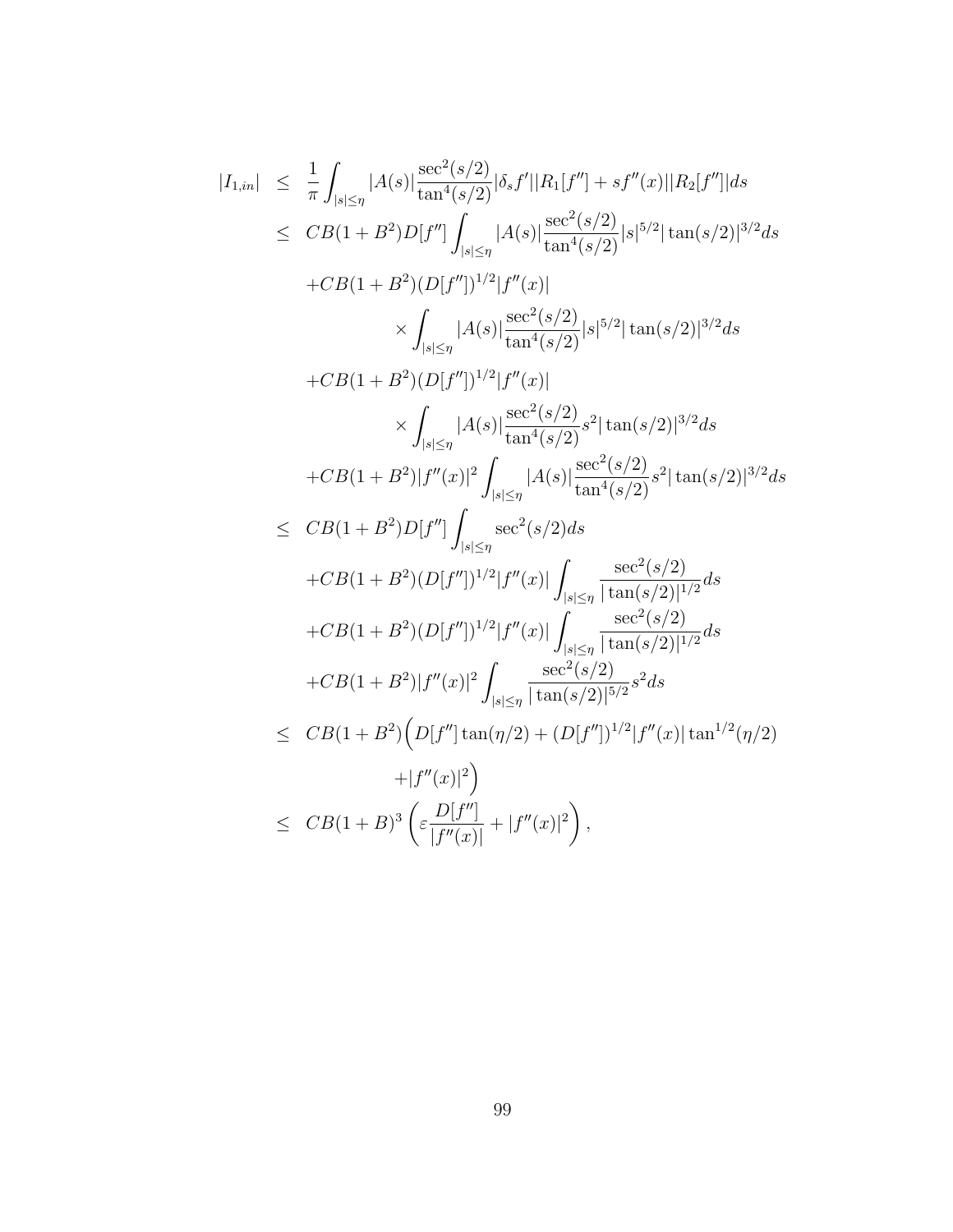here we used that  $\int_{\mathbb{T}}$  $\sec^2(s/2)s^2$  $\frac{\sec^{2}(s/2)s^{2}}{\tan(s/2)|5/2}ds < \infty$ . To estimate  $I_{2,in}$  we use the following

$$
|I_{2,in}| = |f''(x)| \left| \frac{1}{\pi} \int_{|s| \le \eta} A(s) \frac{\sec^2(s/2)}{\tan^4(s/2)} (R_1[f''] + sf''(x))^2 h(s) ds \right|
$$
  
\n
$$
\le C|f''(x)| \frac{1}{2\pi} \int_{|s| \le \eta} |A(s)| \frac{\sec^2(s/2)}{\tan^4(s/2)} (R_1[f''])^2 |h(s)| ds
$$
  
\n
$$
+ C|f''(x)|^2 \int_{|s| \le \eta} |A(s)| \frac{\sec^2(s/2)}{\tan^4(s/2)} (R_1[f'']) |s| |h(s)| ds
$$
  
\n
$$
+ C|f''(x)|^3 \int_{|s| \le \eta} |A(s)| \frac{\sec^2(s/2)}{\tan^4(s/2)} s^2 |h(s)| ds
$$
  
\n
$$
\le C|f''(x)| D[f''] \int_{|s| \le \eta} \frac{\sec^2(s/2)}{\tan^4(s/2)} s^4 | \tan(s/2) | ds
$$
  
\n
$$
+ C|f''(x)|^2 D[f''] \int_{|s| \le \eta} \frac{\sec^2(s/2)}{\tan^4(s/2)} |s|^{7/2} |\tan(s/2)| ds
$$
  
\n
$$
+ C|f''(x)|^3 \int_{|s| \le \eta} \frac{\sec^2(s/2)}{\tan^4(s/2)} |s|^3 |\tan(s/2)| ds
$$
  
\n
$$
\le C(|f''(x)| D[f''] \tan^2(\eta/2) + |f''(x)|^2 (D[f''])^{1/2} \tan^{3/2}(\eta/2) + |f''(x)|^3 \tan(\eta/2))
$$
  
\n
$$
+ |f''(x)|^3 \tan(\eta/2)
$$
  
\n
$$
= CB(1 + B) \left( \varepsilon^2 \frac{D[f'']}{|f''(x)|} + \varepsilon^{3/2} \frac{(D[f''])^{1/2}}{|f''(x)|^{1/2}} |f''(x)| + \varepsilon |f''(x)|^2 \right)
$$
  
\n
$$
\le CB(1 + B) \left( \varepsilon^2 + \varepsilon^3 \frac{D[f'']}{|f''(x)|} + (1 + \varepsilon) |f''(x)| \right)
$$
  
\n<

Now we proceed to estimate  $\mathcal{I}_{out}$ 

$$
|I_{out}| = \left| \frac{1}{\pi} \int_{|s| > \eta} A(s) \frac{\sec^2(s/2)}{\tan^4(s/2)} (\delta_s f')^2 [R_2[f''] - h(s) f''(x)] ds \right|
$$
  

$$
\leq \frac{1}{\pi} \int_{|s| > \eta} |A(s)| \frac{\sec^2(s/2)}{\tan^4(s/2)} (\delta_s f')^2 [R_2[f'']] ds
$$
  

$$
+ |f''(x)| \frac{1}{\pi} \int_{|s| > \eta} |A(s)| \frac{\sec^2(s/2)}{\tan^4(s/2)} (\delta_s f')^2 |h(s)| ds
$$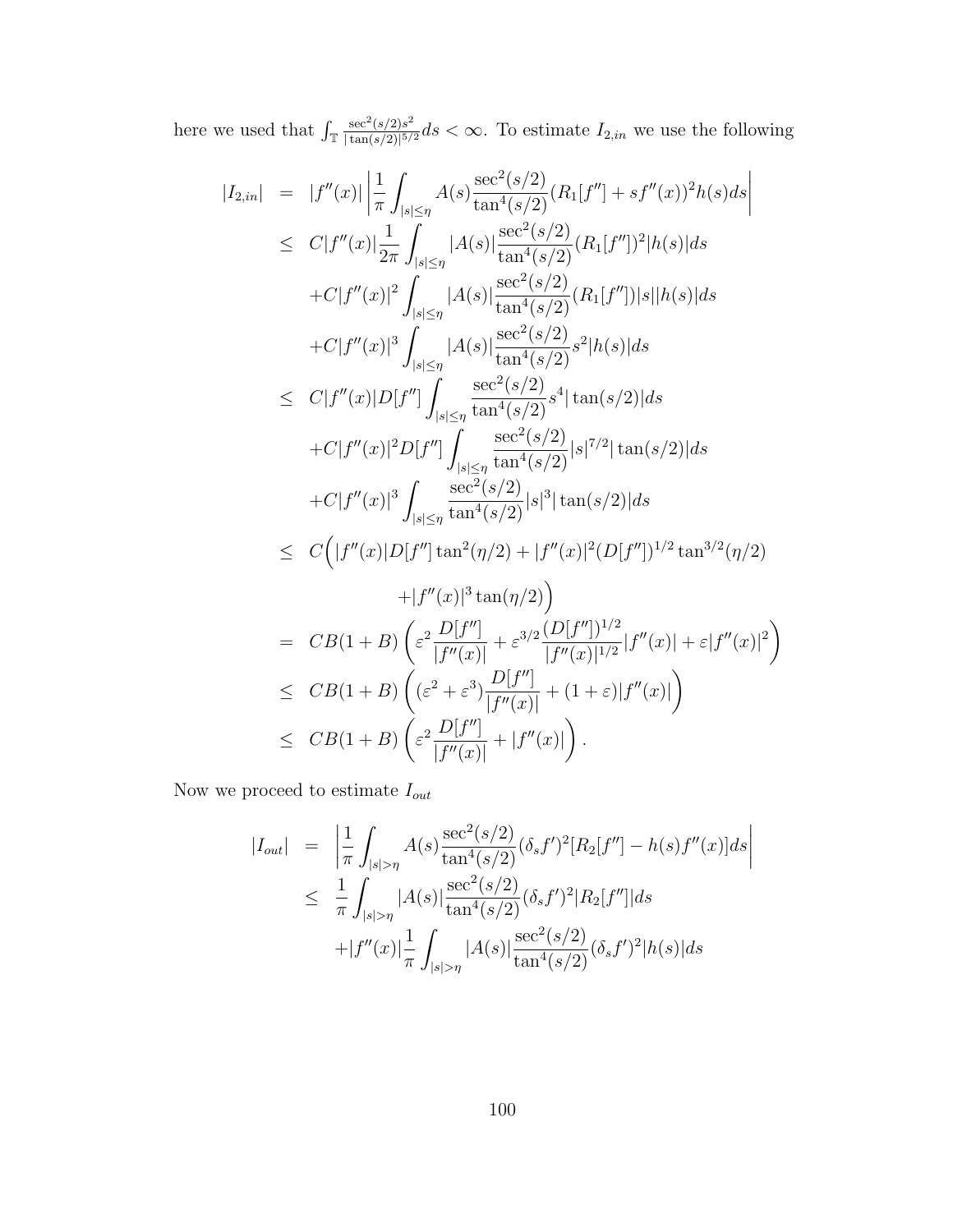$$
|I_{out}| \leq CB(1+B^2)(D[f''])^{1/2} \int_{|s|>\eta} \frac{\sec^2(s/2)}{\tan^4(s/2)} |s| |\tan(s/2)|^{3/2} ds
$$
  
+ $CB(1+B^2)|f''(x)| \int_{|s|>\eta} \frac{\sec^2(s/2)}{\tan^4(s/2)} |s| |\tan(s/2)|^{3/2} ds$   
+ $CB|f''(x)| \int_{|s|>\eta} \frac{\sec^2(s/2)}{\tan^4(s/2)} |s| |\tan(s/2)| ds$   
 $\leq CB(1+B)^2 \left( D[f'']^{1/2} \frac{1}{\tan^{1/2}(\eta/2)} + |f''(x)| \frac{1}{\tan(\eta/2)} \right)$   
 $\leq C(1+B)^{5/2} \left( \varepsilon^{1/2} \frac{D[f'']^{1/2}}{|f''(x)|^{1/2}} \varepsilon^{-1} |f''(x)| + \varepsilon^{-1} |f''(x)|^2 \right)$   
 $\leq C(1+B)^{5/2} \left( \varepsilon \frac{D[f'']}{|f''(x)|} + \varepsilon^{-2} |f''(x)|^2 \right).$ 

Putting all together we conclude

$$
|T_4| \leq CB(1+B)^3 \left( \varepsilon \frac{D[f'']}{|f''(x)|} + \varepsilon^{-2} |f''(x)|^2 \right).
$$
 (3.87)

Bound for T5

$$
T_5 = \frac{1}{2\pi} \int \frac{\mathrm{sech}^2(\delta_s f/2) \tanh(\delta_s f/2) \sec^2(s/2) (\delta_s f')}{\left(\tan^2(s/2) + \tanh^2(\delta_s f/2)\right)^3} \times \left[\mathrm{sech}^2(\delta_s f/2) \frac{\delta_s f'}{2} - \tan(s/2) f''(x)\right] ds \quad (3.88)
$$

To bound this term we first focus on the term

$$
R_3[f''] = \operatorname{sech}^2(\delta_s f/2) \frac{\delta_s f'}{2} - \tan(s/2) f''(x)
$$
  
=  $\frac{1}{2} \operatorname{sech}^2(\delta_s f/2) \int_0^s f''(x - w) dw - \frac{1}{2} \operatorname{sech}^2(\delta_s f/2) \int_0^s dw f''(x)$  (3.89)  
+  $\left( \operatorname{sech}^2(\delta_s f/2) \frac{s}{2} - \tan(s/2) \right) f''(x),$ 

$$
|R_3[f'']| \leq \frac{1}{2} \int_0^s \operatorname{sech}^2(\delta_s f/2) \left( |\delta_w f''| \frac{\operatorname{sec}(s/2)}{\tan(s/2)} \right) \left( \frac{\tan(s/2)}{\sec(s/2)} \right) ds + \left| \frac{s}{2} - \tan(s/2) - \frac{\tanh^2(\delta_s f/2)}{s^2} s^2 \frac{s}{2} \right| \cdot |f''(x)|
$$
(3.90)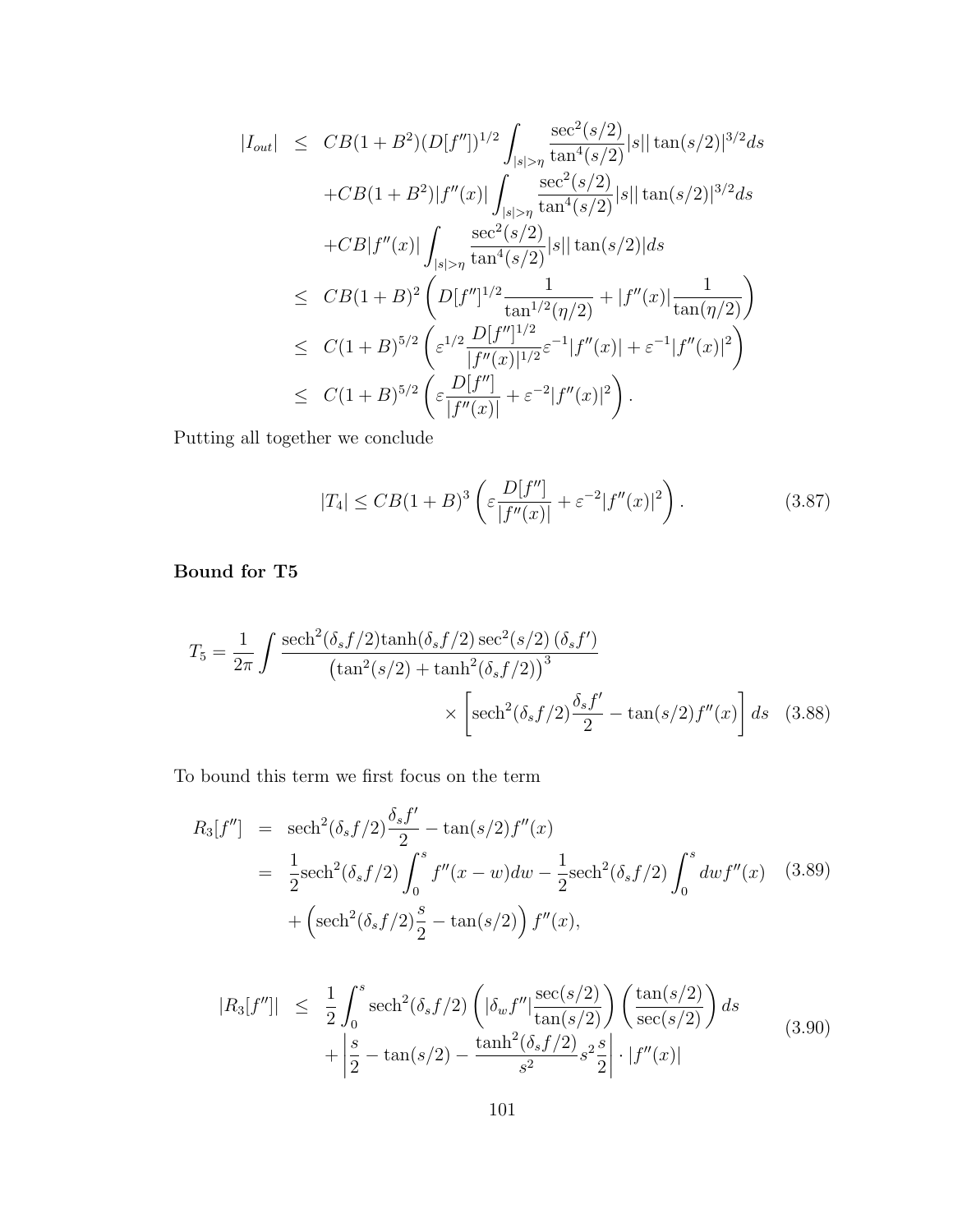To bound the first term we use Cauchy-Schwartz and that  $\frac{\tan^2(z/2)}{\sec^2(z/2)} \leq \frac{z^2}{4}$  $rac{z^2}{4}$ . For the second one we use the following

$$
\begin{aligned}\n\left| \frac{s}{2} - \tan(s/2) \right| &= \left| \frac{1}{2} \int_0^s dt - \frac{1}{2} \int_0^s \sec^2(t/2) dt \right| \\
&\leq \frac{1}{2} \left| \int_0^s (1 - \sec^2(t/2)) dt \right| \\
&\leq \frac{1}{2} \int_0^s \tan^2(t/2) dt \\
&\leq \frac{1}{2} |\tan(s/2)|^2 \int_0^s dt \\
&\leq \frac{s}{2} \tan^2(s/2).\n\end{aligned} \tag{3.91}
$$

Applying this to  $R_3[f'']$  we get

$$
R_{3}[f''] \leq (D[f''])^{1/2} \left( \int_{0}^{s} \frac{w^{2}}{4} ds \right)^{1/2} + \frac{|s|}{2} \tan^{2}(s/2)|f''(x)| + \frac{B^{2}}{4} \frac{s^{3}}{2}|f''(x)| \leq \frac{1}{2\sqrt{3}} (D[f''])^{1/2}|s|^{3/2} + |f''(x)| \left( \frac{|s|}{2} \tan^{2}(s/2) + \frac{B^{2}}{8}|s|^{3} \right) \leq C (D[f''])^{1/2}|s|^{3/2} + C(1 + B^{2})|f''(x)||s| \tan^{2}(s/2) \leq C(1 + B^{2}) \left( (D[f''])^{1/2} s^{3/2} + |f''(x)||s| \tan^{2}(s/2) \right).
$$
\n(3.92)

Now define

$$
A(s) = \frac{\text{sech}^2(\delta_s f/2) \frac{\tanh(\delta_s f/2)}{\tan(s/2)}}{\left(1 + \frac{\tanh^2(\delta_s f/2)}{\tan^2(s/2)}\right)^2},
$$
\n(3.93)

then is easy to check that  $A(s)$  satisfy

$$
|A(s)| \le \min\{1, B\}, \ |A(s)\tan(s/2)| \le \min\{1, B\pi\}.
$$
 (3.94)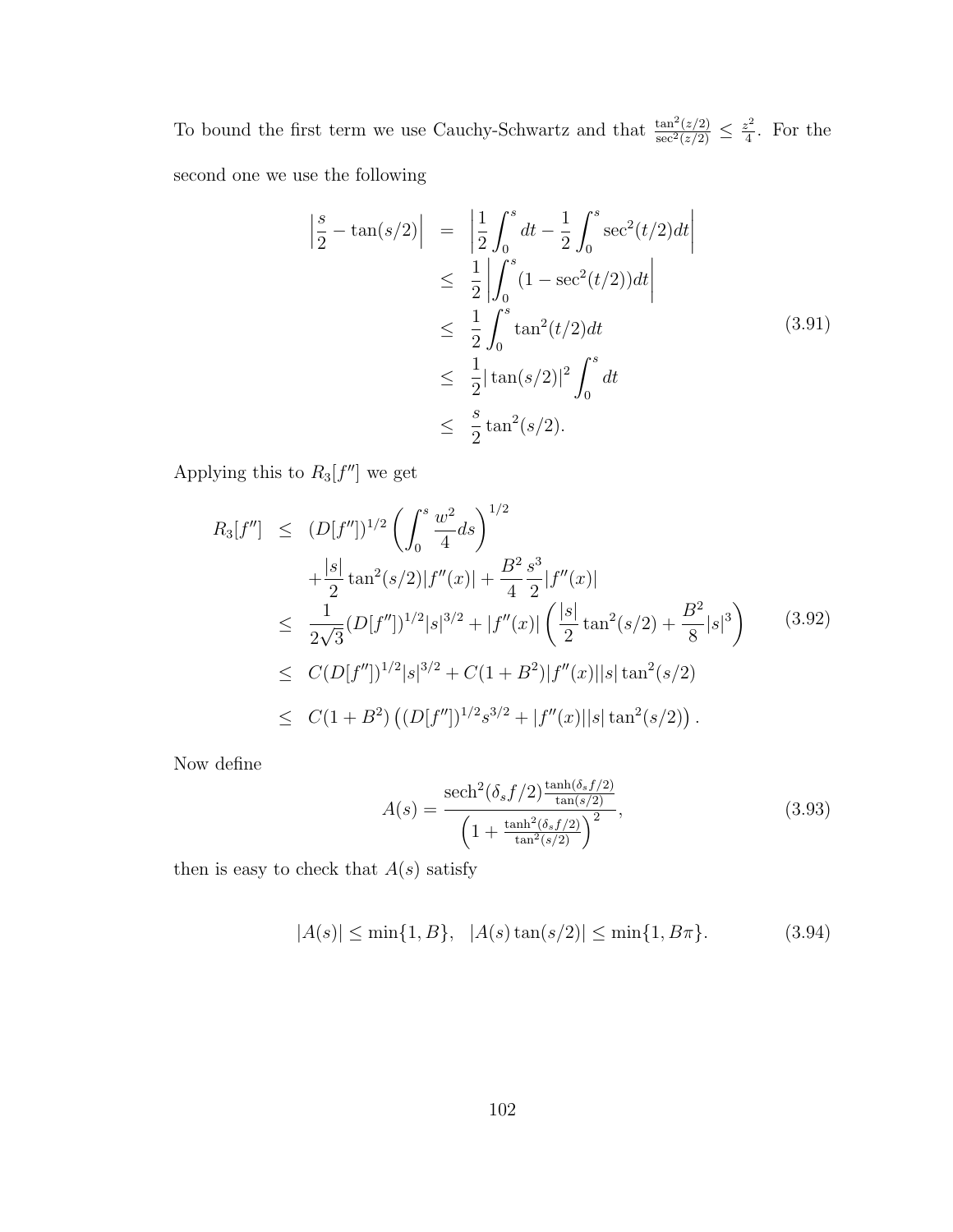We consider the splitting of  $T_5$  as

$$
T_5 = \frac{1}{2\pi} \int A(s) \frac{\sec^2(s/2)}{\tan^3(s/2)} (R_1[f''] + sf''(x))(R_3[f'']) ds
$$
  
\n
$$
= \frac{1}{2\pi} \int_{|s| \le \eta} A(s) \frac{\sec^2(s/2)}{\tan^3(s/2)} (R_1[f''] + sf''(x))(R_3[f'']) ds
$$
  
\n
$$
+ \frac{1}{2\pi} \int_{|s| > \eta} A(s) \frac{\sec^2(s/2)}{\tan^3(s/2)} (\delta f')(R_3[f'']) ds
$$
  
\n
$$
= I_{in} + I_{out}.
$$

First we estimate  $I_{in}$  using

$$
|I_{in}| \leq C(D[f''])^{1/2} \frac{1}{2\pi} \int_{|s| \leq \eta} |A(s)| \frac{\sec^2(s/2)}{|\tan(s/2)|^3} |s|^{3/2} |R_3[f'']| ds +|f''(x)| \frac{1}{2\pi} \int_{|s| \leq \eta} |A(s)| \frac{\sec^2(s/2)}{|\tan(s/2)|^3} |s|(R_3[f'']) ds \leq C(1+B^2)D[f''] \int_{|s| \leq \eta} |A(s)| \frac{\sec^2(s/2)}{|\tan(s/2)|^3} |s|^3 ds +C(1+B^2)(D[f''])^{1/2} |f''(x)| \int_{|s| \leq \eta} |A(s)| \frac{\sec^2(s/2)}{|\tan(s/2)|^3} |s|^{5/2} |\tan(s/2)|^2 ds +C(1+B^2)(D[f''])^{1/2} |f''(x)| \int_{|s| \leq \eta} |A(s)| \frac{\sec^2(s/2)}{|\tan(s/2)|^3} |s|^{5/2} ds +C(1+B^2)|f''(x)|^2 \int_{|s| \leq \eta} (|A(s)| \tan(s/2)) \frac{\sec^2(s/2)}{\tan^4(s/2)} |s|^2 |\tan(s/2)|^2 ds \leq C(1+B^2)D[f''] \int_{|s| \leq \eta} \frac{\sec^2(s/2) ds}{|\tan(s/2)|^{1/2}} \int_{\tan^4(s/2)} \frac{\sec^2(s/2)}{|\tan(s/2)|^{1/2}} |s|^2 |\tan(s/2)|^2 ds +C(1+B^2)(D[f''])^{1/2} |f''(x)| \int_{|s| \leq \eta} \frac{\sec^2(s/2)}{|\tan(s/2)|^{1/2}} ds +C(1+B^2)|f''(x)|^2 \int_{|s| \leq \eta} \frac{\sec^2(s/2)}{|\tan(s/2)|^{1/2}} ds +C(1+B^2)|f''(x)|^2 \int_{|s| \leq \eta} \frac{\sec^2(s/2)}{|\tan(s/2)|^{1/2}} ds +C(1+B^2)|D[f''] \tan(\eta/2) + (D[f''])^{1/2} |f''(x)| \tan^{1/2}(\eta/2) + |f''(x)|^2) \leq C(1+B)^2 \left( \varepsilon
$$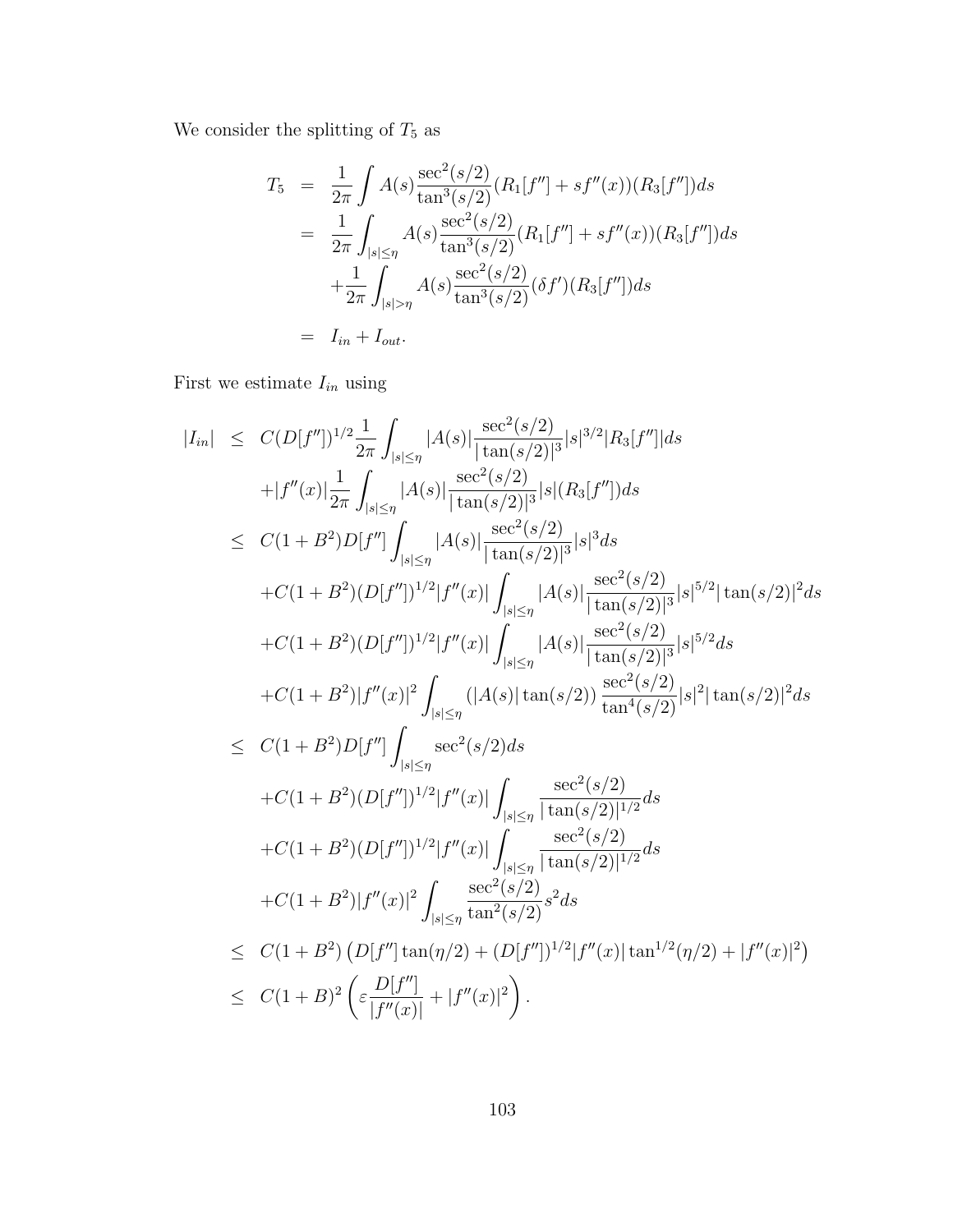Now for  $\mathcal{I}_{out}$  we get

$$
|I_{out}| = \frac{1}{2\pi} \int_{|s|>\eta} |A(s)| \frac{\sec^2(s/2)}{|\tan(s/2)|^3} |\delta f'| |R_3[f']| ds
$$
  
\n
$$
\leq C(1+B^2)(D[f''])^{1/2} \int_{|s|>\eta} |A(s)| \frac{\sec^2(s/2)}{\tan^3(s/2)} |s|^{3/2} ds
$$
  
\n
$$
+ C(1+B^2)|f''(x)| \int_{|s|>\eta} (|A(s)||\tan(s/2)|) \frac{\sec^2(s/2)}{\tan^4(s/2)} |s||\tan(s/2)|^2 ds
$$
  
\n
$$
\leq CB(1+B^2)(D[f''])^{1/2} \int_{|s|>\eta} \frac{\sec^2(s/2)}{|\tan(s/2)|^{3/2}} ds
$$
  
\n
$$
+ CB(1+B^2)|f''(x)| \int_{|s|>\eta} \frac{\sec^2(s/2)}{\tan^2(s/2)} ds
$$
  
\n
$$
\leq (1+B)^{5/2} \left( \frac{(D[f''])^{1/2}}{\tan^{1/2}(\eta/2)} + \frac{|f''(x)|}{\tan(\eta/2)} \right)
$$
  
\n
$$
= C(1+B)^{5/2} \left( \varepsilon^{-1} |f''(x)| \varepsilon^{1/2} \frac{(D[f''])^{1/2}}{|f''(x)|^{1/2}} + \varepsilon^{-1} |f''(x)|^2 \right)
$$
  
\n
$$
\leq C(1+B)^{5/2} \left( \varepsilon \frac{D[f'']}{|f''(x)|} + \varepsilon^{-2} |f''(x)|^2 \right),
$$

and therefore we obtain

$$
|T_5| \le C(1+B)^{5/2} \left( \varepsilon \frac{D[f'']}{|f''(x)|} + \varepsilon^{-2} |f''(x)|^2 \right).
$$
 (3.95)

### Bound for T6

$$
T_6 = -\frac{1}{2\pi} \int \frac{\mathrm{sech}^2(\delta_s f/2) \mathrm{tanh}(\delta_s f/2) \mathrm{sec}^2(s/2) \delta_s f'}{\left(\tan^2(s/2) + \tanh^2(\delta_s f/2)\right)^2} \times \left[f''(x) \tan(s/2) + (\delta_s f') \tanh^2(\delta_s f/2) - \frac{1}{2} (\delta_s f') (1 - \tan^2(s/2))\right] ds \quad (3.96)
$$

Similar to the estimate for  $R_3[f'']$  in the bound for  $T_5$  we can bound

$$
K(s) = f''(x) \tan(s/2) + (\delta_s f') \tanh^2(\delta_s f/2) - \frac{1}{2} (\delta_s f')(1 - \tan^2(s/2))
$$
  
= 
$$
\left(f''(x)\frac{s}{2} - \frac{1}{2} (\delta_s f')\right) + f''(x) \left(\tan(s/2) - \frac{s}{2}\right)
$$
  

$$
+ \delta_s f' \left(\tanh^2(\delta_s f/2) + \frac{1}{2} \tan^2(s/2)\right)
$$
  
= 
$$
K_1(s) + f''(x)K_2(s) + \delta_s f' K_3(s),
$$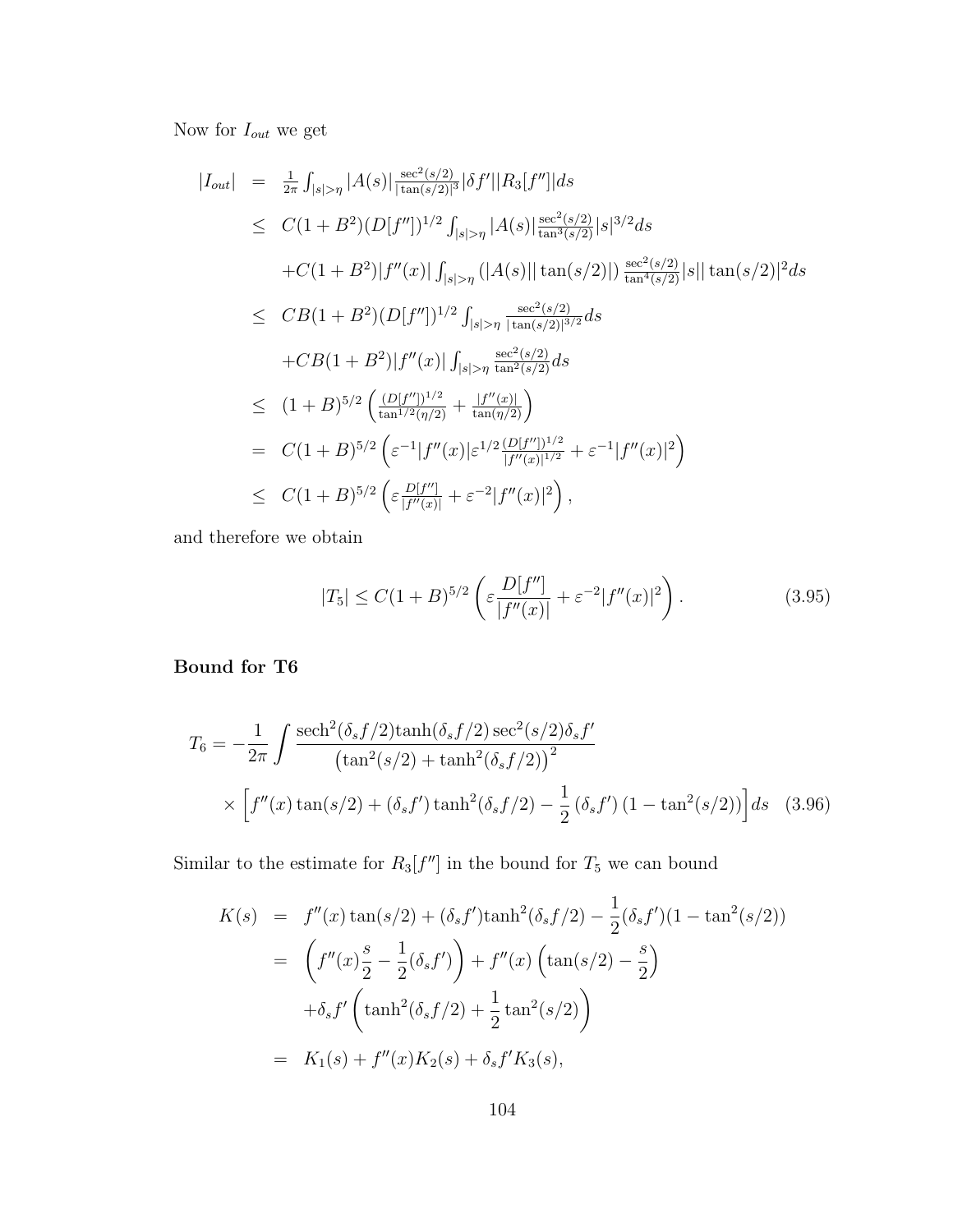where we can bound  $K_i(s)$   $i = 1, 2, 3$  by using

<span id="page-113-0"></span>
$$
|K_1(s)| \leq C|s|^{3/2} (D[f''])^{1/2},
$$
  
\n
$$
|K_2(s)| \leq C|s| |\tan(s/2)|^2,
$$
  
\n
$$
|K_3(s)| \leq \frac{B^2}{4}s^2 + \frac{1}{2}\tan^2(s/2)
$$
  
\n
$$
\leq C(1+B)^2 (s^2 + \tan^2(s/2)).
$$
\n(3.97)

Define 
$$
A(s) = \frac{\text{sech}^2(\delta_s f/2) \frac{\tanh(\delta_s f/2)}{\tan(s/2)}}{\left(1 + \frac{\tanh^2(\delta_s f/2)}{\tan^2(s/2)}\right)^2}
$$
, then it is easy to see that  
\n
$$
|A(s)| \le \min\{1, B\}, |A(s) \tan(s/2)| \le \min\{1, B\pi\}.
$$
 (3.98)

Now we consider the following splitting of  $T_{\rm 6}$ 

$$
T_6 = -\frac{1}{2\pi} \int A(s) \frac{\sec^2(s/2)}{\tan^3(s/2)} (\delta_s f') K(s) ds
$$
  
= 
$$
-\frac{1}{2\pi} \int_{|s| \le \eta} A(s) \frac{\sec^2(s/2)}{\tan^3(s/2)} (\delta_s f') K(s) ds
$$
  

$$
-\frac{1}{2\pi} \int_{|s| > \eta} A(s) \frac{\sec^2(s/2)}{\tan^3(s/2)} (\delta_s f') K(s) ds
$$
  
= 
$$
I_{in} + I_{out}.
$$

First we estimate  $I_{in}$  using

$$
I_{in} = -\frac{1}{2\pi} \int_{|s| \le \eta} A(s) \frac{\sec^2(s/2)}{\tan^3(s/2)} (R_1 + sf''(x)) K_1(s) ds
$$
  

$$
- \frac{1}{2\pi} \int_{|s| \le \eta} A(s) \frac{\sec^2(s/2)}{\tan^3(s/2)} (R_1 + sf''(x)) K_2(s) f''(x) ds
$$
  

$$
- \frac{1}{2\pi} \int_{|s| \le \eta} A(s) \frac{\sec^2(s/2)}{\tan^3(s/2)} (R_1 + sf''(x))^2 K_3(s) ds
$$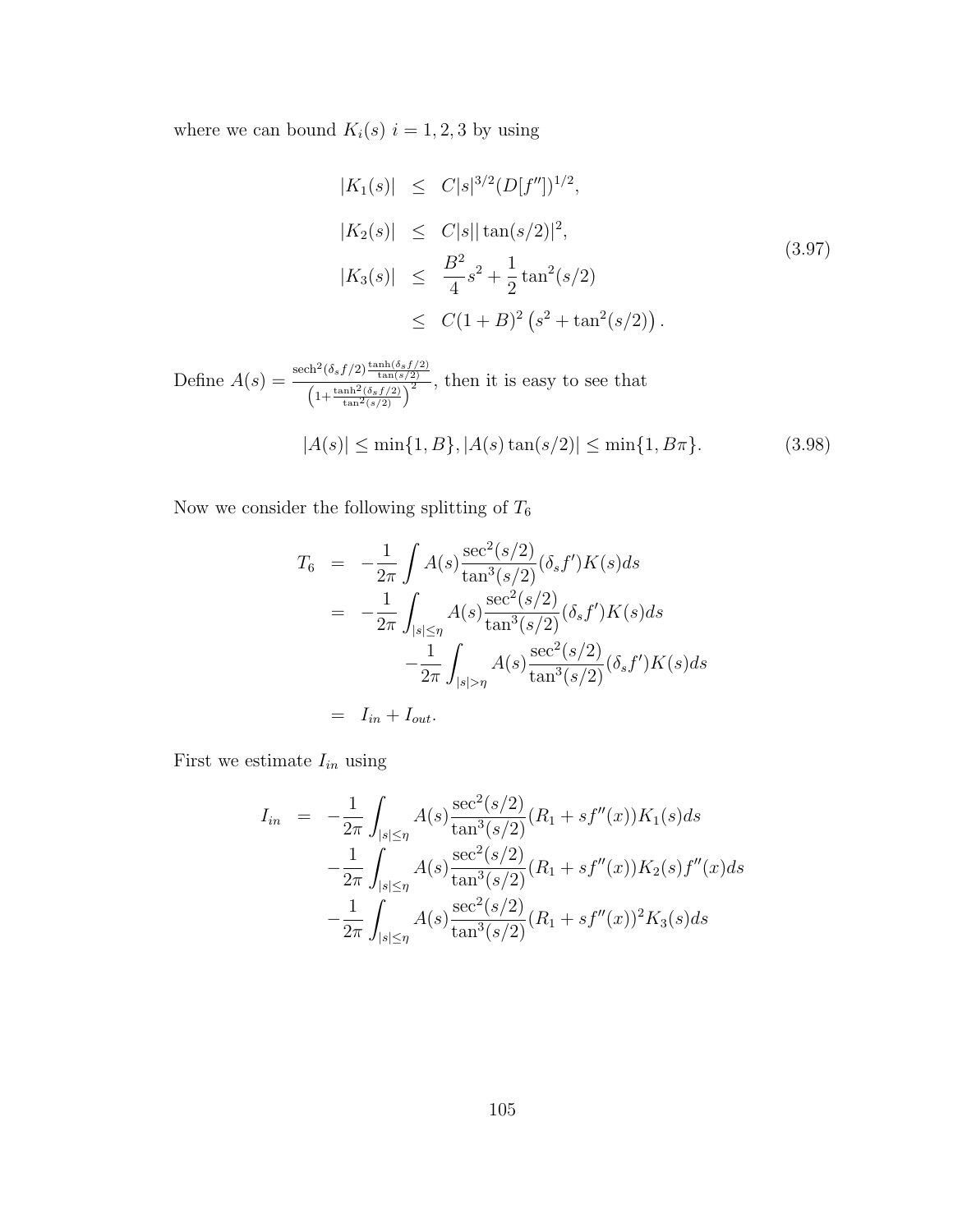$$
|I_{in}| \le CD[f''] \int_{|s| \le \eta} |A(s)| \frac{\sec^2(s/2)}{|\tan(s/2)|^3} |s|^3 ds
$$
  
+ $C|f''(x)|(D[f''])^{1/2} \int_{|s| \le \eta} |A(s)| \frac{\sec^2(s/2)}{|\tan(s/2)|^3} |s|^{5/2} ds$   
+ $C|f''(x)|(D[f''])^{1/2} \int_{|s| \le \eta} |A(s)| \frac{\sec^2(s/2)}{|\tan(s/2)|^3} |s|^{5/2} |\tan(s/2)|^2 ds$   
+ $C|f''(x)|^2 \int_{|s| \le \eta} |A(s)| \frac{\sec^2(s/2)}{|\tan(s/2)|^3} |s|^{2} |\tan(s/2)|^2 ds$   
+ $C(1+B)^2 D[f''] \int_{|s| \le \eta} |A(s)| \frac{\sec^2(s/2)}{|\tan(s/2)|^3} |s|^3 (s^2 + \tan^2(s/2)) ds$   
+ $C(1+B)^2 (D[f''])^{1/2} |f''(x)|$   
 $\times \int_{|s| \le \eta} |A(s)| \frac{\sec^2(s/2)}{|\tan(s/2)|^3} |s|^{5/2} (s^2 + \tan^2(s/2)) ds$   
+ $C(1+B)^2 |f''(x)|^2 \int_{|s| \le \eta} |A(s) \tan(s/2)|^{\frac{1}{3}} e^{c^2} \frac{\sec^2(s/2)}{|\tan^4(s/2)|^3} s^{5/2} (s^2 + \tan^2(s/2)) ds$ 

$$
\leq C(1+B)^2 \left( D[f''] \tan(\eta/2) + |f''(x)|(D[f''])^{1/2} \tan^{1/2}(\eta/2) + |f''(x)|^2 \right)
$$
  

$$
\leq C(1+B)^3 \left( \varepsilon \frac{D[f'']}{|f''(x)|} + |f''(x)|^2 \right).
$$

Finally we estimate  $\mathcal{I}_{out}$  using

$$
I_{out} = -\frac{1}{2\pi} \int_{|s|>\eta} A(s) \frac{\sec^2(s/2)}{\tan^3(s/2)} (\delta_s f') K(s) ds
$$
  
\n
$$
= -\frac{1}{2\pi} \int_{|s|>\eta} A(s) \frac{\sec^2(s/2)}{\tan^3(s/2)} (\delta_s f') K_1(s) ds
$$
  
\n
$$
- \frac{1}{2\pi} \int_{|s|>\eta} A(s) \frac{\sec^2(s/2)}{\tan^3(s/2)} (\delta_s f') f''(x) K_2(s) ds
$$
  
\n
$$
- \frac{1}{2\pi} \int_{|s|>\eta} A(s) \frac{\sec^2(s/2)}{\tan^3(s/2)} (\delta_s f')(s R_1[f''] + sf''(x)) K_3(s) ds
$$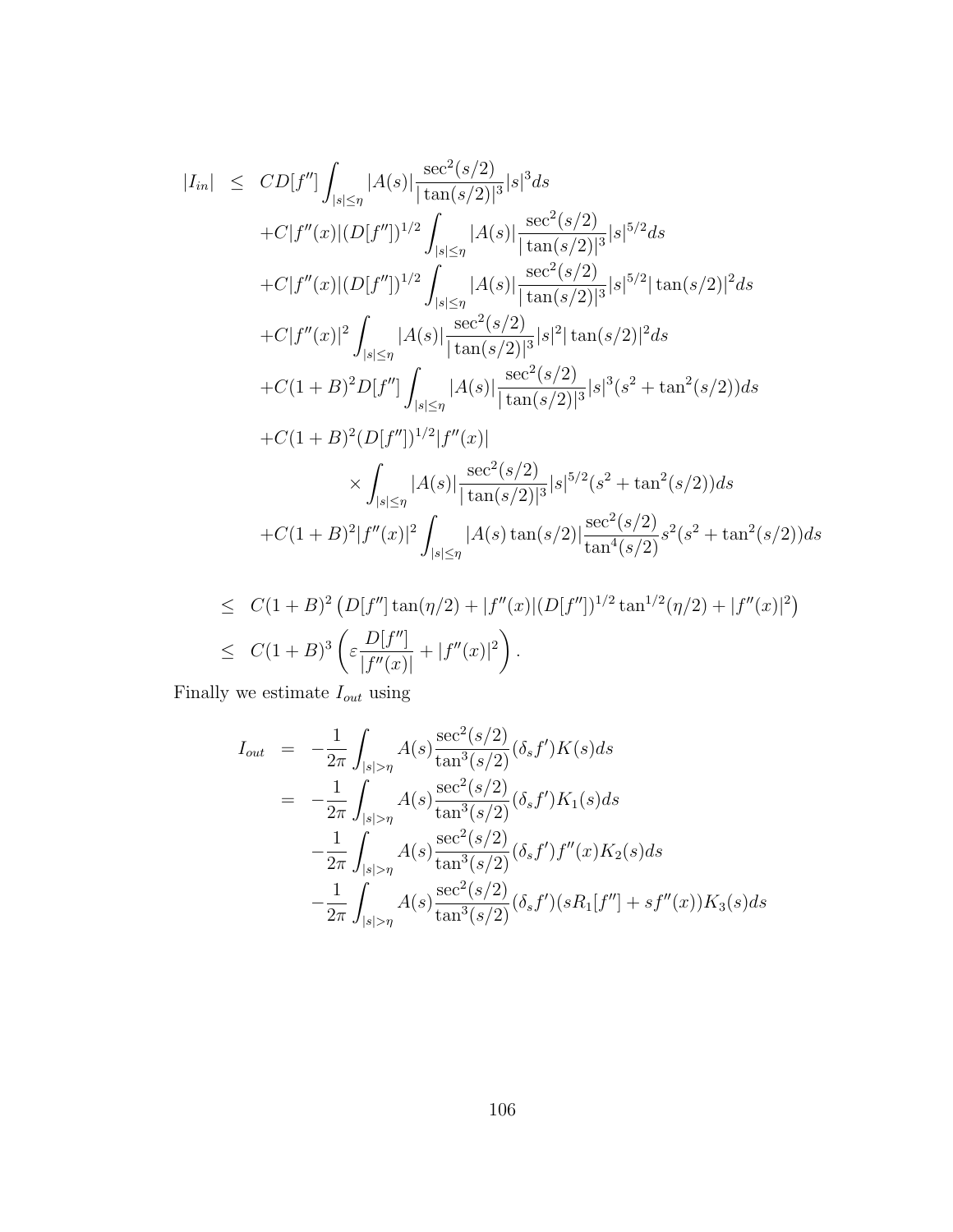Now using the bounds [\(3.97\)](#page-113-0) we obtain

$$
|I_{out}| \le CD[f'']^{1/2} \int_{|s|>\eta} |A(s)| \frac{\sec^2(s/2)}{\tan^3(s/2)} |\delta_s f'| |s|^{3/2} ds
$$
  
+ $C|f''(x)| \int_{|s|>\eta} (|A(s)| \tan(s/2)) \frac{\sec^2(s/2)}{\tan^4(s/2)} |\delta_s f'| |s| |\tan(s/2)|^2 ds$   
+ $C(1 + B^2)D[f'']^{1/2} \int_{|s|>\eta} |A(s) \tan(s/2)| \frac{\sec^2(s/2)}{\tan^4(s/2)} |\delta_s f'| |s|^{3/2}$   
 $\times (s^2 + \tan^2(s/2)) ds$   
+ $C(1 + B^2)|f''(x)| \int_{|s|>\eta} |A(s) \tan(s/2)| \frac{\sec^2(s/2)}{\tan^4(s/2)} |\delta_s f'| |s$   
 $\times (s^2 + \tan^2(s/2)) ds$   
 $\le C(1 + B^2) \left( \frac{(D[f''])^{1/2}}{\tan^{1/2}(\eta/2)} + \frac{|f''(x)|}{\tan(\eta/2)} \right)$   
 $\le C(1 + B)^{5/2} \left( \frac{D[f'']}{[f''(x)]} + \varepsilon^{-2} |f''(x)|^2 \right),$ 

and therefore

$$
|T_6| \le C(1+B)^3 \left(\varepsilon \frac{D[f'']}{|f''(x)|} + \varepsilon^{-2} |f''(x)|^2\right). \tag{3.99}
$$

## Bound for T7

$$
T_7 = \frac{1}{2\pi} \int \frac{\frac{\tanh^2(\delta_s f/2)}{\tan^2(s/2)}}{1 + \frac{\tanh^2(\delta_s f/2)}{\tan^2(s/2)}} \sec^2(s/2) (\delta_s f'') ds.
$$
 (3.100)

Consider the splitting of  $T_7$  given by

$$
T_7 = \frac{1}{2\pi} \int \frac{\tanh^2(\delta_s f/2)}{1 + \frac{\tanh^2(\delta_s f/2)}{\tan^2(s/2)}} \frac{\sec^2(s/2)}{\tan^2(s/2)} (\delta_s f'') ds
$$
  
\n
$$
= \frac{1}{2\pi} \int_{|s| \le \eta} \frac{\tanh^2(\delta_s f/2)}{1 + \frac{\tanh^2(\delta_s f/2)}{\tan^2(s/2)}} \frac{\sec^2(s/2)}{\tan^2(s/2)} (\delta_s f'') ds
$$
  
\n
$$
+ \frac{1}{2\pi} \int_{|s| > \eta} \frac{\tanh^2(\delta_s f/2)}{1 + \frac{\tanh^2(\delta_s f/2)}{\tan^2(s/2)}} \frac{\sec^2(s/2)}{\tan^2(s/2)} (\delta_s f'') ds
$$
  
\n
$$
= I_{in} + I_{out}, \tag{3.101}
$$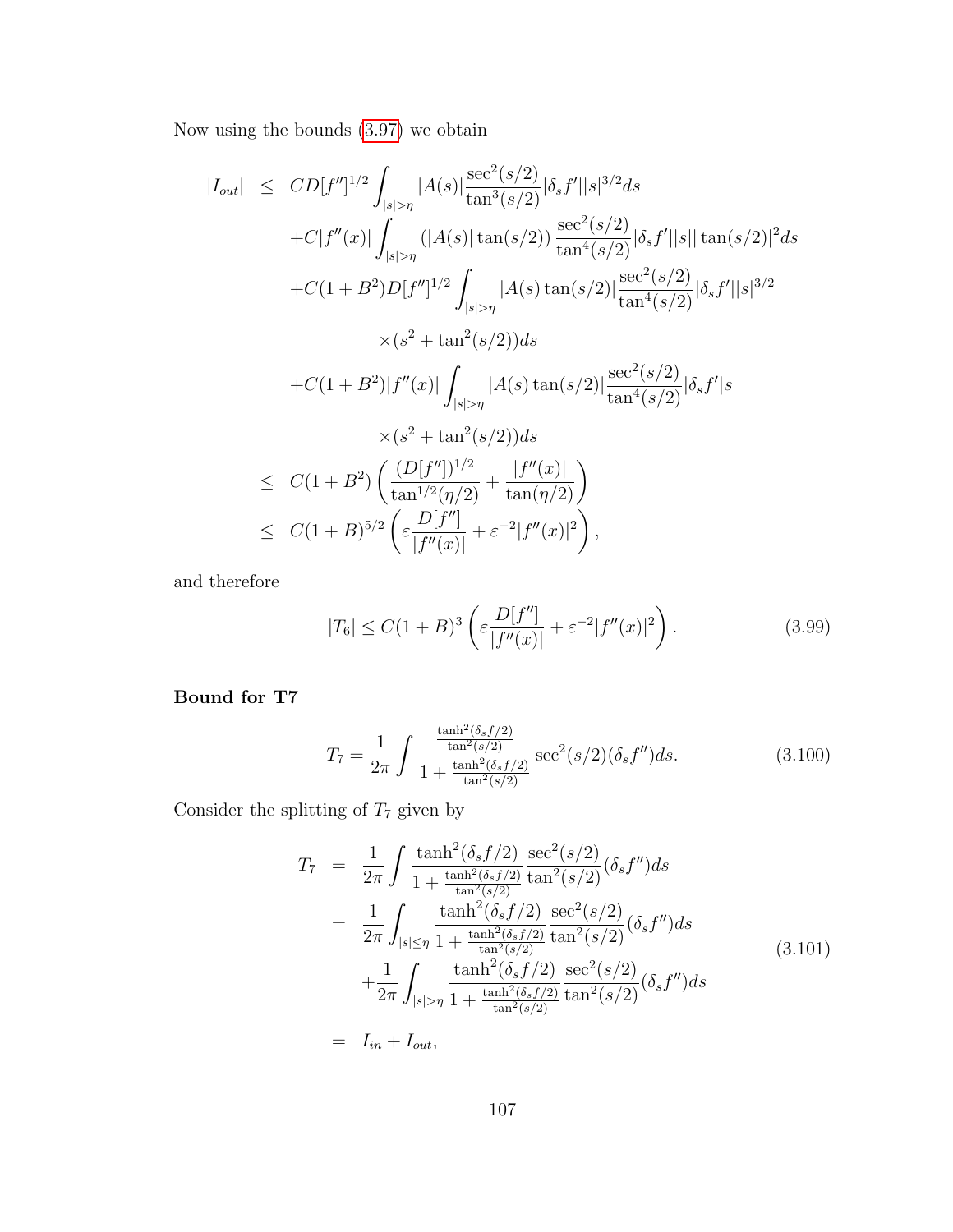for  $I_{in}$  we can write

$$
I_{in} = \frac{1}{2\pi} \int_{|s| \le \eta} \frac{\tanh(\delta_{s} f/2)}{1 + \frac{\tanh^{2}(\delta_{s} f/2)}{\tan^{2}(s/2)}} \left( \tanh(\delta_{s} f/2) - \frac{s}{2} f'(x) + h_{1}(s) f''(x) \right) \delta_{s} f''
$$

$$
-f''(x) \frac{1}{2\pi} \int_{|s| \le \eta} \frac{\tanh(\delta_{s} f/2)}{1 + \frac{\tanh^{2}(\delta_{s} f/2)}{\tan^{2}(s/2)}} h_{1}(s) \frac{\sec^{2}(s/2)}{\tan^{2}(s/2)} \delta_{s} f'' ds
$$

$$
+ \frac{1}{2\pi} \int_{|s| \le \eta} \frac{\tanh(\delta_{s} f/2)}{1 + \frac{\tanh^{2}(\delta_{s} f/2)}{\tan^{2}(s/2)}} \frac{s}{2} f'(x - s) \frac{\sec^{2}(s/2)}{\tan^{2}(s/2)} \delta_{s} f'' ds
$$

$$
+ \frac{1}{2\pi} \int_{|s| \le \eta} \frac{\tanh(\delta_{s} f/2)}{1 + \frac{\tanh^{2}(\delta_{s} f/2)}{\tan^{2}(s/2)}} \frac{\sec^{2}(s/2)}{\tan^{2}(s/2)} \frac{s}{2} (R_{1}[f'']) \delta_{s} f'' ds
$$

$$
+ f''(x) \frac{1}{2\pi} \int_{|s| \le \eta} \frac{\tanh(\delta_{s} f/2)}{1 + \frac{\tanh^{2}(\delta_{s} f/2)}{\tan^{2}(s/2)}} \frac{\sec^{2}(s/2)}{\tan^{2}(s/2)} \frac{s^{2}}{2} \delta_{s} f'' ds
$$

Using Lemma [3.2.2](#page-78-0) we can bound  $\tilde{R}_2[f''] = \tanh(\delta_s f/2) - \frac{s}{2}$  $\frac{s}{2}f'(x) + h_1(s)f''(x)$  and obtain

$$
|I_{in}| \leq C(1+B^2)((D[f''])^{1/2} + |f''(x)|)
$$
  
\n
$$
\times \int_{|s| \leq \eta} \left| \frac{\sec(s/2)}{\tan(s/2)} \right| |s|^{5/2} \left( \frac{\sec(s/2)}{\tan(s/2)} \delta_s f'' \right) ds
$$
  
\n
$$
+ C|f''(x)| \int_{|s| \leq \eta} \left| \frac{\sec(s/2)}{\tan(s/2)} \right| s^2 \left( \frac{\sec(s/2)}{\tan(s/2)} \delta_s f'' \right) ds
$$
  
\n
$$
+ C \int_{|s| \leq \eta} \left| \frac{\sec(s/2)}{\tan(s/2)} \right| |s f'(x - s)| \left| \frac{\sec(s/2)}{\tan(s/2)} \delta_s f'' \right| ds
$$
  
\n
$$
+ CD[f'']^{1/2} \int_{|s| \leq \eta} \left| \frac{\sec(s/2)}{\tan(s/2)} \right| |s|^{3/2} \left| \frac{\sec(s/2)}{\tan(s/2)} \delta_s f'' \right|
$$
  
\n
$$
+ C|f''(x)| \int_{|s| \leq \eta} \left| \frac{\sec(s/2)}{\tan(s/2)} \right| |s| \left| \frac{\sec(s/2)}{\tan(s/2)} \delta_s f'' \right| ds,
$$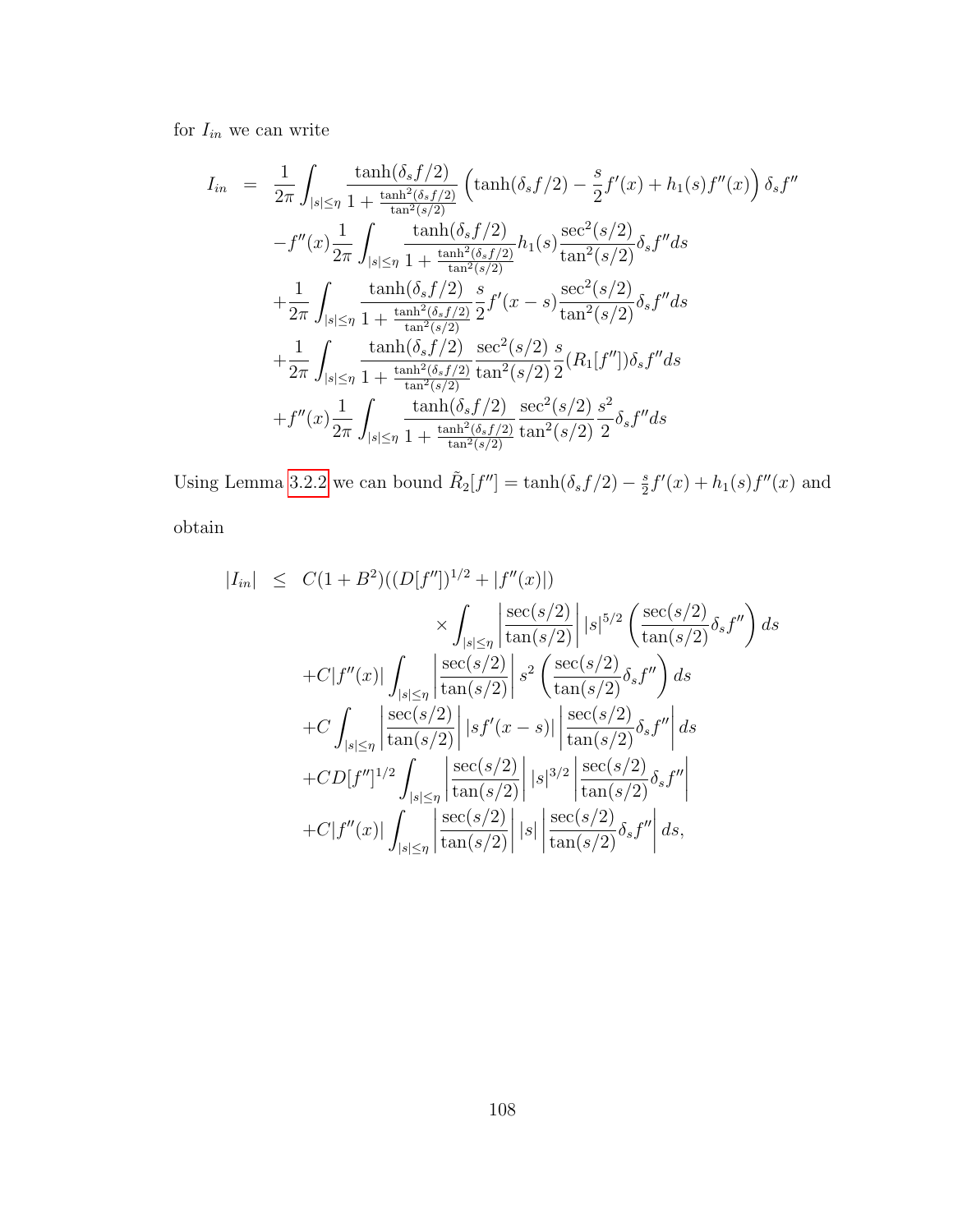using Cauchy-Schwarz and Lemma [3.2.3](#page-82-0) we get

$$
|I_{in}| \leq C(1+B^2)(D[f'']^{1/2}+|f''(x)|)D[f'']^{1/2}\left(\int_{|s|\leq \eta} \frac{s^5 \sec^2(s/2)}{\tan^2(s/2)}ds\right)^{1/2} + C|f''(x)|D[f'']^{1/2}\left(\int_{|s|\leq \eta} \frac{s^4 \sec^2(s/2)}{\tan^2(s/2)}ds\right)^{1/2} + CD[f'']^{1/2}\left(\int_{|s|\leq \eta} \frac{s^2 \sec^2(s/2)}{\tan^2(s/2)}|f'(x-s)|^2ds\right)^{1/2} + CD[f'']\left(\int_{|s|\leq \eta} \frac{s^3 \sec^2(s/2)}{\tan^2(s/2)}ds\right)^{1/2} + C|f''(x)|D[f'']^{1/2}\left(\int_{|s|^2\leq \eta} \frac{s^5 \sec^2(s/2)}{\tan^2(s/2)}ds\right)^{1/2}
$$

$$
\leq C(1+B^2)D[f''] \tan(\eta/2)
$$
  
+ $C(1+B^2)D[f'']^{1/2}|f''(x)| \tan^{1/2}(\eta/2)$   
+ $CD[f'']^{1/2}|f''(x)| \tan^{1/2}(\eta/2)$   
+ $CD[f'']^{1/2}\left(\int_{|s|\leq \eta} \frac{s^2 \sec^2(s/2)}{\tan^2(s/2)} ds\right)^{1/2} (D[f'']^{1/2}+|f''(x)|)$   
+ $CD[f''] \tan(\eta/2)$   
+ $CD[f'']^{1/2}|f''(x)| \tan^{1/2}(\eta/2)$   
 $\leq CB(1+B^2)\left(\varepsilon \frac{D[f'']}{|f''(x)|}+\frac{1}{\varepsilon^2}|f''(x)|^2\right)$ 

For  $\mathcal{I}_{out}$  we get

$$
|I_{out}| \leq C \int_{|s|>\eta} \frac{\tanh^2(\delta_s f/2)}{1 + \frac{\tanh^2(\delta_s f/2)}{\tan^2(s/2)}} \frac{|\sec(s/2)|}{|\tan(s/2)|} \left(\frac{|\sec(s/2)|}{|\tan(s/2)|} |\delta_s f''|\right) ds
$$
  
\n
$$
\leq C \left( \int_{|s|>\eta} \frac{\sec^2(s/2)}{\tan^2(s/2)} \right)^{1/2} D[f'']^{1/2}
$$
  
\n
$$
\leq C \frac{1}{\tan^{1/2}(\eta/2)} D[f'']^{1/2}
$$
  
\n
$$
\leq C \frac{|f''(x)|}{\varepsilon} \cdot \varepsilon^{1/2} \frac{D[f'']^{1/2}}{|f''(x)|^{1/2}}
$$
  
\n
$$
\leq C \left( \varepsilon \frac{D[f'']}{|f''(x)|} + \varepsilon^{-2} |f''(x)|^2 \right)
$$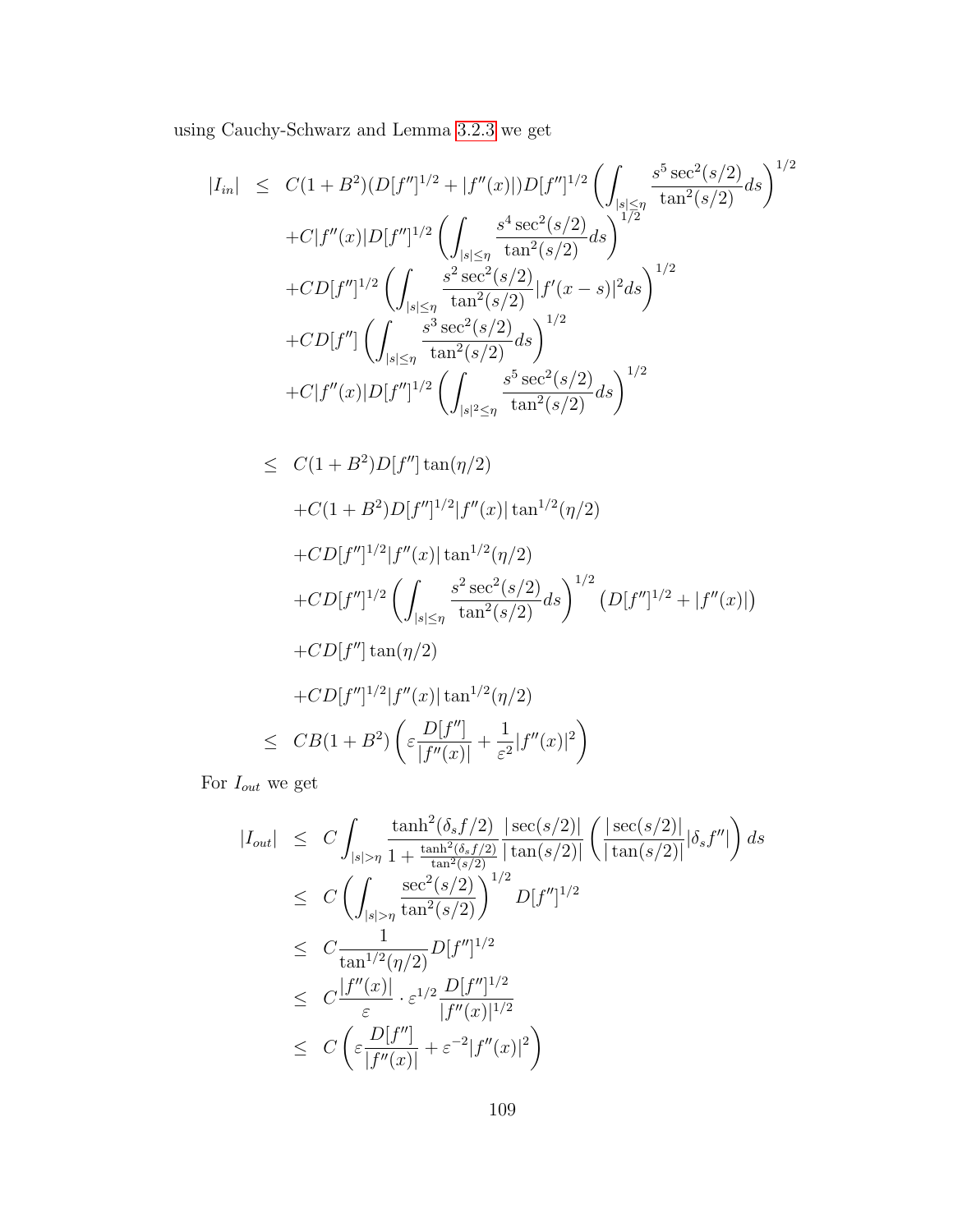And therefore we get

$$
|T_7| \leq CB(1+B)\left(\varepsilon \frac{D[f'']}{|f''(x)|} + \varepsilon^{-2}|f''(x)|^2\right) \tag{3.102}
$$

#### Bound for T8

$$
T_8 = \frac{1}{2\pi} \int_{\mathbb{T}} \frac{\frac{\tanh(\delta_s f/2)}{\tan(s/2)}}{\left(1 + \frac{\tanh^2(\delta_s f/2)}{\tan(s/2)}\right)^2} \mathrm{sech}^2(\delta_s f/2) (\delta_s f') \frac{\sec^2(s/2)}{\tan^2(s/2)} ds \tag{3.103}
$$

To bound  $T_8$  we want to add and subtract a few terms in order to use the bound that we already know. Define

$$
T_{8,PV} = \frac{f'(x)}{(1 + (f'(x))^2)^2} \frac{1}{2\pi} \int_{\mathbb{T}} \mathrm{sech}^2(\delta_s f/2) (\delta_s f') \frac{\mathrm{sec}^2(s/2)}{\tan^2(s/2)} ds \tag{3.104}
$$

Now using that

$$
\frac{A}{(1+A^2)^2} - \frac{B}{(1+B^2)^2} = \frac{(A-B)(A^3B + A^2B^2 + AB^3 + 2AB - 1)}{(A^2+1)^2(B^2+1)^2}
$$
\n
$$
= (A-B)G(A,B)
$$
\n(3.105)

And that  $|G(A, B)| =$   $(A^{3}B+A^{2}B^{2}+AB^{3}+2AB-1)$  $(A^2+1)^2(B^2+1)^2$  $\begin{array}{c} \begin{array}{c} \begin{array}{c} \begin{array}{c} \end{array}\\ \end{array} \end{array} \end{array}$  $\leq 2$  for all  $A, B \in \mathbb{R}$ . Using this we

can estimate the difference of this two terms as

$$
T_8 - T_{8, PV} = \int_T K(s) \left( \frac{\tanh(\delta_s f/2)}{\tan(s/2)} - f'(x) \right) \left( \delta_s f' \right) \frac{\sec^2(s/2)}{\tan^2(s/2)} ds \tag{3.106}
$$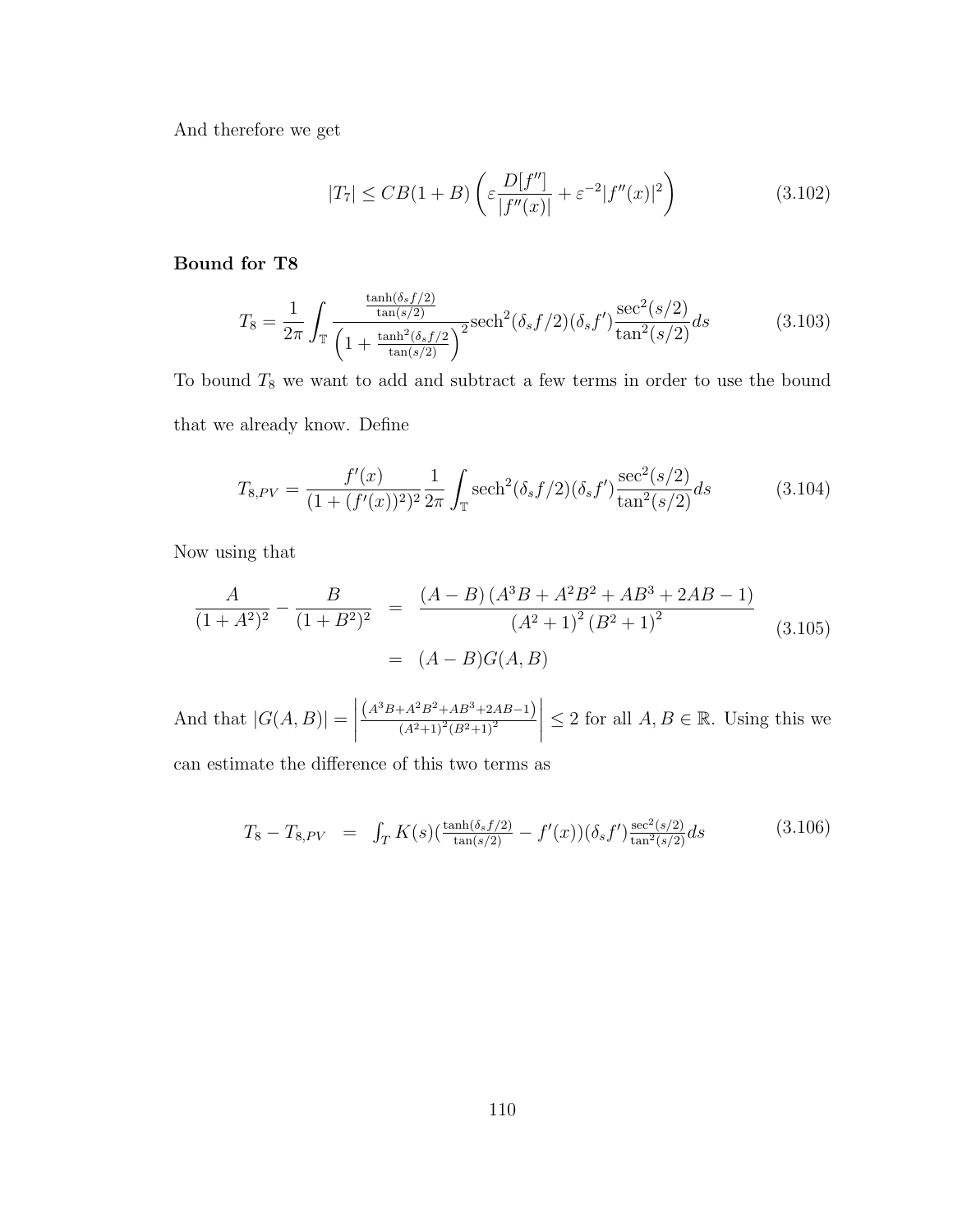with  $|K(s)| = |G\left(\frac{\tanh(\delta_s f/2)}{\tan(s/2)}, f'(x)\right)| \leq 2$ . Then we can bound this using

$$
T_8 - T_{8,PV} = \frac{1}{2\pi} \int_T K(s)(\tanh(\delta_s f/2) - \tan(s/2)f'(x))(\delta_s f') \frac{\sec^2(s/2)}{\tan^3(s/2)} ds
$$
  
\n
$$
= \frac{1}{2\pi} \int_{|s|\leq \eta} K(s)(R_2[f'])(R_1[f'']) \frac{\sec^2(s/2)}{\tan^3(s/2)} ds
$$
  
\n
$$
+ f''(x) \frac{1}{2\pi} \int_{|s|\leq \eta} K(s)(R_2[f'']) s \frac{\sec^2(s/2)}{\tan^3(s/2)} ds
$$
  
\n
$$
-f''(x) \frac{1}{2\pi} \int_{|s|\leq \eta} K(s)h(s)(R_1[f'']) \frac{\sec^2(s/2)}{\tan^3(s/2)} ds
$$
  
\n
$$
-|f''(x)|^2 \frac{1}{2\pi} \int_{|s|\leq \eta} K(s)h(s) s \frac{\sec^2(s/2)}{\tan^3(s/2)} ds
$$
  
\n
$$
+ \frac{1}{2\pi} \int_{|s|>\eta} K(s)(R_1[f'])(\delta_s f') \frac{\sec^2(s/2)}{\tan^3(s/2)} ds,
$$

using this decomposition we can estimate

$$
|T_8 - T_{8,PV}| \leq C(1 + B^2)(D[f''] + (D[f''])^{1/2}|f''(x)|)
$$
  

$$
\times \int_{|s| \leq \eta} |s|^{5/2} |\tan(s/2)|^{3/2} \frac{\sec^2(s/2)}{\tan^3(s/2)} ds
$$
  
+
$$
C(1 + B^2)((D[f''])^{1/2}|f''(x)| + |f''(x)|^2)
$$
  

$$
\times \int_{|s| \leq \eta} s^2 |\tan(s/2)|^{3/2} \frac{\sec^2(s/2)}{|\tan(s/2)|^3} ds
$$
  
+
$$
C(D[f''])^{1/2}|f''(x)| \int_{|s| \leq \eta} |s|^{5/2} |\tan(s/2)| \frac{\sec^2(s/2)}{|\tan(s/2)|^3} ds
$$
  
+
$$
C|f''(x)|^2 \int_{|s| \leq \eta} s^2 |\tan(s/2)| \frac{\sec^2(s/2)}{|\tan(s/2)|^3} ds
$$
  
+
$$
CB^2 \int_{|s| > \eta} |\tan(s/2)| \frac{\sec^2(s/2)}{|\tan(s/2)|^3} ds
$$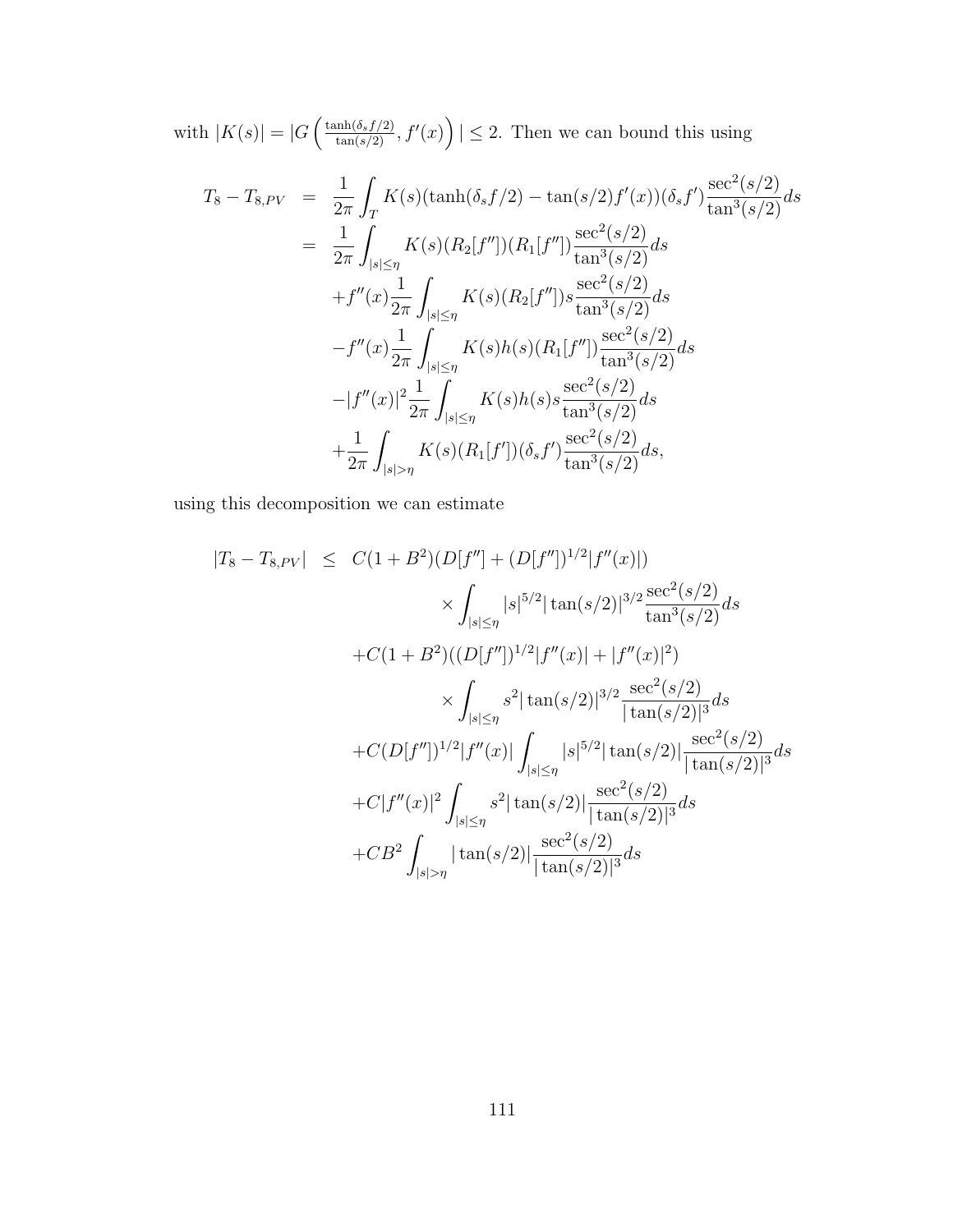$$
\leq C(1+B^2)(D[f''] \tan^2(\eta/2) + (D[f''])^{1/2}|f''(x)||\tan(\eta/2)|^{3/2})
$$
  
+ $C(1+B^2)((D[f''])^{1/2}|f''(x)||\tan(s/2)|^{3/2} + |f''(x)|^2\tan(\eta/2))$   
+ $C(D[f''])^{1/2}|f''(x)|\tan^{3/2}(\eta/2)$   
+ $C|f''(x)|^2\tan(\eta/2)$   
+ $CB^2\frac{1}{\tan(\eta/2)}$   
 $\leq CB^2(1+B)^2\left(\varepsilon\frac{D[f'']}{|f''(x)|^2} + \frac{1}{\varepsilon}|f''(x)|\right),$ 

and therefore we get

<span id="page-120-0"></span>
$$
|T_8 - T_{8,PV}| \leq CB^2 (1+B)^2 \left( \varepsilon \frac{D[f'']}{|f''(x)|^2} + \varepsilon^{-1} |f''(x)| \right). \tag{3.107}
$$

Now notice that the term  $T_{8,PV}$  is almost a fractional laplacian  $\Lambda = (-\Delta)^{1/2}$ , which from equation [\(1.12\)](#page-13-0) can be written as

$$
2\Lambda f' = \frac{1}{2\pi} \int_{\mathbb{T}} (\delta_s f') \frac{\sec^2(s/2)}{\tan^2(s/2)} ds.
$$
 (3.108)

therefore the only difference inside the integral is the extra sech<sup>2</sup>( $\delta_s f/2$ ) inside  $T_{8,PV},$ then we can consider the difference between this two operators to get

$$
T_{8,PV} - \frac{2f'(x)}{(1 + (f'(x))^2)^2} \Lambda f' = -\frac{1}{2\pi} \int_{\mathbb{T}} \tanh^2(\delta_s f/2) (\delta_s f') \frac{\sec^2(s/2)}{\tan^2(s/2)} ds
$$
  
= I<sub>1</sub> + I<sub>2</sub> + I<sub>3</sub> + I<sub>out</sub>,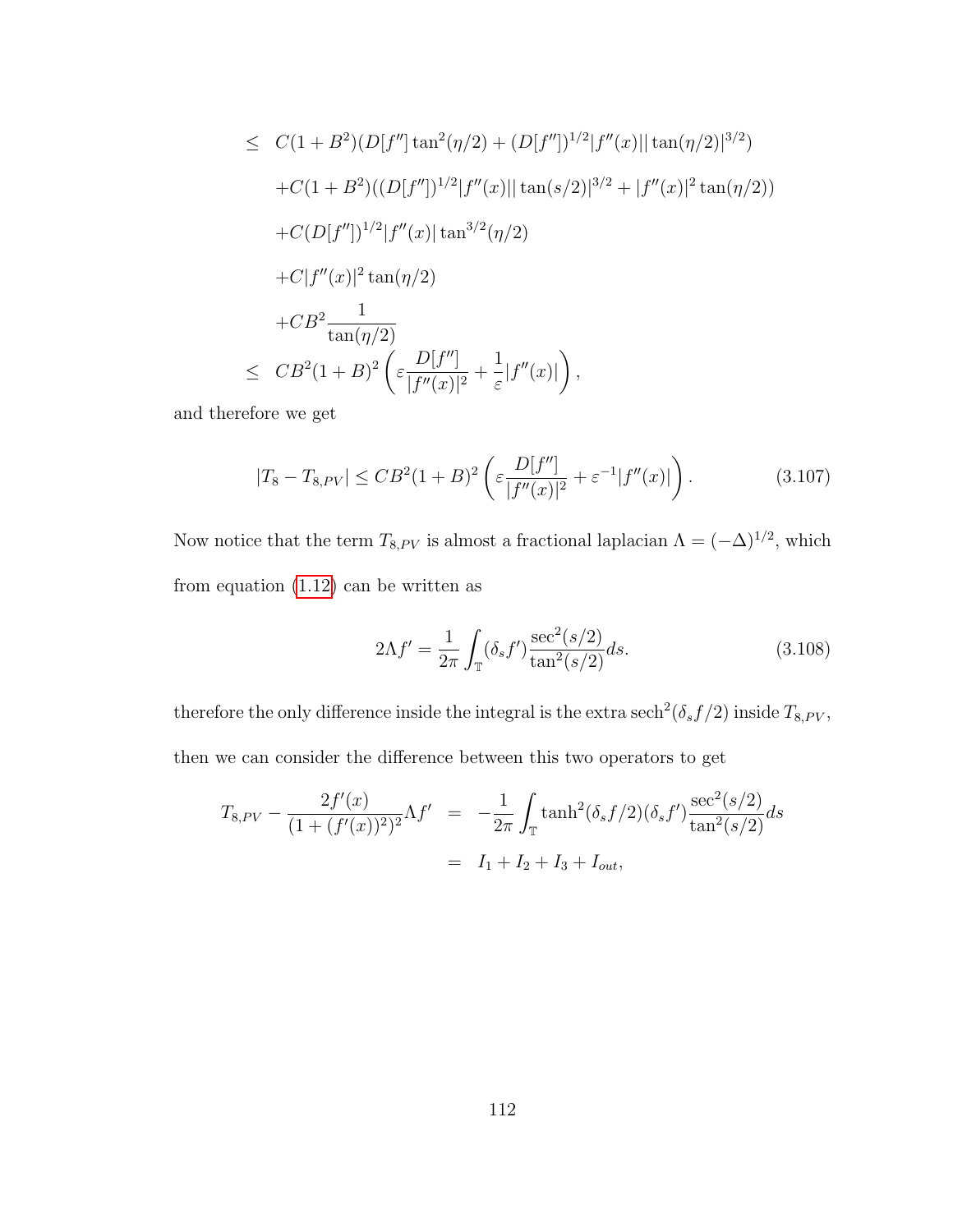where

$$
I_{1} = -\frac{1}{2\pi} \int_{|s| \leq \eta} \tanh(\delta_{s} f/2)
$$
  
\n
$$
\times (\tanh(\delta_{s} f/2) - sf'(x) + h_{1}(s) f''(x))
$$
  
\n
$$
\times (\delta_{s} f') \frac{\sec^{2}(s/2)}{\tan^{2}(s/2)} ds
$$
  
\n
$$
I_{2} = -\frac{1}{2\pi} \int_{|s| \leq \eta} \tanh(\delta_{s} f/2) sf'(x) (\delta_{s} f') \frac{\sec^{2}(s/2)}{\tan^{2}(s/2)} ds
$$
  
\n
$$
I_{3} = +f''(x) \frac{1}{2\pi} \int_{|s| \leq \eta} \tanh(\delta_{s} f/2) h_{1}(s) (\delta_{s} f') \frac{\sec^{2}(s/2)}{\tan^{2}(s/2)} ds
$$
  
\n
$$
I_{out} = -\frac{1}{2\pi} \int_{|s| > \eta} \tanh^{2}(\delta_{s} f/2) (\delta_{s} f') \frac{\sec^{2}(s/2)}{\tan^{2}(s/2)} ds
$$

To estimate  ${\cal I}_1$  we use the following

$$
|I_{1}| = \left| \frac{1}{2\pi} \int_{T} \tanh(\delta_{s} f/2)(\tilde{R}_{2})(\delta_{s} f') \frac{\sec^{2}(s/2)}{\tan^{2}(s/2)} ds \right|
$$
  
\n
$$
\leq C B(1 + B^{2}) \Big( (D[f''])^{1/2} \int_{|s| \leq \eta} |s|^{5/2} \frac{\sec^{2}(s/2)}{\tan^{2}(s/2)} ds
$$
  
\n
$$
+ |f''(x)| \int_{|s| \leq \eta} |s|^{5/2} \frac{\sec^{2}(s/2)}{\tan^{2}(s/2)} ds
$$
  
\n
$$
\leq C B(1 + B^{2}) \left( (D[f''])^{1/2} \tan^{1/2}(\eta/2) + |f''(x)| \right)
$$
  
\n
$$
= C B(1 + B)^{5/2} \left( \varepsilon^{1/2} \frac{(D[f''])^{1/2}}{|f''(x)|} |f''(x)|^{1/2} + |f''(x)| \right)
$$
  
\n
$$
= C B(1 + B)^{5/2} \left( \varepsilon \frac{D[f'']}{|f''(x)|^{2}} + |f''(x)| \right).
$$

Now we proceed to estimate  $\mathcal{I}_2$ 

$$
|I_2| = \left| \frac{1}{2\pi} \int_{|s| \le \eta} \tanh(\delta_s f/2) s f'(x) (\delta_s f' - s f''(x) + s f''(x)) \frac{\sec^2(s/2)}{\tan^2(s/2)} ds \right|
$$
  
\n
$$
\leq C B \int_{|s| \le \eta} |s| |R_1[f'']| \frac{\sec^2(s/2)}{\tan^2(s/2)} ds + C B |f''(x)| \int_{|s| \le \eta} s^2 \frac{\sec^2(s/2)}{\tan^2(s/2)} ds
$$
  
\n
$$
\leq C B (D[f''])^{1/2} \int_{|s| \le \eta} |s|^{3/2} \frac{\sec^2(s/2)}{\tan^2(s/2)} ds + C B |f''(x)|
$$
  
\n
$$
\leq C B ((D[f''])^{1/2} \tan^{1/2}(\eta/2) + |f''(x)|)
$$
  
\n
$$
\leq C B (1 + B)^{1/2} \left( \varepsilon \frac{D[f'']}{|f''(x)|^2} + |f''(x)| \right).
$$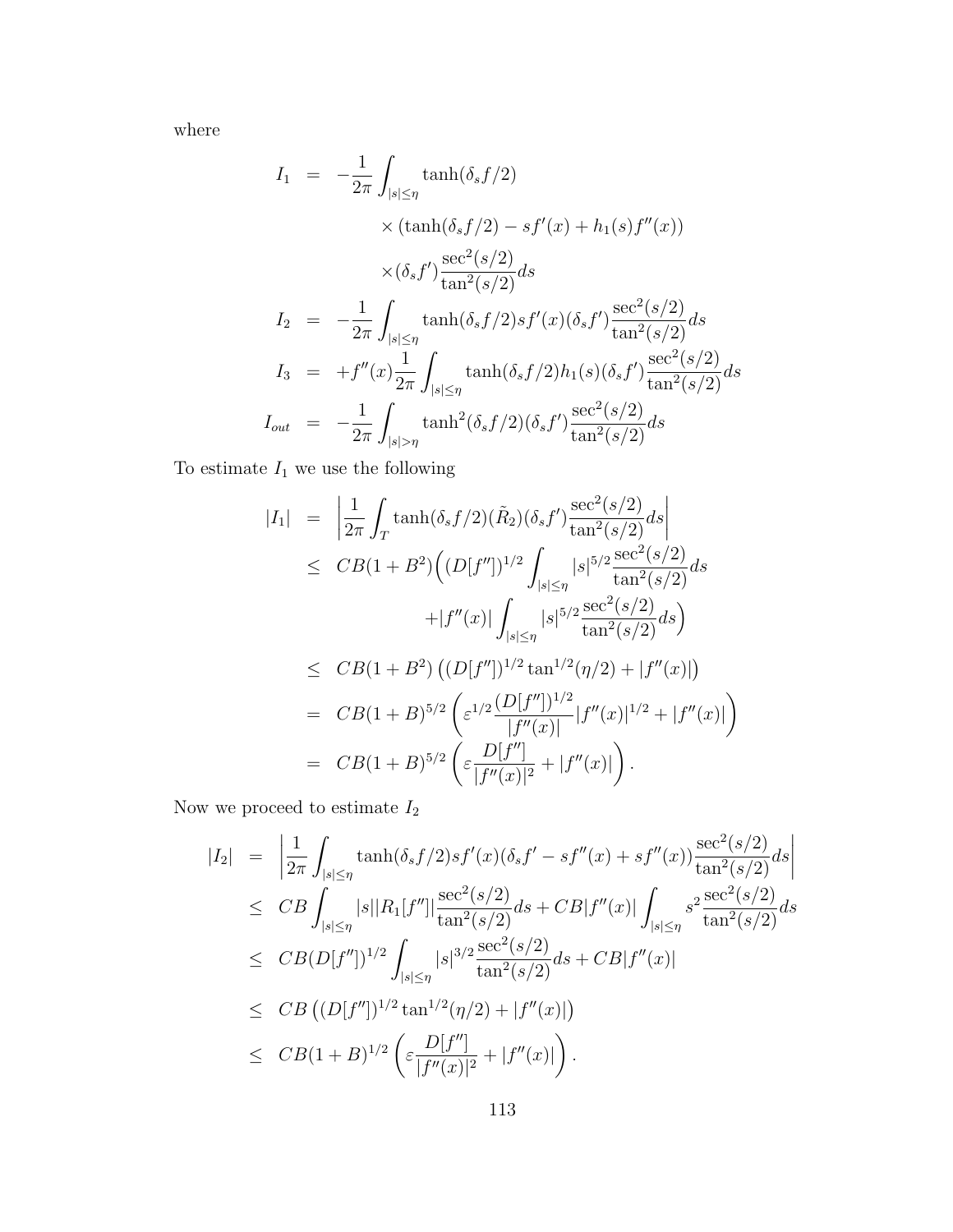Next we estimate  $\mathcal{I}_3$  with

$$
|I_3| \leq C B |f''(x)| \int_{|s| \leq \eta} |sh_1(s)| \frac{\sec^2(s/2)}{\tan^2(s/2)} ds
$$
  
\n
$$
\leq C B |f''(x)| \int_{|s| \leq \eta} |s|^3 \frac{\sec^2(s/2)}{\tan^2(s/2)} ds
$$
  
\n
$$
\leq C B |f''(x)|.
$$

And finally for  $\mathcal{I}_{out}$ 

$$
|I_{out}| = \left| \int_{|s|>\eta} \tanh^2(\delta_s f/2)(\delta_s f') \frac{\sec^2(s/2)}{\tan^2(s/2)} ds \right|
$$
  
\n
$$
\leq C B \int_{|s|>\eta} \frac{\sec^2(s/2)}{\tan^2(s/2)} ds
$$
  
\n
$$
= C B \frac{1}{\tan(\eta)}
$$
  
\n
$$
= C \frac{|f''(x)|}{\varepsilon}.
$$

By putting all together we get

<span id="page-122-0"></span>
$$
|T_{8,PV} - \frac{f'(x)}{(1 + (f'(x))^2)^2} \Lambda f'| \leq CB(1+B)^{5/2} \left( \varepsilon \frac{D[f'']}{|f''(x)|^2} + \frac{1}{\varepsilon} |f''(x)| \right). \tag{3.109}
$$

Now notice that

<span id="page-122-1"></span>
$$
\left| \frac{2f'(x)}{(1 + (f'(x))^2)^2} \Lambda f' \right| \leq C B |\Lambda f'| = C B |Hf''|,
$$
\n(3.110)

where  $H$  denotes the Hilbert transform and we use that  $\Lambda f = \partial_x Hf$ . Finally using [\(3.107\)](#page-120-0), [\(3.109\)](#page-122-0), [\(3.110\)](#page-122-1) we conclude that

$$
|T_8| \leq CB^{1/2} (1+B)^{5/2} \left( \varepsilon \frac{D[f'']}{|f''(x)|^2} + \varepsilon^{-2} |f(x)| + |Hf''| \right). \tag{3.111}
$$

 $\Box$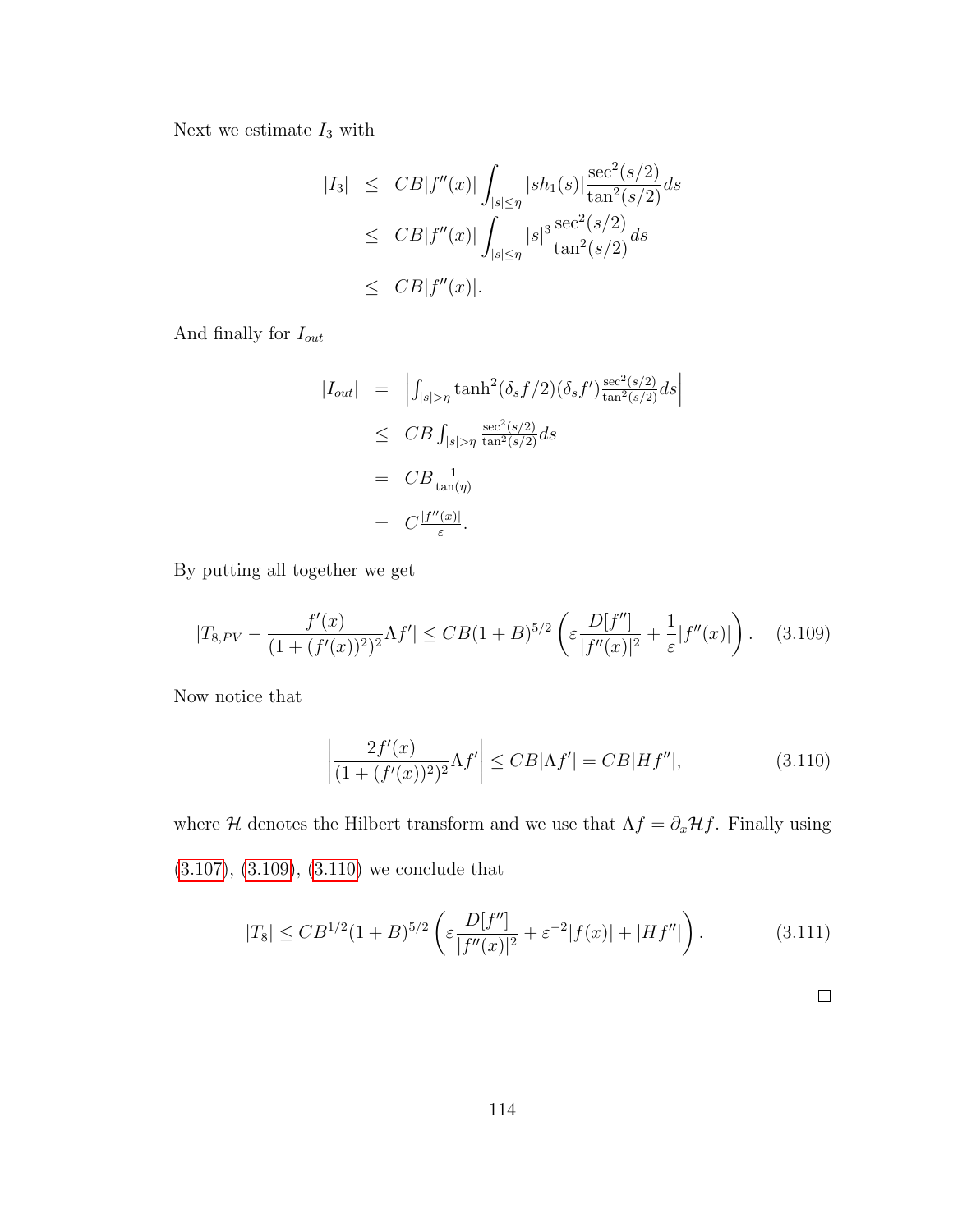# <span id="page-123-0"></span>3.3 Proof of Theorem [3.1.1:](#page-68-0) Local existence

Proof of Theorem [3.1.1.](#page-68-0) The proof of the local existence will be done using classic energy method, in particular we will show that the energy given by

<span id="page-123-1"></span>
$$
E(t) = 1 + ||f'(t)||_{L^{\infty}}^2 + ||f''||_{L^p}^2.
$$
\n(3.112)

For this purpose we will study the equations of the first and second derivative of the equation, equations [\(3.16\)](#page-74-0) and [\(3.24\)](#page-77-0), to establish appropriate energy estimates that allow us to obtain that there exists  $T = T(E(0)) > 0$  such that  $E(t)$  is finite in  $[0, T)$ .

Most of the proof will be written depending on  $p$ , even though we have only proved the required lemmas for  $p = 2$ , this part of proof still work in the general case of  $W^{2,p}$  instead of  $W^{2,2}$ .

#### Evolution of the Maximal Slope

The goal of this section is to study the evolution of the equation for the first derivative and use it to get information about the evolution of the maximum of the slope. For this purpose we consider equation [\(3.16\)](#page-74-0)

$$
(\partial_t + v\partial_x + \tilde{L}_f)|f'|^2 + \tilde{D}_f[f'] = T_0,
$$

where

$$
T_0 = 2f'(\bar{x}, t) \frac{1}{2\pi} \int \frac{\tanh(\delta_s f/2)\mathrm{sech}^2(\delta_s f/2)\mathrm{sec}^2(s/2)(\delta_s f')}{(\tan(s/2) + \tanh^2(\delta_s f/2))^2} \times (\tanh(\delta_s f/2) - \tan(s/2)f'(x)) ds.
$$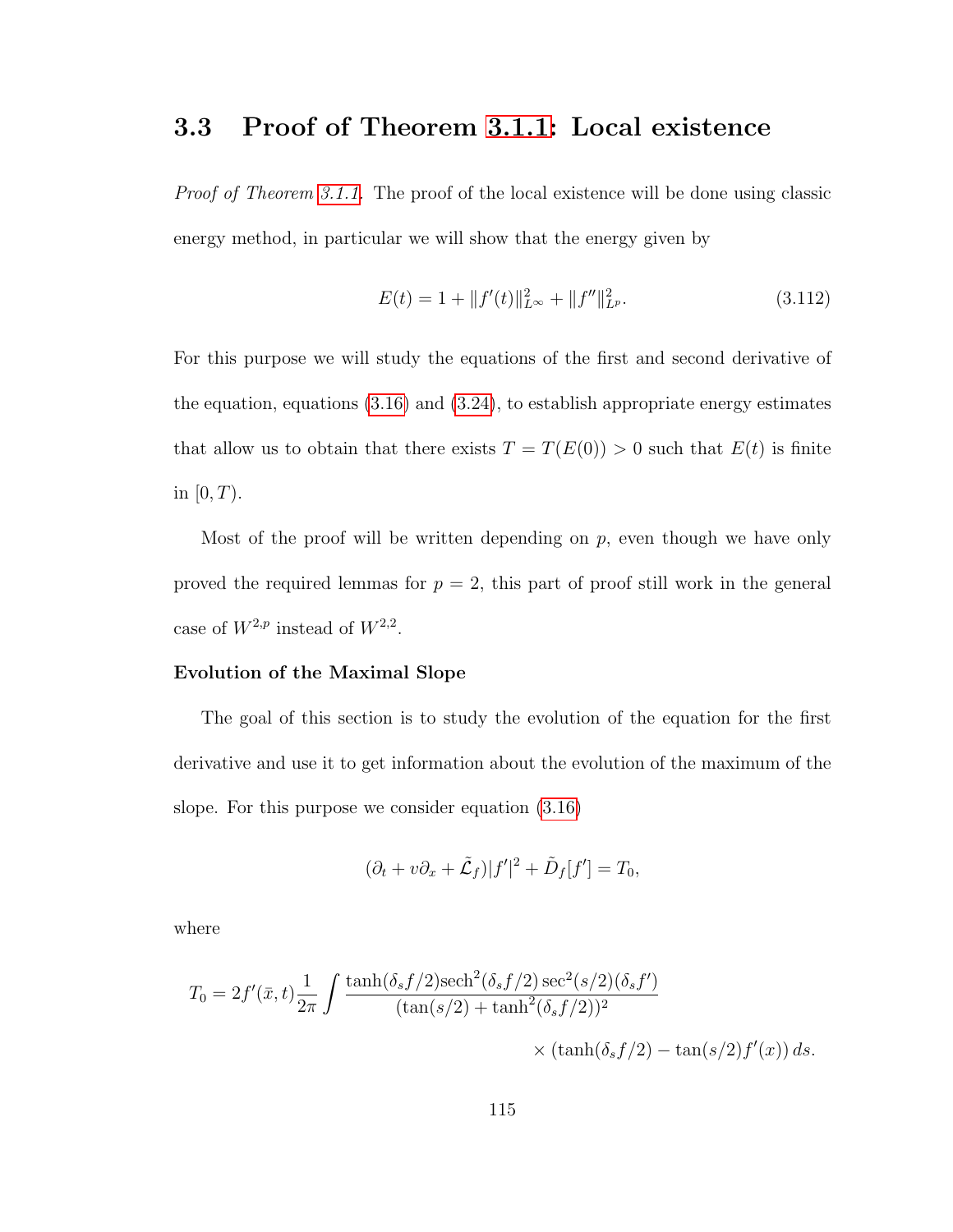Let  $B(t) = \max_{x \in \mathbb{T}} |f'(x,t)|$  be the Lipschitz constant of f at time t and let  $\bar{x}(t)$  be a point s.t  $|f'(\bar{x}(t), t)| = B(t)$ . Then by the Radamacher theorem (See Appendix in [\[11\]](#page-252-0)) we can describe the evolution of  $B(t)$  by

$$
\frac{d}{dt}B(t)^2 = \partial |f'(\bar{x}, t)|^2 = T_0 - \tilde{D}_f[f'] - \tilde{\mathcal{L}}|f'(\bar{x}, t)|^2.
$$
 (3.113)

To estimate the right hand side we consider the following identity

$$
(\delta_s g)^2 + \delta_s |g|^2 = g(x)^2 - 2g(x)g(x - s) + g(x - s)^2 + g(x)^2 - g(x - s)^2
$$
  
=  $2g(x)^2 - 2g(x)g(x - s)$   
=  $2g(x)(g(x) - g(x - s)),$ 

we can use this to write the following splitting of  $T_0$ 

$$
T_0 = \frac{1}{2\pi} \int_{|s| \leq \varepsilon} A(s) \frac{\operatorname{sech}^2(\delta_s f/2) \operatorname{sec}^2(s/2)}{\tan^2(s/2) + \tanh^2(\delta_s f)} (\delta_s f')^2 \frac{R_1[f']}{\tan(s/2)} ds + \frac{1}{2\pi} \int_{|s| \leq \varepsilon} A(s) \frac{\operatorname{sech}^2(\delta_s f/2) \operatorname{sec}^2(s/2)}{\tan^2(s/2) + \tanh^2(\delta_s f)} \delta_s |f'|^2 \frac{R_1[f']}{\tan(s/2)} ds + 2f'(x, t) \frac{1}{2\pi} \int_{|s| > \varepsilon} A(s) \frac{\operatorname{sech}^2(\delta_s f/2) \operatorname{sec}^2(s/2)}{\tan^2(s/2) + \tanh^2(\delta_s f)} (\delta_s f') \frac{R_1[f']}{\tan(s/2)} ds = I_{1,in} + I_{2,in} + I_{out},
$$

where  $A(s) = \frac{\frac{\tanh(\delta_s f/2)}{\tan\delta(s)} }{\left(1 + \frac{\tanh^2(\delta_s f/2)}{\tan^2(s)}\right)}$ , then  $|A(s)| \leq 1$ . By using Lemma [3.2.1](#page-77-1) parts (b)

and (c), and noting that because  $\bar{x}(t)$  is a point where the maximum of  $|f'(x)|$  is attained, then  $\delta_s |f'|^2(\bar{x}(t)) \geq 0$ , then we get that

$$
|I_{1,in}| \leq C(1+B) \|f''\|_{L^{p}} \varepsilon^{\frac{p-1}{p}} (1 + \tan(\varepsilon/2)) \tilde{D}_{f}[f']
$$
  
\n
$$
|I_{2,in}| \leq C(1+B) \|f''\|_{L^{p}} \varepsilon^{\frac{p-1}{p}} (1 + \tan(\varepsilon/2)) \tilde{\mathcal{L}}_{f}[f']^{2}
$$
  
\n
$$
|I_{out}| \leq \frac{32B^3}{2\pi} \frac{1}{\tan(\varepsilon/2)}.
$$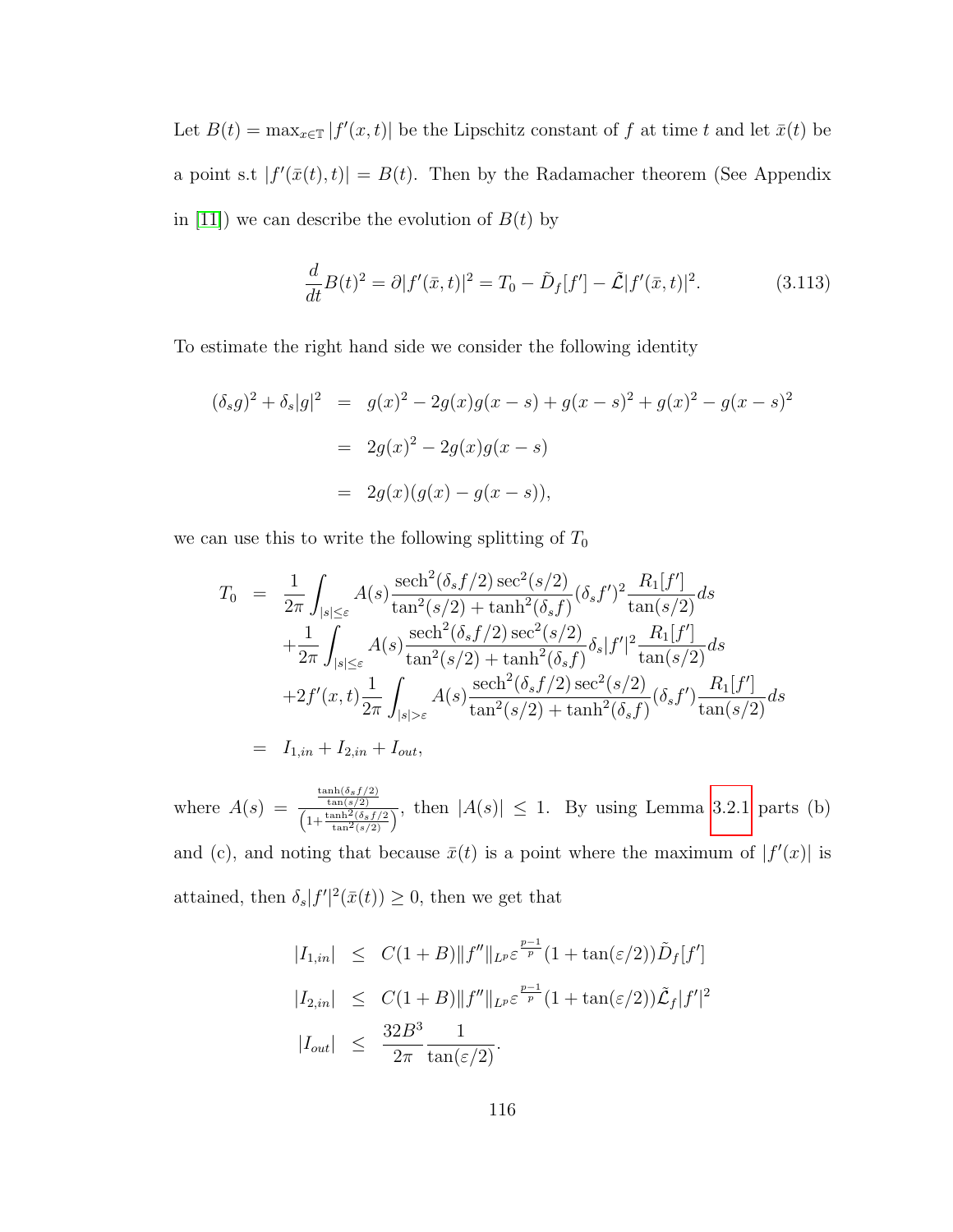We get that the  $\mathcal{T}_0$  can be bounded by

$$
|T_0| \le 2C(1+B) \|f''\|_{L^p} \varepsilon^{(p-1)/p} (1 + \tan(\varepsilon/2)) \left( \tilde{D}_f[f'](\bar{x}) + \tilde{\mathcal{L}}_f |f'|^2 \right) + \frac{32B^3}{2\pi} \frac{1}{\tan(\varepsilon/2)}. \quad (3.114)
$$

Now because  $|x| \leq |\tan(x)|$  for  $|x| < \pi/2$  we can bound

$$
\varepsilon^{(p-1)/p}(1+\tan(\varepsilon/2)) \leq \begin{cases} 2^{(2p-1)/p}\tan^{(p-1)/p}(\varepsilon/2) & \text{if } \tan(\varepsilon/2) \leq 1 \\ 2^{(2p-1)/p}\tan^{(2p-1)/p}(\varepsilon/2) & \text{if } \tan(\varepsilon/2) > 1 \end{cases}, (3.115)
$$

Not that the right hand side is a continuous monotone function in  $\varepsilon$ . Now, if we call  $g(\varepsilon)$  such upper bound, we want is to choose  $\varepsilon$  such that

$$
g(\varepsilon)2C(1+B)\|f''\|_{L^p} = g(\varepsilon)A = 1,
$$
\n(3.116)

and we can do that by taking

$$
\tan(\varepsilon/2) = \begin{cases} \frac{2^{-(2p-1)/(p-1)}}{A^{p/(p-1)}} & , \frac{1}{A} \le 2^{2p-1} \\ \frac{1}{2A^{p/(2p-1)}} & , \frac{1}{A} > 2^{2p-1} \end{cases} (3.117)
$$

we get that

$$
|T_0(\bar{x})| \le (\tilde{D}_f[f'](\bar{x}) + \tilde{L}_f|f'(\bar{x})|^2) + \frac{32B^3}{2\pi} \frac{1}{\tan(\varepsilon/2)}.
$$
 (3.118)

Now using that

$$
\frac{1}{\tan(\varepsilon/2)} \le 2^{-(2p-1)/(p-1)} A^{p/(p-1)} + 2^{-1} A^{p/(2p-1)},\tag{3.119}
$$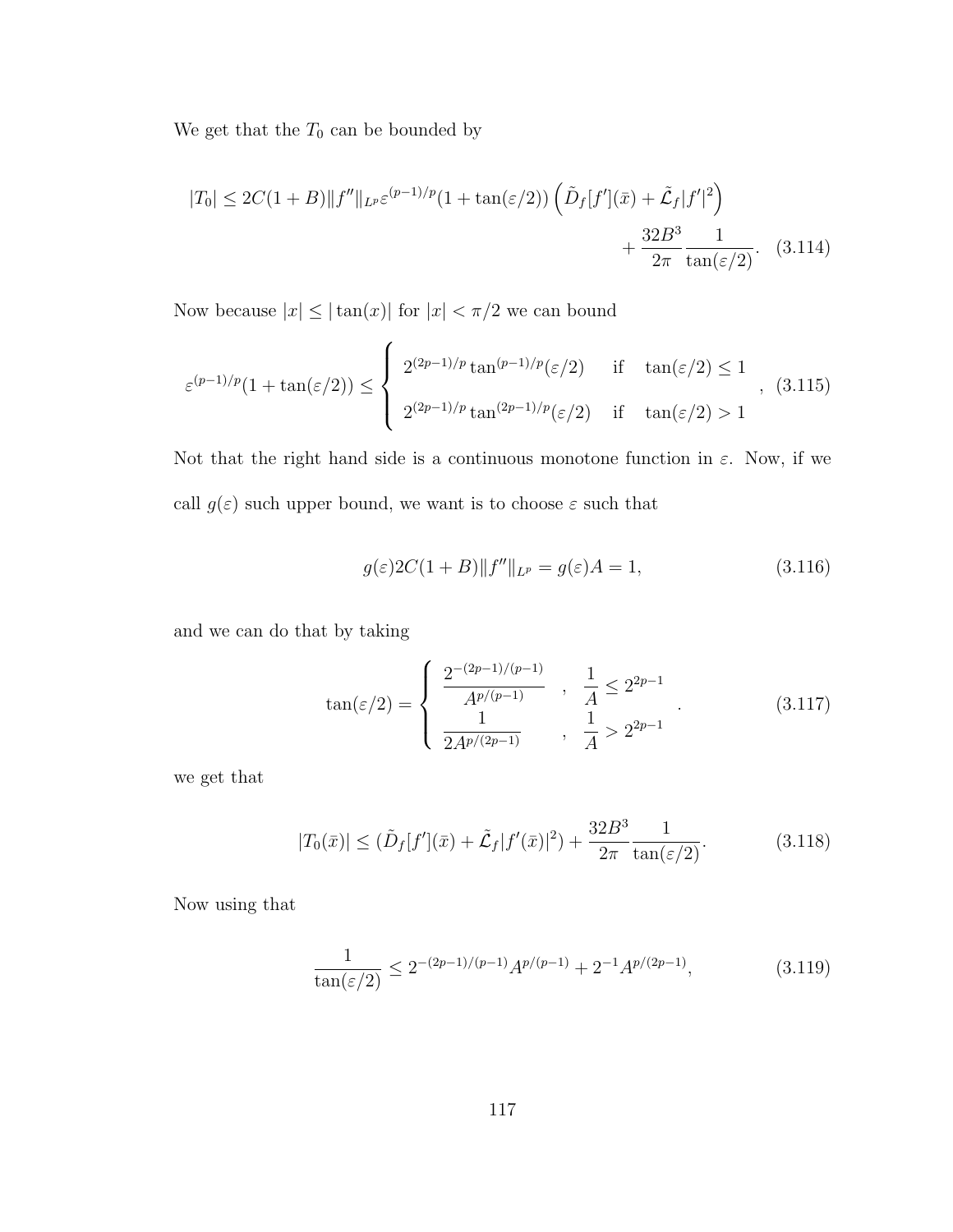we conclude that

<span id="page-126-0"></span>
$$
\frac{d}{dt}B(t)^{2} \leq \frac{32}{2\pi} 2^{-\frac{2p-1}{p-1}} B(t)^{3} (C2^{(3p-1)/p} (1 + B(t)^{2}) \|f''\|_{L^{p}})^{p/(p-1)} \n+ \frac{16}{2\pi} B(t)^{3} (C2^{(3p-1)/p} (1 + B(t)^{2}) \|f''\|_{L^{p}})^{p/(2p-1)} \n\leq C B(t)^{3} (1 + B(t)^{2})^{p/(p-1)} (1 + B(t)^{2} + M_{p}(t)^{2})^{p/(2p-2)} \n+ C B(t)^{3} (1 + B(t)^{2})^{p/(2p-1)} (1 + B(t)^{2} + M_{p}(t)^{2})^{p/(4p-2)} \n\leq C(1 + B^{2} + M_{p}(t)^{2})^{3 + \frac{3p}{2p-2}} \n= C(1 + B^{2} + M_{p}(t)^{2})^{\frac{5p-2}{2p-2}},
$$
\n(3.120)

where  $M_p(t) = ||f''||_{L^p}$ .

#### Evolution of the norm of the second derivative

Consider the equation for the evolution of  $|f''|^2$  in divergence form given by equa-tion [\(3.24\)](#page-77-0), apply the upper bound given by Lemma [3.2.7](#page-96-0) for the terms  $T_1, \dots, T_8$ on the right hand side of [\(3.24\)](#page-77-0), and the lower bound given by equation [\(3.54\)](#page-90-0) to get that the following equation is valid for  $p=2$ 

$$
(\partial_t + \mathcal{L}_f)|f''(x,t)|^p + \partial_x(v(x,t)|f''(x,t)|^p)
$$
  
+ 
$$
\frac{1}{2(1 + B(t)^2)}|f''|^{p-2}D[f''](x,t) + \frac{1}{2}|f''|^{p-2}D_f[f''](x,t)
$$
  

$$
\leq C_1B(t)(1 + B(t)^2)^2\Big(|f''(x,t)|^p|Hf''| + \frac{1}{\varepsilon(t)^2}|f''(x,t)|^{p+1}
$$
  
+ 
$$
\varepsilon(t)|f''(x,t)|^{p-2}D[f'](x,t)\Big).
$$
 (3.121)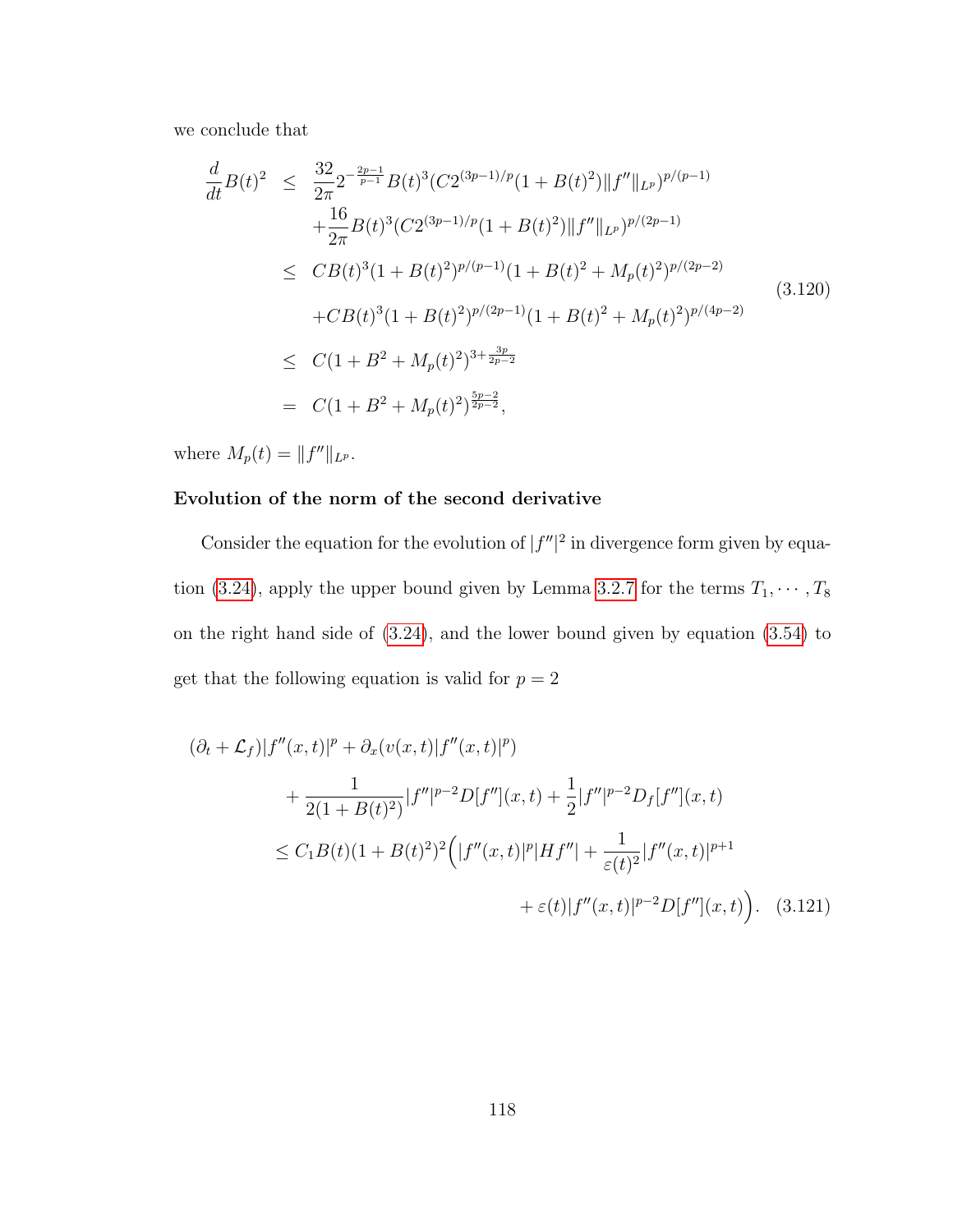Now choose  $\varepsilon(t) = \min\{\frac{1}{4C_1B(t)(1)}\}$  $\frac{1}{4C_1B(t)(1+B(t)^2)^3}, 1 \}$  to get

<span id="page-127-0"></span>
$$
(\partial_t + \mathcal{L}_f)|f''(x,t)|^p + \partial_x(v(x,t)|f''(x,t)|^p)
$$
  
+ 
$$
\frac{1}{4(1+B(t)^2)}|f''|^{p-2}D[f''](x,t) + \frac{1}{2}|f''|^{p-2}D_f[f''](x,t) \cdot 1_A(x)
$$
  

$$
\leq C_1B(t)(1+B(t)^2)^2\Big(|f''(x,t)|^p|Hf''|
$$
  
+ 
$$
16C_1^2B(t)^2(1+B(t)^2)^6|f''(x,t)|^{p+1}\Big), \quad (3.122)
$$

where  $A =$  $\int$  $x: \frac{|f''(x)|}{\|f''\|_{x,y}}$  $\frac{|f''(x)|}{\|f''\|_{L^p}} \geq \left(\frac{2}{\pi C}\right)$  $\pi C_p$  $\binom{1/p}{k}$ . Applying Lemma [3.2.5](#page-89-0) and defining  $M_p(t) =$  $||f''(t)||_{L^p}$ , we obtain by integrating [\(3.122\)](#page-127-0)

$$
\frac{d}{dt}M_p(t)^p + \frac{1}{4(1+B(t)^2)} \int_{\mathbb{T}} |f''|^{p-2} D[f''](x,t) \n+ \frac{C_p}{2} \frac{4}{1+B(t)^2} \frac{1}{M_p(t)^p} \int_A |f''(x,t)|^{2p} dx \n\leq C_1 B(t)(1+B(t)^2)^2 \Big( \int_{\mathbb{T}} |f''(x,t)|^p |Hf''| dx \n+ 16C_1^2 B(t)^2 (1+B(t)^2)^6 M_{p+1}(t)^{p+1} \Big), \quad (3.123)
$$

here we used that

<span id="page-127-3"></span>
$$
\int_{\mathbb{T}} \mathcal{L}_f[|f''|^p](x) dx = p.v. \int_{\mathbb{T}} \int_{\mathbb{T}} \frac{\sec^2(s/2)(|f''(x)|^p - |f''(x-s)|^p)}{\tan^2(s/2) + \tanh^2(\delta_s f/2)} ds dx = 0, \tag{3.124}
$$

to see this is is enough to make the change of variables  $(x, s) \rightarrow (y - t, -t)$ . Now in  $\mathbb{T} \setminus A$  we know that

<span id="page-127-1"></span>
$$
\frac{|f''(x,t)|}{\|f''\|_{L^p}} \le \frac{1}{C_p^{1/p}} \left(\frac{2}{\pi}\right)^{1/p} \tag{3.125}
$$

and therefore

<span id="page-127-2"></span>
$$
\frac{\int_{\mathbb{T}\backslash A}|f''(x,t)|^{2p}}{\|f''\|_{L^p}^p} \le CM_p(t)^p \le C_2M_{p+1}(t)^p \tag{3.126}
$$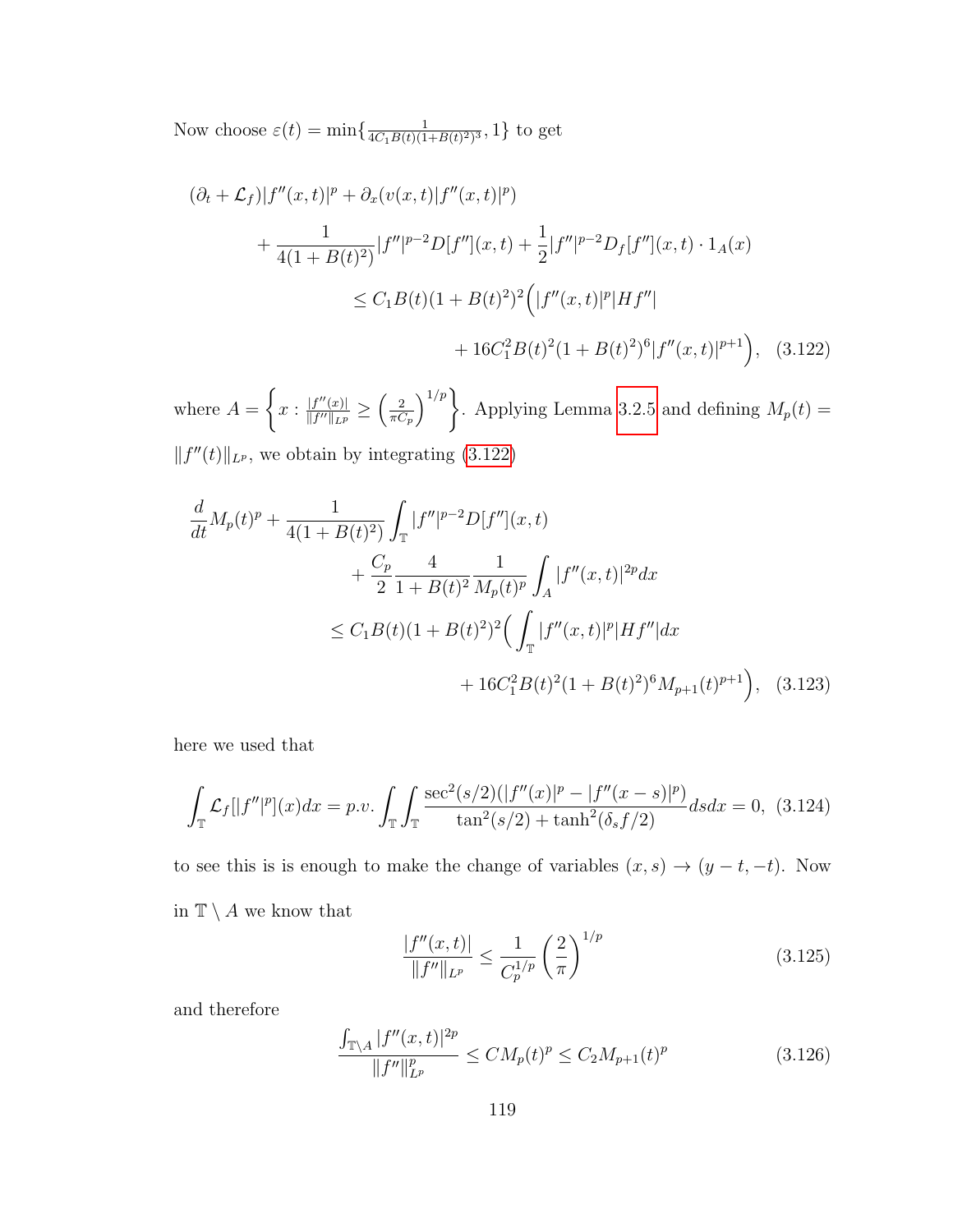now we can add inequalities [\(3.123\)](#page-127-1) and [\(3.126\)](#page-127-2) to get

<span id="page-128-0"></span>
$$
\frac{d}{dt}M_p(t)^p + \frac{2C_p}{1 + B(t)^2} \frac{M_{2p}(t)^{2p}}{M_p(t)^p} \le C_1 B(t)(1 + B(t)^2)^2 \int_{\mathbb{T}} |f''(x,t)|^p |Hf''| dx
$$
  
+ 
$$
16C_1^3 B(t)^3 (1 + B(t)^2)^8 M_{p+1}(t)^{p+1}
$$
  
+ 
$$
\frac{C_p}{2} \frac{4}{1 + B(t)^2} C_2 M_{p+1}(t)^p.
$$
(3.127)

Now using Hölder inequality and that the boundedness of the Hilbert transform in  $L^p(\mathbb{T})$  we get that

$$
\int_{\mathbb{T}} |f''|^{p} |Hf''| dx \le C \|f''\|_{L^{p+1}}^{p+1} = C M_{p+1}(t)^{p+1}, \tag{3.128}
$$

and so we can bound the right hand side of [\(3.127\)](#page-128-0) as

<span id="page-128-1"></span>
$$
\frac{d}{dt}M_p(t)^p + \frac{2C_p}{1 + B(t)^2} \frac{M_{2p}(t)^{2p}}{M_p(t)^p} \leq C B(t)^3 (1 + B(t)^2)^8 M_{p+1}(t)^{p+1} + \frac{C}{1 + B(t)^2} M_{p+1}(t)^p \qquad (3.129)
$$
\n
$$
= C(I_1 + I_2).
$$

Now since  $p > 1$  we have that  $p + 1 < 2p$  and so we may interpolate

$$
M_{p+1}(t) \le M_p(t)^{(p-1)/(p+1)} M_{2p}(t)^{2/(p+1)},
$$
\n(3.130)

then we get

$$
I_1 = B(t)^3 \left( 1 + B(t)^2 \right)^8 M_{p+1}(t)^{(p+1)} \le g(B) M_p(t)^p \left( \frac{M_{2p}(t)^2}{M_p(t)} \right). \tag{3.131}
$$

Now by the Young's Inequality we get know that

$$
ab \le \frac{p-1}{p} \frac{1}{\varepsilon^{1/(p-1)}} a^{p/(p-1)} + \frac{1}{p} \varepsilon b^p,\tag{3.132}
$$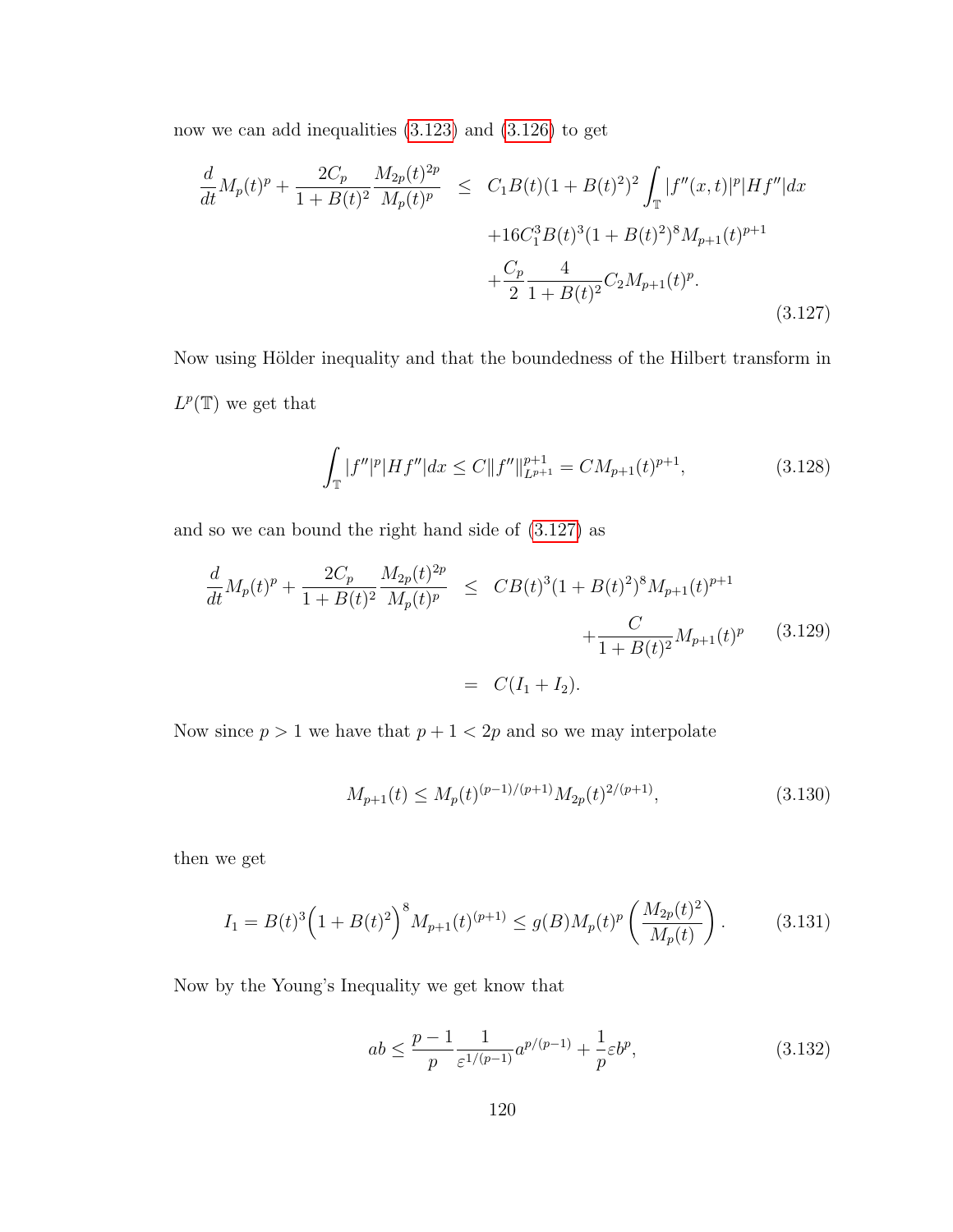using this we get

<span id="page-129-0"></span>
$$
I_{1} \leq \frac{p-1}{p} \frac{g(B)^{p/(p-1)}}{\left(\frac{pC_{p}}{1+B^{2}}\right)^{1/(p-1)}} M_{p}(t)^{p^{2}/(p-1)} + \frac{C_{p}}{1+B^{2}} \left(\frac{M_{2p}(t)^{2}}{M_{p}(t)}\right)^{p}
$$
  

$$
= \frac{p-1}{p^{p/(p-1)}C_{p}^{1/(p-1)}} B^{3p/(p-1)} (1+B^{2})^{(8p+1)/(p-1)} M_{p}(t)^{p^{2}/(p-1)} + \frac{C_{p}}{1+B^{2}} \left(\frac{M_{2p}(t)^{2}}{M_{p}(t)}\right)^{p} . \tag{3.133}
$$

Analogously for  $\mathcal{I}_2$ 

$$
I_2 = \frac{1}{1+B^2} M_{p+1}(t)^p \le h(B) M_p(t)^{p^2(p+1)} \left(\frac{M_{2p}(t)^2}{M_p(t)}\right)^{p/(p+1)},\tag{3.134}
$$

as before we apply the Young's Inequality

$$
ab \le \frac{p}{p+1} \frac{1}{\varepsilon^{1/p}} a^{(p+1)/p} + \frac{1}{p+1} \varepsilon b^{(p+1)},
$$
\n(3.135)

to conclude

<span id="page-129-1"></span>
$$
I_2 \leq \frac{p}{p+1} \frac{h(B)^{(p+1)/p}}{\left(\frac{(p+1)C_p}{1+B^2}\right)^{1/p}} M_p(t)^p + \frac{C_p}{1+B^2} \left(\frac{M_{2p}(t)^2}{M_p(t)}\right)^p
$$
  
= 
$$
\frac{p}{(p+1)^{(p+1)/p} C_p^{1/p}} \frac{1}{1+B^2} M_p(t)^p + \frac{C_p}{1+B^2} \left(\frac{M_{2p}(t)^2}{M_p(t)}\right)^p.
$$
(3.136)

Replacing this [\(3.133\)](#page-129-0) and [\(3.136\)](#page-129-1) in [\(3.129\)](#page-128-1) we get

$$
\frac{d}{dt}M_p(t)^p \leq CB^{3p/(p-1)}(1+B^2)^{(8p+1)/(p-1)}M_p(t)^{p^2/(p-1)} + CM_p(t)^p.
$$

Now using that  $\frac{d}{dt}M_p(t)^p = \frac{p}{2}M_p(t)^{p-2}\frac{d}{dt}M_p(t)^2$  we get

$$
\frac{d}{dt}M_p(t)^2 \leq CB^{3p/(p-1)}(1+B^2)^{(8p+1)/(p-1)}(M_p(t)^2)^{(3p-2)/(2p-2)} + CM_p(t)^2.
$$

Finally by bounding  $B^2 \le (1 + B^2 + M_p^2)$ ,  $M_p^2 \le (1 + B^2 + M_p^2)$  we get

$$
\frac{d}{dt}M_p(t)^2 \le C(1 + B(t)^2 + M_p(t)^2)^{11p/(p-1)}
$$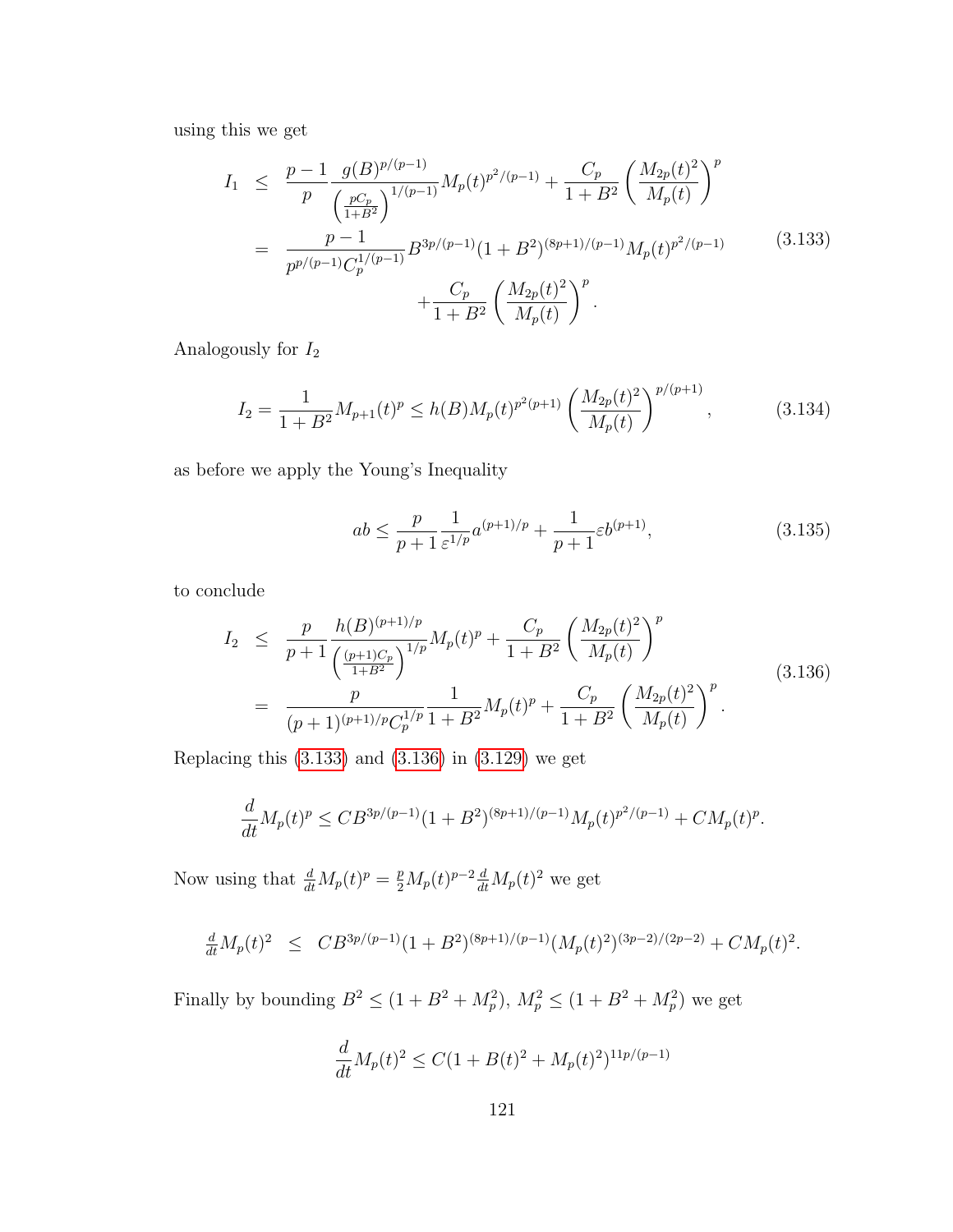which together with [\(3.120\)](#page-126-0)

$$
\frac{d}{dt}(B(t)^2 + M_p(t)^2) \le C(1 + B(t)^2 + M_p(t)^2)^{11p/(p-1)},\tag{3.137}
$$

for some positive constant  $C$ . Integrating, we obtain that there exists  $T = T(||f'_0||_{L^{\infty}}, ||f''_0||_{L^p}) > 0$  for which the energy

$$
E(t) = 1 + B(t) + M_p(t)^2,
$$
\n(3.138)

stays finite and therefire by energy methods it can be show that a solution for [\(3.14\)](#page-73-0) with finite  $W^{2,p}(\mathbb{T}) \cap W^{1,\infty}(\mathbb{T})$  norm. This concludes the proof of Theorem [3.1.1.](#page-68-0)  $\Box$ 

## 3.4 A Maximum principle for first derivative:

## Proof of Lemma [3.1.2](#page-68-1)

The goal of this section is to prove one of the key ingredients in the proof of global existence result, which is a bound that is uniform in time for the slope of the solution. In the proof of the global existence result, we need to show that under appropriate conditions the energy of the equation remain bounded for all time, and therefore the solution can be extended for all time, and a key ingredient for that estimate is that if the initial maximum slope is small enough, then that condition is preserved for all time.

Proof of Lemma [3.1.2.](#page-68-1) The strategy to prove that the maximum slope is decreasing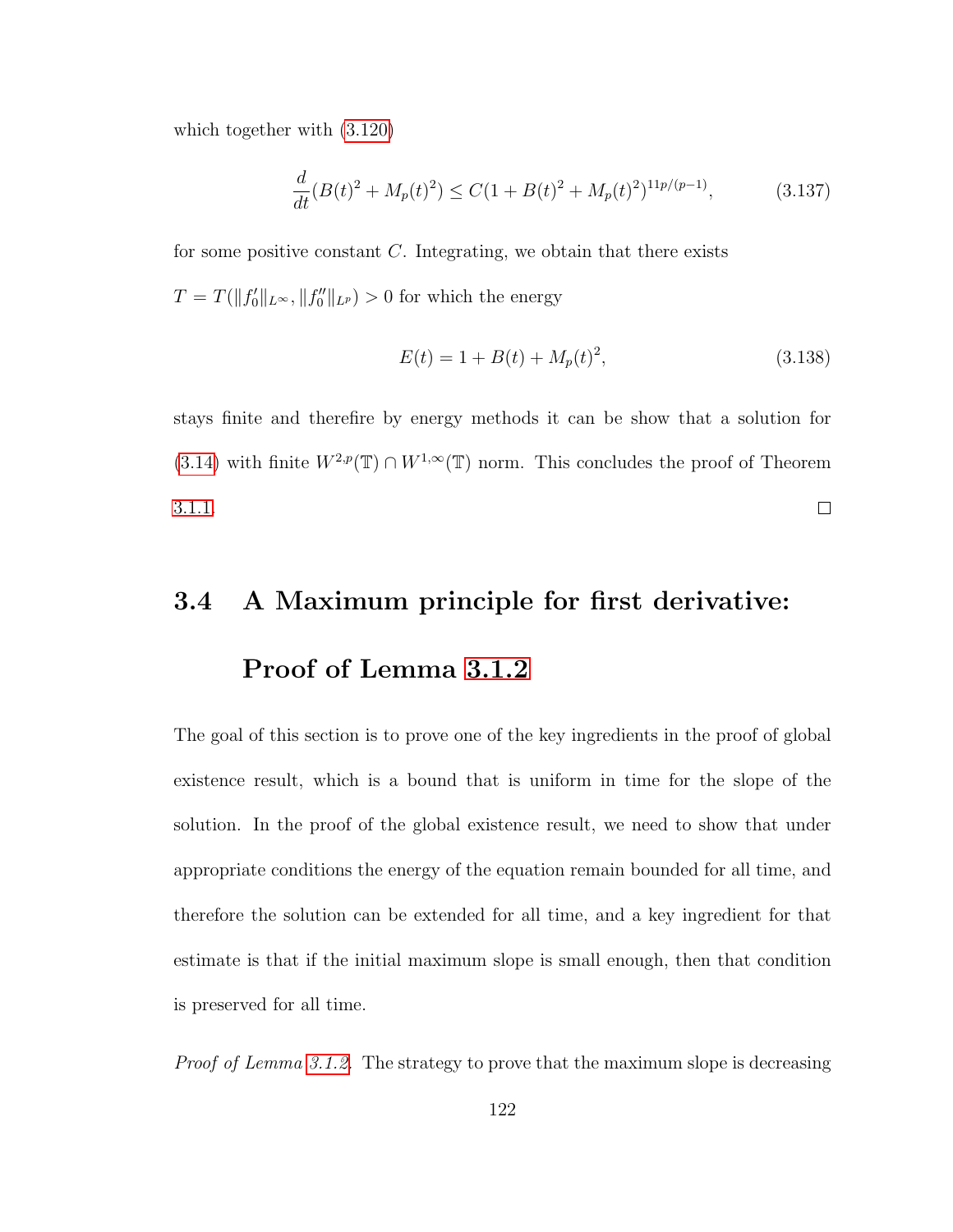will be the following. For fixed  $t \in [0, T]$  we consider a point  $\bar{x}(t)$  at which the first derivative achieves a maximum or minimum, by the Radamacher's theorem if  $M(t)$ is the value of the maximum at time t, then  $M(t)$  satisfy

$$
\frac{d}{dt}M(t) = \partial_t f'(\bar{x}(t), t).
$$
\n(3.139)

Because of this our goal is to show that in the time direction that value can only decrease (respectively increase) if the size of the initial slope was small enough initially. For this purpose consider equation [\(3.2\)](#page-67-0) and the change of variables  $s \rightarrow$  $x - s$  in equation [\(3.14\)](#page-73-0)

$$
f_t = \frac{1}{2\pi} p.v. \int_{\mathbb{T}} \frac{f'(x) \tan\left(\frac{x-s}{2}\right) \operatorname{sech}^2\left(\frac{f(x)-f(s)}{2}\right) - \tanh\left(\frac{f(x)-f(s)}{2}\right) \operatorname{sec}^2\left(\frac{x-s}{2}\right)}{\tan^2\left(\frac{x-s}{2}\right) + \tanh^2\left(\frac{f(x)-f(s)}{2}\right)} ds.
$$
\n
$$
(3.140)
$$

Taking the spatial derivative of the equation and returning to the original variables in the integral

<span id="page-131-0"></span>
$$
f'_{t} = \frac{1}{2\pi} \int \frac{f''(x) \tan(s/2) \operatorname{sech}^{2}(\frac{\delta_{s}f}{2})}{\tan^{2}(s/2) + \tanh^{2}(\frac{\delta_{s}f}{2})} ds
$$
  
+ 
$$
\frac{1}{2\pi} \int \frac{-f'(x)^{2} \tan(s/2) \tanh(\frac{\delta_{s}f}{2}) \operatorname{sech}^{2}(\frac{\delta_{s}f}{2})}{\tan^{2}(s/2) + \tan^{2}(\frac{\delta_{s}f}{2})} ds
$$
  
+ 
$$
\frac{1}{2\pi} \int \frac{-\tanh(\frac{\delta_{s}f}{2}) \tan(s/2) \sec^{2}(s/2)}{\tan^{2}(s/2) + \tan^{2}(\frac{\delta_{s}f}{2})} ds
$$
(3.141)  
- 
$$
\frac{1}{2\pi} \int \frac{(f'(x) \tan(s/2) \operatorname{sech}^{2}(\frac{\delta_{s}f}{2}) - \tanh(\frac{\delta_{s}f}{2}) \sec^{2}(s/2))}{(\tan^{2}(s/2) + \tan^{2}(\frac{\delta_{s}f}{2}))^{2}} \times (\tan(s/2) \sec^{2}(s/2) + \tanh(\frac{\delta_{s}f}{2}) \operatorname{sech}^{2}(\frac{\delta_{s}f}{2}) f'(x)) ds.
$$

Because at a maximum or a minimum of the first derivative  $f''(x) = 0$ , the second term has an appropriate sign, so we only need to show that the last two terms are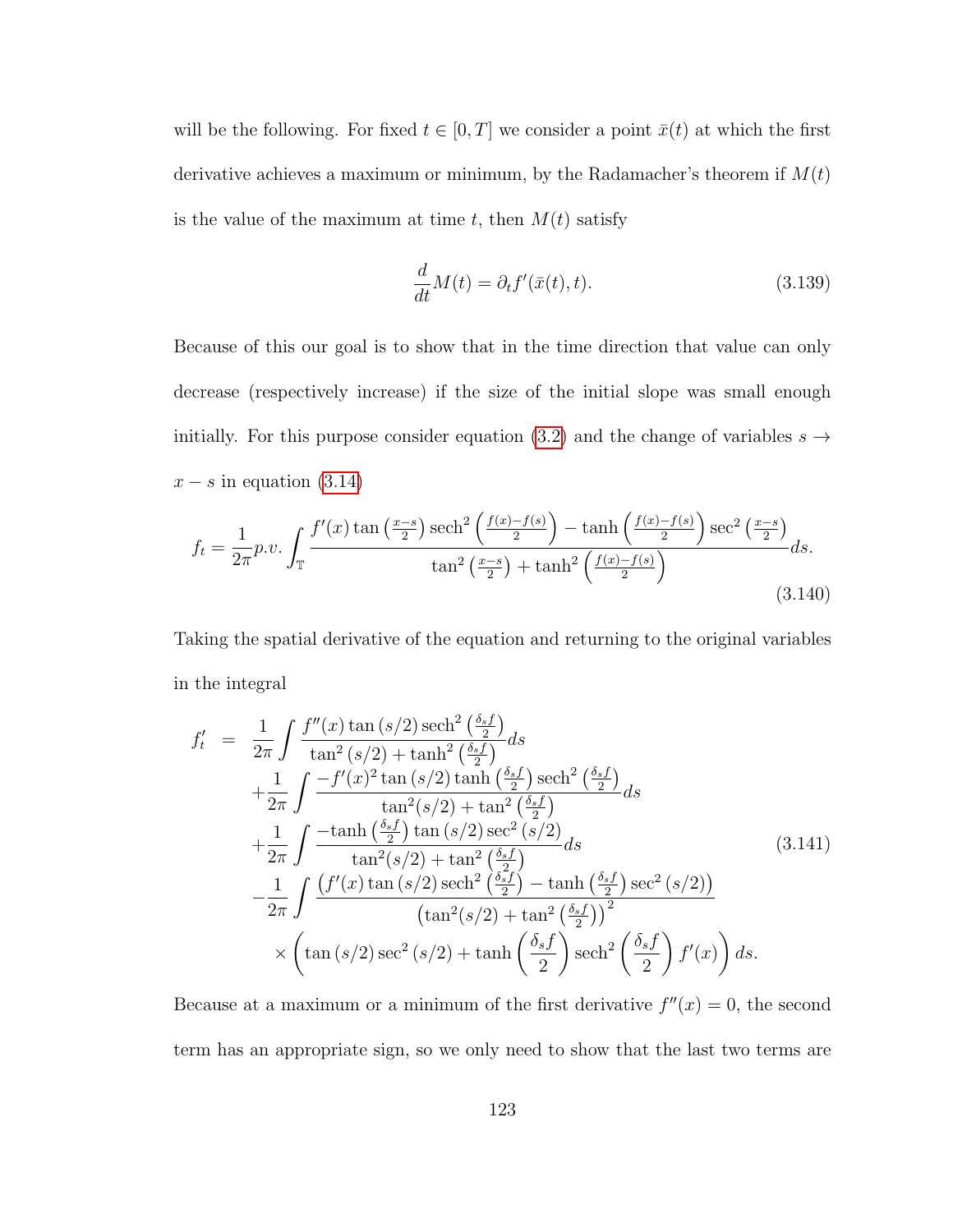non positive (respectively, non negative) when  $f'(x)$  is small. We write

$$
I_1 = f'(x) \tan (s/2) \operatorname{sech}^2\left(\frac{\delta_s f}{2}\right) - \tanh\left(\frac{\delta_s f}{2}\right) \operatorname{sec}^2(s/2)
$$
  
\n
$$
= \left(f'(x) \tan (s/2) \operatorname{sech}^2\left(\frac{\delta_s f}{2}\right) - \tanh\left(\frac{\delta_s f}{2}\right) \operatorname{sech}^2\left(\frac{\delta_s f}{2}\right)\right)
$$
  
\n
$$
+ \left(\tanh\left(\frac{\delta_s f}{2}\right) \operatorname{sech}^2\left(\frac{\delta_s f}{2}\right) - \tanh\left(\frac{\delta_s f}{2}\right) \operatorname{sec}^2(s/2)\right)
$$
  
\n
$$
= \tan (s/2) \operatorname{sech}^2\left(\frac{\delta_s f}{2}\right) \left(f'(x) - \frac{\tanh\left(\frac{\delta_s f}{2}\right)}{\tan(s/2)}\right)
$$
  
\n
$$
+ \left(\tanh\left(\frac{\delta_s f}{2}\right) \operatorname{sech}^2\left(\frac{\delta_s f}{2}\right) - \tanh\left(\frac{\delta_s f}{2}\right) \operatorname{sec}^2(s/2)\right).
$$
  
\n(3.142)

Now because f is periodic, we know that  $\int_{\mathbb{T}} f'(t)dt = 0$  which imply that  $\max_{\mathbb{T}} f' \geq 0$ 0, and  $\min_{\mathbb{T}} f' \leq 0$ . Now by the mean value theorem we can write

$$
\tanh\left(\frac{\delta_s f}{2}\right) = \frac{s}{2} \mathrm{sech}^2\left(\frac{\delta_\xi f}{2}\right) f'(x - \xi),\tag{3.143}
$$

for some  $\xi \in [x, s]$ . Now if  $\frac{\tanh(\delta_s f/2)}{s/2} \geq 0$  we can bound

$$
0 \le \frac{\tanh\left(\delta_s f/2\right)}{\tan\left(s/2\right)} \le \frac{\tanh\left(\delta_s f/2\right)}{s/2} = \mathrm{sech}^2\left(\frac{\delta_\xi f}{2}\right) f'(\xi) \le \max f'.\tag{3.144}
$$

Analogously when  $\frac{\tanh(\delta_s f/2)}{s/2} \leq 0$  we get

$$
\min f' \le \frac{\tanh\left(\delta_s f/2\right)}{s/2} \le 0. \tag{3.145}
$$

Putting this two fact together we get that

- $f'(x) \frac{\tanh(\delta_s f/2)}{\tan(s/2)} \geq 0$  at the maximum of f' and
- $f'(x) \frac{\tanh(\delta_s f/2)}{\tan(s/2)} \leq 0$  at the minimum of f'.

Now we can write equation [\(3.141\)](#page-131-0) as

$$
f_t' = N_1 + N_2 + N_3,\tag{3.146}
$$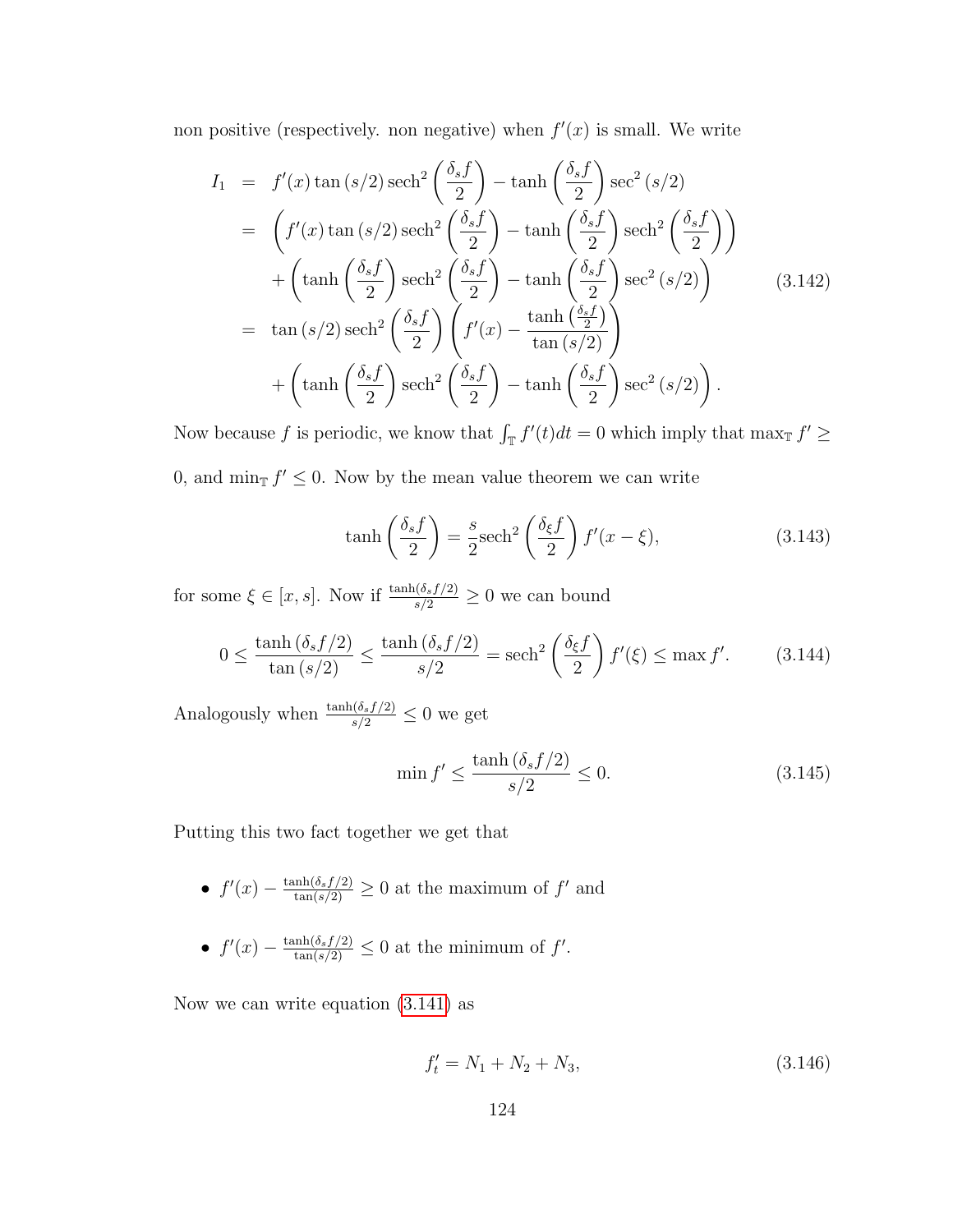where

$$
N_1 = \frac{1}{2\pi} \int \frac{f''(x) \tan(s/2) \operatorname{sech}^2\left(\frac{\delta_s f}{2}\right)}{\tan^2(s/2) + \tanh^2\left(\frac{\delta_s f}{2}\right)} ds
$$
  
\n
$$
N_2 = -\frac{1}{2\pi} \int \frac{\tan^2(s/2) \operatorname{sech}^2\left(\frac{\delta_s f}{2}\right) \left(f'(x) - \frac{\tanh\left(\frac{\delta_s f}{2}\right)}{\tan(s/2)}\right)}{\left(\tan^2(s/2) + \tan^2\left(\frac{\delta_s f}{2}\right)\right)^2} ds
$$
\n
$$
\times \left(\sec^2(s/2) + \frac{\tanh\left(\frac{\delta_s f}{2}\right)}{\tan(s/2)} \operatorname{sech}^2\left(\frac{\delta_s f}{2}\right) f'(x)\right) ds
$$
\n(3.147)

$$
N_3 = \frac{1}{2\pi} \int \frac{-f'(x)^2 \tan(s/2) \tanh\left(\frac{\delta_s f}{2}\right) \mathrm{sech}^2\left(\frac{\delta_s f}{2}\right)}{\tan^2(s/2) + \tanh^2\left(\frac{\delta_s f}{2}\right)} ds
$$
  

$$
-\frac{1}{2\pi} \int \frac{\tanh\left(\frac{\delta_s f}{2}\right) \tan(s/2) \sec^2(s/2)}{\tan^2(s/2) + \tanh^2\left(\frac{\delta_s f}{2}\right)} ds
$$
  

$$
-\frac{1}{2\pi} \int \frac{\tanh\left(\frac{\delta_s f}{2}\right) \mathrm{sech}^2\left(\frac{\delta_s f}{2}\right) - \tanh\left(\frac{\delta_s f}{2}\right) \sec^2(s/2)\t)}{\left(\tan^2(s/2) + \tanh^2\left(\frac{\delta_s f}{2}\right)\right)^2}
$$
  

$$
\times \left(\tan(s/2) \sec^2(s/2) + \tanh\left(\frac{\delta_s f}{2}\right) \mathrm{sech}^2\left(\frac{\delta_s f}{2}\right) f'(x)\right) ds.
$$
(3.148)

We know that at the point where the first derivative reaches its maximum or minimum  $N_1 = 0$ . Now we want to show that for  $||f||_{L^{\infty}}$  small enough, then  $N_2 + N_3$ we can tell its sign. To do this first notice that

$$
\operatorname{sech}^{2}\left(\frac{\delta_{s}f}{2}\right) - \operatorname{sec}^{2}\left(s/2\right) = -\tanh^{2}\left(\frac{\delta_{s}f}{2}\right) - \tan^{2}\left(s/2\right),\tag{3.149}
$$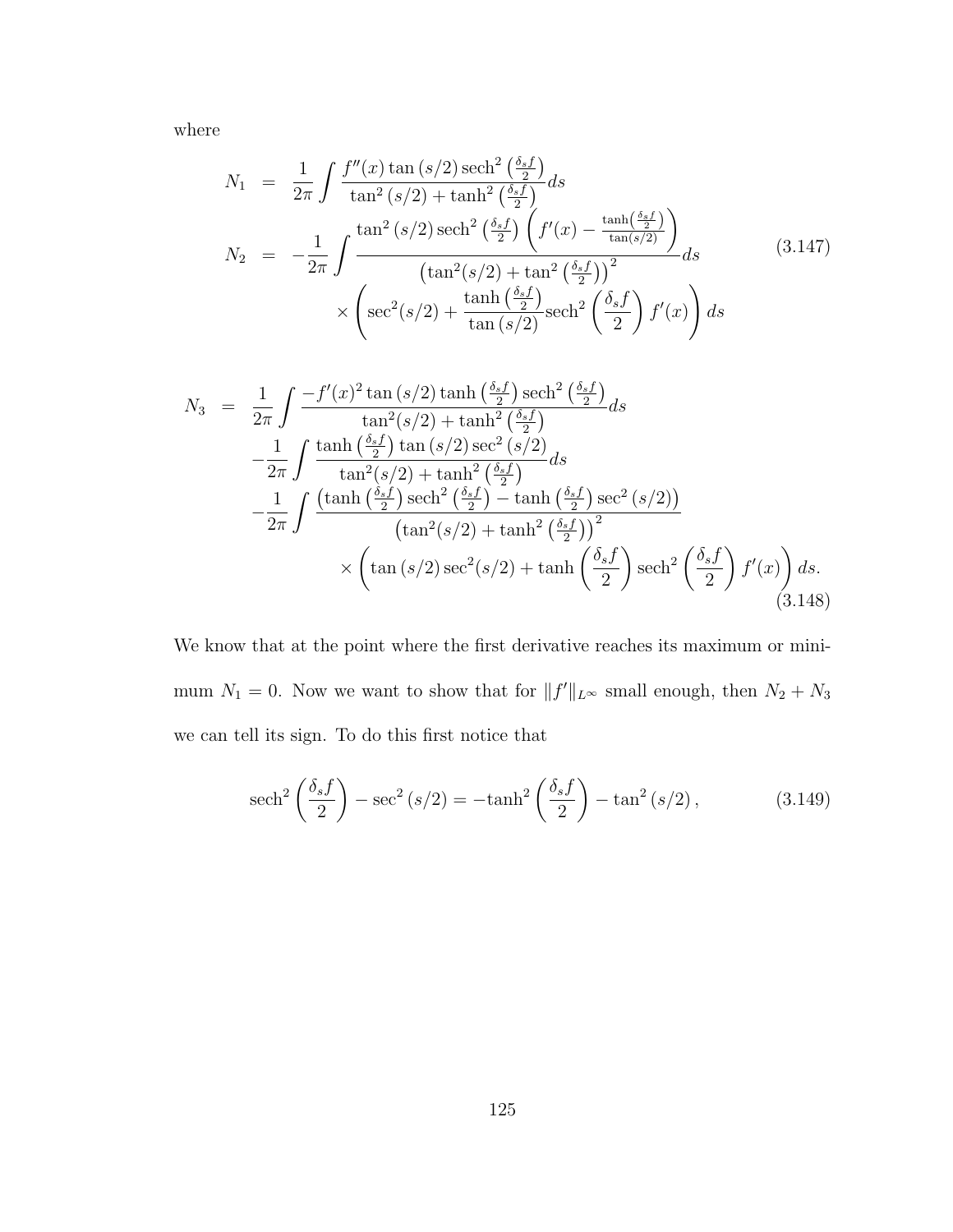using this identity we get that  $N_3$  can be written as

$$
N_3 = \frac{1}{2\pi} \int \frac{-f'(x)^2 \tan(s/2) \tanh\left(\frac{\delta_s f}{2}\right) \operatorname{sech}^2\left(\frac{\delta_s f}{2}\right)}{\tan^2(s/2) + \tan^2\left(\frac{\delta_s f}{2}\right)} ds
$$
  
\n
$$
-\frac{1}{2\pi} \int \frac{\tanh\left(\frac{\delta_s f}{2}\right) \tan(s/2) \sec^2(s/2)}{\tan^2(s/2) + \tan^2\left(\frac{\delta_s f}{2}\right)} ds
$$
  
\n
$$
+\frac{1}{2\pi} \int \frac{\tanh\left(\frac{\delta_s f}{2}\right)}{\tan^2(s/2) + \tanh^2\left(\frac{\delta_s f}{2}\right)} \times \left(\tan(s/2) \sec^2(s/2) + \tanh\left(\frac{\delta_s f}{2}\right) \operatorname{sech}^2\left(\frac{\delta_s f}{2}\right) f'(x)\right) ds
$$
  
\n
$$
= \frac{1}{2\pi} \int \frac{\tanh\left(\frac{\delta_s f}{2}\right) \tan(s/2) \operatorname{sech}^2\left(\frac{\delta_s f}{2}\right) f'(x) \left(-f'(x) + \frac{\tanh\left(\frac{\delta_s f}{2}\right)}{\tan(s/2)}\right)}{\tan^2(s/2) + \tanh^2\left(\frac{\delta_s f}{2}\right)} ds
$$
(3.150)

using this we obtain that  $N_2 + N_3$  can be written as

$$
N_2 + N_3 = -\frac{1}{2\pi} \int \frac{\tan^2\left(s/2\right) \operatorname{sech}^2\left(\frac{\delta_s f}{2}\right) \left(f'(x) - \frac{\tanh(s/2)}{\tan(s/2)}\right) A(s)}{\left(\tan^2\left(s/2\right) + \tanh^2\left(\frac{\delta_s f}{2}\right)\right)^2} ds,\tag{3.151}
$$

where

$$
A(s) = \sec^2(s/2) + \frac{\tanh(\frac{\delta_s f}{2})}{\tan(s/2)} \operatorname{sech}^2\left(\frac{\delta_s f}{2}\right) f'(x)
$$
  
+ 
$$
f'(x) \frac{\tanh(\frac{\delta_s f}{2})}{\tan(s/2)} \left(\tan^2(s/2) + \tanh^2\left(\frac{\delta_s f}{2}\right)\right)
$$
  
= 
$$
\sec^2(s/2) + f'(x) \frac{\tanh(\frac{\delta_s f}{2})}{\tan(s/2)} + f'(x) \tan(s/2) \tanh\left(\frac{\delta_s f}{2}\right)
$$
  

$$
\geq \sec^2(s/2) - ||f'(x)||_{L^{\infty}}^2 - ||f'(x)||_{L^{\infty}} \tan(s/2),
$$
 (3.152)

then by writing

$$
\sec^2(s/2) - y^2 - y \tan(s/2) = 1 + \tan^2(s/2) - y^2 - y \tan(s/2)
$$
  
= 
$$
(\tan(s/2) - y/2)^2 - \frac{5}{4}y^2 + 1 \ge 0.
$$
 (3.153)

We see that this quantity is positive for all  $s \in (-\pi, \pi)$  if  $||f'||_{L^{\infty}} \leq \frac{2\sqrt{5}}{5}$  $\frac{\sqrt{5}}{5}$ . Therefore we obtain that at the maximum  $x = \bar{x}(t)$ 

$$
f'_t(\bar{x}(t), t) = N_2 + N_3 \le 0,
$$
\n(3.154)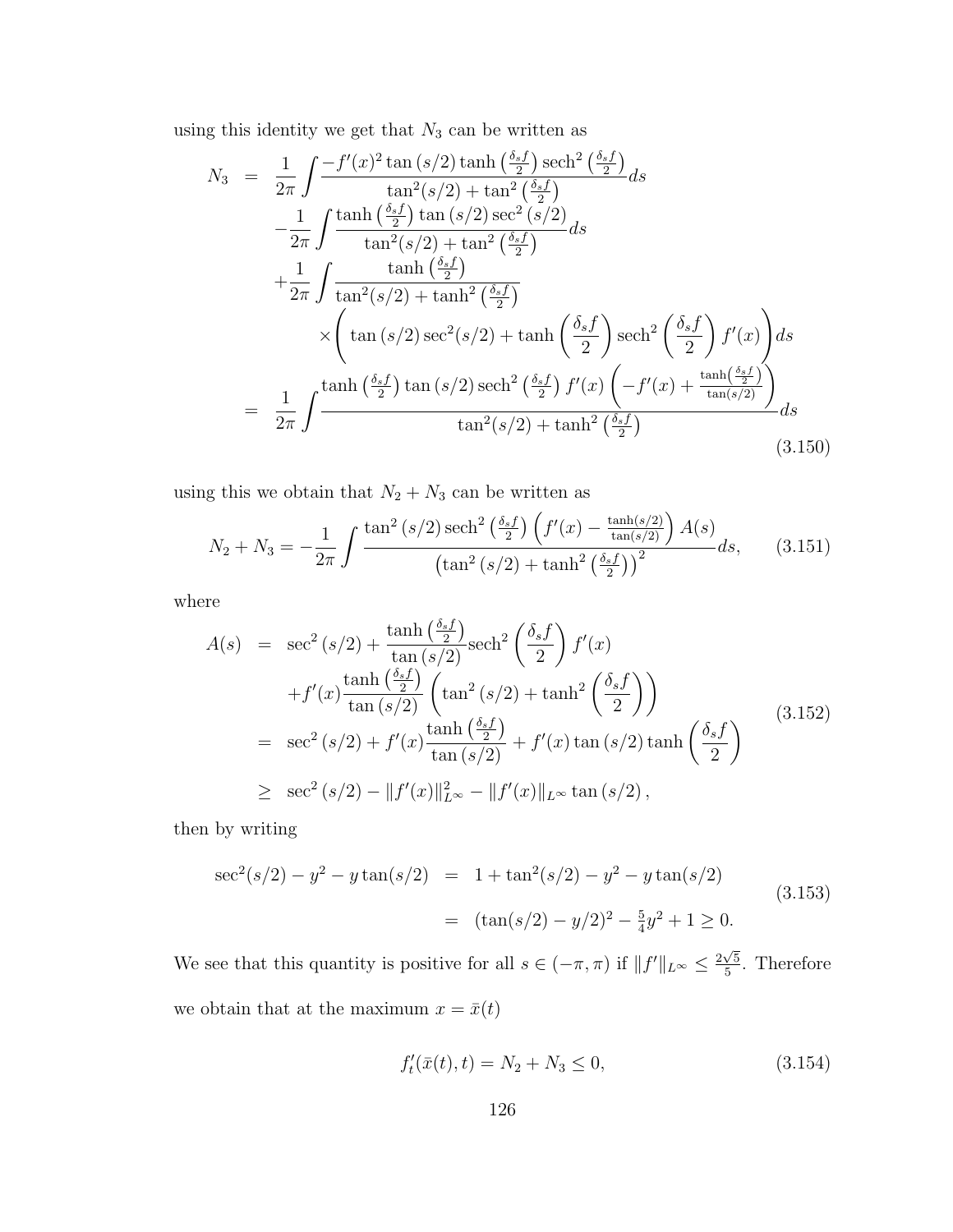analogously at the minimum  $\tilde{x}(t)$  we obtain

$$
f'_t(\tilde{x}(t), t) \ge 0,\tag{3.155}
$$

and therefore

$$
||f'(t)||_{L^{\infty}} \le ||f'_0||_{L^{\infty}}.
$$
\n(3.156)

This concludes the proof of Lemma [3.1.2.](#page-68-1)

 $\Box$ 

# 3.5 Proof of Theorem [3.1.3:](#page-69-0) Global existence

The basic idea of this proof is very similar to the proof of the local existence in Section [3.3.](#page-123-0) The idea is to show that the energy give by [\(3.112\)](#page-123-1) is bounded for all time. For this purpose we use the maximum principle for the derivative to conclude that  $||f'||_{L^{\infty}}$  will be bounded for all time. Then we use the equation for the second derivative to get that if the slope is small enough, then the equation cannot blow up and conclude using energy methods.

Proof of Theorem [3.1.3.](#page-69-0) First by the maximum principle Lemma [3.1.2,](#page-68-1) we know that if  $||f'_0||_{L^{\infty}} < \frac{2\sqrt{5}}{5}$  $\frac{\sqrt{5}}{5}$  then

$$
B(t) = ||f'(t)||_{L^{\infty}} \le ||f'_0||_{L\infty}
$$
\n(3.157)

for all  $t > 0$ , and therefore if the slope is small initially then we can control the slope for all time. Consider set  $A = \{x : |f''(x)| \geq 256B/\pi\}$ . Then from the equation for the second derivative in divergence form equation [\(3.24\)](#page-77-0), the bounds in Lemma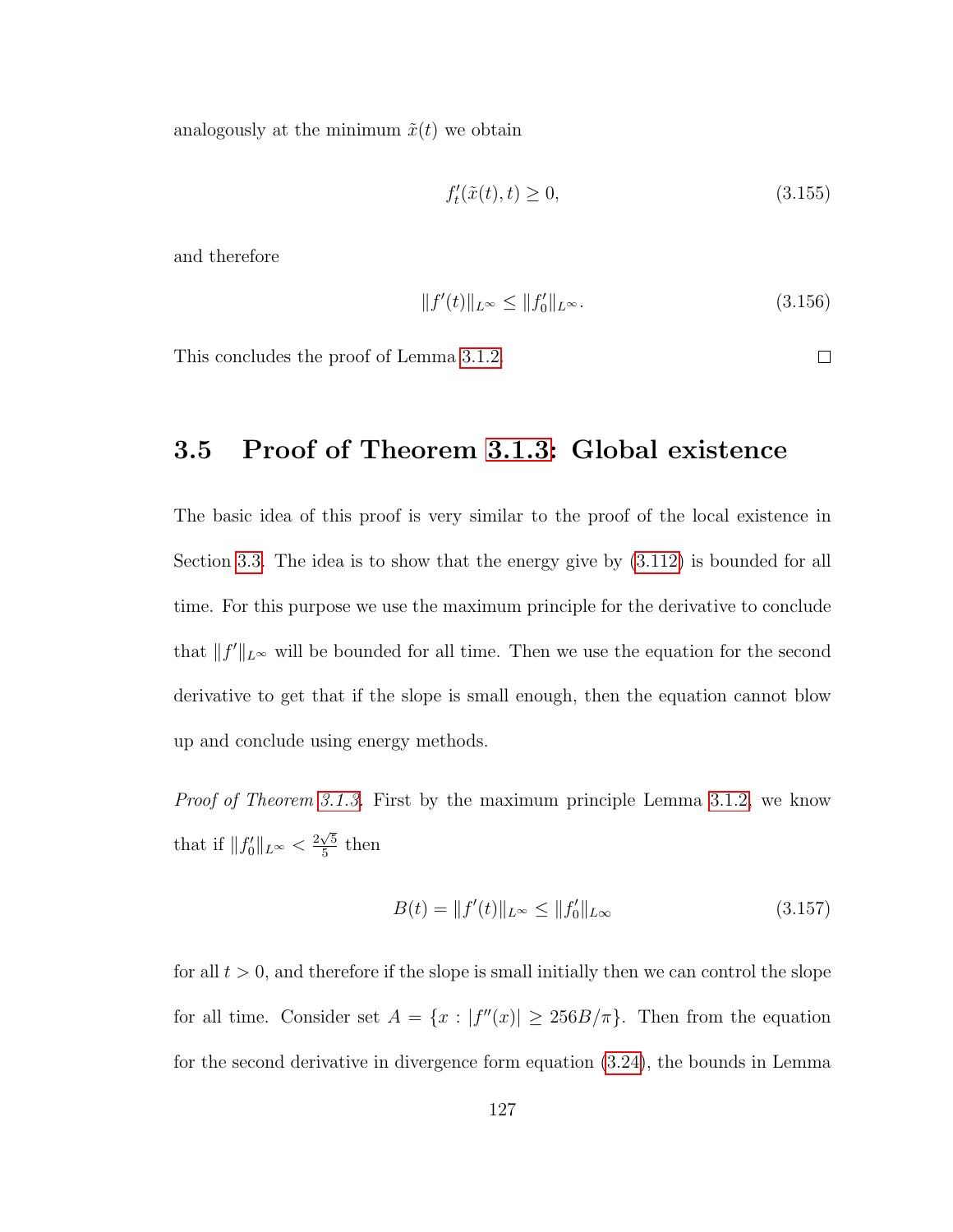[3.2.7,](#page-96-0) and the nonlinear lower bound in Lemma [3.2.4](#page-88-0) we get

$$
(\partial_t + \mathcal{L}_f) |f''(x, t)|^2 + \partial_x (v|f''|^2) + \frac{1}{2(1 + B^2)} D[f''] + \frac{1}{64(1 + B^2)} |f''(x)|^3 \cdot 1_A(x)
$$
  
\n
$$
\leq C B (1 + B^2)^2 \varepsilon^{-2} |f''(x)|^3 + C B (1 + B^2)^2 \varepsilon D[f'']
$$
  
\n
$$
+ C B (1 + B^2)^2 |f''(x)|^2 |Hf''|. \quad (3.158)
$$

Now we choose  $\varepsilon = \min\left\{\frac{1}{ACB(1)}\right\}$  $\frac{1}{4CB(1+B^2)^3}, 1$ , then we have

$$
(\partial_t + \mathcal{L}_f) |f''(x, t)|^2 + \partial_x (v|f''|^2)
$$
  
+ 
$$
\frac{1}{2(1 + B^2)} D[f''] + \frac{1}{64(1 + B^2)} |f''(x)|^3 \cdot 1_A(x)
$$
  

$$
\leq 16C^3 B^3 (1 + B^2)^8 |f''(x)|^3 + CB(1 + B^2)^2 |Hf''||f''(x)|^2, (3.159)
$$

where  $1_A$  is the characteristic function of the set A. Now because in  $A<sup>c</sup>$  we have that  $|f''(x)| < \frac{256B}{\pi}$  $\frac{66B}{\pi}$ , then we can bound

<span id="page-136-1"></span><span id="page-136-0"></span>
$$
\frac{1}{1+B^2}|f''(x)|^3 \le \left(\frac{256B}{\pi}\right)^{\alpha}|f''(x)|^{3-\alpha}.\tag{3.160}
$$

Adding equations [\(3.159\)](#page-136-0) and [\(3.160\)](#page-136-1) we get

$$
(\partial_t + \mathcal{L}_f) |f''(x, t)|^2 + \partial_x (v|f''|^2) + \frac{1}{2(1 + B^2)} D[f''] + \frac{1}{64(1 + B^2)} |f''(x)|^3
$$
  
\n
$$
\leq 16C^3 B^3 (1 + B^2)^8 |f''(x)|^3 + C B (1 + B^2)^2 |Hf''||f''(x)|^2
$$
  
\n
$$
+ \left(\frac{256B}{\pi}\right)^\alpha |f''(x)|^{3-\alpha}.
$$
 (3.161)

For the integral of  $\mathcal{L}_f |f''|^2$  we use [\(3.124\)](#page-127-3). Now we integrate and use the bounded-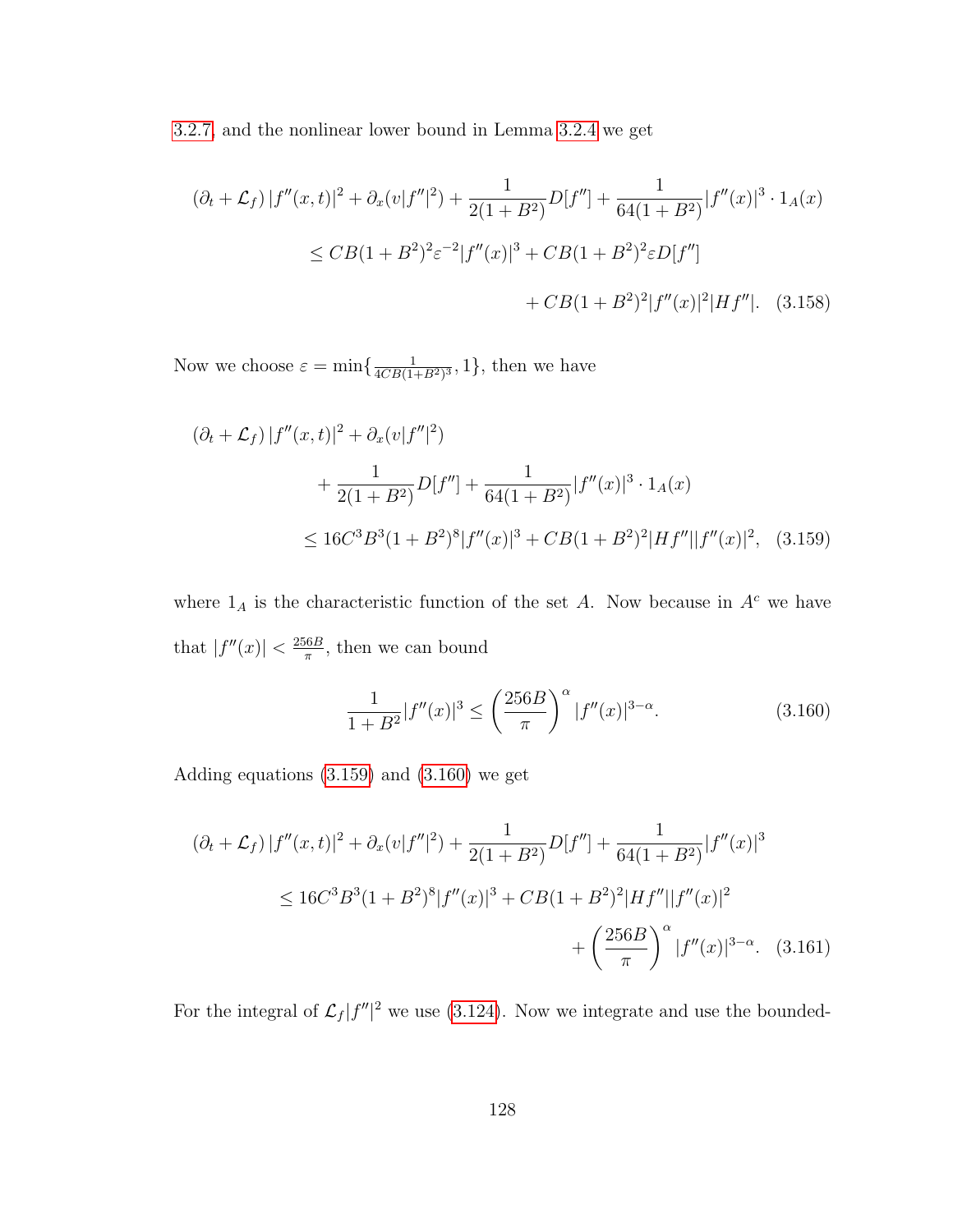ness of the Hilbert transform in  $L^p$  to get

$$
\frac{d}{dt}M_2(t)^2 + \frac{1}{4(1+B^2)}\int_{\mathbb{T}} D[f''] + \frac{1}{64(1+B^2)}M_3(t)^3
$$
\n
$$
\leq C(B^3(1+B^2)^8 + B(1+B^2)^2)M_3(t)^3 + \left(\frac{256B}{\pi}\right)^{\alpha}M_{3-\alpha}(t)^{3-\alpha}, \quad (3.162)
$$

where  $M_p(t) = ||f''(t)||_{L^p}$ . We choose B small enough such that

<span id="page-137-1"></span>
$$
C(B3(1+B2)8 + B(1+B2)2) \le \frac{1}{128(1+B2)},
$$
\n(3.163)

and so we get

$$
\frac{d}{dt}M_2(t)^2 + \frac{1}{4(1+B^2)}\int_{\mathbb{T}} D[f''] + \frac{1}{128(1+B^2)}M_3(t)^3
$$
\n
$$
\leq \left(\frac{256B}{\pi}\right)^{\alpha}M_{3-\alpha}(t)^{3-\alpha}.\quad(3.164)
$$

By taking  $\alpha = 1$ , and using that  $M_3(t) \geq \frac{1}{(2\pi)}$  $\frac{1}{(2\pi)^{1/3}}M_2(t)$  we get

<span id="page-137-0"></span>
$$
\frac{d}{dt}M_2(t)^2 + C_B M_2(t)^3 \le \epsilon_B M_2(t)^2,\tag{3.165}
$$

where  $C_B = \frac{1}{128(1+B^2)}$  $\frac{1}{128(1+B^2)(2\pi)^{1/3}}$  and  $\epsilon_B = \frac{256B}{\pi}$  $\frac{6B}{\pi}$ . From this we get that if  $M(0) = 0$ , then  $\frac{d}{dt}M(0) \leq 0$  and therefore  $M(t)$  is constant equal to zero, which imply that f is constant, and because f has zero mean, we conclude that  $f = 0$ . Because of this in what follows we can assume that  $M(t) > 0$ . Equation [\(3.165\)](#page-137-0) is a differential inequality that looks like the Riccati equation. Because we know that  $M_2(t) \geq 0$ , we can consider the change of variable  $N(t) = \frac{1}{M(t)}$ , replacing this we get

$$
\frac{d}{dt}\left(\frac{1}{N(t)}\right) + C_B \frac{1}{N(t)^2} - \epsilon \frac{1}{N(t)} \le 0
$$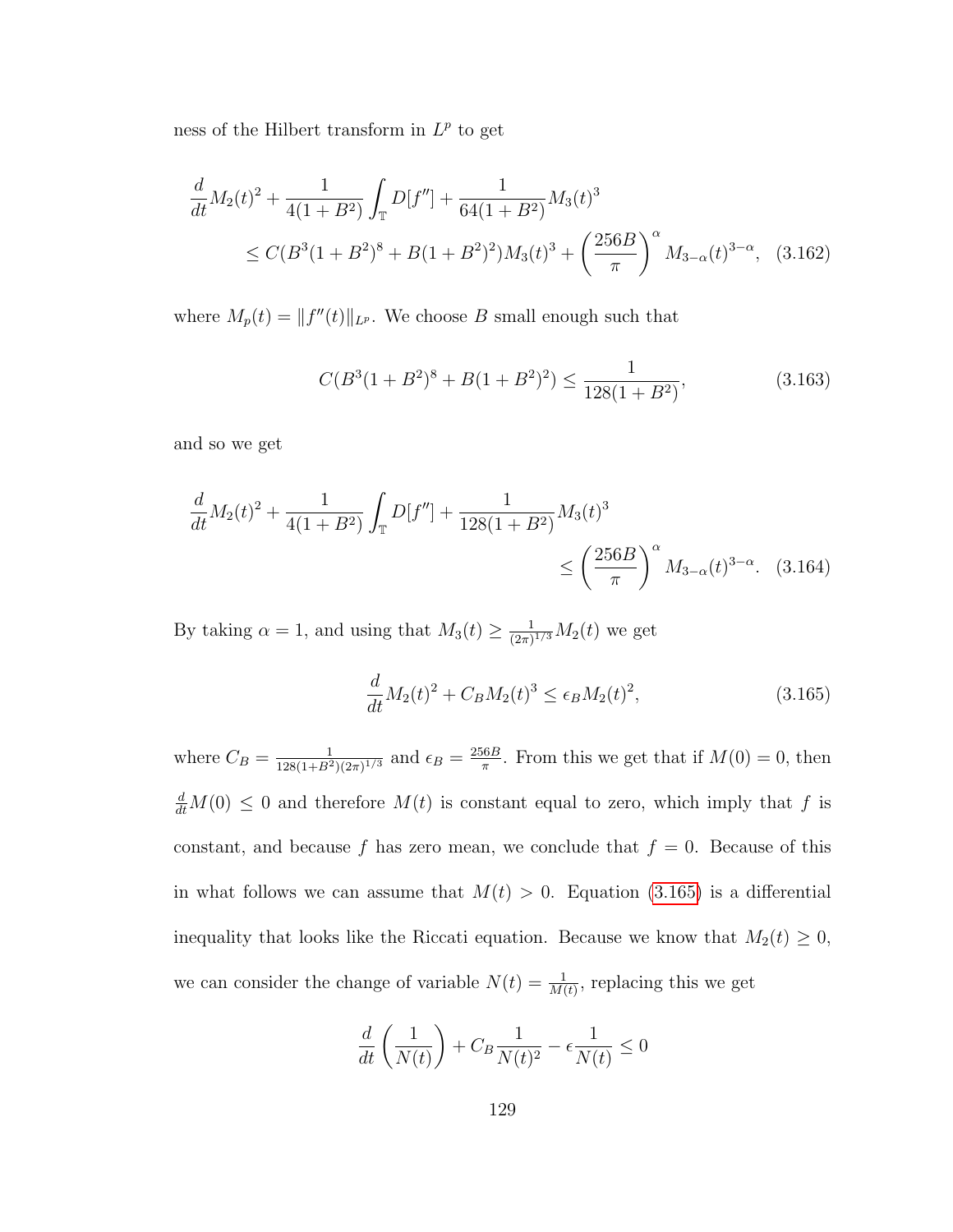$$
-\frac{1}{N(t)^2}\frac{d}{dt}N(t) + C_B\frac{1}{N(t)^2} - \epsilon\frac{1}{N(t)} \le 0
$$

$$
\frac{1}{N(t)}\left(-\frac{d}{dt}N(t) + C_B - \epsilon N(t)\right) \le 0
$$

$$
C_B \le \frac{d}{dt}N(t) + \epsilon_B N(t)
$$

$$
C_B \le e^{-\epsilon_B t}\frac{d}{dt}e^{\epsilon_B t}N(t)
$$

$$
C_B e^{\epsilon_B t} \le \frac{d}{dt}e^{\epsilon_B t}N(t),
$$

integrating we obtain

$$
\frac{1}{\epsilon_B} C_B \left( e^{\epsilon_B t} - 1 \right) \le e^{\epsilon_B} N(t) - N(0).
$$

Returning to  $M(t)$ 

$$
\frac{C_B}{\epsilon_B} \left( e^{\epsilon_B t} - 1 \right) + \frac{1}{M(0)} \le e^{\epsilon_B t} \frac{1}{M(t)} \tag{3.166}
$$

$$
M(t) \le M(0) \frac{e^{\epsilon_B t}}{M(0) \frac{C_B}{\epsilon_B} (e^{\epsilon_B t} - 1) + 1}
$$
\n(3.167)

To understand the right hand side we compute the derivative to get

$$
\frac{d}{dt} \frac{e^{\epsilon_B t}}{M(0) \frac{C_B}{\epsilon_B} (e^{\epsilon_B t} - 1) + 1} = \frac{e^{\epsilon_B t} (\epsilon_B - C_B M(0))}{\left(M(0) \frac{C_B}{\epsilon_B} (e^{\epsilon_B t} - 1) + 1\right)^2}
$$
(3.168)

Therefore the right hand side is increasing when  $C_BM(0) \leq \epsilon_B$  decreasing otherwise and the limit value as  $t \to \infty$  is  $\frac{\epsilon}{C_B}$ , therefore we can conclude that

$$
M(t) \le \max\{M(0), \frac{\epsilon}{C_B}\}.
$$
\n(3.169)

Finally we obtain that if the slope satisfies [\(3.163\)](#page-137-1) then the energy  $E(t) = 1 +$  $||f'||_{L^{\infty}}^2 + ||f''||_{L^2}^2$  is finite for all time which implies that the local solution given by Theorem [3.1.1](#page-68-0) can be extended for all time, which concludes the proof of the Theorem [3.1.3.](#page-69-0)  $\Box$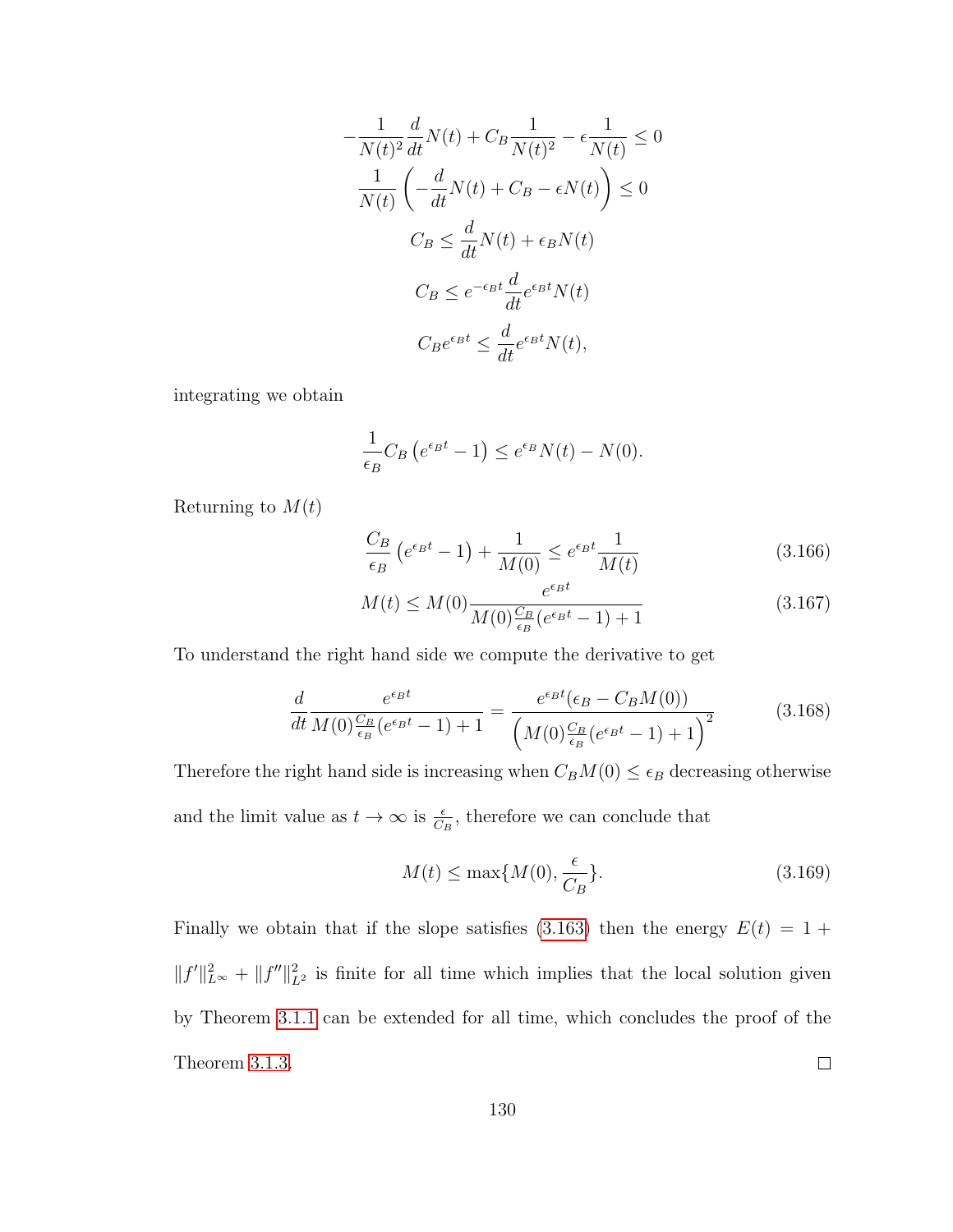# 3.6 Uniqueness for  $C^1$  solutions: Proof of Theorem [3.1.4](#page-69-1)

*Proof of Theorem [3.1.4.](#page-69-1)* We want to show that if  $f_1, f_2 \in C^0([0, T]; C^1(\mathbb{T}))$  are two solutions of such that  $\partial_t f_i$ ,  $i = 1, 2$  exists for all  $(x, t) \in [0, T] \times \mathbb{T}$  and  $||f'_i||_{L^{\infty}} \leq B$ ,  $i = 1, 2$  such that if they agree initially, then they must agree for all time. From equation [\(3.14\)](#page-73-0) we know that  $f_i$ ,  $i = 1, 2$  satisfy

$$
\partial_t f_i + v_i \partial_x f_i + \frac{1}{2\pi} \int_{\mathbb{T}} \frac{\tanh(\delta_s f_i/2) \sec^2(s/2)}{\tan^2(s/2) + \tanh^2(\delta_s f_i/2)} ds = 0,
$$
 (3.170)

where

$$
v_i = -\frac{1}{2\pi} p.v. \int_{\mathbb{T}} \frac{\tan(s/2) \mathrm{sech}^2(\delta_s f_i/2)}{\tan^2(s/2) + \tanh^2(\delta_s f_i/2)} ds.
$$
 (3.171)

We get an equation for  $g = f_1 - f_2$  by subtracting the equations for  $f_1$  and  $f_2$ 

$$
Lg = \partial_t g + v_1 \partial_x g + \frac{1}{4\pi} \int_{\mathbb{T}} \frac{\delta_s g \sec^2(s/2)}{\tan^2(s/2) + \tanh^2(\delta_s f_1/2)}
$$
  
\n
$$
= -(v_1 - v_2) \partial_x f_2
$$
  
\n
$$
- \frac{1}{2\pi} \int_{\mathbb{T}} \frac{\tanh(\delta_s f_2/2) \sec^2(s/2) (\tanh^2(\delta_s f_1/2) - \tanh^2(\delta_s f_2/2))}{(\tan^2(s/2) + \tanh^2(\delta_s f_1/2)) (\tan^2(s/2) + \tanh^2(\delta_s f_2/2))} ds
$$
  
\n
$$
- \frac{1}{2\pi} \int_{\mathbb{T}} \frac{(\tanh(\delta_s f_1/2) - \tanh(\delta_s f_2/2) - \tanh(\delta_s g/2)) \sec^2(s/2)}{\tan^2(s/2) + \tanh^2(\delta_s f_1/2)} ds
$$
  
\n
$$
- \frac{1}{2\pi} \int_{\mathbb{T}} \frac{(\tanh(\delta_s g/2) - \frac{\delta_s g}{2}) \sec^2(s/2)}{\tan^2(s/2) + \tanh^2(\delta_s f_1/2)}
$$
  
\n(3.172)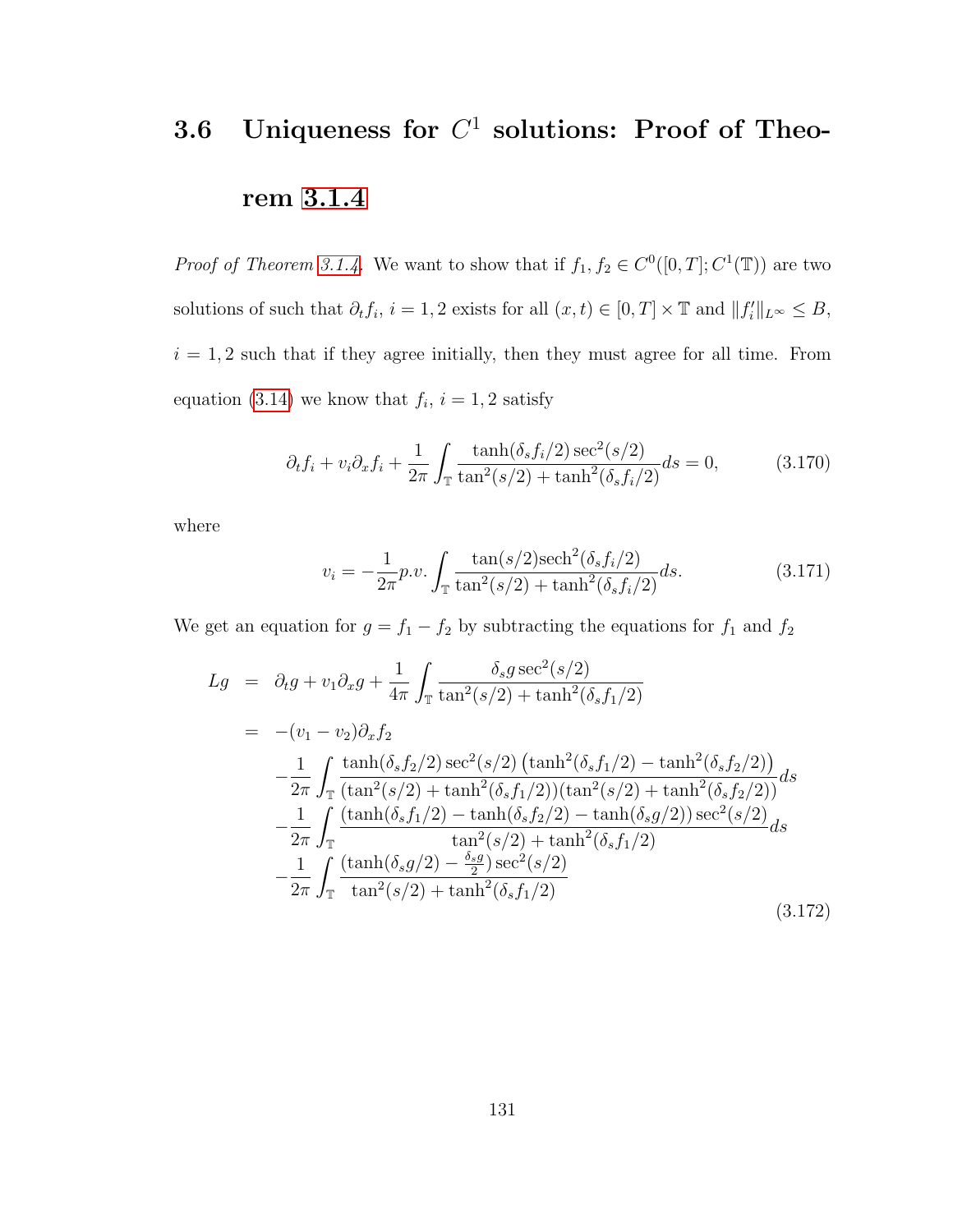$$
= \frac{1}{2\pi} \int_{\mathbb{T}} \frac{\sec^2(s/2)(\tanh^2(\delta_s f_2/2) - \tanh^2(\delta_s f_1/2))}{(\tan^2(s/2) + \tanh^2(\delta_s f_1/2))(\tan^2(s/2) + \tanh^2(\delta_s f_2/2))}
$$

$$
\times (\tanh(\delta_s f_2/2) - \tan(s/2)\partial_x f_2) ds
$$

$$
- \frac{1}{2\pi} \int_{\mathbb{T}} \frac{\sec^2(s/2)(\tanh(\delta_s f_1/2) - \tanh(\delta_s f_2/2) - \tanh(\delta_s g/2))}{\tan^2(s/2) + \tanh^2(\delta_s f_1/2)}
$$

$$
- \frac{1}{2\pi} \int_{\mathbb{T}} \frac{(\tanh(\delta_s g/2) - \frac{\delta_s g}{2}) \sec^2(s/2)}{\tan^2(s/2) + \tanh^2(\delta_s f_1/2)}
$$

$$
= I_1 + I_2 + I_3.
$$
(3.173)

Multiplying by  $g(x)$  we get

<span id="page-140-1"></span>
$$
\left(\partial_t + v_1 \partial_x + \bar{\mathcal{L}}_{f_1}\right)|g|^2 + \bar{D}_{f_1}[g] = 2g(x)(I_1 + I_2 + I_3),\tag{3.174}
$$

where  $\mathcal{L}_f[g]$  and  $D_f[g]$  are defined by [\(3.22\)](#page-76-0). Fix  $\delta > 0$  such that

<span id="page-140-0"></span>
$$
|\tanh(\delta_s f_2(x)/2) - \tan(s/2)\partial_x f_2(x)| \le \frac{1}{2(1+B^2)}|\tan(s/2)| \tag{3.175}
$$

for all  $x \in \mathbb{T}$  and  $|s| \leq \delta$ , which can be done because  $f_2$  is uniformly continuous. Now we write  $I_1 = I_{1,in} + I_{1,out}$ , where

$$
I_{1,in} = \frac{1}{2\pi} \int_{|s| \le \delta} \frac{\sec^2(s/2)(\tanh^2(\delta_s f_2/2) - \tanh^2(\delta_s f_1/2))}{(\tan^2(s/2) + \tanh^2(\delta_s f_1/2))(\tan^2(s/2) + \tanh^2(\delta_s f_2/2))} \times (\tanh(\delta_s f_2/2) - \tan(s/2)\partial_x f_2)ds
$$
  

$$
= \frac{1}{2\pi} \int_{|s| \le \delta} \frac{\sec^2(s/2)\tanh(\delta_s g/2)K(s)}{\tan^2(s/2)}ds
$$
(3.176)

and

$$
I_{1,out} = \frac{1}{2\pi} \int_{|s| > \delta} \frac{\sec^2(s/2)(\tanh^2(\delta_s f_2/2) - \tanh^2(\delta_s f_1/2))}{(\tan^2(s/2) + \tanh^2(\delta_s f_1/2))(\tan^2(s/2) + \tanh^2(\delta_s f_2/2))} \times (\tanh(\delta_s f_2/2) - \tan(s/2)\partial_x f_2)ds.
$$
\n(3.177)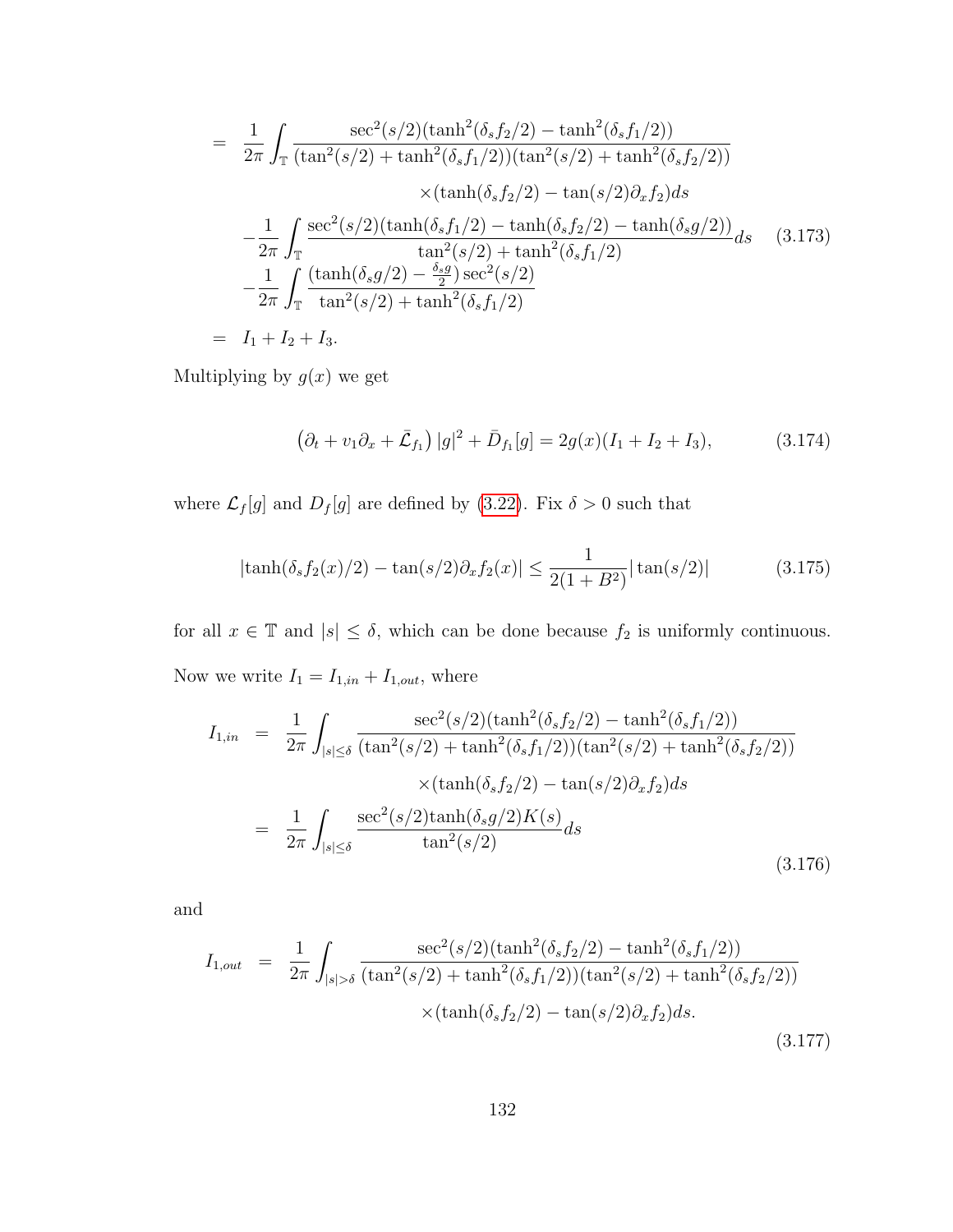Now we focus on estimating  $K(\boldsymbol{s})$ 

$$
K(s) = \frac{(1 - \tanh(\delta_s f_1/2)\tanh(\delta_s f_2/2))}{(1 + \frac{\tanh^2(\delta_s f_1/2)}{\tan^2(s/2)})(1 + \frac{\tanh^2(\delta_s f_2/2)}{\tan^2(s/2)})} \left(\frac{\tanh(\delta_s f_1/2)}{\tan(s/2)} + \frac{\tanh(\delta_s f_2/2)}{\tan(s/2)}\right)
$$

$$
\times \frac{(\tanh(\delta_s f_2/2) - \tan(s/2)\partial_x f_2)}{\tan(s/2)} \quad (3.178)
$$

then from [\(3.175\)](#page-140-0) we know that  $K(s) \leq \frac{1}{1+s}$  $\frac{1}{1+B^2}$  for  $|s| \leq \delta$ , and  $K(s) \leq 4B$  for all s. Now using that that

$$
\tanh(\delta_s g/2)g = \frac{1}{4}(\delta_s|g|^2 + (\delta_s g)^2) + (\tanh(\delta_s g/2) - \delta_s g/2)g,\tag{3.179}
$$

we get for  $I_{1,in}g(\boldsymbol{x})$ 

$$
I_{1,in}g(x) = \frac{1}{8\pi} \int_{|s| \le \delta} \frac{(\delta_s|g|^2) \sec^2(s/2) K_{1,2}}{\tan^2(s/2)} ds + \frac{1}{8\pi} \int_{|s| \le \delta} \frac{(\delta_s g)^2 \sec^2(s/2) K_{1,2}}{\tan^2(s/2)} ds + \frac{g(x)}{2\pi} \int_{|s| \le \delta} \frac{(\tanh(\delta_s g/2) - \delta_s g/2) \sec^2(s/2) K_{1,2}}{\tan^2(s/2)} ds.
$$
 (3.180)

By the mean value theorem we know that  $|\tanh(\delta_s g/2) - \delta_s g/2| \leq (\delta_s g/2)^3$ , and so

$$
|\tanh(\delta_s g/2) - \delta_s g/2| \le (\delta_s g/2)^3 \le |\delta_s g| \frac{s^2}{8} ||g'||_{L^\infty}^2,\tag{3.181}
$$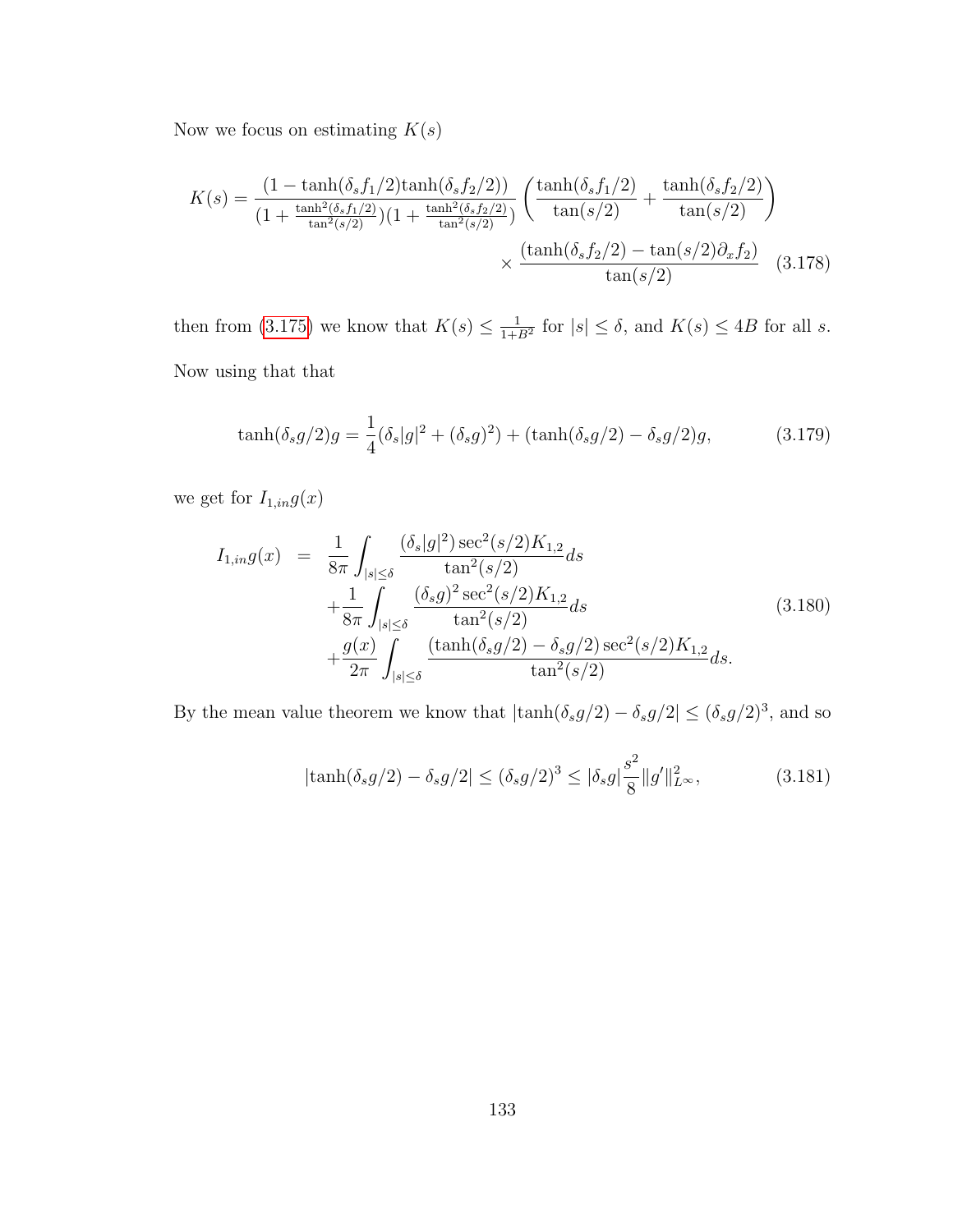Now for a fixed t let  $\bar{x}(t)$  be a point where we reach the maximum of  $|g(x, t)|$  is attained, then we get that  $\delta_s|g|^2(\bar{x}) \geq 0$  and therefore we can bound

$$
|I_{1,in}(\bar{x})g(\bar{x})| \leq \frac{1}{2}\mathcal{L}_{f_1}|g|^2 + \frac{1}{2}D_{f_1}[g] + \frac{|g(x)||g'||_{L^{\infty}}^2}{16\pi(1+B^2)} \int_{|s|\leq \delta} \frac{|\delta_s g|s^2 \sec^2(s/2)}{\tan^2(s/2)} ds
$$
  
\n
$$
\leq \frac{1}{2}\mathcal{L}_{f_1}|g|^2 + \frac{1}{2}D_{f_1}[g]
$$
  
\n
$$
+ \frac{|g(x)||g'||_{L^{\infty}}^2}{4} \left(\frac{1}{4\pi} \int_{|s|\leq \delta} \frac{s^4 \sec^2(s/2)}{\tan^2(s/2)} ds\right)^{1/2} (D_{f_1}[g])^{1/2}
$$
  
\n
$$
\leq \frac{1}{2}\mathcal{L}_{f_1}|g|^2 + \frac{1}{2}D_{f_1}[g]
$$
  
\n
$$
+ \frac{1}{8}D_{f_1}[g] + |g(x)|^2 \frac{||g'||_{L^{\infty}}^4}{8} \frac{1}{4\pi} \int_{|s|\leq \delta} \frac{s^4 \sec^2(s/2)}{\tan^2(s/2)} ds.
$$
\n(3.182)

For  $I_{1,out}$  we get

$$
|I_{1,out}g(x)| \leq \frac{|g(x)|}{2\pi} \left| \int_{|s|>\delta} \frac{\tanh(\delta_s g) \sec^2(s/2) K_{1,1}}{\tan^2(s/2)} ds \right|
$$
  
\n
$$
\leq 8B(1+B^2)^{1/2} |g(x)| \left( \frac{1}{4\pi} \int_{|s|>\delta} \frac{\sec^2(s/2)}{\tan^2(s/2)} ds \right)^{1/2} (D_{f_1}[g])^{1/2}
$$
  
\n
$$
\leq \frac{8B(1+B^2)^{1/2}}{\sqrt{\pi} \tan^{1/2}(\delta/2)} |g(x)| (D_{f_1}[g])^{1/2}
$$
  
\n
$$
\leq \frac{1}{8} D_{f_1}[g] + \frac{128B^2(1+B^2)}{\pi \tan(\delta/2)} |g(x)|^2.
$$
\n(3.183)

Therefore

<span id="page-142-0"></span>
$$
|I_1(\bar{x})g(\bar{x})| \le \frac{5}{8}D_{f_1}[f] + \frac{1}{2}\mathcal{L}_{f_1}|g|^2 + |g(x)|^2 h(B,\delta), \tag{3.184}
$$

where

$$
h(B,\delta) = \frac{\|g'\|_{L^{\infty}}^4}{32\pi} \int_{|s| \le \delta} \frac{s^4 \sec^2(s/2)}{\tan^2(s/2)} ds + \frac{128B^2(1+B^2)}{\pi \tan(\delta/2)}.
$$
 (3.185)

To estimate  $\mathcal{I}_2$  we need the following trigonometric identity

$$
\tanh(a) - \tanh(b) - \tanh(a - b) = -\tanh(a - b)\tanh(a)\tanh(b),\tag{3.186}
$$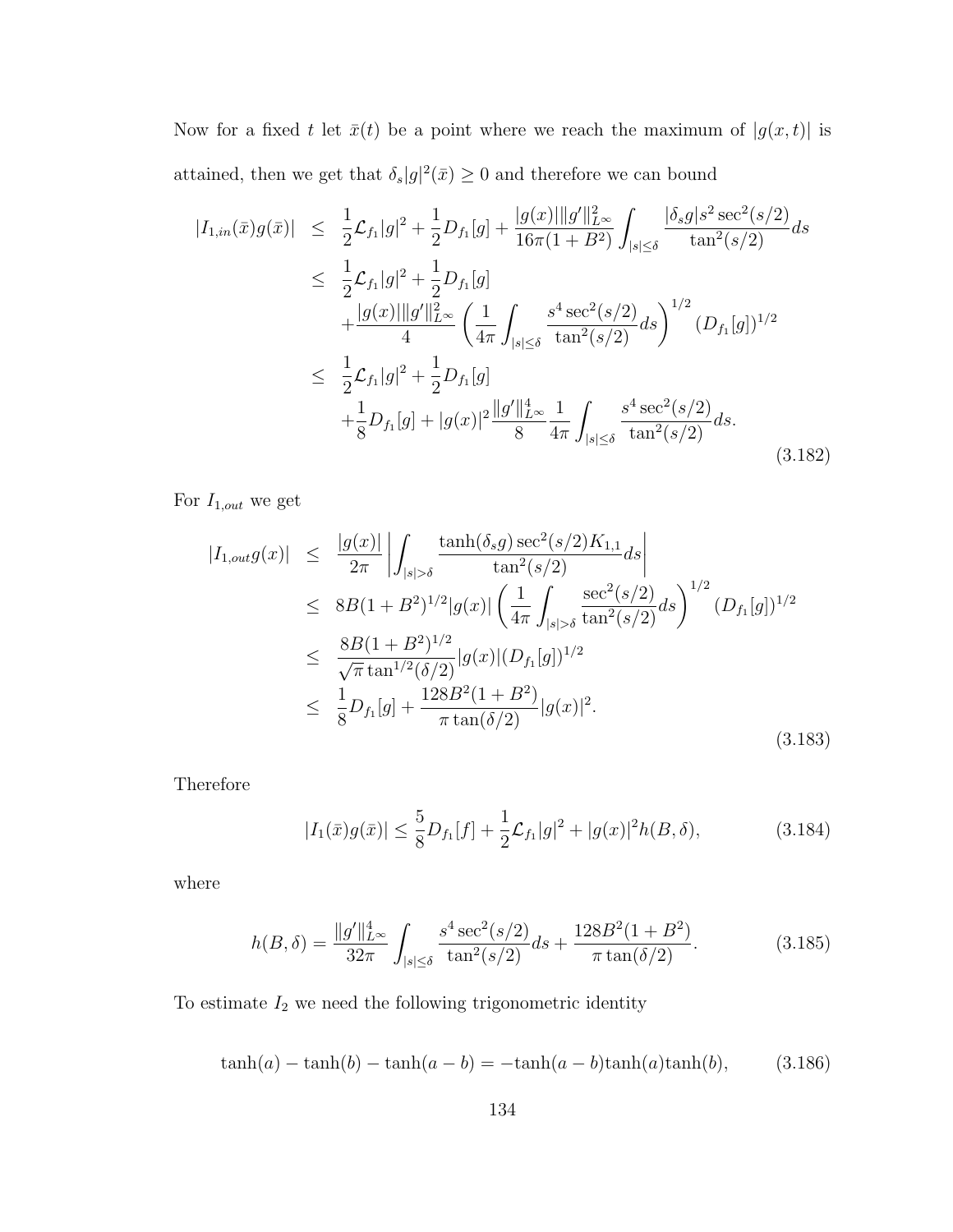then by using  $a = \delta_s f_1$ ,  $b = \delta_s f_2$  we get for  $I_2$ 

$$
|I_{2}| = \frac{1}{2\pi} \left| \int_{\mathbb{T}} \frac{\sec^{2}(s/2)(\tanh(\delta_{s}f_{1}/2) - \tanh(\delta_{s}f_{2}/2) - \tanh(\delta_{s}g/2))}{\tan^{2}(s/2) + \tanh^{2}(\delta_{s}f_{1}/2)} ds \right|
$$
  
\n
$$
\leq \frac{1}{2\pi} \int_{\mathbb{T}} \frac{\sec^{2}(s/2)|\tanh(\delta_{s}g/2)\tanh(\delta_{s}f_{1}/2)\tanh(\delta_{s}f_{2}/2)|}{\tan^{2}(s/2) + \tanh^{2}(\delta_{s}f_{1}/2)} ds
$$
  
\n
$$
\leq \frac{B}{2\pi} \int_{\mathbb{T}} \frac{\sec^{2}(s/2)|\delta_{s}g/2||s|}{\tan^{2}(s/2) + \tanh^{2}(\delta_{s}f_{1}/2)} ds
$$
  
\n
$$
\leq 2B \left( \frac{1}{4\pi} \int_{\mathbb{T}} \frac{s^{2} \sec^{2}(s/2)}{\tan^{2}(s/2)} ds \right)^{1/2} (D_{f_{1}}[g])^{1/2}, \tag{3.187}
$$

and therefore we get

<span id="page-143-0"></span>
$$
|I_2(x)g(x)| \le \frac{1}{8}D_{f_1}[g] + |g(x)|^2 \frac{2B^2}{\pi} \left( \int_{\mathbb{T}} \frac{s^2 \sec^2(s/2)}{\tan^2(s/2)} ds \right).
$$
 (3.188)

To estimate  $I_3$ , we use the mean value theorem to show that given  $x \in (-\pi, \pi)$ , there exists  $t\in [0,x]$  such that

$$
|\tanh(x) - x| \le |\tanh^2(t)| |x| \le |\tanh^2(x)| |x| \le |x|^3. \tag{3.189}
$$

Using this we can estimate  $\mathcal{I}_3$  in the following way

$$
|I_3| = \frac{1}{2\pi} \left| \int_{\mathbb{T}} \frac{(\tanh(\delta_s g/2) - \delta_s g/2) \sec^2(s/2)}{\tan^2(s/2) + \tanh^2(\delta_s f_1/2)} \right|
$$
  
\n
$$
\leq \frac{1}{16\pi} \int_{\mathbb{T}} \frac{|\delta_s g|^3 \sec^2(s/2)}{\tan^2(s/2) + \tanh^2(\delta_s f_1/2)} ds
$$
  
\n
$$
\leq \frac{\|g'\|_{L^\infty}^2}{4} \left( \frac{1}{4\pi} \int_{\mathbb{T}} \frac{s^4 \sec^2(s/2)}{\tan^2(s/2)} ds \right)^{1/2} (D_{f_1}[g])^{1/2},
$$
\n(3.190)

and therefore we get

<span id="page-143-1"></span>
$$
|I_3(x)g(x)| \le \frac{1}{8}D_{f_1}[g] + |g(x)|^2 \frac{\|g'\|_{L^\infty}^4}{32\pi} \left(\int \frac{s^4 \sec^2(s/2)}{\tan^2(s/2)} ds\right). \tag{3.191}
$$

Finally using [\(3.184\)](#page-142-0), [\(3.188\)](#page-143-0) and [\(3.191\)](#page-143-1) we get from equation [\(3.174\)](#page-140-1) at a maximum $\bar{x}(t)$  of  $|g|$ 

$$
\left(\partial_t + v_1 \partial_x + \mathcal{L}_{f_1}\right)|g|^2 + D_{f_1}[g] \le \frac{7}{8}D_{f_1}[g] + \frac{1}{2}\mathcal{L}_{f_1}|g|^2 + |g(\bar{x})|^2 h_2(B,\delta), \quad (3.192)
$$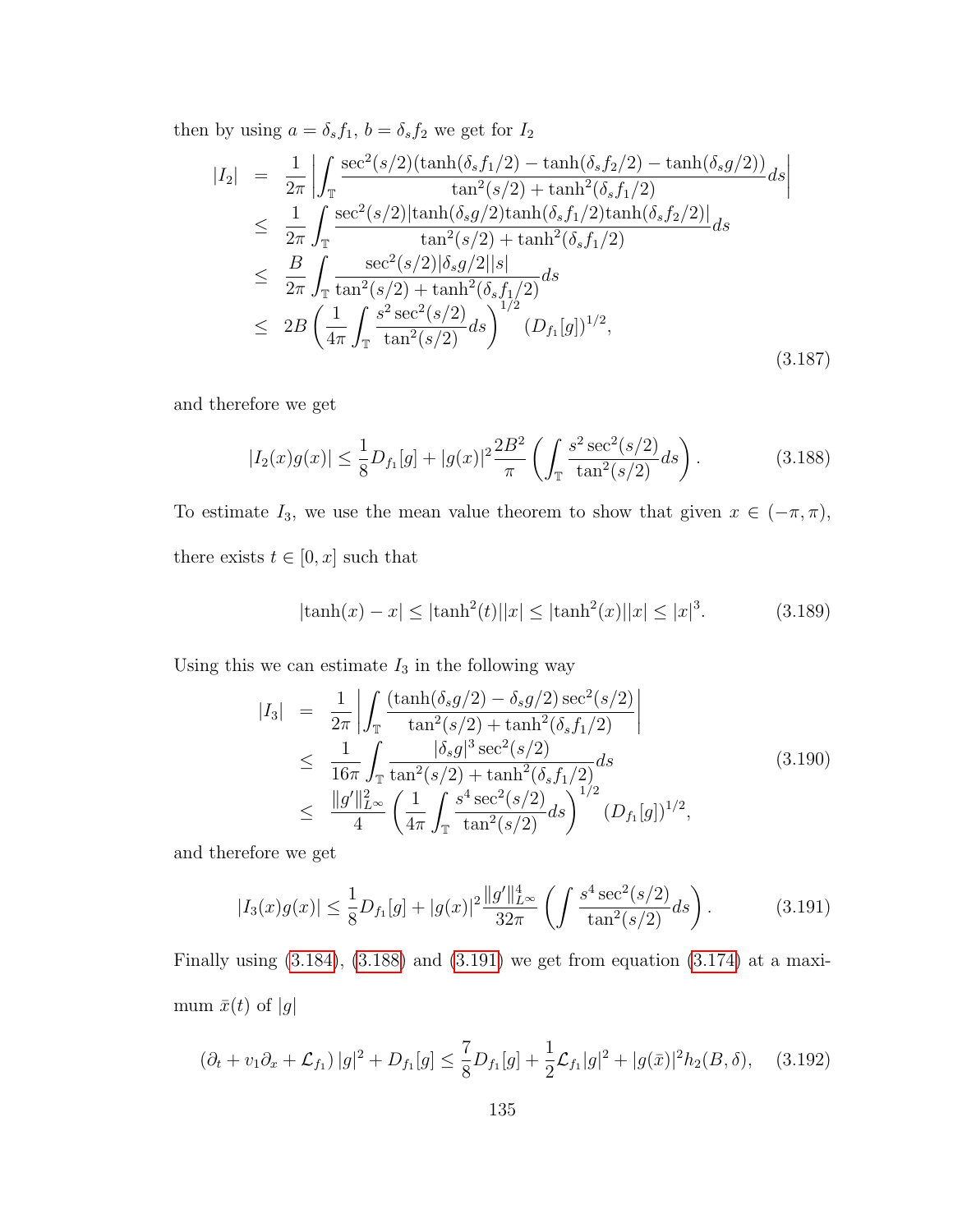$$
\partial_t |g(\bar{x})|^2 \le |g(\bar{x})|^2 h_2(B,\delta),\tag{3.193}
$$

where

$$
h_2(B,\delta) = \frac{\|g'\|_{L^{\infty}}^4}{32\pi} \int_{\mathbb{T}} \frac{s^4 \sec^2(s/2)}{\tan^2(s/2)} ds + \frac{128B^2(1+B^2)}{\pi \tan(\delta/2)} + \frac{2B^2}{\pi} \int_{\mathbb{T}} \frac{s^2 \sec^2(s/2)}{\tan^2(s/2)} ds + \frac{\|g'\|_{L^{\infty}}^4}{32\pi} \int_{\mathbb{T}} \frac{s^4 \sec^2(s/2)}{\tan^2(s/2)} ds \qquad (3.194) \leq CB^2(1+B^2) \left(1 + \frac{1}{\tan(\delta/2)}\right).
$$

Finally by the Radamacher theorem we get

$$
\partial_t \|g\|_{L^\infty}^2 \le \|g(\bar{x})\|_{L^\infty}^2 h_2(B,\delta),\tag{3.195}
$$

and by integrating we get

$$
||g(t)||_{L^{\infty}}^{2} \le ||g(0)||_{L^{\infty}}^{2} \exp(th_{2}(B,\delta)), \tag{3.196}
$$

which concludes the proof of the uniqueness of  $C<sup>1</sup>$  solutions. If we additionally assume that  $f_i(t) \in H^2(\mathbb{T})$  then using Lemma [3.2.1](#page-77-0) we can estimate the required size of  $\delta$  in [\(3.175\)](#page-140-0) in terms of the  $H^2$  norm and so we get the existence of a constant  $C(B, M)$  that depend only in an upper bound for the slope B for all  $(t, x)$  and the bound M for the  $L^2$  norm of the second derivative, such that

$$
||g(t)||_{L^{\infty}}^{2} \le ||g(0)||_{L^{\infty}}^{2} \exp(tC(B, M)), \tag{3.197}
$$

 $\Box$ 

this concludes the proof of Lemma [3.1.4.](#page-69-0)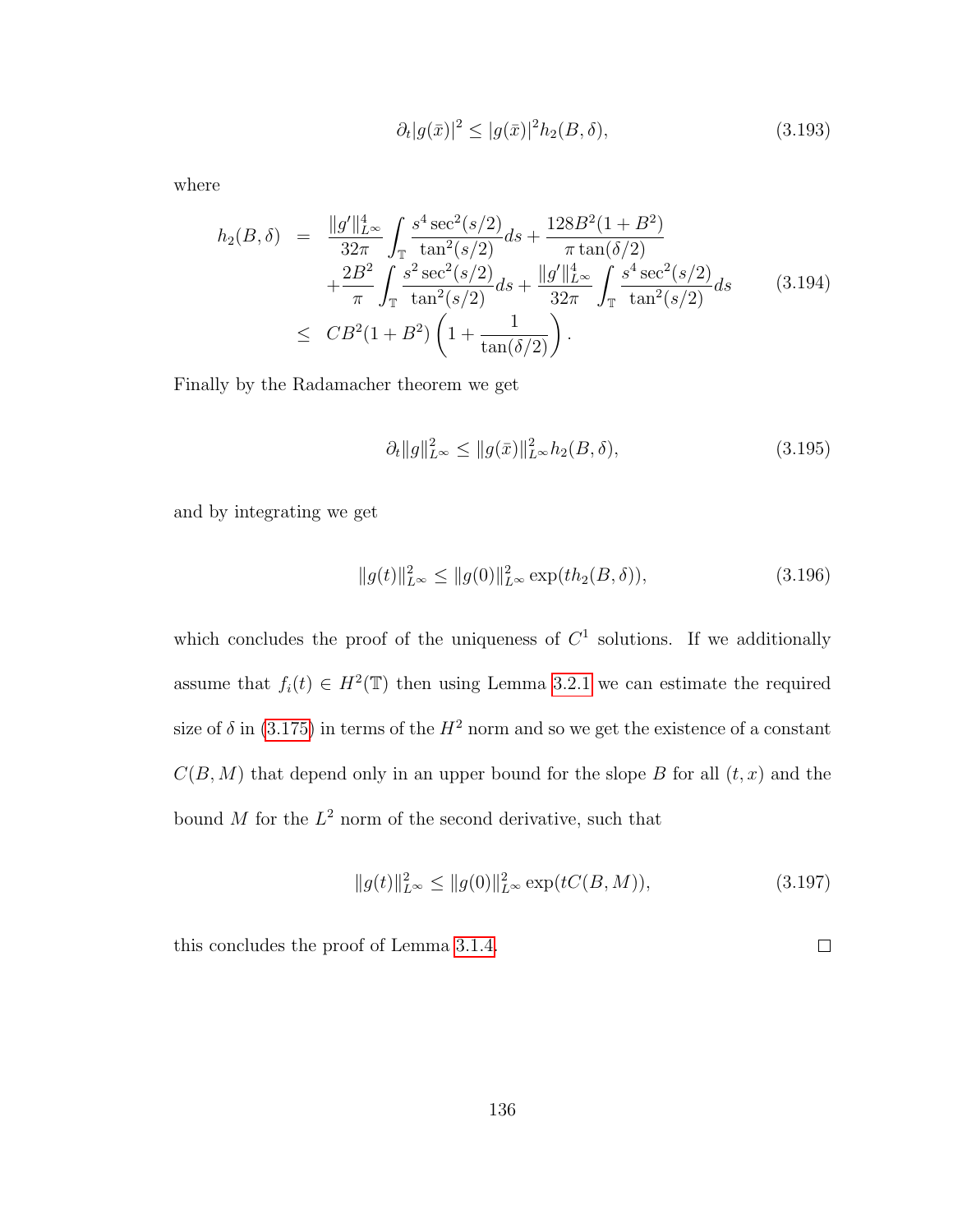# Chapter 4

# Norm Inflation for a truncated 2D Muskat problem in supercritical spaces

#### Abstract

In this chapter we study the question of the continuity of the solution map if the Muskat problem in supercritical spaces, for this purpose we consider a sequence of approximations of the Muskat problem obtained by a Taylor expansion and then considering the second Picard iteration. For such systems the same stability results as for Muskat apply, in particular the stability in the critical space  $\mathcal{F}^{1,1}_1$  $\frac{1}{1}$ . The main result of this chapter is that for such approximate problems, we prove the existence of a sequence of solutions in some supercritical space  $\mathcal{F}_q^{m,p}$  with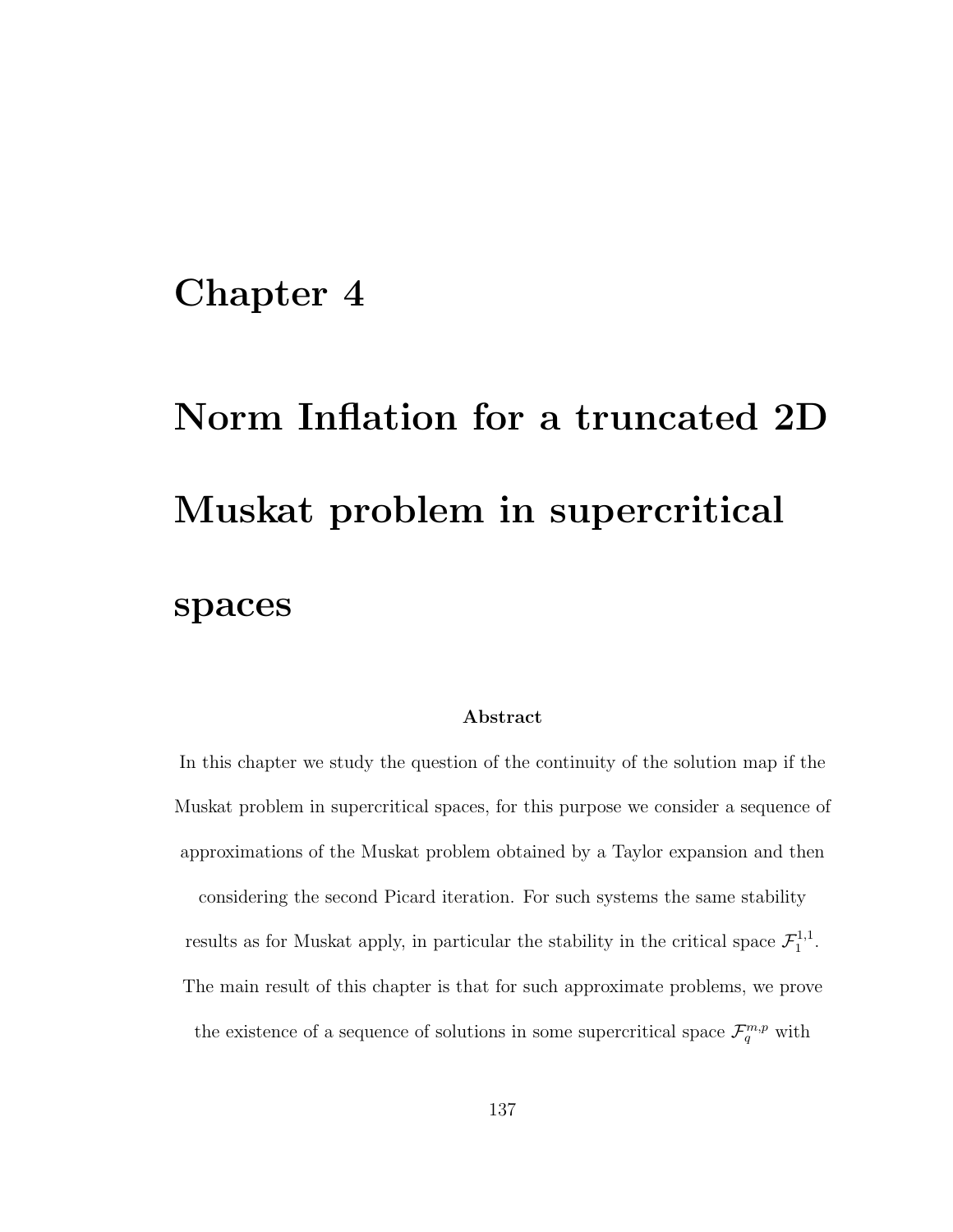$m < 1$  such that for arbitrarily small time  $t^*$  there exists an initial condition arbitrarily small such that the solution of the approximate problem with such initial data become arbitrarily large, before time  $t^*$  which implies that the solution

map is not continuous at the origin.

### 4.1 Introduction

#### 4.1.1 Description of the model

The Muskat equation describes the interface between two immersible fluids with different densities in a porous media, ignoring the effect of surface tension the evolution of the fluids can be described by the system

$$
\begin{cases}\n\rho_t + \vec{u} \cdot \nabla \rho = 0 & , x \in \Omega \times (0, T) \\
\frac{\mu}{\kappa} \vec{u} = -\nabla p - \rho g \vec{e}_n & , x \in \Omega \times (0, T),\n\end{cases}
$$
\n(4.1)

where  $\Omega \subset \mathbb{R}^d$ ,  $\mu$  the viscosity,  $\kappa$  the permeability of the media,  $\rho$  is the density,  $\vec{u}$ the velocity,  $p$  is the pressure and  $g$  is the gravity acceleration constant. The first equation corresponds to the conservation of mass and the second one describes the evolution of velocity of the fluid, which in the case of a porous media, is given by the Darcy's law.

In this chapter we focus our attention in the situation in which we have two immiscible fluids with same viscosity and the denser fluid is at the bottom and we ignore the surface tension. By changing variables we can assume for simplicity that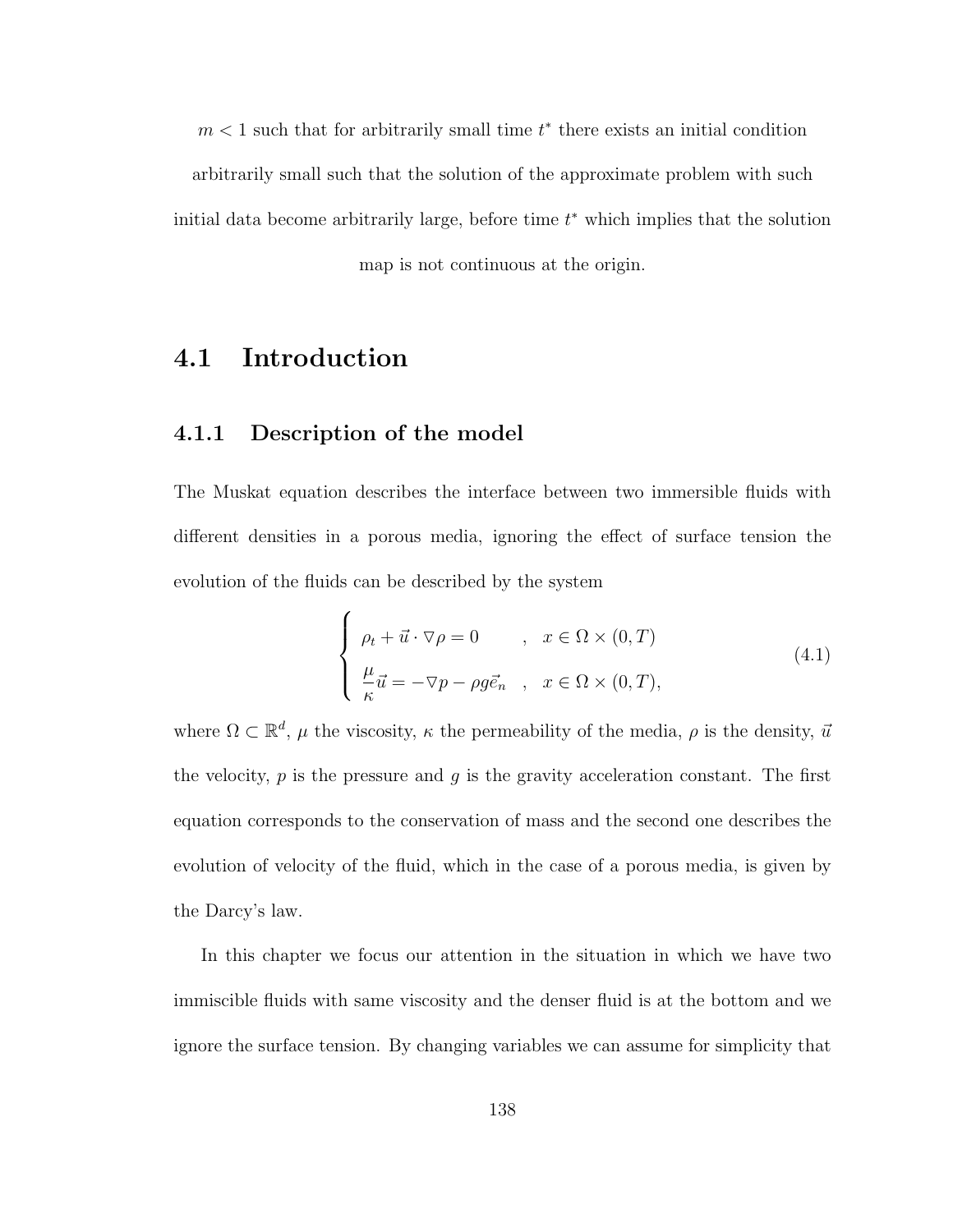$\mu/\kappa=1$  and  $g=1$  . In what follows we assume that we are in the regime where the interface between the two fluids can be described by a graph  $x_n = f(x_1, \dots, x_{n-1})$ and consequently the density can be written as

$$
\rho(x,t) = \begin{cases}\n\rho^1, & x \in \Omega_1(t) = \{x \in \Omega : x_d > f(x_1, \dots, x_{n-1})\} \\
\rho^2, & x \in \Omega_2(t) = \Omega \setminus \Omega_1(t)\n\end{cases} \tag{4.2}
$$

Here we consider  $\Omega$  to be either  $\mathbb{R}^{n-1}$  or  $\mathbb{T}^{n-1}$ . In 2D (with a 1D interface) when  $\Omega = \mathbb{R}$  the initial value problem for the evolution of the interface is given by

<span id="page-147-0"></span>
$$
\begin{cases}\n\partial_t f + \Lambda f = -\frac{1}{\pi} p.v. \int_{\mathbb{R}} \frac{\partial_x \delta_\alpha f(x)}{\alpha} \frac{(\delta_\alpha f(x))^2}{\alpha^2 + (\delta_\alpha f(x))^2} d\alpha, & (x, t) \in \mathbb{R} \times (0, T), \\
f(0) = f_0, & x \in \mathbb{R},\n\end{cases}
$$
\n(4.3)

where  $\hat{f}(\xi) = \int_{\mathbb{R}} e^{-2\pi ix\xi} f(x) dx$ ,  $\mathcal{F}(\Lambda f) = 2\pi |\xi| \hat{f}$  and  $\delta_{\alpha} f(x) = f(x) - f(x - \alpha)$ . In the periodic case we can use the compactness to get rid of principal value to obtain (see [\[16\]](#page-253-0))

<span id="page-147-1"></span>
$$
\begin{cases}\n\partial_t f + \Lambda f = -\frac{1}{2\pi} \int_{\mathbb{T}} \frac{\partial_x \delta_\alpha f(x)}{\tan(\alpha/2)} \frac{\sec^2(\alpha/2) \tanh^2(\delta_\alpha f(x)/2)}{\tan^2(\alpha/2) + \tanh^2(\delta_\alpha f(x)/2)} d\alpha, & \mathbb{T} \times (0, T), \\
f(x, 0) = f_0(x) & , x \in \mathbb{T},\n\end{cases}
$$
\n(4.4)

where  $\mathbb{T} = \mathbb{R}/(2\pi\mathbb{Z})$ ,  $\mathcal{F}(\Lambda f)(k) = |k| \hat{f}(k)$  and  $\hat{f}(k) = \int_{\mathbb{T}} e^{-ikx} f(x) dx$ .

#### 4.1.2 Main results

Suppose that  $f$  is a Lipschitz continuous solution of the Muskat equation  $(4.3)$ or [\(4.4\)](#page-147-1) with Lipschitz constant less than 1, then it is possible to use the Taylor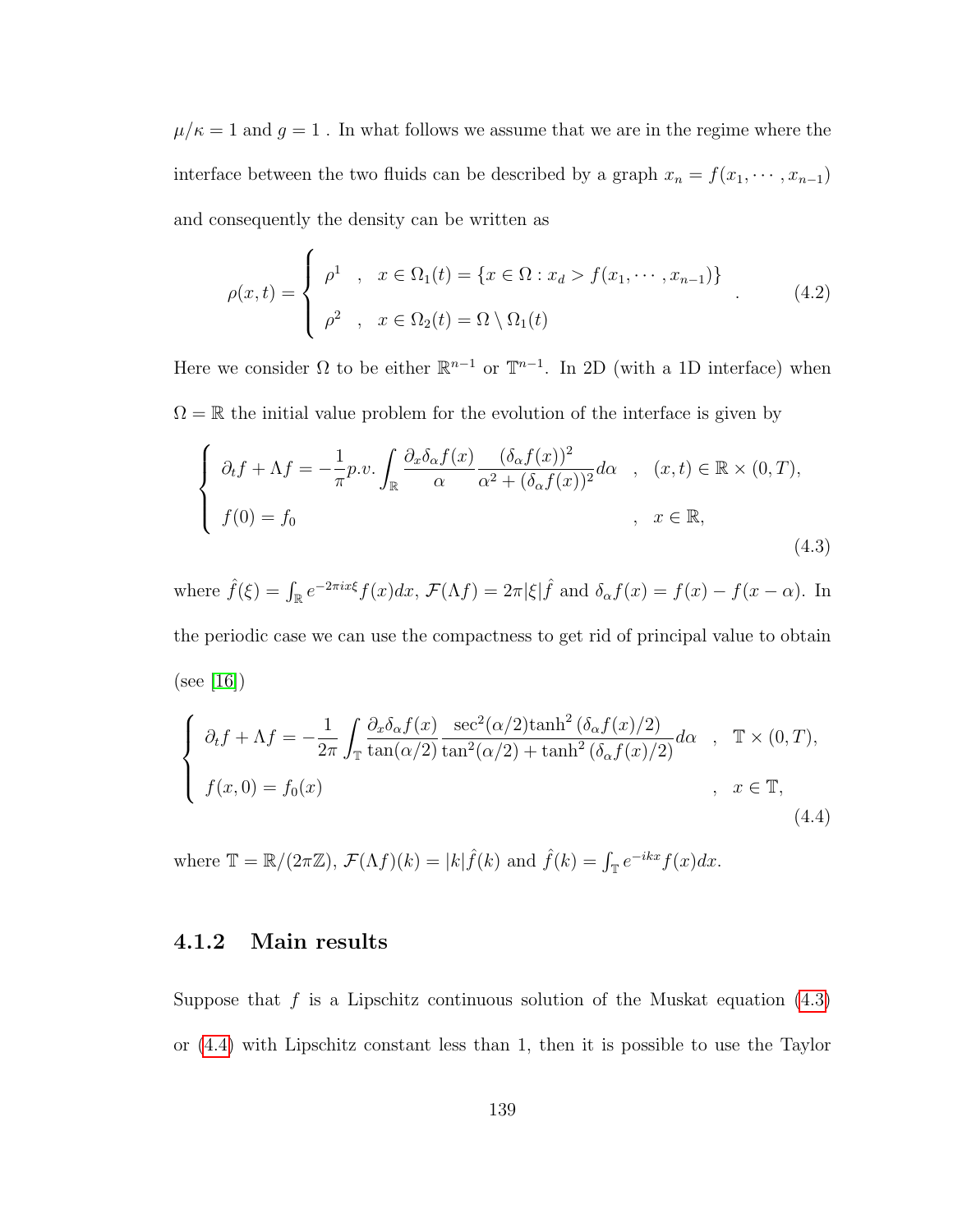expansion to expand the nonlinear term as,

<span id="page-148-0"></span>
$$
\partial_t f + \Lambda f = Tf = \sum_{k \ge 1} T_k f,\tag{4.5}
$$

where in the case  $\Omega = \mathbb{R}, T_k$  is given by

<span id="page-148-1"></span>
$$
T_k f = (-1)^k \frac{1}{\pi} p.v. \int_{\mathbb{R}} \frac{\partial_x \delta_\alpha f(x)}{\alpha} \left( \frac{\delta_\alpha f(x)}{\alpha} \right)^{2k} d\alpha, \tag{4.6}
$$

and for  $\Omega = \mathbb{T}$ ,

<span id="page-148-2"></span>
$$
T_k f = (-1)^k \frac{1}{2\pi} \int_{\mathbb{T}} \frac{\partial_x \delta_\alpha f(x)}{\tan(\alpha/2)} \left( \frac{\tanh^2(\delta_\alpha f(x)/2)}{\tan^2(\alpha/2)} \right)^k \sec^2(\alpha/2) d\alpha. \tag{4.7}
$$

The main result in this chapter considers a finite truncation of equation [\(4.5\)](#page-148-0) for which we can find initial data that illustrate a norm inflation phenomenon. We say that f is the solution of the truncation of the Muskat problem of order  $\ell$  if

<span id="page-148-3"></span>
$$
\begin{cases}\n\partial_t f + \Lambda f = \sum_{k=1}^{\ell} T_k f, & (x, t) \in \Omega \times [0, T] \\
f(0) = f_0, & x \in \Omega\n\end{cases}
$$
\n(4.8)

where  $T_k$  is given by [\(4.6\)](#page-148-1) or [\(4.7\)](#page-148-2) depending on the domain of the problem. Now we consider the Picard's iteration of the problem. Define  $f^{(0)} = 0$  and consider the sequence

$$
\partial_t f^{(n)} + \Lambda f^{(n)} = \sum_{k=1}^{\ell} T_k f^{(n-1)},\tag{4.9}
$$

with this definition we obtain that the first two Picard's iterations are given by

$$
\partial_t f^{(1)} + \Lambda f^{(1)} = 0, \quad f^{(1)}(0) f_0 \Rightarrow f^{(1)} = e^{-t\Lambda} f_0,\tag{4.10}
$$

$$
\partial_t f^{(2)} + \Lambda f^{(2)} = \sum_{k=1}^{\ell} T_k e^{-t\Lambda} f_0, \quad x \in \Omega.
$$
 (4.11)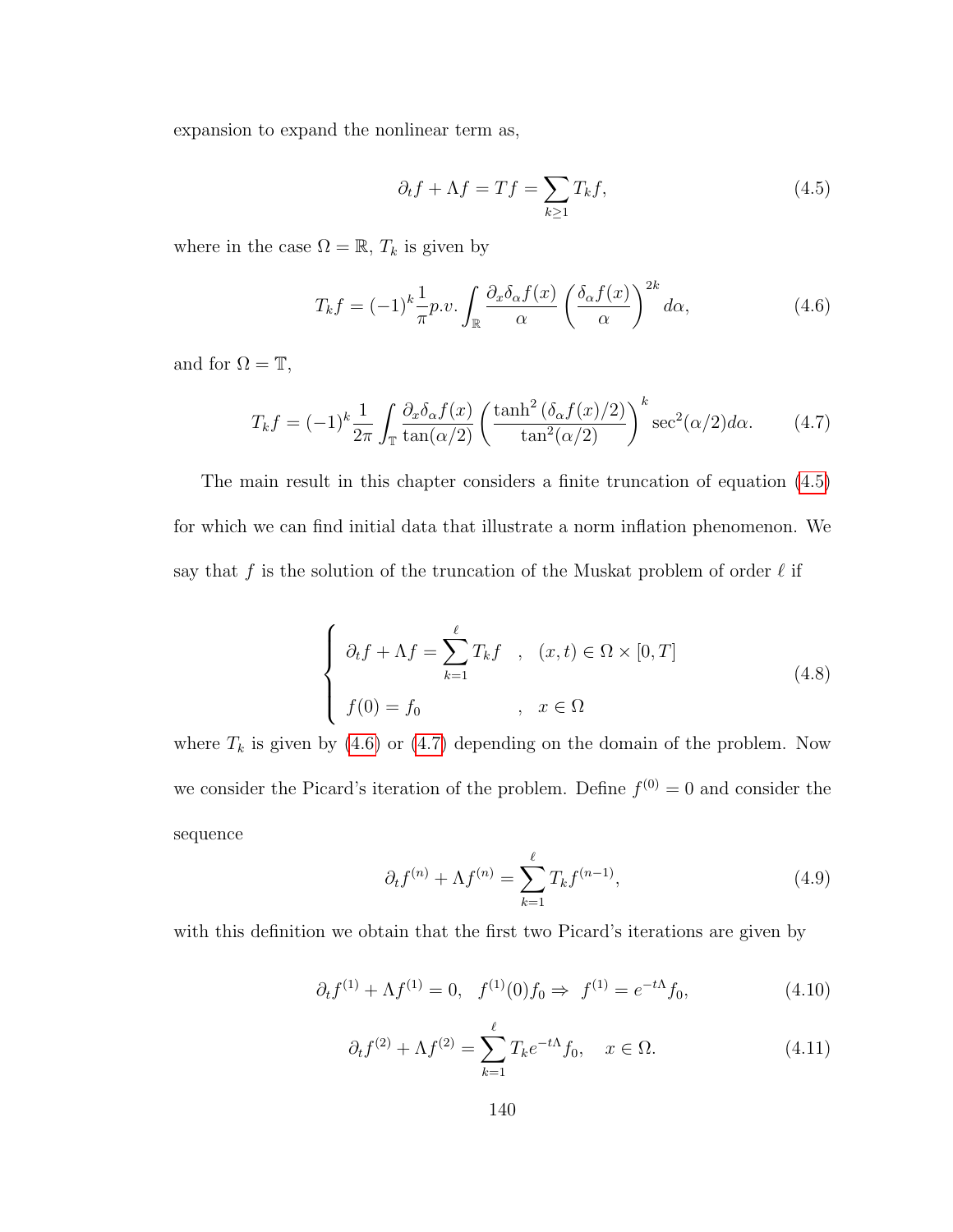In many situations the Picard's iteration it is expected to converge to a solution the problem, but in the case of supercritical spaces this is a hard question in general. In this chapter we focus our attention to the evolution of the second Picard's iteration for some highly oscillatory initial data. For this purpose we study the following problem, given  $\varphi \in \mathcal{F}_q^{\frac{2\ell-1}{2\ell+1},p}$  consider the solution  $f \in C([0,T]; \mathcal{F}_q^{\frac{2\ell-1}{2\ell+1},p})$  of

<span id="page-149-0"></span>
$$
\begin{cases}\n\partial_t f + \Lambda f = \sum_{k=1}^{\ell} T_k e^{-t\Lambda} \varphi, & (x, t) \in \Omega \times [0, T], \\
f(x, 0) = \varphi(x) & , x \in \Omega.\n\end{cases}
$$
\n(4.12)

By linearity we get the uniqueness and by global existence comes from the fact that we have a explicit solution for the problem. The result that we are interested in can be stated as follows.

<span id="page-149-1"></span>**Theorem 4.1.1** (Norm inflation for truncated system). Let  $\ell \in \mathbb{N}$  and consider the second Picard's iteration of truncation of the Muskat problem of order  $\ell$  given by [\(4.12\)](#page-149-0) for  $\Omega = \mathbb{R}$  or  $\mathbb{T}$ . Then given  $T > 0, R > 0$ , there exists some  $0 < \tilde{t} < T$ , and an initial condition  $f_0 \in \dot{\mathcal{F}}_q^{\frac{2\ell-1}{\ell+1},p}(\Omega), p \geq 1, q > 2\ell+1$  such that

$$
||f_0||_{\mathcal{F}_q^{\frac{2\ell-1}{2\ell+1},p}} < 1/R \quad and \quad ||f(\tilde{t})||_{\mathcal{F}_q^{\frac{2\ell-1}{2\ell+1},p}} > R \tag{4.13}
$$

Remark 4.1.2. If we can consider the map

$$
L: \dot{\mathcal{F}}_q^{\frac{2\ell-1}{2\ell+1},p} \to C([0,T]; \mathcal{F}_q^{\frac{2\ell-1}{2\ell+1},p}), \tag{4.14}
$$

that takes a function  $\varphi \in \dot{\mathcal{F}}_q^{\frac{2\ell-1}{2\ell+1},p}$  and return the solution f of the second Picard's iteration of the truncated Muskat problem of order  $\ell$  with initial condition  $\varphi$  given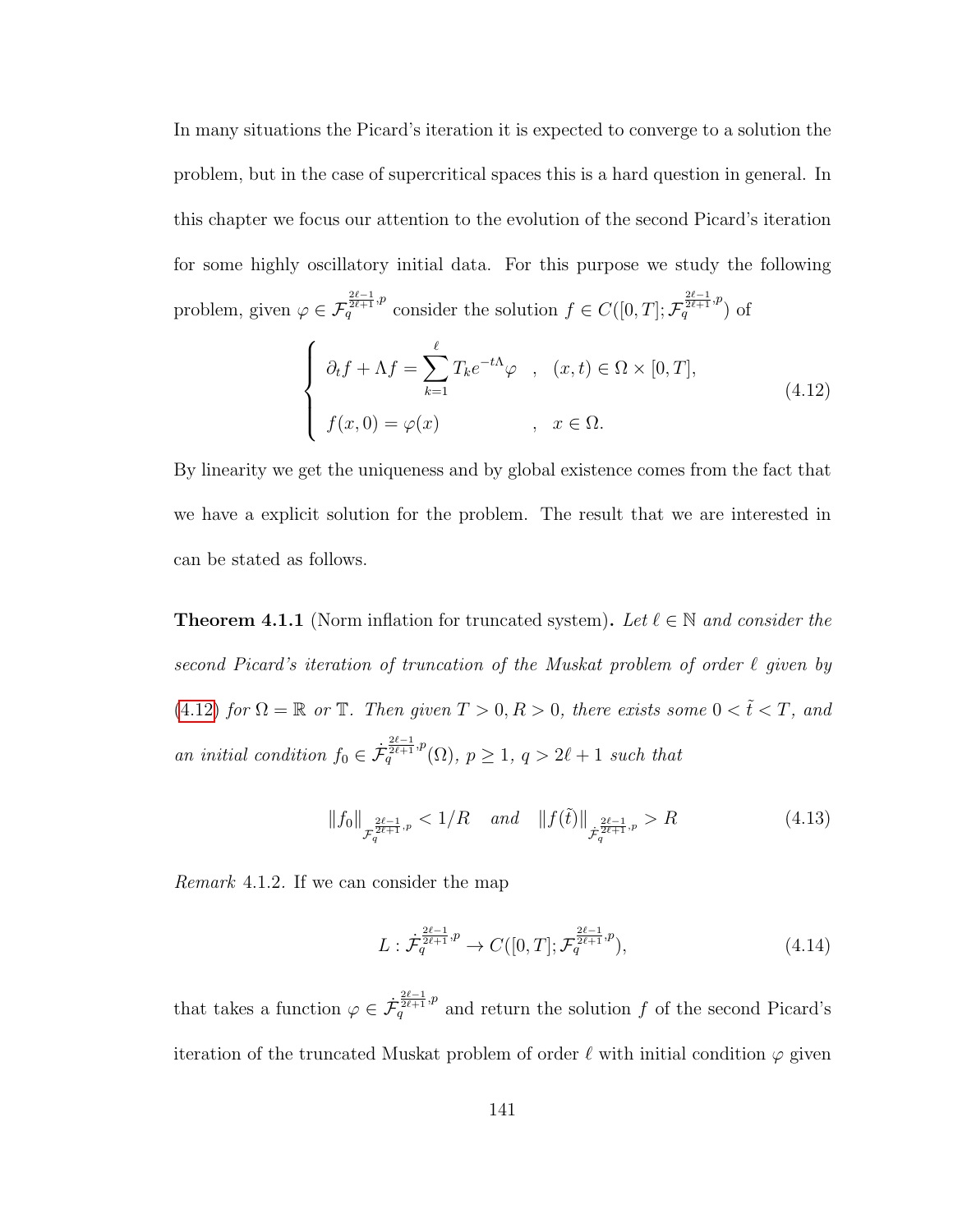for

$$
\begin{cases}\n\partial_t f + \Lambda f = \sum_{k=1}^{\ell} T_k e^{-t\Lambda} \varphi, & (x, t) \in \Omega \times [0, T], \\
f(x, 0) = \varphi(x) & , x \in \Omega.\n\end{cases}
$$
\n(4.15)

Now from Theorem [4.1.1](#page-149-1) we can conclune that for arbitrarily small time  $T > 0$ to conclude it is possible to find a sequence of times and initial data  $\{(t_N, \varphi_N)\}_{N=1}^{\infty}$ such that if  $f_N = L\varphi_N$  satisfy

$$
\|\varphi_N\|_{\dot{\mathcal{F}}_q^{\frac{2\ell-1}{2\ell+1},p}} \le \frac{1}{N} \text{ and } \|f_N(t_N)\|_{\dot{\mathcal{F}}_q^{\frac{2\ell-1}{2\ell+1},p}} > N,
$$
\n(4.16)

which implies that the solution map  $L: \dot{\mathcal{F}}_q^{\frac{2\ell-1}{2\ell+1},p} \to C([0,T]; \mathcal{F}_q^{\frac{2\ell-1}{2\ell+1},p})$  is discontinous at the origin.

Outline of the chapter: In Section [4.2.1](#page-150-0) we discuss the choice of initial that produces the inflation.

[4.3](#page-176-0) [4.4](#page-201-0)

## 4.2 Norm inflation for  $\ell = 1$

#### <span id="page-150-0"></span>4.2.1 On the choice of initial Data

The initial data considered in this work is inspired by the works of Bourgain-Pavlovic [\[2\]](#page-251-0) and Iwabuchi-Ogawa [\[26\]](#page-255-0). Given  $N \in \mathbb{N}$  and  $\ell \in \mathbb{N}$ , we consider  $\varphi : \mathbb{R} \to \mathbb{R}$  of the form

<span id="page-150-1"></span>
$$
\hat{\varphi} = \beta_N \sum_{j \in S(N)} \gamma_j \Big( P_{k_s}(\xi) + P_{2\ell k_s + M}(\xi) \Big), \tag{4.17}
$$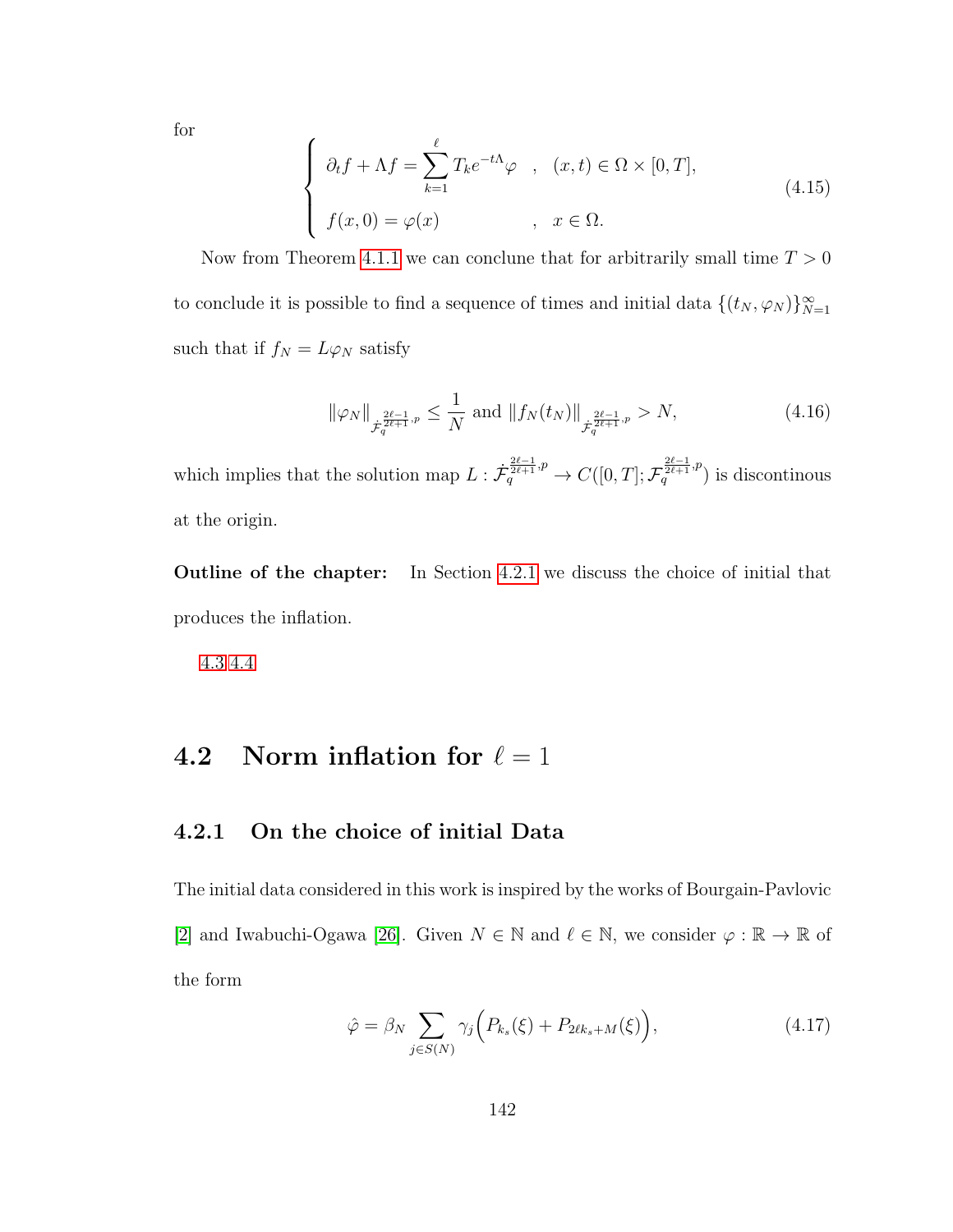where for  $A \in \mathbb{R}$  define  $P_A(\xi) = \chi(\xi - A) + \chi(\xi + A)$  and  $\chi(\xi)$  denotes the characteristic function of the interval  $[-1, 1]$ .  $\{k_s\}_{s\geq 0}$  is a sequence of positive integers that grow very fast,  $M > 2\ell$  is fixed and  ${\gamma_j}_j$  a sequence of positive numbers to be chosen later.  $N$  is a parameter that will be large in general,  $S(N) = \{j : N \leq j \leq (1 + \delta)N\}$ , and  $\beta_N$  is a scaling factor that also depend on the parameter N.

<span id="page-151-0"></span>An important property of the initial data that we will consider is that they can be made small in appropriate norms with bounds that can be made uniform in N. **Lemma 4.2.1** (Size of the Initial data). Consider  $\varphi$  defined by [\(4.17\)](#page-150-1) then

$$
\|\varphi\|_{\dot{\mathcal{F}}_q^{m,p}} \le C\beta_N \left(\sum_{j\in S(N)} \gamma_j^q k_j^{qm}\right)^{1/q}.\tag{4.18}
$$

<span id="page-151-1"></span>Remark 4.2.2. From Lemma [4.2.1](#page-151-0) we see that the properties of the right hand side as we change N, depend on the summability of the sequence  $\{k_j^m \gamma_j\}_j$  in  $\ell^q(\mathbb{N})$ . In particular if we take  $\gamma_s = k_s^{-m}$ , and  $q = \infty$  we get that

$$
\|\varphi\|_{\mathcal{F}_{\infty}^{m,p}} \le C\beta_N,\tag{4.19}
$$

therefore  $\beta_N$  can be chosen in such a way that the right hand side tend to 0 as  $N\to\infty.$  If we want to work with finite values of  $q,$  we use that for  $1\leq q\leq\infty$  by taking  $\gamma_j = k_j^{-\bar{m}}$  $\bar{j}^{\bar{m}}$  for  $\bar{m} > m$  we get

$$
\|\varphi\|_{\mathcal{F}_{\infty}^{m,p}} \le C\beta_N \left(\sum_{j\in S(N)} \frac{1}{k_j^{(\tilde{m}-m)q}}\right)^{1/q},\tag{4.20}
$$

then if the sequence  $\{k_j\}_{j\in\mathbb{Z}}$  grow fast enough so that the series  $\sum_{j\in\mathbb{N}}\frac{1}{k^{(\tilde{m}-1)}}$  $\frac{1}{k_j^{(\tilde{m}-m)q}}$  converges we get that the right hand side go to 0 as  $N \to \infty$ .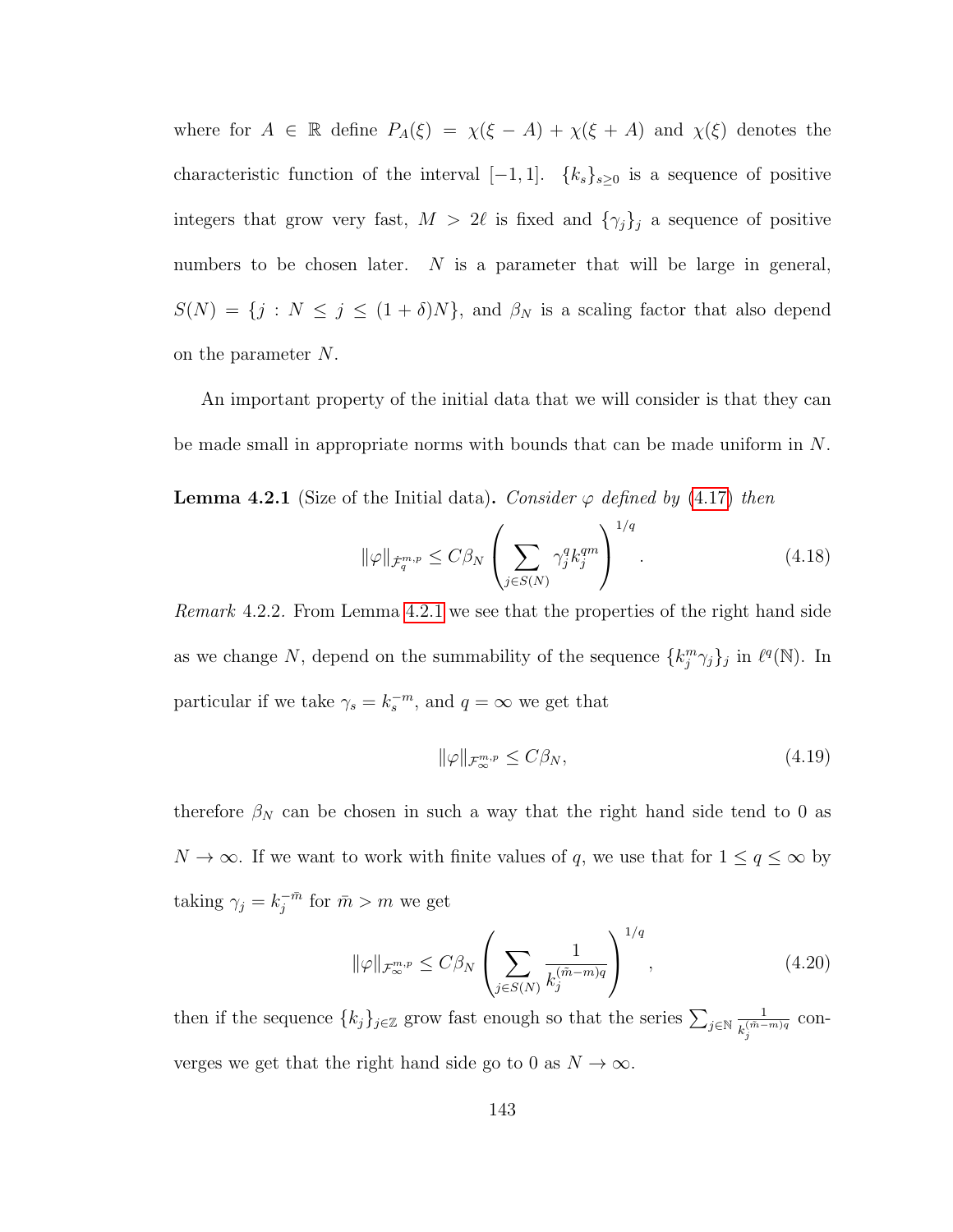*Proof of Lemma [4.2.1.](#page-151-0)* Because the sequence  $\{k_s\}$  is growing fast, at most one of them belong to each  $C_k$  annulus. Also, because the  $C_k$  are dyadic we can ensure that  $k_j$  and  $2k_j + M$  belong to different annulus. With this observation in mind we get that if  $k_{\bar{j}} \in C_k$  then

$$
\int_{C_k} |\xi|^{mp} |\hat{\varphi}|^p d\xi \le \left(\beta_N \gamma_{\bar{j}}\right)^p 2^{mp+1} |k_{\bar{j}}|^{mp}.\tag{4.21}
$$

Similarly if  $2k_{\bar{j}} + M \in C_k$ 

$$
\int_{C_k} |\xi|^{mp} |\hat{\varphi}|^p d\xi \le (\beta_N \gamma_{\bar{j}})^p 2^{2mp+1} \left| k_{\bar{j}} + \frac{M}{2} \right|^{mp} \le (\beta_N \gamma_{\bar{j}})^p 2^{3mp+1} |k_{\bar{j}}|^{mp}, \quad (4.22)
$$

taking the  $q/p$  power and summing over k we get

$$
\sum_{k} \left( \int_{C_{k}} |\xi|^{mp} |\hat{\varphi}|^{p} \right)^{q/p} \leq (\beta_{N})^{q} \sum_{j \in S(N)} \gamma_{j}^{q} \left( 2^{\frac{q(mp+1)}{p}} |k_{j}|^{mq} + 2^{\frac{q(3mp+1)}{p}} |k_{j}|^{mq} \right) \leq 2 \left( \beta_{N} 2^{\frac{(3mp+1)}{p}} \right)^{q} \sum_{j \in S(N)} \gamma_{j}^{q} k_{j}^{mq},
$$
\n(4.23)

taking the q-th root we obtain

$$
\|\varphi\|_{\dot{\mathcal{F}}_q^{m,p}} \le C\beta_N \left(\sum_{j\in S(N)} \gamma_j^q k_j^{qm}\right)^{1/q}.\tag{4.24}
$$

This completes the proof of Lemma [4.2.1.](#page-151-0)

 $\Box$ 

#### 4.2.2 Preliminary Estimates case  $\ell = 1$

The main idea of the inflation results to understand the behaviour of

$$
G_1 = \int_0^t e^{-(t-\tau)\Lambda} T_1(e^{-\tau\Lambda}\varphi) d\tau,
$$
\n(4.25)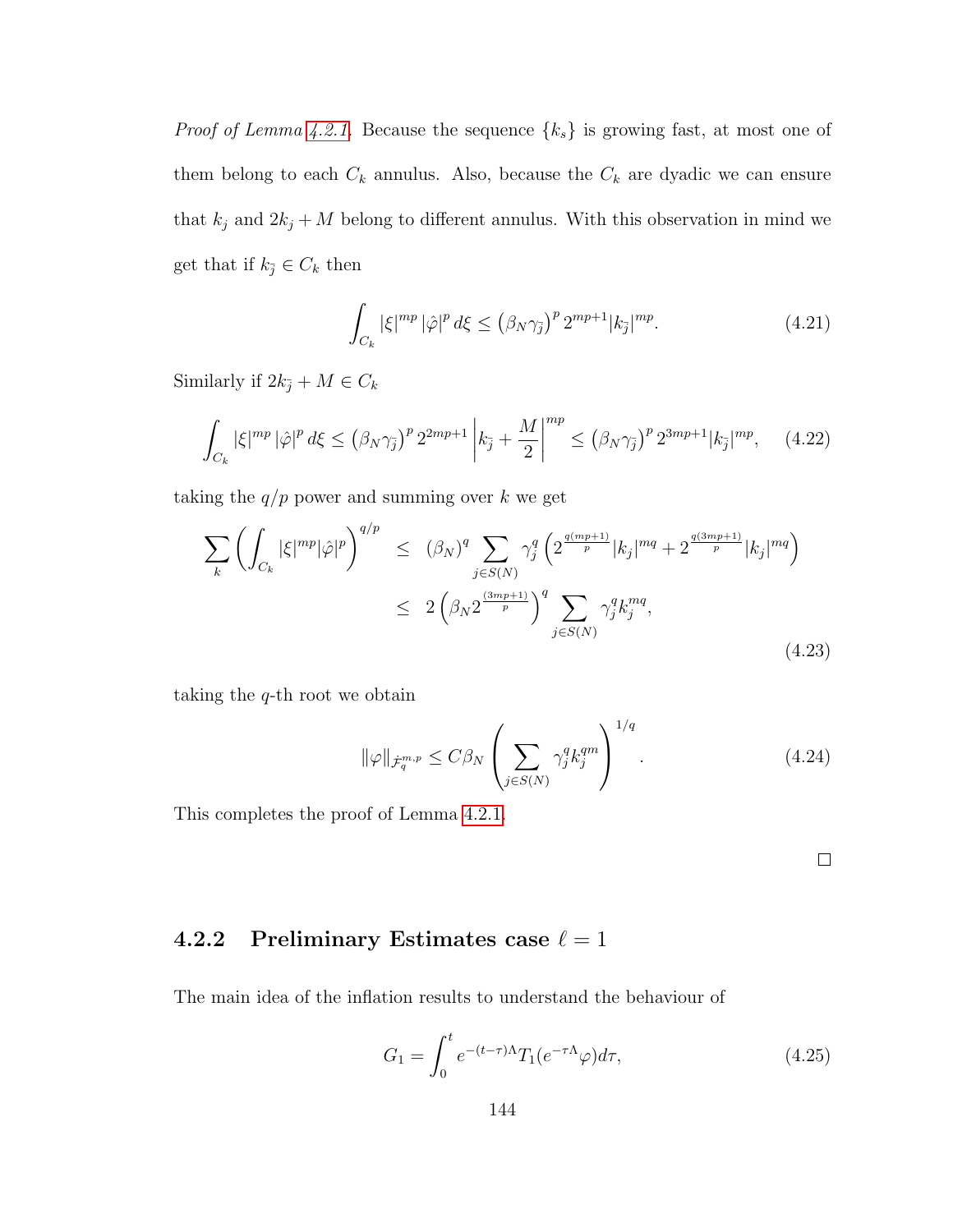where  $T_1$  is given by [\(4.6\)](#page-148-1) a key ingredient to understand the behaviour of this operator is to study its Fourier transform

$$
\hat{G}_1 = \frac{1}{3} \int_0^t e^{-(t-\tau)|\xi|} \int_{\mathbb{R}} (2\pi i \xi) (m_\alpha e^{-\tau |\cdot|} \hat{\varphi}) * (m_\alpha e^{-\tau |\cdot|} \hat{\varphi}) * (m_\alpha e^{-\tau |\cdot|} \hat{\varphi}) d\alpha d\tau.
$$
 (4.26)

In order to study its behaviour we want to analize its effect on characteristic functions,

$$
I(\chi_A, \chi_B, \chi_C)
$$
  
=  $\frac{1}{3} \int_0^t e^{-(t-\tau)|\xi|} \int_{\mathbb{R}} (2\pi i \xi) (m_\alpha e^{-\tau |\cdot|} \chi_A) * (m_\alpha e^{-\tau |\cdot|} \chi_B) * (m_\alpha e^{-\tau |\cdot|} \chi_C) d\alpha d\tau$ , (4.27)

when A, B, C are large in magnitude so that a characteristic function centered at them is supported away from zero a reasonable approximation is  $g(x)\chi_A \approx$  $g(A)\chi_A$ , another observation is that a convolution of characteristic functions can be compared with another characteristic function centered at the sum of the center,  $\chi_A * \chi_B \approx \chi_{A+B}$  (we will make this notion precise later), with this in mind we get that

$$
I(\chi_A, \chi_B, \chi_C) \approx \frac{1}{3} e^{-t(|A+B+C|)} \int_0^t e^{-\tau(|A|+|B|+|C|-|A+B+C|)} \times \int_{\mathbb{R}} (2\pi i\xi)(m_\alpha \chi_A) * (m_\alpha \chi_B) * (m_\alpha \chi_C) d\alpha d\tau
$$
  

$$
\approx \frac{2\pi i}{3} \frac{(A+B+C)e^{-t(|A+B+C|)}}{|A|+|B|+|C|-|A+B+C|} \times (1 - e^{-t(|A|+|B|+|C|-|A+B+C|)}) \times \int_{\mathbb{R}} (m_\alpha \chi_A) * (m_\alpha \chi_B) * (m_\alpha \chi_C) d\alpha.
$$
  
(4.28)

By our previous remark we know that the integral term is supported near the frequency  $A + B + C$  and therefore in the size of this term there are two competing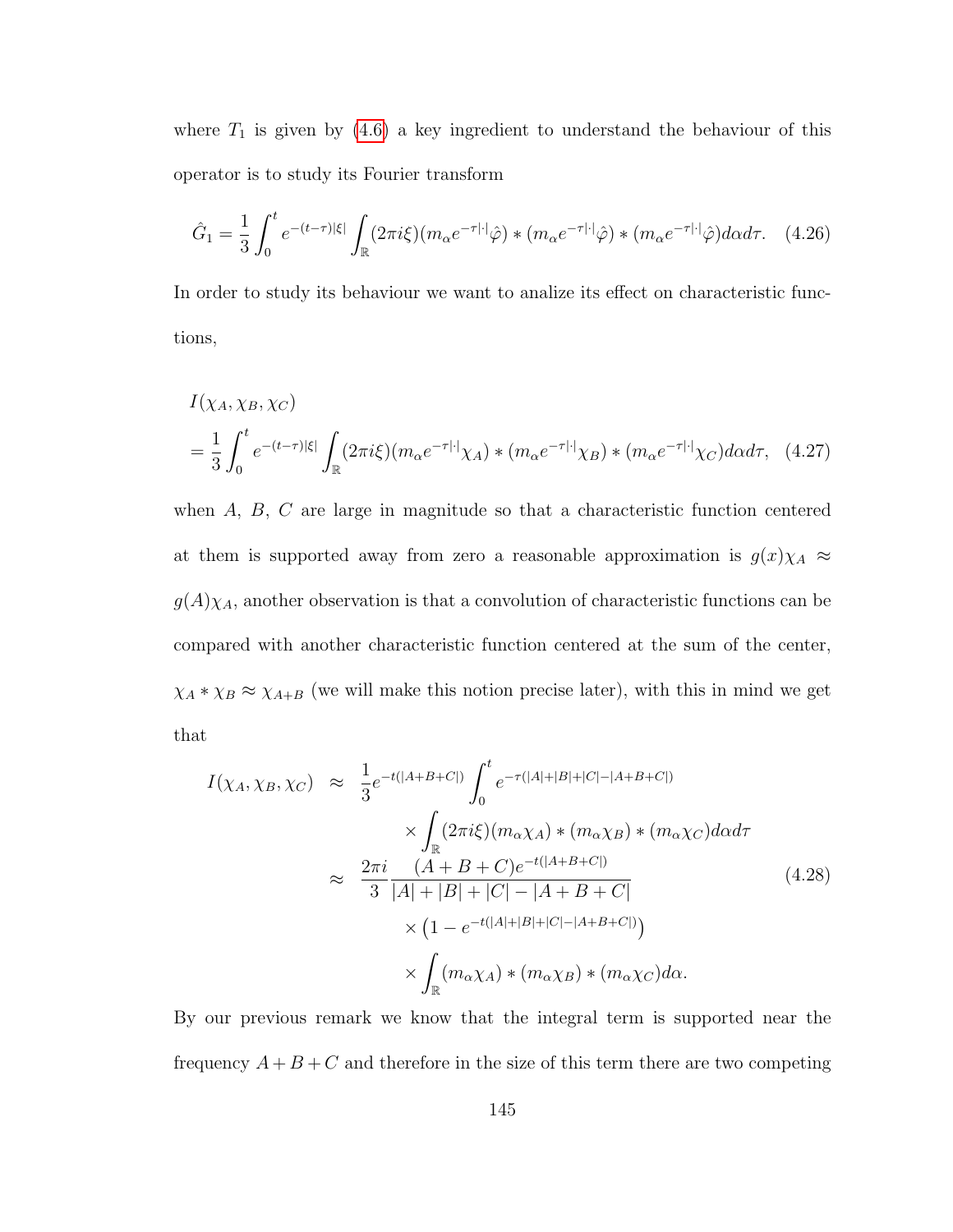factors. On one hand we have the exponential term  $e^{-t|A+B+C|}$  that tell us that high frequency terms decay faster, on the other hand we need to understand the size of  $\int_{\mathbb{R}} (m_{\alpha} \chi_A) * (m_{\alpha} \chi_B) * (m_{\alpha} \chi_C) d\alpha$ . Our choice of initial condition is made so that we can control precisely the size of  $\int_{\mathbb{R}} (m_{\alpha} \chi_A) * (m_{\alpha} \chi_B) * (m_{\alpha} \chi_C) d\alpha$  for the low frequency terms which in appropriate norms we expect to be the largest. With this in mind the goal of this subsection is to provide precise estimates for  $I(\chi_A, \chi_B, \chi_C)$ .

The idea of Lemma [4.2.3](#page-154-0) is to illustrate the basic techniques that we will later use in the inflation estimate. On one hand it provides a precise estimate of the integral in  $\alpha$  and provide estimates on the decay that depend on the region where the convolution is supported.

<span id="page-154-0"></span>Lemma 4.2.3. Let  $A, B, C \in \mathbb{R}$ ,  $M > 4$ ,  $|A|, |B|, |C| \gg M$ ,  $t \le 1$ ,  $|A + B + C| \ge 1$ 2M then

$$
S = \int_{\mathbb{R}} 2\pi i \xi (m_{\alpha}e^{-2\pi t |\cdot|} \chi_{A}) * (m_{\alpha}e^{-2\pi t |\cdot|} \chi_{B}) * (m_{\alpha}e^{-2\pi t |\cdot|} \chi_{C}) d\alpha
$$
  
 
$$
\sim (A + B + C)e^{-2\pi t(|A| + |B| + |C|)} (\Gamma(A, B, C) + O(|A| + |B| + |C|)) g(\xi),
$$
(4.29)

<span id="page-154-2"></span>where 
$$
m_{\alpha}(\xi) = \frac{1 - e^{-i\alpha\xi}}{\alpha}
$$
,  $\Gamma(x, y, z)$  is defined by  
\n
$$
\Gamma(x, y, z) = i \int_{\mathbb{R}} \frac{(1 - e^{-2\pi x \alpha})}{\alpha} \frac{(1 - e^{-2\pi y \alpha})}{\alpha} \frac{(1 - e^{-2\pi z \alpha})}{\alpha} d\alpha
$$
\n
$$
= 2\pi^3 \Big( x|x| + y|y| + z|z| - (x + y)|x + y| - (x + z)|x + z| \qquad (4.30)
$$
\n
$$
-(y + z)|y + z| + (x + y + z)|x + y + z| \Big),
$$

and  $g(\xi)$  satisfy

<span id="page-154-1"></span>
$$
\chi(\xi - A - B - C) \le g(\xi) \le 4\chi\left(\frac{\xi - A - B - C}{3}\right). \tag{4.31}
$$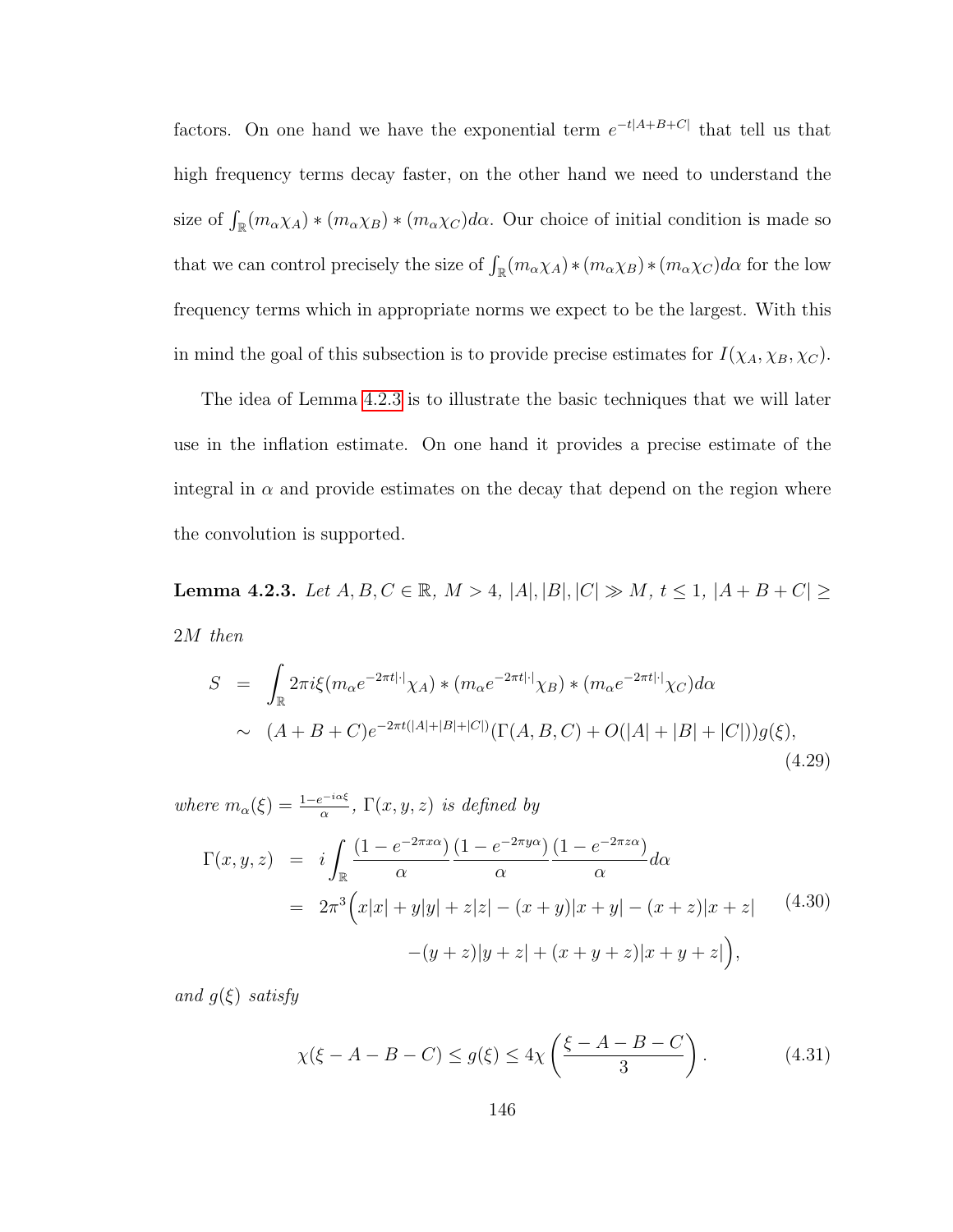Proof of Lemma [4.2.3.](#page-154-0) Consider

<span id="page-155-0"></span>
$$
S = \int_{\mathbb{R}} 2\pi i \xi (m_{\alpha}e^{-2\pi t|\cdot|}\chi_{A}) * (m_{\alpha}e^{-2\pi t|\cdot|}\chi_{B}) * (m_{\alpha}e^{-2\pi t|\cdot|}\chi_{C})d\alpha
$$
  
\n
$$
= \int_{\mathbb{R}} \int_{\mathbb{R}} \int_{\mathbb{R}} 2\pi \xi e^{-2\pi t|\xi - z|} e^{-2\pi t|z - y|} e^{-2\pi t|y|}
$$
  
\n
$$
\times \frac{i}{\alpha^{3}} (1 - e^{-2\pi i\alpha(\xi - z)})(1 - e^{-2\pi i\alpha(z - y)})(1 - e^{-2\pi i\alpha y})d\alpha
$$
  
\n
$$
\times \chi_{A}(\xi - z)\chi_{B}(z - y)\chi_{Z}(y)dzdy
$$
  
\n
$$
= \int_{\mathbb{R}} \int_{\mathbb{R}} 2\pi \xi e^{-2\pi t|\xi - z|} e^{-2\pi t|z - y|} e^{-2\pi t|y|} \chi_{A}(\xi - z)\chi_{B}(z - y)\chi_{Z}(y)I(\xi, y, z)dzdy.
$$
  
\n(4.32)

For the innermost integral we have  $\alpha$ 

$$
I = \Gamma(\xi - z, z - y, y)
$$
  
\n
$$
= p.v. \int_{\mathbb{R}} \frac{i}{\alpha^3} (1 - e^{-2\pi i \alpha(\xi - z)}) (1 - e^{-2\pi i \alpha(z - y)}) (1 - e^{-2\pi i \alpha y}) d\alpha
$$
  
\n
$$
= p.v. \int_{\mathbb{R}} \frac{i}{2!} \frac{d^2}{d\alpha^2} \left(\frac{1}{\alpha}\right) (1 - e^{-2\pi i \alpha(\xi - z)}) (1 - e^{-2\pi i \alpha(z - y)}) (1 - e^{-2\pi i \alpha y}) d\alpha
$$
  
\n
$$
= p.v. \int_{\mathbb{R}} \frac{i}{2\alpha} \frac{d^2}{d\alpha^2} \left[ (1 - e^{-2\pi i \alpha(\xi - z)}) (1 - e^{-2\pi i \alpha(z - y)}) (1 - e^{-2\pi i \alpha y}) \right] d\alpha
$$
  
\n
$$
= \frac{i(2\pi)^2}{2} p.v. \int_{\mathbb{R}} \left(\frac{1}{\alpha}\right) \left[ - (\xi - z)^2 e^{-2\pi i \alpha(\xi - z)} - (z - y)^2 e^{-2\pi i \alpha(z - y)} - y^2 e^{-2\pi i \alpha y} + (\xi - y)^2 e^{-2\pi i \alpha(\xi - z + y)} + z^2 e^{-2\pi i \alpha z} - \xi^2 e^{-2\pi i \alpha \xi} \right] d\alpha
$$
  
\n
$$
= 2\pi^3 \left( (\xi - z) |\xi - z| + (z - y) |z - y| + y |y| - (\xi - y) |\xi - y| - (\xi - z + y) |\xi - z + y| \right) - (\xi - z + y) |\xi - z + y| - z |z| + \xi |\xi| \right)
$$

In the last step we used that

$$
p.v. \int_{\mathbb{R}} \frac{1 - e^{-2\pi i\alpha w}}{\alpha} = ip.v. \int_{\mathbb{R}} \frac{\sin(2\pi \alpha w)}{\alpha} d\alpha = i\pi \, sgn(w) \tag{4.33}
$$

Substituing the computation for  $I(\xi, y, z)$  in [\(4.32\)](#page-155-0) and applying Lemma [4.2.4](#page-156-0) we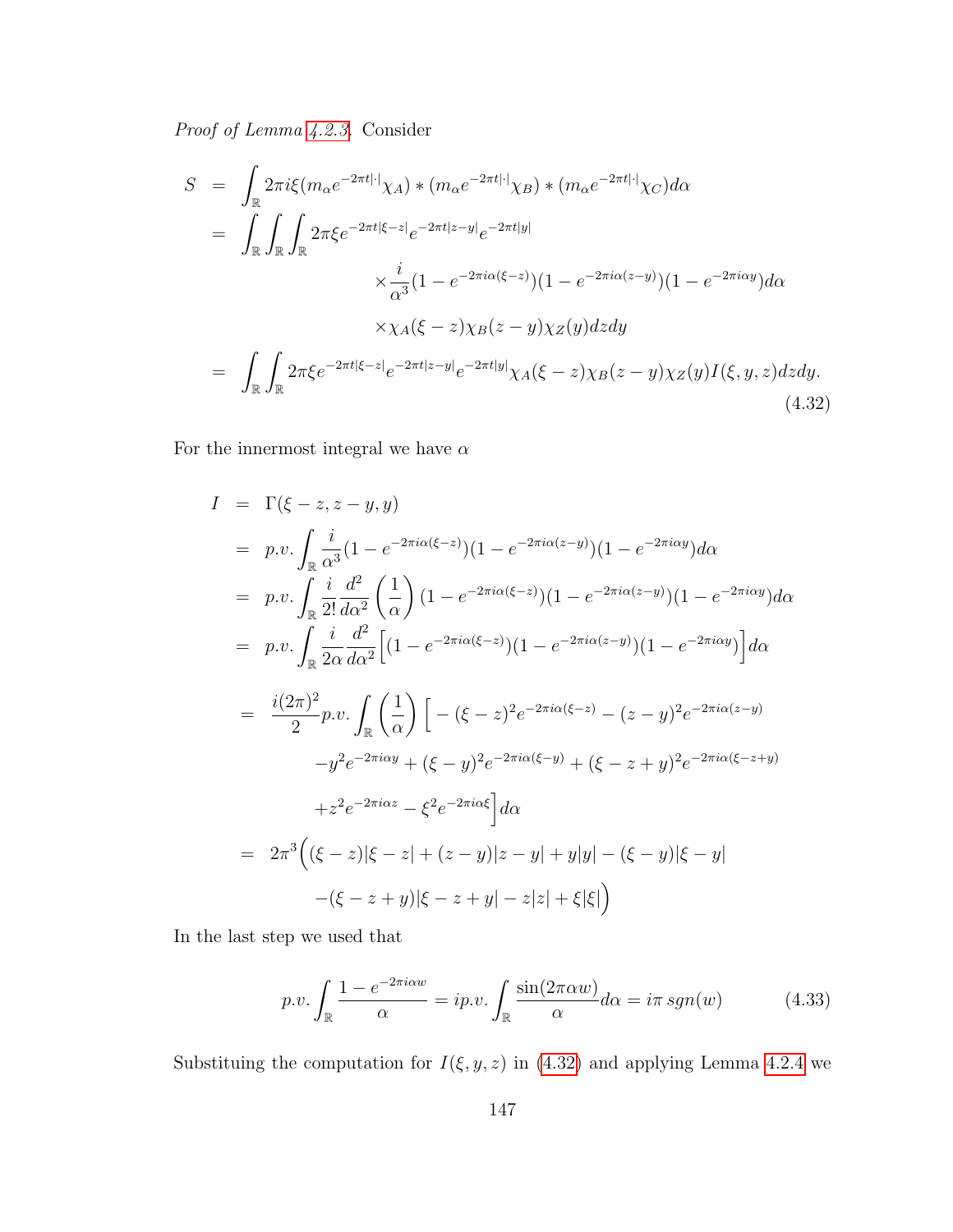$$
S = 4\pi^4 \int \int \xi e^{-2\pi t |\xi - z|} e^{-2\pi t |z - y|} e^{-2\pi t |y|} \Big( (\xi - z)|\xi - z| + (z - y)|z - y|
$$
  
+
$$
y|y| - (\xi - y)|\xi - y| - (\xi - z + y)|\xi - z + y| - z|z| + \xi|\xi| \Big)
$$
  

$$
\times \chi_A(\xi - z) \chi_B(z - y) \chi_C(y) dz dy
$$

<span id="page-156-1"></span>
$$
\sim 4\pi^4 \xi e^{-2\pi t(|A|+|B|+|C|)} (A|A|+|B|B|+|C|C|-(A+B)|A+B|-(A+C)|A+C|-(B+C)|B+C|+(A+B+C)|A+B+C|+O(|A|+|B|+|C|))g(\xi)
$$
\n(4.34)  
=  $4\pi^4 \xi e^{-2\pi t(|A|+|B|+|C|)} (\Gamma(A,B,C)+O(|A|+|B|+|C|)) g(\xi),$ 

where

$$
g(\xi) = \int \int \chi_A(\xi - z) \chi_B(z - y) \chi_C(y) dz dy.
$$
 (4.35)

Next, using that  $|A+B+C| \geq M$  we can estimate

$$
|\xi g(\xi)| \ge (|A + B + C| - M)g(\xi) \ge \frac{|A + B + C|}{2}g(\xi),
$$
  

$$
|\xi g(\xi)| \le (|A + B + C| + M)g(\xi) \le 2|A + B + C|g(\xi).
$$
  
(4.36)

Because of your assumption in the size of  $A+B+C$  we also know that the sign of  $\xi g(\xi)$  is the same as the sign of  $A + B + C$ , then we conclude

$$
S \sim (A + B + C)e^{-2\pi t(|A| + |B| + |C|)}
$$
  
 
$$
\times (\Gamma(A, B, C) + O(|A| + |B| + |C|)) g(\xi).
$$
 (4.37)

 $\Box$ 

The estimate [\(4.31\)](#page-154-1) is obtained by applying Lemma [4.2.5](#page-158-0) to  $g(\xi)$ .

To complete the proof we proceed to prove the following Lemma used in [\(4.34\)](#page-156-1).

<span id="page-156-0"></span>**Lemma 4.2.4.** Let  $t > 0$ ,  $A, B, C \in \mathbb{R}$ , and  $\Gamma(x, y, z)$  defined by [\(4.30\)](#page-154-2) then

get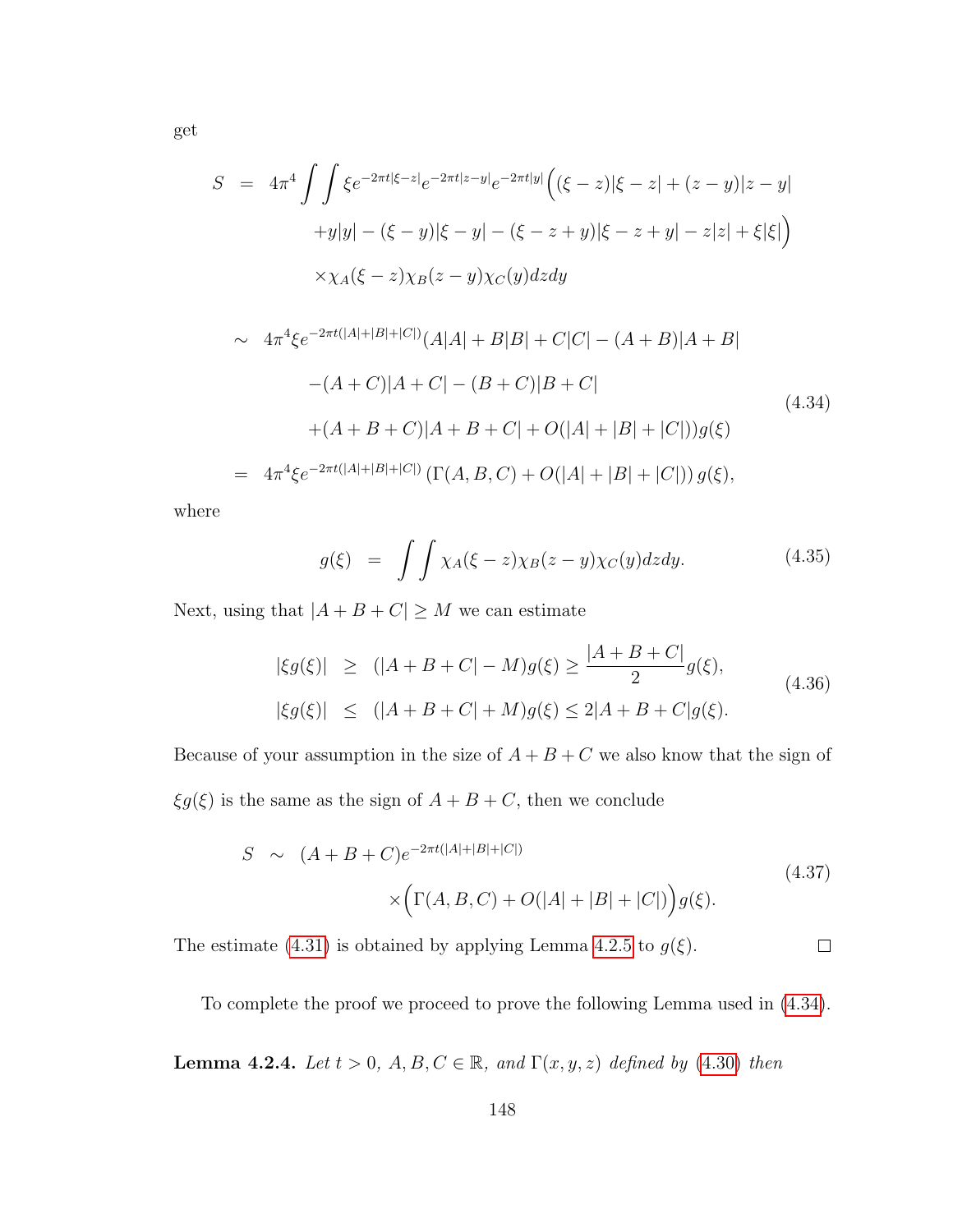*i)* 
$$
\Gamma(\xi - z, z - y, y)h(y, z) = (\Gamma(A, B, C) + O(|A| + |B| + |C|)) h(y, z)
$$
  
*ii)*  $e^{-2\pi t|\xi - z|}e^{-2\pi t|z - y|}h(y, z) \sim e^{-2\pi t(|A| + |B| + |C|)}h(y, z)$ 

where  $h(y, z) = \chi_A(\xi - z)\chi_B(z - y)\chi_C(y)$ .

*Proof of Lemma [4.2.4.](#page-156-0)* For part i) we consider  $\Gamma(x_1, x_2, x_3)$  as defined in equation  $(4.30),$  $(4.30),$ 

$$
\Gamma(x_1, x_2, x_3) = 2\pi^3 \Big( x_1|x_1| + x_2|x_2| + x_3|x_3| - (x_1 + x_2)|x_1 + x_2| - (x_1 + x_3)|x_1 + x_3| - (x_2 + x_3)|x_2 + x_3| + (x_1 + x_2 + x_3)|x_1 + x_2 + x_3| \Big),
$$

notice that in the range of values that we are interested  $x_1, x_2$  and  $x_3$  do not change signs, and so we can estimate directly the derivative of  $\Gamma(x_1, x_2, x_3)$  by

$$
|\partial_{x_i}\Gamma(x_1, x_2, x_3)| \le 16\pi^3(|x_1| + |x_2| + |x_3|).
$$

To prove the Lemma we need to estimate  $\Gamma(\xi - z, z - y, y)$  in the support of  $h(z, y)$ . In such set, each entry only takes values on a interval,  $\xi - z \in [A - 1, A + 1]$ ,  $z-y\in [B-1,B+1]$  and  $y\in [C-1,C+1]$  therefore we can apply the mean value theorem to obtain

$$
|\Gamma(\xi - z, z - y, y) - \Gamma(A, B, C)| \leq \sum_{i=1}^{3} \sup_{(x_1, x_2, x_3)} |\partial_{x_i} \Gamma(x_1, x_2, x_3)|
$$
\n
$$
\leq 48\pi^3 (|A| + |B| + |C| + 3).
$$
\n(4.38)

For part ii) we use that  $0 \le t \le 1$  and therefore on the support of  $h(y, z)$ 

$$
e^{-2\pi t|\xi - z|}e^{-2\pi t|z - y|}e^{-2\pi t|y|} \leq e^{-2\pi t(|A|-1) - 2\pi t(|B|-1) - 2\pi t(|C|-1)}
$$
\n
$$
= e^{6\pi t}e^{-2\pi t(|A| + |B| + |C|)},
$$
\n(4.39)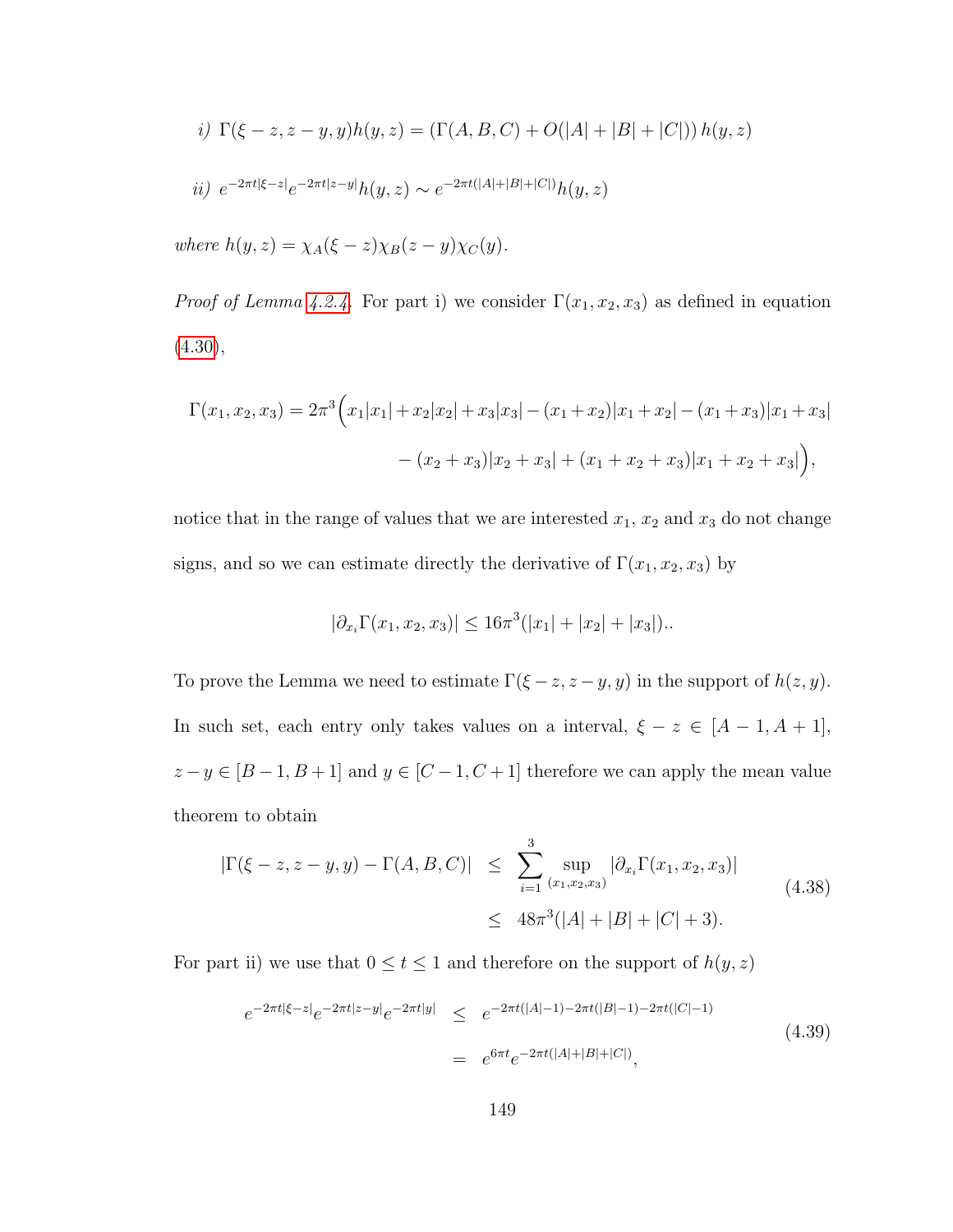in a similar way

$$
e^{-2\pi t|\xi - z|} e^{-2\pi t|z - y|} e^{-2\pi t|y|} \geq e^{-2\pi t(|A|+1) - 2\pi t(|B|+1) - 2\pi t(|C|+1)}
$$
  
=  $e^{-6\pi t} e^{-2\pi t(|A|+|B|+|C|)}$ . (4.40)

 $\Box$ 

Which concludes the proof of Lemma [4.2.4.](#page-156-0)

The next Lemma provides a precise notion on how a convolution of characteristic functions can be compared with a single characteristic function.

<span id="page-158-0"></span>**Lemma 4.2.5.** [Convolutions of characteristic functions] Let  $c_1, \dots, c_k \in \mathbb{R}$  and  $\chi_A$  as defied in Subsection [4.2.1,](#page-150-0) then

$$
\chi\left(\xi - (c_1 + \dots + c_k)\right) \leq \chi_{c_1} * \chi_{c_2} * \dots * \chi_{c_k} \leq 2^k \chi\left(\frac{\xi - (c_1 + \dots + c_k)}{k}\right) \tag{4.41}
$$

Proof of Lemma [4.2.5.](#page-158-0) For the lower bound the key fact is the following

$$
(\chi_A * \chi_B)(\xi) = (2 - (\xi - A - B))_+ \ge \chi_{A+B}(\xi). \tag{4.42}
$$

By iterating this inequality we obtain the lower bound. For the upper bound we need two observations, the first one is about the size of the support of a convolution. More specifically

$$
\operatorname{supp} \chi_A * \chi_B \subset A + B = \{a + b : a \in A, b \in B\}
$$
\n
$$
(4.43)
$$

the second observation has to do with the maximum value, to do this we notice that

$$
\chi\left(\frac{\cdot - A}{a}\right) * \chi\left(\frac{\cdot - B}{b}\right) = \int \chi\left(\frac{\xi - y - A}{a}\right) \chi\left(\frac{y - B}{b}\right) dy
$$
  
\n
$$
\leq \int \chi\left(\frac{y - B}{b}\right) dy
$$
(4.44)  
\n
$$
= 2b
$$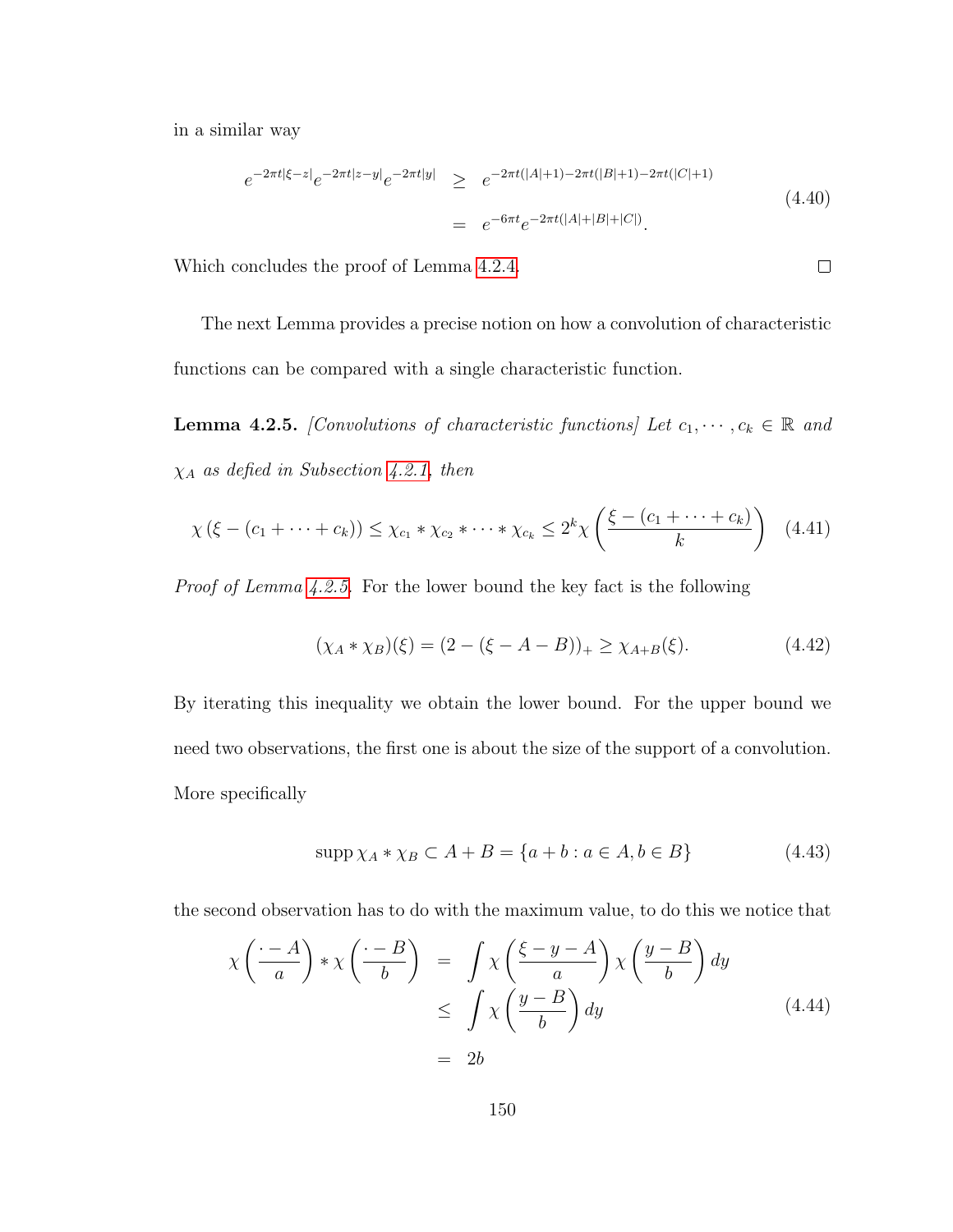And by symmetry  $\chi(\frac{-A}{a})$  $\frac{-A}{a}$ ) \*  $\chi(\frac{B}{b})$  $\left(\frac{b}{b}\right) \leq 2 \min\{a, b\}$ , iterating this result we get that

$$
\chi_{c_1} * \chi_{c_2} * \cdots * \chi_{c_k} \le 2^k \chi \left( \frac{\xi - (c_1 + \cdots + c_k)}{k} \right)
$$
 (4.45)

$$
\Box
$$

<span id="page-159-0"></span>**Lemma 4.2.6.** (Properties of Γ) Let  $\Gamma(x, y, z)$  as defined by equation [\(4.30\)](#page-154-2), A, B, C, k,  $N \in \mathbb{R}$ ,  $N > 0$  then we have the following

- i)  $\Gamma(kA, kB, kC) = k|k| \Gamma(A, B, C),$
- ii)  $\Gamma(N, N, N) = 0$ ,
- iii)  $\Gamma(N, N, -N) = -2(2\pi^3)N^2$ ,
- iv) The values of  $\Gamma(A, B, C)$  do not change if we permute the inputs,
- v)  $|\Gamma(A, B, C)| \leq 2(2\pi)^2 \min\{|AB|, |BC|, |AC|\},$
- vi)  $|\Gamma(A, B, C)| \leq 2(2\pi)^2 |ABC|^{2/3}$ ,
- *vii*)  $\Gamma(0, B, C) = 0$ ,
- viii) If  $A, B, C \geq 0$  then  $\Gamma(A, B, C) = 0$ .

*Proof of Lemma [4.2.6.](#page-159-0)* Part i) follows directly from the definition of  $\Gamma(x, y, z)$ . Using i) to prove ii) it is enough to compute  $\Gamma(1,1,1)$ ,

$$
\Gamma(1,1,1) = 2\pi^3 \left(1 + 1 + 1 - 2^2 - 2^2 - 2^2 + 3^2\right) = 0.
$$
 (4.46)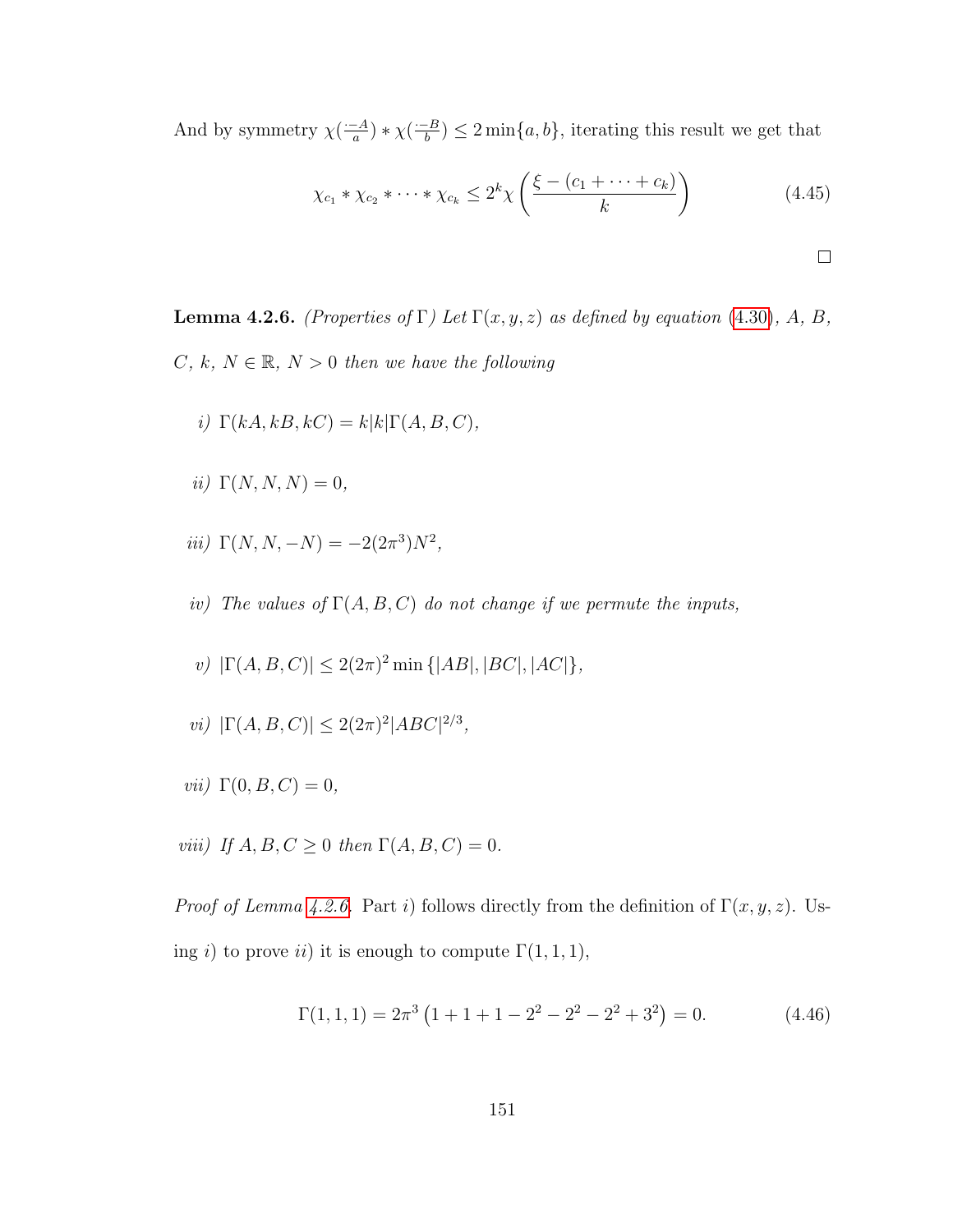In the same way for *iii*) it is enough to compute  $\Gamma(1, 1, -1)$ ,

$$
\Gamma(1,1,1) = 2\pi^3 \left(1 + 1 - 1 - 2^2 - 0^2 - 0^2 + 1^2\right) = -2. \tag{4.47}
$$

Part *iv*) comes directly from the symmetry of  $\Gamma(x, y, z)$ .

To prove part v) we need to use the integral formula that define  $\Gamma(x, y, z)$ ,

<span id="page-160-0"></span>
$$
\Gamma(x, y, z) = i \int \frac{1 - e^{-2\pi i \alpha x}}{\alpha} \frac{1 - e^{-2\pi i \alpha y}}{\alpha} \frac{1 - e^{-2\pi i \alpha z}}{\alpha} d\alpha \qquad (4.48)
$$

Here we observe that

$$
\frac{1 - e^{-2\pi i \alpha x}}{\alpha} = 2\pi i x \int_0^1 e^{-2\pi i x \alpha (1 - t_1)} dt_1 \tag{4.49}
$$

Applying this to [\(4.48\)](#page-160-0) we get

$$
\Gamma(x, y, z) = i(2\pi i)^2 yz \int_{\mathbb{R}} \int_0^1 \int_0^1 \frac{1}{\alpha} \left(1 - e^{-2\pi i \alpha x}\right) e^{-2\pi i \alpha y (1 - t_2)} \times e^{-2\pi i \alpha z (1 - t_3)} dt_2 dt_3 d\alpha \n= i(2\pi i)^2 yz \int_0^1 \int_0^1 \int_{\mathbb{R}} \frac{1}{\alpha} \left(e^{-2\pi i \alpha (y(1 - t_2) + z(1 - t_3))} - 1\right) d\alpha dt_1 dt_2 \n-i(2\pi i)^2 yz \int_0^1 \int_0^1 \int_{\mathbb{R}} \frac{1}{\alpha} \left(1 - e^{-2\pi i \alpha x - 2\pi i \alpha (y(1 - t_2) + z(1 - t_3))}\right) d\alpha dt_1 dt_2.
$$
\n(4.50)

Now using that  $\int \frac{1-e^{-2\pi i \alpha x}}{\alpha}$  $\frac{d^2z}{dx^2}d\alpha = i\pi \text{sgn}(x)$  we get that

<span id="page-160-1"></span>
$$
|\Gamma(x, y, z)| \le (2\pi)^2 |yz| \int_0^1 \int_0^1 \left| -\operatorname{sgn} (y(1 - t_2) + z(1 - t_3)) \right|
$$
  
+sgn(x + y(1 - t\_2) + z(1 - t\_3)) |dt\_2 dt\_3 (4.51)  

$$
\le 2(2\pi)^2 |yz|.
$$

Part  $vi$ ) is obtained from v) by taking the geometric average Part vii) This is direct consequence of v). Part *viii*) can be obtained from  $(4.51)$  by noticing that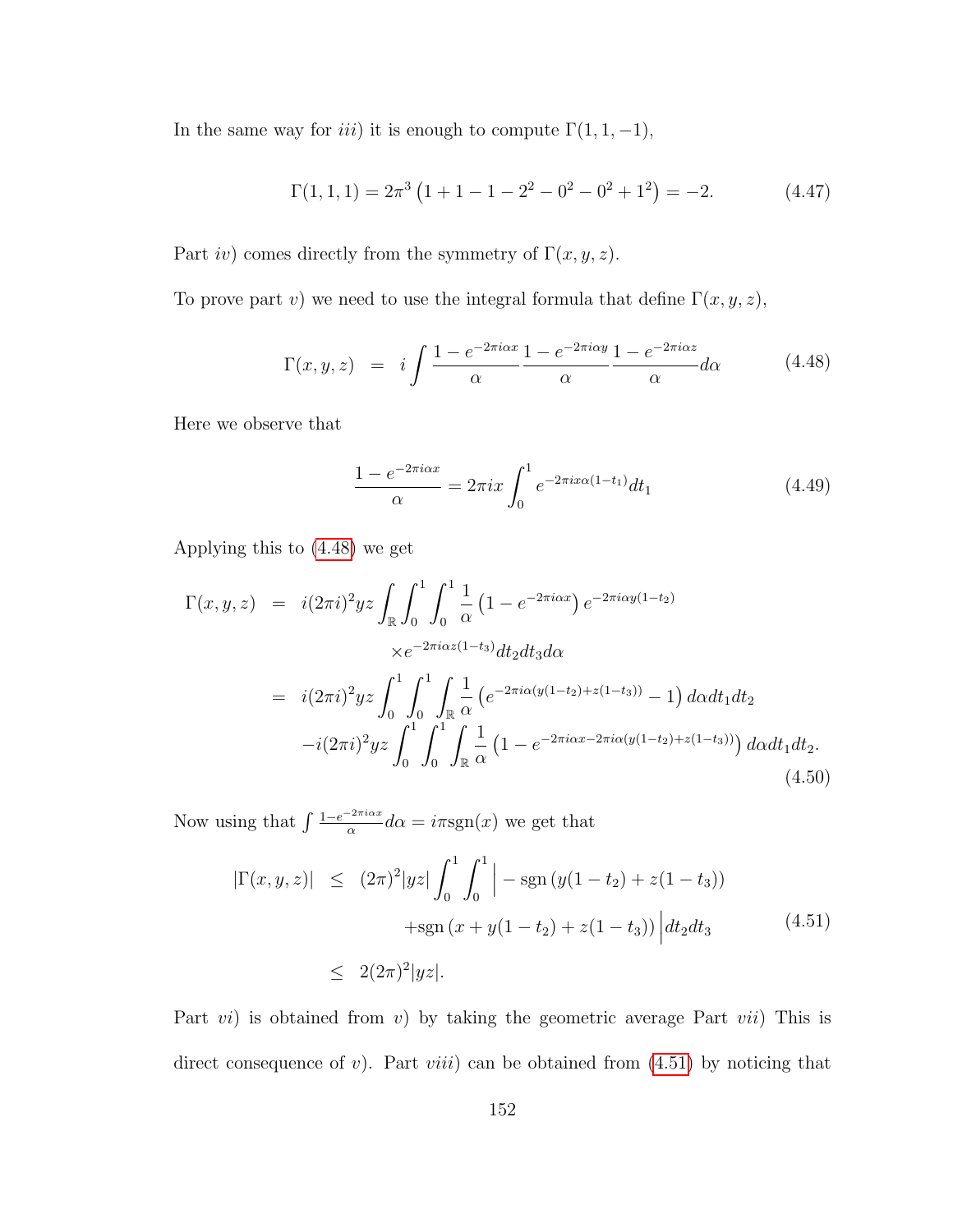$y(1-t_2) + z(1-t_3) > 0$  and  $x+y(1-t_2) + z(1-t_3) > 0$  and therefore the integrand vanishes.

 $\Box$ 

#### 4.2.3 Norm inflation for the First Order Truncation

A useful notation that we will use in the rest of the chapter is the following.

**Definition 4.2.7.** Given  $g : [0, T] \times \mathbb{R} \to \mathbb{C}$  we define  $E(g) : \mathbb{R} \to \mathbb{C}$  by

$$
\widehat{E(g)}(t,x) = \int_0^t e^{-2\pi(t-\tau)|\xi|} g(\tau,\xi)d\tau.
$$
\n(4.52)

We consider the Taylor expansion of the Muskat equation  $(4.8)$ , truncated up to the first non-zero non-linear term,

$$
\partial_t f + \Lambda f = T_1 f, \qquad f(0) = f_0,\tag{4.53}
$$

where  $T_1$  is defined by [\(4.7\)](#page-148-2). We look at its second Picard iteration

$$
\partial_t f + \Lambda f = T_1 e^{-t\Lambda} f_0, \qquad f(0) = f_0. \tag{4.54}
$$

Then using the Duhamel formula we can write the solution as

<span id="page-161-0"></span>
$$
f(t) = e^{t\Lambda}\varphi + \int_0^t e^{-(t-\tau)\Lambda} T_1 \left( e^{t\Lambda} f_0 \right) d\tau = e^{-t\Lambda}\varphi + g_3. \tag{4.55}
$$

Our goal is to show that for certain spaces  $\mathcal{F}_q^{m,p}$ , given  $T > 0$  there exists some time  $0 < \tilde{t} < T$  and some initial condition such that the term  $g_3(\tilde{t})$  becomes large and is the dominant term in the expansion [\(4.55\)](#page-161-0). More precisely we will prove the following: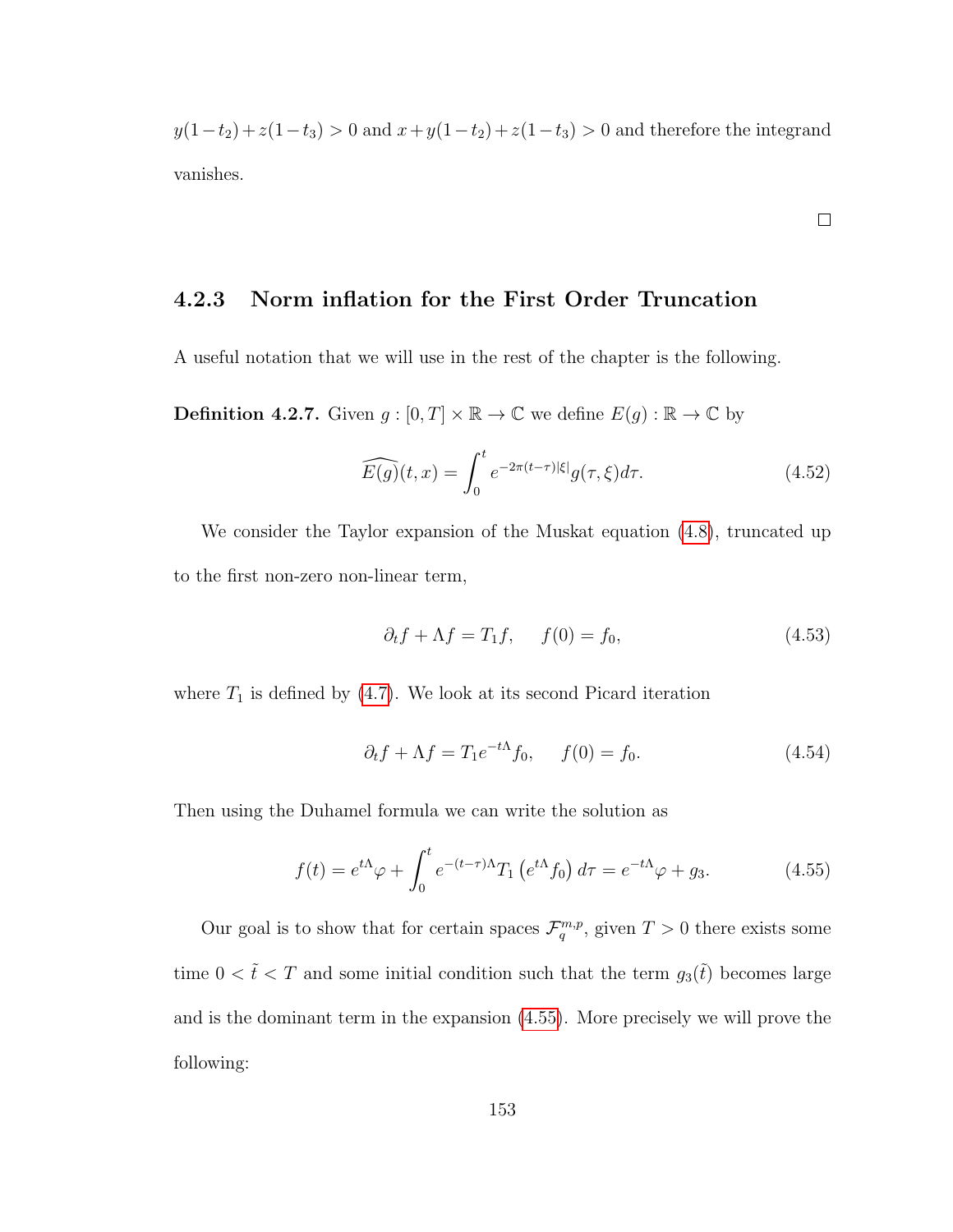<span id="page-162-2"></span>Theorem 4.2.8. Consider the truncation of the Muskat problem given by

<span id="page-162-0"></span>
$$
\partial_t f + \Lambda f = T_1 e^{-t\Lambda} \varphi, \qquad f(0) = 0,\tag{4.56}
$$

where  $\varphi$  is given by [\(4.17\)](#page-150-1), and  $t > 0$  is a time such that  $t(M + 1) < 1$  and  $tk_0 \gg 1$ . Then the solution  $f$  of  $(4.56)$  satisfies

$$
||f||_{\dot{\mathcal{F}}_q^{m,p}} \geq C_1 \beta_N^3 \sum_{j \in S(N)} \gamma_j^3 k_j - \frac{C_2}{t^2} \beta_N^3 \left( \sum_{j \in S(N)} (\gamma_j^3 k_j^m)^q \right)^{1/q} - \beta_N^3 \frac{C_3}{t^4 k_N} \left( \sum_{j \in S(N)} \gamma_j \right)^3 \tag{4.57}
$$

Where the constants  $C_1$ ,  $C_2$  and  $C_3$  only depend on  $M, m, q, p$ .

<span id="page-162-1"></span>Corollary 4.2.9. For any  $T > 0$ ,  $R > 0$  consider the problem [\(4.56\)](#page-162-0). Then there exists some  $0 < \tilde{T} < T$  and some initial  $\varphi_R$  such that for  $p \geq 1$ 

$$
\|\varphi_R\|_{\dot{\mathcal{F}}^{1/3,p}_{\infty}} < \frac{1}{R} \tag{4.58}
$$

and

$$
||f(\tilde{R})||_{\dot{\mathcal{F}}^{1/3,p}} \ge R
$$
\n(4.59)

*Proof of Corollary [4.2.9.](#page-162-1)* First by Remark [4.2.2](#page-151-1) for  $m = \frac{1}{3}$  $\frac{1}{3}$ ,  $q = \infty$  define  $\gamma_j = \frac{1}{k_j^m}$ then we have  $\gamma_j k_j^m = 1$ , and then we get that

$$
\|\varphi\|_{\dot{\mathcal{F}}^{1/3,p}_{\infty}} \leq C \frac{Q}{r^{\alpha}}.\tag{4.60}
$$

Notice that this expression tends to zero as  $r \to \infty$  for any  $\alpha > 0$ . Now using Theorem [4.2.8](#page-162-2) and the linearity, we can bound the solution of [\(4.56\)](#page-162-0) with initial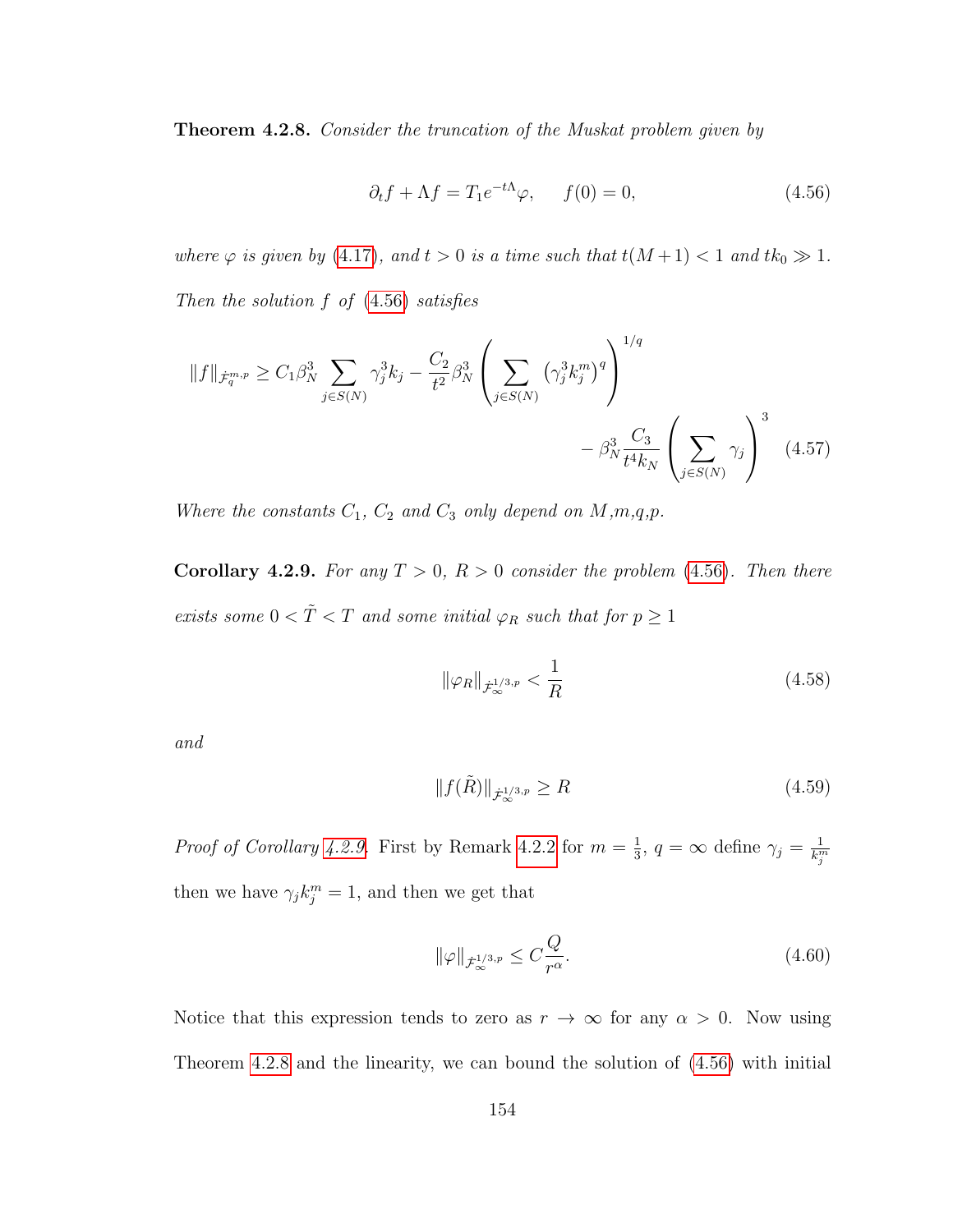condition  $\varphi$  using [\(4.55\)](#page-161-0)

<span id="page-163-0"></span>
$$
||f||_{\dot{\mathcal{F}}_q^{m,p}} \ge ||g_3||_{\dot{\mathcal{F}}_q^{m,p}} - ||e^{-t\Lambda}\varphi||_{\dot{\mathcal{F}}_q^{m,p}}.
$$
\n(4.61)

By taking  $t < \frac{1}{R}$  so that  $t(M + 1) < 1$  and  $tk_0 \gg 1$  then

$$
\|g_3(t)\|_{\dot{\mathcal{F}}_q^{m,p}} \ge c_1 \beta_N^3 \sum_{s \in S(N)} 1 - \frac{C_2}{t^2} \beta_N^3 - \beta_N^3 \frac{C_3}{t^4 k_{\min j}} \left(\sum_{j \in S(N)} \gamma_j\right)^3
$$
  
=  $c_1 \beta_N^3 (\#S(N)) - \frac{C_2}{t^2} \beta_N^3 - \beta_N^3 \frac{C_3}{t^4 k_{\min j}} \left(\sum_{j \in S(N)} \gamma_j\right)^3$ . (4.62)

Now because t is fixed, and because  $\gamma_j$  decay very fast, it is easy to see that the last two terms are bounded in N, and the first one is going to grow if  $\beta_N^3(\#S(N))$  is increasing in N, then given  $R > 0$  there exists some  $N_0$  such that for any  $N > N_0$ 

$$
||g_3(t)||_{\dot{\mathcal{F}}_q^{m,p}} > 2R
$$
\n(4.63)

Finally because  $e^{-2\pi t |\xi|} |\hat{\varphi}| \leq |\hat{\varphi}|$  we get that

$$
||e^{-t\Lambda}\varphi||_{\dot{\mathcal{F}}_q^{m,p}} \le ||\varphi||_{\dot{\mathcal{F}}_q^{m,p}}
$$
\n(4.64)

therefore we get from [\(4.61\)](#page-163-0) that

$$
||f||_{\dot{\mathcal{F}}^{1/3,p}_{\infty}} \ge 2R - ||\varphi||_{\dot{\mathcal{F}}^{1/3,p}_{\infty}} \ge R - \beta_N
$$
\n(4.65)

by taking  $N_0$  even larger if needed to ensure that  $\|\varphi\|_{\dot{\mathcal{F}}^{1/3,p}_{\infty}} \leq R$ . This can always be done because  $\|\varphi\|_{\dot{\mathcal{F}}^{1/3,p}_{\infty}} \leq \beta_N \to 0$  as  $r \to \infty$ . Therefore  $\beta_N = N^{-\frac{1}{3}+\varepsilon}$ ,  $m = 1/3$ ,  $q = \infty, p \ge 1, N \ge N_0, k_{\hat{j}}$  large  $(\hat{j} = \min_{S(N)} j)$  so that  $tk_{\hat{j}} \gg 1$  we conclude the inflation result of Corollary [4.2.9.](#page-162-1)

 $\Box$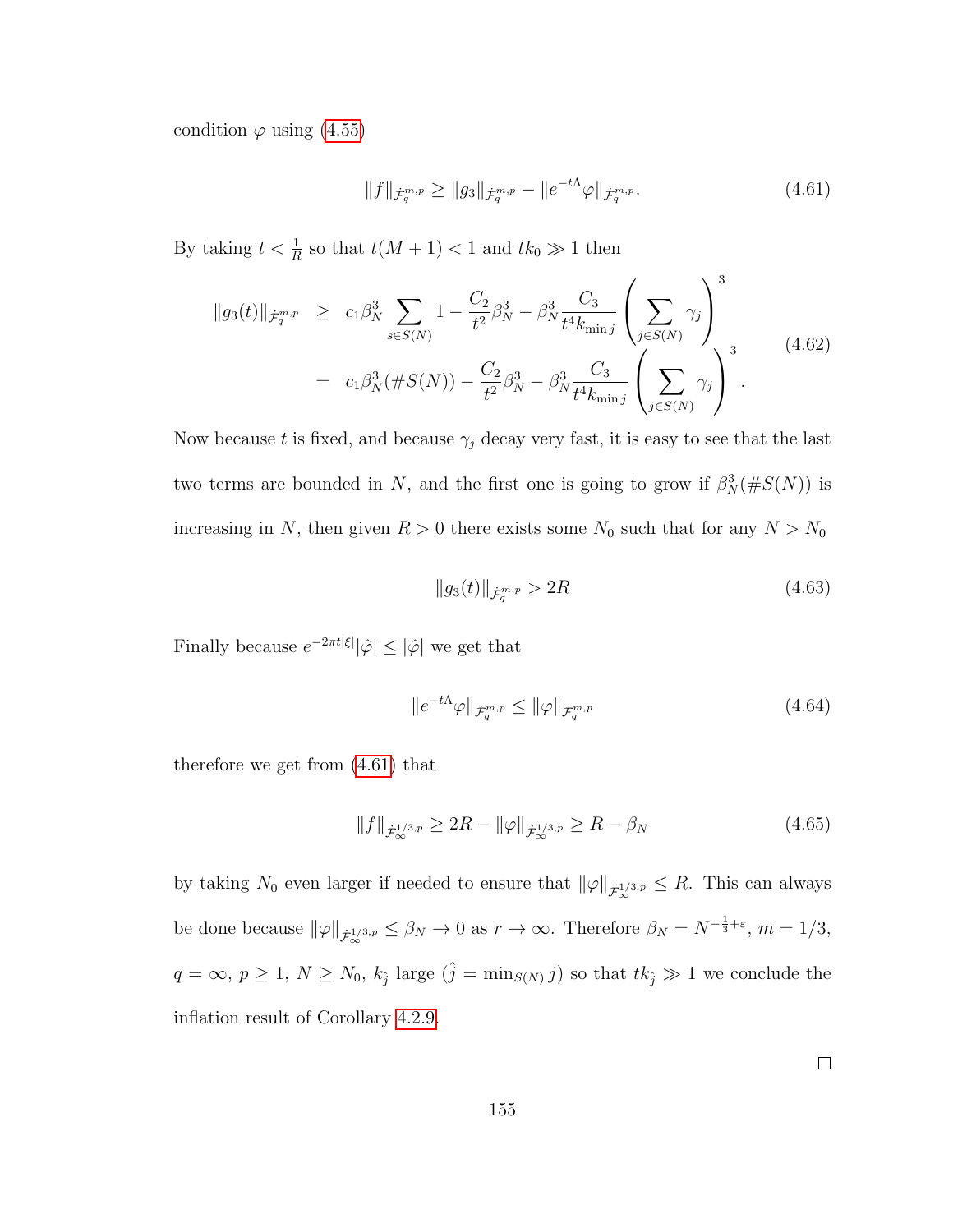The idea of the construction is to get initial data that can concentrate after a short time near frequency  $M$ , and then use that the smoothing effect allow us to estimate the decay of the high frequency part to conclude that for a special small time it is possible to observe the norm inflation phenomenon.

*Proof of Theorem [4.2.8.](#page-162-2)* Before proceeding to estimate  $g_3$  we look at the following integral

<span id="page-164-0"></span>
$$
I(\xi) = \mathcal{F}\left(T_1 e^{-\tau \Lambda} \varphi\right)
$$
  
=  $\frac{1}{3} \int 2\pi i \xi \left(m_\alpha e^{-2\pi \tau |\cdot|} \hat{\varphi}\right) * \left(m_\alpha e^{-2\pi \tau |\cdot|} \hat{\varphi}\right) * \left(m_\alpha e^{-2\pi \tau |\cdot|} \hat{\varphi}\right) d\alpha$  (4.66)

To evaluate  $I(\xi)$  we will expand [\(4.66\)](#page-164-0) by substituting the initial condition [\(4.17\)](#page-150-1) and use Lemma [4.2.3.](#page-154-0) We focus on what happen near frequency  $\xi = M$ , because the low frequency terms decay slower

<span id="page-164-1"></span>
$$
I(\xi) = \beta_N^3 \sum_{j \in S(N)} \gamma_j^3 (J_1^j + J_2^j + J_3^j + J_4^j) + HF,
$$
\n(4.67)

where

$$
J_1^j = \frac{(-1)}{3} \int_{\mathbb{R}} 2\pi i \xi (m_\alpha e^{-2\pi \tau |\cdot|} P_{k_j}) * (m_\alpha e^{-2\pi \tau |\cdot|} P_{k_j}) * (m_\alpha e^{-2\pi \tau |\cdot|} P_{k_j}) d\alpha,
$$
  
\n
$$
J_2^j = - \int_{\mathbb{R}} 2\pi i \xi (m_\alpha e^{-2\pi \tau |\cdot|} P_{k_j}) * (m_\alpha e^{-2\pi \tau |\cdot|} P_{k_j}) * (m_\alpha e^{-2\pi \tau |\cdot|} P_{2k_j + M}) d\alpha,
$$
  
\n
$$
J_3^j = - \int_{\mathbb{R}} 2\pi i \xi (m_\alpha e^{-2\pi \tau |\cdot|} P_{k_j}) * (m_\alpha e^{-2\pi \tau |\cdot|} P_{2k_j + M}) * (m_\alpha e^{-2\pi \tau |\cdot|} P_{2k_j + M}) d\alpha,
$$
  
\n
$$
J_4^j = \frac{(-1)}{3} \int_{\mathbb{R}} 2\pi i \xi (m_\alpha e^{-2\pi \tau |\cdot|} P_{2k_j + M}) * (m_\alpha e^{-2\pi \tau |\cdot|} P_{2k_j + M}) * (m_\alpha e^{-2\pi \tau |\cdot|} P_{2k_j + M})
$$
  
\n
$$
* (m_\alpha e^{-2\pi \tau |\cdot|} P_{2k_j + M}) d\alpha,
$$
  
\n(4.68)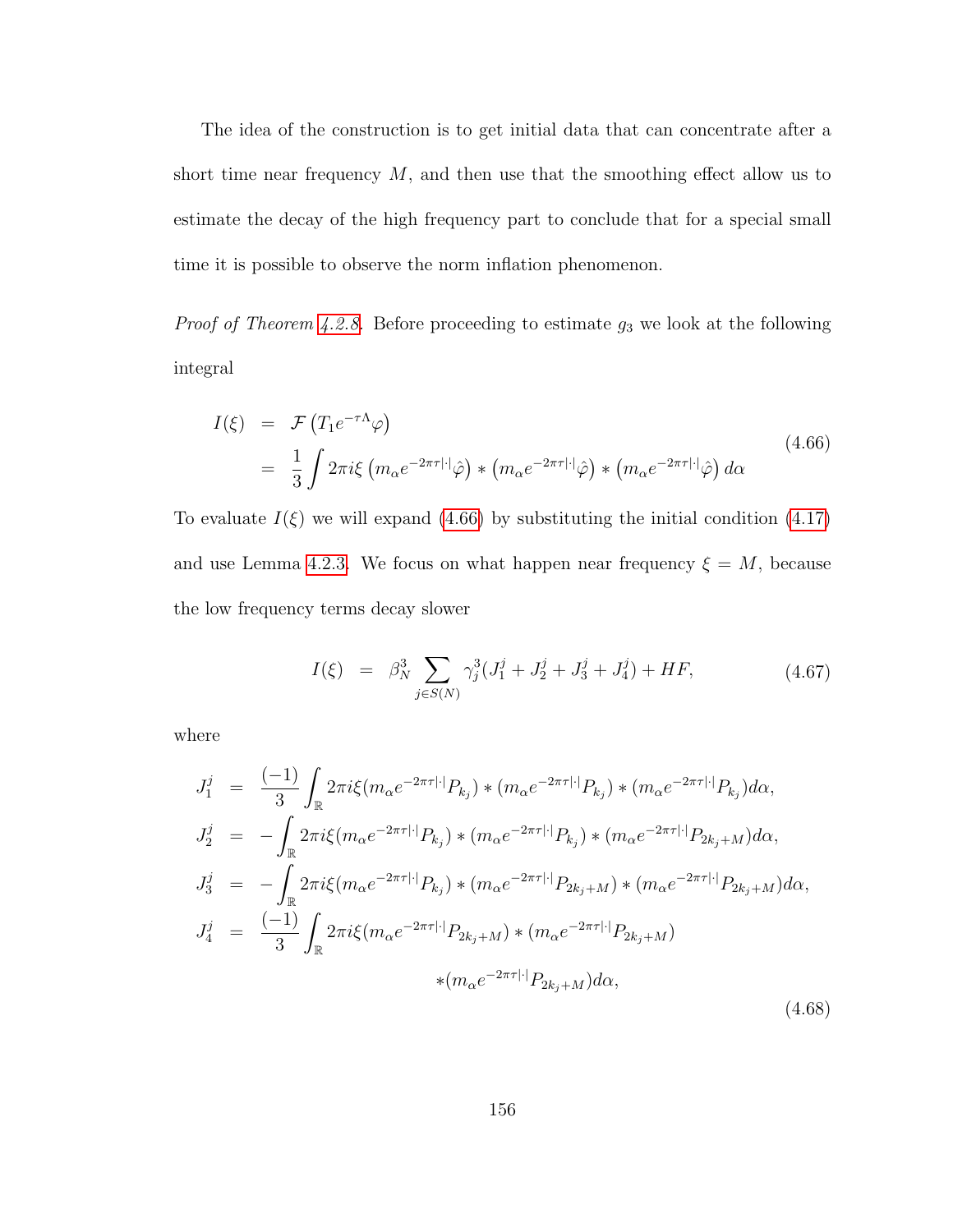and  $\mathcal{H}\mathcal{F}$  correspond to the off-diagonal terms

$$
HF = -\frac{1}{3} \beta_N^3 \sum_{(s_1, s_2, s_3) \in S} \sum_{(a, b, c) \in \Lambda(s_1, s_2, s_3)} \gamma_{s_1} \gamma_{s_2} \gamma_{s_3}
$$

$$
\times \int_{\mathbb{R}} 2\pi i \xi (m_\alpha e^{-2\pi \tau |\cdot|} P_a) * (m_\alpha e^{-2\pi \tau |\cdot|} P_b) * (m_\alpha e^{-2\pi \tau |\cdot|} P_c) d\alpha, \quad (4.69)
$$

where

<span id="page-165-1"></span>
$$
S = \{(s_1, s_2, s_3) \in S(N)^3 : s_1, s_2, s_3 \text{ not all equal }\},\
$$
  

$$
\Lambda(s_1, s_2, s_3) = \{(a_1, a_2, a_3) : a_i \in \{\pm k_{s_i}, \pm (2k_{s_i} + M)\}, i = 1, 2, 3\}.
$$
  
(4.70)

<span id="page-165-0"></span>**Lemma 4.2.10** (Lower bound for  $J_2$ ). Let  $t > 0$  such that  $tk_1 \gg 1$ ,  $t(M + 1) < 1$ .

Then term  $\mathcal{J}_2$  satisfies

$$
|\widehat{E(J_2^s)}| = \left| \beta_N^3 \sum_{j \in S(N)} \int_0^t e^{-2\pi(t-\tau)|\xi|} J_2^j d\tau \right| \ge
$$
  

$$
c_1 \beta_N^3 \sum_{j \in S(N)} \gamma_j^3 k_j P_M - \frac{c_2}{t^2} \beta_N^3 \sum_{j \in S(N)} \gamma_j^3 (P_{2k_j + M} + P_{4k_j + M}) \quad (4.71)
$$

and consequently

$$
\left\| \beta_N^3 \sum_j \gamma_j^3 E(J_2^j)(t) \right\|_{\dot{\mathcal{F}}_q^{m,p}} \ge c_3 \beta_N^3 \sum_j \gamma_j^3 k_j - \frac{c_4}{t^2} \beta_N^3 \left( \sum_j \left( \gamma_j^3 k_j^m \right)^q \right)^{1/q} \tag{4.72}
$$

Proof of Lemma [4.2.10.](#page-165-0)

$$
J_2^j = 2\pi \sum_{A,B,C \in \Omega(j)} \int \int \xi e^{-2\pi\tau|\xi - \xi_1|} e^{-2\pi\tau|\xi_1 - \xi_2|} e^{-2\pi\tau|\xi_2|} G_{ABC}(\xi, \xi_1, \xi_2) d\xi_1 d\xi_2, \tag{4.73}
$$

where  $\Omega(j) = \{(A, B, C) : A = \pm k_j, B = \pm k_j, C = \pm (2k_j + M)\}\$ and

$$
G_{ABC}(\xi, \xi_1, \xi_2) = i \int_{\mathbb{R}} m_{\alpha}(\xi - \xi_1) m_{\alpha}(\xi_1 - \xi_2) m_{\alpha}(\xi_2) d\alpha
$$
  
 
$$
\times \chi_A(\xi - \xi_1) \chi_B(\xi_1 - \xi_2) \chi_C(\xi_2). \quad (4.74)
$$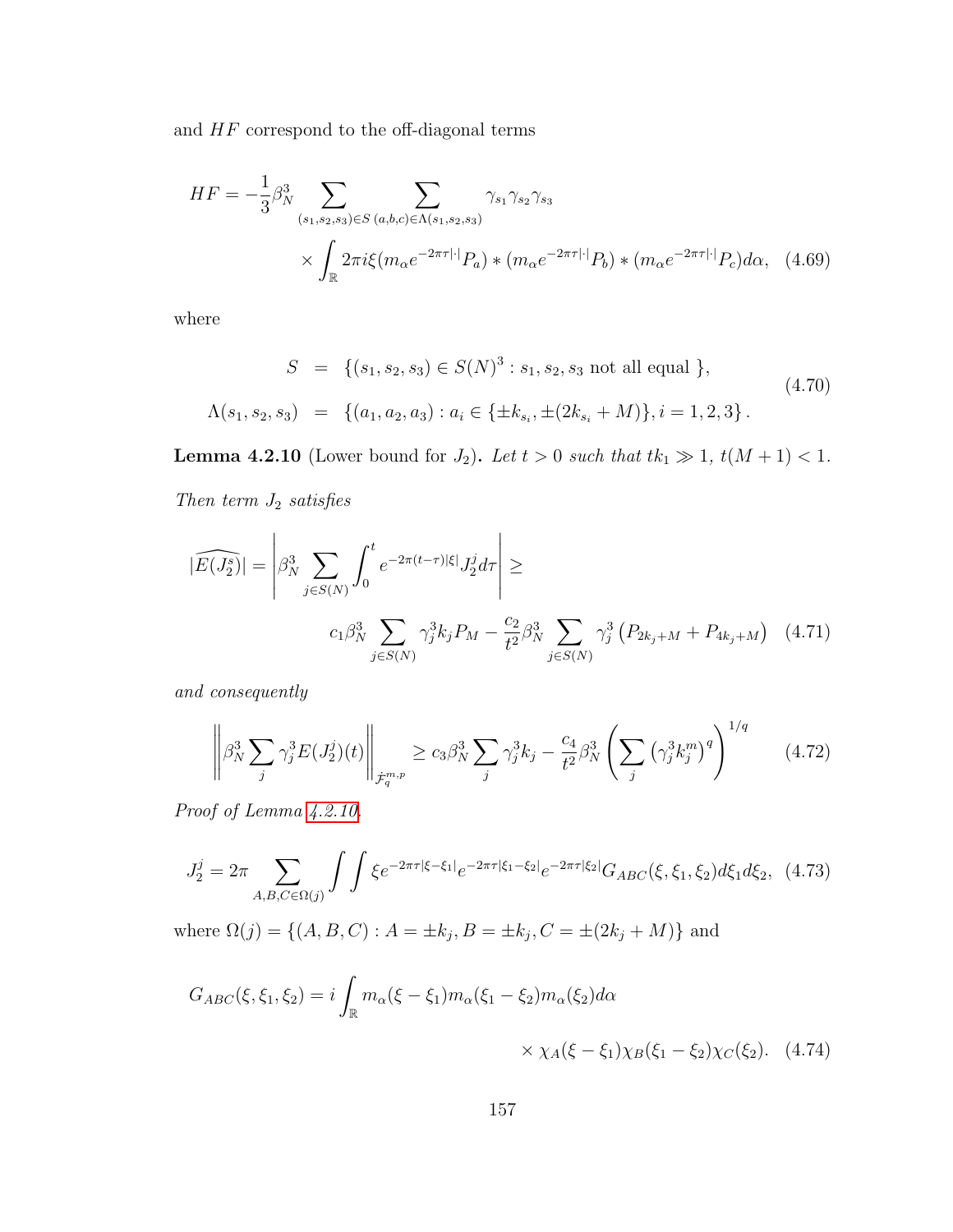We already computed  $G_{ABC}(\xi, \xi_1, \xi_2)$  in Lemma [4.2.3](#page-154-0) and for this particular case we can compute some specific values of  $\Gamma(A, B, C)$  directly

$$
\Gamma(k_j, k_j, -(2k_j + M)) = -(2\pi^3)4k_j^2, \qquad \Gamma(k_j, k_j, (2k_j + M)) = 0
$$
  

$$
\Gamma(k_j, -k_j, (2k_j + M)) = -(2\pi^3)2k_j^2, \qquad \Gamma(k_j, -k_j, -(2k_j + M)) = (2\pi^3)2k_j^2
$$

Applying Lemma [4.2.3](#page-154-0) we can estimate  $J_2$  using

$$
J_2^j = 2\pi \sum_{A,B,C} \xi \int \int e^{-2\pi(t-\tau)(|\xi-\xi_1|+|\xi_1-\xi_2|+|\xi_2|)} G_{ABC}(\xi,\xi_1,\xi_2) d\xi_1 d\xi_2
$$
  
 
$$
\geq G_j(\xi,\tau) + H_j(\xi,\tau),
$$
 (4.75)

where  $G_j(\xi,\tau)$  and  $H_j(\xi,\tau)$  are given by

$$
G_j(\xi, \tau) = 4\pi^4 \xi e^{-2\pi \tau (4k_j + M + 3)} \left( k_j^2 \chi(\xi - M)(4 + O(1/k_j)) - k_j^2 \chi(\xi + M)(4 + O(1/k_j)) \right) \tag{4.76}
$$

$$
H_j(\xi, \tau) = -4\pi^4 |\xi| e^{-2\pi \tau (4k_j + M - 3)} \left( 4k_j^2 \chi \left( \frac{\xi - 4k_j - M}{4} \right) O(1/k_j) \right)
$$
  
+  $4k_j^2 \chi \left( \frac{\xi - 2k_j - M}{4} \right) (2 + O(1/k_j))$   
+  $8k_j^2 \chi \left( \frac{\xi + 2k_j + M}{4} \right) (2 + O(1/k_j))$   
+  $8k_j^2 \chi \left( \frac{\xi + 4k_j + M}{4} \right) (2 + O(1/k_j))$  (4.77)

Notice supp  $G_j \subset [-M-1, -M+1] \cup [M-1, M+1]$  and supp  $H_j \subset (-k_j, k_j)^c$ . Now we define

$$
L(t,\xi) = \beta_N^3 \sum_{j \in S(N)} \gamma_j^3 \int_0^t e^{-2\pi(t-\tau)|\xi|} J_2^j d\tau
$$
  
 
$$
\geq L_{1,1} + L_{1,2}
$$
 (4.78)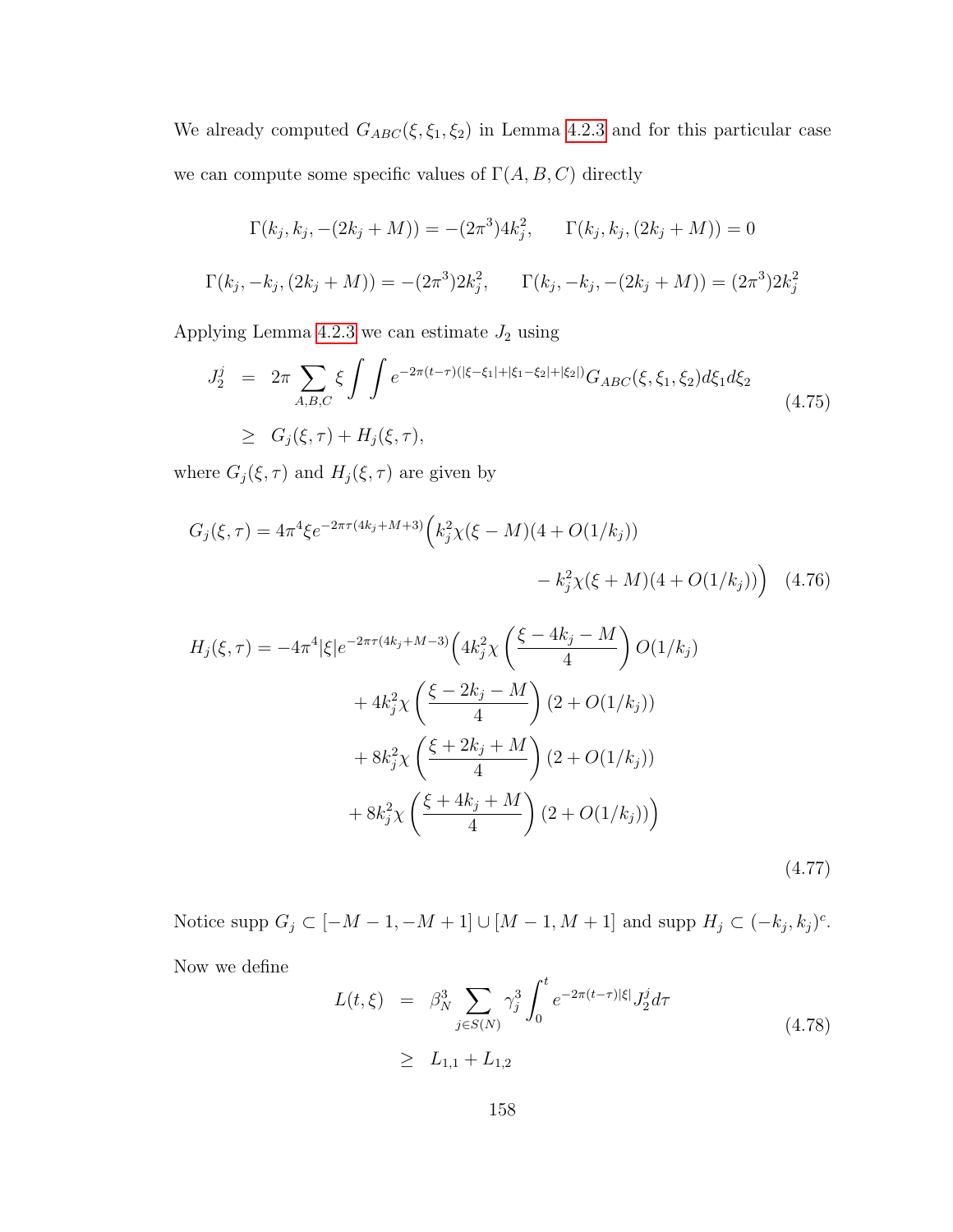Where

$$
L_{1,1} = \beta_N^3 \sum_{j \in S(N)} \gamma_j^3 \int_0^t e^{-2\pi(t-\tau)|\xi|} G_j(\xi, \tau) d\tau
$$
  
\n
$$
L_{1,2} = \beta_N^3 \sum_{j \in S(N)} \gamma_j^3 \int_0^t e^{-2\pi(t-\tau)|\xi|} H_j(\xi, \tau) d\tau
$$
\n(4.79)

For  $\mathcal{L}_{1,1}$  we have

$$
L_{1,1} := \beta_N^3 \sum_{j \in S(N)} \gamma_j^3 \int_0^t e^{-2\pi(t-\tau)|\xi|} G_j(\xi, \tau) d\tau
$$
  
\n
$$
\geq C \beta_N^3 \sum_{j \in S(N)} \gamma_j^3 \int_0^t e^{-2\pi(t-\tau)|\xi|} e^{-\tau(4k_j + M + 3)} 2\pi \xi k_j^2 (4 + O(1/k_j)) d\tau P_M
$$
  
\n
$$
\geq C \beta_N^3 \sum_{j \in S(N)} \gamma_j^3 e^{-2\pi t (M+1)} \int_0^t e^{-2\pi \tau (4k_j + 2)} k_j^2 (4 + O(1/k_j)) d\tau P_M
$$
  
\n
$$
\geq C \beta_N^3 \sum_{j \in S(N)} \gamma_j^3 e^{-2\pi t (M+1)} (1 - e^{-2\pi t (4k_j + 2)}) \frac{k_j^2}{4k_j + 2} (4 + O(1/k_j)) P_M.
$$
  
\n(4.80)

By choosing  $t$  such that  $tk_j\gg 1$  and  $t(M+1)<1$  we get

$$
L_{1,1} \ge C\beta_N^3 \sum_{j \in S(N)} \gamma_j^3 k_j P_M.
$$
\n(4.81)

The next term that we need to estimate is  ${\cal L}_{1,2}$ 

<span id="page-167-0"></span>
$$
L_{1,2} := \beta_N^3 \sum_{j \in S(N)} \gamma_j^3 \int_0^t e^{-2\pi(t-\tau)|\xi|} H_j(\xi, \tau) d\tau
$$
  
\n
$$
|L_{1,2}| \leq C \beta_N^3 \sum_{j \in S(N)} \int_0^t \gamma_j^3 e^{-2\pi(t-\tau)|\xi|} e^{-2\pi\tau(4k_j + M - 3)} (4k_j + M)
$$
  
\n
$$
\times k_j^2 (1 + 1/k_j) h_j(\xi) d\tau
$$
  
\n
$$
\leq C \beta_N^3 \sum_{j \in S(N)} \int_0^t \gamma_j^3 e^{-2\pi(t-\tau)k_j} e^{-2\pi\tau(4k_j + M - 3)} k_j^3 h_j(\xi) d\tau
$$
  
\n
$$
\leq C \beta_N^3 \sum_{j \in S(N)} \gamma_j^3 h_j(\xi) e^{-2\pi tk_j} \frac{k_j^3}{3k_j + M - 3} (1 - e^{-2\pi t(3k_j + M - 3)})
$$
  
\n
$$
\leq C \beta_N^3 \sum_{j \in S(N)} \gamma_j^3 k_j^2 e^{-2\pi tk_j} h_j(\xi),
$$
  
\n(4.82)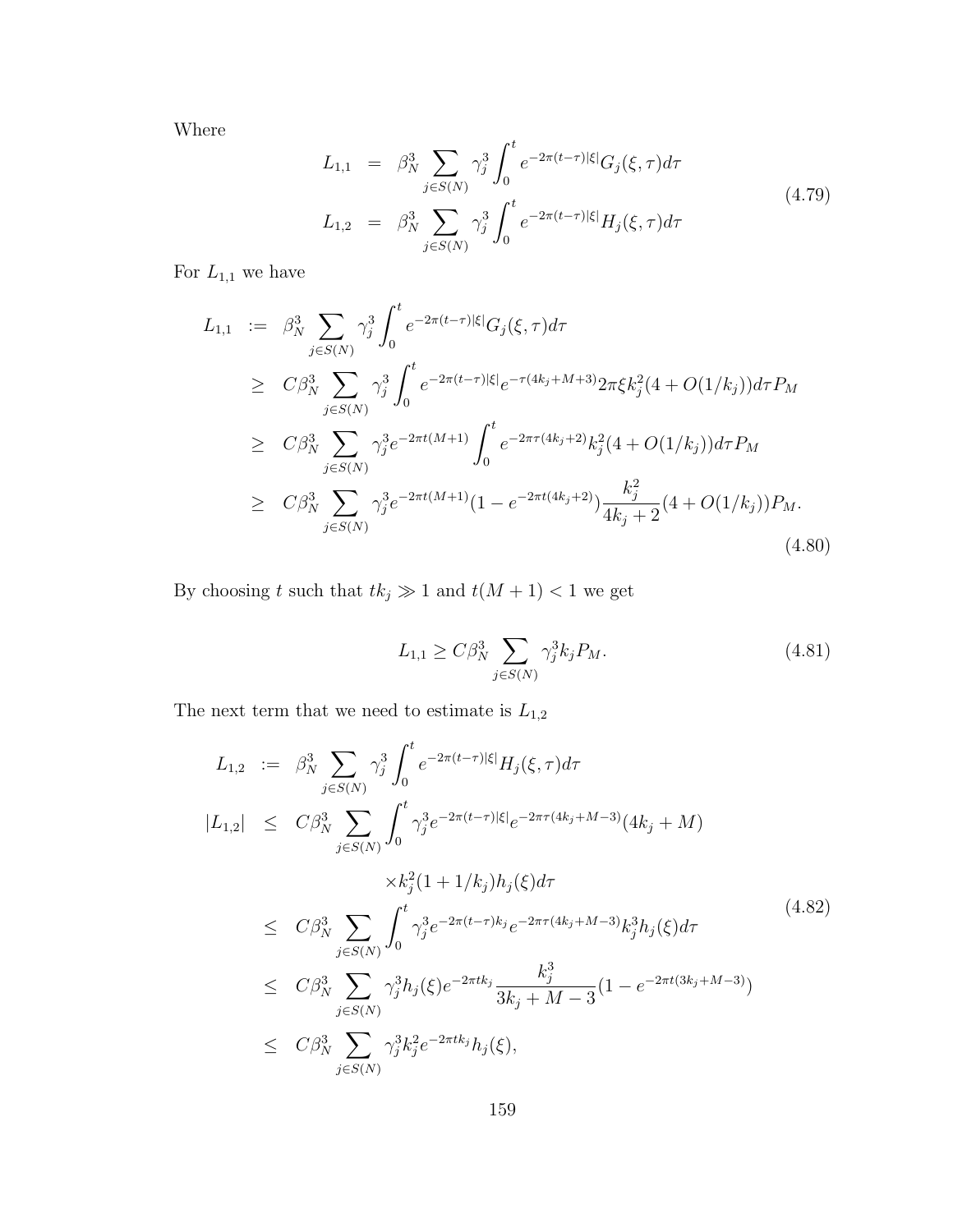where  $h_j(\xi) = P_{2k_j+M} + P_{4k_j+M}$ . To complete the estimate of  $L_{1,2}$  we need the following observation.

<span id="page-168-0"></span>Lemma 4.2.11. Let  $t, x > 0, n \in \mathbb{N}$  then

$$
x^{n}e^{-tx} \le 2^{n}n! \frac{e^{tx/2}}{t^{n}}.
$$
\n(4.83)

Proof of Lemma  $4.2.11$ .

$$
e^{-tx}x^n = e^{-tx}\frac{t^n x^n}{2^n \cdot n!} \frac{2^n \cdot n!}{t^n} \le 2^n n! \frac{e^{-tx/2}}{t^n}
$$
 (4.84)

 $\Box$ 

Remark 4.2.12. The purpose of Lemma [4.2.11](#page-168-0) is to make precise the notion that the exponential dominates over powers and it shows the dependence on  $t$  of this estimate, which will be important for us as we want to take  $t$  to be small.

Using Lemma [4.2.11](#page-168-0) we get that  $k_j^2 e^{-2\pi tk_j} \leq \frac{C}{t^2}$  $\frac{C}{t^2}e^{-2\pi tk_j/2}$  and therefore

$$
|L_{1,2}| \le C \frac{1}{t^2} \beta_N^3 \sum_{j \in S(N)} \gamma_j^3 e^{-2\pi t k_j/2} h_j(\xi). \tag{4.85}
$$

<span id="page-168-1"></span>A similar analysis we can be used to estimate  $J_1$ ,  $J_3$  and  $J_4$  more precisely **Lemma 4.2.13** (Estimate for  $J_1$ ,  $J_3$  and  $J_4$ ). Under the same conditions of

Lemma [4.2.10](#page-165-0)

$$
|\widehat{E(J_i)}| = \left| \beta_N^3 \sum_{j \in S(N)} \gamma_j^3 \int_0^t e^{-2\pi \tau |\xi|} J_i^j d\tau \right| \le \frac{C}{t^2} \beta_N^3 \sum_{j \in S(N)} \gamma_j^3 \tilde{h}_j(\xi), \quad i = 1, 3, 4 \tag{4.86}
$$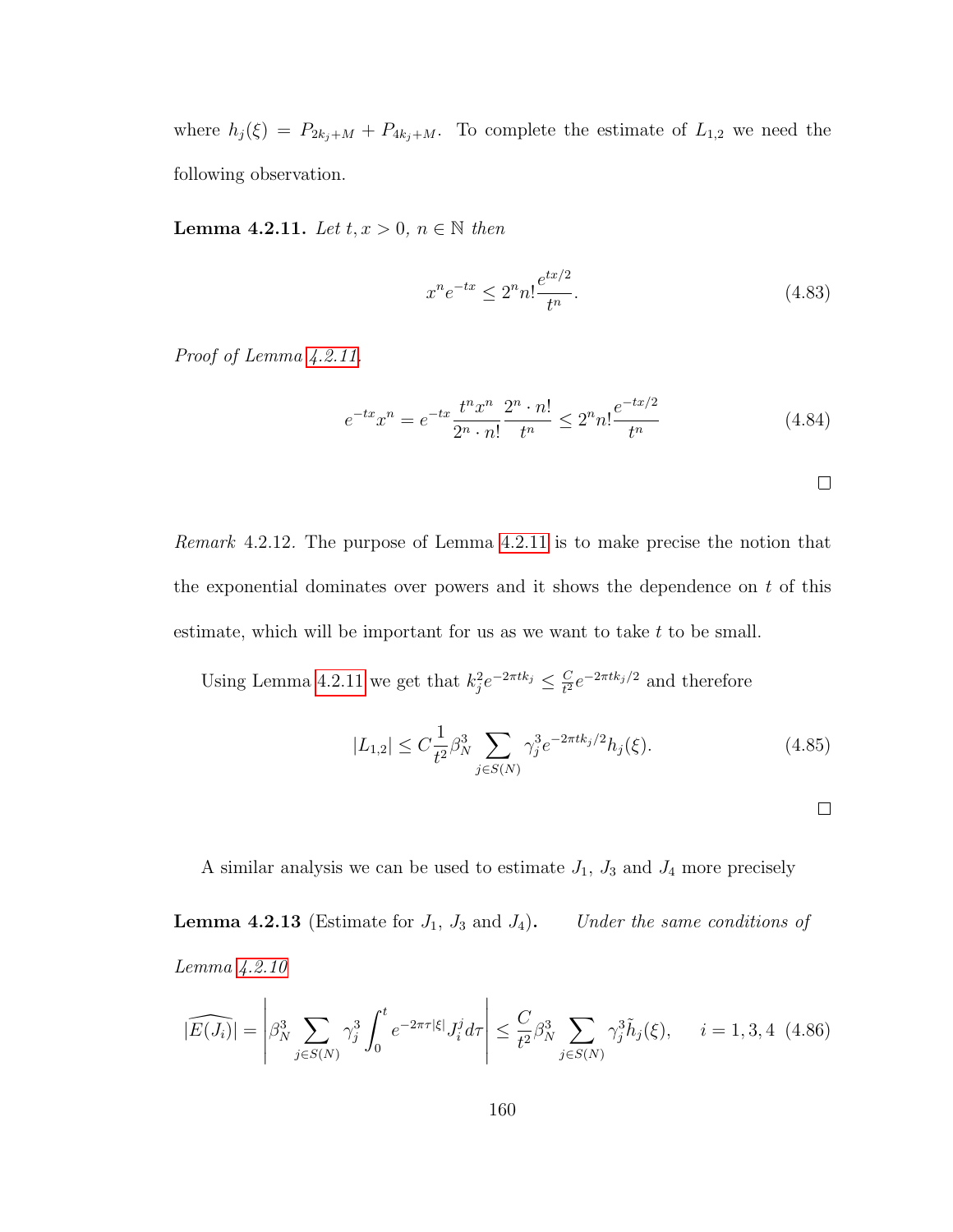where supp  $\tilde{h}_j(\xi) \subset [k_j/2, 7k_j]$  and  $\|\tilde{h}_j\|_{\dot{\mathcal{F}}_q^{m,p}} \leq C k_j^m$  where C is independent of j. And by taking the  $\dot{\mathcal{F}}_q^{m,p}$  norm, we get

$$
||E(J_i)(t)||_{\dot{\mathcal{F}}_q^{m,p}} \le \frac{C}{t^2} \beta_N^3 \left( \sum_j \left( \gamma_j^3 k_j^m \right)^q \right)^{1/q} \tag{4.87}
$$

*Proof of Lemma [4.2.13.](#page-168-1)* To estimate the terms  $J_1$ ,  $J_3$ ,  $J_4$  we use the same idea as for the estimate for the high frequency part of  $J_2$ . Consider

$$
J_i^j = c_i \sum_{a,b,c \in \Omega_i(j)} \int \int \xi e^{-2\pi\tau |\xi - \xi_1|} e^{-2\pi\tau |\xi_1 - \xi_2|} e^{-2\pi\tau |\xi_2|} G_{abc}(\xi, \xi_1, \xi_2) d\xi_1 d\xi_2, \quad (4.88)
$$

for  $i = 1, 3, 4$  and where  $c_1 = c_4 = \frac{-2\pi}{3}$  $\frac{2\pi}{3}, c_3 = -2\pi,$ 

$$
\Omega_1(j) = \{(a, b, c) : a = \pm k_j, b = \pm k_j, c = \pm k_j\}
$$
  
\n
$$
\Omega_3(j) = \{(a, b, c) : a = \pm k_j, b = \pm (2k_j + M), c = \pm (2k_j + M)\}
$$
  
\n
$$
\Omega_4(j) = \{(a, b, c) : a = \pm (2k_j + M), b = \pm (2k_j + M), c = \pm (2k_j + M)\}
$$
  
\n(4.89)

The key part of the estimate is to notice that in all the cases  $G_{abc}$  given by

$$
G_{abc}(\xi, \xi_1, \xi_2) = \frac{1}{i} \int_{\mathbb{R}} m_{\alpha}(\xi - \xi_1) * m_{\alpha}(\xi_1 - \xi_2) * m_{\alpha}(\xi_2) d\alpha
$$
  
 
$$
\times \chi_a(\xi - \xi_1) \chi_b \xi_1 - \xi_2) \chi_c(\xi_2). \quad (4.90)
$$

can be estimated using Lemma [4.2.3](#page-154-0) obtaining

$$
|G_{abc}| \le C ((2k_j + M)^2 + O(k_j)) h_j(\xi)
$$
 (4.91)

where supp  $h_j(\xi) \subset [k_j/2, 7k_j]$  and  $||h_j||_{\mathcal{F}_q^{m,p}} \leq C k_j^m$  and therefore we get that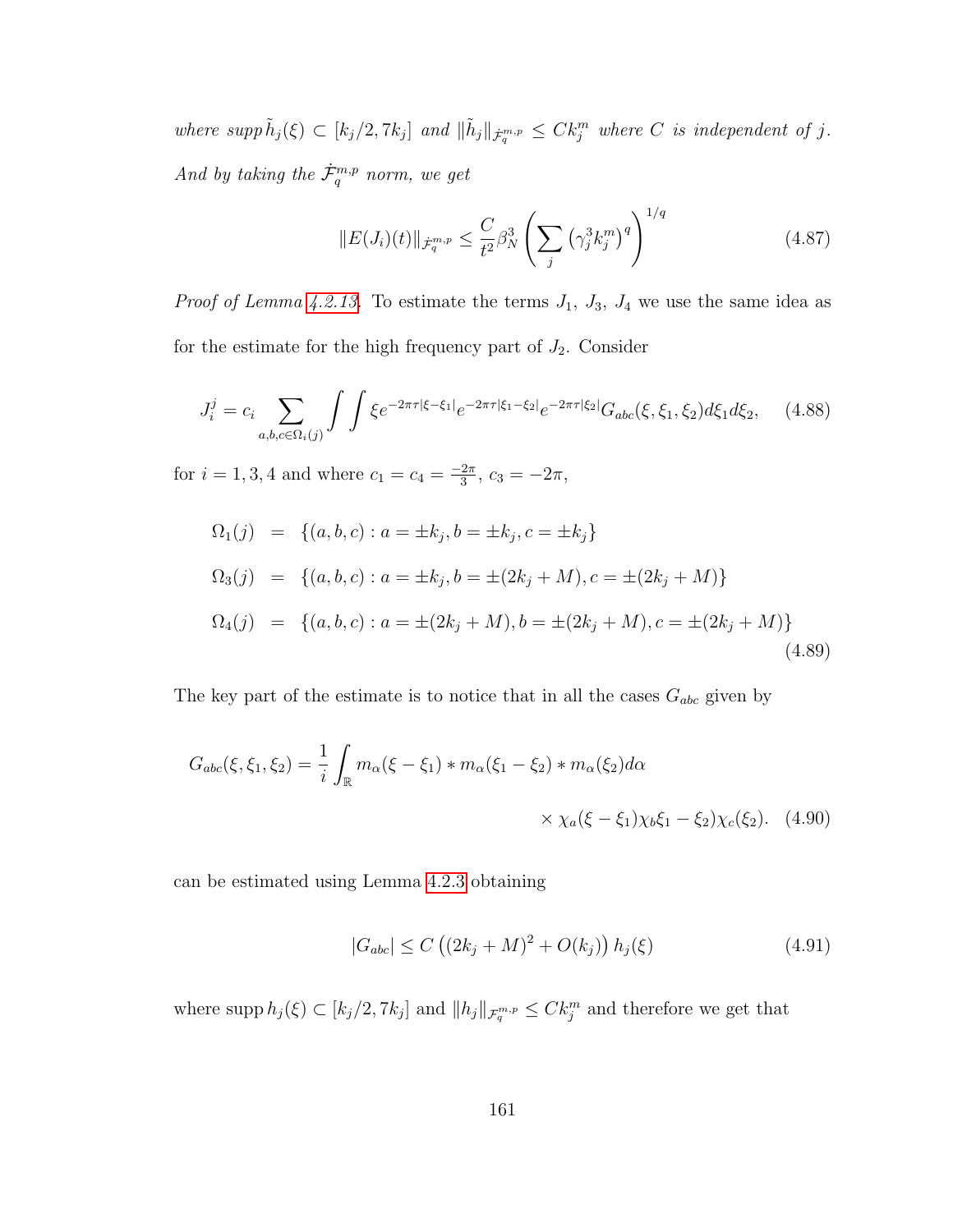$$
\widehat{E(J_i)} := \beta_N^3 \sum_{j \in S(N)} \gamma_j^3 \int_0^t e^{-2\pi(t-\tau)|\xi|} J_i^j d\tau
$$
\n
$$
|\widehat{E(J_i)}| \leq C\beta_N^3 \sum_{j \in S(N)} \int_0^t \gamma_j^3 e^{-2\pi(t-\tau)k_j/2} e^{-2\pi\tau(3k_j-3)} (7k_j)^3 h_j(\xi) d\tau
$$
\n
$$
\leq C\beta_N^3 \sum_{j \in S(N)} \gamma_j^3 e^{-2\pi t k_j/2} h_j(\xi) \frac{1}{5/2k_j - 3} k_j^3 (1 - e^{-2\pi t(5/2k_j - 3)})
$$
\n
$$
\leq \frac{C}{t^2} \beta_N^3 \sum_{j \in S(N)} \gamma_j^3 e^{-2\pi t k_j/4} h_j(\xi)
$$
\n(4.92)

We conclude by the proof of Lemma [4.2.13](#page-168-1) taking the  $\mathcal{F}_q^{m,p}$  norm and using the triangle inequality.

<span id="page-170-0"></span>**Lemma 4.2.14** (Estimate High frequency part). Let  $t > 0$  such that  $tk_1 \gg 1$ ,  $t(M + 1) < 1$ . Let HF given by [\(4.69\)](#page-165-1) Then

$$
|\widehat{E(HF)}| = \left| \int_0^t e^{-2\pi(t-\tau)|\xi|} HF d\tau \right| \le
$$
  

$$
C\beta_N^3 \sum_{(s_1, s_2, s_3) \in S} \sum_{a \in \Lambda(s_1), b \in \Lambda(s_2)} \gamma_{s_1} \gamma_{s_2} \gamma_{s_3} \frac{1}{t^2} e^{-2\pi t |a|/4} \chi \left( \frac{\xi - (a+b+c)}{3} \right) \tag{4.93}
$$

and

$$
||E(HF)||_{\dot{\mathcal{F}}_q^{m,p}} \leq \beta_N^3 \frac{C(M,m,p,q)}{t^4 k_{\min j}} \left(\sum_{j \in S(N)} \gamma_j\right)^3 \tag{4.94}
$$

 $\Box$ 

Proof of Lemma [4.2.14.](#page-170-0) From equation [\(4.69\)](#page-165-1) we know that the high frequency part is given by

$$
HF = -\frac{1}{3} \beta_N^3 \sum_{\substack{(s_1, s_2, s_3) \in S}} \sum_{\substack{a \in \Lambda(s_1), b \in \Lambda(s_2) \\ c \in \Lambda(s_3)}} \gamma_{s_1} \gamma_{s_2} \gamma_{s_3}
$$
  
 
$$
\times \int_{\mathbb{R}} 2\pi i \xi (m_\alpha e^{-2\pi \tau |\cdot|} P_a) * (m_\alpha e^{-2\pi \tau |\cdot|} P_b) * (m_\alpha e^{-2\pi \tau |\cdot|} P_c) d\alpha
$$
 (4.95)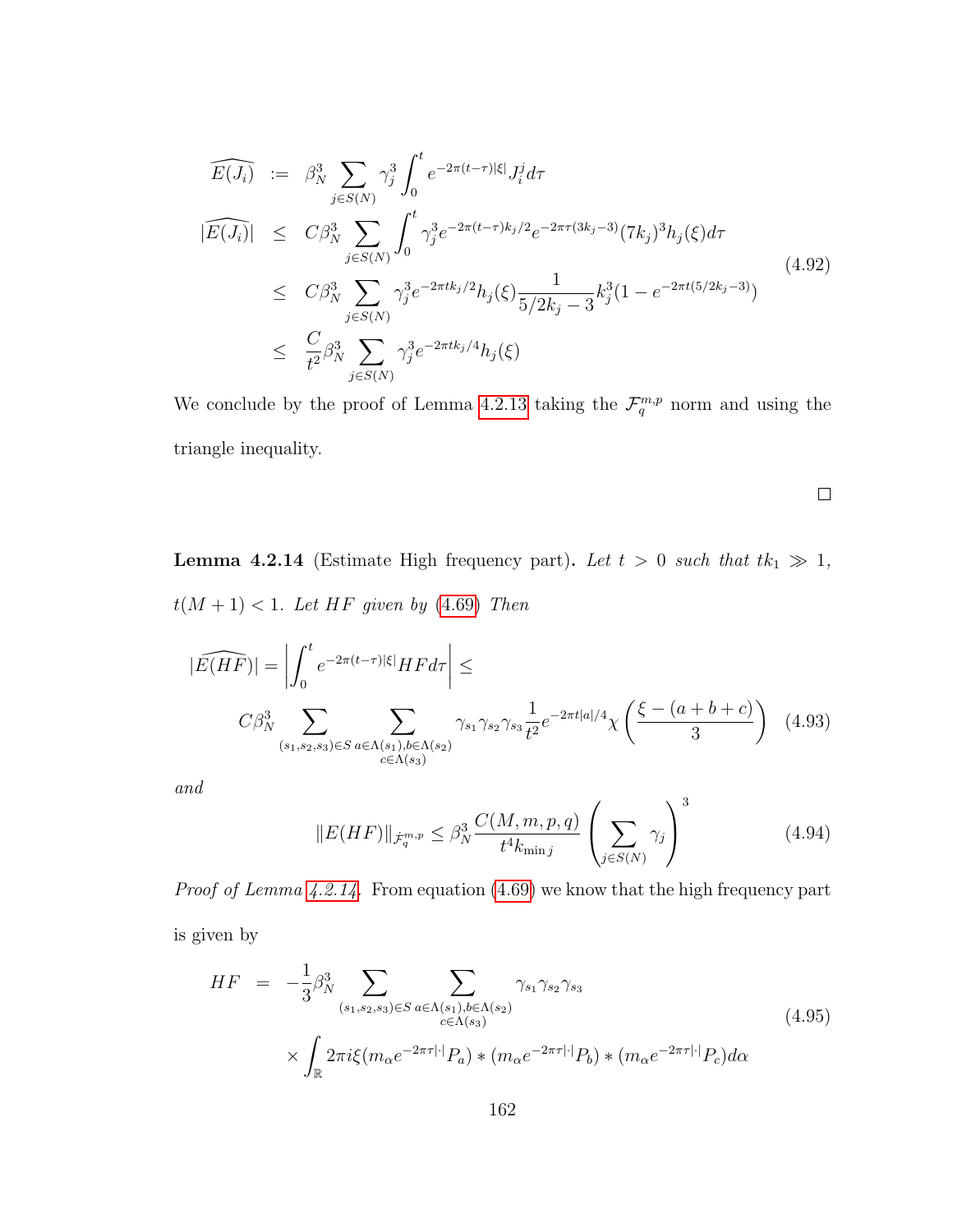where

$$
S = \{(s_1, s_2, s_3) \in S(N)^3 : s_1, s_2, s_3 \text{ not all equal }\},\
$$
  

$$
\Lambda(s_i) = \{a : a \in \{\pm k_{s_i}, \pm (2k_{s_i} + M)\}\}, i = 1, 2, 3.
$$
  
(4.96)

then the general term that we have to estimate is

<span id="page-171-0"></span>
$$
R_{ABC} = \frac{1}{3} \int e^{-2\pi(t-\tau)|\xi|} 2\pi i \chi(m_{\alpha}e^{-2\pi\tau|\cdot|}\chi_A) * (m_{\alpha}e^{-2\pi\tau|\cdot|}\chi_B) * (m_{\alpha}e^{-2\pi\tau|\cdot|}\chi_C)d\tau
$$
\n
$$
(4.97)
$$

Where  $A \in \Lambda(s_1)$ ,  $B \in \Lambda(s_2)$ ,  $C \in \Lambda(s_3)$ . We split the terms in two groups

- i)  $\Omega_1 = \{ (s_1, s_2, s_3) \in S(N)^3 : \text{one } s_i \text{ is strictly larger than the other two} \},\$
- ii)  $\Omega_2 = \{(s_1, s_2, s_3) \in S(N)^3 : \text{two } s_i \text{ are equal and the third one is smaller}\}.$

Notice that  $S = \Omega_1 \cup \Omega_2$ . Using this we can split [\(4.69\)](#page-165-1)

$$
HF = HF_1 + HF_2 \tag{4.98}
$$

Where

$$
HF_i = \sum_{\Omega_i} \sum_{A,B,C} \gamma_1 \gamma_2 \gamma_3 R_{ABC}, \qquad i = 1, 2. \tag{4.99}
$$

#### Esimate for  $\mathcal{HF}_1$

To estimate  $R_{abc}$  in  $HF_1$  first we notice that by symmetry we can assume that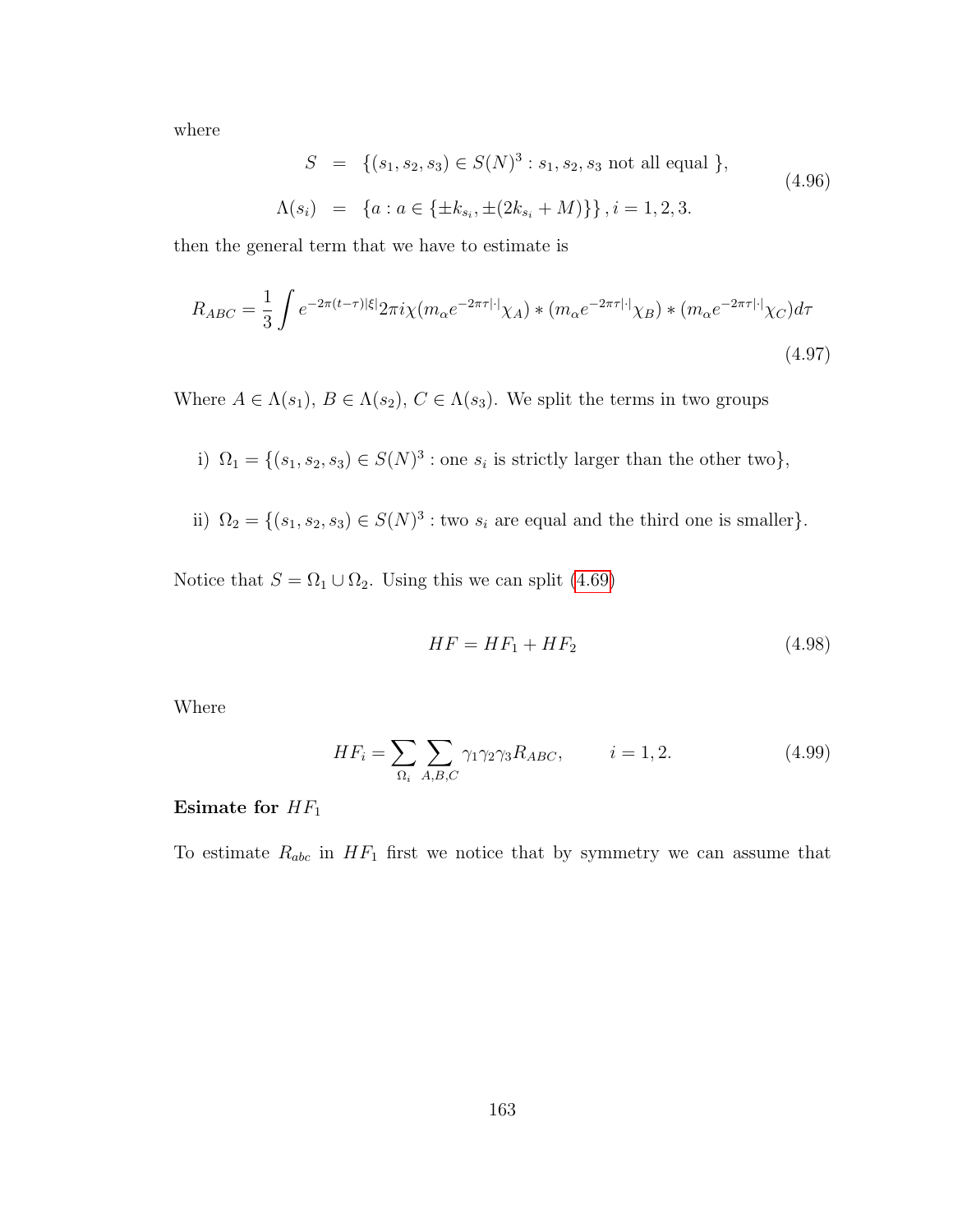$|a| \ge |b| \ge |c|$ . For the terms in  $\Omega_1$  we can estimate [\(4.97\)](#page-171-0) by using [\(4.82\)](#page-167-0)

<span id="page-172-0"></span>
$$
|\widehat{E(R_{abc})}| = \left| \int_0^t e^{-2\pi(t-\tau)|\xi|} R_{abc} d\tau \right|
$$
  
\n
$$
\leq C \int_0^t e^{-2\pi(t-\tau)(|a+b+c|-3)} (|a+b+c|+3)e^{-2\pi\tau(|a|+|b|+|c|-3)}
$$
  
\n
$$
\times (\Gamma(a,b,c) + O(|a|+|b|+|c|)) \chi \left( \frac{\xi - (a+b+c)}{3} \right)
$$
  
\n
$$
\leq C e^{-2\pi t(|a+b+c|-3)} \int_0^t e^{2\pi\tau(|a+b+c|-3)} (|a+b+c|+3)e^{-2\pi\tau(|a|+|b|+|c|-3)}
$$
  
\n
$$
\times (\Gamma(a,b,c) + O(|a|+|b|+|c|)) \chi \left( \frac{\xi - (a+b+c)}{3} \right).
$$
  
\n(4.100)

Here we use that  $|a|/2 > |b+c|$ , then  $|a+b+c|-3 > |a|/2$ ,  $|a|+|b|+|c| > |a|$  and  $|a| + |b| + |c| - |a + b + c| \ge |a|/2$  . Now by Lemma [4.30](#page-154-2) we know that  $|\Gamma(a, b, c)| \le$  $C|abc|^{2/3}$  therefore

$$
|\widehat{E(R_{abc})}| \leq C(|a+b+c|+3)e^{-2\pi t(|a+b+c|-3)} \times \int_0^t e^{-2\pi \tau |a|/2} |abc|^{2/3} \chi\left(\frac{\xi - (a+b+c)}{3}\right) d\tau
$$
  

$$
\leq \frac{C}{t} e^{-2\pi t(|a+b+c|-3)/2} \frac{|abc|^{2/3}}{|a|/2} (1 - e^{-2\pi t |a|/2}) \chi\left(\frac{\xi - (a+b+c)}{3}\right)
$$
  

$$
\leq \frac{C}{t} |abc|^{1/3} e^{-2\pi t |a|/4} \chi\left(\frac{\xi - (a+b+c)}{3}\right).
$$
(4.101)

Now to estimate  $HF_1$  we need to sum over all terms that satisfy this condition, to do so we need to count how many terms satisfy this estimate. In  $\Omega_1$ , up to permutations, we can assume that  $s_1 > s_2$  and  $s_1 > s_3$  and therefore all corresponding  $R_{abc}$  are supported in the same annulus  $C_k$  as a belongs to (we might need a slightly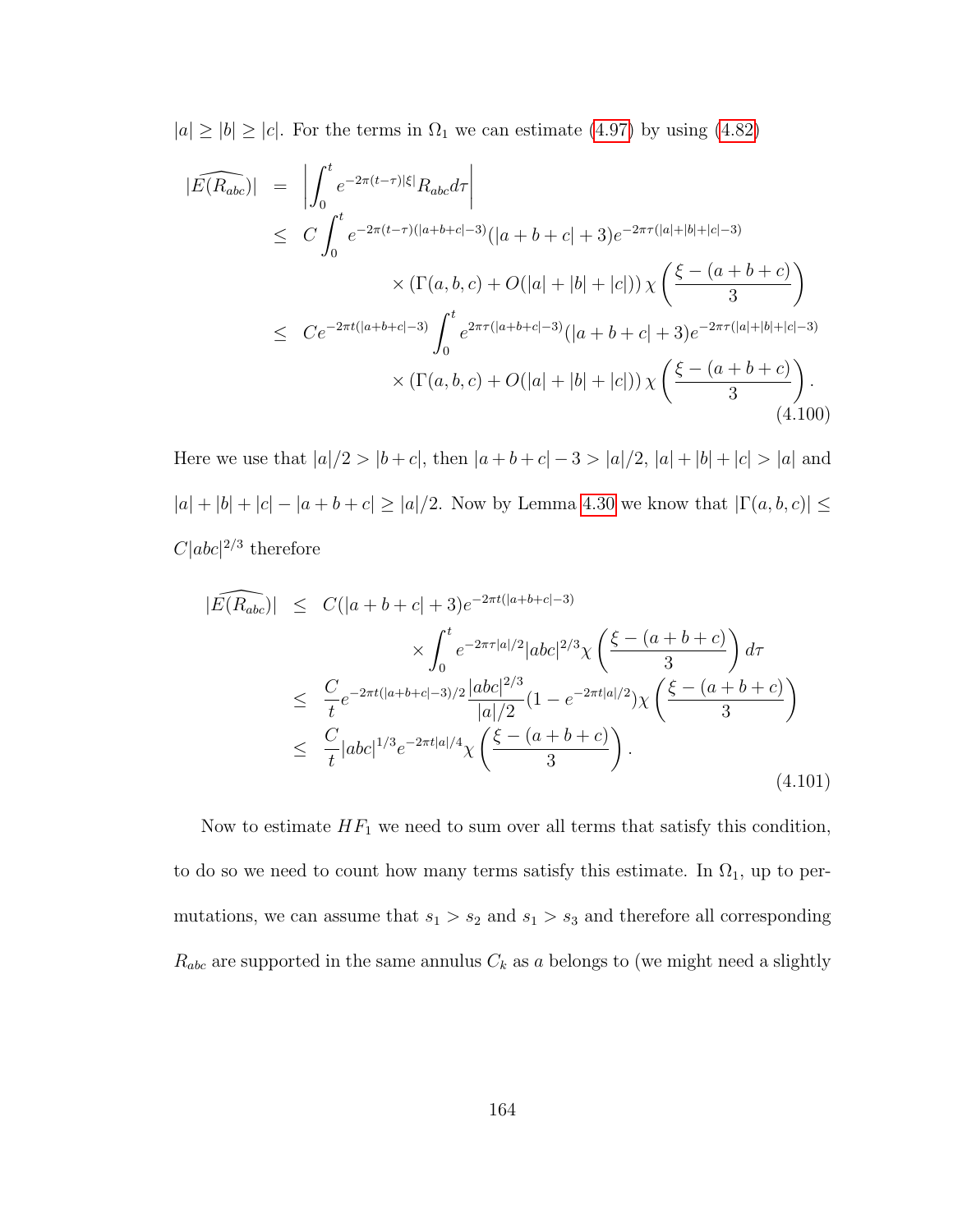wider annulus  $\mathcal{C}_k$  , but that is not important).

$$
||E(HF_1)||_{\mathcal{F}_q^{m,p}} = \left\| \beta_N^3 \sum_{s_1, s_2, s_3} \sum_{a, b, c} \gamma_{s_1} \gamma_{s_2} \gamma_{s_3} R_{abc} \right\|_{\mathcal{F}_q^{m,p}}
$$
  
\n
$$
\leq C \beta_N^3 \sum_{s_1, s_2, s_3} \gamma_{s_1} \gamma_{s_2} \gamma_{s_3} ||R_{abc}||_{\mathcal{F}_q^{m,p}}
$$
  
\n
$$
\leq \frac{C}{t} \beta_N^3 \sum_{s_1, s_2, s_3} \gamma_{s_1} \gamma_{s_2} \gamma_{s_3} (|a||b||c|)^{1/3} (|a+b+c|+3)^m e^{-2\pi t |a|/4}
$$
  
\n
$$
\leq \frac{C}{t^4 k_{\min j}} \beta_N^3 \sum_{s_1, s_2, s_3} \gamma_{s_1} \gamma_{s_2} \gamma_{s_3} \frac{(|a||b||c|)^{1/3}}{|a|}
$$
  
\n
$$
\leq \frac{C}{t^3 k_{\min j}} \beta_N^3 \left( \sum_{j \in S(N)} \gamma_j \right)^3
$$
  
\n(4.102)

Notice that the dependence on *p* and *q* is included in the constant and comes from  
\n
$$
\|\chi\left(\frac{-(a+b+c)}{3}\right)\|_{\mathcal{F}_q^{m,p}} \leq C_{p,q}(|a+b+c|+3)^m.
$$
 Therefore we obtain  
\n
$$
\|E(HF_1)\|_{\mathcal{F}_q^{m,p}} \leq \beta_N^3 \frac{C(M,m,p,q)}{t^4 k_{\min j}} \left(\sum_{j \in S(N)} \gamma_j\right)^3
$$
\n(4.103)

#### Estimate for  $HF_2$

For  $HF_2$  we proceed in a similar way. Again assuming that  $(a, b, c)$  are decreasing in modulus, and so we have that  $a$  and  $b$  are of comparable sizes so we need to be more careful. In the counting step we get that when we fix the maximum we have  $(s<sub>1</sub> - 1)$  options for the third value. Now we consider two cases and we split

$$
HF_2 = HF_2^{(1)} + HF_2^{(2)}.
$$
\n(4.104)

**Case 1:** If  $|a + b| > a/2$  or  $|a + b| > b/2$  everything works exactly the same and all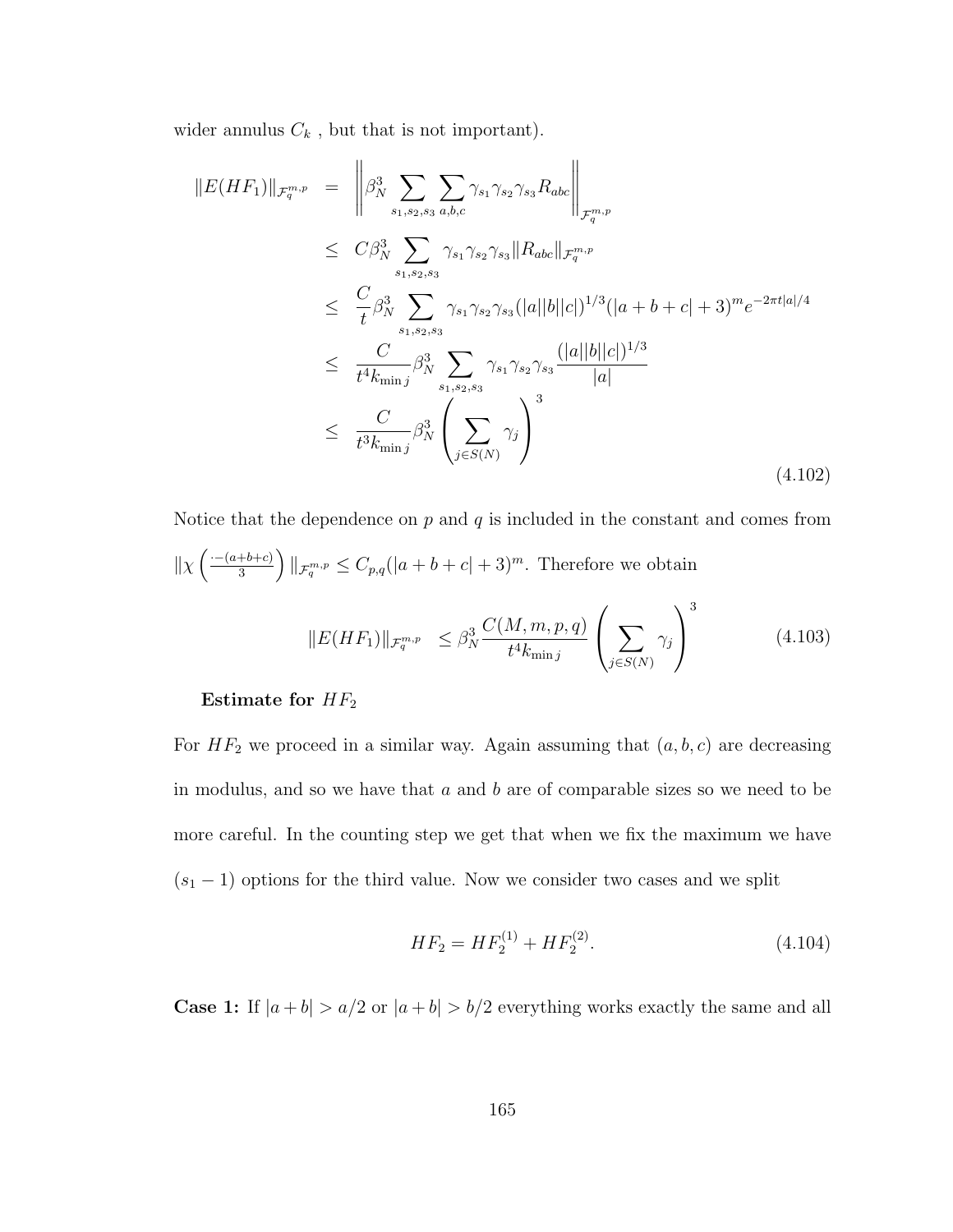the estimates for  $\mathcal{H} F_1$  are valid, thus

$$
||E(HF_2^{(1)})||_{\mathcal{F}_q^{m,p}} \leq \beta_N^3 \frac{C(M,m,p,q)}{t^4 k_{\min j}} \left(\sum_{j \in S(N)} \gamma_j\right)^3. \tag{4.105}
$$

Case 2: If we are not in the situation of case 1, then necessarily we have that  $a + b = 0$ , and lots of terms simplify. Now we proceed to estimate  $HF_2^{(2)}$ . In equation [\(4.100\)](#page-172-0) we get instead

$$
|\widehat{E(R_{abc})}| \leq C \int_0^t e^{-2\pi(t-\tau)(|c|-3)} (|c|+3)e^{-2\pi\tau(|a|+|b|+|c|-3)} \times (\Gamma(a,b,c) + O(|a|+|b|+|c|)) \chi\left(\frac{\xi-c}{3}\right)
$$
  

$$
\leq C e^{-2\pi t(|c|-3)} (|c|+3) \int_0^t e^{-2\pi\tau(|a|+|b|)} \times (\Gamma(a,b,c) + O(|a|+|b|+|c|)) \chi\left(\frac{\xi-c}{3}\right)
$$
(4.106)

By Lemma [4.2.6](#page-159-0) we know that

$$
|\Gamma(a,b,c)| \le C|abc|^{2/3} \tag{4.107}
$$

then

$$
|\widehat{E(R_{abc})}| \le C \int_0^t e^{-2\pi(t-\tau)|c|/2} e^{-\pi\tau|a|} |a||c| d\tau \chi\left(\frac{\xi-c}{3}\right) \tag{4.108}
$$

Then we get

$$
|\widehat{E(R_{abc})}| \leq \frac{C}{t} e^{-\pi t|c|} \int_0^t e^{-\pi \tau |a|} |abc|^{2/3} d\tau \chi\left(\frac{\xi - c}{3}\right)
$$
  
\n
$$
\leq C e^{-\pi t|c|} \frac{|abc|^{2/3}}{2\pi |a|} (1 - e^{-2\pi \tau |a|}) \chi\left(\frac{\xi - c}{3}\right)
$$
  
\n
$$
\leq \frac{C}{t^2|c|} e^{-\pi t|c|/2} \frac{|abc|^{2/3}}{|a|} \chi\left(\frac{\xi - c}{3}\right)
$$
\n(4.109)

Now we need to sum over all the triples that satisfy the estimate,

$$
|E(\widehat{HF_2^{(2)}})| = \beta_N^3 \sum_{\Omega_2} \sum_{a,b,c} \gamma_{s_1} \gamma_{s_2} \gamma_{s_3} |E(\widehat{R_{abc}})|
$$
  
 
$$
\leq \beta_N^3 \sum_{\Omega_2} \sum_{a,b,c} \gamma_{s_1} \gamma_{s_2} \gamma_{s_3} \frac{C}{t^3 k_{\min j}} \frac{|abc|^{2/3}}{|a||c|} e^{-\pi t |c|/2} \chi\left(\frac{\xi - c}{3}\right)
$$
 (4.110)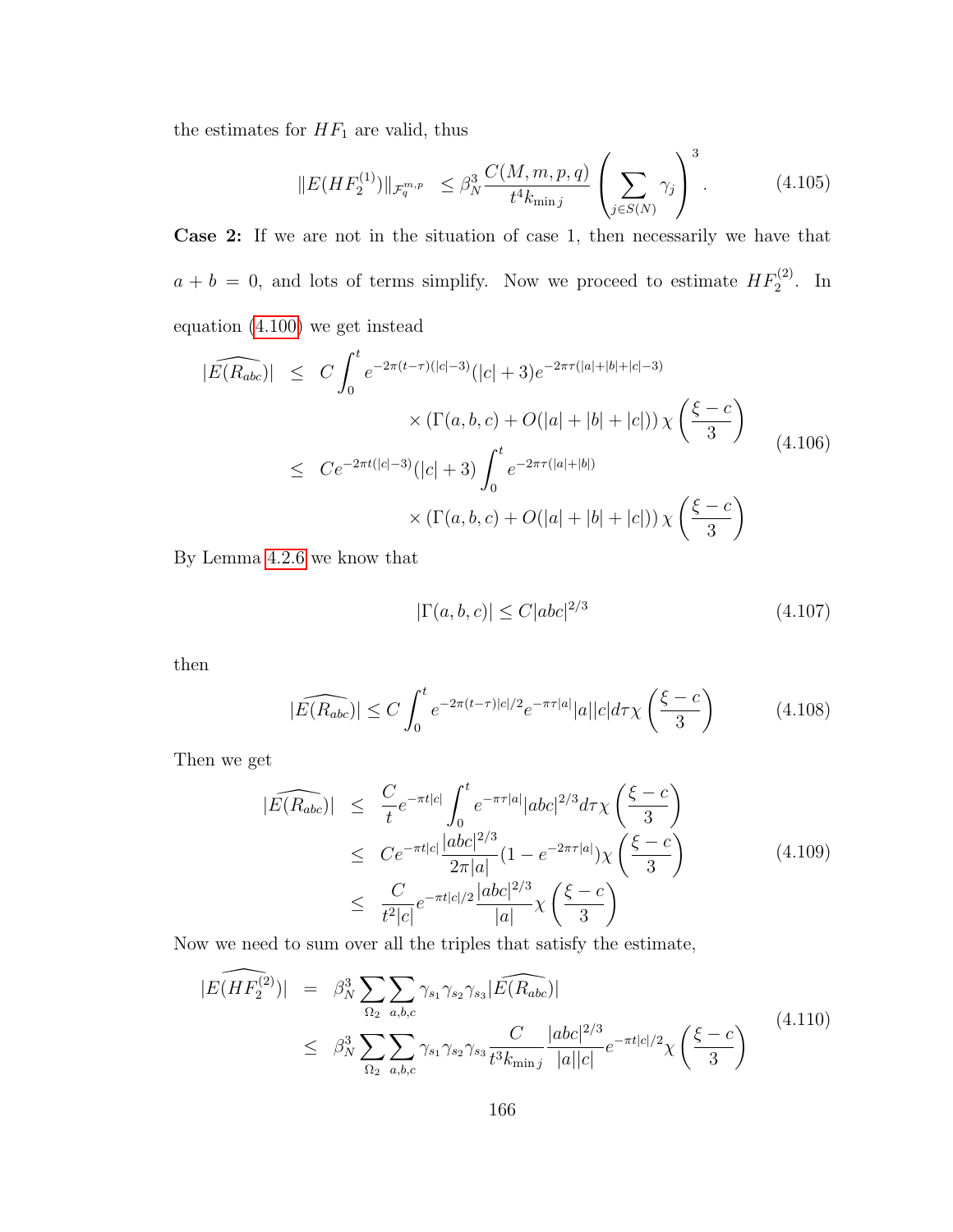taking the  $\dot{\mathcal{F}}_q^{m,p}$  norm of  $E(HF_2)$  we obtain

$$
||E(HF_2)||_{\dot{\mathcal{F}}_q^{m,p}} \leq C\beta_N^3 \frac{1}{t^3 k_{\min j}} \sum_{\Omega_2} \sum_{a,b,c} \gamma_{s_1} \gamma_{s_2} \gamma_{s_3} e^{-\pi t |c|/2} ||\chi\left(\frac{\cdot - c}{3}\right)||_{\dot{\mathcal{F}}_q^{m,p}}
$$
  

$$
\leq C\beta_N^3 \frac{1}{t^3 k_{\min j}} \sum_{\Omega_2} \sum_{a,b,c} \gamma_{s_1} \gamma_{s_2} \gamma_{s_3} e^{-\pi t |c|/2} C_{pq} |c|^m
$$
  

$$
\leq C\beta_N^3 \frac{1}{t^4 k_{\min j}} \left(\sum_{j \in S(N)} \gamma_j\right)^3.
$$
 (4.111)

This concludes the proof of Lemma [4.2.14.](#page-170-0) The idea of this estimate is that by the smoothing effect of the equation we can cancel as many powers of  $k_j$  as needed and we only need to powers with powers of  $t$ .  $\Box$ 

(Continuation of the proof of Theorem [4.2.8\)](#page-162-2)

We can apply Lemma [4.2.10](#page-165-0) and [4.2.13](#page-168-1) and [4.2.14](#page-170-0) to obtain the lower bound for the norm of the evolution of Equation [4.67](#page-164-1) to obtain

$$
\|g_{3}\|_{\dot{\mathcal{F}}_{q}^{m,p}} = \| \beta_{N}^{3} E(I) \|_{\dot{\mathcal{F}}_{q}^{m,p}} \n\geq \left\| \beta_{N}^{3} \sum_{s} \gamma_{s} E(J_{2}^{s}) \right\|_{\dot{\mathcal{F}}_{q}^{m,p}} - \left\| \beta_{N}^{3} \sum_{s} \gamma_{s} E(J_{1}^{s}) \right\|_{\dot{\mathcal{F}}_{q}^{m,p}} \n- \left\| \beta_{N}^{3} \sum_{s} \gamma_{s} E(J_{3}^{s}) \right\|_{\dot{\mathcal{F}}_{q}^{m,p}} - \left\| \beta_{N}^{3} \sum_{s} \gamma_{s} E(J_{3}^{s}) \right\|_{\dot{\mathcal{F}}_{q}^{m,p}} \n- \|E(HF)\|_{\dot{\mathcal{F}}_{q}^{m,p}} \n\geq C \beta_{N}^{3} \sum_{s=0}^{r} \gamma_{s}^{3} k_{s} - C_{2} \frac{1}{t^{2}} \beta_{N}^{3} \left( \sum_{s=0}^{r} (\gamma_{s}^{3} k_{s}^{m})^{q} \right)^{1/q} \n- C_{3} \beta_{N}^{3} \frac{1}{t^{5}} e^{-2\pi t k_{s_{1}}/8} - C_{4} \beta_{N}^{3} \frac{1}{t^{2}}.
$$
\n(4.112)

This concludes the proof of Theorem [4.2.8.](#page-162-2)

 $\Box$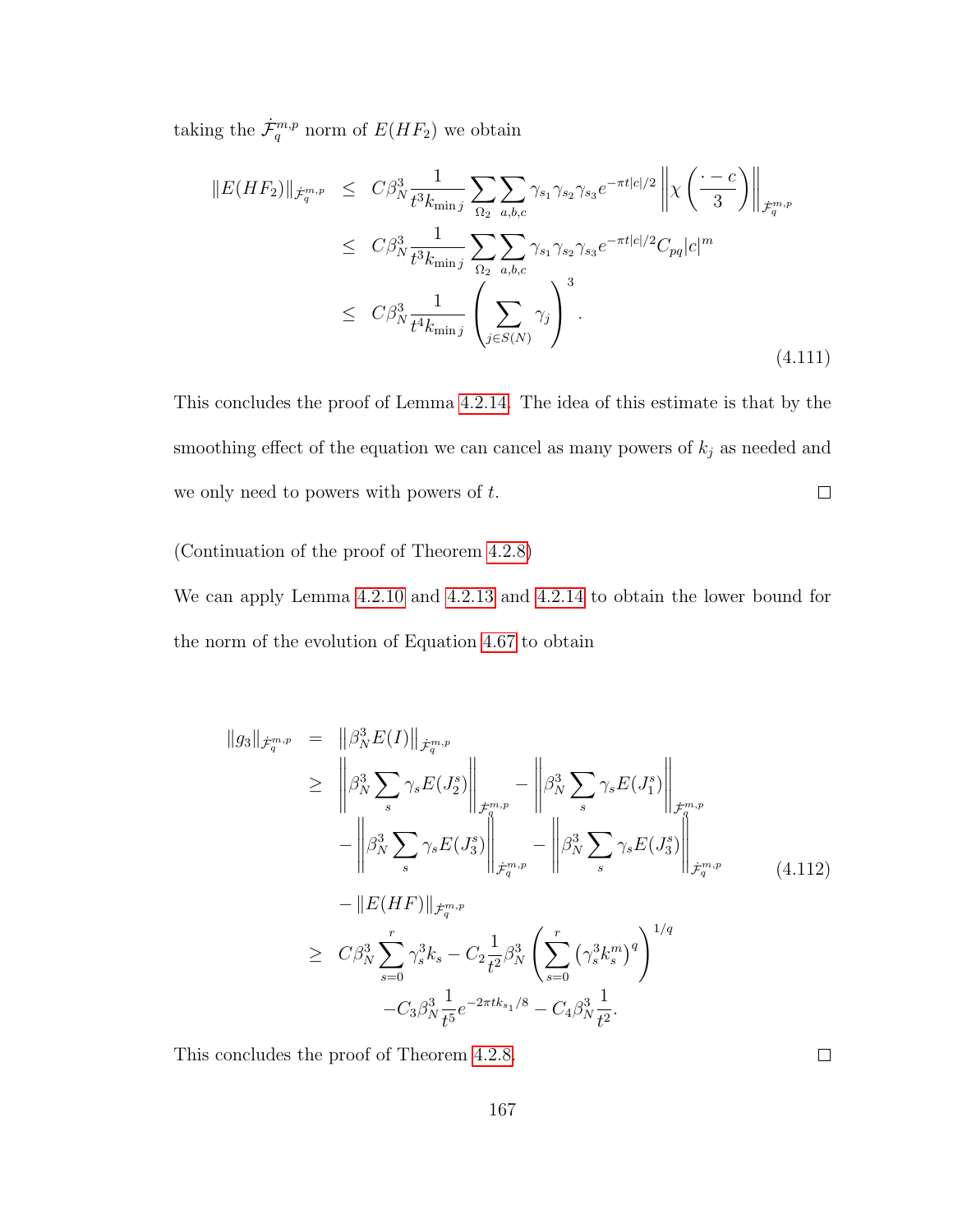# <span id="page-176-0"></span>4.3 Norm Inflation for  $\ell \geq 2$

In this section we want to construct initial data such that the truncation of the expansion of the Muskat problem  $(4.5)$  at some order  $\ell$  produces norm inflation. For this purpose we consider the initial data  $\varphi : \mathbb{R} \to \mathbb{R}, \varphi \in C^{\infty}(\mathbb{R})$  defined by

<span id="page-176-1"></span>
$$
\hat{\varphi} = \beta_N \sum_{N \le j \le (1+\delta)N} \gamma_j (P_{k_j} + P_{2\ell k_j + M}). \tag{4.113}
$$

First we need some preliminary estimates about the size of this initial data

**Lemma 4.3.1.** [Size of the Initial data]Let  $\varphi$  given by [\(4.113\)](#page-176-1), then

$$
\|\varphi\|_{\mathcal{F}_q^{m,p}} \sim \beta_N \ell \left( \sum_{N \le j \le (1+\delta)N} \gamma_j^q k_j^{mq} \right)^{1/q} \tag{4.114}
$$

*Proof of Lemma [4.113.](#page-176-1)* By definition of the  $\mathcal{F}_q^{m,p}$  norm

$$
\|\varphi\|_{\mathcal{F}_q^{m,p}} \sim \beta_N \Bigg(\sum_{N \le j \le (1+\delta)N} \gamma_j^q \Bigg(\Bigg(\int |\xi|^{mp} |P_{k_j}|^p d\xi\Bigg)^{q/p} + \Bigg(\int |\xi|^{mp} |P_{2\ell k_j + M}|^p d\xi\Bigg)^{q/p}\Bigg)\Bigg)^{1/q}, \quad (4.115)
$$

here we used that each term is supported in a different annulus  $C_k$ , then we get

$$
\|\varphi\|_{\mathcal{F}_q^{m,p}} \sim \beta_N \left( \sum_{N \le j \le (1+\delta)N} \gamma_j^q \left( (k_j + 1)^{mq} + (2\ell k_j + M + 1)^{mq} \right) \right)^{1/q}
$$
  
 
$$
\sim \beta_N \ell \left( \sum_{N \le j \le (1+\delta)N} \gamma_j^q k_j^{mq} \right)^{1/q}
$$
 (4.116)

*Remark* 4.3.2. Note that this estimate can be made independent of  $p$ . By using that  $P_{k_j} + P_{2\ell k_j+M}$  are supported in only two annulus  $C_k$ , and they are disjoint for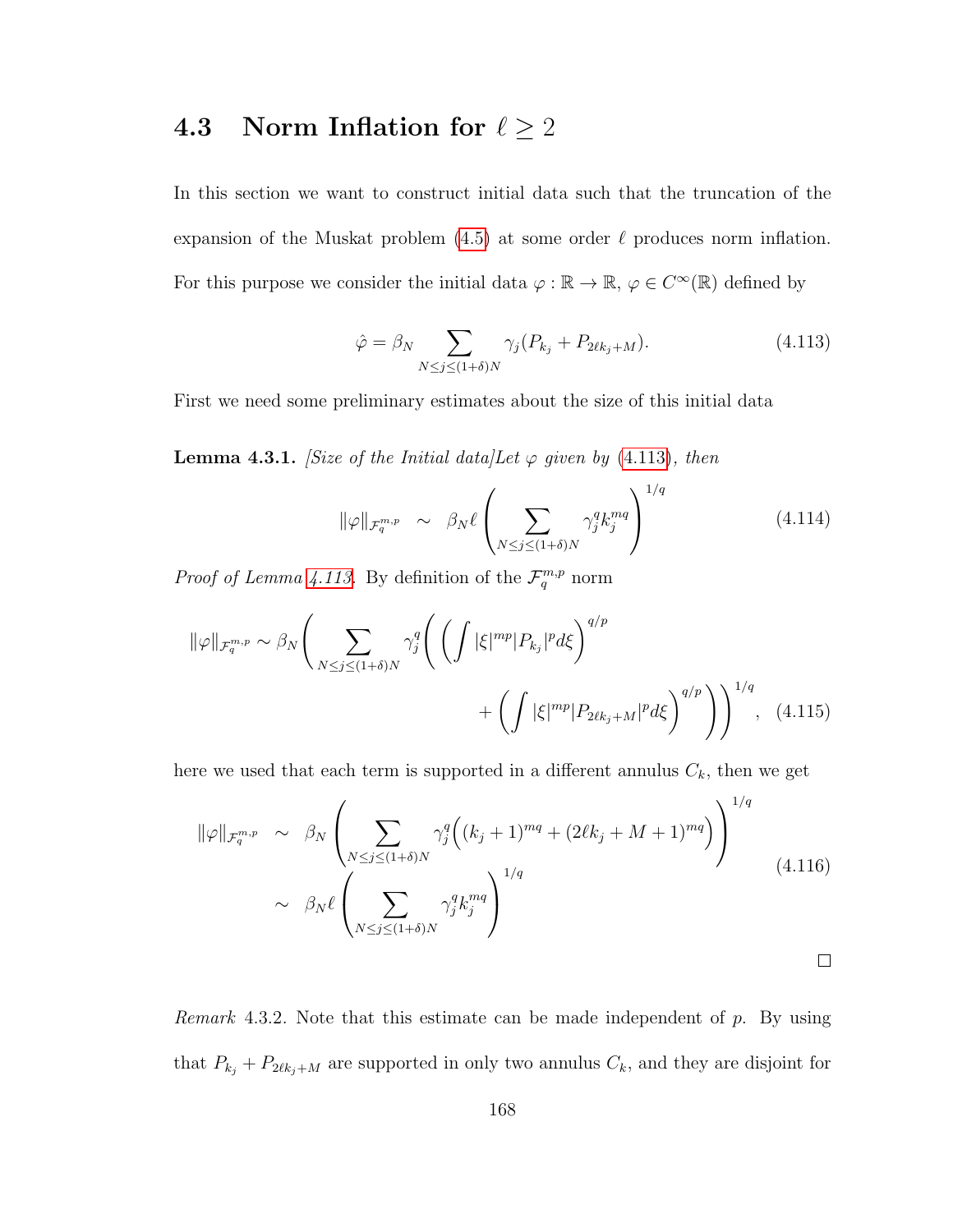different  $j,$  and the easy observation that

$$
\frac{1}{2}(|a|+|b|) \le (|a|^p + |b|^p)^{1/p} \le |a| + |b|.
$$
\n(4.117)

Consider the Taylor expansion of the Muskat problem [\(4.5\)](#page-148-0) but truncated up to the first  $\ell$  non-zero non-linear

<span id="page-177-1"></span>
$$
\partial_t + \Lambda f = \sum_{k=1}^{\ell} T_k f, \quad f(0) = f_0 \tag{4.118}
$$

As before we consider the expansion  $f = \sum_k \varepsilon^k f_k$ ,  $f(0) = \varepsilon \varphi$ , we get

<span id="page-177-0"></span>
$$
\begin{cases}\n\partial_t f_1 + \Lambda f_1 = 0 & , f_1(0) = \varphi \\
\partial_t f_{2k+1} + \Lambda f_{2k+1} & = \sum_{j=1}^k \sum_{i_1 + \dots + i_{2j+1} = k} \frac{(-1)^{j-1}}{2j+1} \int_{\mathbb{R}} \partial_x (\Delta_\alpha f_{i_1}) \cdots (\Delta_\alpha f_{i_{2j+1}}) d\alpha & , f_{2k+1}(0) = 0 \\
& k \ge 1 \\
f_{2k} = 0 & , k \ge 1\n\end{cases}
$$
\n(4.119)

To study this equation we consider a second approximation of this problem, which is obtained by considering the its second Picard iteration, the idea is that if we have good convergence properties for the Picard iteration, then the first few iterations should give a good approximation of the real behaviour of the solution. By doing this we obtain.

$$
\partial_t f + \Lambda f = \sum_{k=1}^{\ell} T_k e^{-t\Lambda} f_0, \quad f(0) = f_0 \tag{4.120}
$$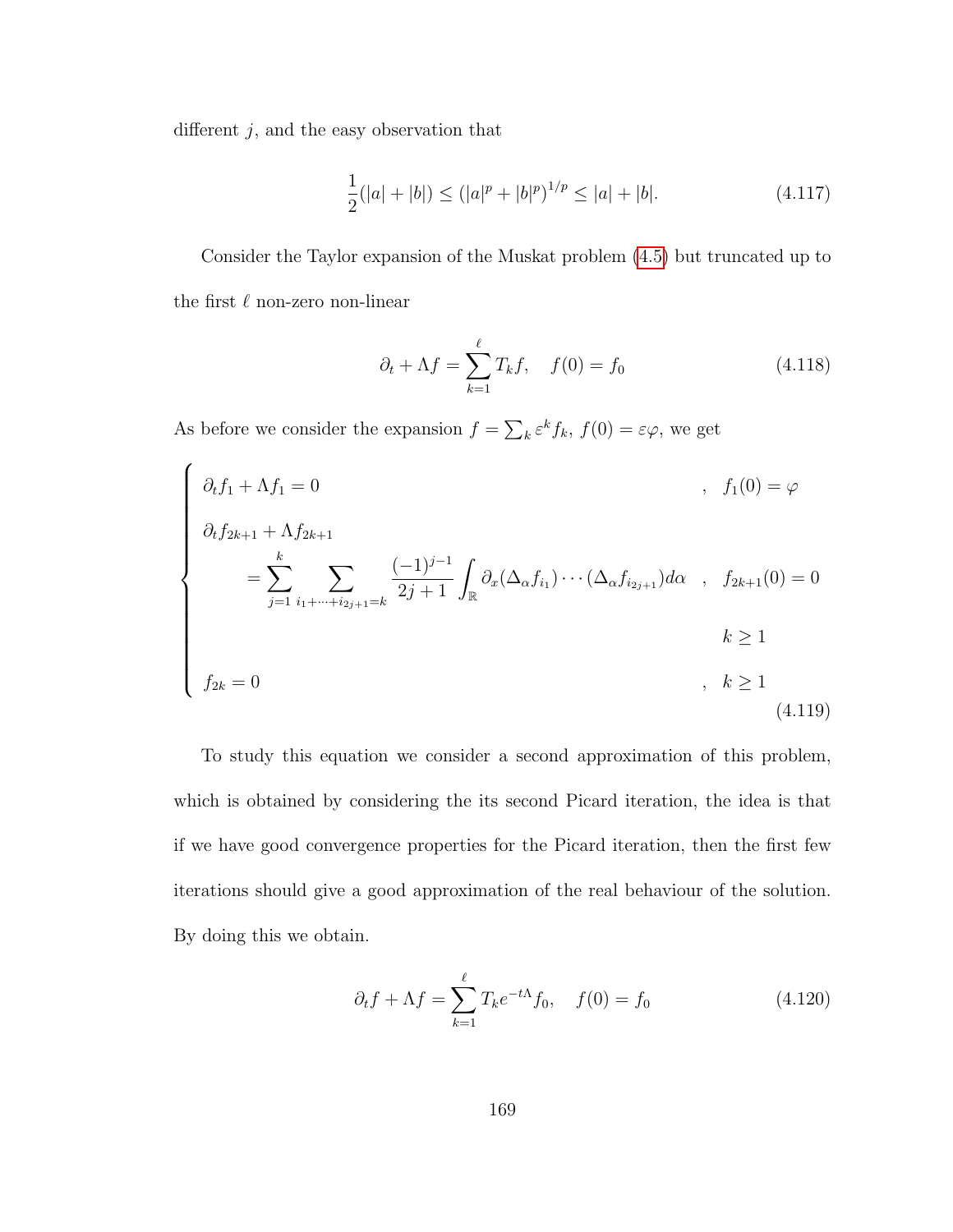In terms of the system [\(4.119\)](#page-177-0) we obtain

<span id="page-178-0"></span>
$$
\begin{cases}\n\partial_t f_1 + \Lambda f_1 = 0 & , f_1(0) = \varphi \\
\partial_t f_{2k+1} + \Lambda f_{2k+1} = \frac{(-1)^{k-1}}{2k+1} \int_{\mathbb{R}} \partial_x (\Delta_\alpha f_1)^{(2k+1)} d\alpha & , f_{2k+1}(0) = 0, 1 \le k \le \ell \\
f_k = 0 & , k \text{ even or } k \ge 2\ell + 2.\n\end{cases}
$$
\n(4.121)

The main result that we will prove in this Section is the following.

<span id="page-178-1"></span>**Theorem 4.3.3** (Norm inflation for higher order truncations). Given  $\ell \in \mathbb{N}$ ,  $R > 0$ ,  $T > 0$  and  $\varepsilon > 0$  there exists  $\tilde{T} < T$  and some initial data  $\varphi$  of the form [\(4.113\)](#page-176-1) such that the unique solution  $f \in C(0,T; \mathcal{F}_q^{m,p}(\mathbb{R}))$  of the second Picard's iteration [\(4.118\)](#page-177-1) of order  $\ell$  with initial data  $\varphi$  satisfy

$$
||f||_{\mathcal{F}_q^{m,p}}(\tilde{T}) > R \text{ and } ||\varphi||_{\mathcal{F}_q^{m,p}} < 1/R,\tag{4.122}
$$

for 
$$
m = \frac{2\ell-1}{2\ell+1}
$$
,  $q > (2\ell+1)(1+\varepsilon)$ , and any  $p \ge 1$ ,  $\gamma_j = \frac{1}{k_j^m j^{\frac{1+\varepsilon}{q}}}$ ,  $\beta_N = 1$ .

<span id="page-178-2"></span>**Lemma 4.3.4** (Estimate for  $k < \ell$ ). Let  $f_{2k+1}$  as defined by [\(4.121\)](#page-178-0), t such that  $tM < 1$  and  $tk_N \gg 1$  then

$$
||f_{2k+1}||_{\mathcal{F}_q^{m,p}} \leq \frac{C}{t^{2/q}} \beta_N^{2k+1} \left( \sum_j \gamma_j^{q(2k+1)} k_j^{(2k-2+m)q} \right)^{1/q} + \frac{C \beta_N^{2k+1}}{t^2 k_N} \left( \sum_j \gamma_j k_j^{\frac{2k-1}{2k+1}} \right)^{2k+1} \tag{4.123}
$$

Where the constant  $C$  depend on  $m$ ,  $p$ ,  $q$ ,  $k$ ,  $\ell$ .

<span id="page-178-3"></span>**Lemma 4.3.5** (Estimate for  $k = \ell$ ). Let  $f_{2\ell+1}$  as defined by [\(4.121\)](#page-178-0), t such that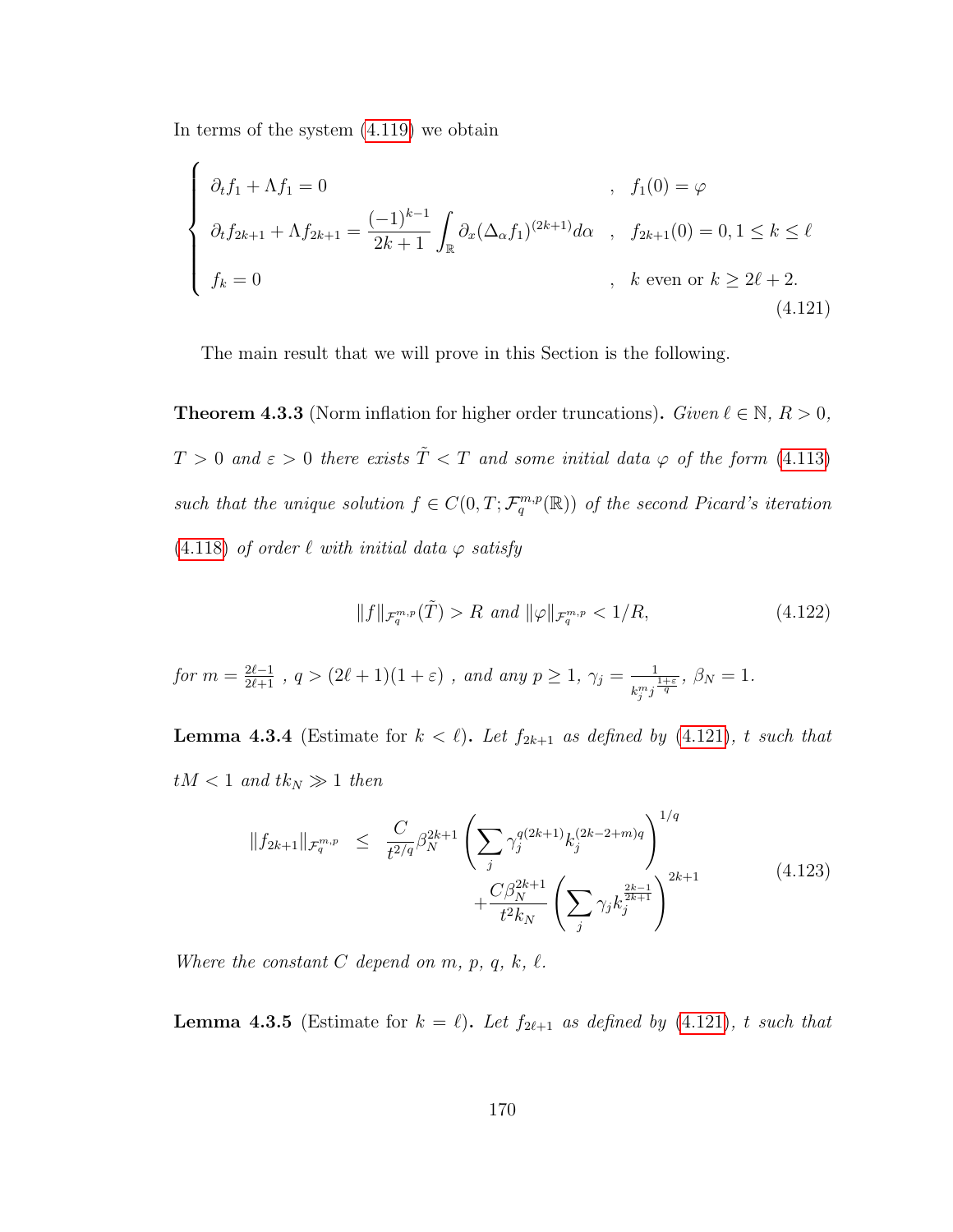$tM < 1$  and  $tk_N \gg 1$  then

$$
||f_{2\ell+1}||_{\mathcal{F}_q^{m,p}} \ge C \sum_{N \le j \le (1+\delta)N} \gamma_j^{2\ell+1} k_j^{2\ell-1} - \beta_N^{2\ell+1} \frac{C}{t^2 k_N} \sum_j \gamma_j^{2k+1} k_j^{2k-1} - \beta_N^{2\ell+1} \frac{C}{t^2 k_N} \left( \sum_j \gamma_j k_j^{\frac{2k-1}{2k+1}} \right)^{2k+1} \tag{4.124}
$$

Where the constant  $C$  depend on  $m$ ,  $p$ ,  $q$ ,  $\ell$ .

Proof of Theorem [4.3.3.](#page-178-1) We prove theorem [4.3.3](#page-178-1) using Lemmas [4.3.4](#page-178-2) and [4.3.5.](#page-178-3) First, by definition of the  $\dot{\mathcal{F}}_q^{m,p}$  norm, it is easy to see that

$$
||e^{-t\Lambda}\varphi||_{\dot{\mathcal{F}}_q^{m,p}} \le ||\varphi||_{\dot{\mathcal{F}}_q^{m,p}} \tag{4.125}
$$

Now we fix some small time  $\tilde T < T$  such that  $\tilde T M < 1,$  then for  $N > \tilde N$  such that  $\tilde{T}k_{\tilde{N}} \gg 1$  Lemmas [4.3.4](#page-178-2) and [4.3.5](#page-178-3) are valid. Now we take consider  $f = \sum_{k} \varepsilon^{k} f_k$  for  $\varepsilon = 1$ , then from Lemma [4.3.4](#page-178-2) and [4.3.5](#page-178-3) we get that

$$
||f||_{\dot{\mathcal{F}}_q^{m,p}} \ge ||f_{2\ell+1}||_{\dot{\mathcal{F}}_q^{m,p}} - \sum_{k < \ell} ||f_{2k+1}||_{\dot{\mathcal{F}}_q^{m,p}} - ||e^{-t\Lambda}\varphi||_{\dot{\mathcal{F}}_q^{m,p}}
$$
\n
$$
\ge C_1 \beta_N^{2\ell+1} \sum_{N \le j \le (1+\delta)N} \gamma_j^{2\ell+1} k_j^{2\ell-1} - \beta_N^{2\ell+1} \frac{C_2}{t^2 k_N} \sum_j \gamma_j^{2\ell+1} k_j^{2\ell-1}
$$
\n
$$
- \beta_N^{2\ell+1} \frac{C_3}{t^2 k_N} \left( \sum_j \gamma_j k_j^{\frac{2\ell-1}{2\ell+1}} \right)^{2\ell+1}
$$
\n
$$
- \sum_{k=1}^{\ell-1} \frac{C_4}{t^{2/q}} \beta_N^{2k+1} \left( \sum_j \gamma_j^{q(2k+1)} k_j^{(2k-2+m)q} \right)^{1/q}
$$
\n
$$
- \sum_{k=1}^{\ell-1} \frac{C_5 \beta_N^{2k+1}}{t^2 k_N} \left( \sum_j \gamma_j k_j^{\frac{2k-1}{2k+1}} \right)^{2k+1}
$$
\n
$$
- C_6 \beta_N \left( \sum_{N \le j \le (1+\delta)N} \gamma_j^q k_j^{mq} \right)^{1/q}
$$
\n(4.126)

 $= I_1 + I_2 + I_3 + I_4 + I_5 + I_6$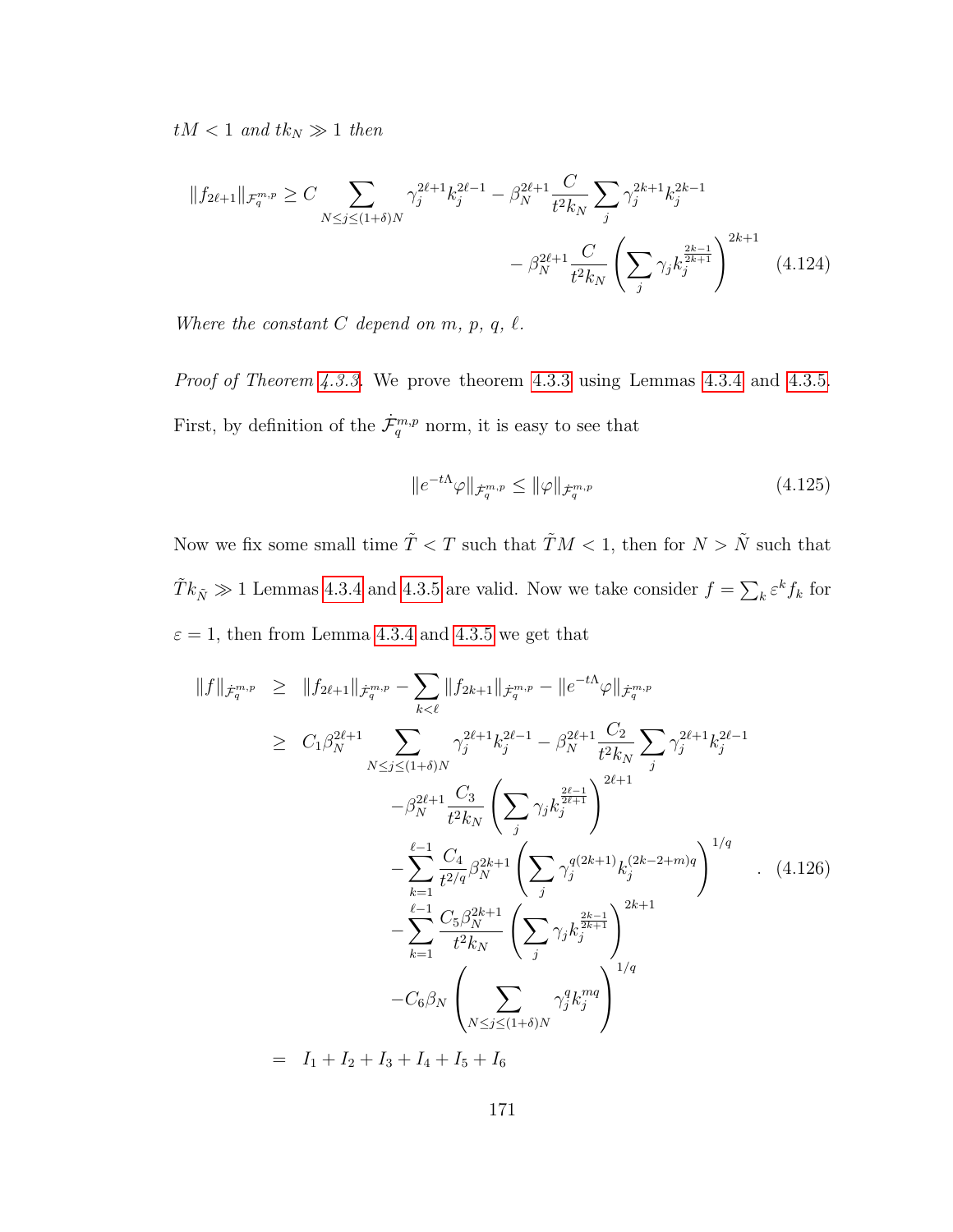Next by taking  $m = \frac{2\ell-1}{2\ell+1}$ ,  $q > (2\ell+1)(1+\varepsilon)$ , and any  $p \ge 1$ ,  $\gamma_j = \frac{1}{\ell m_j}$  $\frac{1}{k_j^m j^{\frac{1+\varepsilon}{q}}},$  $\beta_N = 1$ . Then we get the following estimates for each of the terms

i)

$$
I_1 = \sum_{N \le j \le (1+\delta)N} \gamma_j^{2\ell+1} k_j^{2\ell-1} \sim \sum_{N \le j \le (1+\delta)N} \frac{1}{j^{\frac{(1+\epsilon)(2\ell+1)}{q}}} \to \infty \text{ as } N \to \infty
$$
  
So take N such that  $C_1 \beta_N^{2\ell+1} \sum_{N \le j \le (1+\delta)N} \gamma_j^{2\ell+1} k_j^{2\ell-1} > 4R$ 

ii) The coefficient next to the first term is clearly larger than the one next to the second cone, so more precisely we can take N large such that

$$
I_2 = \frac{C_2}{\tilde{T}^2 k_N} \le \frac{1}{2} C_1
$$

iii)

$$
I_3 = \sum_{N \le j \le (1+\delta)N} \gamma_j k_j^{\frac{2\ell-1}{2\ell+1}} \sim \sum_{N \le j \le (1+\delta)N} \frac{1}{j^{\frac{2\ell-1}{2\ell+1}} \frac{1+\varepsilon}{q}}
$$

Because this sum diverges in order to bound that term, we make use that we have a factor of  $k_N$  in the denominator, so we can add the assumption that

$$
\sum_{N \le j \le (1+\delta)N} \frac{1}{j^{\frac{2\ell-1}{2\ell+1}\frac{1+\varepsilon}{q}}} < \frac{1}{N} k_N^{\frac{1}{2\ell+1}}
$$

So we take N so that

$$
\beta_N^{2\ell+1}\frac{C_2}{t^2k_N}\sum_{N\leq j\leq (1+\delta)N}\gamma_j^{2\ell+1}k_j^{2\ell-1}<1
$$

iv)

$$
I_4 = \sum_j \gamma_j^{q(2k+1)} k_j^{(2k-2+m)q} \sim \sum_{N \le j \le (1+\delta)N} \frac{1}{k_j^{q(2k+1)\frac{2\ell-1}{2\ell+1}-(2k-2+m)q}} \frac{1}{j^{(2k-2+m)(1+\varepsilon)}}
$$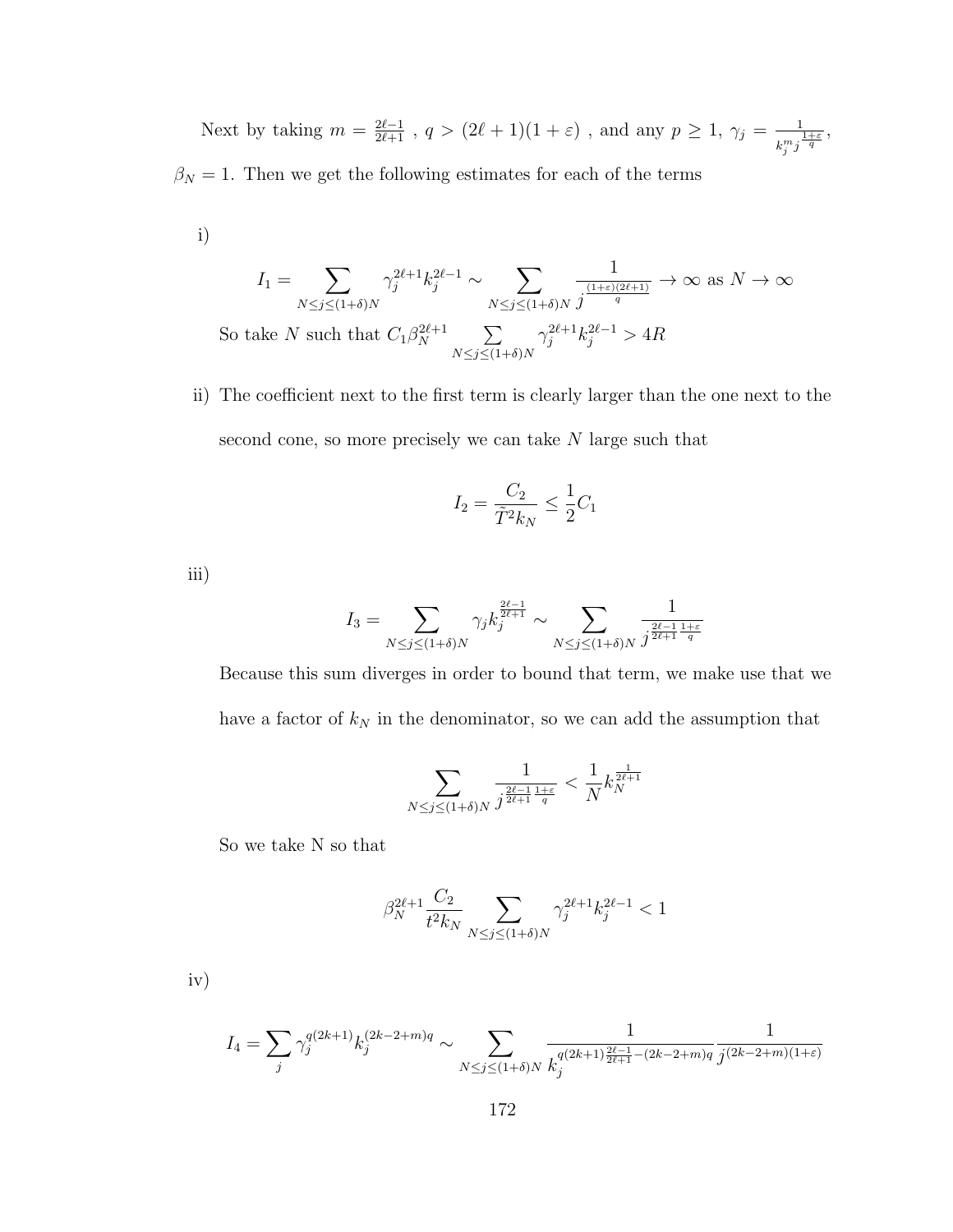Notice that because  $m < 1$ 

$$
q(2k+1)\frac{2\ell-1}{2\ell+1} - (2k-2+m)q = q(2k+1)\left(\frac{2\ell-1}{2\ell+1} - \frac{(2k-2+m)}{2k+1}\right) < 0
$$

Take N so that

$$
\beta_N^{2\ell+1}\frac{C_3}{t^2k_N}\left(\sum_{N\leq j\leq (1+\delta)N}\gamma_jk_j^{\frac{2\ell-1}{2\ell+1}}\right)^{2\ell+1}<1
$$

v)

$$
I_5 = \sum_{N \le j \le (1+\delta)N} \gamma_j^{q(2k+1)} k_j^{(2k-2+m)q} \to 0 \text{ as } N \to \infty
$$

Take  $N$  so that

$$
\sum_{k=1}^{\ell-1} \frac{C_4}{t^{2/q}} \beta_N^{2k+1} \left( \sum_{N \le j \le (1+\delta)N} \gamma_j^{q(2k+1)} k_j^{(2k-2+m)q} \right)^{1/q} < 1
$$

vi)

$$
I_6 = \sum_{N \le j \le (1+\delta)N} \gamma_j k_j^{\frac{2k-1}{2k+1}} \sim \sum_{N \le j \le (1+\delta)N} \frac{1}{k_j^{\frac{2\ell-1}{2k+1} - \frac{2k-1}{2k+1}} j^{\frac{2k-1}{2k+1} \frac{1+\epsilon}{q}}} \to 0 \text{ as } N \to \infty
$$

Take  $N$  so that

$$
\sum_{k=1}^{\ell-1} \frac{C_5 \beta_N^{2k+1}}{t^2 k_N} \left( \sum_{N \le j \le (1+\delta)N} \gamma_j k_j^{\frac{2k-1}{2k+1}} \right)^{2k+1} < 1.
$$

vi)

$$
\sum_{N \le j \le (1+\delta)N} \gamma_j^q k_j^{mq} \sim \sum_{N \le j \le (1+\delta)N} \frac{1}{j^{1+\varepsilon}} \to 0 \text{ as } N \to \infty
$$

Take  $\cal N$  so that

$$
C_6\beta_N\left(\sum_{N\leq j\leq (1+\delta)N}\gamma_j^q k_j^{mq}\right)^{1/q}<1,
$$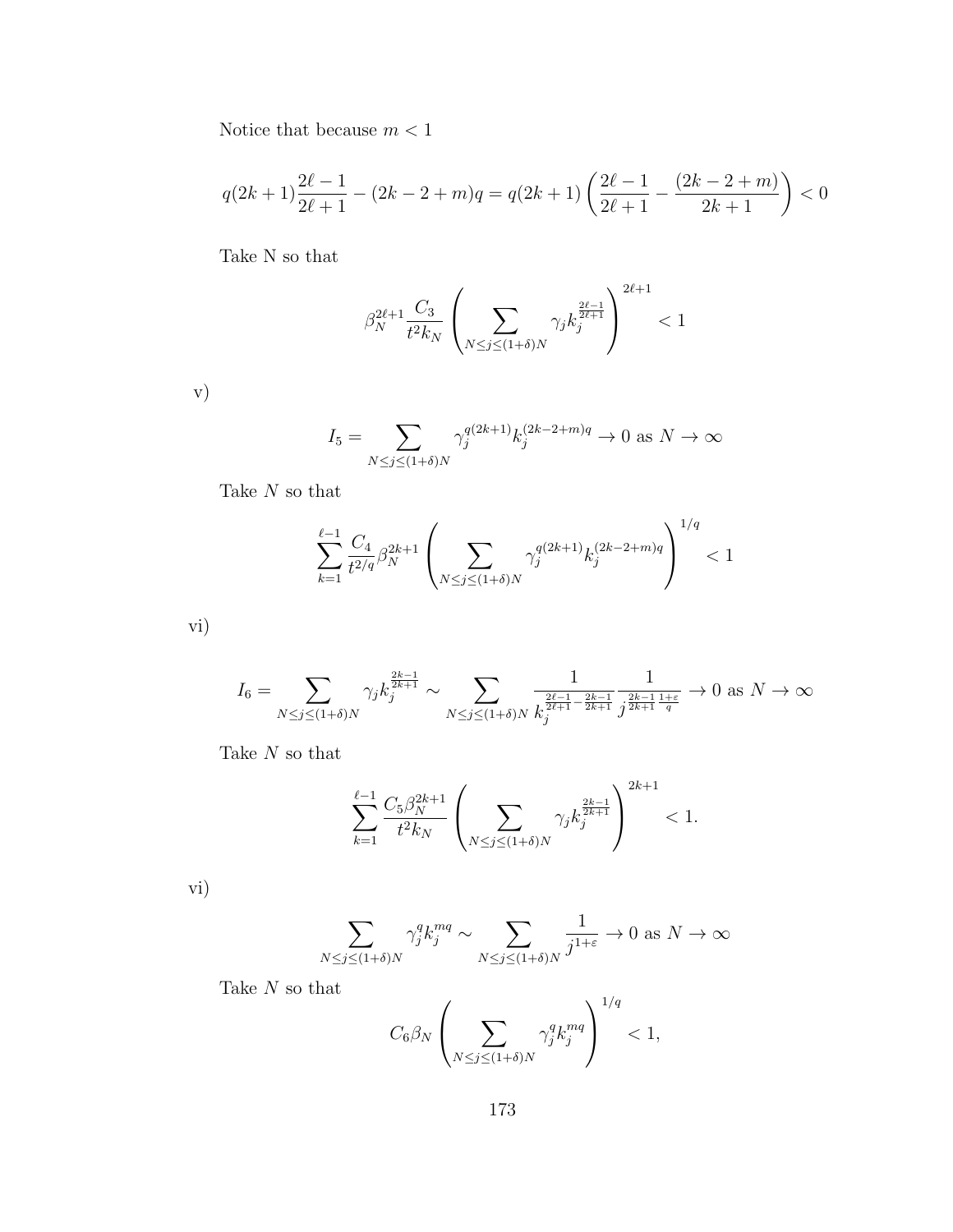and consequently we can take  $\|\varphi\|_{\dot{\mathcal{F}}_q^{m,p}}$  arbitrarily small say take N large enough so that

$$
\|\varphi\|_{\dot{\mathcal{F}}_q^{m,p}}<\frac{1}{R}
$$

Then taking  $N$  that satisfy all this requirements we conclude that

$$
||f_{2\ell+1}||_{\dot{\mathcal{F}}_q^{m,p}} \ge 2R - 4 \ge R.
$$

For N large enough, and because this can be done for any  $T > 0$  and  $R > 0$  which completes the proof of Theorem [4.3.3](#page-178-0)

 $\Box$ 

For the proof of Lemma [4.3.4](#page-178-1) an important technical tool is an estimate of the integral in  $\alpha$  analogous to Lemma [4.2.6.](#page-159-0) Define

<span id="page-182-0"></span>
$$
\Gamma_{2k+1}(A_1, \cdots, A_{2k+1}) := i \int_{\mathbb{R}_{\alpha}} m_{\alpha}(A_1) m_{\alpha}(A_2) \dots m_{\alpha}(A_{2k}) m_{\alpha}(A_{2k+1}) d\alpha \quad (4.127)
$$

<span id="page-182-1"></span>Then we have the following Lemma

**Lemma 4.3.6** (Properties of  $\Gamma_{2k+1}$ ). Let  $k \geq 1$ , then the function  $\Gamma_{2k+1}$  defined by  $(4.127)$  satisfy

i)  $\Gamma(A_1, \ldots, A_{2k+1})$  is given explicitly,

$$
\Gamma(A_1, \ldots, A_{2k+1}) = \frac{(2\pi)^{2k}\pi}{(2k)!} \left( A_1^{2k-1} |A_1| + A_2^{2k-1} |A_2| + \cdots + A_{2k+1}^{2k-1} |A_{2k+1}| \right. \\
 \left. - (A_1 + A_2)^{2k-1} |A_1 + A_2| - \cdots \\
 \left. + (A_1 + \cdots + A_{2k+1})^{2k-1} |A_1 + \cdots + A_{2k+1}| \right) \right)
$$
\n(4.128)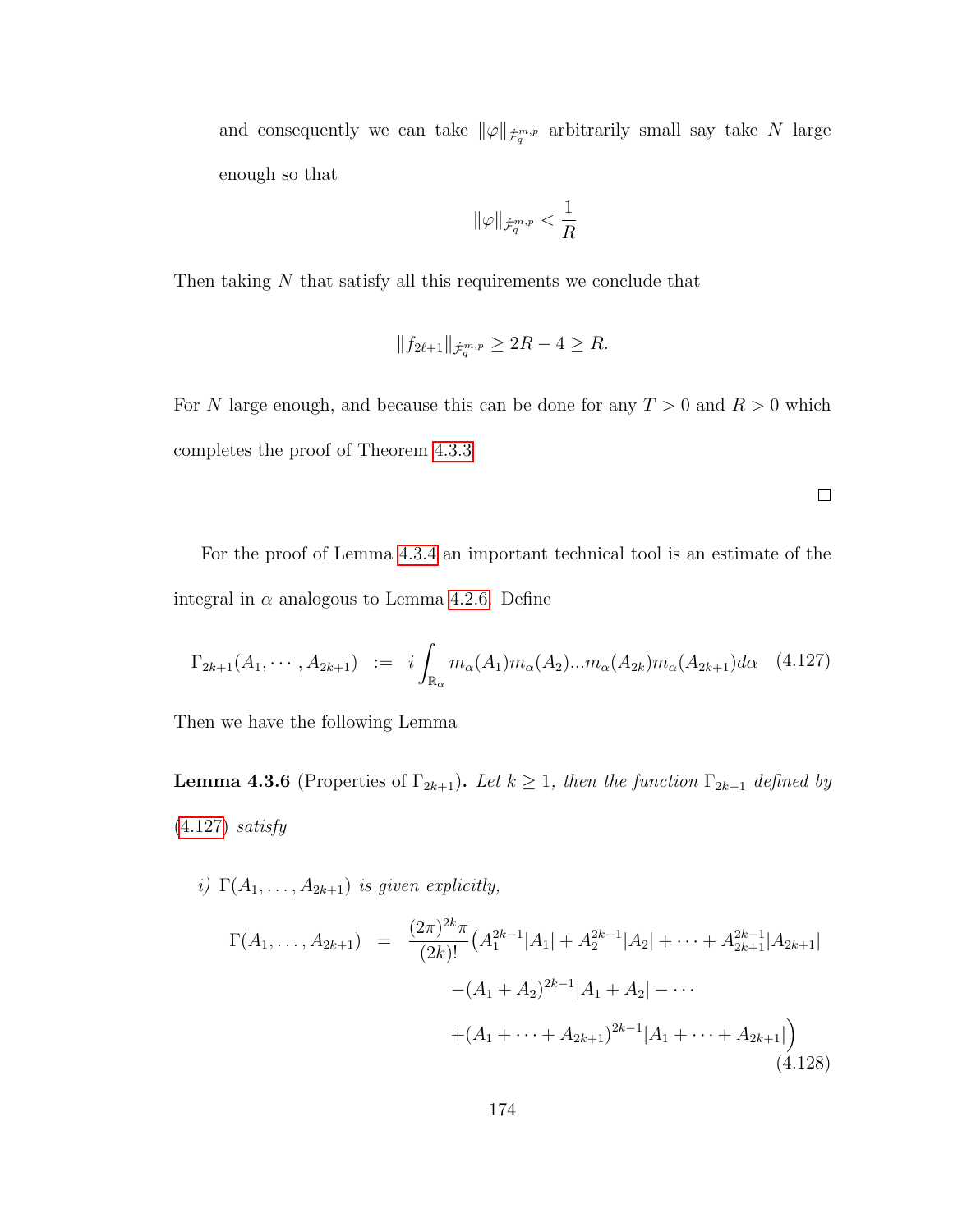- ii)  $\Gamma_{2k+1}(cA_1, ..., cA_{2k+1}) = c^{2k} \text{sgn}(c) \Gamma_{2k+1}(A_1, ..., A_{2k+1}),$
- iii)  $\Gamma_{2k+1}(A_1, ..., A_{2k+1}) = 0$  if  $A_\ell > 0$  for all  $\ell$ ,
- iv)  $\Gamma_{2k+1}$  is symmetric in all variables,
- v)  $\Gamma_{2k+1}(A_1, ..., A_{2k+1}) \leq 2(2\pi)^{2k} |A_1||A_2|...|A_{2k}|$ . Notice that there are only  $2k$ terms in the right hand side and not  $2k + 1$ .

$$
vi) \ |\Gamma(A_1, ..., A_{2\ell+1})| \le 2(2\pi)^{2k} \min_j |A_1 A_2 ... A_{j-1} \check{A}_j A_{j+1} ... A_{2k+1}|.
$$

vii) Let  $x_i \in [A_i - 1, A - i + 1]$  then

$$
|\Gamma(x_1, \cdots, x_{2k+1}) - \Gamma(A_1, \cdots, A_{2k+1})| \le C(|A_1|^{2k-1} + \cdots + |A_{2k+1}|^{2k-1})
$$
\n(4.129)

Proof of Lemma [4.3.6.](#page-182-1) i) is obtained by integration by parts.

ii) is direct consequence of the explicit formula in part i). iii) is obtained from the integral representation by using that

$$
m_{\alpha}(A) = \frac{1 - e^{-2\pi i \alpha A}}{\alpha} = \frac{2ie^{-\pi i \alpha A}}{\alpha} \sin(\pi \alpha A), \tag{4.130}
$$

then you get

$$
\Gamma(A_1, \cdots, A_{2k+1}) = i(2i)^{2k+1} \int e^{\pi i (A_1 + \cdots + A_{2k+1})} \times \frac{\sin(\pi \alpha A_1)}{\alpha} \cdots \frac{\sin(\pi \alpha A_{2k+1})}{\alpha} d\alpha
$$
\n(4.131)

Now the integral can be seen as the Fourier transform at the point  $A_1 + \cdots +$  $A_{2k+1}$ . And from computations in Section [6.1](#page-243-0) we conclude that his integral is equal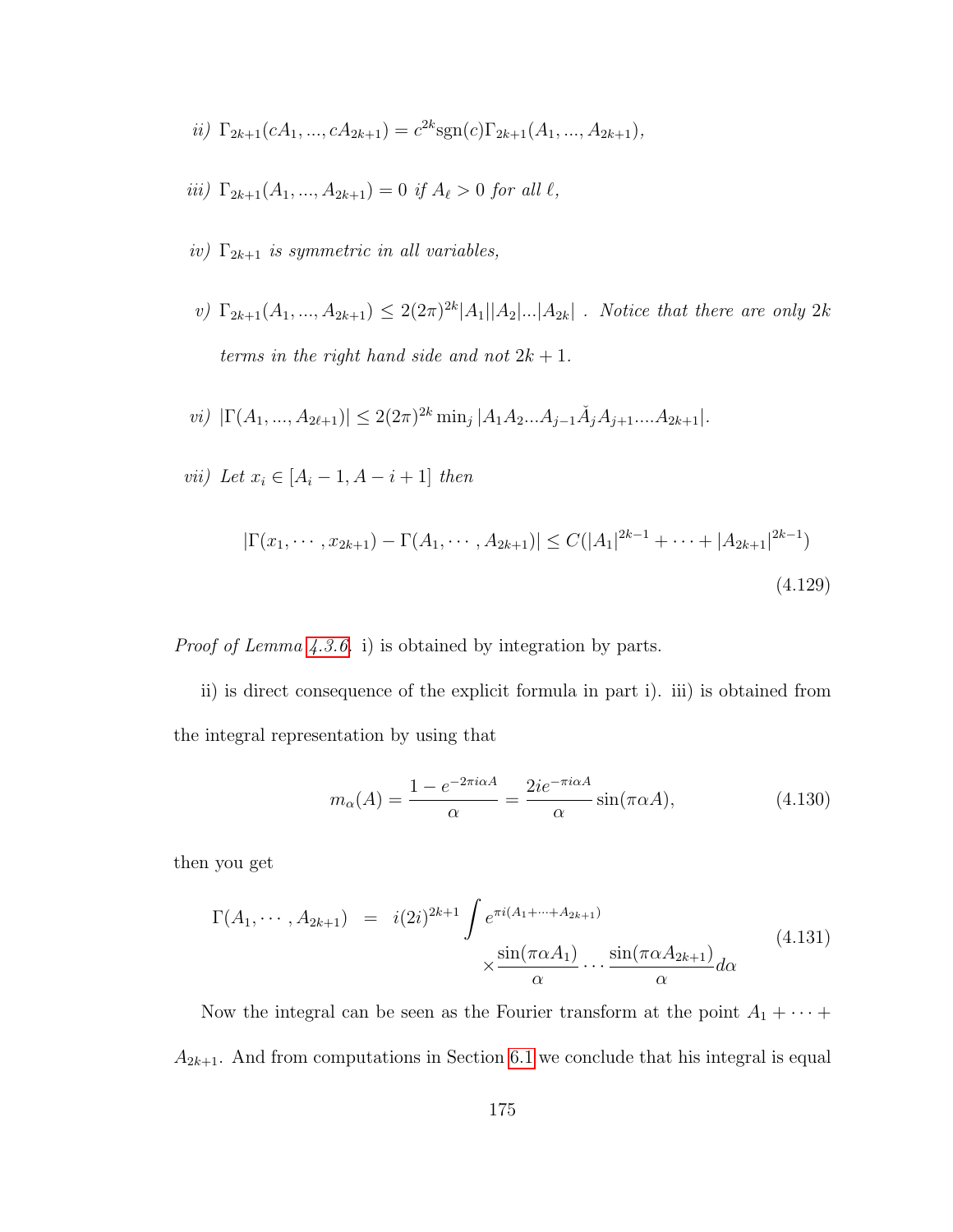to zero.

For part iv) is direct from the definition. Part vi) is obtained from v) and the observation that because of iv) the variable that we omit in the estimate can be any variable. For part v) the proof is analogous to the proof in Lemma [4.2.6](#page-159-0) for  $k = 1$ . To prove vii) we use that  $\Gamma(x_1, \dots, x_{2k+1})$  is differentiable and therefore it is enough to estimate the partial derivatives around the point  $(A_1, \dots, A_{2k+1})$ .

$$
\frac{d}{dx_i} \Gamma(x_1, \dots, x_{2k+1}) \le (2^{2k+2} - 1)(2k)(|x_1| + \dots + |x_{2k+1}|)^{2k-1}
$$
\n
$$
\le C(k)(|x_1|^{2k-1} + \dots + |x_{2k+1}|^{2k-1})
$$
\n(4.132)

Then we get that

$$
J \leq |\Gamma(x_1, \dots, x_{2k+1}) - \Gamma(A_1, \dots, A_{2k+1})|
$$
  
\n
$$
\leq \sum_{i} \left| \frac{d}{dx_i} \Gamma(y_1, \dots, y_{2k+1}) \right|
$$
  
\n
$$
\leq (2k+1)C(k)(|A_1 + 1|^{2k-1} + \dots + |A_{2k+1} + 1|^{2k-1})
$$
  
\n
$$
\leq C_2(k)(|A_1|^{2k-1} + \dots + |A_{2k+1} + 1|^{2k-1})
$$
\n
$$
\square
$$

*Proof of Lemma [4.3.4.](#page-178-1)* First taking Fourier transform to [\(4.121\)](#page-178-2) we get that  $\hat{f}_{2k+1}$ can be writen as

$$
\hat{f}_{2k+1} = \frac{(-1)^{k-1}}{2k+1} \int_0^t e^{-2\pi|\xi|(t-\tau)} I_{2k+1}(\xi, \tau) d\tau
$$
\n(4.134)

for  $1 \leq k \leq \ell$ , where,

$$
I_{2k+1}(\xi,\tau) = (2\pi i\xi) \int_{\mathbb{R}} (m_{\alpha}\hat{f}_1)^{*(2k+1)} d\alpha.
$$
 (4.135)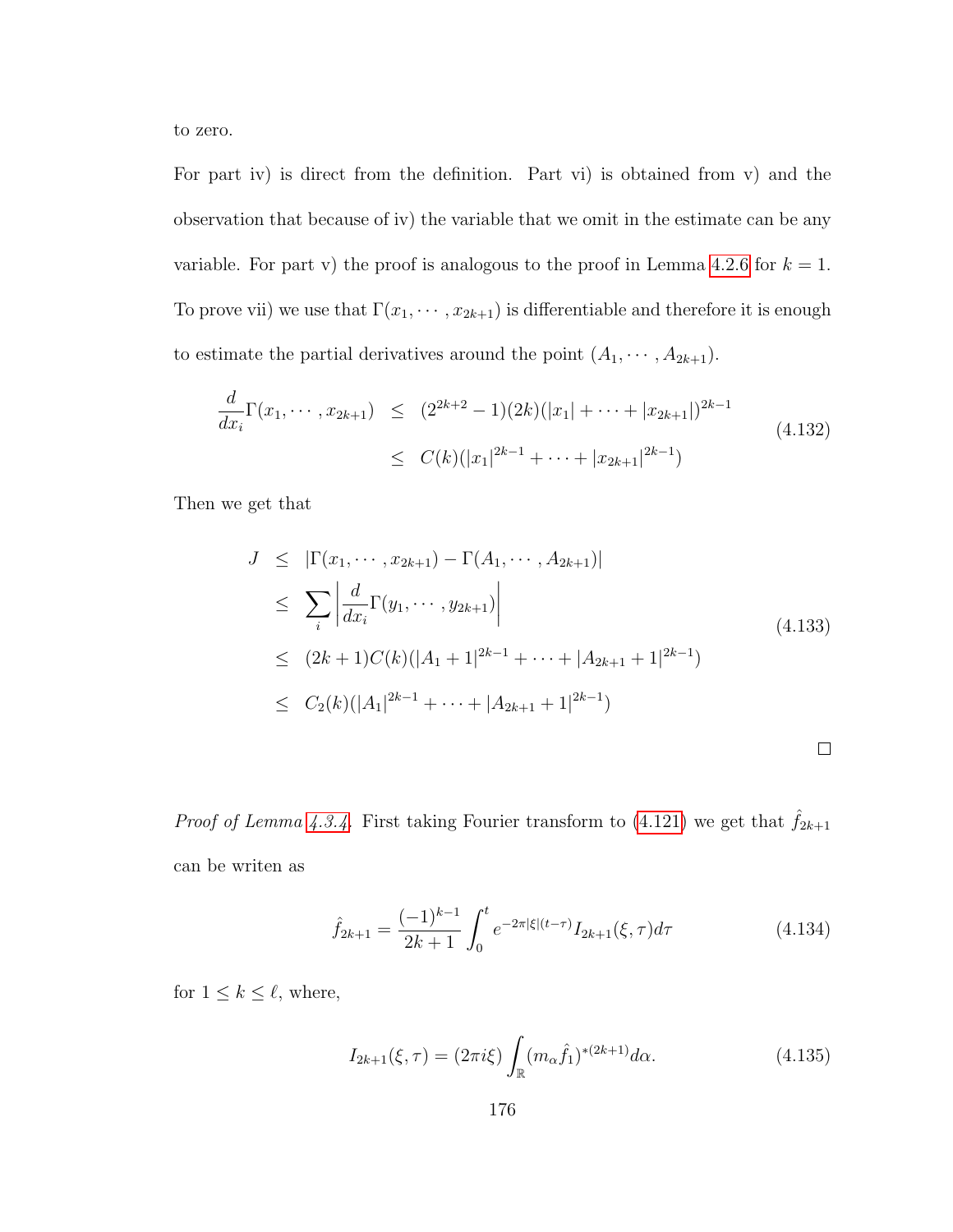Substituting  $\hat{f}_1 = \beta_N \sum_j \gamma_j e^{-2\pi t |\xi|} (P_{k_j} + P_{2\ell k_j + M})$  in  $I_{2k+1}$ 

$$
I_{2k+1}(\xi,t) = \beta_N^{2k+1} \sum_{N \le j \le (1+\delta)N} \sum_{\substack{c_i^j \in \Lambda(k_j) \\ i=1,\cdots,2k+1}} \gamma_j^{2k+1} R_{c_1^j \cdots c_{2k+1}^j}(\xi,t) + HF(\xi,t), \quad (4.136)
$$

where  $\Lambda(k_s) = {\pm k_s, \pm (2\ell k_s + M)}$  and

<span id="page-185-0"></span>
$$
R_{c_1^j \cdots c_{2k+1}^j}(\xi, t) = (2\pi i \xi) \int (e^{-2\pi t |\cdot|} m_\alpha \chi_{c_1^j}) \ast \dots \ast (e^{-2\pi t |\cdot|} m_\alpha \chi_{c_{2k+1}^j}) d\alpha, \qquad (4.137)
$$

$$
HF = \beta_N^{2k+1} \sum_{\substack{N \le s_i \le (1+\delta)N \\ \text{not all equal}}} \sum_{c_i^s \in \Lambda(k_{s_i})} \gamma_{s_1} \cdots \gamma_{s_{2k+1}} \times (2\pi i \xi) \int (e^{-2\pi t |\cdot|} m_\alpha \chi_{c_1^{s_1}}) * ... * (e^{-2\pi t |\cdot|} m_\alpha \chi_{c_{2k+1}^{s_{2k+1}}}) d\alpha. \tag{4.138}
$$

<span id="page-185-1"></span>Here  $HF$  represent the off diagonal terms in the sum that we expect to have high frequency and should decay faster, which should make them easier to estimate. **Lemma 4.3.7** (Estimate diagonal terms in Lemma [4.3.4\)](#page-178-1). Let  $k < \ell$  and  $0 < t < 1$ , then

$$
\left\| \beta_N^{2k+1} \sum_{N \le j \le (1+\delta)N} \sum_{c_i^j \in \Lambda(k_j)} \gamma_j^{2k+1} E(R_{c_1^j \cdots c_{2k+1}^j}) \right\|_{\dot{\mathcal{F}}_q^{m,p}} \le \frac{C}{t^{2/q}} \beta_N^{2k+1} \left( \sum_{j=N}^{(1+\delta)N} \gamma_j^{(2k+1)q} k_j^{(2k-2+m)q} e^{-\pi t q k_j/2} \right)^{1/q} (4.139)
$$

<span id="page-185-2"></span>Lemma 4.3.8 (Estimate off diagonal terms in Lemma [4.3.4\)](#page-178-1). Let HF as defined by [\(4.138\)](#page-185-0), then

$$
||E(HF)||_{\mathcal{F}_q^{m,p}} \le \frac{C}{t^2} \left( \sum_j \gamma_j k_j^{\frac{2k-1}{2k+1}} \right)^{2k+1}
$$
\n(4.140)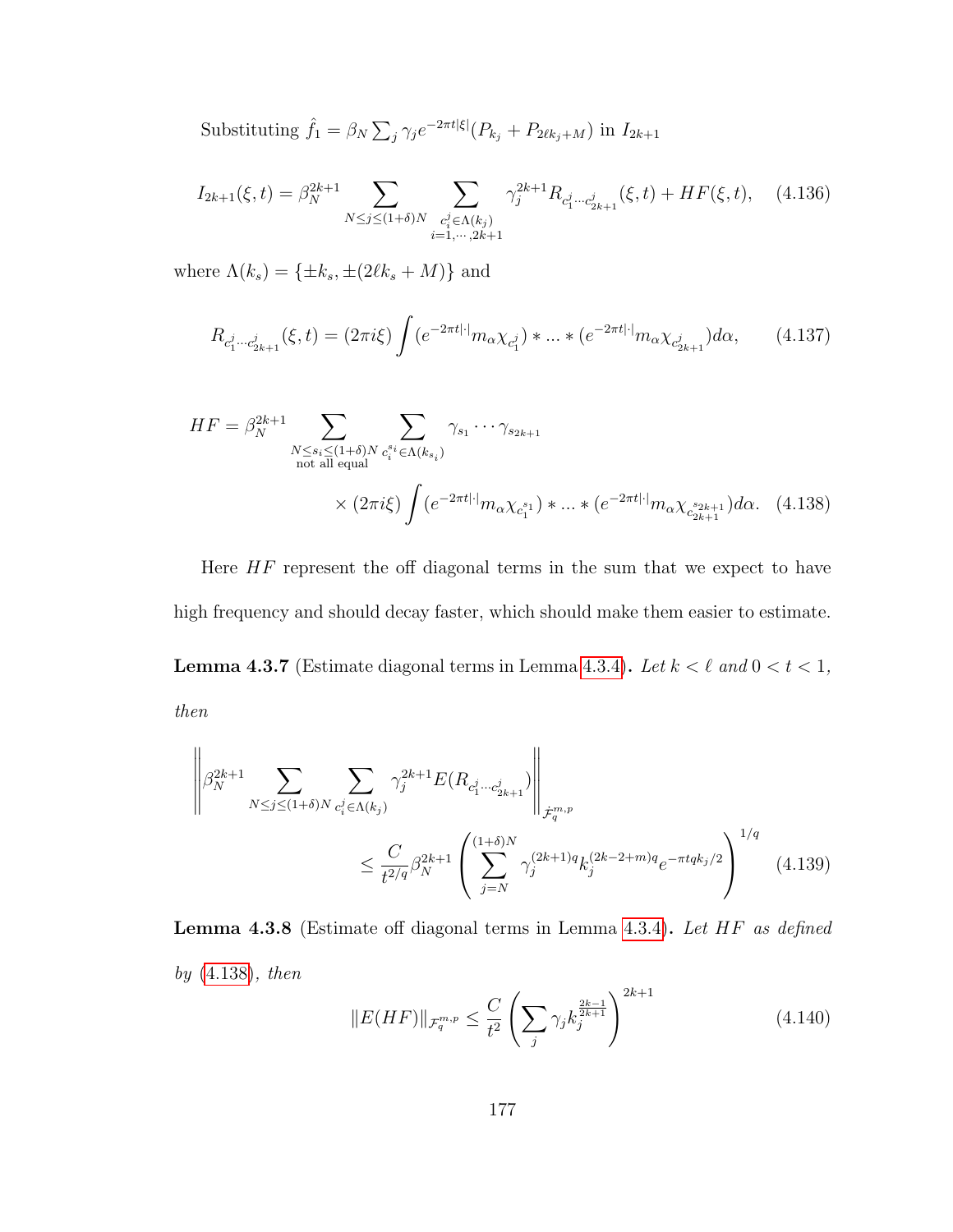Proof of Lemma [4.3.7.](#page-185-1) First we write

$$
R_{c_1^j \cdots c_{2k+1}^j} = (2\pi i \xi) \int (m_\alpha e^{-2\pi t |\cdot|} \chi_{c_1^j}) * \cdots * (m_\alpha e^{-2\pi t |\cdot|} \chi_{c_{2k+1}^j}) d\alpha
$$
  

$$
= (2\pi \xi) \int d\xi_1 \cdots \int d\xi_{2k} \Gamma_{2k+1}(\xi - \xi_1, \xi_1 - \xi_2, \cdots, \xi_{2k})
$$
  

$$
\times e^{-2\pi t |\xi - \xi_1|} \chi_{c_1^j}(\xi - \xi_1) e^{-2\pi t |\xi_1 - \xi_2|} \chi_{c_2^j}(\xi_1 - \xi_2)
$$
  

$$
\times \cdots e^{-2\pi t |\xi_{2k}|} \chi_{c_{2k+1}^j}(\xi_{2k})
$$
  
(4.141)

Notice that we only have to integrate in the region

$$
\sup p\{\chi_{c_1^j}(\xi-\xi_1)\chi_{c_2^j}(\xi_1-\xi_2)\cdots\chi_{c_{2k+1}^j}(\xi_{2k})\},\tag{4.142}
$$

also notice that  $|c_i^j|$  $\ell_i^j$   $\leq 2\ell k_j + M$ . By Lemma [4.3.6](#page-182-1) part iii) when all the entries of  $\Gamma_{2k+1}$  are positive or negative then this expression is zero. By using parts v) and vii) of the same Lemma we can estimate

<span id="page-186-0"></span>
$$
|\Gamma_{2k+1}(\xi - \xi_1, \xi_1 - \xi_2, \cdots, \xi_{2k})| \leq |\Gamma(c_1^j, \cdots, c_{2k+1}^j)|
$$
  
+  $O(|c_1^j|^{2k-1} + \cdots + |c_{2k+1}^j|^{2k-1})$   

$$
\leq C(2\ell k_j + M)^{2k} + O(|k_j|^{2k-1})
$$
  

$$
\leq Ck_j^{2k} + O(|k_j|^{2k-1})
$$
(4.143)

Multiplying by  $\gamma_i^{2k+1}$  $j^{2k+1}$  and summing over all  $c_j$  we get

$$
J_{2k+1}(\xi, t) = \sum_{N \le j \le (1+\delta)N} \sum_{c_j \in \Lambda_j} \gamma_j^{2k+1} R_{c_1^j \cdots c_{2k+1}^j}
$$
(4.144)

where

$$
\Lambda_j = \{ \vec{c} \in \{ \pm k_j, \pm (2\ell k_j + M) \}^{2k+1} : c_i \text{ not all same sign } \},\tag{4.145}
$$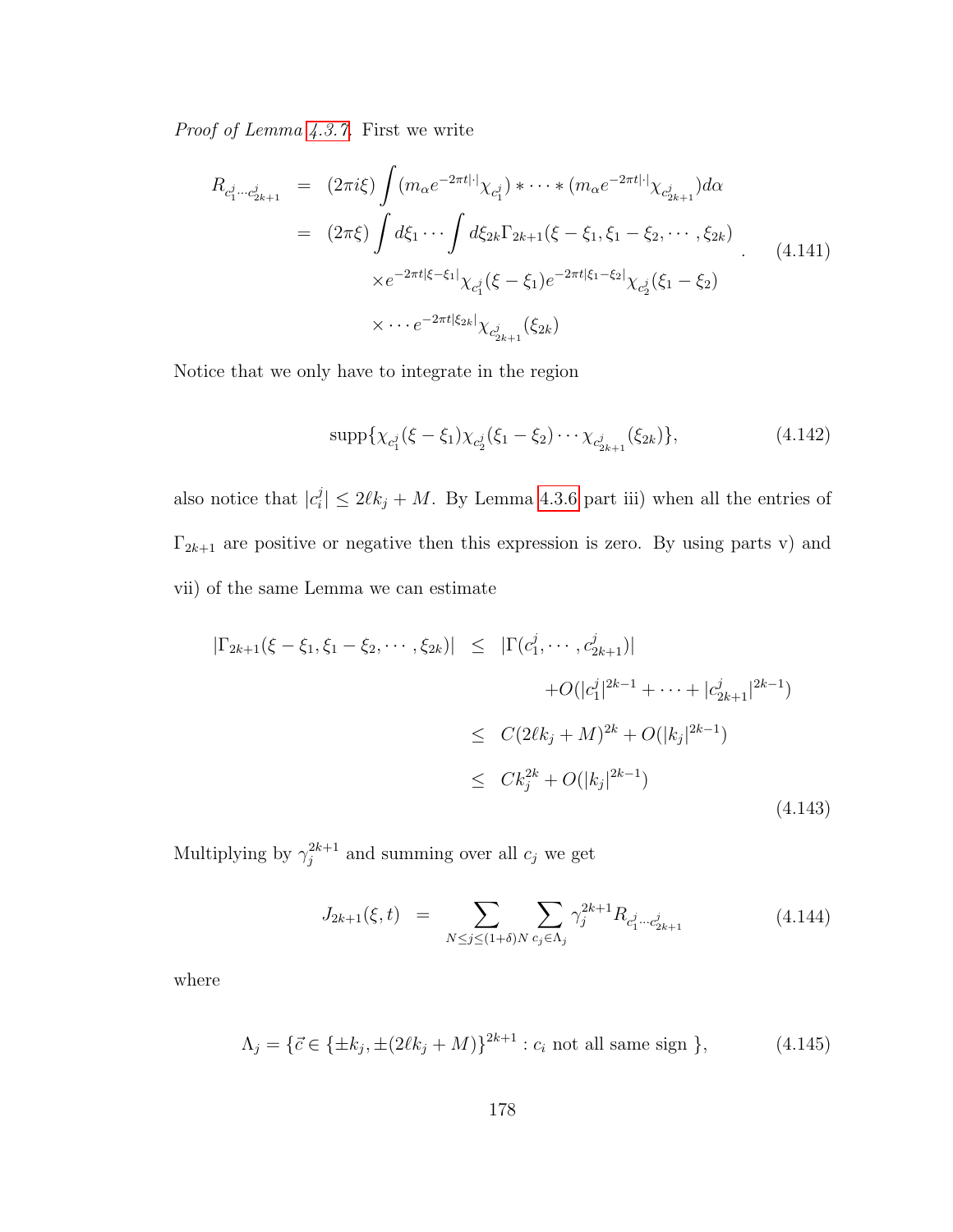Then by applying [\(4.143\)](#page-186-0) we get

$$
|J_{2k+1}| \leq C(k) \sum_{N \leq j \leq (1+\delta)N} \gamma_j^{2k+1} \sum_{\vec{c}^j \in \Lambda_j} (2\pi |\xi|) (k_j^{2k} + O(|k_j|^{2k-1}))
$$
  

$$
\times \int \cdots \int (e^{-2\pi t |\xi - \xi|} \chi_{c_1^j}(\xi - \xi_1)) (e^{-2\pi t |\xi_1 - \xi_2|} \chi_{c_2^j}(\xi_1 - \xi_2))
$$
  

$$
\times \cdots (e^{-2\pi t |\xi_{2k}|} \chi_{c_{2k+1}^j}(\xi_{2k})) d\xi_1 \cdots d\xi_{2k}
$$
  

$$
\leq C(k) \sum_{N \leq j \leq (1+\delta)N} \gamma_j^{2k+1} \sum_{\vec{c}^j \in \Lambda_j} (2\pi |\xi|) (k_j^{2k} + O(|k_j|^{2k-1}))
$$
  

$$
\times e^{-t(|c_1^j| + \ldots + |c_{2k+1}^j| - (2k+1))} h_{c_1^j \cdots c_{2k+1}^j}(\xi),
$$
  
(4.146)

where

$$
h_{c_1^j \cdots c_{2k+1}^j}(\xi) = \left(\chi_{c_1^j} * \chi_{c_2^j} * \dots * \chi_{c_{2k+1}^j}\right)(\xi).
$$
 (4.147)

The estimate of  $h_{c_1^j \cdots c_{2k+1}^j}(\xi)$  is a direct application of Lemma [4.2.5.](#page-158-0) Next we need an estimate about the sums  $c_1 + \cdots + c_{2k+1}$ 

<span id="page-187-0"></span>**Lemma 4.3.9.** Let  $c_1, \dots, c_{2k+1} \in \Lambda(k_j)$  and suppose that not all  $c_i$  have the same sign and  $(2k + 1)M < k_j/2$ , then

- i)  $|c_1 + ... + c_{2k+1}| \geq k_i/2$ ,
- $ii) |c_1| + \cdots + |c_{2k+1}| |c_1 + \ldots + c_{2k+1}| \geq 2k_j.$

*Proof of Lemma [4.3.9.](#page-187-0)* To see that  $|c_1^j + ... + c_{2k+1}^j| \ge k_j/2$ , is enough to notice that it is impossible to write a zero as the sum of  $2k + 1$  terms using only  $\{\pm 1, \pm 2\ell\}$  for  $k < \ell$ . Now we write  $c_i = a_i k_j + \epsilon_i$ , where  $a_i \in \{\pm 1, \pm 2\ell\}$  and  $\epsilon_i \in \{-M, 0, M\}$ . Then

$$
c_1 + \cdots + c_{2k+1} = (a_1 + \cdots + a_{2k+1})k_j + (\epsilon_1 + \cdots + \epsilon_{2k+1}).
$$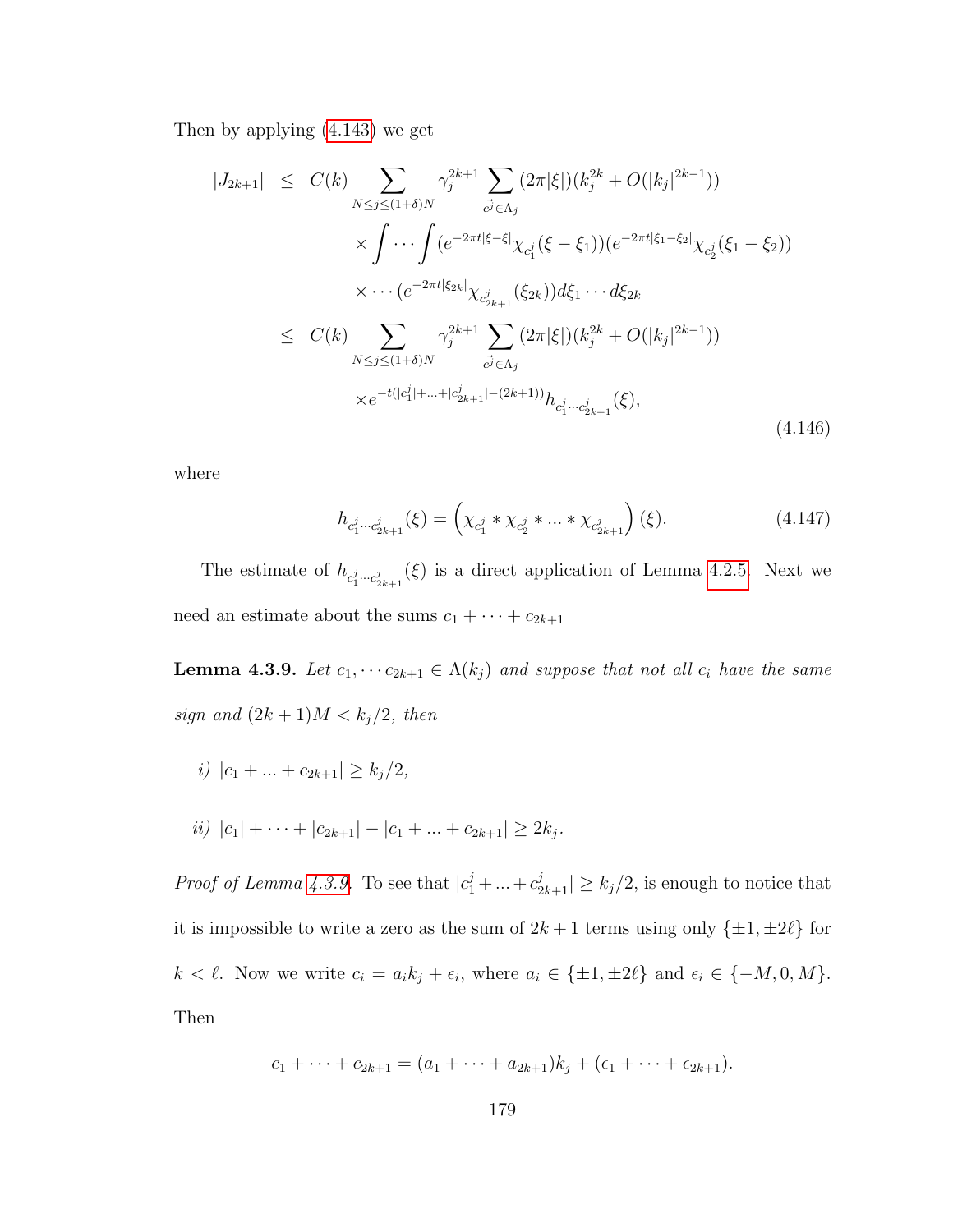By the previous observation we see that  $|a_1 + \cdots + a_{2k+1}| \ge 1$  and therefore

$$
|c_1 + \dots + c_{2k+1}| \ge k_j - |\epsilon_1 + \dots + \epsilon_{2k+1}|
$$
  
\n
$$
\ge k_j - (2k+1)M
$$
 (4.148)  
\n
$$
\ge k_j/2.
$$

For part ii) it is enough to notice that because not all of the  $c_i$  have the the same sign then

$$
|c_1 + \cdots + c_{2k+1}| \leq |c_1| + \cdots + |c_{2k+1}| - 2|c_j|,
$$

for some  $1 \leq j \leq 2k + 1$ , then we get

$$
|c_1| + \cdots + |c_{2k+1}| - |c_1 + \cdots + c_{2k+1}| \ge 2|c_j| \ge 2k_j.
$$

This concludes the proof of Lemma [4.3.9.](#page-187-0)

Continuation of proof Lemma [4.3.7.](#page-185-1) Using Lemma [4.3.9](#page-187-0) part i) we can estimate the integral,

$$
\widehat{E(J_{2k+1})} = \int_0^t e^{-2\pi(t-\tau)|\xi|} J_{2k+1}(\xi, \tau) d\tau
$$
\n
$$
\leq C \sum_{N \leq j \leq (1+\delta)N} \sum_{\vec{\omega} \in \Lambda_j} \gamma_j^{2k+1} 2\pi |\xi| \int_0^t e^{-2\pi(t-\tau)|\xi|} \left(k_j^{2k} + O(k_j^{2k-1})\right)
$$
\n
$$
\times e^{-2\pi\tau(|c_1^j| + \ldots + |c_{2k+1}^j| - (2k+1))} d\tau \chi \left(\frac{\xi - (c_1^j + \ldots + c_{2k+1}^j)}{2k}\right)
$$
\n(4.149)

 $\Box$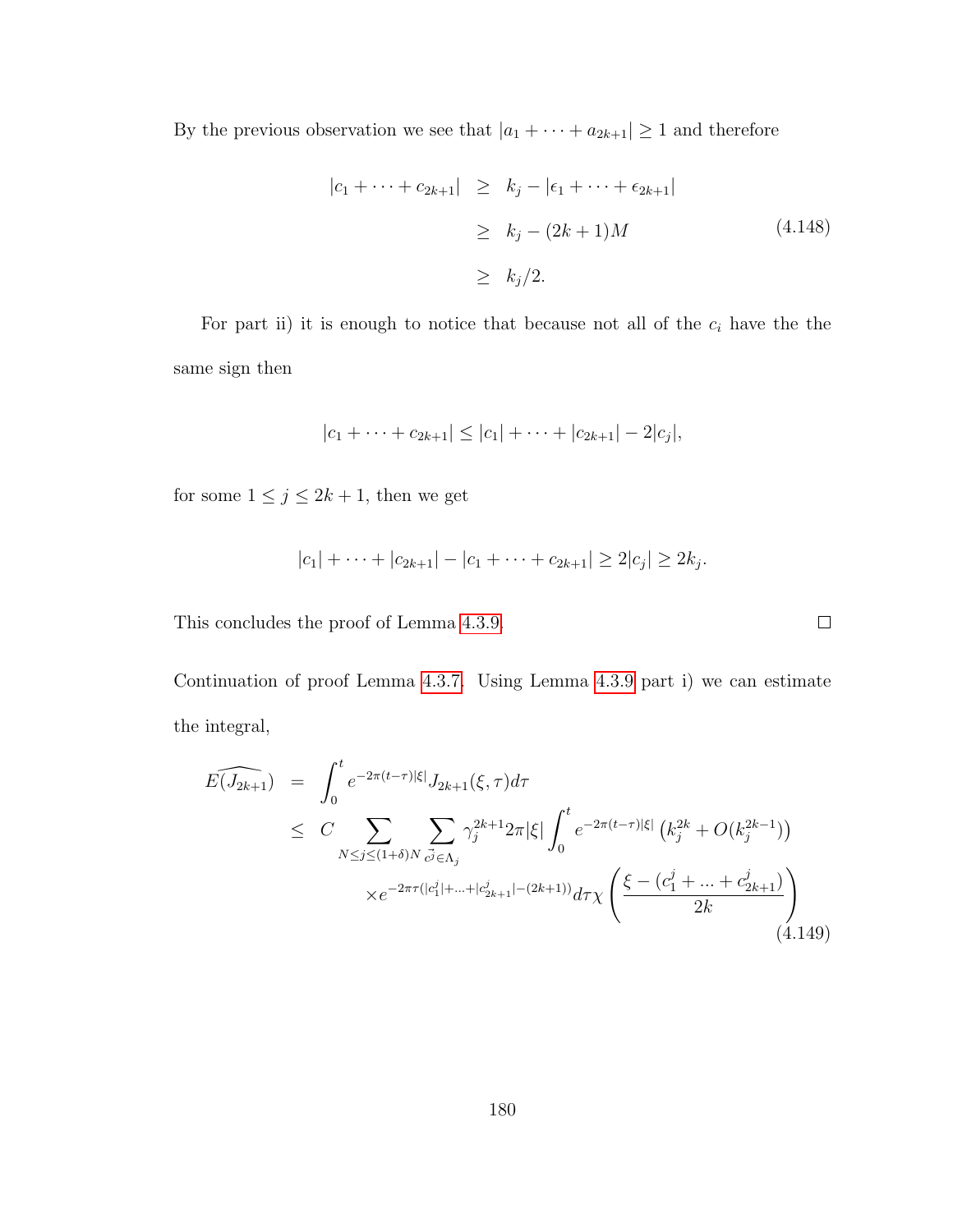$$
|\widehat{E(J_{2k+1})}| \leq C \sum_{N \leq j \leq (1+\delta)N} \sum_{\vec{c^j} \in \Lambda_j} \gamma_j^{2k+1} 2\pi |\xi| \left( k_j^{2k} + O(k_j^{2k-1}) \right)
$$
  

$$
\times e^{-2\pi t(|c_1^j + \dots + c_{2k+1}^j| - 2k)}
$$
  

$$
\times \int_0^t e^{2\pi \tau (|c_1^j + \dots + c_{2k+1}^j| - 2k)} e^{-2\pi \tau (|c_1^j| + \dots + |c_{2k+1}^j| - (2k+1))} d\tau
$$
  

$$
\times \chi \left( \frac{\xi - (c_1^j + \dots + c_{2k+1}^j)}{2k} \right),
$$
  
(4.150)

now by Lemma [4.3.9](#page-187-0) part ii) we get

$$
|E(\widehat{J_{2k+1}})| \leq C(k) \sum_{N \leq j \leq (1+\delta)N} \sum_{c^j \in \Lambda_j} \gamma_j^{2k+1} 2\pi |\xi| (k_j^{2k} + O(k_j^{2k-1}))
$$
  

$$
\times e^{-2\pi t (c_1^j + \dots + c_{2k+1}^j - 2k)}
$$
  

$$
\times \int_0^t e^{-2\pi \tau (k_j - 1)} d\tau \chi \left( \frac{\xi - (c_1^j + \dots + c_{2k+1}^j)}{2k} \right)
$$
  

$$
\leq C \sum_j \sum_{c_i^j} \gamma_j^{2k+1} 2\pi |\xi| (k_j^{2k} + O(k_j^{2k-1})) e^{-2\pi t (|c_1^j + \dots + c_{2k+1}^j - 2k)}
$$
  

$$
\times \int_0^t e^{-2\pi \tau (k_j - 1)} d\tau \chi \left( \frac{\xi - (c_1^j + \dots + c_{2k+1}^j)}{2k} \right)
$$

$$
\leq C \sum_{j} \sum_{c_i^j} \gamma_j^{2k+1} |\xi| \left( k_j^{2k} + O(k_j^{2k-1}) \right) e^{-2\pi t (k_j - 2k)} \times \frac{1}{2\pi (k_j - 1)} (1 - e^{-2\pi t (k_j - 1)}) \chi \left( \frac{\xi - (c_1^j + \dots + c_{2k+1}^j)}{2k} \right) \leq C \sum_{j} \sum_{c_i^j} \gamma_j^{2k+1} H_j(t) \chi \left( \frac{\xi - (c_1^j + \dots + c_{2k+1}^j)}{2k} \right),
$$

where  $H_j(t) = (2\ell + 2)^2 k_i^{2k+1}$  $\frac{2k+1}{j}\frac{1}{k_i}$  $\frac{1}{k_j-1}e^{-2\pi t(k_j-2k)}(1-e^{-2\pi t(k_j-1)})$ . Then

$$
|\widehat{E(J_{2k+1})}| \le \sum_{j} \gamma_j^{2k+1} H_j(t) B_j(\xi)
$$
\n(4.151)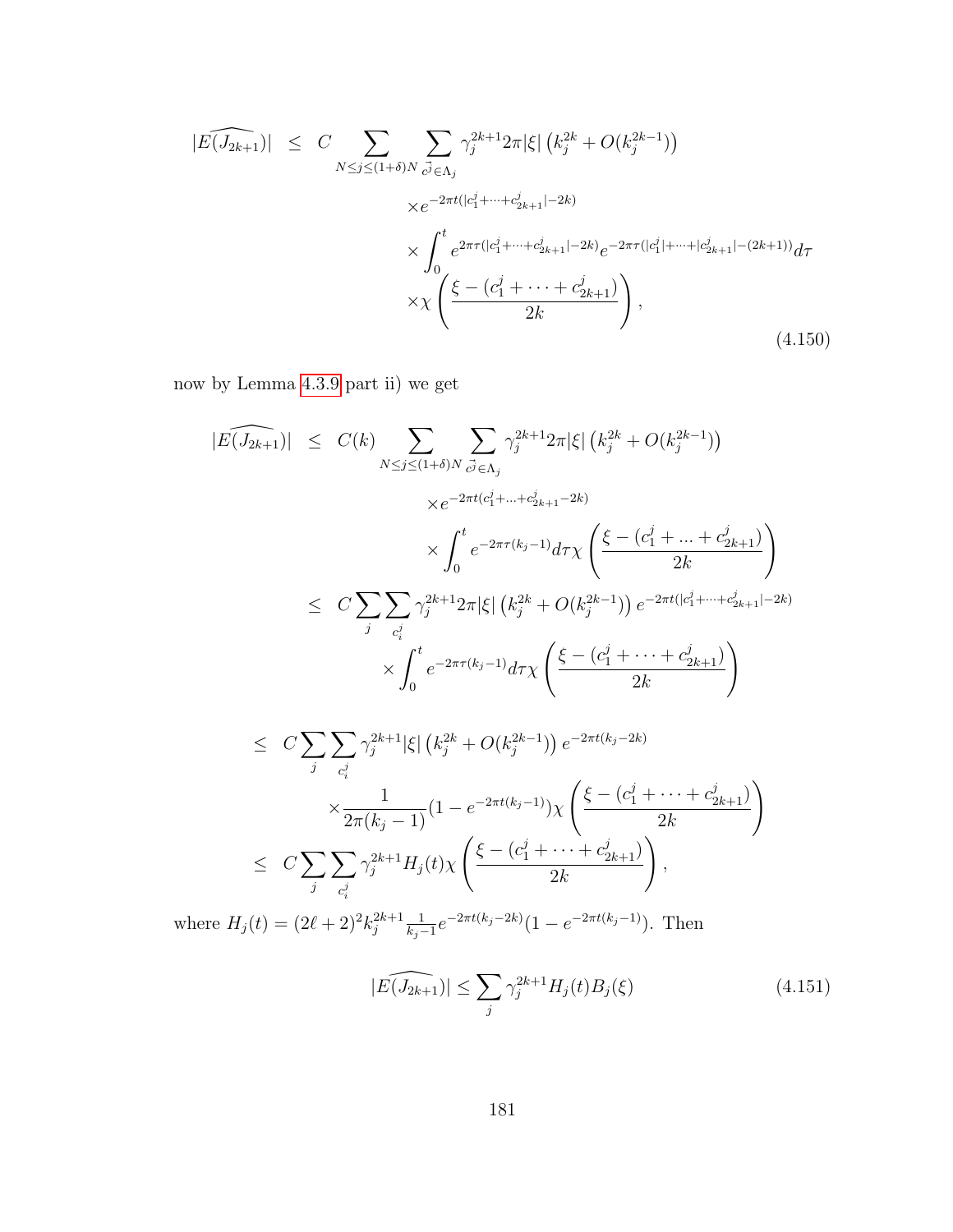where

$$
B_j(\xi) = \sum_{\substack{c_i^j \in \Lambda(k_j) \\ \text{not all same sign}}} \chi\left(\frac{\xi - (c_1^j + \dots + c_{2k+1}^j)}{2k}\right).
$$
 (4.152)

Now we compute the  $\mathcal{F}_q^{m,p}$  norm. First we notice that for different values of j the terms  $B_j(\xi)$  have disjoint support. Let  $R \in \mathbb{N}$  such that  $2^R > (2\ell)^2$ . Because we can bound the quantity

$$
k_j \le |c_1^j + ... + c_{2k+1}^j| \le (2k+1)(2\ell k_j + M) \le (2\ell+1)^2 k_j
$$

Then the term  $B_j(\xi)$  is supported in at most  $R+1$  dyadic annulus  $C_i$ ,

$$
I = \left\| \sum_{N \le j \le (1+\delta)N} \sum_{c_i^j \in \Lambda(k_j)} \gamma_j^{2k+1} R_{c_1^j \cdots c_{2k+1}^j} \right\|_{\dot{\mathcal{F}}_q^{m,p}}^q
$$
  
= 
$$
\|E(J_{2k+1})\|_{\mathcal{F}_q^{m,p}}^q
$$
  
= 
$$
\sum_{r \in \mathbb{Z}} \left( \int_{C_r} |\xi|^{mp} |K_{2k+1}|^p \right)^{q/p}
$$

Let  $R_j = [k_j, (2\ell + 1)^2 k_j]$  then

$$
I = \sum_{j} \sum_{r \in R_j} \left( (\gamma_j^{2k+1} H_j(t))^p \int_{C_r} |\xi|^{mp} |B_j|^p \right)^{q/p}
$$
  

$$
\leq \sum_{j} (\gamma_j^{2k+1} H_j(t))^q (R+1) \left( \int_{\tilde{C}_r} |\xi|^{mp} |B_j|^p \right)^{q/p}
$$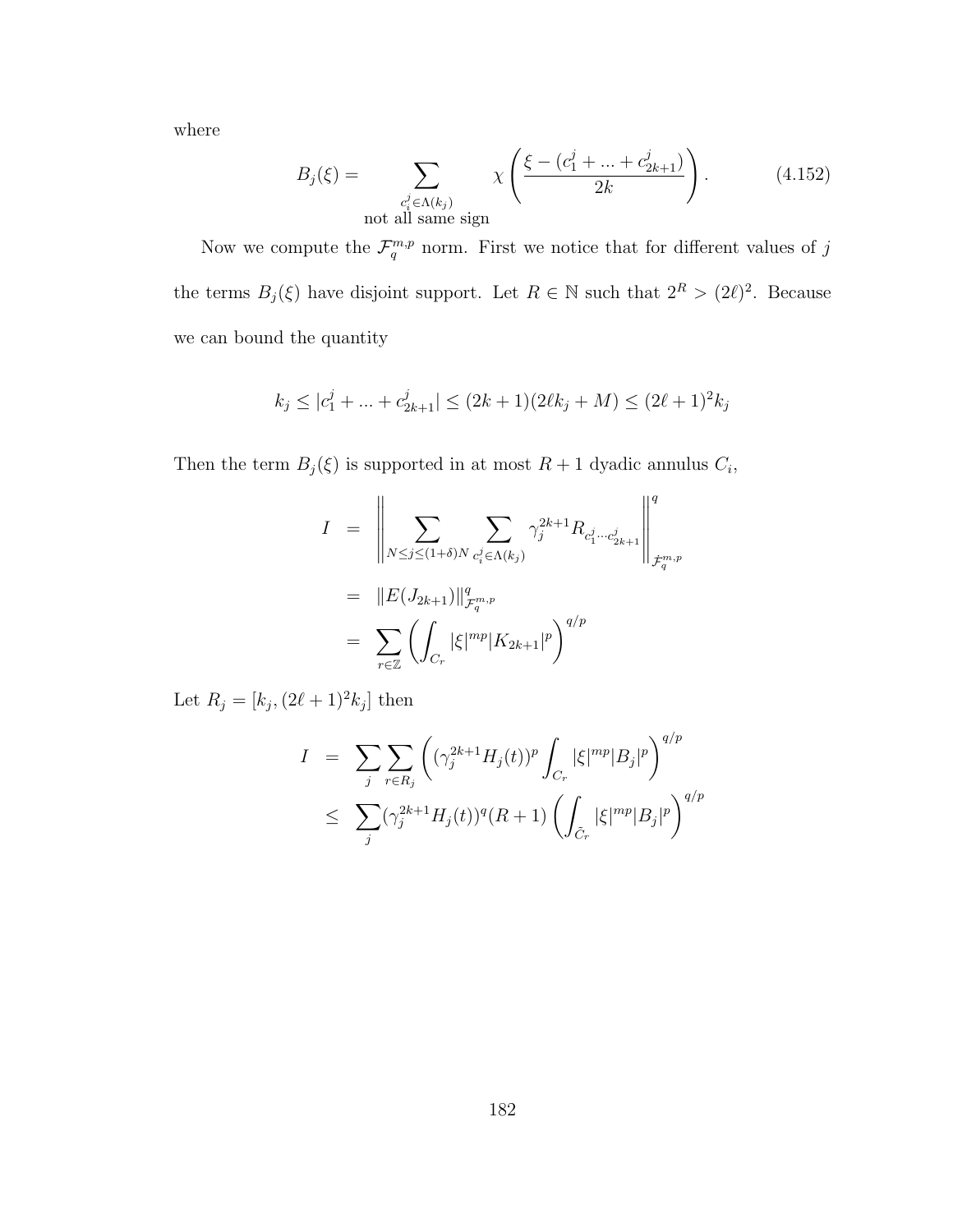where  $\tilde{C}_j = \bigcup^{\log_2 k_j + R}$  $r = log_2 k_j - 1$  $C_r$ . Now we can estimate the integral of  $B_j$  as

$$
\int |\xi|^{mp} |B_j|^p d\xi \le ((2\ell + 1)^2 k_j + 2k)^{mp} \int |B_j|^p
$$
  
\n
$$
\le ((2\ell + 1)^2 k_j + 2k)^{mp} (\# \Lambda_j)^p 2k (\# \Lambda_j)
$$
  
\n
$$
\le ((2\ell + 1)^2 k_j + 2k)^{mp} (4^{2k+1})^p 2k 4^{2k+1} ,
$$
  
\n
$$
\le (2\ell + 1)^{2mp} 4^{(2k+1)(p+1)} 2k (k_j + 2k)^{mp}
$$
  
\n
$$
\le C(m, p, \ell, k) k_j^{mp}
$$

where  $C(m, p, \ell, k)^{1/p}$  can be bounded independent of p. Using this we get

$$
I \leq C \sum_{j} (\gamma_j^{2k+1} H_j(t))^q k_j^{mq}
$$
  
\n
$$
\leq C \sum_{j} \gamma_j^{q(2k+1)} (2\ell+2)^q k_j^{(2k+1)q} \frac{1}{(k_j-1)^q} e^{-tq(k_j-2k)} (1 - e^{-2\pi t(k_j-1)})^q k_j^{mq}
$$
  
\n
$$
\leq C \sum_{j} \gamma_j^{q(2k+1)} k_j^{(2k+m)q} e^{-2\pi tqk_j/2}
$$
  
\n
$$
\leq \frac{C}{t^2} \sum_{j} \gamma_j^{q(2k+1)} k_j^{(2k-2+m)q} e^{-\pi tqk_j/2}
$$

Therefore

$$
\left\| \sum_{N \le j \le (1+\delta)N} \sum_{c_i^j \in \Lambda(k_j)} \gamma_j^{2k+1} R_{c_1^j \cdots c_{2k+1}^j} \right\|_{\dot{\mathcal{F}}_q^{m,p}} \le \frac{C}{t^{2/q}} \left( \sum_j \gamma_j^{q(2k+1)} k_j^{(2k-2+m)q} e^{-\pi t q k_j/2} \right)^{1/q} \tag{4.153}
$$

This complete the proof of Lemma [4.3.7.](#page-185-1)

Proof of Lemma [4.3.8.](#page-185-2) Now we proceed to estimate the high frequency part. From equation [\(4.138\)](#page-185-0) we know that  $HF$  can be written as

$$
HF = \beta_N^{2k+1} \sum_{\substack{N \le s_i \le (1+\delta)N \\ \text{not all equal}}} \sum_{c_i^{s_i} \in \Lambda(k_{s_i})} \gamma_{s_1} \cdots \gamma_{s_{2k+1}} R_{c_1^{s_1} \cdots c_{2k+1}^{s_{2k+1}}},\tag{4.154}
$$

 $\Box$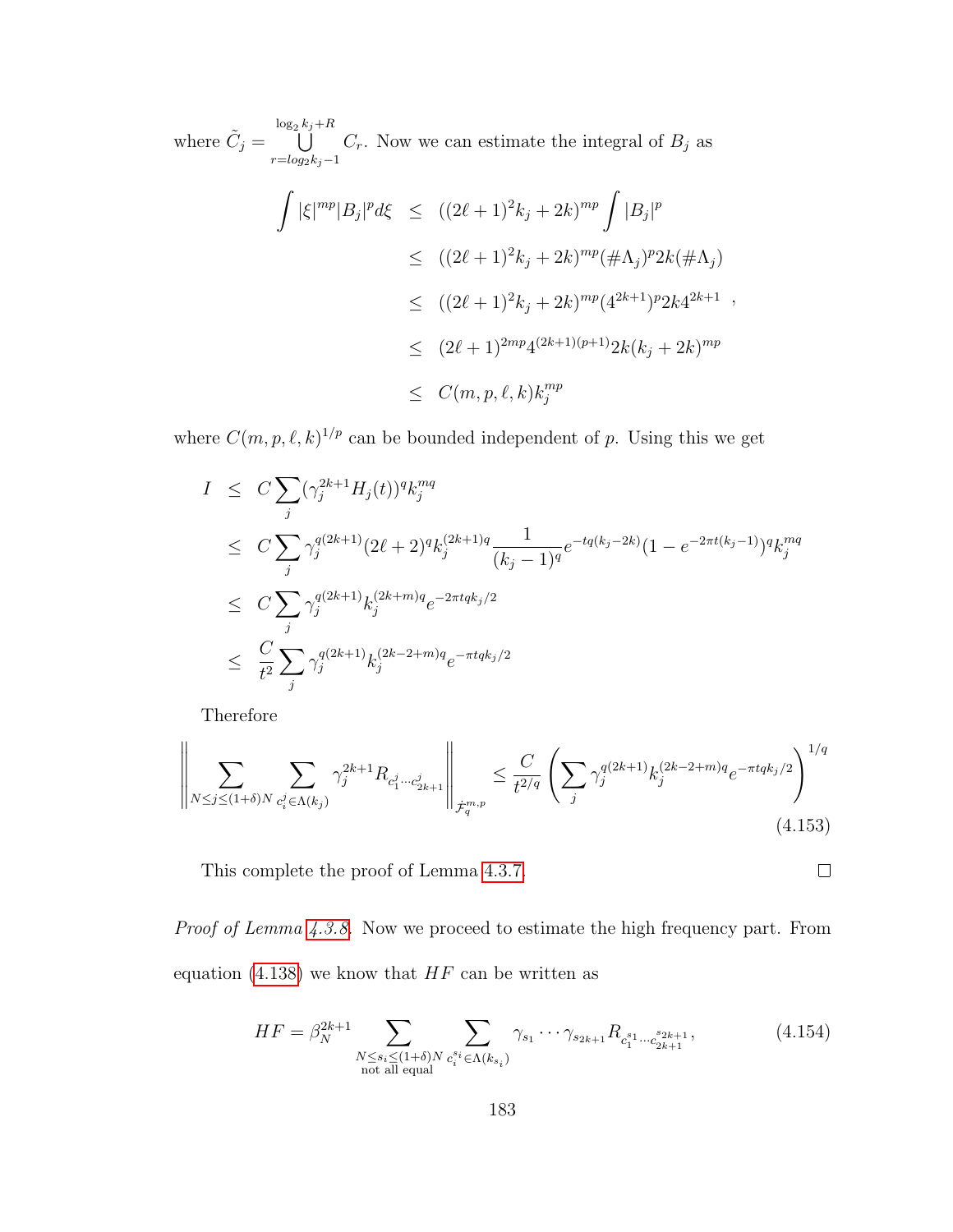where  $\Lambda(s_i) = {\pm k_{s_i}, \pm (2k_{s_i} + M)}$  and

<span id="page-192-0"></span>
$$
R_{c_1^{s_1}\cdots c_{2k+1}^{s_{2k+1}}} = (2\pi\xi) \int d\xi_1 \cdots \int d\xi_{2k} \Gamma_{2k+1}(\xi - \xi_1, \xi_1 - \xi_2, \cdots, \xi_{2k})
$$
  
 
$$
\times e^{-2\pi t |\xi - \xi_1|} \chi_{c_1^j}(\xi - \xi_1) e^{-2\pi t |\xi_1 - \xi_2|} \chi_{c_2^j}(\xi_1 - \xi_2)
$$
(4.155)  
 
$$
\times \cdots e^{-2\pi t |\xi_{2k}|} \chi_{c_{2k+1}^j}(\xi_{2k}).
$$

The idea is to use an estimate similar to the one used in the proof of Lemma [4.2.14.](#page-170-0) An important estimate concerning the proof has to with the size of the sums  $c_1^{s_1} + \cdots + c_{2k+1}^{s_{2k+1}}.$ 

<span id="page-192-1"></span>**Lemma 4.3.10.** Suppose that for  $k \leq \ell$ ,  $M > 2\ell + 2$ ,  $k_N / 2 > (2\ell + 1)M$ ,  $|c_1| \leq |c_2| \leq \cdots \leq |c_{2k+1}|$ ,  $c_i \in \bigcup_{j=N}^{(1+\delta)N} {\{\pm k_j, \pm (2k_j + M)\}}$ , not all with the same sign and  $c_1 + \cdots + c_{2k+1} \neq \pm M$  then

*i)* 
$$
|c_1 + \cdots + c_{2k+1}| > |k_{i_1}|/2
$$
 for some  $i_1$ 

- $ii) |c_1| + \cdots + |c_{2k+1}| |c_1 + \cdots + c_{2k+1}| > |k_{i_2}|/2$  for some  $i_2$
- iii) At least one among  $|c_1 + \cdots + c_{2k+1}|$  and  $|c_1| + \cdots + |c_{2k+1}| |c_1 + \cdots + c_{2k+1}|$ is at least  $c_{2k+1}/2$

*Proof.* For part i) we write  $c_j = a_j k_{i_j} + \varepsilon_j M$ , where  $a_j \in {\pm 1, \pm 2\ell}$ ,  $\varepsilon \in {\{-1, 0, 1\}}$ . Then we get

$$
c_1 + \dots + c_{2k+1} = (a_1k_{i_1} + \dots + a_{2k+1}) + (\varepsilon_1 + \dots + \varepsilon_{2k+1})M \tag{4.156}
$$

Because of the difference in the order of magnitude, in order for for the term  $(a_1k_{i_1} + \cdots + a_{2k+1}k_{i_{2k+1}})$  to vanish we need that the coefficients  $a_i$  with the same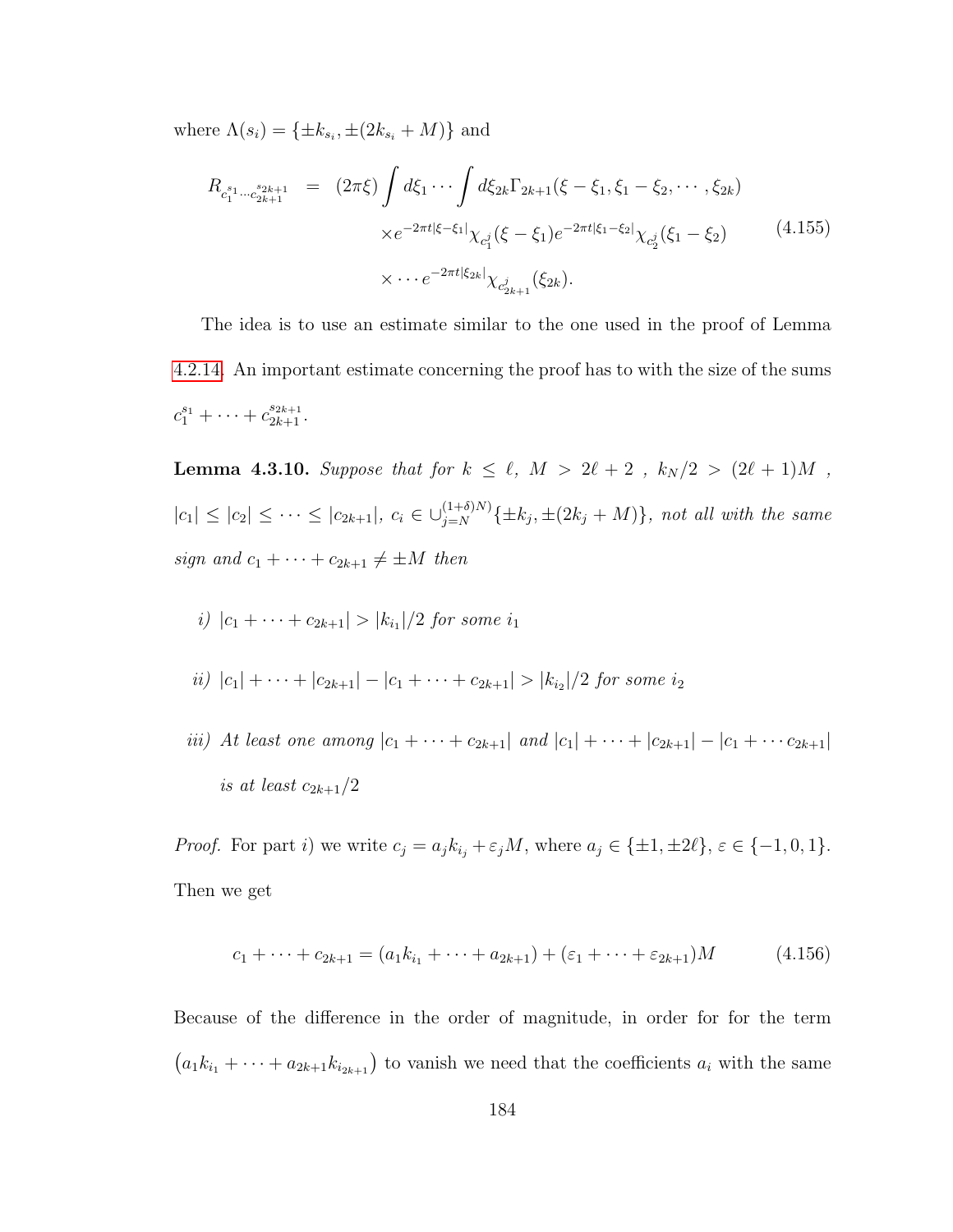$k_i$  factor add up to zero, but this is impossible by parity for  $k < \ell$  and for the case  $k = \ell$  we use that  $c_1 + \cdots + c_{2k+1} \neq \pm M$ . We conclude that for at least one  $k_i$  the sum of the corresponding coefficients is not zero and therefore

$$
|a_1k_{i_1} + \dots + a_{2k+1}k_{i_{2k+1}}| \ge k_{i_1}
$$
\n
$$
(4.157)
$$

For some  $i_1$ . The second summand satisfy  $|\varepsilon_1 + \cdots + \varepsilon_{2k+1}| \leq 2k+1$  and then by the assumption  $k_N / 2 > (2\ell + 1)M$  we conclude that

$$
|c_1 + \dots + c_{2k+1}| \ge k_{i_1} - k_N/2 \ge \frac{1}{2}k_{i_1}
$$
 (4.158)

Part ii) come from the assumption that not all the  $c_i$  have the same sign, and therefore

$$
|c_1 + \dots + c_{2k+1}| \le |c_1| + \dots + |c_{2k+1}| - 2|c_m|
$$
 (4.159)

For some  $i$ , therefore we conclude that

$$
|c_1| + \dots + |c_{2k+1}| - |c_1 + \dots + c_{2k+1}| \ge 2|c_m| \ge 2k_{i_m}.\tag{4.160}
$$

Part *iii*) come from the observation that

$$
(|c_1 + \dots + c_{2k+1}|) + (|c_1| + \dots + |c_{2k+1}| - |c_1 + \dots + c_{2k+1}|)
$$
  
=  $|c_1| + \dots + |c_{2k+1}| \ge |c_{2k+1}|$  (4.161)

 $\Box$ and because both terms are positive we get the result.

Under this assumptions we have the following

$$
|\Gamma(c_1^{s_1}, \cdots, c_{2k+1}^{s_{2k+1}})| \le C|c_1^{s_1} \cdots c_{2k+1}^{s_{2k+1}}|^{\frac{2k}{2k+1}},\tag{4.162}
$$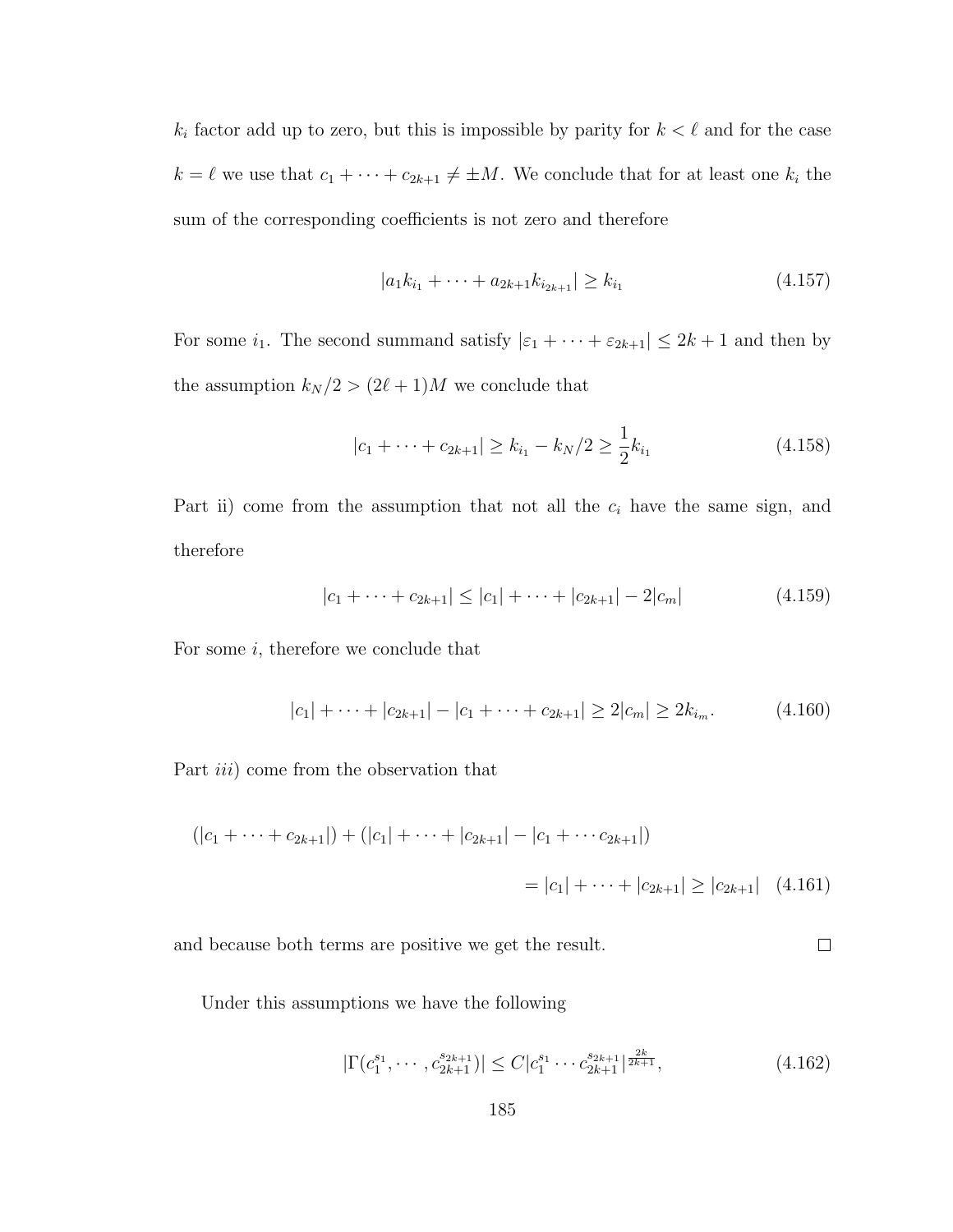using this we can estimate [\(4.155\)](#page-192-0) by

$$
|R_{c_1^{s_1}\cdots c_{2k+1}^{s_{2k+1}}}| \leq C(|c_1^{s_1} + \cdots + c_{2k+1}^{s_{2k+1}}| + 2k + 1)
$$
  
 
$$
\times |c_1^{s_1} \cdots c_{2k+1}^{s_{2k+1}}|^{\frac{2k}{2k+1}} e^{-2\pi t(|c_1^{s_1}| + \cdots + |c_{2k+1}^{s_{2k+1}}| - 2k - 1)} h_{c_1^{s_1}\cdots c_{2\ell+1}^{s_{2\ell+1}}}(\xi), \quad (4.163)
$$

where

$$
\chi_{c_1^{s_1} + \dots + c_{2k+1}^{s_{2k+1}}}(\xi) \le h_{c_1^{s_1} \dots c_{2\ell+1}^{s_{2\ell+1}}}(\xi) \le 2^{2k} \chi\left(\frac{\xi - (c_1^{s_1} + \dots + c_{2k+1}^{s_{2k+1}})}{2k}\right). \tag{4.164}
$$

Now we look at the evolution of this term

$$
\left| \mathcal{F} \left( E(R_{c_1^{s_1} \cdots c_{2k+1}^{s_{2k+1}}}) \right) \right| \leq C \int_0^t e^{-2\pi (t-\tau)|\xi|} (|c_1^{s_1} + \cdots + c_{2k+1}^{s_{2k+1}}| + 2k + 1) \times |c_1^{s_1} \cdots c_{2k+1}^{s_{2k+1}}|^{\frac{2k}{2k+1}} \times e^{-2\pi t(|c_1^{s_1}| + \cdots + |c_{2k+1}^{s_{2k+1}}| - 2k - 1)} h(\xi) d\tau \leq C \int_0^t e^{-2\pi (t-\tau)(|c_1^{s_1} + \cdots + c_{2k+1}^{s_{2k+1}}| - 2k)} \times (|c_1^{s_1} + \cdots + c_{2k+1}^{s_{2k+1}}| + 2k + 1)|c_1^{s_1} \cdots c_{2k+1}^{s_{2k+1}}|^{\frac{2k}{2k+1}} \times e^{-2\pi t(|c_1^{s_1}| + \cdots + |c_{2k+1}^{s_{2k+1}}| - 2k - 1)} h(\xi) d\tau \leq C e^{-2\pi t(|c_1^{s_1}| + \cdots + c_{2k+1}^{s_{2k+1}}| - 2k)} h(\xi) \times (|c_1^{s_1} + \cdots + c_{2k+1}^{s_{2k+1}}| + 2k + 1)|c_1^{s_1} \cdots c_{2k+1}^{s_{2k+1}}|^{\frac{2k}{2k+1}} \times \int_0^t e^{-2\pi \tau (|c_1^{s_1}| + \cdots + |c_{2k+1}^{s_{2k+1}}| - |c_1^{s_1}| + \cdots + c_{2k+1}^{s_{2k+1}}| - 1)} d\tau
$$
\n(4.165)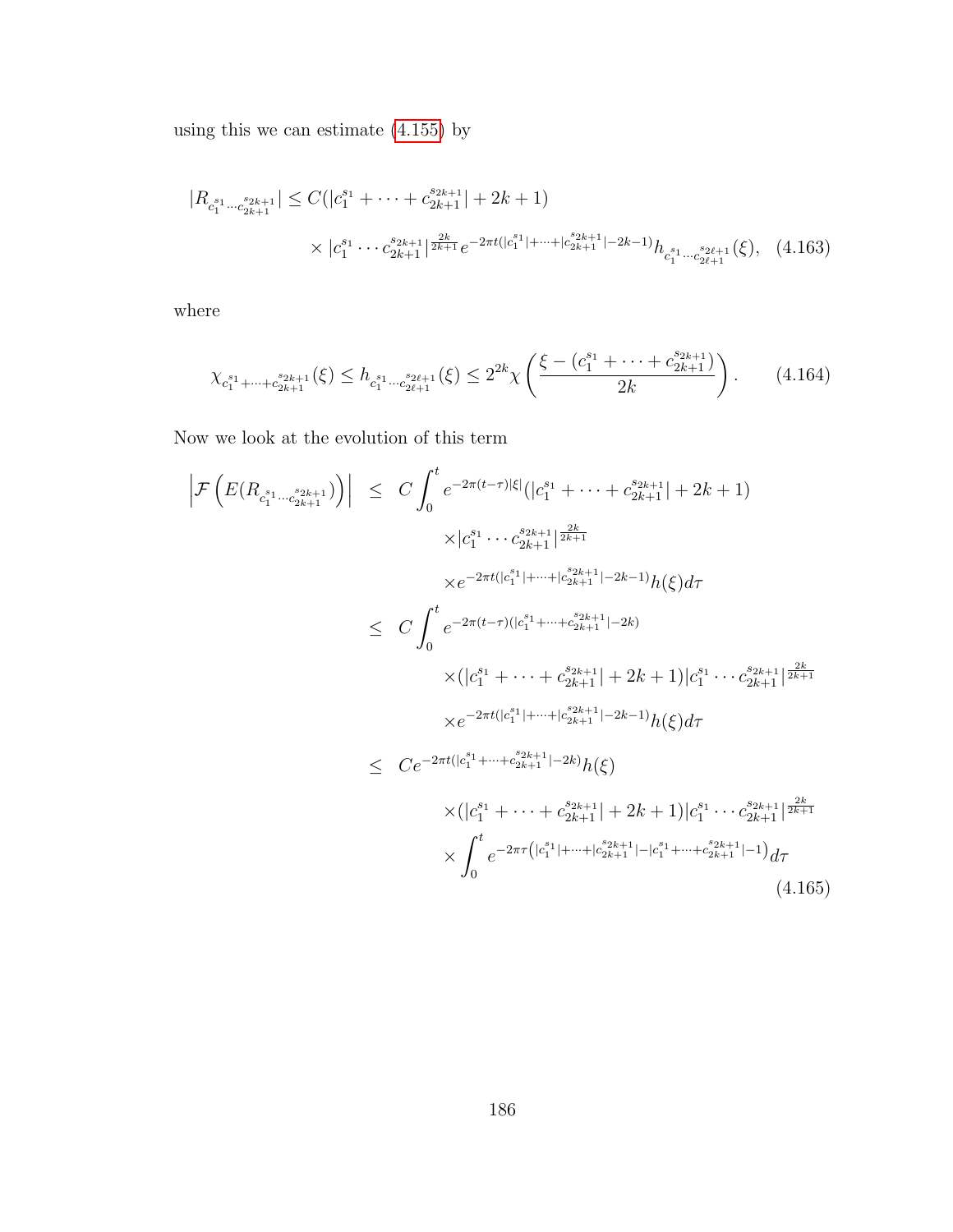$$
\leq C e^{-2\pi t(|c_1^{s_1} + \dots + c_{2k+1}^{s_{2k+1}}| - 2k)} h(\xi)
$$
\n
$$
\times (|c_1^{s_1} + \dots + c_{2k+1}^{s_{2k+1}}| + 2k + 1)|c_1^{s_1} \dots c_{2k+1}^{s_{2k+1}}|^{\frac{2k}{2k+1}}
$$
\n
$$
\times \int_0^t e^{-2\pi \tau(k_i/2)} d\tau
$$
\n
$$
\leq C \frac{|c_1^{s_1} \dots c_{2k+1}^{s_{2k+1}}|}{|c_i^{s_i}|} h(\xi) e^{-\pi t |c_1^{s_1} + \dots + c_{2k+1}^{s_{2k+1}}|} \frac{(1 - e^{-2\pi t k_{i_2}/2})}{2\pi k_{i_2}/2} e
$$
\n
$$
\leq \frac{C}{t} |c_1^{s_1} \dots c_{2k+1}^{s_{2k+1}}|^{\frac{2k}{2k+1}} h(\xi) \frac{1}{k_{i_1} k_{i_2}} e^{-\pi t |c_1^{s_1} + \dots + c_{2k+1}^{s_{2k+1}}|/2}
$$
\n
$$
(4.166)
$$

Now by iii) in Lemma [4.3.10](#page-192-1) we know that among  $k_{i_1}$  and  $k_{i_2}$  at least one of them can be bounded below by  $\frac{1}{2}k_i$ , and for the other one we can use the bound  $k_N$  then we get

$$
\left| \mathcal{F}\left(E(R_{c_1^{s_1}\cdots c_{2k+1}^{s_{2k+1}}})\right) \right| \leq \frac{C}{tk_N} \frac{|c_1^{s_1}\cdots c_{2k+1}^{s_{2k+1}}|^{\frac{2k}{2k+1}}}{k_{\hat{i}}} h(\xi) e^{-\pi t |c_1^{s_1} + \cdots + c_{2k+1}^{s_{2k+1}}|/2} \tag{4.167}
$$

Now notice that  $k_{\hat{i}} \geq \frac{c_j^{s_j}}{(2\ell+1)}$  for all j, then we can bound

$$
\frac{|c_1^{s_1} \cdots c_{2k+1}^{s_{2k+1}}|^{\frac{2k}{2k+1}}}{k_{\hat{i}}} \le \frac{1}{2\ell+1} \prod_i |c_i^{s_i}|^{\frac{2k-1}{2k+1}} \tag{4.168}
$$

Now we can bound

<span id="page-195-0"></span>
$$
\|R_{c_1^{s_1}\cdots c_{2k+1}^{s_{2k+1}}}\|_{\dot{\mathcal{F}}_q^{m,p}} \leq \frac{C}{t} \prod_i |c_i^{s_i}|^{\frac{2k-1}{2k+1}} \|h(\xi)\|_{\dot{\mathcal{F}}_q^{m,p}} e^{-\pi t |c_1^{s_1} + \cdots + c_{2k+1}^{s_{2k+1}}|/2}
$$
  

$$
\leq \frac{C}{tk_N} \prod_i |c_i^{s_i}|^{\frac{2k-1}{2k+1}} (|c_1^{s_1} + \cdots + c_{2k+1}^{s_{2k+1}}| + 2k)^m
$$
  

$$
\times e^{-\pi t |c_1^{s_1} + \cdots + c_{2k+1}^{s_{2k+1}}|/2}
$$
  

$$
\leq \frac{C_{k,p,q,\ell}}{t^2 k_N} \prod_i |c_i^{s_i}|^{\frac{2k-1}{2k+1}}
$$
 (4.169)

Here we used that because  $|c_1^{s_1} + \cdots + c_{2k+1}^{s_{2k+1}}| \ge k_N/2$  then we can find a upper bound for the number of dyadic annulus that the interval

$$
[c_1^{s_1} + \dots + c_{2k+1}^{s_{2k+1}} - 2k, c_1^{s_1} + \dots + c_{2k+1}^{s_{2k+1}} + 2k]
$$
 (4.170)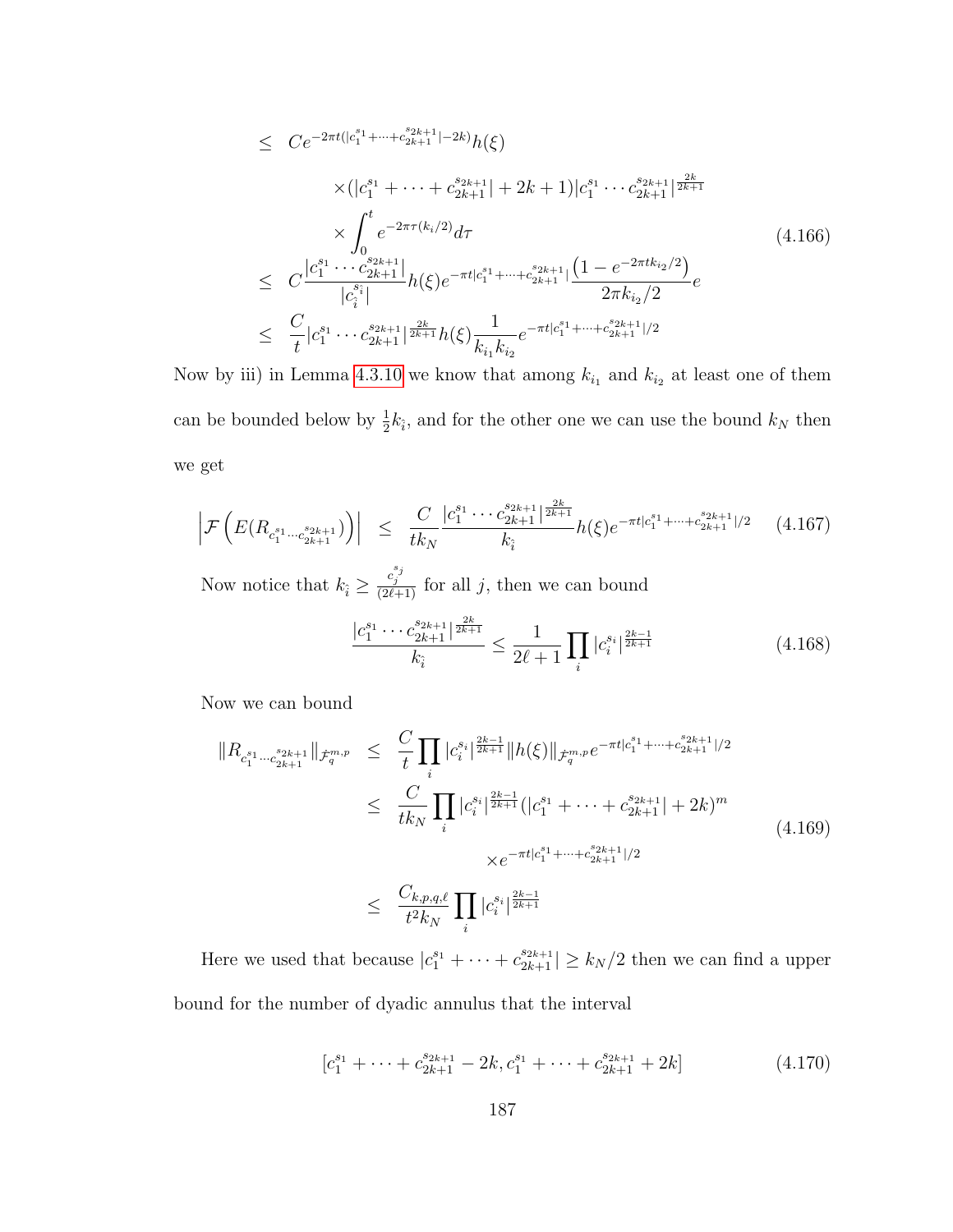interesect, say R, then

$$
||h(\xi)||_{\dot{\mathcal{F}}_{q}^{m,p}} = \left(\sum_{k} \left(\int_{C_{k}} |\xi|^{mp} |\hat{h}(\xi)|^{p} d\xi\right)^{q/p}\right)^{1/q}
$$
  
\n
$$
\leq \left(\sum_{k} \left(\int_{C_{k}} |c_{1} + \dots + c_{2k+1} + 2k|^{mp}\right)^{1/q}
$$
  
\n
$$
\times |2^{2k}\chi\left(\frac{\xi - (c_{1} + \dots + c_{2k+1})}{2k}\right)|^{p} d\xi\right)^{q/p}\right)^{1/q}
$$
  
\n
$$
\leq 2^{2k}|c_{1} + \dots + c_{2k+1} + 2k|^{m}
$$
  
\n
$$
\times \left(R\left(\int_{\mathbb{R}} |\chi(\frac{\xi - (c_{1} + \dots + c_{2k+1})}{2k})|^{p} d\xi\right)^{q/p}\right)^{1/q}
$$
  
\n
$$
\leq 2^{2k}|c_{1} + \dots + c_{2k+1} + 2k|^{m} R^{1/q} (4k)^{1/p}
$$
  
\n(4.171)

Now we need to sum over all the tuples  $(c_1^{s_1}, \cdots, c_{2k+1}^{s_{2k+1}})$ , we get

$$
L = \left\| \sum_{s_i} \sum_{\vec{c_j} \in \Lambda(s_1, \dots, s_{2k+1})} \gamma_{s_1} \dots \gamma_{s_{2k+1}} R_{c_1^{s_1} \dots c_{2k+1}^{s_{2k+1}}} \right\|_{\dot{\mathcal{F}}_q^{m,p}}
$$
  
\n
$$
\leq \sum_{s_i} \sum_{\vec{c_j} \in \Lambda(s_1, \dots, s_{2k+1})} \gamma_{s_1} \dots \gamma_{s_{2k+1}} \| R_{c_1^{s_1} \dots c_{2k+1}^{s_{2k+1}}} \|_{\dot{\mathcal{F}}_q^{m,p}}
$$
  
\n
$$
\leq \sum_{s_i} \sum_{\vec{c_j} \in \Lambda(s_1, \dots, s_{2k+1})} \gamma_{s_1} \dots \gamma_{s_{2k+1}} \frac{C}{t^2 k_N} \prod_i |c_i^{s_i}|^{\frac{2k-1}{2k+1}}
$$
  
\n
$$
\leq \frac{C}{t^2 k_N} \left( \sum_j 4(2\ell+1)^{\frac{2k-1}{2k+1}} \gamma_j k_j^{\frac{2k-1}{2k+1}} \right)^{2k+1}
$$
  
\n
$$
\leq \frac{C_{k,p,q,\ell}}{t^2 k_N} \left( \sum_j \gamma_j k_j^{\frac{2k-1}{2k+1}} \right)^{2k+1}
$$
  
\n(4.172)

This completes the proof of Lemma [4.3.8.](#page-185-2)

Continuation of proof of Lemma [4.3.4.](#page-178-1) Using the estimates given by Lemmas [4.3.7](#page-185-1)

 $\Box$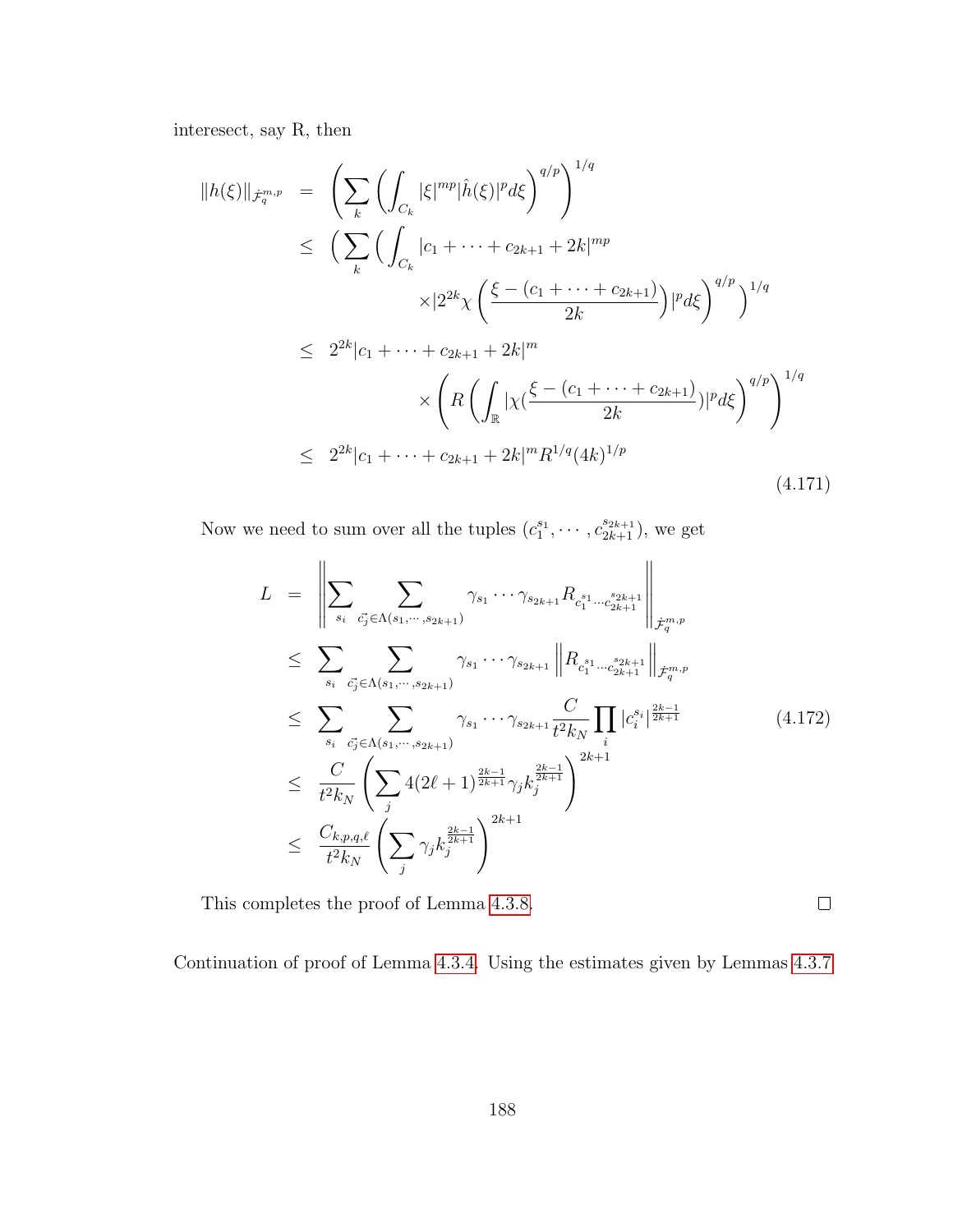and [4.3.8](#page-185-2) we get that

$$
||f_{2k+1}||_{\mathcal{F}_q^{m,p}} \leq \frac{\beta_N^{2k+1}}{2k+1} \left\| \sum_j \sum_{\Lambda_j} \gamma_j^{2k+1} E(R_{c_1^s \cdots c_{2k+1}^s}) \right\|_{\mathcal{F}_q^{m,p}} + \frac{\beta_N^{2k+1}}{2k+1} \left\| \sum_{j_1, \cdots, j_{2k+1}} \sum_{\vec{C} \in \Lambda(s_1, \ldots s_{2k+1})} \gamma_{s_1} \cdots \gamma_{s_{2k+1}} E(R_{c_1^s \cdots c_{2k+1}^s}) \right\|_{\mathcal{F}_q^{m,p}} \\
\leq \frac{C}{t^{2/q}} \beta_N^{2k+1} \left( \sum_j \gamma_j^{q(2k+1)} k_j^{(2k-2+m)q} e^{-\pi t q k_j/2} \right)^{1/q} + \frac{C}{t^{2} k_N} \left( \sum_j \gamma_j k_j^{\frac{2k-1}{2k+1}} \right)^{2k+1} \tag{4.173}
$$

Where the constant  $C$  depend on  $m,$   $q,$   $\ell,$   $\!k$  . (This complete the proof of Lemma [4.3.4\)](#page-178-1)  $\Box$ 

 $Proof$  of  $Lemma \ 4.3.5$  $Lemma \ 4.3.5$  . To estimate the term  $f_{2\ell+1}$  we use the following decomposition

<span id="page-197-0"></span>
$$
f_{2\ell+1} = J_1 + HF_1 + HF_2,\tag{4.174}
$$

where

$$
J_1 = \beta_N^{2\ell+1} \sum_j \sum_{\Omega_j} \gamma_j^{2\ell+1} \int_0^t e^{-2\pi(t-\tau)|\xi|} R_{c_1 \cdots c_{2\ell+1}} d\tau,
$$
 (4.175)

$$
\Omega_j = \{ (c_1, \cdots, c_{2\ell+1}) : c_i \in \{\pm k_j, \pm (2\ell k_j + M) \} \text{ and } c_1 + \cdots + c_{2\ell+1} = \pm M \},\
$$

$$
(4.176)
$$

and

$$
HF_1 = \beta_N^{2\ell+1} \sum_j \sum_{\Lambda_j \backslash \Omega_j} \gamma_j^{2\ell+1} \int_0^t e^{-2\pi(t-\tau)|\xi|} R_{c_1 \cdots c_{2\ell+1}} d\tau \tag{4.177}
$$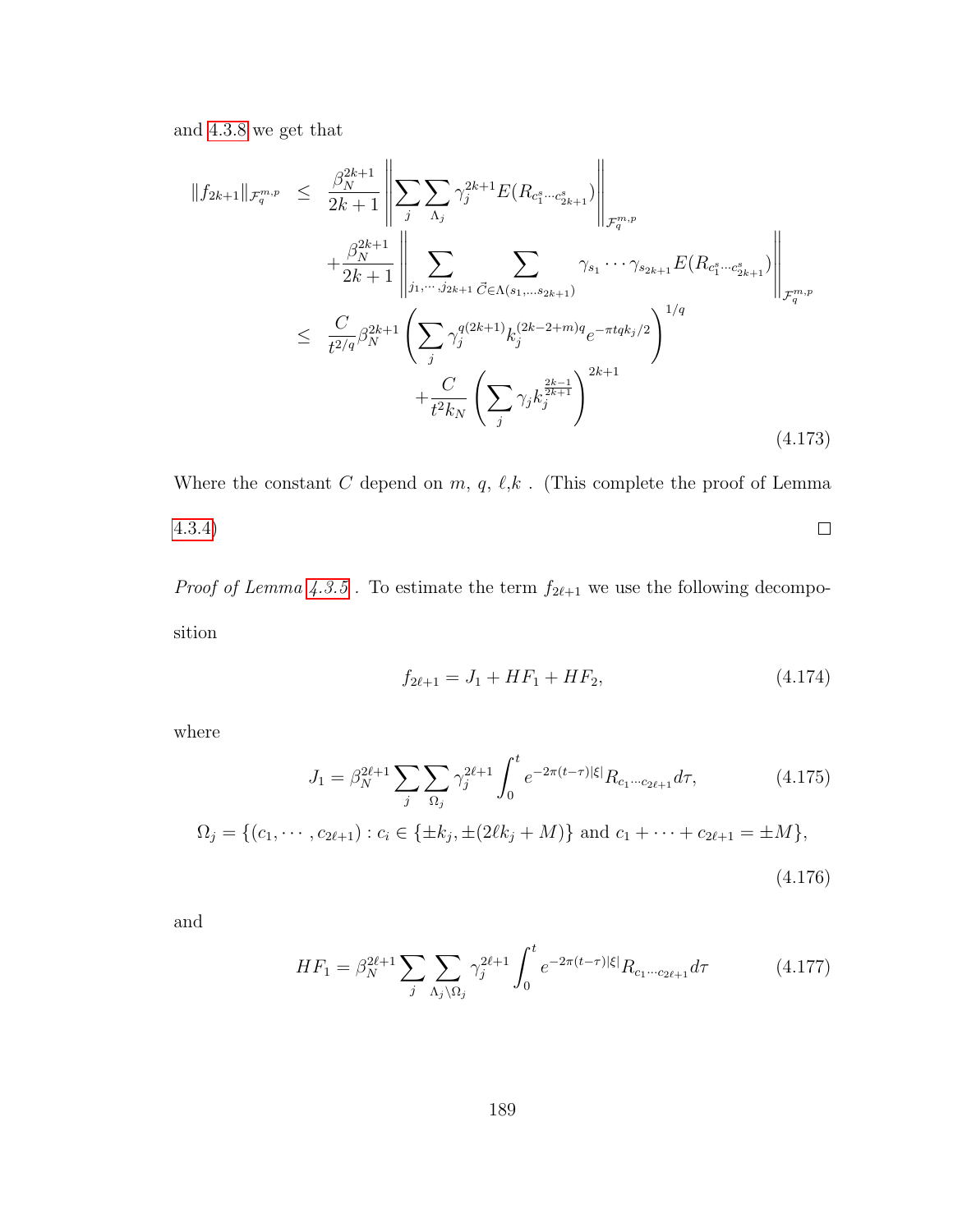$$
\Lambda_j = \{ \pm k_j, \pm (2\ell k_j + M) \}^{2\ell+1},
$$
\n
$$
HF_2 = \beta_N^{2\ell+1} \sum_{s_1, \dots, s_{2\ell+1}} \sum_{\Omega(s_1, \dots, s_{2\ell+1})} \gamma_{s_1} \dots \gamma_{s_{2\ell+1}} \int_0^t e^{-2\pi(t-\tau)|\xi|} R_{c_1 \dots c_{2\ell+1}} d\tau, \quad (4.178)
$$

 $\Omega(s_1, \dots, s_{2\ell+1}) = \Lambda(s_1) \times \dots \times \Lambda(s_{2\ell+1})$ . To estimate these terms we use the following Lemmas

<span id="page-198-0"></span>**Lemma 4.3.11.** Let  $M > 2\ell$ ,  $tM \leq 1$ ,  $tk_j \gg 1$ , then

$$
||J_1||_{\dot{\mathcal{F}}_q^{m,p}} \ge \beta_N^{2\ell+1} C \sum_j \gamma^{2\ell+1} k_j^{2\ell-1}
$$
\n(4.179)

<span id="page-198-1"></span>Where  $C$  depend on  $p, q, m, M, \ell$ .

**Lemma 4.3.12.** Let  $HF_1$  and  $HF_2$  as defined by, then

$$
||HF_1||_{\dot{\mathcal{F}}_q^{m,p}} \le \beta_N^{2\ell+1} \frac{C}{t^2 k_N} \sum_j \gamma_j^{2k+1} k_j^{2k-1}
$$
 (4.180)

and

$$
||HF_2||_{\dot{\mathcal{F}}_q^{m,p}} \leq \beta_N^{2\ell+1} \frac{C}{t^2 k_N} \left( \sum_j \gamma_j k_j^{\frac{2k-1}{2k+1}} \right)^{2k+1} . \tag{4.181}
$$

Continuation of proof Lemma [4.3.5.](#page-178-3) For now we will just use Lemmas [4.3.11](#page-198-0) and [4.3.12.](#page-198-1) From the decomposition given by equation [\(4.174\)](#page-197-0) we can bound the norm of  $f_{2\ell+1}$  by

$$
||f_{2\ell+1}||_{\dot{\mathcal{F}}_q^{m,p}} \ge ||J_1||_{\dot{\mathcal{F}}_q^{m,p}} - ||HF_1||_{\dot{\mathcal{F}}_q^{m,p}} - ||HF_2||_{\dot{\mathcal{F}}_q^{m,p}}
$$
(4.182)

And by Lemmas [4.3.11](#page-198-0) and [4.3.12](#page-198-1) we can estimate

$$
||f_{2\ell+1}||_{\dot{\mathcal{F}}_q^{m,p}} \ge C\beta_N^{2\ell+1} \sum_j \gamma_j^{2\ell+1} k_j^{2\ell-1} - \beta_N^{2\ell+1} \frac{C}{t^2 k_N} \sum_j \gamma_j^{2k+1} k_j^{2k-1} - \beta_N^{2\ell+1} \frac{C}{t^2 k_N} \left( \sum_j \gamma_j k_j^{\frac{2k-1}{2k+1}} \right)^{2k+1}
$$
(4.183)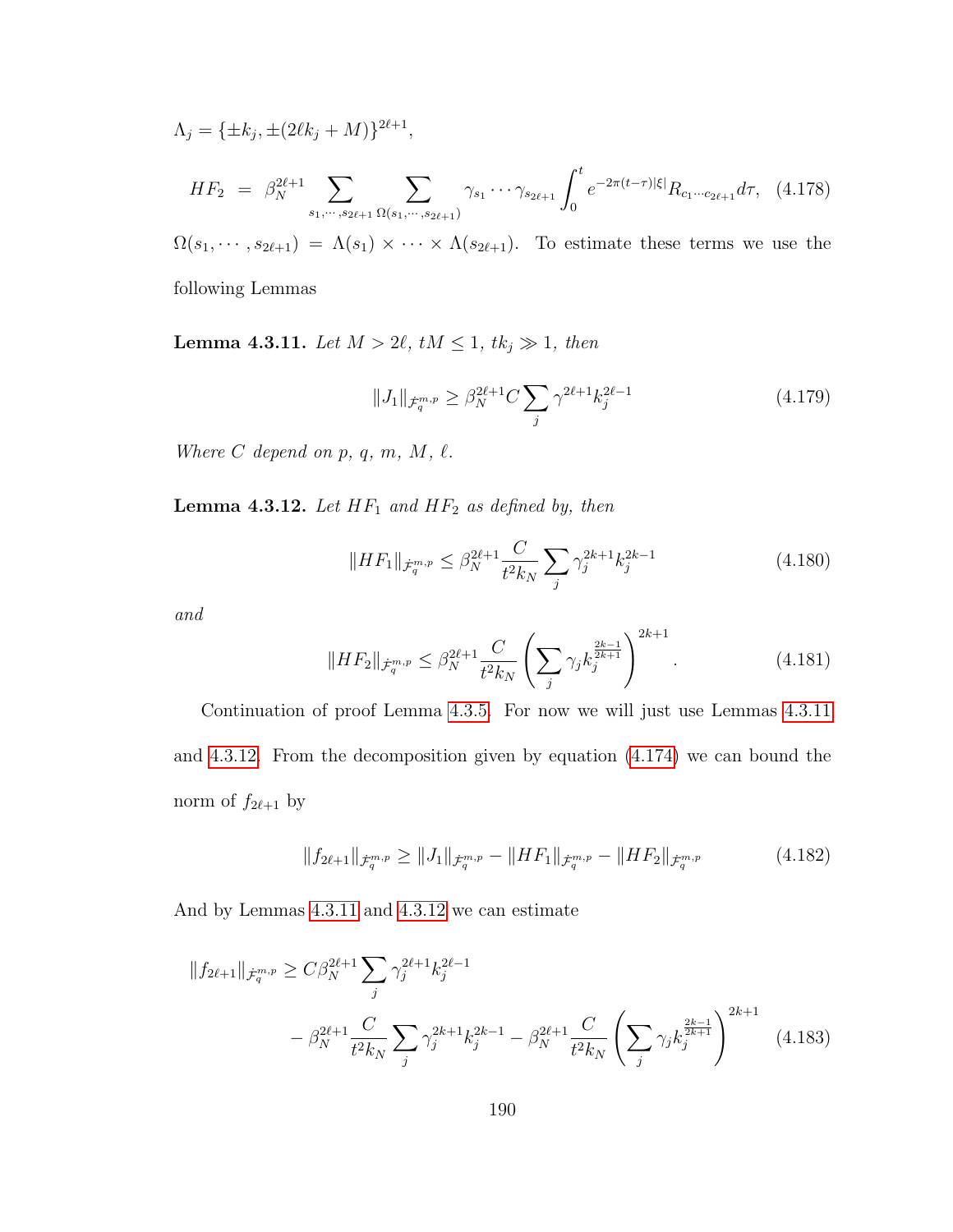Now we proceed to prove Lemmas [4.3.11](#page-198-0) and [4.3.12](#page-198-1)

*Proof of Lemma [4.3.11.](#page-198-0)* The key element for this proof is a lower bound of  $R_{c_1^j \cdots c_{2k+1}^j}$ . For this purpose we need to estimate the value of  $\Gamma_{2\ell+1}(-k_j, \dots, -k_j, 2\ell k_j + M)$ , to do this we use the integral formula for  $\Gamma_{2\ell+1}$ 

$$
L = \Gamma_{2\ell+1}(-k_j, \dots, -k_j, 2\ell k_j + M)
$$
  
\n
$$
= i \int \frac{(1 - e^{2\pi i k_j \alpha})^{2\ell} (1 - e^{-2\pi i (2k\ell + M)\alpha})}{\alpha^{2\ell+1}} d\alpha
$$
  
\n
$$
= i \int \frac{(1 - e^{2\pi i k_j \alpha})^{2\ell} (1 - e^{-2\pi i (2\ell k_j)\alpha})}{\alpha^{2\ell+1}} d\alpha
$$
  
\n
$$
+ i \int \frac{(1 - e^{2\pi i k_j \alpha})^{2\ell} (e^{-2\pi i (2\ell k_j)\alpha} - e^{-2\pi i (2\ell k_j + M)\alpha})}{\alpha^{2\ell+1}} d\alpha
$$
  
\n
$$
= I_1 + I_2
$$
 (4.184)

$$
I_{1} = i \int \frac{(1 - e^{2\pi i k_j \alpha})^{2\ell} (1 - e^{-2\pi i (2k\ell)\alpha})}{\alpha^{2\ell+1}} d\alpha
$$
  
\n
$$
= i \int \frac{(e^{-i\pi k_j \alpha} - e^{\pi i k_j \alpha})^{2\ell} (e^{\pi i (2\ell k_j)\alpha} - e^{-\pi i (2\ell k_j)\alpha})}{\alpha^{2\ell+1}} d\alpha
$$
  
\n
$$
= i(2i)^{2k+1} k_j^{2k} \pi^{2k} \int \frac{\sin(\beta)^{2\ell} \sin(2\ell\beta)}{\beta^{2\ell+1}} d\beta
$$
  
\n
$$
= (-1)^{k+1} (2\pi)^{2k+1} k_j^{2k}
$$
  
\n(4.185)

And for the second term

$$
I_2 = i \int \frac{(1 - e^{2\pi i k_j \alpha})^{2\ell} (e^{-2\pi i (2\ell k_j)\alpha} - e^{-2\pi i (2\ell k_j + M)\alpha})}{\alpha^{2\ell+1}} d\alpha
$$
  
\n
$$
= i \int \frac{(e^{-2\pi i k_j \alpha} - 1)^{2\ell} (1 - e^{-2\pi i M\alpha})}{\alpha^{2\ell+1}} d\alpha
$$
  
\n
$$
= \Gamma_{2\ell+1}(k_j, \dots, k_j, M)
$$
  
\n
$$
= k_j^{2\ell-1} |k_j| \Gamma_{2\ell+1}(1, \dots, 1, M/k_j)
$$
  
\n(4.186)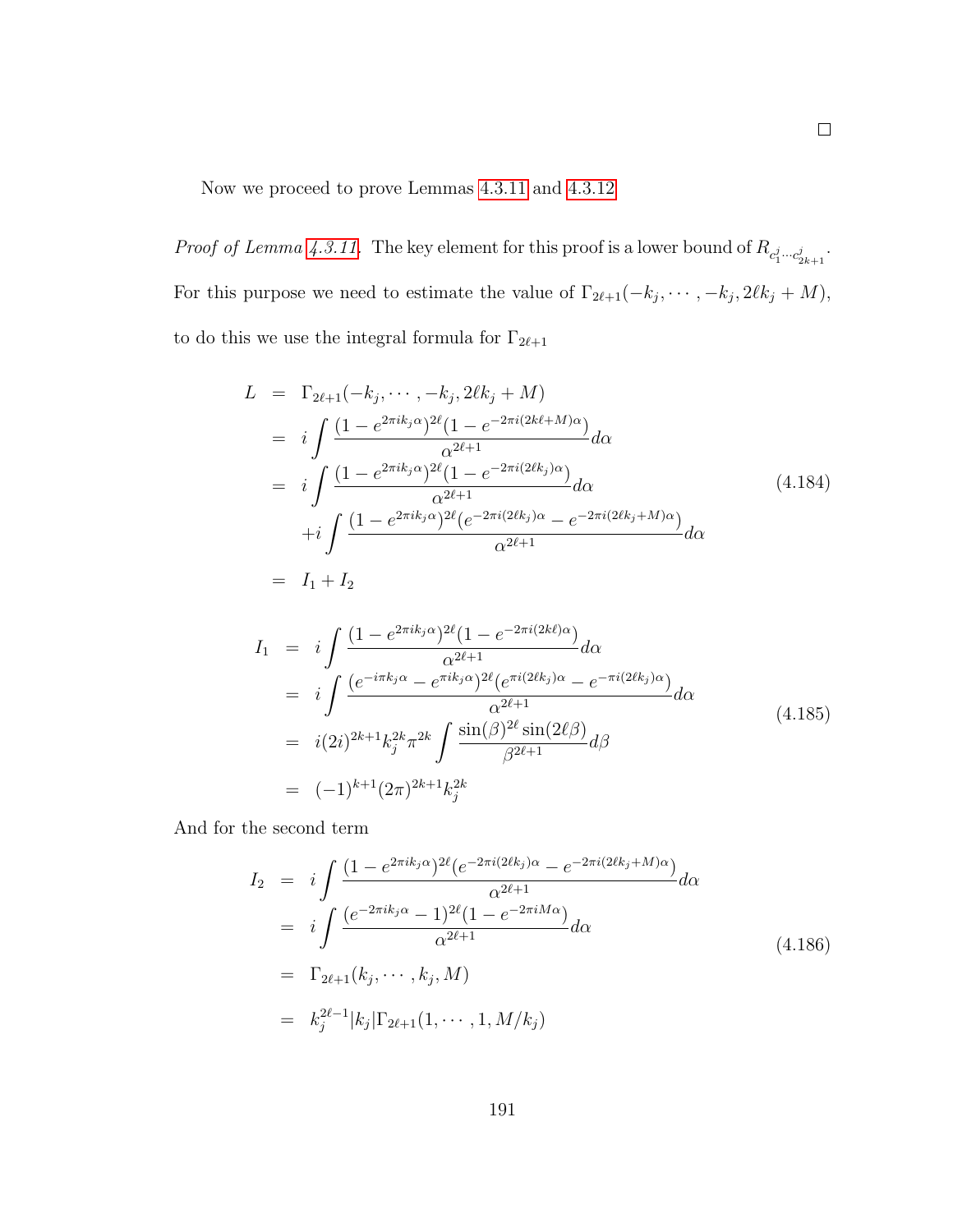And by Lemma [4.3.6](#page-182-1) we conclude

$$
|I_2| \le |k_j|^{2\ell} (2\pi)^{2\ell} \frac{M}{|k_j|} \le |k_j|^{2\ell - 1} 2(2\pi)^{2\ell} M \tag{4.187}
$$

Therefore we conclude

$$
\Gamma_{2\ell+1}(-k_j, \cdots, -k_j, 2\ell k_j + M) = (-1)^{\ell+1} (2\pi)^{2k+1} k_j^{2\ell} + O(k_j^{2\ell-1}). \tag{4.188}
$$

Using this we can estimate  $R_{c_1^j \cdots c_{2\ell+1}^j}$ 

$$
(-1)^{\ell+1} R_{c_1^j \cdots c_{2\ell+1}^j} \ge C |\xi| ((2\pi)^{2k+1} k_j^{2\ell} + O(k_j^{2\ell-1})) e^{-2\pi t (4\ell k_j + M + 2\ell + 1)} h(\xi) \tag{4.189}
$$

Now we define  $\Omega_j = \{(c_1, \dots, c_j) : c_i \in \{\pm k_j, \pm (2k_j + M)\}, c_1 + \dots + c_{2\ell+1} = \pm M\}.$ By Lemma [4.3.9](#page-187-0) the only possibilities for  $\Omega_j$  are the tuples such that one of the elements is equal to  $\pm(2\ell k_j + M)$  and the rest  $\mp k_j$ . Now by summing over all elements of  $\Omega_j$  we get

$$
\left\| \sum_{j} \sum_{\Omega_{j}} \gamma_{j}^{2\ell+1} E(R_{c_{1}, \dots, c_{2\ell+1}}) \right\|_{\mathcal{F}_{q}^{m, p}} \leq C(M - 2\ell)^{1+m} \sum_{j} (4\ell+2) \gamma_{j}^{2\ell+1} k_{j}^{2\ell} e^{-\pi t (M + 2\ell)} \frac{(1 - e^{-2\pi t (4\ell k_{j}+1)})}{2\pi (4\ell k_{j}+1)} \leq C \sum_{j} \gamma_{j}^{2\ell+1} k_{j}^{2\ell-1} e^{-2\pi t (M + 2\ell)} \tag{4.190}
$$

For  $M > 2\ell$ ,  $tM \leq 1$ ,  $tk_j \gg 1$ . This concludes the proof of Lemma [4.3.11.](#page-198-0)

 $\Box$ 

*Proof of Lemma [4.3.12.](#page-198-1)* For the upper bound of the high frequency we use the same estimates as in the proof of Lemma [4.3.8,](#page-185-2)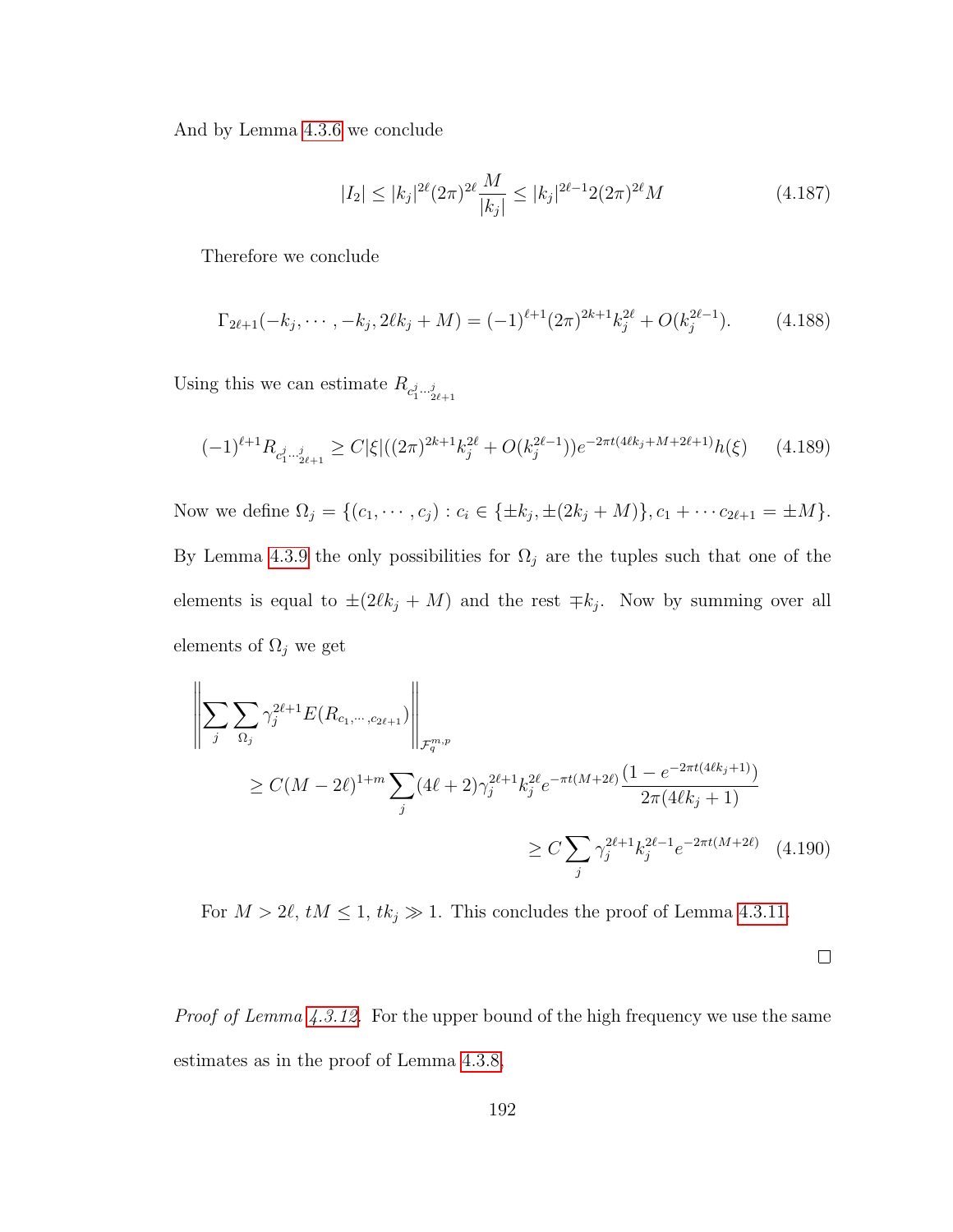$$
HF_1 = \beta_N^{2\ell+1} \sum_j \sum_{\Lambda_j \backslash \Omega_j} \gamma_j^{2\ell+1} \int_0^t e^{-2\pi(t-\tau)|\xi|} R_{c_1 \cdots c_{2\ell+1}} d\tau \tag{4.191}
$$

$$
\Omega_j = \{ (c_1, \cdots, c_{2\ell+1}) : c_i \in \{\pm k_j, \pm (2\ell k_j + M) \} \text{ and } c_1 + \cdots + c_{2\ell+1} = \pm M \},\
$$

$$
HF_2 = \beta_N^{2\ell+1} \sum_{s_1, \dots, s_{2\ell+1}} \sum_{\Omega(s_1, \dots, s_{2\ell+1})} \gamma_{s_1} \cdots \gamma_{s_{2\ell+1}} \int_0^t e^{-2\pi(t-\tau)|\xi|} R_{c_1 \cdots c_{2\ell+1}} d\tau \quad (4.192)
$$

From the proof of Lemma [4.3.8,](#page-185-2) we can apply the estimate [4.169](#page-195-0) because Lemma [4.3.10](#page-192-1) still apply in this context, then we get

$$
||HF_1||_{\dot{\mathcal{F}}_q^{m,p}} \le \beta_N^{2\ell+1} \frac{C}{t^2 k_N} \sum_j \gamma_j^{2k+1} k_j^{2k-1}
$$
\n(4.193)

and for  $HF_2$ 

$$
||HF_2||_{\dot{\mathcal{F}}_q^{m,p}} \le \beta_N^{2\ell+1} \frac{C}{t^2 k_N} \left( \sum_j \gamma_j k_j^{\frac{2k-1}{2k+1}} \right)^{2k+1}, \tag{4.194}
$$

where the constant depend on  $m$ ,  $p$ ,  $q$ ,  $\ell$ . This complete the proof of Lemma  $\Box$ [4.3.12](#page-198-1)

## 4.4 Norm inflation for the truncated problem in the periodic domain

The goal of this section is to extend the results that we prove for the real lie for a periodic domain, the key to extend the result is an estimate of the convolution of characteristic functions as the one obtained in Lemma [4.2.3,](#page-154-0) in order to do this we use a series representation of the tangent to identify the most singular part and compare it with the case of the real line.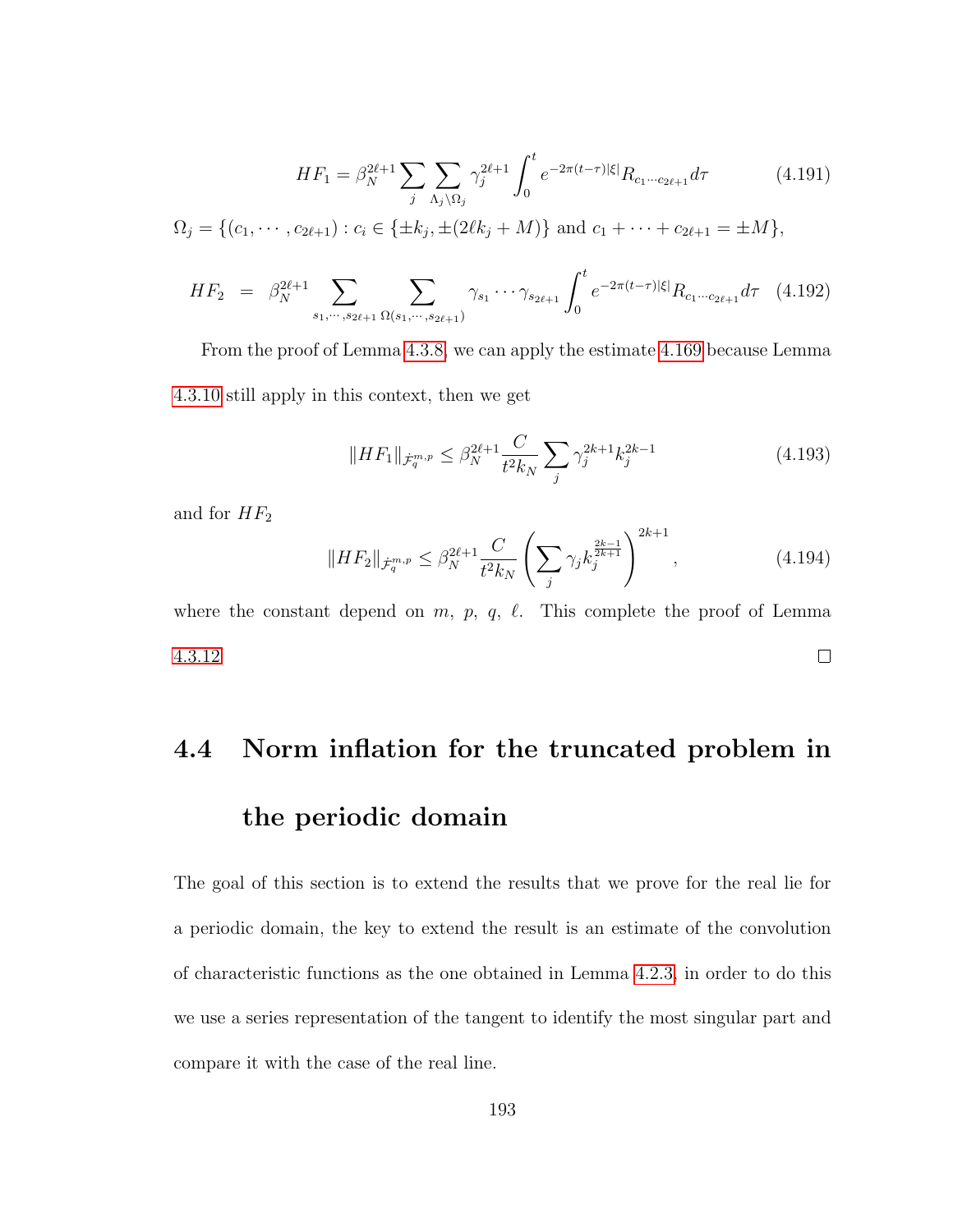## 4.4.1 Convolution of characteristic functions in the periodic domain

The next lemma make a precise error estimate on in a periodic domain instead of the real line, the main difference between this two situation is that estimates for the function  $\Gamma(x, y, z)$  from Lemma [4.2.6](#page-159-0) do not apply directly to the periodic case. The goal of this section is to extend a version of the estimates to a for the corresponding integral in the periodic case. The rest of the estimates follow directly from using the corresponding notion of Fourier transform in the periodic domain, i.e. the map that takes a periodic function  $f : \mathbb{T} = \mathbb{R}/(2\pi\mathbb{Z}) \to \mathbb{C}$  to the function  $\mathcal{F}(f) = \hat{f} : \mathbb{Z} \to \mathbb{C}$  that give the Fourier coefficients of the representation of f as a Fourier series, and for  $f$  regular enough we have:

$$
f = \sum_{k \in \mathbb{Z}} \hat{f}(k)e^{2\pi ikx}.
$$
\n(4.195)

<span id="page-202-0"></span>**Lemma 4.4.1** (Integral estimate in the periodic case). Let  $A_1, A_2, A_3 \in \mathbb{R}$ ,  $|A_i > 3|$  then

<span id="page-202-1"></span>
$$
\Gamma_P(A_1, A_2, A_3) := i \int_{\mathbb{T}} \frac{(1 - e^{-i\alpha A_1})(1 - e^{-i\alpha A_2})(1 - e^{-i\alpha A_3})}{\tan^3(\alpha/2)} d\alpha
$$
\n
$$
= \frac{2^3}{(2\pi)^2} \Gamma(A_1, A_2, A_3) + O(|A_1| + |A_2| + |A_3|), \tag{4.196}
$$

where  $\Gamma(A_1, A_2, A_3)$  is defined by [\(4.30\)](#page-154-1).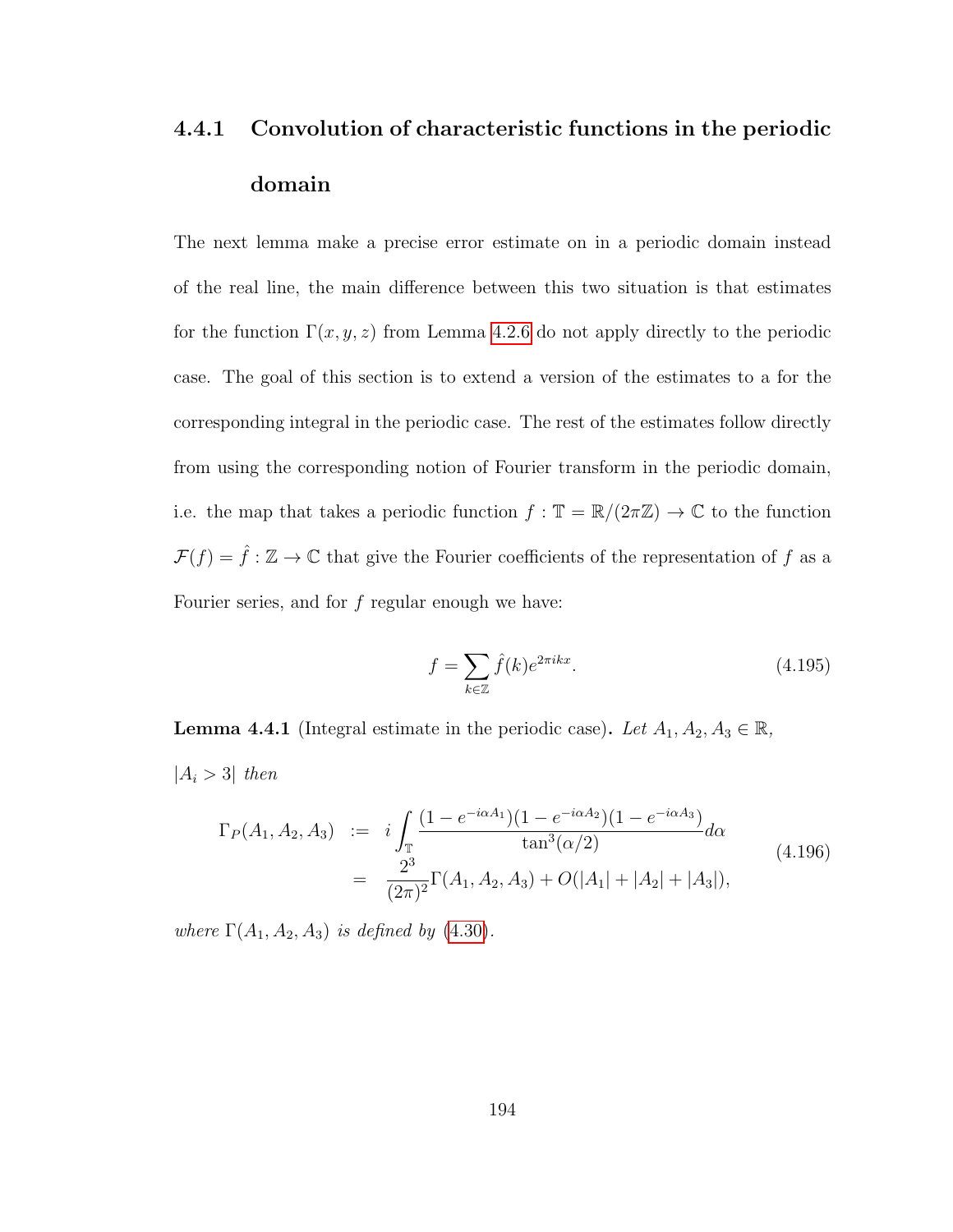$Proof\ of\ Lemma\ 4.4.1.$  $Proof\ of\ Lemma\ 4.4.1.$  Some estimates first

$$
J = \int_{-\pi}^{\pi} \cos^2(x/2) \frac{\sin(Bx)}{x} dx
$$
  
\n
$$
= \int_{-\pi}^{\pi} \frac{1}{2} (\cos(x) + 1) \frac{\sin(Bx)}{x} dx
$$
  
\n
$$
= \frac{1}{2} \int_{-\pi}^{\pi} \frac{\cos(x) \sin(Bx) + \sin(Bx)}{x} dx
$$
  
\n
$$
= \frac{1}{4} \int_{-\pi}^{\pi} \left( \frac{\sin((B+1)x) + \sin((B-1)x) + 2\sin(Bx)}{x} \right) dx,
$$
\n(4.197)

<span id="page-203-0"></span>now we need the following Lemma

Lemma 4.4.2. Let  $B \in \mathbb{R}$ ,  $|B| > 2$ , then

$$
\int_{-\pi}^{\pi} \frac{\sin(Bx)}{x} = \text{sgn}(B)\pi \left(1 + O\left(\frac{1}{|B|}\right)\right) \tag{4.198}
$$

Proof of Lemma  $4.4.2$ .

$$
\int_{-\pi}^{\pi} \frac{\sin(Bx)}{x} = \text{sgn}(B) \int_{-\pi}^{\pi} \frac{\sin(|B|x)}{x} dx
$$
  
\n
$$
= \text{sgn}(B) \int_{-\pi}^{\pi} \frac{\sin(|B|x)}{|B|x|} |B| dx
$$
  
\n
$$
= \text{sgn}(B) \int_{-|B|\pi}^{|B|\pi} \frac{\sin(y)}{y} dy
$$
  
\n
$$
= \text{sgn}(B) \left( \int_{\mathbb{R}} \frac{\sin(y)}{y} dy - 2 \int_{|B|\pi}^{\infty} \frac{\sin(y)}{y} dy \right)
$$
\n(4.199)

To estimate the term  $\int_{|B|\pi}^{\infty}$  $sin(y)$  $\frac{\partial u(y)}{\partial y}$  dy, we use that it behaves like an alternating series

$$
I = \int_{|B|\pi}^{\infty} \frac{\sin(y)}{y} dy
$$
  
= 
$$
- \int_{\lfloor |B| \rfloor}^{|B|} \frac{\sin(y)}{y} dy + \int_{\lfloor |B| \rfloor}^{\infty} \frac{\sin(y)}{y} dy
$$
  
= 
$$
- \int_{\lfloor |B| \rfloor}^{|B|} \frac{\sin(y)}{y} dy + \sum_{k=|\lfloor |B| \rfloor}^{\infty} \int_{k\pi}^{(k+1)\pi} \frac{\sin(y)}{y} dy
$$
(4.200)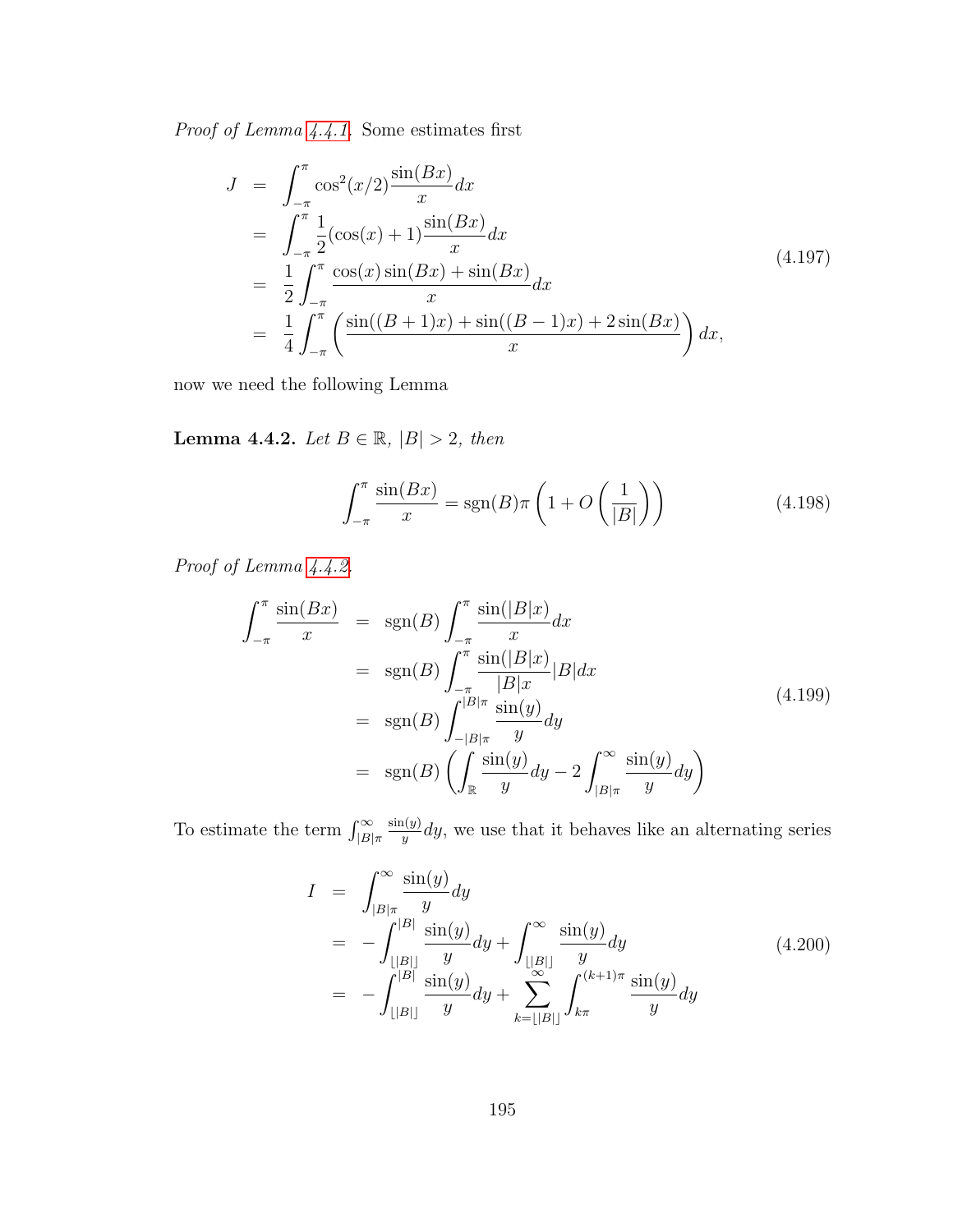then the sum is a alternating series, and therefore it can be bounded by

$$
|I| \leq \left| \int_{\lfloor |B| \rfloor}^{|B|} \frac{\sin(y)}{y} dy \right| + \left| \int_{\lfloor |B| \rfloor \pi}^{(\lfloor |B| + 1) \pi} \frac{\sin(y)}{y} dy \right|
$$
  
\n
$$
\leq 2 \left| \int_{\lfloor |B| \rfloor \pi}^{(\lfloor |B| + 1) \pi} \frac{\sin(y)}{y} dy \right|
$$
  
\n
$$
\leq \frac{2}{|B| - 1}
$$
 (4.201)

And so by using that  $\int_{\mathbb{R}}$  $sin(x)$  $\frac{\ln(x)}{x}dx = \pi$  we can finally conclude that if  $B > 2$ 

$$
\int_{-\pi}^{\pi} \frac{\sin(Bx)}{x} = \text{sgn}(B)\pi \left(1 + O\left(\frac{1}{|B|}\right)\right). \tag{4.202}
$$

$$
\Box
$$

We will use previous Lemma [4.4.2](#page-203-0) to estimate the integral [\(4.196\)](#page-202-1). For this purpose we need the following expansion of the tangent

$$
\tan^3(\alpha/2) = \cos^2(\alpha/2) \sum_{k \in \mathbb{Z}} \frac{1}{(\alpha/2 - k\pi)^3},
$$
\n(4.203)

using this formula we can write  $\Gamma(A_1, A_2, A_3) = \sum_{k \in \mathbb{Z}} I_k$  where

$$
I_k = i \int_{-\pi}^{\pi} \cos^2(\alpha/2) \frac{(1 - e^{-i\alpha A_1})(1 - e^{-i\alpha A_2})(1 - e^{-i\alpha A_3})}{(\alpha/2 - k\pi)^3} d\alpha.
$$
 (4.204)

Because we expect that the largest contribution comes form the singular term with  $k = 0$ , we first estimate

$$
I_0 = \frac{2^3 i}{2!} \int_{-\pi}^{\pi} \frac{d^2}{d\alpha^2} \left(\frac{1}{\alpha}\right) \cos^2(\alpha/2) F(\alpha) d\alpha, \qquad (4.205)
$$

where  $F(\alpha) = (1 - e^{-i\alpha A_1})(1 - e^{-i\alpha A_2})(1 - e^{-i\alpha A_3})$ . Now we proceed to integrate by parts, and noticing that  $\cos^2(\alpha/2)$  vanishes up to order 2 at  $\pm \pi$ , so we do not have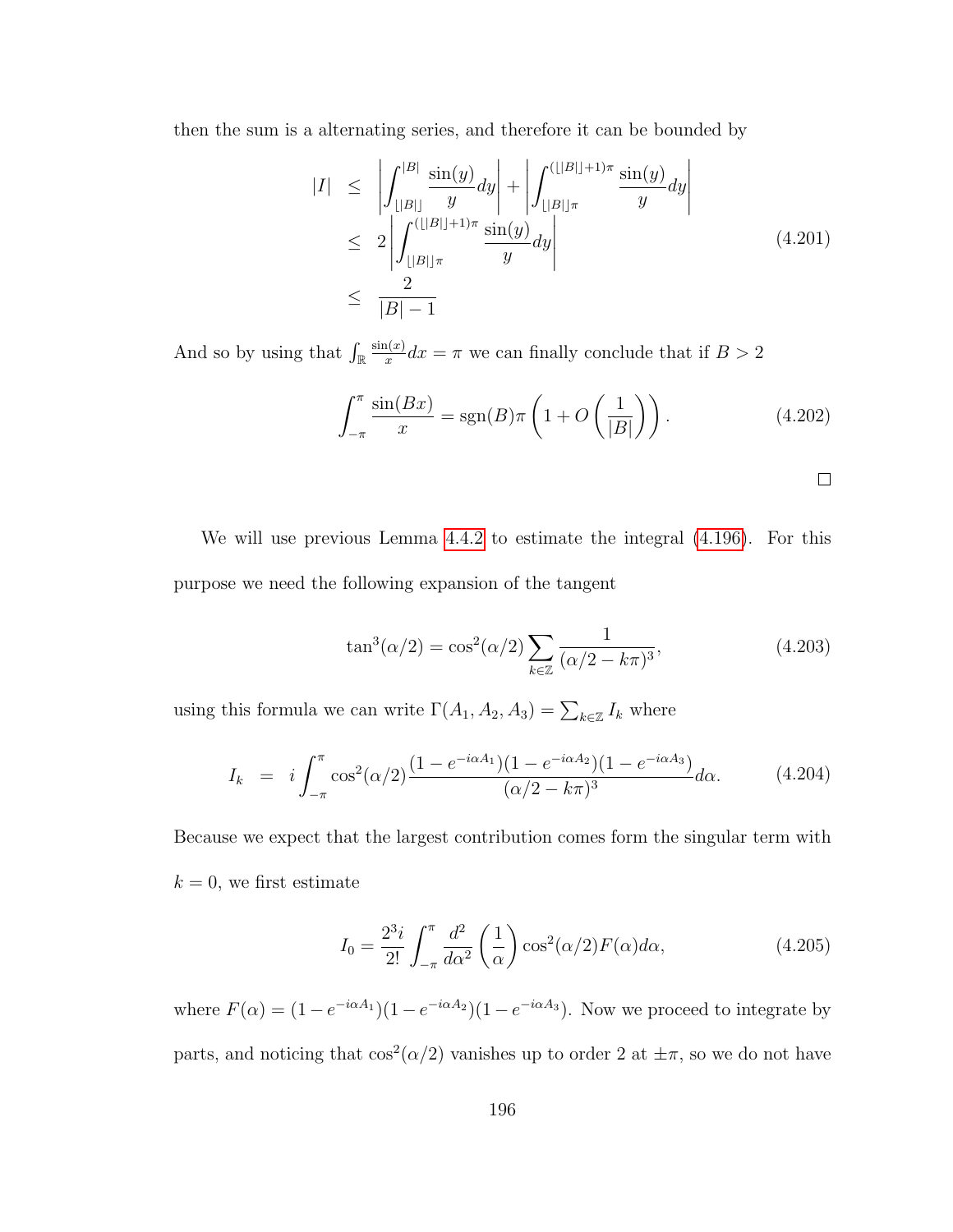boundary terms

<span id="page-205-0"></span>
$$
I_0 = 4i \int_{-\pi}^{\pi} \frac{d^2}{d\alpha^2} \left(\frac{1}{\alpha}\right) \cos^2(\alpha/2) F(\alpha) d\alpha
$$
  
\n
$$
= -4i \int_{-\pi}^{\pi} \frac{d}{d\alpha} \left(\frac{1}{\alpha}\right) \left(\cos(\alpha/2) \sin(\alpha/2) F + \cos^2(\alpha/2) F'\right) d\alpha
$$
  
\n
$$
= 2i \int_{-\pi}^{\pi} \frac{1}{\alpha} \cos \alpha F d\alpha + 4i \int \frac{1}{\alpha} \sin \alpha F' d\alpha + 4i \int \frac{1}{\alpha} \cos^2(\alpha/2) F'' d\alpha
$$
  
\n
$$
= I_{0,1} + I_{0,2} + I_{0,3},
$$
\n(4.206)

again we focus on the most singular term, for this purpose we compute

$$
F'' = -A_1^2 e^{-i\alpha A_1} - A_2^2 e^{-i\alpha A_2} - A_3^2 e^{-i\alpha A_3} + (A_1 + A_2)^2 e^{-i\alpha(A_1 + A_2)}
$$
  
 
$$
+ (A_1 + A_3)^2 e^{-i\alpha(A_1 + A_3)} + (A_2 + A_3)^2 e^{-i\alpha(A_2 + A_3)} e^{-i\alpha(A_2 + A_3)}
$$
  
 
$$
- (A_1 + A_2 + A_3)^2 e^{-i\alpha(A_1 + A_2 + A_3)}.
$$
  
(4.207)

Using the Lemma [4.4.2](#page-203-0) we get that

$$
I_{0,3} = \frac{2^3}{(2\pi)^2} \Gamma(A_1, A_2, A_3) + O(|A_1| + |A_2| + |A_3|). \tag{4.208}
$$

For the other two terms, we use that the quotient  $|(1 - e^{-i\alpha A_i})/\alpha| \leq$ √  $2|A|$  is bounded and therefore we can bound

<span id="page-205-1"></span>
$$
|I_{0,1}| \le 2\pi\sqrt{2}|A_i|, \quad |I_{0,2}| \le C(|A_1| + |A_2| + |A_3|). \tag{4.209}
$$

Therefore we conclude that

$$
I_0 = \Gamma(A_1, A_2, A_3) + O(|A_1| + |A_2| + |A_3|). \tag{4.210}
$$

To conclude we need to estimate the nonsingular terms, to do so we use that the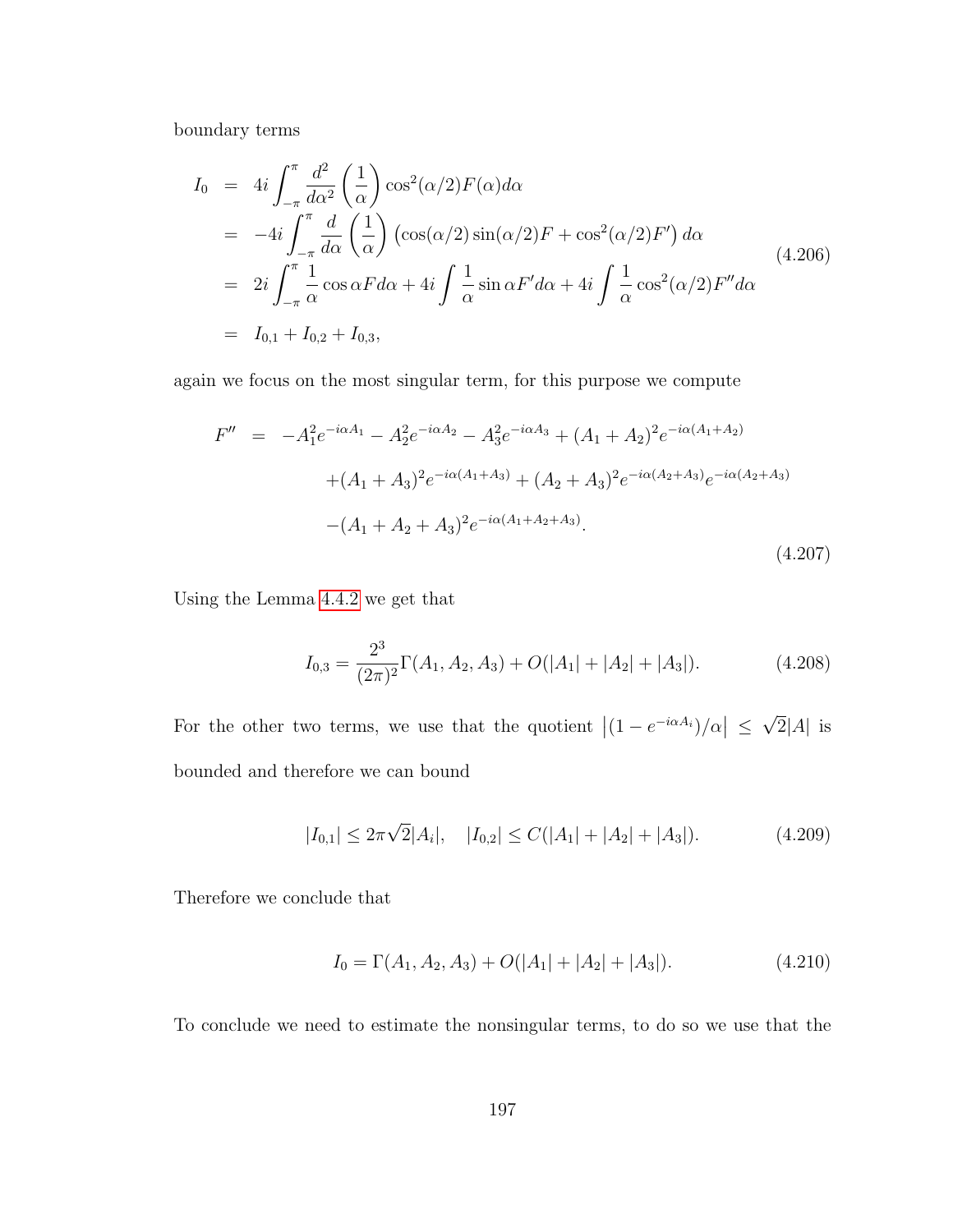numerator is bounded and that  $|\alpha/2 - k\pi| \geq (|k| - 1/2)\pi$  therefore

<span id="page-206-1"></span>
$$
|I_{k}| = \left| \int_{-\pi}^{\pi} \cos^{2}(\alpha/2) \frac{(1 - e^{-i\alpha A_{1}})(1 - e^{-i\alpha A_{2}})(1 - e^{-i\alpha A_{3}})}{(\alpha/2 - k\pi)^{3}} d\alpha \right|
$$
  
\n
$$
= \left| \int_{-\pi}^{\pi} \cos^{2}(\alpha/2) \alpha \frac{(1 - e^{-i\alpha A_{1}})(1 - e^{-i\alpha A_{2}})(1 - e^{-i\alpha A_{3}})}{(\alpha/2 - k\pi)^{3}} d\alpha \right|
$$
(4.211)  
\n
$$
\leq \frac{C|A_{1}|\pi}{(|k| - 1/2)^{3}},
$$

and therefore summing in  $k$  we obtain

.

$$
\left| \sum_{k \neq 0} I_k \right| \le C|A_1| \sum_k \frac{1}{(|k| - 1/2)^3} \le C_2|A_1|,\tag{4.212}
$$

which means that  $\sum_{k\neq 0} I_k = O(|A_1|)$ , which concludes the proof of Lemma [4.4.1.](#page-202-0)

 $\Box$ 

## 4.4.2 Norm inflation in the periodic domain for  $\ell = 1$

The initial condition is essentially the same as for the case of the real line with two important remarks, first this time instead of using characteristic functions of intervals we can use Kronecker's delta  $\delta_0$  and because we are working in a periodic domain all the frequencies must be integers.

Given  $N \in \mathbb{N}$  and  $\ell \in \mathbb{N},$  we consider  $\varphi : \mathbb{Z} \to \mathbb{R}$  of the form

<span id="page-206-0"></span>
$$
\hat{\varphi} = \beta_N \sum_{j \in S(N)} \gamma_j \Big( P_{k_s}(\xi) + P_{2\ell k_s + M}(\xi) \Big), \tag{4.213}
$$

where  $P_A(k) = \delta_0(k - A) + \delta_0(k + A)$ ,  $\{k_s\}_{s \geq 0}$  is a sequence of positive integers that grow very fast,  $M > 2\ell$  is fixed and  ${\gamma_j}_j$  a sequence of positive numbers to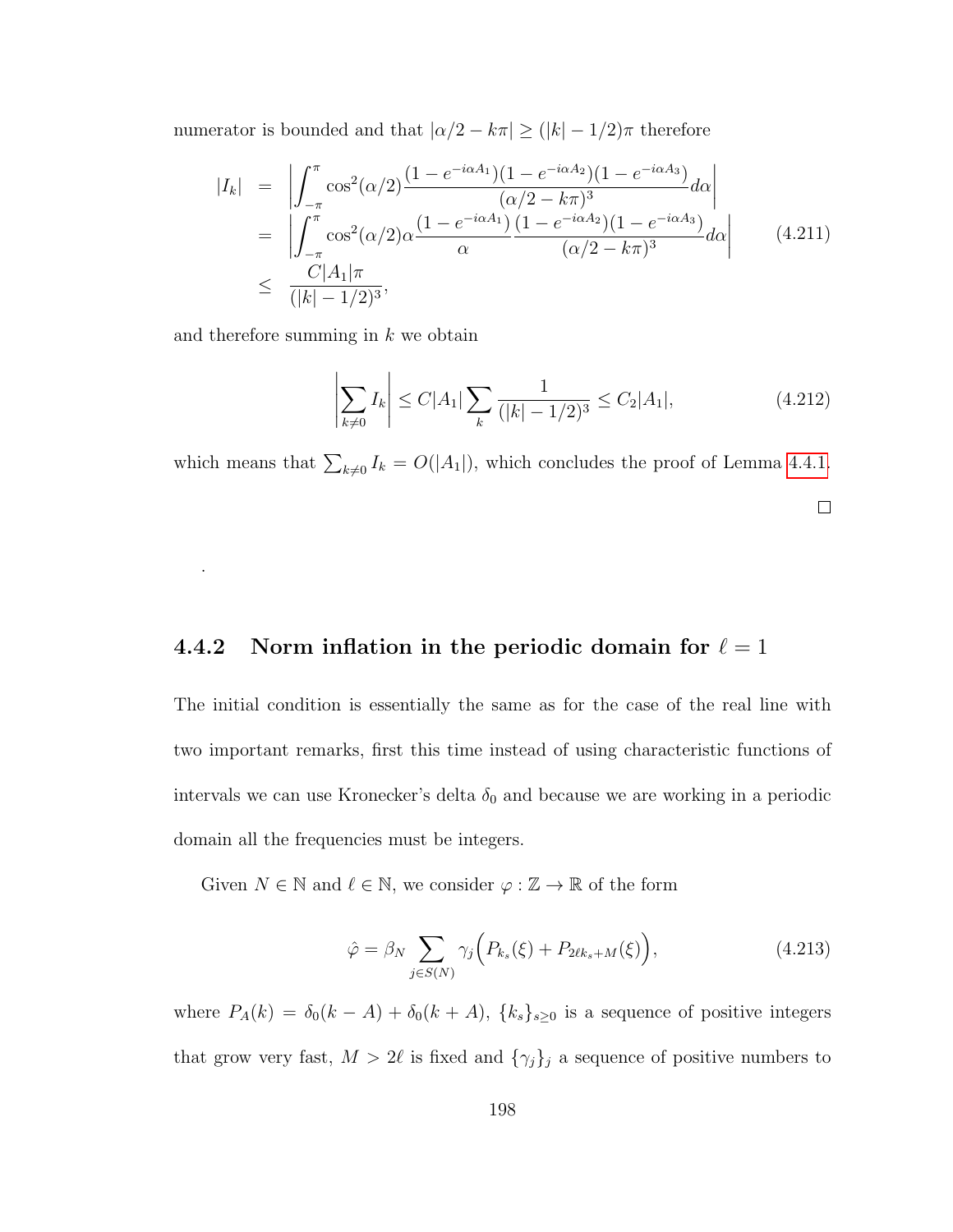be chosen later. N is a parameter that will be large in general,  $S(N) = \{j: N \leq N\}$  $j \leq (1 + \delta)N$ , and  $\beta_N$  is a scaling factor that also depend on the parameter N.

**Lemma 4.4.3** (Size of the Initial data). Consider  $\varphi$  defined by [\(4.213\)](#page-206-0) then

$$
\|\varphi\|_{\dot{\mathcal{F}}_q^{m,p}} \le C\beta_N \left(\sum_{j\in S(N)} \gamma_j^q k_j^{qm}\right)^{1/q}.\tag{4.214}
$$

*Proof of Lemma [4.2.1.](#page-151-0)* Because the sequence  $\{k_s\}$  is growing fast, at most one of them belong to each  $C_k$  annulus. Also, because the  $C_k$  are dyadic we can ensure that  $k_j$  and  $2k_j + M$  belong to different annulus. With this observation in mind we get that if  $k_{\bar{j}} \in C_k$  then

$$
\sum_{n \in C_k} |n|^{mp} |\hat{\varphi}(n)|^p \le (\beta_N \gamma_{\bar{j}})^p 2^{mp+1} |k_{\bar{j}}|^{mp}.
$$
\n(4.215)

Similarly if  $2k_{\bar{j}}+M\in C_k$ 

$$
\sum_{n \in C_k} |n|^{mp} |\hat{\varphi}(n)|^p \le (\beta_N \gamma_{\tilde{j}})^p 2^{2mp+1} \left| k_{\tilde{j}} + \frac{M}{2} \right|^{mp} \le (\beta_N \gamma_{\tilde{j}})^p 2^{3mp+1} |k_{\tilde{j}}|^{mp}, \quad (4.216)
$$

taking the  $q/p$  power and summing over k we get

$$
\sum_{k} \left( \sum_{n \in C_k} |n|^{mp} |\hat{\varphi}(n)|^p \right)^{q/p} \leq (\beta_N)^q \sum_{j \in S(N)} \gamma_j^q \left( 2^{\frac{q(mp+1)}{p}} |k_j|^{mq} + 2^{\frac{q(3mp+1)}{p}} |k_j|^{mq} \right)
$$
  

$$
\leq 2 \left( \beta_N 2^{\frac{(3mp+1)}{p}} \right)^q \sum_{j \in S(N)} \gamma_j^q k_j^{mq},
$$
(4.217)

taking the  $q$ -th root we obtain

$$
\|\varphi\|_{\dot{\mathcal{F}}_q^{m,p}} \le C\beta_N \left(\sum_{j\in S(N)} \gamma_j^q k_j^{qm}\right)^{1/q}.\tag{4.218}
$$

 $\Box$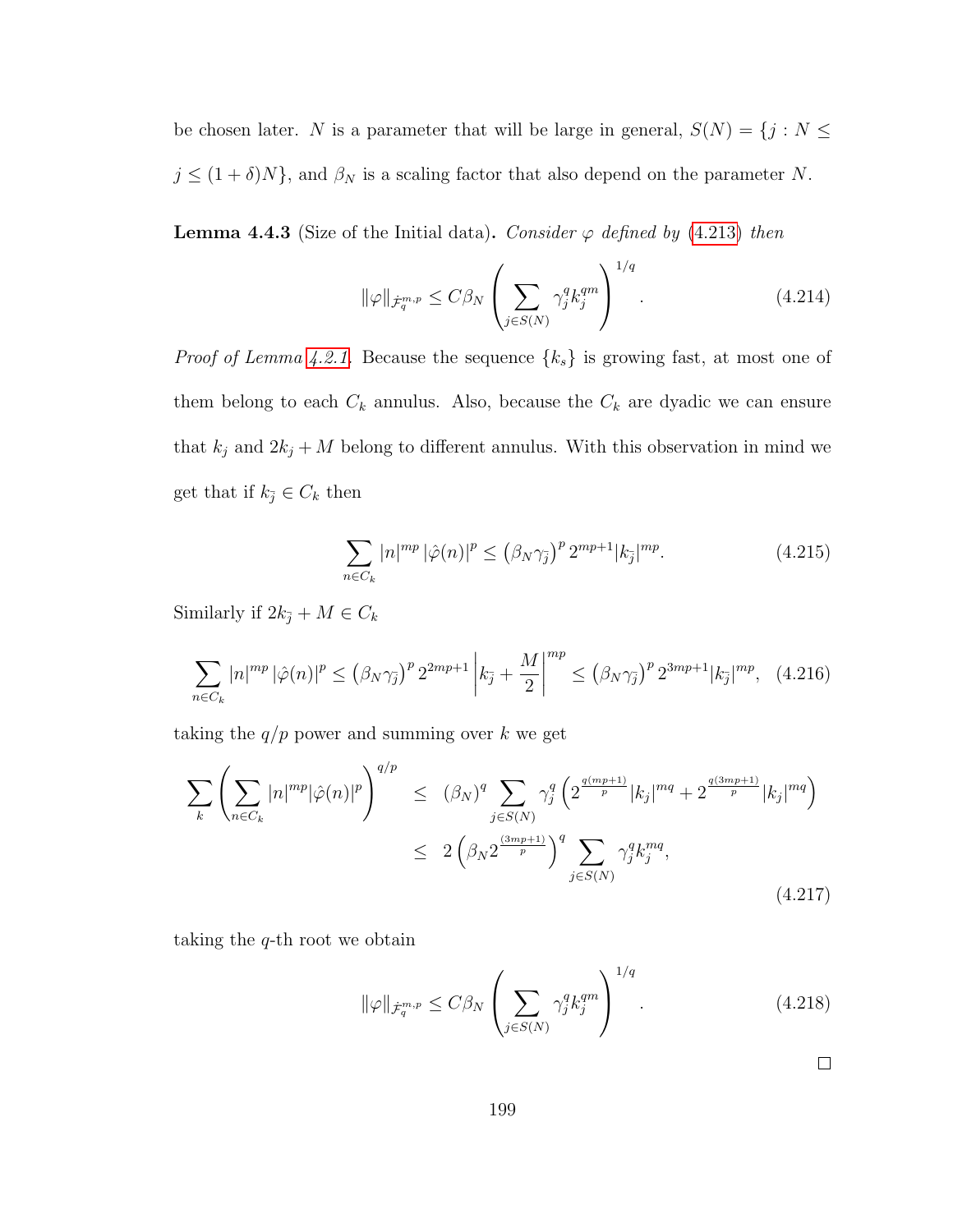Because we can to replicate the result for the real line, our first goal would be to extend the results from Theorem [4.2.8](#page-162-0) to the periodic case, more precisely we will prove the following.

<span id="page-208-2"></span>**Theorem 4.4.4.** Consider the truncation of the Muskat problem given by

<span id="page-208-0"></span>
$$
\begin{cases}\n\partial_t f + \Lambda f = T_1 e^{-t\Lambda} \varphi, & (x, t) \in [0, T] \times \mathbb{T} \\
f(0) = 0, & x \in \mathbb{T}\n\end{cases}
$$
\n(4.219)

where  $\varphi$  is given by [\(4.213\)](#page-206-0), and  $T_1$  is defined by [\(4.7\)](#page-148-0). Let  $t > 0$  a time such that  $t(M + 1) < 1$  and  $tk_0 \gg 1$ . Then the solution f of [\(4.219\)](#page-208-0) satisfy

$$
||f(t)||_{\dot{\mathcal{F}}_q^{m,p}} \geq C_1 \beta_N^3 \sum_{j \in S(N)} \gamma_j^3 k_j - \frac{C_2}{t^2} \beta_N^3 \left( \sum_{j \in S(N)} (\gamma_j^3 k_j^m)^q \right)^{1/q} - \beta_N^3 \frac{C_3}{t^4 k_{\min j}} \left( \sum_{j \in S(N)} \gamma_j \right)^3, \quad (4.220)
$$

where the constants  $C_1$ ,  $C_2$  and  $C_3$  only depend on  $M,m,q,p$ .

As in the case of the real line this result also imply the inflation result in the periodic domain

<span id="page-208-1"></span>**Corollary 4.4.5.** Let  $T > 0$ ,  $R > 0$  and consider the problem [\(4.219\)](#page-208-0) with initial data  $\varphi$ . Then there exists some  $0 < \tilde{T} < T$  and some initial  $\varphi_R$  such that for  $p \geq 1$ 

$$
\|\varphi_R\|_{\dot{\mathcal{F}}^{1/3,p}_{\infty}} < \frac{1}{R} \tag{4.221}
$$

and

$$
||f(\tilde{R})||_{\dot{\mathcal{F}}^{1/3,p}} \ge R. \tag{4.222}
$$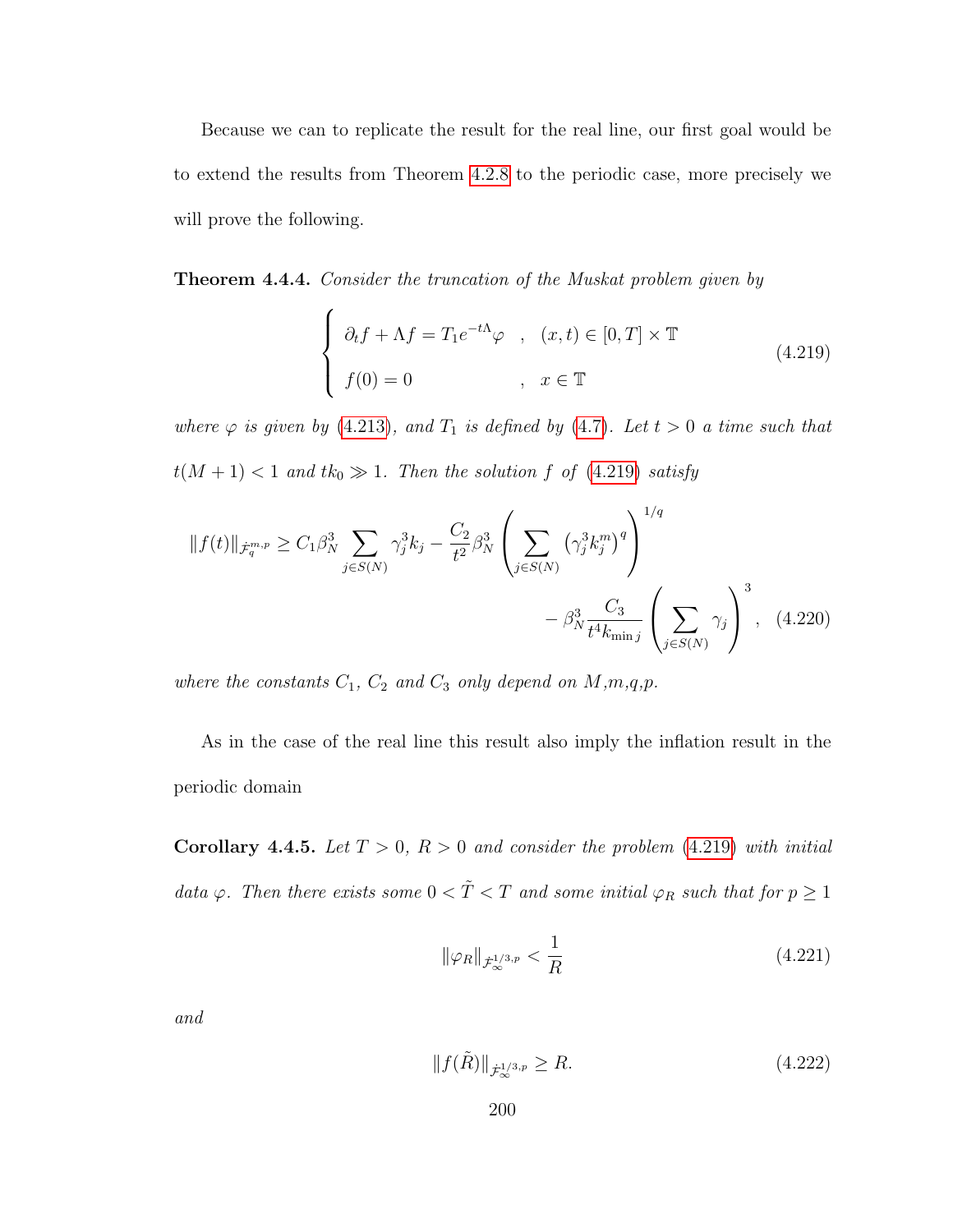Proof of Theorem [4.4.4.](#page-208-2) As in the proof of Theorem [4.2.8](#page-162-0) we need to look at

<span id="page-209-0"></span>
$$
I(n) = \mathcal{F}\left(T_1 e^{-\tau \Lambda} \varphi\right)(n)
$$
  
=  $\frac{1}{3} \int in \left(m_\alpha e^{-\tau |\cdot|} \hat{\varphi}\right) * \left(m_\alpha e^{-\tau |\cdot|} \hat{\varphi}\right) * \left(m_\alpha e^{-\tau |\cdot|} \hat{\varphi}\right) d\alpha,$   

$$
: m_\alpha = \frac{1 - e^{-i\alpha}}{\tan(\alpha/2)}.
$$
 (4.223)

 $\Box$ 

where

To evaluate  $I(n)$  we will expand [\(4.223\)](#page-209-0) by substituting the initial condition [\(4.213\)](#page-206-0) and use Lemma [4.4.1.](#page-202-0) We focus on what happen at the frequency  $n = M$ , because we exoect the low frequency terms decay slower

$$
I(\xi) = \beta_N^3 \sum_{j \in S(N)} \gamma_j^3 (J_1^j + J_2^j + J_3^j + J_4^j) + HF,
$$
\n(4.224)

where

$$
J_1^j = \frac{(-1)}{3} \sum_{n \in \mathbb{Z}} i n (m_\alpha e^{-\tau |\cdot|} P_{k_j}) * (m_\alpha e^{-\tau |\cdot|} P_{k_j}) * (m_\alpha e^{-\tau |\cdot|} P_{k_j}),
$$
  
\n
$$
J_2^j = -\sum_{n \in \mathbb{Z}} i n (m_\alpha e^{-\tau |\cdot|} P_{k_j}) * (m_\alpha e^{-\tau |\cdot|} P_{k_j}) * (m_\alpha e^{-\tau |\cdot|} P_{2k_j + M}),
$$
  
\n
$$
J_3^j = -\sum_{n \in \mathbb{Z}} i n (m_\alpha e^{-\tau |\cdot|} P_{k_j}) * (m_\alpha e^{-2\pi \tau |\cdot|} P_{2k_j + M}) * (m_\alpha e^{-\tau |\cdot|} P_{2k_j + M}),
$$
  
\n
$$
J_4^j = \frac{(-1)}{3} \sum_{n \in \mathbb{Z}} i n (m_\alpha e^{-\tau |\cdot|} P_{2k_j + M}) * (m_\alpha e^{-\tau |\cdot|} P_{2k_j + M}) * (m_\alpha e^{-\tau |\cdot|} P_{2k_j + M}) * (m_\alpha e^{-\tau |\cdot|} P_{2k_j + M}),
$$
  
\n
$$
*(m_\alpha e^{-\tau |\cdot|} P_{2k_j + M}),
$$
  
\n(4.225)

and  $HF$  correspond to the off-diagonal terms

$$
HF = -\frac{1}{3} \beta_N^3 \sum_{(s_1, s_2, s_3) \in S} \sum_{(a, b, c) \in \Lambda(s_1, s_2, s_3)} \gamma_{s_1} \gamma_{s_2} \gamma_{s_3}
$$

$$
\times \sum_{n \in \mathbb{Z}} i n (m_\alpha e^{-\tau |\cdot|} P_a) * (m_\alpha e^{-\tau |\cdot|} P_b) * (m_\alpha e^{-\tau |\cdot|} P_c), \quad (4.226)
$$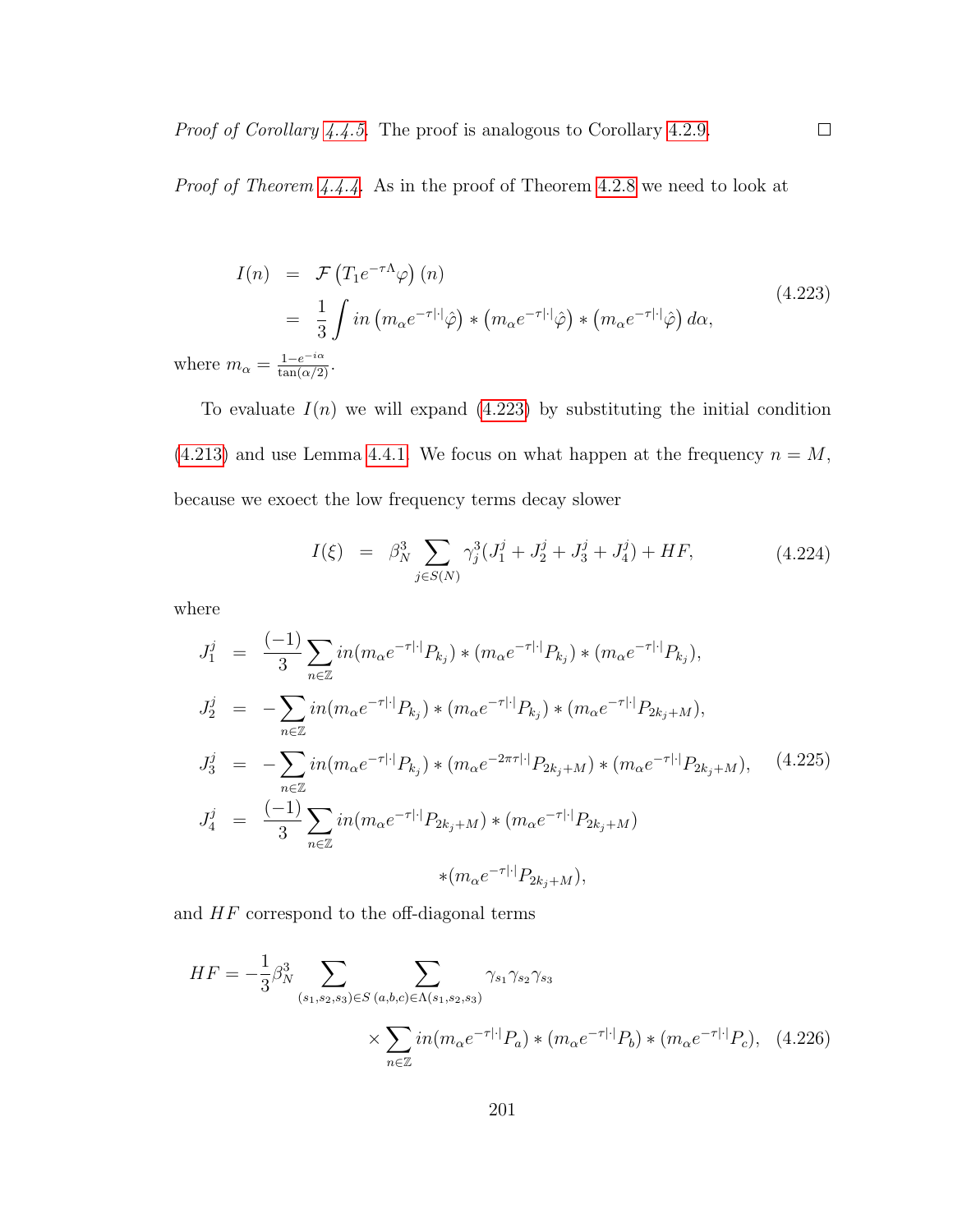where

$$
S = \{(s_1, s_2, s_3) \in S(N)^3 : s_1, s_2, s_3 \text{ not all equal }\},\
$$
  

$$
\Lambda(s_1, s_2, s_3) = \{(a_1, a_2, a_3) : a_i \in \{\pm k_{s_i}, \pm (2k_{s_i} + M)\}, i = 1, 2, 3\}.
$$
  
(4.227)

For the estimates of the term  $J_1$ ,  $J_3$ ,  $J_4$  and  $HF$  the same proofs still holds, the only ingredient that we need is the analogous of Lemma [4.2.3](#page-154-0) which we proceed to prove now

<span id="page-210-0"></span>Lemma 4.4.6. Let  $A, B, C \in \mathbb{R}$ ,  $M > 4$ ,  $|A|, |B|, |C| \gg M$ ,  $t \le 1$ ,  $|A + B + C| \ge 1$ 2M then

$$
S = \sum_{n \in \mathbb{Z}} i n (m_{\alpha} e^{-t|\cdot|} \delta_A) * (m_{\alpha} e^{-t|\cdot|} \delta_B) * (m_{\alpha} e^{-t|\cdot|} \delta_C)
$$
  
 
$$
\sim (A + B + C) e^{-t(|A| + |B| + |C|)} (\Gamma(A, B, C) + O(|A| + |B| + |C|)) \delta_{A + B + C}(n),
$$
  
(4.228)

where  $m_{\alpha}(\xi) = \frac{1-e^{-i\alpha\xi}}{\tan(\alpha/2)}$ ,  $\Gamma(x, y, z)$  is defined by [\(4.196\)](#page-202-1).

Proof of Lemma [4.2.3.](#page-154-0) Consider

$$
S = \int_{\mathbb{T}} in(m_{\alpha}e^{-t|\cdot|}\chi_{A}) * (m_{\alpha}e^{-t|\cdot|}\chi_{B}) * (m_{\alpha}e^{-t|\cdot|}\chi_{C})d\alpha
$$
  
\n
$$
= \sum_{j\in\mathbb{Z}} \sum_{k\in\mathbb{Z}} \int_{\mathbb{T}} ne^{-t|n-j|}e^{-t|j-k|}e^{-t|k|}
$$
  
\n
$$
\times \frac{i}{\tan^{3}(\alpha/2)}(1 - e^{-i\alpha(n-j)})(1 - e^{-i\alpha(j-k)})(1 - e^{-i\alpha k})d\alpha
$$
  
\n
$$
\times \delta_{A}(n-j)\delta_{B}(j-k)\delta_{C}(k)
$$
  
\n
$$
= (A + B + C)e^{-t|A|}e^{-t|B|}e^{-t|C|}\Gamma_{P}(A, B, C)\delta_{A+B+C}(n).
$$
  
\n(4.229)

Finally by applying Lemma [4.4.1](#page-202-0) to  $\Gamma_P$  we obtain the conclusion of the Lemma.

 $\Box$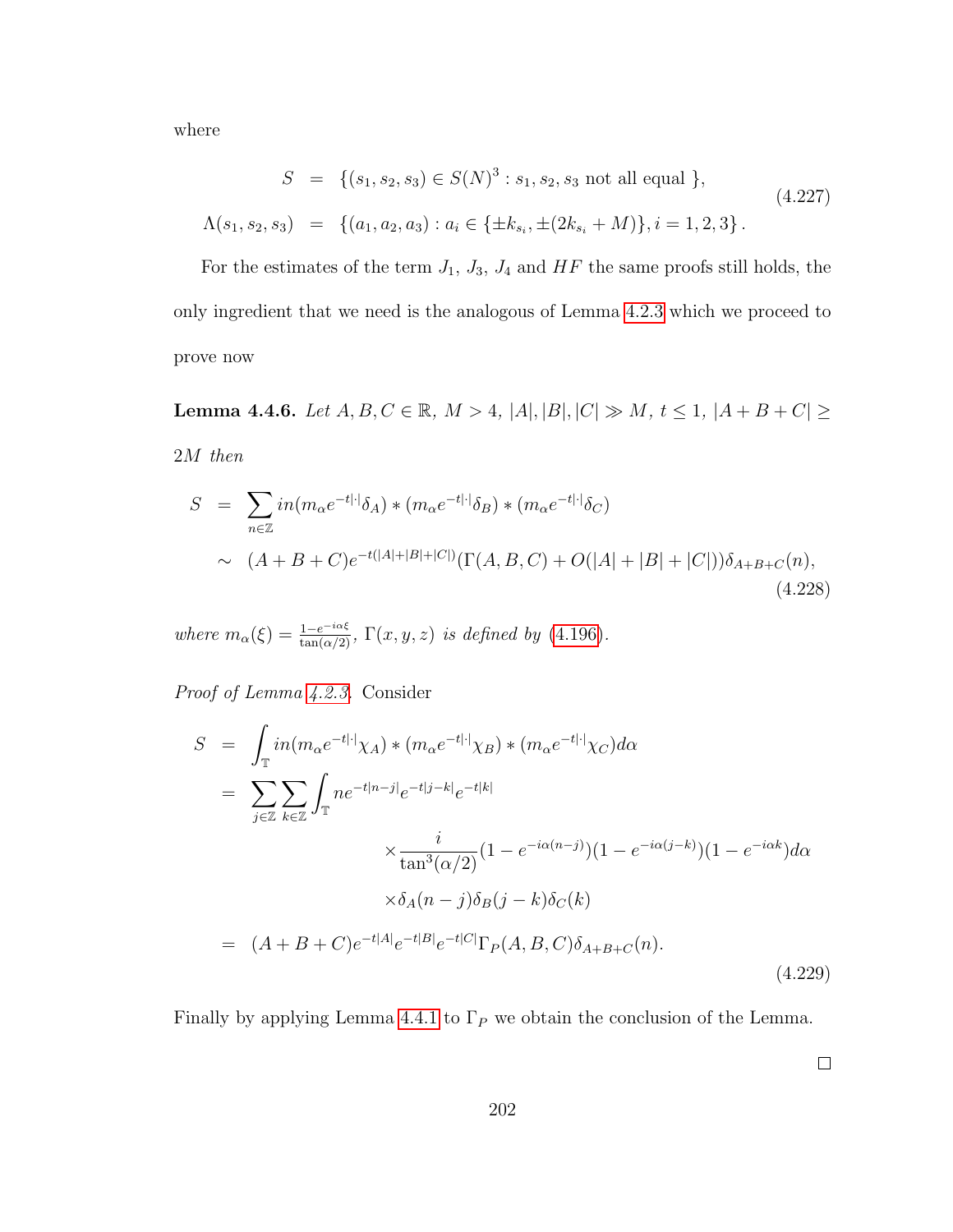Using this lemma we can just follow

<span id="page-211-0"></span>**Lemma 4.4.7** (Lower bound for  $J_2$ ). Let  $t > 0$  such that  $tk_1 \gg 1$ ,  $t(M + 1) < 1$ .

Then term  $J_2$  satisfies

$$
|\widehat{E(J_2^s)}(n)| = \left| \beta_N^3 \sum_{j \in S(N)} \int_0^t e^{-(t-\tau)|n|} J_2^j d\tau \right| \ge
$$
  

$$
c_1 \beta_N^3 \sum_{j \in S(N)} \gamma_j^3 k_j P_M - \frac{c_2}{t^2} \beta_N^3 \sum_{j \in S(N)} \gamma_j^3 (P_{2k_j + M} + P_{4k_j + M}) \quad (4.230)
$$

and consequently

$$
\left\| \beta_N^3 \sum_j \gamma_j^3 E(J_2^j)(t) \right\|_{\dot{\mathcal{F}}_q^{m,p}} \ge c_3 \beta_N^3 \sum_j \gamma_j^3 k_j - \frac{c_4}{t^2} \beta_N^3 \left( \sum_j \left( \gamma_j^3 k_j^m \right)^q \right)^{1/q} \tag{4.231}
$$

Proof. The proof is completely analogous to the proof of Lemma [4.2.10](#page-165-0) by replacing Lemma [4.2.3](#page-154-0) by Lemma [4.4.6](#page-210-0)  $\Box$ 

A similar analysis we can be used to estimate  $J_1$ ,  $J_3$  and  $J_4$  more precisely

**Lemma 4.4.8** (Estimate for  $J_1$ ,  $J_3$  and  $J_4$ ). Under the same conditions of Lemma [4.4.7](#page-211-0)

$$
|\widehat{E(J_i)}| = \left| \beta_N^3 \sum_{j \in S(N)} \gamma_j^3 \int_0^t e^{-\tau |\xi|} J_i^j d\tau \right| \le \frac{C}{t^2} \beta_N^3 \sum_{j \in S(N)} \gamma_j^3 \tilde{h}_j(\xi), \quad i = 1, 3, 4 \quad (4.232)
$$

where supp  $\tilde{h}_j(\xi) \subset [k_j/2, 7k_j]$  and  $\|\tilde{h}_j\|_{\dot{\mathcal{F}}_q^{m,p}} \leq C k_j^m$  where C is independent of j. And by taking the  $\dot{\mathcal{F}}_q^{m,p}$  norm, we get

$$
||E(J_i)(t)||_{\dot{\mathcal{F}}_q^{m,p}} \le \frac{C}{t^2} \beta_N^3 \left( \sum_j \left( \gamma_j^3 k_j^m \right)^q \right)^{1/q} \tag{4.233}
$$

Proof. The proof is completely analogous to the proof of Lemma [4.2.13](#page-168-0)  $\Box$ 

 $\Box$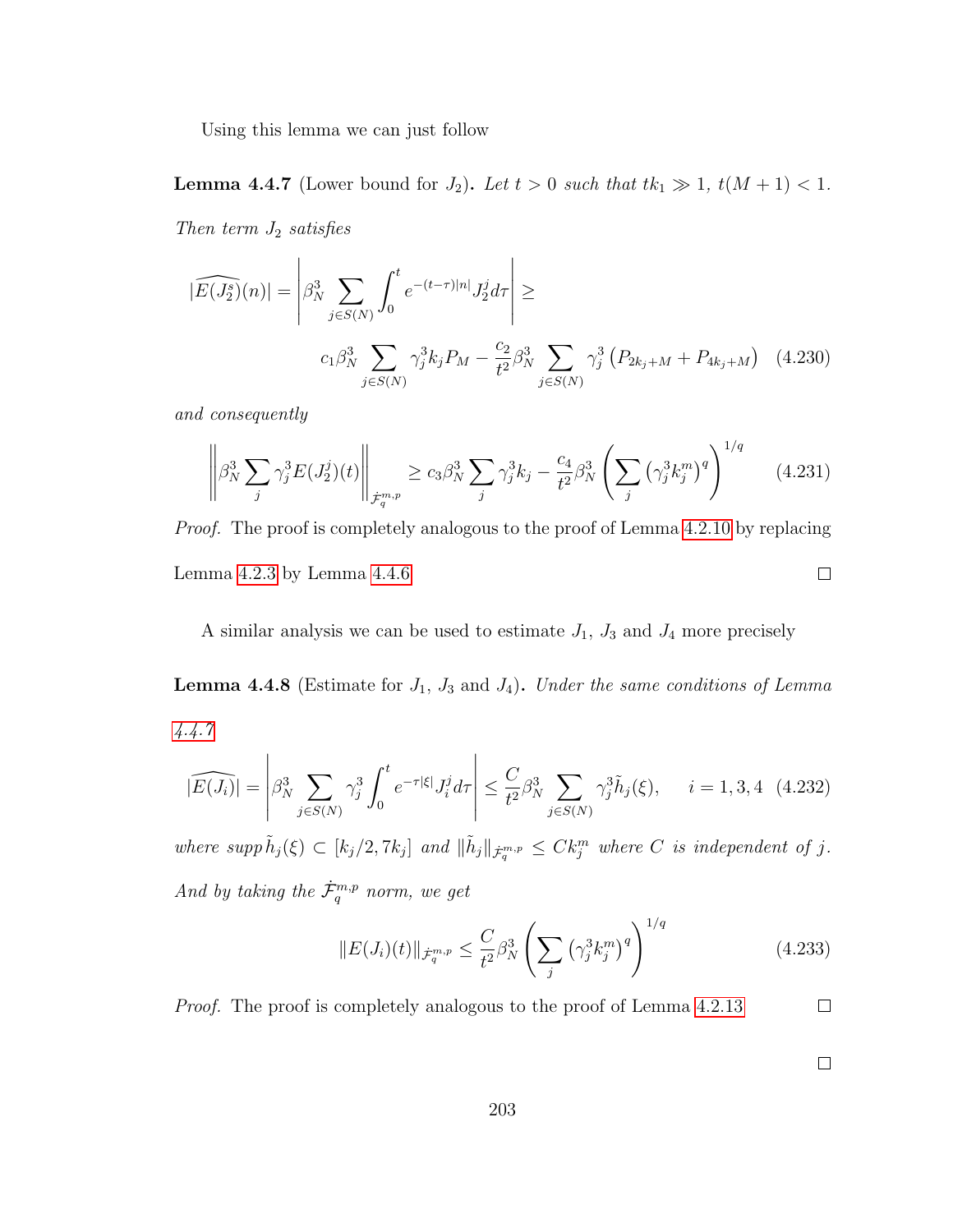## 4.4.3 Norm Inflation in the periodic case for  $\ell \geq 2$

For the higher order case, it is easy to see that most of the proof can be adapted s in the previous subsection for the case  $\ell = 1$ , the only thing that we really need to prove is the analogous of Lemma [4.4.1,](#page-202-0) which give us the ability to use the estimates for the non-periodic case in the periodic case.

<span id="page-212-0"></span>**Lemma 4.4.9** (Integral estimate in the periodic case). Let  $A_1, \dots, A_n \in \mathbb{R}$ ,

 $|A_i| > n - 1$  then

$$
\Gamma_P(A_1, \cdots, A_n) := i \int_{\mathbb{T}} \frac{(1 - e^{-i\alpha A_1}) \cdots (1 - e^{-i\alpha A_n})}{\tan^n(\alpha/2)} d\alpha
$$
  
= 
$$
\frac{2^n}{(2\pi)^{n-1}} \Gamma(A_1, \cdots, A_n) + O(|A_1|^{n-2} + \cdots + |A_n|^{n-2}),
$$
(4.234)

where  $\Gamma(A_1, \dots, A_n)$  is defined by [\(4.127\)](#page-182-0).

*Proof of Lemma [4.4.9.](#page-212-0)* To extend the result of Lemma [4.4.1](#page-202-0) to the case of n terms the idea is to follow the same proof with minor adjustments. First we need a expansion for  $\frac{1}{\tan^n(\alpha/2)}$  like the one given by Lemma [4.4.10](#page-214-0)

$$
\frac{1}{2^n} \frac{1}{\tan^n(\alpha/2)} = \sum_{k \in \mathbb{Z}} \frac{\cos^{2n-4}(\alpha/2)}{(\alpha + 2\pi k)^n} + \tilde{LS}_n(\alpha),\tag{4.235}
$$

where  $\tilde{LS}_n(\alpha)$  is less singular than the first term near  $2\pi k$  for  $k \in \mathbb{Z}$ . This formula allow us to integrate by parts as in [\(4.206\)](#page-205-0) in such a way that the remainder terms are less singular. Note that we have enough vanishing at  $\pm\pi$  that we do not get boundary terms from the integration by parts. More specifically we can write

$$
\Gamma_P(A_1, \cdots, A_n) = \sum_{k \in \mathbb{Z}} I_k + R,\tag{4.236}
$$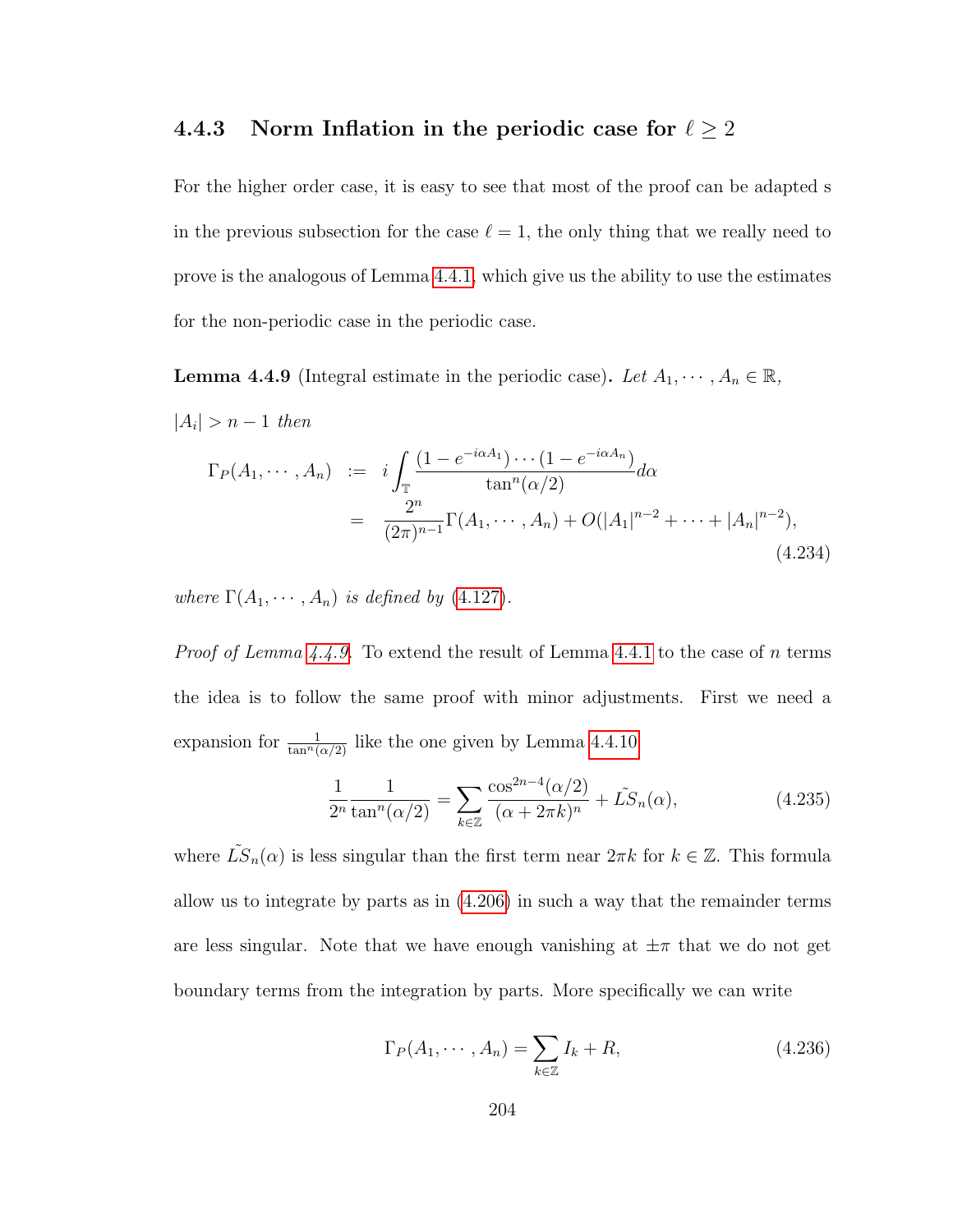where

$$
I_k = i \int_{-\pi}^{\pi} \cos^{2n-4}(\alpha/2) \frac{F(\alpha)}{(\alpha/2 - k\pi)^n} d\alpha,
$$
 (4.237)

and

$$
R = i \int_{-\pi}^{\pi} 2^n \tilde{LS}_n(\alpha) F(\alpha) d\alpha,
$$
 (4.238)

for  $F(\alpha) = (1 - e^{-i\alpha A_1}) \cdots (1 - e^{-i\alpha A_n})$ . The most singular term in the expansion is  $I_0$  and so we expect the largest contribution to come from it. By integrating by parts we get

$$
I_0 = \frac{2^n i}{(n-1)!} \int_{-\pi}^{\pi} \frac{1}{\alpha} \cos^{2n-4}(\alpha/2) \frac{d^{n-1}}{d\alpha^{n-1}} F(\alpha) d\alpha + R_0,
$$
 (4.239)

where  $R_0$  represent the less singular terms coming from the integration by parts. To estimate the main term we need to estimate integrals of the form

$$
J = \int_{-\pi}^{\pi} \cos^{2m}(x/2) \frac{\sin(Bx)}{x} dx
$$
  
\n
$$
= \int_{-\pi}^{\pi} \frac{1}{2^n} (e^{ix/2} + e^{-ix/2})^{2m} \frac{\sin(Bx)}{x} dx
$$
  
\n
$$
= \frac{1}{2^n} \int_{-\pi}^{\pi} \sum_{k=0}^{2m} {2m \choose k} e^{ix(k-m)} \frac{\sin(Bx)}{x} dx
$$
  
\n
$$
= \frac{1}{2^n} \int_{-\pi}^{\pi} \left( {2m \choose m} + 2 \sum_{k=1}^{m} {2m \choose m-k} \cos(kx) \right) \frac{\sin(Bx)}{x} dx
$$
  
\n
$$
= \frac{1}{2^n} \int_{-\pi}^{\pi} \frac{1}{x} \sum_{k=-m}^{m} {2m \choose m-k} \sin((B+k)x) dx,
$$
  
\n(4.240)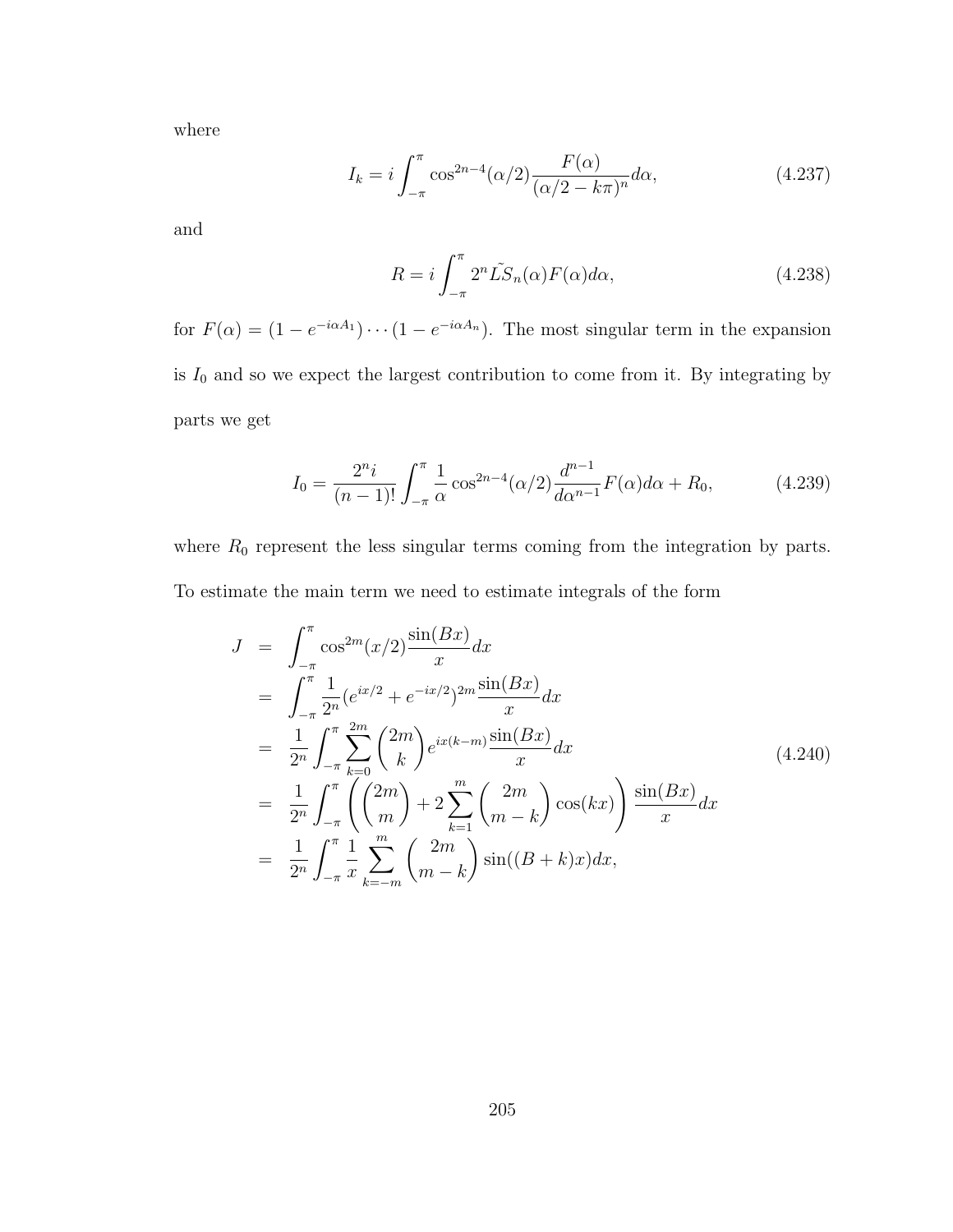and then by applying Lemma [4.4.2](#page-203-0) we conclude that for  $|B| > m + 1$ 

$$
\int_{-\pi}^{\pi} \cos^{2m}(x/2) \frac{\sin(Bx)}{x} dx = \frac{\pi}{2^n} \sum_{k=-m}^{m} {2m \choose m-k} \text{sgn}(B+k)
$$

$$
\times \left(1 + O\left(\frac{1}{|B+k|}\right)\right)
$$

$$
= \frac{\pi}{2^n} \sum_{k=-m}^{m} {2m \choose m-k} \text{sgn}(B) \left(1 + O\left(\frac{1}{|B|}\right)\right)
$$

$$
= \pi \text{sgn}(B) \left(1 + O\left(\frac{1}{|B|}\right)\right).
$$
(4.241)

we conclude that

$$
I_0 = \frac{2^n}{(2\pi)^{n-1}} \Gamma(A_1, \cdots, A_n) + O(|A_1|^{n-2} + \cdots + |A_n|^{n-2}) + R_0 \tag{4.242}
$$

Next we can estimate  $R_0$  using [\(4.209\)](#page-205-1),  $I_k$  for  $k \neq 0$  using [\(4.211\)](#page-206-1), and both together to estimate R by separating the cases of singularities near zero and away from zero. This allow us to conclude

$$
i \int_{\mathbb{T}} \frac{(1 - e^{-i\alpha A_1}) \cdots (1 - e^{-i\alpha A_n})}{\tan^n(\alpha/2)} d\alpha
$$
  
= 
$$
\frac{2^n}{(2\pi)^{n-1}} \Gamma(A_1, \cdots, A_n) + O(|A_1|^{n-2} + \cdots + |A_n|^{n-2}).
$$
 (4.243)

This concludes the proof of Lemma [4.4.9.](#page-212-0)

Now we proceed to prove the formula for that tangent that we used on the proof of Lemma [4.4.9.](#page-212-0)

<span id="page-214-0"></span>**Lemma 4.4.10.** Let  $n \geq 3$  and  $\alpha \in \mathbb{R} \setminus 2\pi k, k \in \mathbb{Z}$ , then

$$
\frac{1}{2^n} \frac{1}{\tan^n(\alpha/2)} = \sum_{k \in \mathbb{Z}} \frac{\cos^{2n-4}(\alpha/2)}{(\alpha + 2\pi k)^n} + \tilde{LS}_n(\alpha),\tag{4.244}
$$

 $\Box$ 

where  $|\partial_{\alpha}^{\beta}\tilde{LS}_n(\alpha)| \leq C(n,\beta) \sum_{k \in \mathbb{Z}} \frac{1}{|\alpha + 2\pi k|^{n-1+\beta}}$ .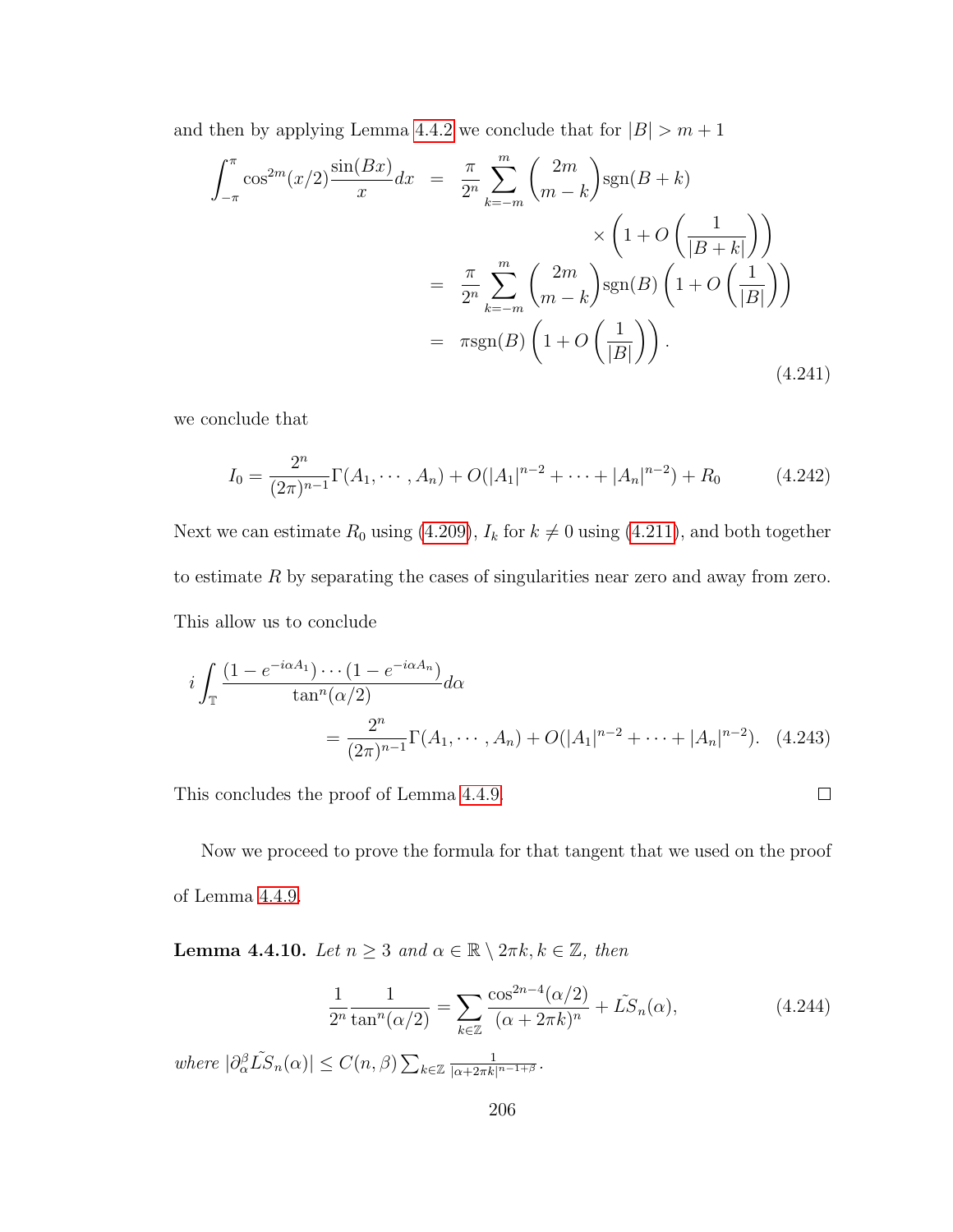*Proof of Lemma [4.4.10.](#page-214-0)* First we consider the following formula for  $\frac{1}{\tan(\alpha/2)}$ 

$$
\frac{1}{2}\frac{1}{\tan(\alpha/2)} = \frac{1}{z} + \sum_{k\geq 0} \frac{2\alpha}{\alpha^2 - (2\pi k)^2},
$$
\n(4.245)

taking derivative in  $\alpha$  we get

$$
\frac{1}{4}\frac{\sec^2(\alpha/2)}{\tan^2(\alpha/2)} = \frac{1}{4}\frac{1}{\tan^2(\alpha/2)} + \frac{1}{4} = p.v. \sum_{k \in \mathbb{Z}} \frac{1}{(\alpha + 2\pi k)^2},
$$
(4.246)

then

$$
\frac{1}{4}\frac{1}{\tan^2(\alpha/2)} = \sum_{k \in \mathbb{Z}} \frac{1}{(\alpha + 2\pi k)^2} - \frac{1}{4},\tag{4.247}
$$

taking derivative in  $\alpha$  again we get

$$
\frac{1}{8} \frac{\sec^2(\alpha/2)}{\tan^3(\alpha/2)} = \sum_{k \in \mathbb{Z}} \frac{1}{(\alpha + 2\pi k)^3},
$$
\n(4.248)

now we make two observations about this formula that will help us to establish our induction, first by writing

$$
\frac{1}{\tan^3(\alpha/2)} = \cos^2(\alpha/2) \sum_{k \in \mathbb{Z}} \frac{1}{(\alpha/2 + \pi k)^3},
$$
(4.249)

we see that the  $\cos^2(\alpha/2)$  term give enough vanishing at the boundary so we can integrate by parts in the proof of Lemma [4.4.9](#page-212-0) without getting boundary terms. By taking another derivative we see that

$$
\frac{1}{2^4} \frac{\sec^4(\alpha/2)}{\tan^4(\alpha/2)} + \frac{1}{2^4} \frac{2\sec^2(\alpha/2)}{\tan^2(\alpha/2)} = \sum_{k \in \mathbb{Z}} \frac{1}{(\alpha + 2\pi k)^4},
$$
(4.250)

which mean that we can write

$$
\frac{1}{\tan^4(\alpha/2)} = \cos^4(\alpha/2) \left( \sum_{k \in \mathbb{Z}} \frac{1}{(\alpha/2 + \pi k)^4} + LS_4(\alpha) \right), \tag{4.251}
$$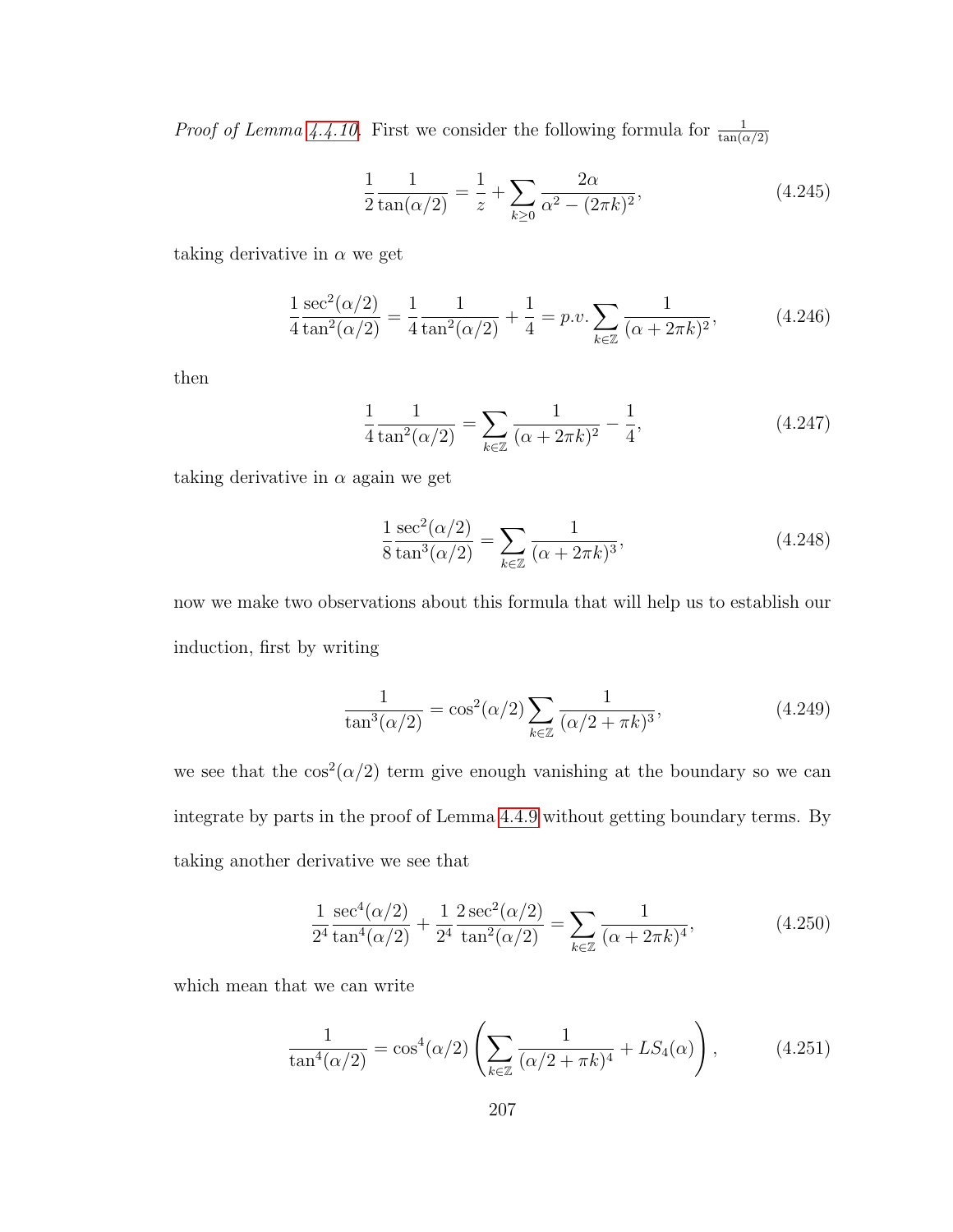where  $\cos^4(\alpha/2)LS_4(\alpha)$  indicates a term that is less singular than the first one at each  $2\pi k$ , and consequently also all its derivatives are also less singular than the ones of the first term. Using this observation we can formulate our induction in the following way: for any  $n \geq 3$ 

<span id="page-216-0"></span>
$$
\frac{1}{2^n} \frac{\sec^{2n-4}(\alpha/2)}{\tan^n(\alpha/2)} = \sum_{k \in \mathbb{Z}} \frac{1}{(\alpha + 2\pi k)^n} + LS_n(\alpha)
$$
 (4.252)

where  $LS_n(\alpha)$  satisfy  $|\partial_{\alpha}^{\beta} \cos^{2n-4}(\alpha/2)LS_n(\alpha)| \leq C(n,\beta) \sum_{k \in \mathbb{Z}} \frac{1}{|\alpha + 2\pi k|^{n-1+\beta}}$ . We already proved the case  $n = 3$  with  $LS_3(\alpha) = 0$ , now we assume that our proposition is true for some n, we want to show that is also true for  $n+1$ . Taking the derivative in  $\alpha$  from [\(4.252\)](#page-216-0) we get

$$
\frac{1}{2^{n+1}} \frac{\sec^{2(n+1)-4}(\alpha/2)}{\tan^{n+1}(\alpha/2)} - \frac{1}{n2^{n+1}} \frac{(2n-4)\sec^{2n-4}(\alpha/2)}{\tan^{n-1}(\alpha/2)}
$$

$$
= \sum_{k \in \mathbb{Z}} \frac{1}{(\alpha + 2\pi k)^{n+1}} - \frac{1}{n} \partial_{\alpha} LS_n(\alpha) \quad (4.253)
$$

and so we get that the identity has the correct structure for  $n + 1$ 

$$
\frac{1}{2^{n+1}} \frac{\sec^{2(n+1)-4}(\alpha/2)}{\tan^{n+1}(\alpha/2)} = \sum_{k \in \mathbb{Z}} \frac{1}{(\alpha + 2\pi k)^{n+1}} - \frac{1}{n} \partial_{\alpha} LS_n(\alpha) + \frac{1}{n2^{n+1}} \frac{(2n-4)\sec^{2n-4}(\alpha/2)}{\tan^{n-1}(\alpha/2)}
$$

$$
= \sum_{k \in \mathbb{Z}} \frac{1}{(\alpha + 2\pi k)^{n+1}} + LS_{n+1}(s).
$$
(4.254)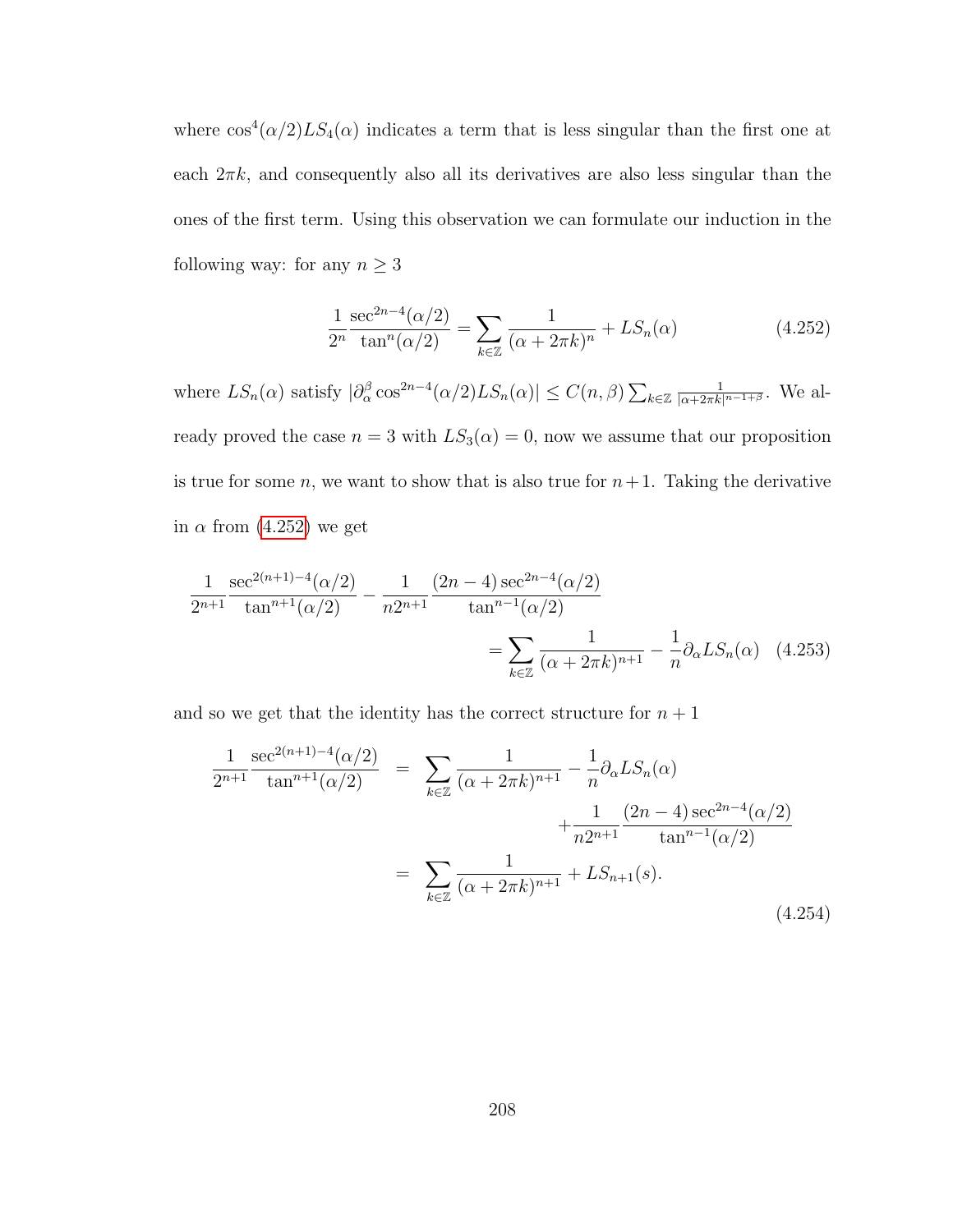Now it only remains to prove the estimate for  $\mathcal{LS}_{n+1}$ 

$$
\partial_{\alpha}^{\beta} \cos^{2(n+1)-4}(\alpha/2)LS_{n+1}(\alpha) = -\frac{1}{n} \partial_{\alpha}^{\beta} \cos^{2(n+1)-4}(\alpha/2) \partial_{\alpha} LS_n(\alpha) \n+ \frac{(2n-4)}{n2^{n+1}} \partial_{\alpha}^{\beta} \frac{\cos^{2(n+1)-4}(\alpha/2) \sec^{2n-4}(\alpha/2)}{\tan^{n-1}(\alpha/2)} \n= I_1 + I_2.
$$
\n(4.255)

To bound the first term we write

$$
-nI_1 = \partial_{\alpha}^{\beta} (\cos^{2(n+1)-4}(\alpha/2)\partial_{\alpha} LS_n(\alpha))
$$
  
\n
$$
= \partial_{\alpha}^{\beta} (\cos^2(\alpha/2) \cos^{2n-4}(\alpha/2)\partial_{\alpha} LS_n)
$$
  
\n
$$
= \partial_{\alpha}^{\beta} (\cos^2(\alpha/2) [\partial_{\alpha} (\cos^{2n-4}(\alpha/2) LS_n) - LS_n \partial \cos^{2n-4}(\alpha/2)])
$$
(4.256)  
\n
$$
= \partial_{\alpha}^{\beta} (\cos^2(\alpha/2) \partial_{\alpha} (\cos^{2n-4}(\alpha/2) LS_n))
$$
  
\n
$$
+ \frac{1}{2} (2n - 4) \partial^{\beta} (\sin(\alpha/2) \cos(\alpha/2) \cos^{2n-4}(\alpha/2) LS_n(\alpha)).
$$

Then we get that  $I_1$  can be written as a sum of terms that are the derivatives of  $\cos^{2n-4}(\alpha/2)LS_n$ , which we can control by the induction hypothesis and terms that are bounded and therefore only affect the constants.

$$
|I_1| \leq C_1(n,\beta) \sum_{p=0}^{\beta+1} |\partial_{\alpha}^p \cos^{2n-4}(\alpha/2) L S_n|
$$
  
\n
$$
\leq C_1(n,\beta) \sum_{p=0}^{\beta+1} C(n,p) \sum_{k \in \mathbb{Z}} \frac{1}{|\alpha + 2\pi k|^{n-1+p}}
$$
(4.257)  
\n
$$
\leq C(n,\beta) \sum_{k \in \mathbb{Z}} \frac{1}{|\alpha + 2\pi k|^{n\beta}}.
$$

To estimate  $I_2$  we use the following

$$
\frac{n2^{n+1}}{2n-4}I_2 = \partial_{\alpha}^{\beta} \frac{\cos^{2(n+1)-4}(\alpha/2)\sec^{2n-4}(\alpha/2)}{\tan^{n-1}(\alpha/2)}
$$
\n
$$
= \partial_{\alpha}^{\beta} \frac{\cos^2(\alpha/2)}{\tan^{n-1}(\alpha/2)},
$$
\n(4.258)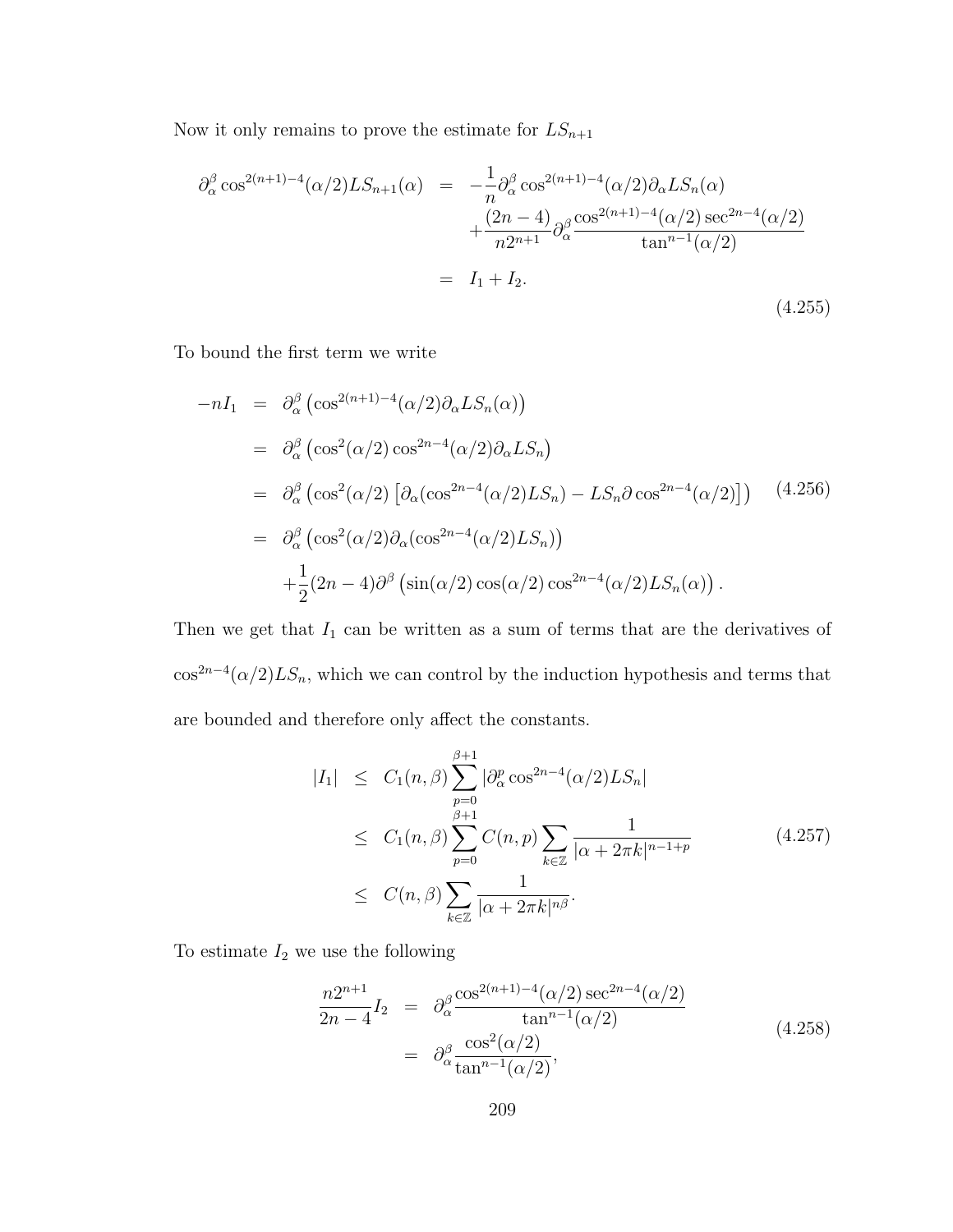because near  $2\pi k$  we have  $\frac{1}{\tan(\alpha/2)} \sim \frac{C}{\alpha - 2\pi k}$  and because  $\cos(\alpha/2)$  is bounded we get that inside the derivative we have term that is only singular at  $2\pi k$  an the order of the singularity is  $n - 1$ , and consequently the those derivatives have the correct order near  $2\pi k$  for  $k \in \mathbb{Z}$ , so we conclude that

$$
|I_2| \le C(n,\beta) \sum_{k \in \mathbb{Z}} \frac{1}{|\alpha + 2\pi k|^{n-1+\beta}},\tag{4.259}
$$

finally putting all together we conclude that

$$
\partial_{\alpha}^{\beta} \cos^{2(n+1)-4}(\alpha/2) LS_{n+1}(\alpha) \le C(n,\beta) \sum_{k \in \mathbb{Z}} \frac{1}{|\alpha + 2\pi k|^{(n+1)-1+\beta}}.
$$
 (4.260)

Therefore we conclude by induction that for all  $n\geq 3$ 

$$
\frac{1}{2^n} \frac{\sec^{2n-4}(\alpha/2)}{\tan^n(\alpha/2)} = \sum_{k \in \mathbb{Z}} \frac{1}{(\alpha + 2\pi k)^n} + LS_n(\alpha)
$$
(4.261)

where  $LS_n(\alpha)$  satisfy  $|\partial_{\alpha}^{\beta} \cos^{2n-4}(\alpha/2)LS_n(\alpha)| \leq C(n,\beta) \sum_{k \in \mathbb{Z}} \frac{1}{|\alpha+2\pi k|^{n-1+\beta}}$  and by defining  $\tilde{LS}(\alpha) \cos^{2n-4}(\alpha/2) LS_n(\alpha)$  we concludes the proof of Lemma [4.4.9.](#page-212-0)  $\Box$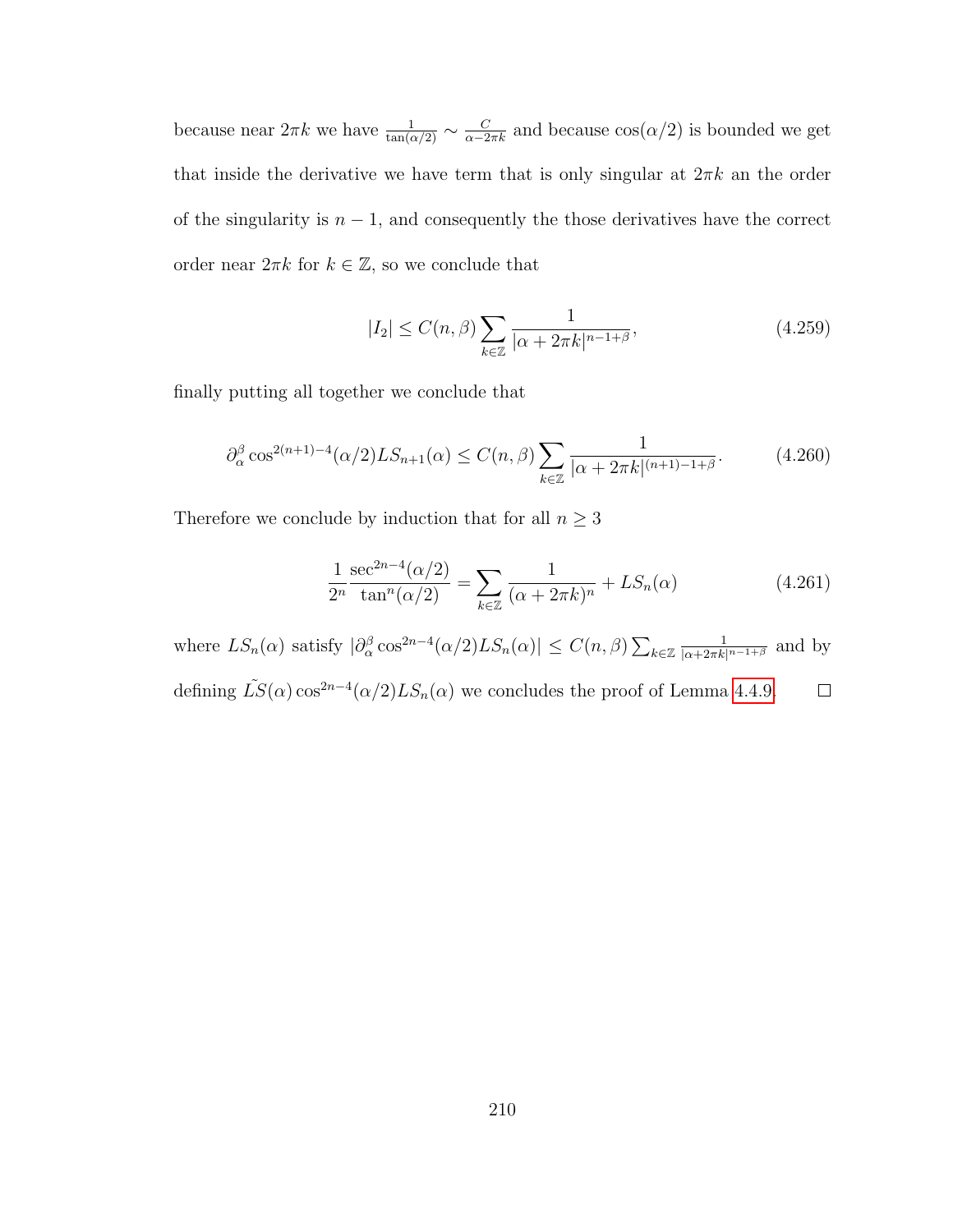### Chapter 5

# Norm inflation for a PDE describing epitaxial growth

#### Abstract:

The goal of this Chapter is to present another application of the techniques presented in Chapter [4](#page-145-0) to study the Ill-posedness for the Muskat problem. The problem in consideration comes from material sciences and is known as the epitaxial growth equation. It describes a process for the formation of thin layers of crystal and is described by a fourth order nonlinear parabolic PDE. To study the

Ill-posedness of the epitaxial growth equation, we consider a sequence of approximate problems, and then their corresponding Picard's iterations. We obtain the discontinuity of map that takes the initial condition and return the second Picard's iteration of the approximate problem on some appropriate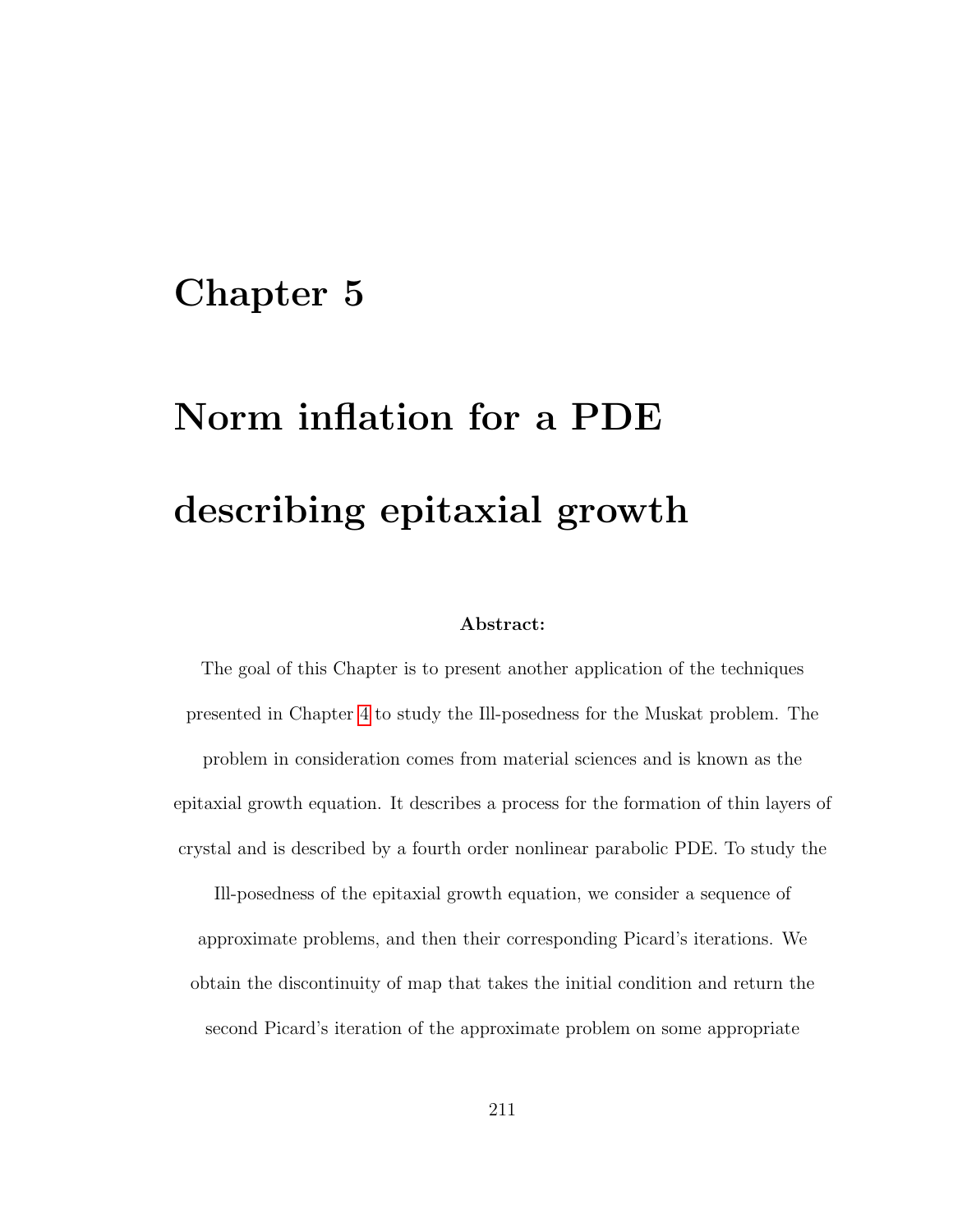supercritical space. For each approximate problem a different supercritical space is used and the sequence of such spaces approach the a critical space on the limit. More precisely we prove the existence of a sequence of initial data with arbitrarily

small supercritical norm such that the second Picard's iteration of the approximate problem becomes arbitrarily large in the supercritical norm in a arbitrarily short time.

#### 5.1 Introduction

#### 5.1.1 Description of the model

In material sciences the Epitaxial Growth equation is a model that describe a method used to create high quality crystal growth for semiconductors and some other single layer films. When the surface of the crystal can be described as a graph, one of the equation that can be use to describe its evolution is the following (See [\[25\]](#page-254-0))

<span id="page-220-0"></span>
$$
\begin{cases}\n\partial_t v = -v^2 \Delta^2(v^3) , & \text{in } [0, T] \times \Omega, \\
v(0, x) = v_0(x) , & \text{in } \Omega,\n\end{cases}
$$
\n(5.1)

where  $\Omega = \mathbb{R}^d$  or  $\mathbb{T}^d$ . In what follows we focus in the periodic case. By the maximum principle, if  $v(x, t)$  is a solution of [\(5.1\)](#page-220-0) and  $v_0(x) > 0$  then  $v(x, t) > 0$ for all  $(x, t) \in \Omega \times [0, T]$ . Then by writing

$$
\partial_t \left( \frac{1}{v} \right) = \Delta^2(v^3),\tag{5.2}
$$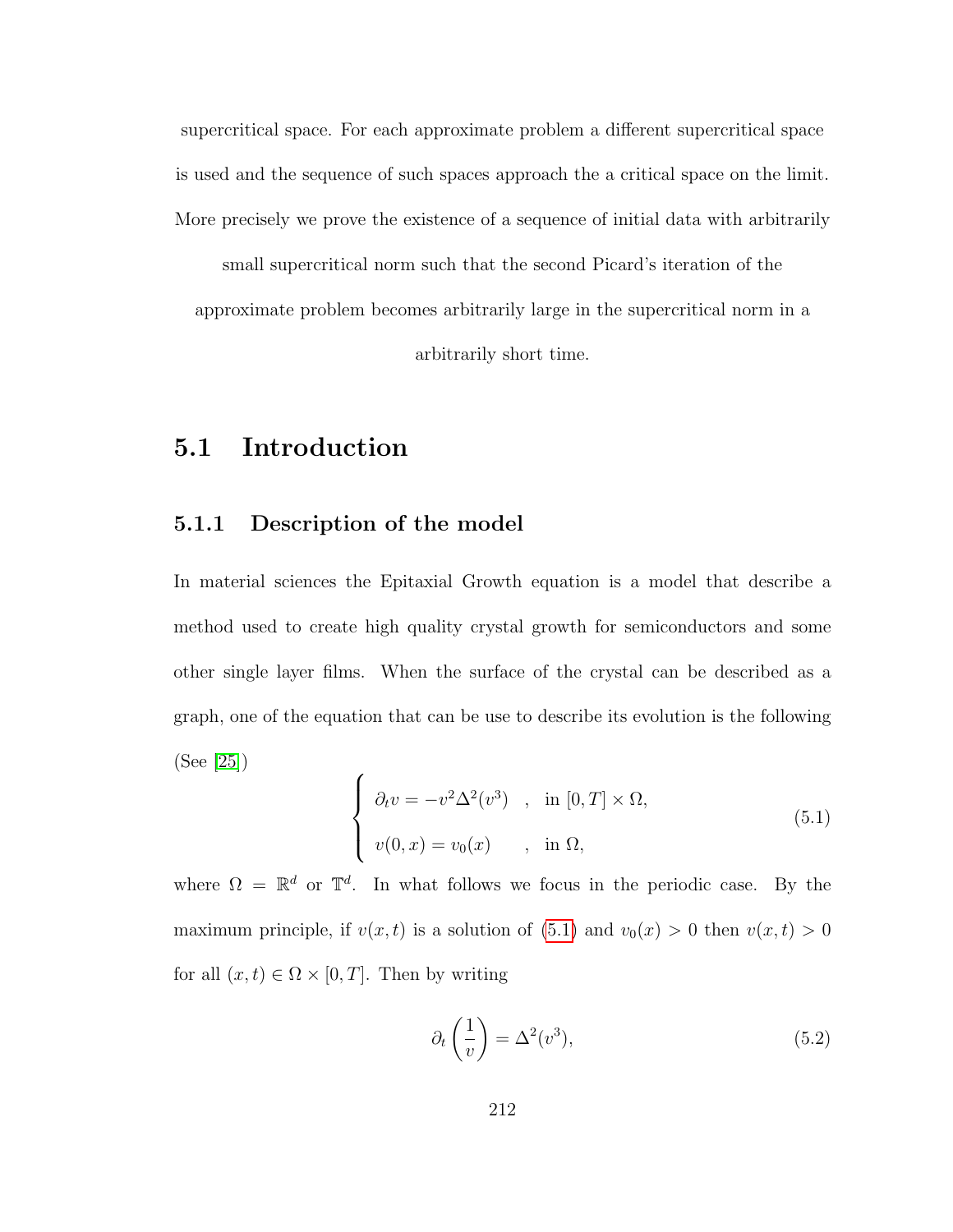we obtain that the quantity  $\int_{\Omega}$ 1  $\frac{1}{v}dx$  is conserved, and therefore by rescaling we can assume that  $\int_{\Omega}$ 1  $\frac{1}{v}dx = 1$  for all  $t > 0$ . Consider the change of variables  $\frac{1}{v} = 1 + w$ and we get

$$
\begin{cases}\n\partial_t w = \Delta^2 \frac{1}{(1+w)^3} , & \text{in } [0, T] \times \Omega \\
w(0, x) = w_0 , & \text{in } \Omega,\n\end{cases}
$$
\n(5.3)

where  $\int_{\Omega} w_0 dx = \int_{\Omega} w dx = 0$ . Finally because of the zero average condition, we can take  $w(t, x) = \Delta u(3t, x)$  to obtain the equation

<span id="page-221-1"></span>
$$
\begin{cases}\n\partial_t u = \frac{1}{3} \Delta \left( \frac{1}{(1 + \Delta u)^3} \right) , & \text{in } [0, T] \times \Omega \\
u(0) = u_0 , & \text{in } \Omega.\n\end{cases}
$$
\n(5.4)

Another model that is sometimes used to study the Epitaxial growth is given by

<span id="page-221-0"></span>
$$
\begin{cases}\n\partial_t f = \Delta e^{-\Delta f} & , \text{ in } [0, T] \times \Omega, \\
f(0, x) = f_0(x) & , \text{ in } \Omega,\n\end{cases}
$$
\n(5.5)

both models have very similar properties and particular our analysis also applies to [\(5.5\)](#page-221-0) with minor changes, because we only use finite truncations of the Taylor expansion of the nonlinear part, up to changing the coefficients in that expansion, both models behave in the same way for our purposes.

#### 5.1.2 An approximation of the Epitaxial Growth Equation

To study the Epitaxial growth equation we want to consider a family of approximations of the equation and study the continuity of the solution map at the origin for such systems. To construct such approximated systems we consider the following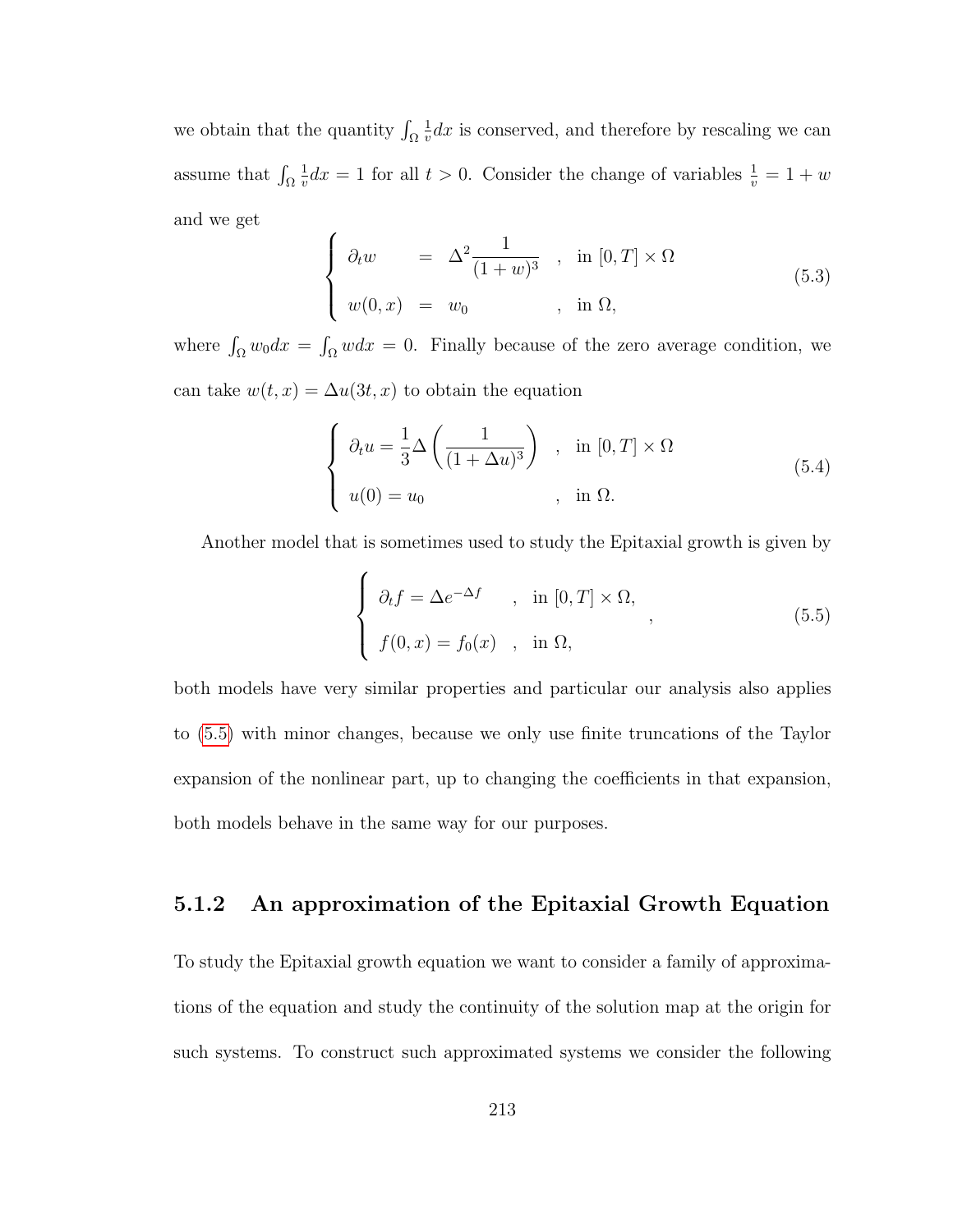Taylor expansion

$$
\frac{2}{(1-x)^3} = \frac{d^2}{dx^2} \frac{1}{1-x} = \frac{d^2}{dx^2} \sum_{k} x^k = \sum_{k \ge 2} k(k-1)x^{k-2}.
$$
 (5.6)

Then for  $|\Delta u| < 1$  we can write [\(5.4\)](#page-221-1) as

<span id="page-222-0"></span>
$$
\partial_t u = \sum_{k=1}^{\infty} \frac{(k+2)(k+1)}{6} \Delta(-\Delta u)^k.
$$
 (5.7)

Next we consider the family of equations obtained by considering only finitely many terms in this expansion [\(5.7\)](#page-222-0). More precisely given  $\ell \geq 2$  we consider the truncated expansion of the epitaxial growth equation of order  $\ell$  to be

<span id="page-222-1"></span>
$$
\partial_t u + \Delta^2 u = \sum_{k=2}^{\ell} \frac{(k+2)(k+1)}{6} \Delta(-\Delta u)^k, u(0) = u_0.
$$
 (5.8)

Next consider the Picard's itertion of the problem, we set  $u^{(0)} = 0$  and consider the sequence  $\{u^{(k)}\}_{k\geq 0}$  given by

<span id="page-222-3"></span>
$$
\begin{cases}\n\partial_t u^{(k)} + \Delta^2 u^{(k)} = \sum_{k=2}^{\ell} \frac{(k+2)(k+1)}{6} \Delta(-\Delta u)^k, & k \ge 1 \\
u^{(k)}(0) = u_0.\n\end{cases} (5.9)
$$

Under appropriate regularity assumptions a fixed point of the Picard's iteration is a solution of [\(5.8\)](#page-222-1) and by using the Duhamel's formula

<span id="page-222-2"></span>
$$
u^{(k)} = e^{-t\Delta^2}u_0 + \int_0^t e^{-(t-\tau)\Delta^2} \sum_{j=2}^\ell \frac{(j+2)(j+1)}{6} \Delta(-\Delta u^{(k-1)})^j d\tau
$$
  
=  $e^{-t\Delta^2}u_0 + Tu^{(k-1)}$ . (5.10)

we see that the convergence properties of the Picard's iteration, depend on the mapping properties of the operator  $T$ . For regular enough spaces the existence of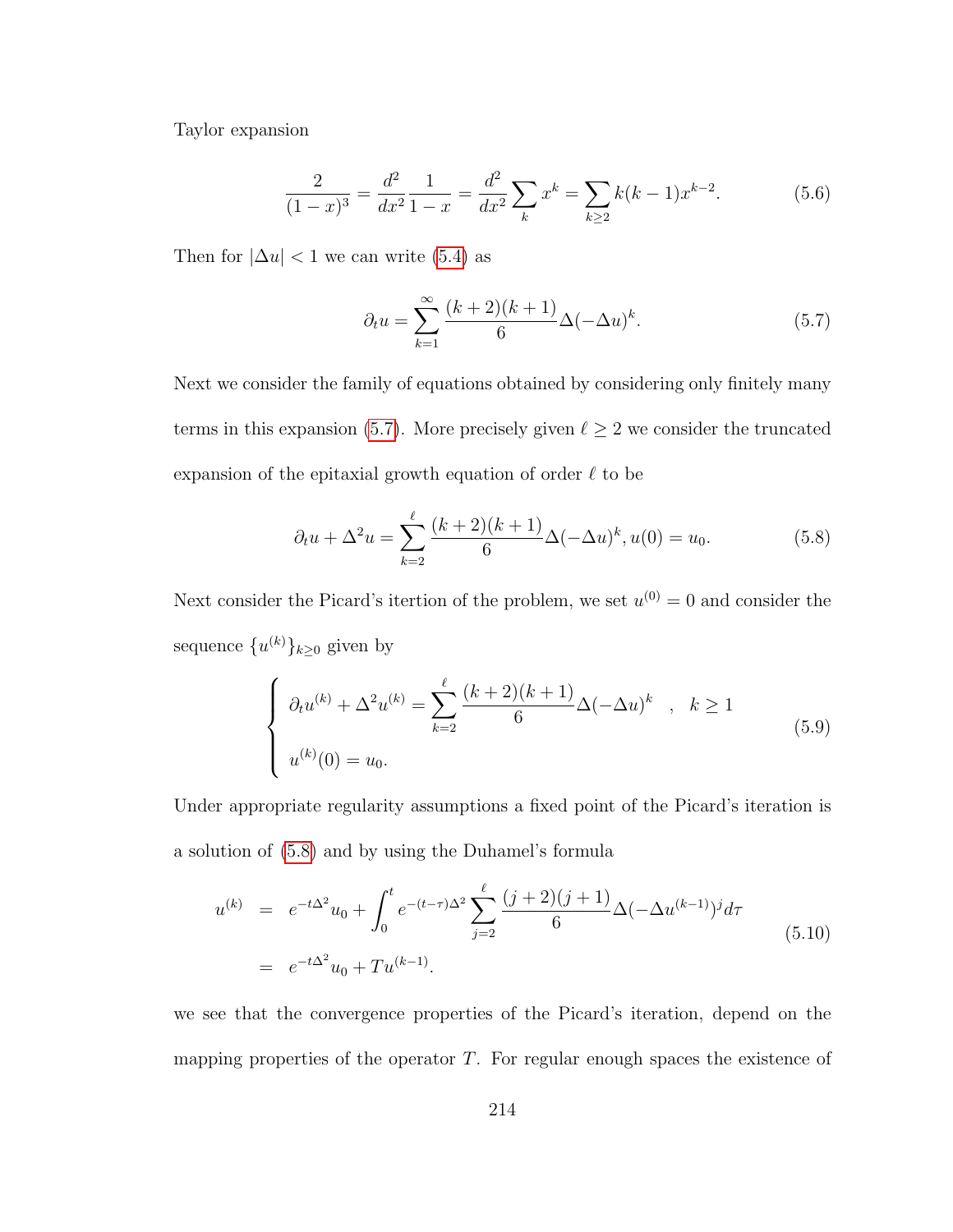solutions of the problem can be studied by applying the Banach fixed point theorem to [\(5.10\)](#page-222-2). In our case we want to study the equation [\(5.10\)](#page-222-2) in a supercritical space, and therefore the convergence of the Picard's iteration is expected to be a difficult problem, but even without know that, valuable information can be obtained by studying the mapping properties of  $T$ . More specifically we will show that for fixed  $\ell \in \mathbb{N}$  then the map T is not continuous at the origin in the space  $L^{\infty}([0,T]; \mathcal{F}_q^{\frac{2\ell-2}{\ell},p})$ for  $p \geq 1, q > \ell$ .

Another way of looking at this mapping property, is to look at the second Picard's iteration of [\(5.9\)](#page-222-3) given by

$$
\partial_t u^{(1)} + \Delta^2 u^{(1)} = 0 \Rightarrow u^{(1)} = e^{-t\Delta^2} \varphi,
$$
\n(5.11)

<span id="page-223-0"></span>
$$
\begin{cases}\n\partial_t u^{(2)} + \Delta^2 u^{(2)} = \sum_{k=2}^{\ell} \frac{(k+2)(k+1)}{6} \Delta(-\Delta u^{(1)})^k , & (0, T) \times \Omega \\
u^{(2)}(0) = \varphi , & x \in \Omega\n\end{cases}
$$
\n(5.12)

then by the Duhamel's formula

<span id="page-223-2"></span>
$$
u^{(2)} = e^{-t\Delta^2}u_0 + \int_0^t e^{-(t-\tau)\Delta^2} \sum_{k=2}^\ell \frac{(k+2)(k+1)}{6} \Delta(-\Delta e^{-\tau\Delta^2}u_0)^k d\tau.
$$
  
=  $e^{-t\Delta^2}u_0 + \sum_{k=2}^\ell g_k,$  (5.13)

where

<span id="page-223-1"></span>
$$
\hat{g}_k = -\frac{(k+2)(k+1)}{6} \int_0^t e^{-(t-\tau)|\xi|^4} |\xi|^2 (|\cdot|^2 e^{-t|\cdot|^4 \tau} u_0)^{*k} d\tau, \text{ for } k \ge 2,
$$
 (5.14)

where  $f^{*k} = f * \cdots * f k$  times and  $f^{*0} = 1$ . Then for the second Picard's iteration we can look at the continuity of the map  $T$  in a special case. Consider the map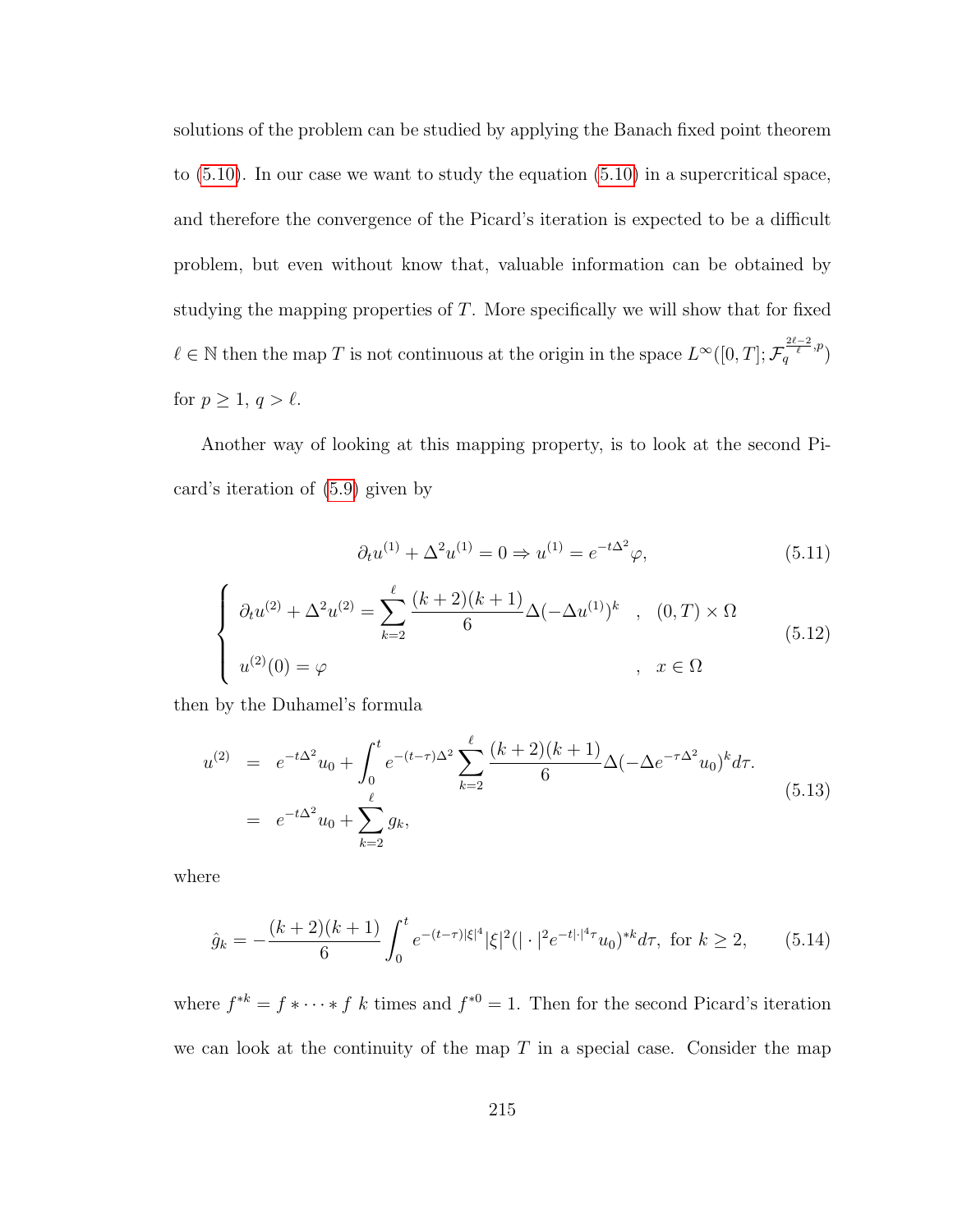$\tilde{T}: X \to L^{\infty}([0,T]; X)$  that takes a function  $u_0 \in X$  and return its second Picard's iteration  $u^{(2)}$  then

$$
\tilde{T}u_0 = e^{-\Delta^2 t}u_0 + Te^{-\Delta^2}u_0,\tag{5.15}
$$

and therefore the continuity of  $T$  implies the continuity of  $\tilde{T}$ , in this work we will show that the map  $\tilde{T}$  is discontinuous at the origin in a supercritical space, which implies the discontinuity of  $T$  at the origin.

#### 5.2 Known results

In physics, the study of crystal surfaces has a long history, here we focus in the developments for the equation in terms of the well posedness, see [\[29\]](#page-255-0) and references therein for details.

In [\[29\]](#page-255-0) the existence of global weak solutions for [\(5.5\)](#page-221-0) in bounded domains of  $\mathbb{R}^N$  with  $W^{2,\infty}(\Omega) \cap W^{4,2}(\Omega)$  initial data is obtained. In [\[30\]](#page-255-1) the existence of weak solutions for [\(5.1\)](#page-220-0) in bounded domains of  $\mathbb{R}^N$  for initial data  $v_0 \in W^{2,2}(\Omega)$  with  $(\Delta u_0)^{-3} \in W^{2,2}(\Omega)$ . In [\[25\]](#page-254-0) the existence global weak solution for [\(5.5\)](#page-221-0) in a N dimensional periodic domain for  $L^2(\mathbb{T}^N)$  initial data with small  $\mathcal{F}^{2,1}(\mathbb{T}^N)$  norm. In [\[28\]](#page-255-2) the well posedness is established  $\mathbb{R}^N$  for solutions of [\(5.5\)](#page-221-0) with  $L^2(\mathbb{R}^N)$  initial data with small  $\mathcal{F}^{2,1}(\mathbb{R}^N)$  norm. In [\[22\]](#page-254-1) an iterative strategy and the existence of strong solutions is established for [\(5.5\)](#page-221-0) in bounded domains of  $\mathbb{R}^N$ , for  $v_0 \in L^2$ initial data with zero mean and finite energy  $\phi(v_0) = \int e^{-\Delta v_0} < \infty$ .

For references related to Ill-posedness results for fluid equations on which out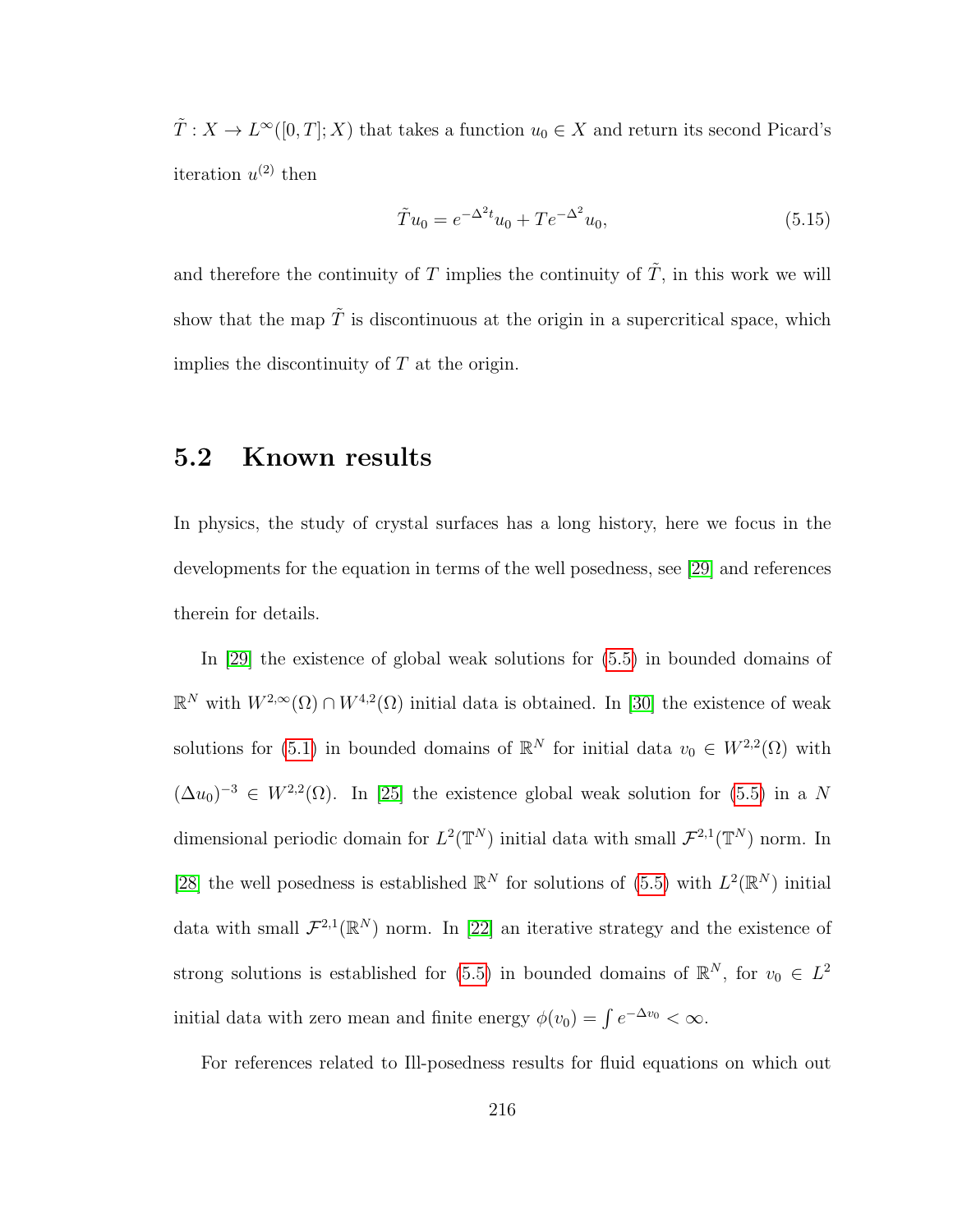strategy is based see Section [1.7.](#page-44-0) Up to our knowledge there are no other works dealing with the question of norm inflation for the epitaxial growth equation.

#### 5.3 Main Results

<span id="page-225-0"></span>The goal of this section is to prove the following theorem

**Theorem 5.3.1** (Norm inflation for the truncated problem). Let  $\Omega = \mathbb{T}$ . Given  $T > 0, R > 1, q > \ell, p \ge 1$ , there exists some  $\tilde{t} < T$  and some initial condition  $\varphi \in \mathcal{F}_q^{\frac{2\ell-4}{\ell},p}(\Omega)$  such that the solution u of the initial value problem [\(5.12\)](#page-223-0) satisfy

$$
||u(\tilde{t})||_{\mathcal{F}_q^{\frac{2\ell-4}{\ell}, p}} \ge R,\tag{5.16}
$$

$$
\|\varphi\|_{\mathcal{F}_q^{\frac{2\ell-4}{\ell},p}} \le 1/R. \tag{5.17}
$$

Remark 5.3.2. Note that the initial data given by Theorem [5.3.1](#page-225-0) depend on the choice of time, and consequently we cannot claim blow up for a specific solution after a short time, but we can say that there is always a solution with small initial data that becomes big after a short time.

The strategy for the proof is similar to the one used for the Muskat problem in Chapter [4.](#page-145-0) We consider an initial condition with several high frequency terms that can interact to produce a low frequency component as a result of the nonlinear interaction. Then we analyze separately what happens at low and high frequencies, and then use that the high frequency part decay much faster than the low frequency part, and use this to estimate the size of the solution.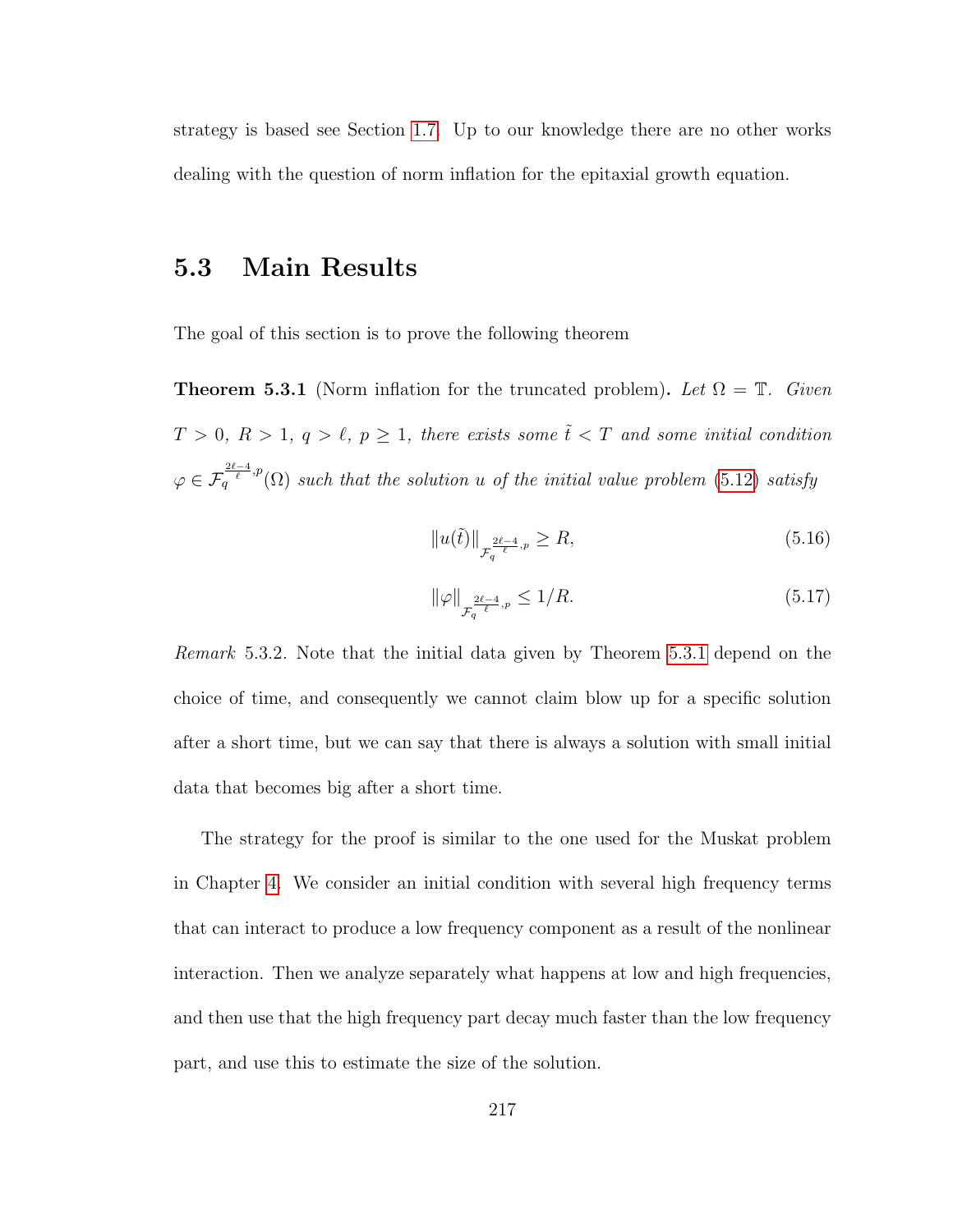The proof of Theorem [5.3.1](#page-225-0) will be split in two lemmas. For the remainder of the section we fix  $\ell \geq 2$ .

<span id="page-226-1"></span>**Lemma 5.3.3** (Size estimate for the lower order terms). Let  $2 \le k < \ell$ ,  $0 < T < 1$ ,  $q > \ell, p \ge 1$  and suppose that we take  $M > 0$  and  $N_0 \in \mathbb{N}$  such that  $TM^4 < 1$ and  $Tk_{N_0}^4 \gg 1$  and consider  $g_k$  as defined by [\(5.14\)](#page-223-1) with  $u_0 = \varphi \in \dot{\mathcal{F}}_q^{\frac{2\ell-4}{\ell},p}$  given by [\(5.21\)](#page-226-0) then for any  $N \ge N_0$ , there are constants and constants  $C_k$ ,  $k = 1, \dots, \ell - 1$ such that

$$
||g_k(T)||_{\mathcal{F}_q^{m,p}} \le \frac{C}{T^3 k_N^4} \frac{(k+2)(k+1)}{6} 4^k \ell^{2k-4} \left( \sum_{j=N}^{(1+\delta)N} \gamma_j k_j^{\frac{2k-4}{k}} \right)^k, \ k < \ell. \tag{5.18}
$$

<span id="page-226-2"></span>**Lemma 5.3.4** (Size estimate for the main term). Consider  $g_\ell$  as defined by [\(5.14\)](#page-223-1) then under the same assumptions as Lemma [5.3.3](#page-226-1) and using the same  $u_0$  we have

$$
||g_{\ell}(T)||_{\mathcal{F}_q^{m,p}} \ge \frac{C_1}{\ell^2} \sum_{j=N}^{(1+\delta)N} \left(\gamma_j k_j^{\frac{2\ell-4}{\ell}}\right)^{\ell} - \frac{C_2}{T^3 k_N^4} \left(\sum_{j=N}^{(1+\delta)N} \gamma_j k_j^{\frac{2\ell-4}{\ell}}\right)^{\ell}.
$$
 (5.19)

#### 5.3.1 The choice of the initial condition

Let  $\delta > 0, \ell \in \mathbb{N}, N \in \mathbb{N}$ , and  $\{k_j\}_{j=1}^{\infty}$  a sequence of positive integers that grow very fast. More specifically given  $\ell > 0$  ,  $0 < \alpha < 1,$  and  $\delta > 0,$  the sequence  $\{k_j\}_j$ must satisfy:  $\ell^2 k_j < k_{j+1}$  and

<span id="page-226-3"></span>
$$
\left(\sum_{j=N}^{(1+\delta)N} \frac{1}{j^{\frac{1-\alpha}{\ell}}}\right)^{\ell} < \frac{1}{N} k_N^4. \tag{5.20}
$$

We consider initial data similar to the one used in [\[26\]](#page-255-3), more specifically we consider  $\varphi$  of the form

<span id="page-226-0"></span>
$$
\hat{\varphi} = \sum_{j=N}^{(1+\delta)N} \gamma_j (P_{k_j} + P_{(\ell-1)k_j+1}), \tag{5.21}
$$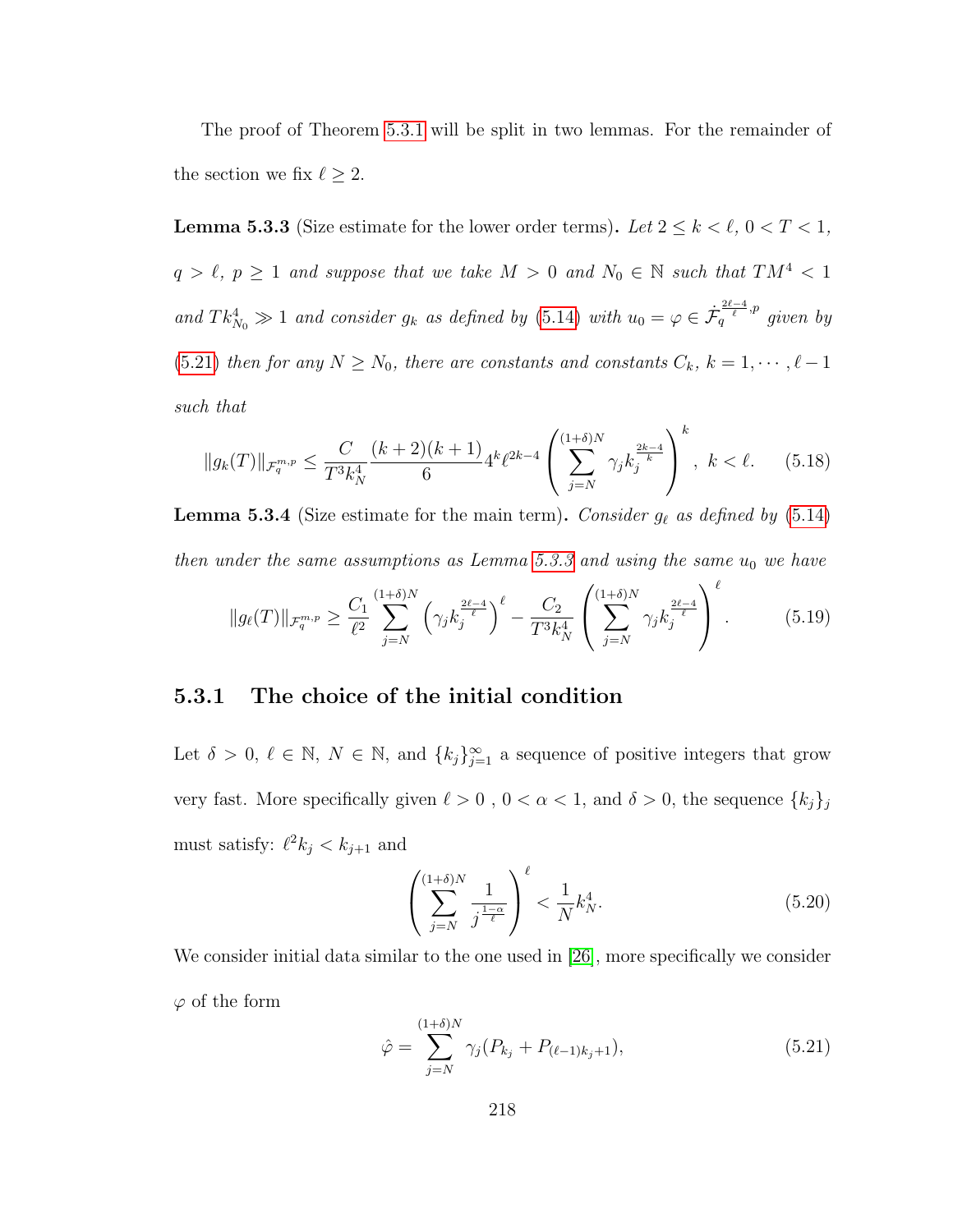where  $P_A(k) = \delta_A(k) + \delta_{-A}(k)$  and  $\delta_A(k)$  is the Kronecker's delta at the point k and  $\{\gamma_j\}_j$  is a sequence of positive numbers that depend on  $\{k_j\}_j$ .

Remark 5.3.5. Note that this  $\varphi$  as defined by [\(5.21\)](#page-226-0) is real valued in physical space because  $\bar{\varphi}(\xi) = \varphi(-\xi) = \varphi(\xi)$  and consequently

$$
\Re \varphi = \frac{\varphi + \bar{\varphi}}{2} = \varphi. \tag{5.22}
$$

<span id="page-227-0"></span>**Lemma 5.3.6** (Size of Initial data). Consider  $\varphi$  as defined by [\(5.21\)](#page-226-0), then

$$
\|\varphi\|_{\mathcal{F}_q^{s,p}} \le C(\ell,m,q) \left( \sum_{j=N}^{(1+\delta)N} |\gamma_j|^q |k_j|^{sq} \right)^{1/q}.
$$
 (5.23)

Proof of Lemma [5.3.6.](#page-227-0)

$$
\|\varphi\|_{\mathcal{F}_q^{m,p}} = \left( \sum_{j=N}^{(1+\delta)N} |\gamma_j|^q (|k_j|^{mq} + |(\ell-1)k_j + M|^{mq}) \right)^{1/q}
$$
  
\n
$$
= \left( \sum_{j=N}^{(1+\delta)N} |\gamma_j|^q |k_j|^{mq} \left( 1 + |(\ell-1) + \frac{M}{k_j}|^{mq} \right) \right)^{1/q}
$$
  
\n
$$
\leq C(\ell, m, q) \left( \sum_{j=N}^{(1+\delta)N} \gamma_j^q k_j^{mq} \right)^{1/q},
$$
\n(5.24)

note that every  $k_j$  and  $(\ell - 1)k_j$  belong to a different annulus  $C_k$  and therefore the p norm do not appear in the computation. This concludes the proof of Lemma [5.3.6.](#page-227-0)  $\Box$ 

#### 5.3.2 Estimate Lower order terms: Proof of Lemma [5.3.3](#page-226-1)

The idea of Lemma [5.3.3](#page-226-1) is that when we substitute  $\varphi$  in  $\hat{g}_k$  we get an expansion that is a sum of of terms that are supported far away from the origin because of our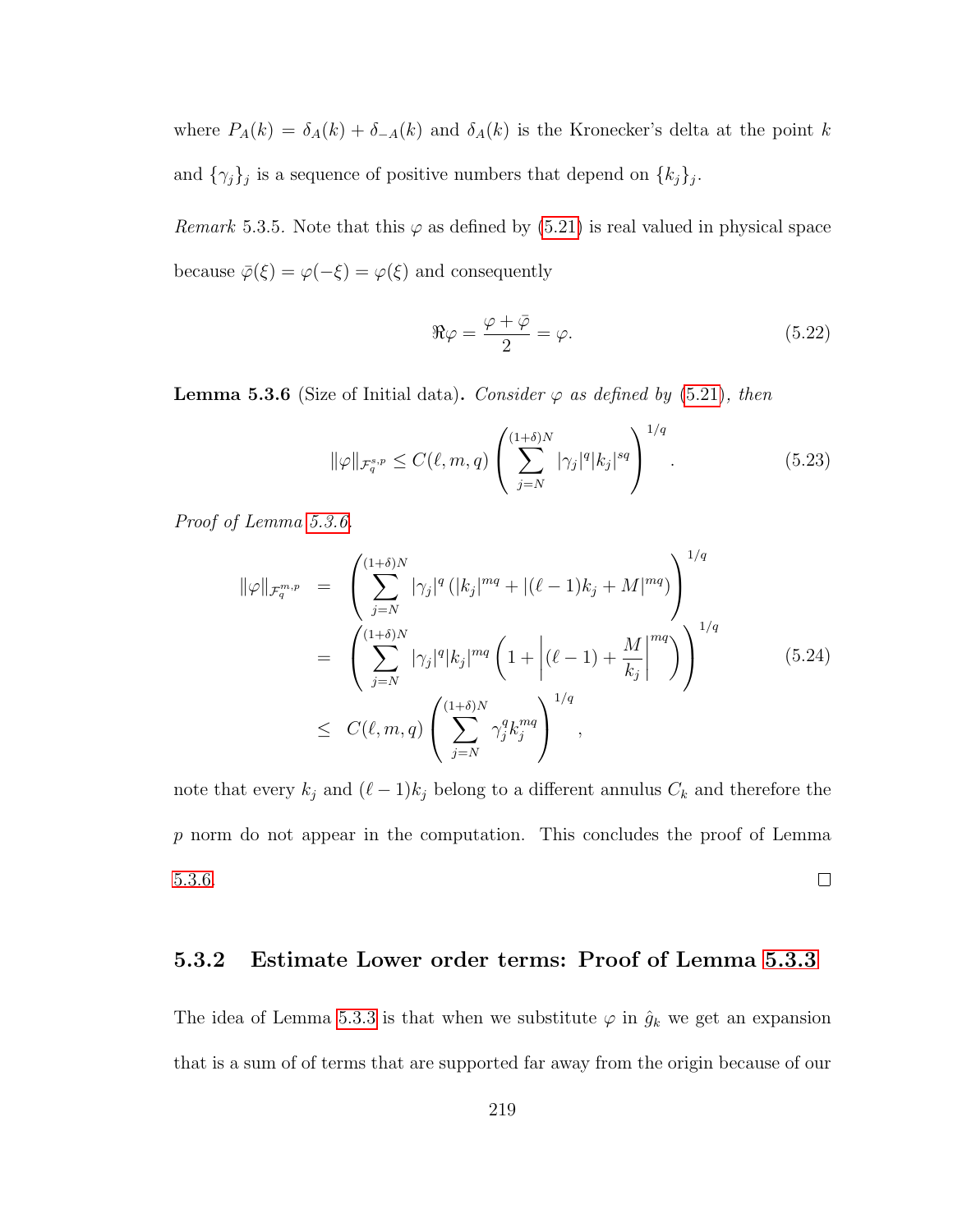choice of  $\varphi$ . For the lower order terms the choice of the  $\gamma_i$  is enough to establish the smallness, but for  $g_{\ell}$  a more delicate analysis is required.

*Proof of Lemma [5.3.3.](#page-226-1)* First we substitute [\(5.21\)](#page-226-0) in [\(5.14\)](#page-223-1) to obtain that for  $n \in \mathbb{Z}$ 

$$
\hat{g}_k(n) = -\frac{(k+2)(k+1)}{6} \int_0^t e^{-(t-\tau)|n|^4} |n|^2 (|\cdot|^2 \hat{u}_1)^{*k} d\tau \n= -\frac{(k+2)(k+1)}{6} \sum_{j_1=N}^{(1+\delta)N} \sum_{a_1 \in \Lambda_{j_1}} \cdots \sum_{j_k=N}^{(1+\delta)N} \sum_{a_k \in \Lambda_{j_k}} \gamma_{j_1} \cdots \gamma_{j_k} \qquad (5.25) \n\times \hat{J}(a_1, \cdots, a_k)(n),
$$

where  $\Lambda_j = \{\pm k_j, \pm((\ell-1)k_j + 1)\}\$ 

$$
\hat{J}(a_1, \cdots, a_k)(n) = \int_0^t e^{-(t-\tau)|n|^4} |n|^2 (e^{-\tau |\cdot|^4} \delta_{a_1}) * \cdots * (e^{-\tau |\cdot|^4} \delta_{a_k}) d\tau.
$$
 (5.26)

Now because  $|\cdot|^2 e^{-|\cdot|^4 \tau} \delta_a = a^2 e^{-a^4 \tau} \delta_a$  and

$$
(\delta_a * \delta_b)(\xi) = \sum_{k \in \mathbb{Z}} \delta_a(\xi - k) \delta_b(k) = \delta_a(\xi - b) = \delta_{a+b}(\xi), \tag{5.27}
$$

we obtain that  $\hat{J}(a_1, \dots, a_k)$  can be written as

<span id="page-228-0"></span>
$$
\hat{J}(a_1, \dots, a_k)(n) = \int_0^t e^{-(t-\tau)|n|^4} |n|^2 (|\cdot|^2 e^{-|\cdot|^4 \tau} \delta_{a_1}) * \dots * (|\cdot|^2 e^{-|\cdot|^4 \tau} \delta_{a_k}) d\tau
$$

$$
= a_1^2 \dots a_k^2 (a_1 + \dots + a_n)^2 \delta_{a_1 + \dots + a_k}(n)
$$

$$
\times \int_0^t e^{-(t-\tau)(a_1 + \dots + a_k)^4} e^{-\tau(a_1^4 + \dots + a_k^4)} d\tau.
$$
(5.28)

Note that if  $a_1 + \cdots + a_k = 0$  then  $\hat{J}(a_1, \dots, a_k) = 0$ , therefore to estimate  $\hat{J}$  we can assume that  $a_1 + \cdots + a_k \neq 0$ . The following lemma is key for the estimates of smallness of high frequency terms.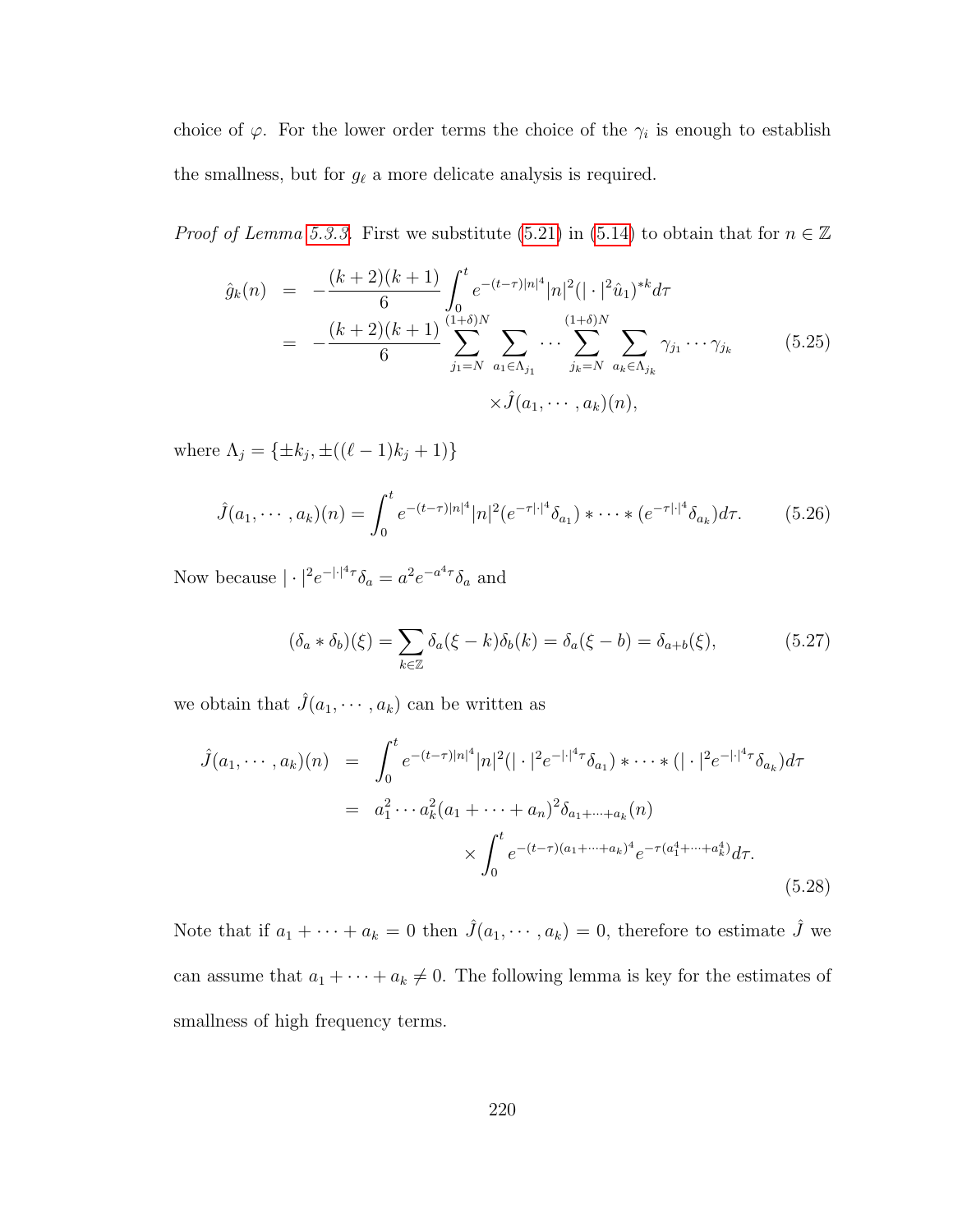<span id="page-229-0"></span>**Lemma 5.3.7.** Let  $k \leq \ell$  and consider  $a_i \in {\pm k_{j_i}, \pm((\ell-1)k_{j_i}+M)}$  such that  $a_1 + \cdots + a_n \neq 0, M > \ell, \, \ell^2 k_j < k_{j+1}/2, \, \ell M < k_N/2, \, \text{and suppose we have one of}$ the following

a) 
$$
k < \ell
$$
, and take,  $\ell^2 k_j < k_{j+1}/2$ ,  $\ell M < k_N/2$ ,

- b)  $k = \ell, a_i \in \Lambda_{j_i}$  with not all  $j_i$  equal,
- c)  $k = \ell, a_1 + \cdots + a_n \neq \pm M, a_i \in \Lambda_j$  with the same j for all i.

then

- i)  $|a_1 + \cdots + a_k|^4 > \frac{|a_i|^4}{2}$  $\frac{i}{2}$  some i,
- ii) at least one among  $|a_1 + \cdots + a_k|^4$  and  $|a_1^4 + \cdots + a_k^4 |a_1 + \cdots + a_k|^4$ , can be bounded below by  $\max_j |a_j|^4/2$ .

*Proof of Lemma [5.3.7.](#page-229-0)* To prove part i) the key is to understand the implications of the hypothesis  $a_1 + \cdots + a_n \neq 0$ . To do this lets first assume that for all  $i \in \{1, \dots, n\}$   $a_i \in \Lambda_j = \{\pm k_j, \pm((\ell-1)k_j + M)\}\)$ , then we write  $a_i = b_i k_j + \varepsilon_i$  with  $b_i \in {\pm 1, \pm (\ell - 1)}$  and  $\varepsilon_i \in {\{-M, 0, M\}}$ . By grouping all the  $b_i \in {\pm 1}$  together and all the  $b_i \in {\pm (\ell - 1)}$  together, we can write

$$
b_1 + \dots + b_n = p + q(\ell - 1), \tag{5.29}
$$

where  $|p| < \ell$  and  $|q| < \ell$ , this means that p is only divisible by  $(\ell - 1)$  if  $p = 0$ , and therefore the only solution to  $p + q(\ell - 1) = 0$  for  $|p| < \ell$ ,  $|q| < \ell$  is  $p =$  $q = 0$ . Now  $q = 0$  means that we have the same number of  $b_i = -(\ell - 1)$  than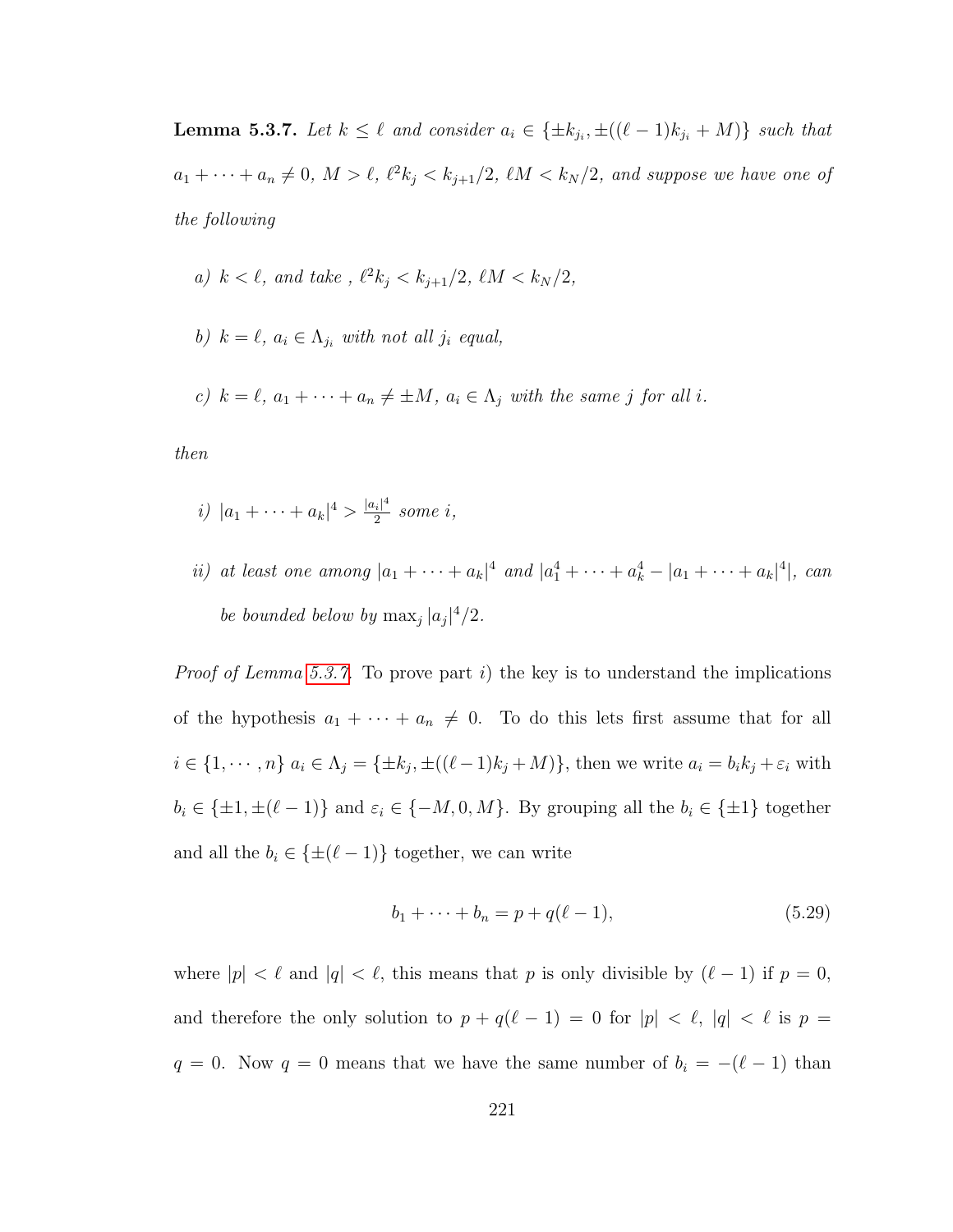$b_i = \ell - 1$  and consequently their corresponding  $\varepsilon_i$  cancel exactly, which implies that  $\varepsilon_1 + \cdots + \varepsilon_n = 0$ . By contrapositive  $a_1 + \cdots + a_n \neq 0$  imply that  $b_1 + \cdots + b_n \neq 0$ . By out assumption in  $k_N$  we also know that

<span id="page-230-0"></span>
$$
|\varepsilon_1 + \dots + \varepsilon_n| \le nM < \ell M \le k_N/2,\tag{5.30}
$$

and therefore we can conclude that

$$
|a_1 + \dots + a_n| \ge |b_1 + \dots + b_n| k_j - |\varepsilon_1 + \dots + \varepsilon_n| \ge k_j - \frac{k_N}{2} \ge \frac{k_j}{2}.
$$
 (5.31)

This proves part i) in the case that for all  $i, a_i \in \Lambda_j$ . For the general case in which  $a_i \in \Lambda_{j_i}$  where the  $j_i$  could be different, in this case again we can write  $a_i = b_i k_{j_i} + \varepsilon_i$ where  $b_i$  and  $\varepsilon_i$  as before, we group the terms  $b_i$  whose corresponding  $a_i$  belong to the same  $\Lambda_j$ , by doing this we get

$$
a_1 + \dots + a_n = (p_N + (\ell - 1)q_N)k_N + (p_{N+1} + (\ell - 1)q_{N+1})k_{N+1}
$$
  
+ 
$$
\dots + (p_{\lfloor (1+\delta)N \rfloor} + (\ell - 1)q_{\lfloor (1+\delta)N \rfloor})k_{\lfloor (1+\delta)N \rfloor} + (\varepsilon_1 + \dots + \varepsilon_n) \quad (5.32)
$$

where  $|p_j| < \ell$ ,  $|q_j| < \ell$ . This is obtained from the number of terms in case a) or because not all  $a_i$  belong to the same  $\Lambda_j$  in the case b). Now because  $\ell^2 k_j < k_{j+1}/2$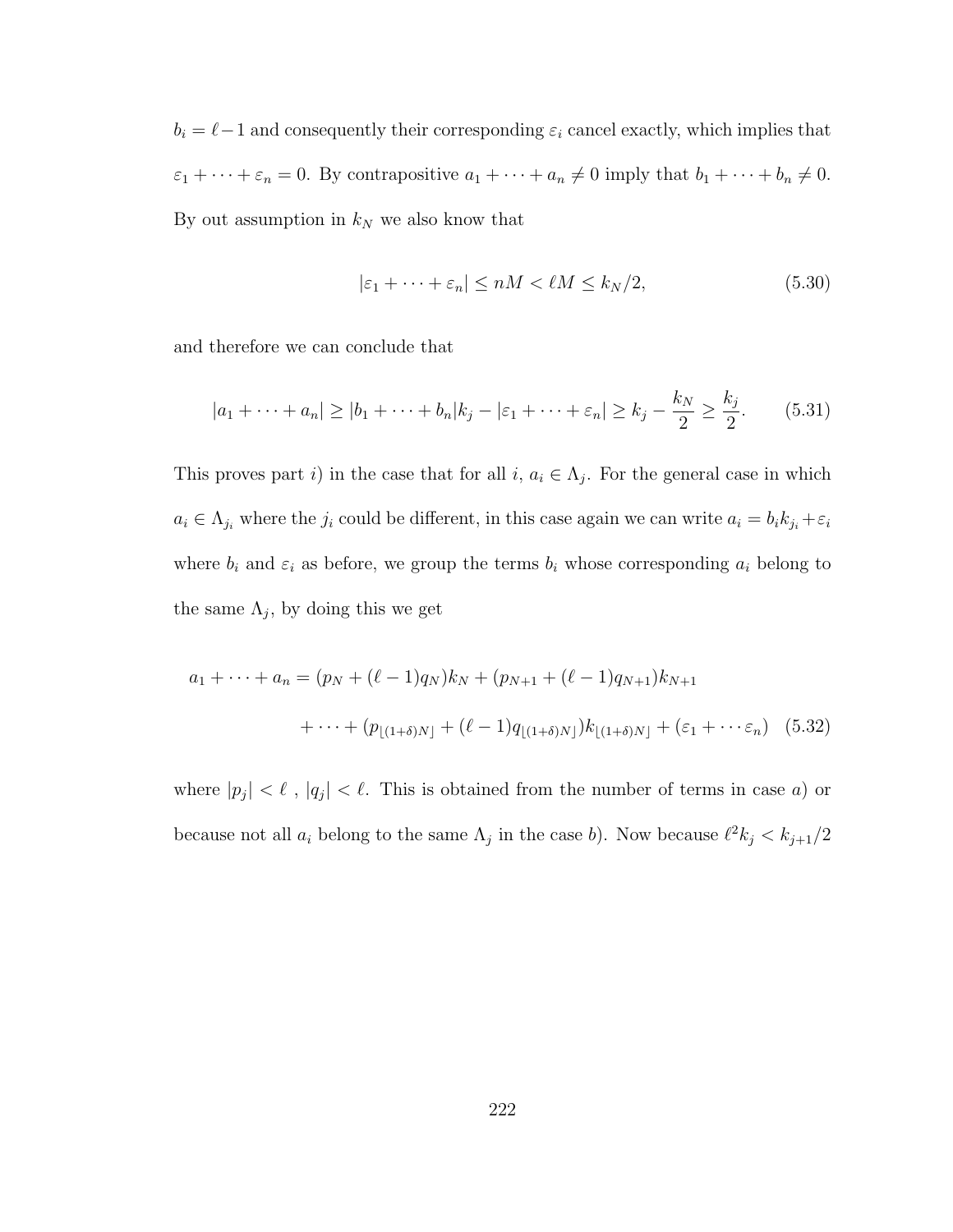we obtain that

$$
|I_{N_2}| = |(p_N + (\ell - 1)q_N)k_N + (p_{N+1} + (\ell - 1)q_{N+1})k_{N+1} + \cdots + (p_{N_2} + (\ell - 1)q_{N_2})k_{N_2}|
$$
  
\n
$$
\le |p_N + (\ell - 1)q_N|k_N + |p_{N+1} + (\ell - 1)q_{N+1}|k_{N+1} + \cdots + |p_{N_2} + (\ell - 1)q_{N_2}|k_{N_2} \n\le |\ell - 1 + (\ell - 1)(\ell - 1)|k_N + |\ell - 1 + (\ell - 1)(\ell - 1)|k_{N+1} + \cdots + |\ell - 1 + (\ell - 1)(\ell - 1)|k_{N_2} \n\le \sum_{j=N}^{N_2} \ell(\ell - 1)k_j.
$$
 (5.33)

By induction we now prove that  $\sum_{j=N}^{r} \ell(\ell-1)k_j \leq k_{r+1}$ . For  $r = N$  this is direct from out assumption in  $k_j$ 

$$
\sum_{j=N}^{N} \ell(\ell-1)k_j = \ell(\ell-1)k_N < \ell^2 k_N \le k_{N+1}.\tag{5.34}
$$

Now assume that  $\sum_{j=N}^{r} \ell(\ell-1)k_j < k_{r+1}$  we want to show that  $\sum_{j=N}^{r+1} \ell(\ell-1)k_j <$ 

 $k_{r+2}/2$ 

$$
\sum_{j=N}^{r+1} \ell(\ell-1)k_j = \sum_{j=N}^{r} \ell(\ell-1)k_j + \ell(\ell-1)k_r
$$
  
\n
$$
\leq k_{r+1} + \ell(\ell-1)k_{r+1}
$$
  
\n
$$
= \ell^2 k_{r+1}
$$
  
\n
$$
< k_{r+2}/2.
$$
\n(5.35)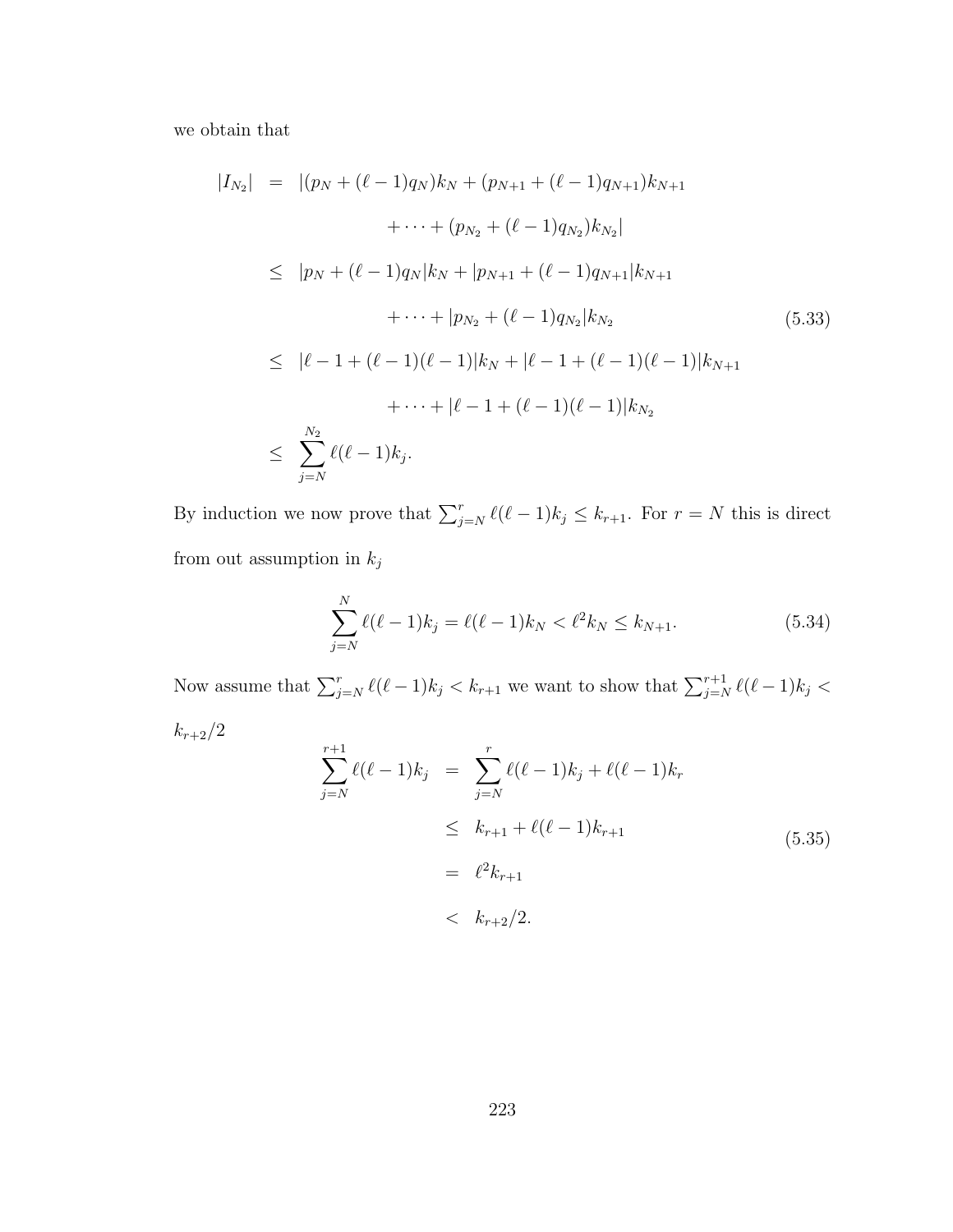Now using this we get that

$$
|a_1 + \dots + a_n| \ge |(p_{\lfloor(1+\delta)N\rfloor} + (\ell - 1)q_{\lfloor(1+\delta)N\rfloor})k_{\lfloor(1+\delta)N\rfloor}| - \sum_{j=N}^{\lfloor(1+\delta)N\rfloor - 1} |p_j + (\ell - 1)q_j|k_j - |\varepsilon_1 + \dots + \varepsilon_n| \n> |(p_{\lfloor(1+\delta)N\rfloor} + (\ell - 1)q_{\lfloor(1+\delta)N\rfloor})k_{\lfloor(1+\delta)N\rfloor}| - \sum_{j=N}^{\lfloor(1+\delta)N\rfloor - 1} |p_j + (\ell - 1)q_j|k_j - k_N \n> |(p_{\lfloor(1+\delta)N\rfloor} + (\ell - 1)q_{\lfloor(1+\delta)N\rfloor})|k_{\lfloor(1+\delta)N\rfloor} - k_{\lfloor(1+\delta)N\rfloor} = (|(p_{\lfloor(1+\delta)N\rfloor} + (\ell - 1)q_{\lfloor(1+\delta)N\rfloor})| - 1) k_{\lfloor(1+\delta)N\rfloor}.
$$
\n(5.36)

Now because  $p_{\lfloor (1+\delta)N \rfloor} + (\ell - 1)q_{\lfloor (1+\delta)N \rfloor}$  is an integer we conclude that  $a_1 + \cdots + a_n$ can only be zero if

$$
p_{\lfloor(1+\delta)N\rfloor} + (\ell-1)q_{\lfloor(1+\delta)N\rfloor} = 0.
$$
\n(5.37)

By adding this condition we can run the argument again to conclude that  $a_1 + \cdots + a_n$ can only be zero if for every  $j \in [N,(1+\delta)N]$ 

$$
p_j + (\ell - 1)q_j = 0.
$$
\n(5.38)

Substituting this in [\(5.32\)](#page-230-0) we obtain that  $\varepsilon_1 + \cdots + \varepsilon_n = 0$  also must be zero. Now by the argument of the first part we obtain that  $p_j = 0$  and  $q_j = 0$  for every  $j \in [N,(1+\delta)N]$ , and also  $\varepsilon_1 + \cdots + \varepsilon_n = 0$ . By the contrapositive we obtain that if  $a_1 + \cdots + a_n \neq 0$  for at least one  $j \in [N, (1 + \delta)N]$  we have that  $p_j + (\ell - 1)q_j \neq 0$ .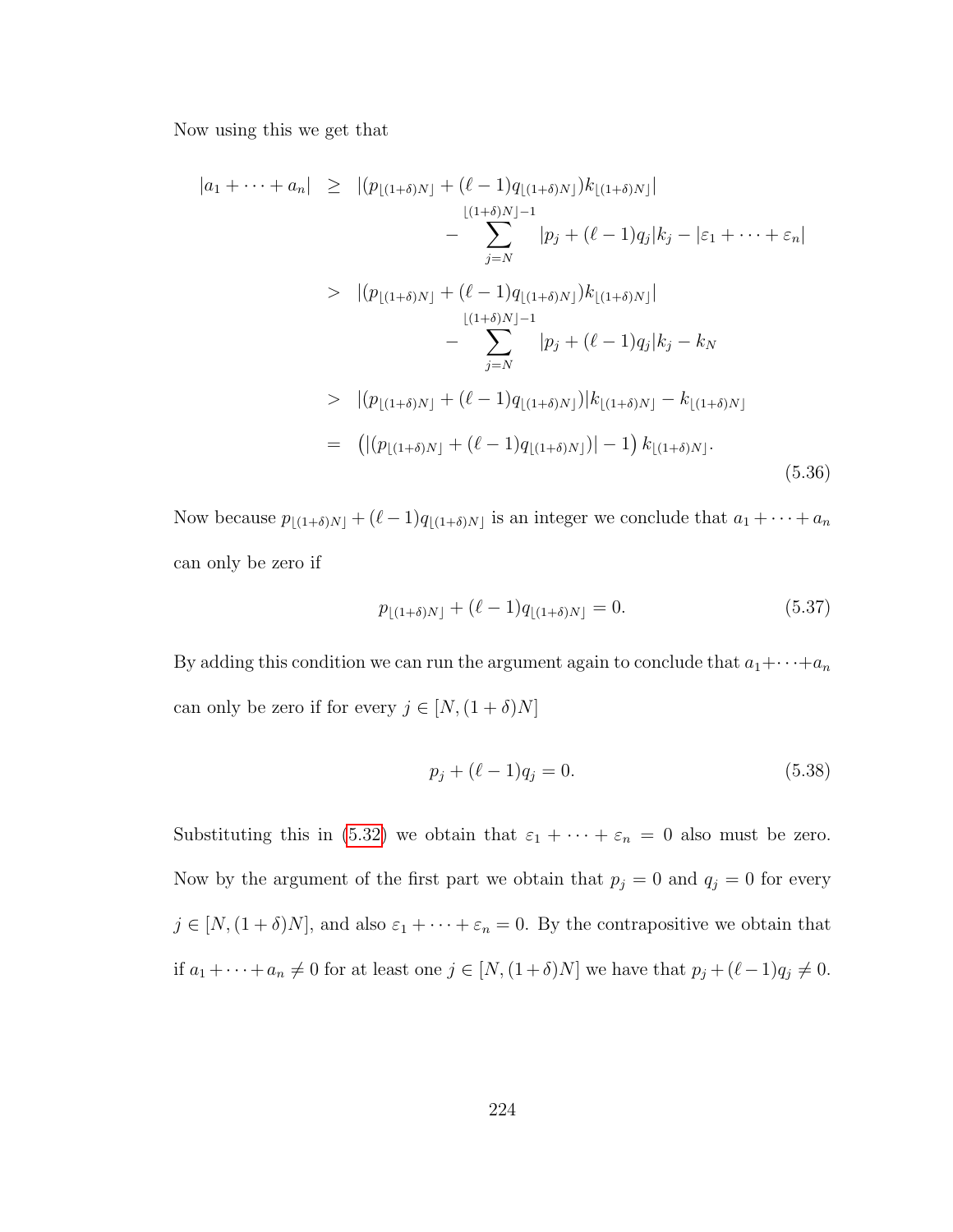Let  $\hat{j}$  the largest of such j. then from [\(5.32\)](#page-230-0) we can write

$$
|a_1 + \dots + a_n| \ge |p_j + (\ell - 1)q_j|k_j - \sum_{i=N}^{j-1} |p_i + (\ell - 1)q_i|k_i - |\varepsilon_1 + \dots + \varepsilon_n|
$$
  
\n
$$
\ge |p_j + (\ell - 1)q_j|k_j - \frac{1}{2}k_N
$$
  
\n
$$
\ge \frac{1}{2}k_j.
$$
\n(5.39)

Case c) is a little bit more delicate, in this case we have

$$
a_1 + \dots + a_\ell = (p + q(\ell - 1))k_j + \varepsilon_1 + \dots + \varepsilon_\ell,
$$
\n
$$
(5.40)
$$

then we need to show that  $|p+q(\ell-1)| \geq 1$ , because p and q are integers we only need to shot that the quantity is nonzero. Suppose not, then because  $|p| \leq \ell$ ,  $|q| \leq \ell$  there are only 3 possibilities  $(p, q) = (0, 0), (p, q) = (\ell - 1, -1)$  and  $(p, q) = (-\ell + 1, 1)$ . If  $(p, q) = (0, 0)$  then there are the same number of  $b_i$  equal to  $+(\ell - 1)$  and  $-(\ell - 1)$ , and therefore their corresponding  $\varepsilon_i$  cancel exactly to give  $\varepsilon_1 + \cdots + \varepsilon_\ell = 0$ , which imply that  $a_1 + \cdots + a_\ell = 0$ , which is a contradiction with the assumptions. The other case is that  $(p, q) = (\ell - 1, -1)$  (the case  $(p, q) = (-\ell + 1, 1)$ ) is analogous) then  $\ell-1$  of the  $b_i$  are equal to 1 and one of them is equal to  $-(\ell-1)$ . Consequently the corresponding  $\varepsilon_i$  satisfy  $\varepsilon_1 + \cdots + \varepsilon_\ell = -M$  and therefore  $a_1 + \cdots + a_M = -M$ , which is also a contradiction with our assumptions. We conclude that  $|p + (\ell - 1)q| \ge 1$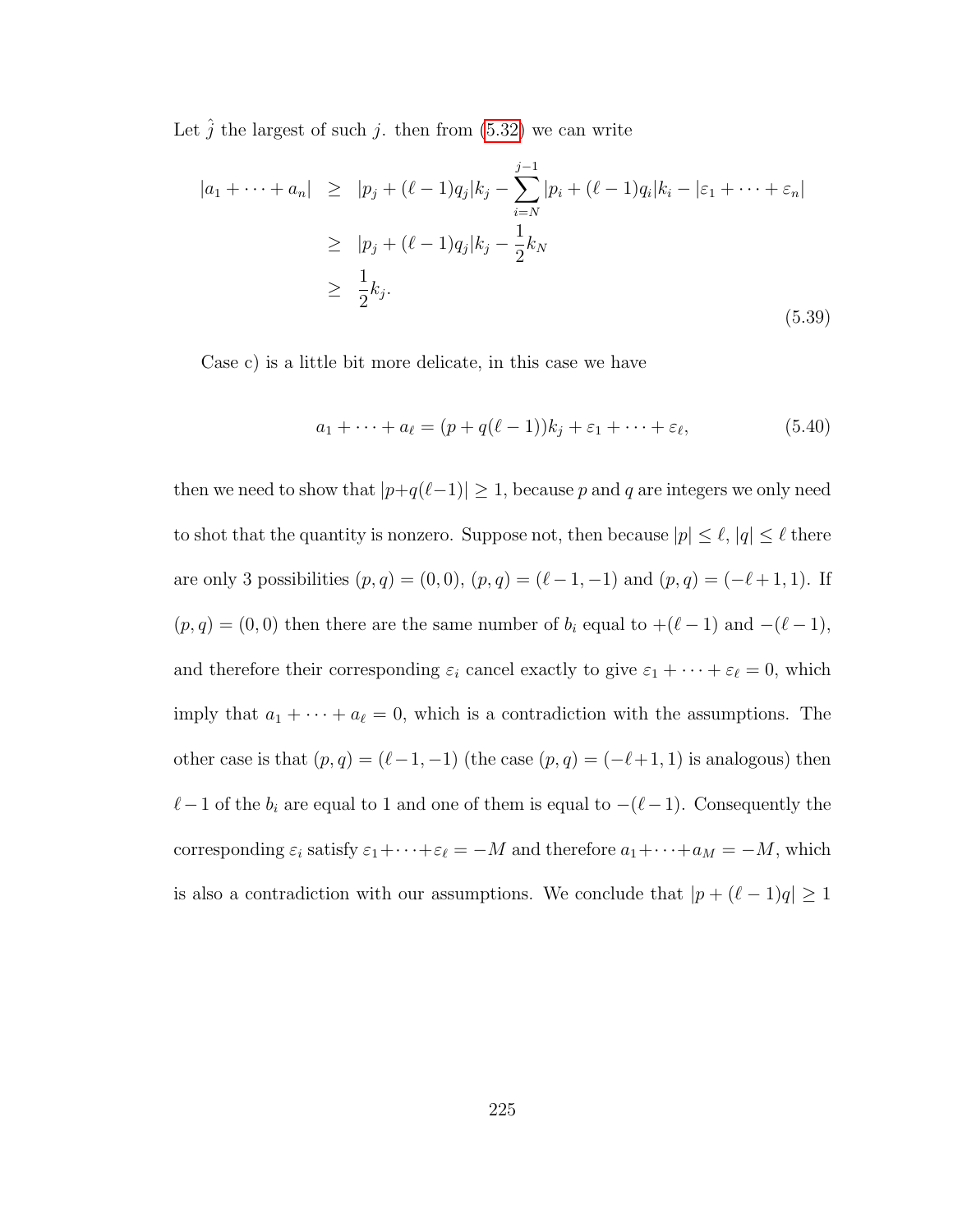and therefore

$$
|a_1 + \dots + a_n| = |(p + (\ell - 1)q)k_j + \varepsilon_1 + \dots + \varepsilon_\ell|
$$
  
\n
$$
\geq |(p + (\ell - 1)q)|k_j - |\varepsilon_1 + \dots + \varepsilon_\ell|
$$
  
\n
$$
\geq k_j - \frac{1}{2}k_N
$$
  
\n
$$
\geq \frac{1}{2}k_j.
$$
\n(5.41)

For part  $ii)$  we use that

$$
(a_1^4 + \dots + a_k^4 - |a_1 + \dots + a_k|^4) + |a_1 + \dots + a_k|^4 = a_1^4 + \dots + a_k^4 \ge \max_j |a_j|^4, (5.42)
$$

then we have that the sum of two terms is larger than a positive number, that imply that at least one of them is at least half that amount in modulus.

 $\Box$ 

Continuation of proof of Lemma [5.3.3.](#page-226-1) Integrating in time in [\(5.28\)](#page-228-0),

$$
\hat{J}(a_1, \dots, a_k)(n) = \frac{a_1^2 \cdots a_k^2 (a_1 + \dots + a_k)^2}{a_1^4 + \cdots + a_k^4 - |a_1 + \cdots + a_k|^4} e^{-t|a_1 + \cdots + a_k|^4}
$$

$$
\times (1 - e^{-t(|a_1|^4 + \cdots + |a_k|^4 - |a_1 + \cdots + a_k|^4)}) \delta_{a_1 + \cdots + a_k}(n) \quad (5.43)
$$

$$
|\hat{J}(n)| \leq \frac{C}{t^3} \frac{a_1^2 \cdots a_n^2 (a_1 + \cdots + a_n)^2}{|a_1^4 + \cdots + a_n^4 - |a_1 + \cdots + a_n|^4} \frac{1}{|a_1 + \cdots + a_n|^{12}} \delta_{a_1 + \cdots + a_k}(n), \quad (5.44)
$$

and taking the norm  $\mathcal{F}_q^{m,p}$  we get

$$
||J||_{\mathcal{F}_q^{m,p}} \leq \frac{C}{t^3} \frac{a_1^2 \cdots a_k^2 |a_1 + \cdots + a_k|^{2+m}}{|a_1^4 + \cdots + a_k^4 - |a_1 + \cdots + a_k|^4|} \frac{1}{|a_1 + \cdots + a_k|^{12}}
$$
  
 
$$
\leq \frac{C}{t^3} \frac{a_1^2 \cdots a_k^2}{|a_1^4 + \cdots + a_k^4 - |a_1 + \cdots + a_k|^4} \frac{1}{|a_1 + \cdots + a_k|^8},
$$
(5.45)

Note that because  $\hat{J}(n)$  is supported at a single frequency p and q do not affect the computation of the norm. Now by Lemma [5.3.7](#page-229-0) part  $ii)$  we know that we can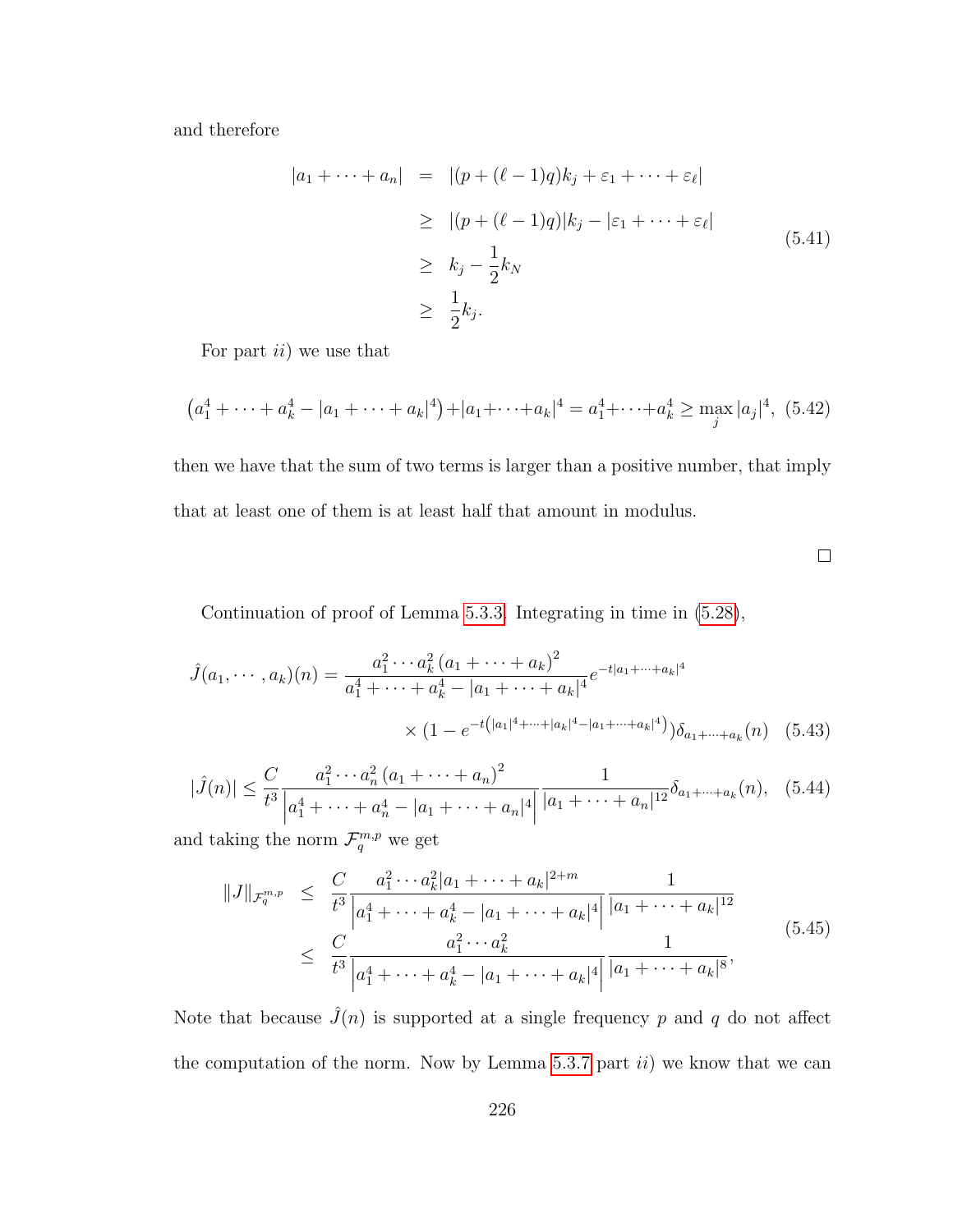bound below at least one among  $|a_1 + \cdots + a_k|^4$  and  $|$  $a_1^4 + \cdots + a_k^4 - |a_1 + \cdots + a_k|^4$ by  $C \max_j |a_j|^4$  and therefore

$$
||J||_{\mathcal{F}_q^{m,p}} \le \frac{C}{t^3 k_N^4} \frac{a_1^2 \cdots a_k^2}{\max_j |a_j|^4} \le \frac{C}{t^3 k_N^4} (a_1 \cdots a_k)^{\frac{2k-4}{k}}.
$$
 (5.46)

Next, summing over all tuples  $(a_1, \cdots, a_k)$ 

$$
||g_k||_{\mathcal{F}_q^{m,p}} = \left\| -\frac{(k+2)(k+1)}{6} \sum_{j_1=N}^{(1+\delta)N} \sum_{a_1 \in \Lambda_{j_1}} \cdots \sum_{j_k=N}^{(1+\delta)N} \sum_{a_n \in \Lambda_{j_k}} \gamma_{j_1} \cdots \gamma_{j_k} \times J(a_1, \cdots, a_k) \right\|_{\mathcal{F}_q^{m,p}} \times J(a_1, \cdots, a_k) \Big\|_{\mathcal{F}_q^{m,p}} \n\leq \frac{(k+2)(k+1)}{6} \sum_{j_1=N}^{(1+\delta)N} \sum_{\substack{a_1 \in \Lambda_{j_1} \\ a_1 \in \Lambda_{j_1}}} \cdots \sum_{j_k=N}^{(1+\delta)N} \gamma_{j_1} \cdots \gamma_{j_k} || J(a_1, \cdots, a_k) ||_{\mathcal{F}_q^{m,p}} \n\leq \frac{C}{t^3 k_N^4} \frac{(k+2)(k+1)}{6} 4^k \sum_{j_1=N}^{(1+\delta)N} \cdots \sum_{j_k=N}^{(1+\delta)N} \gamma_{j_1} \cdots \gamma_{j_k} |a_1 \cdots a_k|^{\frac{2k-4}{k}} \n\leq \frac{C}{t^3 k_N^4} \frac{(k+2)(k+1)}{6} 4^k \ell^{2k-4} \left( \sum_{j=N}^{(1+\delta)N} \gamma_j k_j^{\frac{2k-4}{k}} \right)^k.
$$
\n(5.47)

This concludes the proof of Lemma [5.3.3.](#page-226-1)

### 5.3.3 Lower bound for the main term: Proof of Lemma [5.3.4](#page-226-2)

 $\Box$ 

In this section we prove the main estimate of the norm inflation result. After substituting [\(5.21\)](#page-226-0) in  $g_{\ell}$  we split the terms with the objective of isolate the ones that can generate the inflation. Then we establish a lower bound for the low frequency terms that do not decay with  $N$ . For the upper bound of the high frequency terms, the idea is similar to the proof of Lemma [5.3.3](#page-226-1) but with the additional difficulty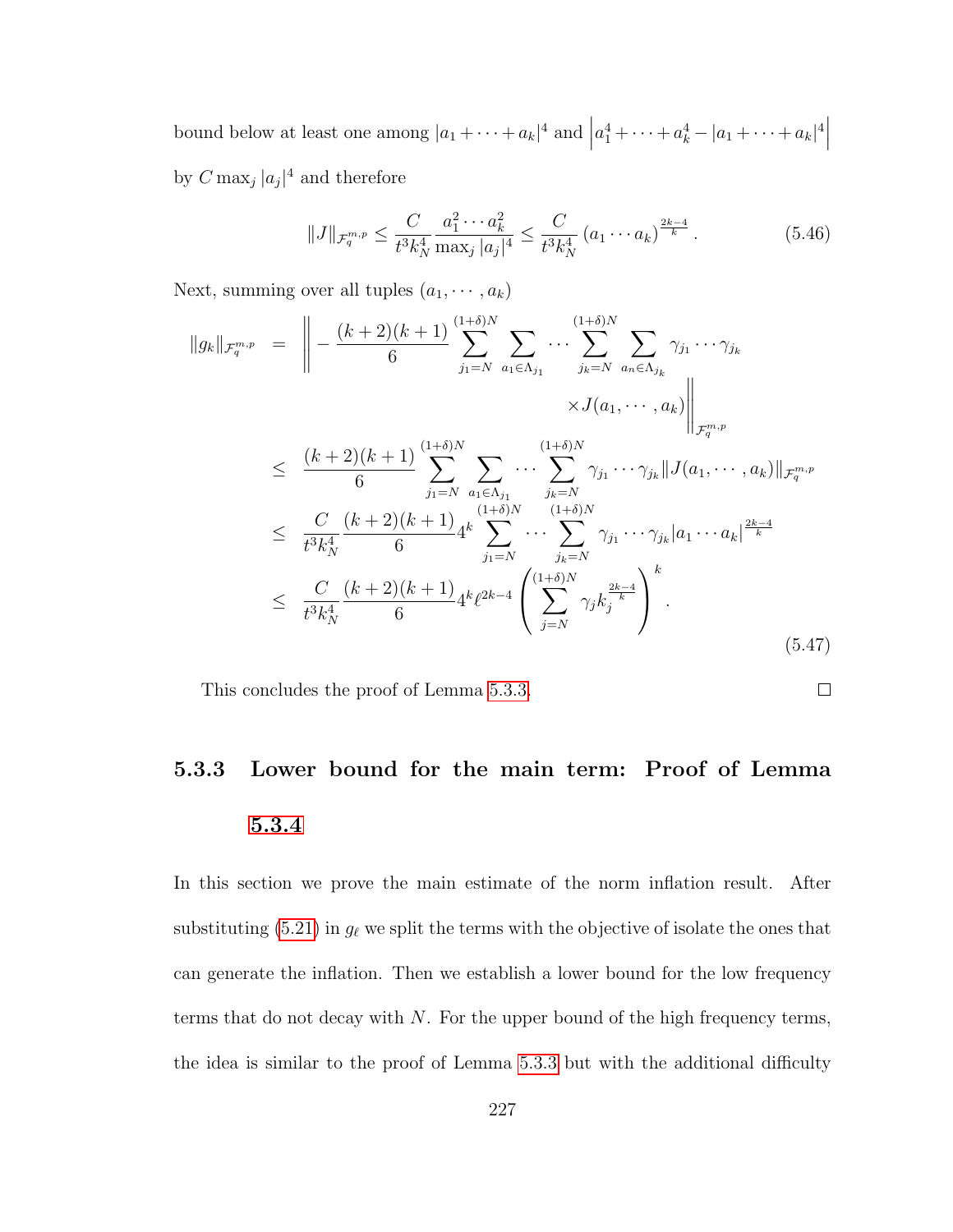that this time we expect that  $\gamma_j \sim k_j^{-\frac{2\ell-4}{\ell}}$  and therefore this time we are forced to use the exponential decay to obtain that as  $N$  become large, the norm of the high frequency part is small when compared with the low frequency part.

*Proof of Lemma [5.3.4.](#page-226-2)* By substituting [\(5.21\)](#page-226-0) in [\(5.14\)](#page-223-1) we get that  $\hat{g}_{\ell}$  for  $n \in \mathbb{Z}$ can be written as

$$
\hat{g}_{\ell}(n) = -\frac{(\ell+2)(\ell+1)}{6} \sum_{j=N}^{(1+\delta)N} \sum_{a_1 \in \Lambda_j} \cdots \sum_{a_\ell \in \Lambda_j} \gamma_j^{\ell} \hat{J}(a_1, \cdots, a_\ell)(n) + \widehat{CT}(n), \quad (5.48)
$$

where  $\Lambda_j = {\pm k_j, \pm (k_j + 1)}$  and

<span id="page-236-1"></span>
$$
\hat{J}(a_1, \dots, a_\ell)(n) = \int_0^t e^{-(t-\tau)|n|^4} |n|^2 (|\cdot|^2 e^{-\tau |\cdot|^4} \delta_{a_1}) * \dots * (|\cdot|^2 e^{-\tau |\cdot|^4} \delta_{a_\ell}) d\tau, (5.49)
$$

$$
\widehat{CT}(n) = -\frac{(\ell+2)(\ell+1)}{6} \sum_{\substack{j_1, \dots, j_\ell \in \\ N, \dots, (1+\delta)N\} \\ \text{not all equal}} \sum_{a_1 \in \Lambda_{j_1}} \dots \sum_{a_\ell \in \Lambda_{j_\ell}} \gamma_{j_1} \dots \gamma_{j_\ell} \hat{J}(a_1, \dots, a_\ell)(n).
$$
\n(5.50)

Here CT is the term that involves all the cross terms, i.e. the terms for which not all the factors have the same  $j$  in the convolution. For this estimate we focus on the terms where  $a_1 + \cdots + a_\ell$  is small compared with other quantities in our problem. In our case, the smallest this sum can be is  $M$ . We can split our sum as

$$
\hat{g}_{\ell} = \hat{L}_M + \hat{L}_{-M} + \widehat{HF} + \widehat{CT},\tag{5.51}
$$

where

<span id="page-236-0"></span>
$$
\hat{L}_M = -\frac{(\ell+2)(\ell+1)}{6} \sum_{j=N}^{(1+\delta)N} \sum_{\substack{(a_1,\cdots,a_\ell) \\ \in H_M^{(j)}}} \gamma_j^{\ell} \hat{J}(a_1,\cdots,a_\ell),\tag{5.52}
$$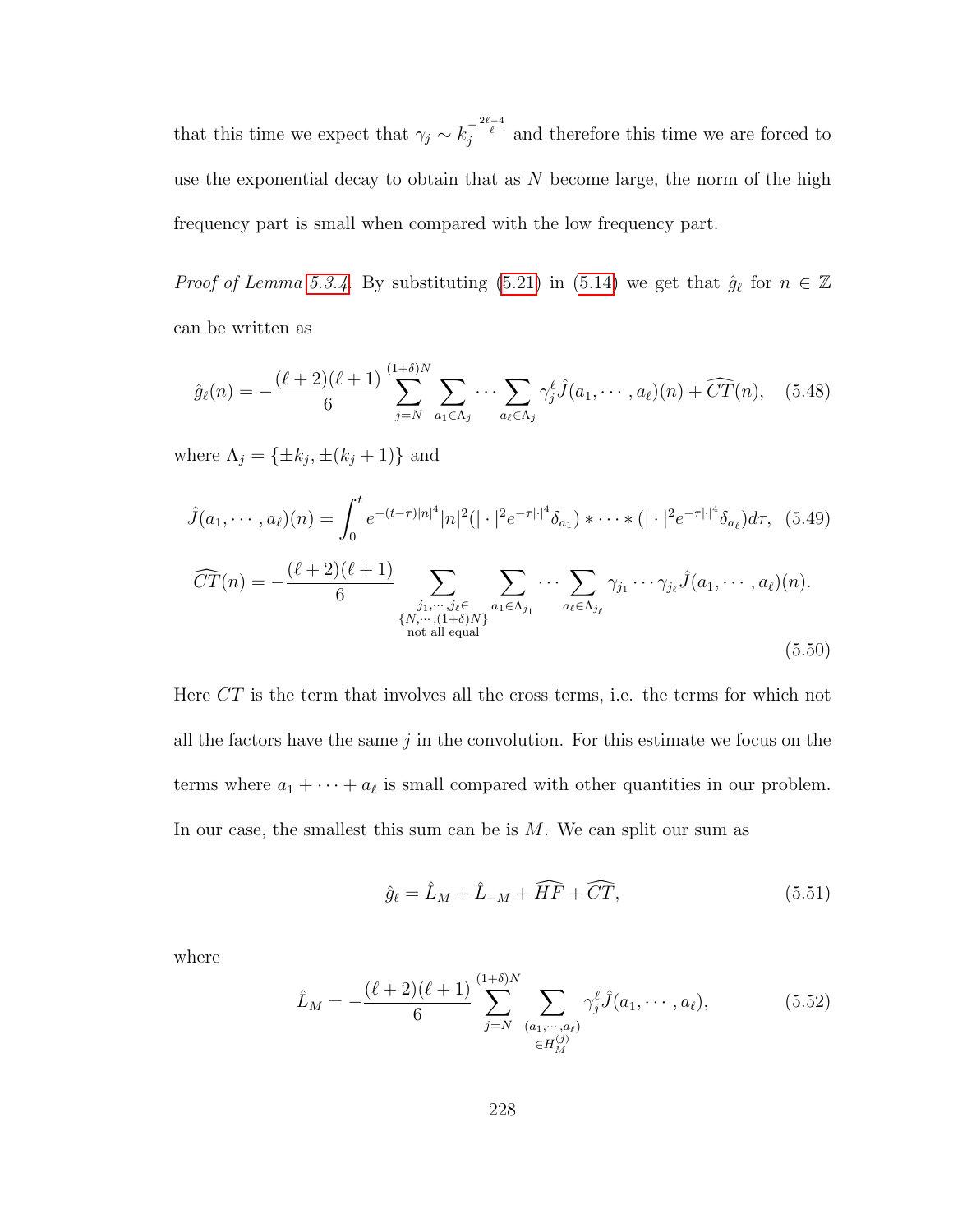<span id="page-237-0"></span>
$$
\hat{L}_{-M} = -\frac{(\ell+2)(\ell+1)}{6} \sum_{j=N}^{(1+\delta)N} \sum_{\substack{(a_1,\cdots,a_\ell) \\ \in H_{-M}^{(j)}}} \gamma_j^{\ell} \hat{J}(a_1,\cdots,a_\ell),\tag{5.53}
$$

where  $H_B^{(j)}$  $B_B^{(j)}$  is the set of tuples  $(a_1, \dots, a_\ell) \in (\Lambda_j)^\ell$  such that  $a_1 + \dots + a_\ell = B$ , the term  $HF$  represent the high frequency terms.

<span id="page-237-1"></span>
$$
\widehat{HF}(n) = -\frac{(m+2)(m+1)}{6} \sum_{j=N}^{(1+\delta)N} \sum_{a_1 \in \Lambda_j} \cdots \sum_{a_m \in \Lambda_j} J(a_1, \cdots, a_\ell) \chi_{|n|>M}.
$$
 (5.54)

<span id="page-237-2"></span>**Lemma 5.3.8.** Consider  $L_M$  and  $L_{-M}$  as defined by [\(5.52\)](#page-236-0) and [\(5.53\)](#page-237-0) and let  $0 < t < 1$  such that M and  $N_0$  satisfy  $tM^4 < 1$  and  $tK_N^4 \gg 1$  for  $N \ge N_0$  then

$$
||L_M(t) + L_{-M}(t)||_{\mathcal{F}_q^{m,p}} \ge \frac{C}{\ell^2} \sum_{j=N}^{(1+\delta)N} \left(\gamma_j k_j^{\frac{2\ell-4}{\ell}}\right)^{\ell}.
$$
 (5.55)

<span id="page-237-3"></span>**Lemma 5.3.9.** Let  $CT$ ,  $HF$  as defined by  $(5.50)$  and  $(5.54)$ . Under the same assumptions as in Lemma [5.3.8](#page-237-2) we have that

$$
||CT(t)||_{\mathcal{F}_q^{m,p}} \le \frac{C}{t^2 k_N^4} \left(\sum_j \gamma_j k_j^{\frac{2\ell-4}{\ell}}\right)^{\ell},\tag{5.56}
$$

and

$$
||HF(t)||_{\mathcal{F}_q^{m,p}} \le \frac{C}{t^2 k_N^4} \left( \sum_j \gamma_j k_j^{\frac{2\ell-4}{\ell}} \right)^{\ell}.
$$
 (5.57)

Proof of Lemma [5.3.9.](#page-237-3) This follows from the proof of Lemma [5.3.3,](#page-226-1) because under the assumptions of the Lemma, the hypothesis Lemma [5.3.7](#page-229-0) still applies and therefore the same proof holds.  $\Box$ 

Continuation of proof of Lemma [5.3.4.](#page-226-2) From Lemmas [5.3.8,](#page-237-2) [5.3.9](#page-237-3) we get that

$$
||g_{\ell}||_{\mathcal{F}_{q}^{m,p}} \geq ||L_1 + L_2||_{\mathcal{F}_{q}^{m,p}} - ||HF||_{\mathcal{F}_{q}^{m,p}} - ||CT||_{\mathcal{F}_{q}^{m,p}} - ||MF||_{\mathcal{F}_{q}^{m,p}}
$$
  
\n
$$
\geq \frac{C}{\ell^4} \sum_{j} \left(\gamma_j k_j^{\frac{2\ell-4}{\ell}}\right)^{\ell} - \frac{C}{t^2 k_N^4} \left(\sum_{j} \gamma_j k_j^{\frac{2\ell-4}{\ell}}\right)^{\ell}, \tag{5.58}
$$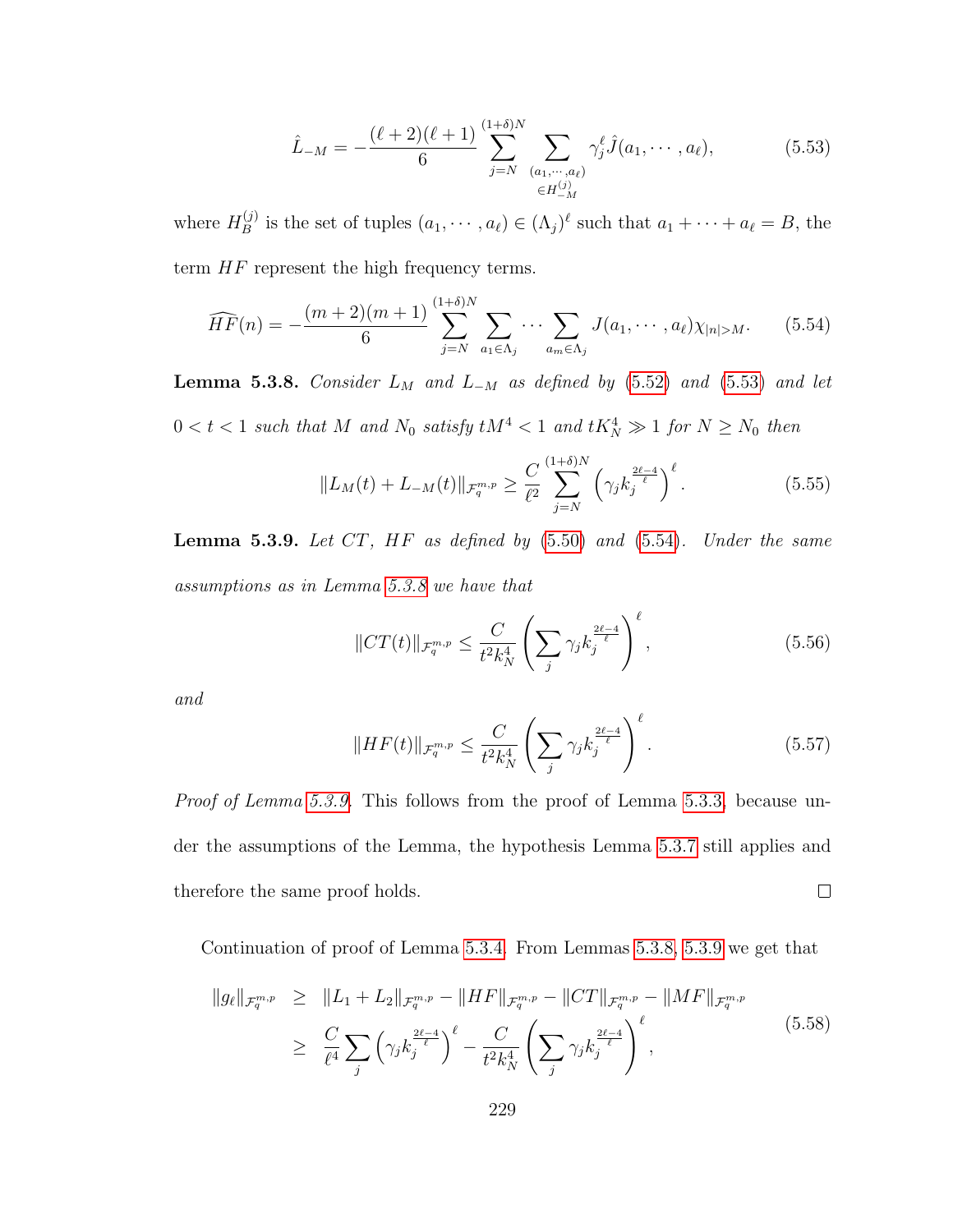which conclude the proof of the Lemma [5.3.4.](#page-226-2)

Now we proceed to prove the lower bound for the low frequency part.

*Proof of Lemma [5.3.8.](#page-237-2)* We need to estimate the term  $\hat{J}(a_1, \dots, a_\ell)$  for  $(a_1, \dots, a_\ell)$  $\in H_M^{(j)}$  i.e. when  $a_1 + \cdots + a_\ell = M$ .

$$
\hat{J}(a_1, \cdots, a_\ell) = \int_0^t e^{-(t-\tau)|\xi|^4} |\xi|^2 (|\cdot|^2 e^{-\tau |\cdot|^4} \delta_{a_1}) * \cdots * (|\cdot|^2 e^{-\tau |\cdot|^4} \delta_{a_\ell}) d\tau
$$
\n
$$
= \frac{a_1^2 \cdots a_\ell^2}{a_1^4 + \cdots + a_\ell^4 - M^4} e^{-Mt} (1 - e^{-t(a_1^4 + \cdots + a_\ell^4 - M^4)}) \delta_M,
$$
\n(5.59)

because  $0 < t < 1$  and  $tk_N^4 \gg 1$  we can ensure that

$$
e^{-M^4t} \left( 1 - e^{-t(a_1^4 + \dots + a_k^4 - M^4)} \right) > \frac{1}{2} e^{-M^4},\tag{5.60}
$$

then we get

$$
\hat{J}(a_1, \cdots, a_\ell) \ge C \frac{a_1^2 \cdots a_\ell^2}{a_1^4 + \cdots + a_\ell^4 - M^4} \delta_M.
$$
\n(5.61)

Now using the bound  $a_1^4 + \cdots + a_\ell^4 \leq \ell((\ell-1)k_j + M)^4 \leq C\ell^5 k_j^4$  we get

$$
\hat{J}(a_1, \dots, a_\ell) \geq \frac{C}{\ell^5} e^{-M^4} \frac{a_1^2 \cdots a_\ell^2}{k_j^4} \delta_M
$$
\n
$$
\geq \frac{C}{\ell^5} \frac{a_1^2 \cdots a_\ell^2}{|a_1 \cdots a_\ell|^{4/\ell}} \delta_M
$$
\n
$$
\geq \frac{C}{\ell^5} |a_1 \cdots a_\ell|^{\frac{2\ell - 4}{\ell}} \delta_M.
$$
\n(5.62)

Summing over  $(a_1, \dots, a_\ell) \in H_M^{(j)}$  and over j we get

$$
\sum_{j=N}^{(1+\delta)N} \sum_{a_i^{(j)} \in \Lambda_j} \gamma_j^{\ell} \hat{J}(a_1, \dots, a_{\ell}) \geq \sum_{j=N}^{(1+\delta)N} \sum_{a_i \in \Lambda_j} \frac{C}{\ell^5} \gamma_j^{\ell} |a_1 \cdots a_{\ell}|^{\frac{2\ell-4}{\ell}} \delta_M
$$
\n
$$
\geq \frac{C}{\ell^4} \sum_{j=N}^{(1+\delta)N} \left(\gamma_j k_j^{\frac{2\ell-4}{\ell}}\right)^{\ell} \delta_M.
$$
\n(5.63)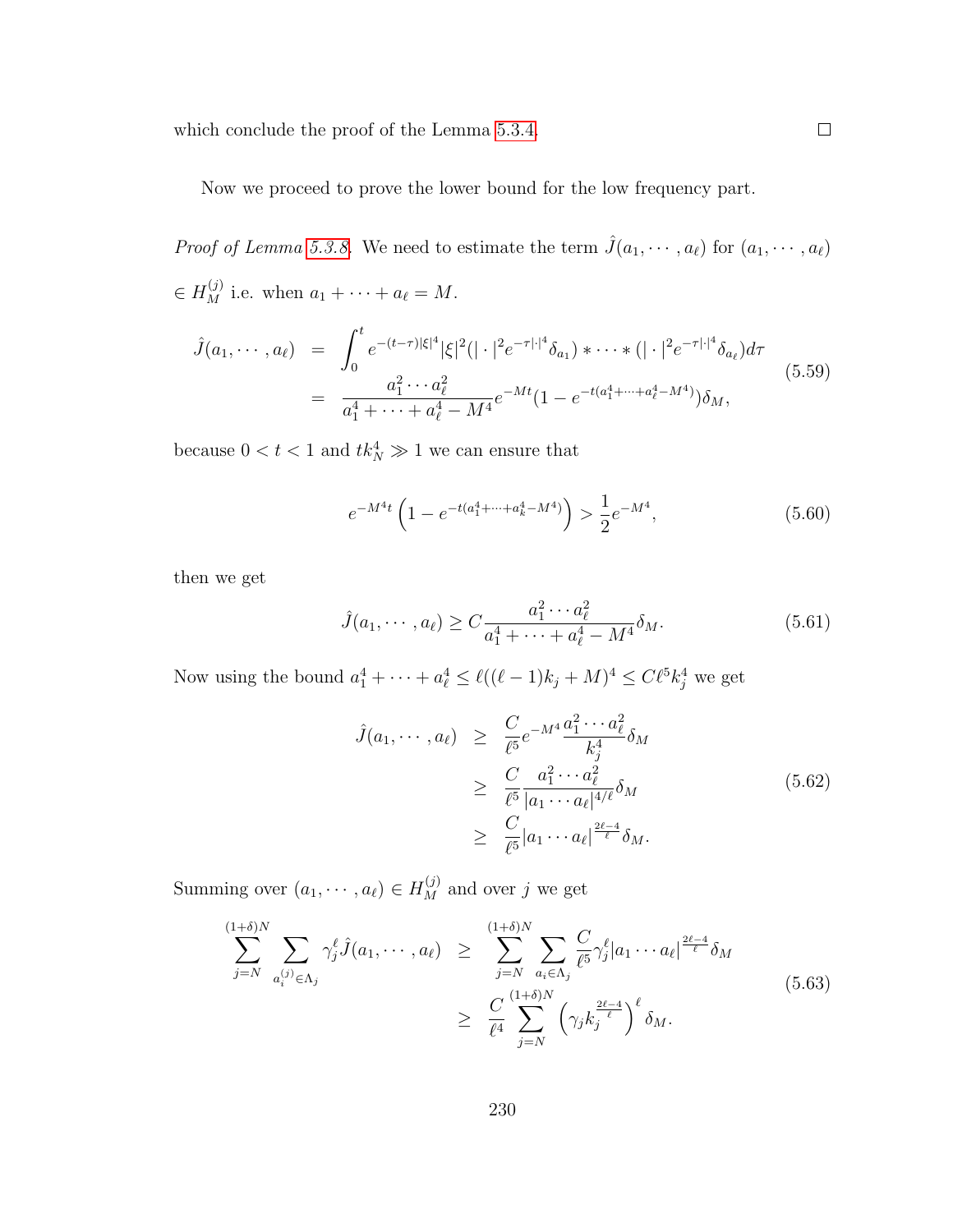The power on  $\ell$  comes from the symmetry of the sum over  $a_i \in \Lambda_j$ . We obtain

$$
-\hat{L}_M = \frac{(\ell+2)(\ell+1)}{6} \sum_{j=N}^{(1+\delta)N} \sum_{H_M^{(j)}} \gamma_j^{\ell} \hat{J}(a_1, \dots, a_{\ell})
$$
  
 
$$
\geq \frac{C}{\ell^2} \sum_{j=N}^{(1+\delta)N} \left(\gamma_j k_j^{\frac{2\ell-4}{\ell}}\right)^{\ell} \delta_M.
$$
 (5.64)

Analogously for  $L_{-M}$ 

$$
-\hat{L}_{-M} = \frac{(\ell+2)(\ell+1)}{6} \sum_{j=N}^{(1+\delta)N} \sum_{H_M^{(j)}} \gamma_j^{\ell} J(a_1, \dots, a_{\ell}))
$$
  
 
$$
\geq \frac{C}{\ell^2} \sum_{j=N}^{(1+\delta)N} \left(\gamma_j k_j^{\frac{2\ell-4}{\ell}}\right)^{\ell} \delta_{-M},
$$
 (5.65)

then we conclude

$$
||L_M + L_{-M}||_{\mathcal{F}_q^{m,p}} \ge \frac{C}{\ell^2} \sum_{j=N}^{(1+\delta)N} \left(\gamma_j k_j^{\frac{2\ell-4}{\ell}}\right)^{\ell}.
$$
 (5.66)

This concludes the proof of Lemma [5.3.8.](#page-237-2)

#### 5.3.4 Norm inflation: Proof of Theorem [5.3.1](#page-225-0)

In this section we put together our previous estimate to prove the discontinuity of the solution map at the origin as described on the introduction.

*Proof of Theorem [5.3.1.](#page-225-0)* First we choose some  $M \in \mathbb{N}$ ,  $M > \ell$  so that  $TM^4 < 1$ . Take  $N_0 \in \mathbb{N}$  such that  $e^{-T(k_N/2)^4} < \frac{1}{2}$  $\frac{1}{2}$  for  $N \geq N_0$ . Consider  $\varphi, g_k, k = 1, \cdots, \ell$ as given by Lemmas [5.3.3](#page-226-1) and [5.3.4,](#page-226-2) then  $u = \sum_{k=1}^{\ell} g_k$  is a solution of [\(5.13\)](#page-223-2) with initial condition  $\varphi$  given by [\(5.21\)](#page-226-0) where the parameters M and N are as stated

 $\Box$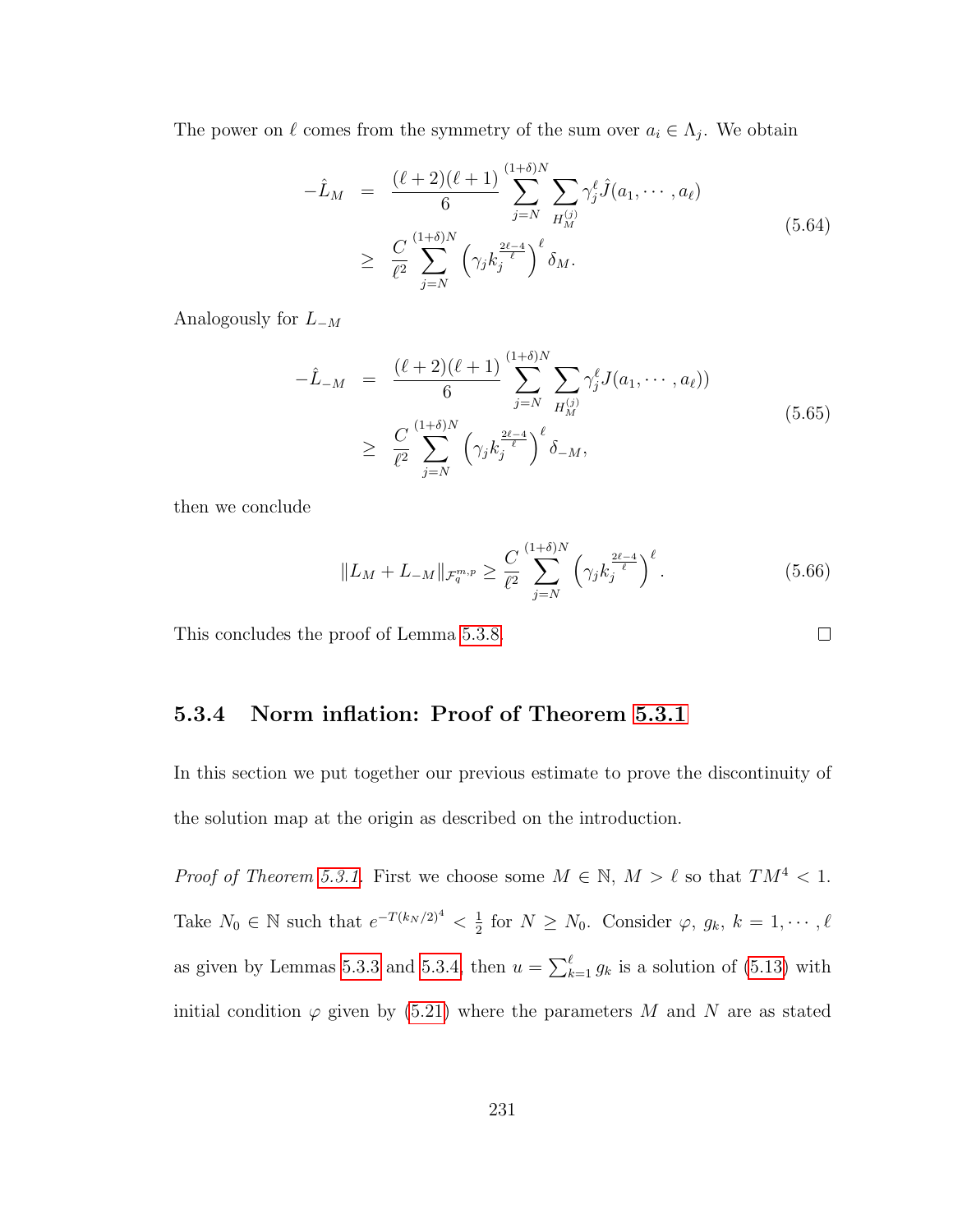before. By taking the  $\mathcal{F}_q^{m,p}$  norm of u we get

$$
||u(T)||_{\mathcal{F}_q^{m,p}} \ge ||u_{\ell}||_{\mathcal{F}_q^{m,p}} - \sum_{k} ||u_{k}||_{\mathcal{F}_q^{m,p}} - ||e^{-T\Delta^2} \varphi||_{\mathcal{F}_q^{m,p}}
$$
  
\n
$$
\ge C_{\ell} \sum \gamma_j^{\ell} k_j^{2\ell-4} - \frac{C_{\ell+1}}{T^3 k_N^4} \left( \sum_{j} \gamma_j k_j^{\frac{2\ell-4}{\ell}} \right)^{\ell}
$$
  
\n
$$
- \sum_{k=2}^{\ell-1} \frac{C_k}{T^3 k_N^4} \left( \sum_{j} \gamma_j k_j^{\frac{2k-4}{k}} \right)^k - ||e^{-T\Delta^2} \varphi||_{\mathcal{F}_q^{m,p}}.
$$
\n(5.67)

Now we take  $\gamma_j = \frac{1}{2\ell}$  $k_j^{\frac{2\ell-4}{\ell}}$ 1  $\frac{1}{j^{\frac{1-\eta}{\ell}}}$ , with this choice we get

$$
\sum_{j=N}^{(1+\delta)N} \gamma_j k_j^{\frac{2k-4}{k}} = \sum_{j=N}^{(1+\delta)N} \frac{1}{k_j^{\frac{2\ell-4}{\ell} - \frac{2k-4}{k}}} \frac{1}{j^{\frac{1-\eta}{\ell}}} < 1,\tag{5.68}
$$

because  $\frac{2k-4}{k} < \frac{2\ell-4}{\ell}$  $\frac{-4}{\ell}$  for  $k < \ell$ . Now we can choose  $N_1 > N_0$  so that  $\sum_{k=2}^{\ell-1} \frac{C_k}{T^3 k}$  $\frac{C_k}{T^3 k_N^4} < 1.$ 

For the second term the situation is more delicate, because in this case we get

$$
\sum_{j=N}^{(1+\delta)N} \gamma_j k_j^{\frac{2k-4}{k}} = \sum_{j=N}^{(1+\delta)N} \frac{1}{k_j^{\frac{2\ell-4}{\ell} - \frac{2\ell-4}{\ell}}} \frac{1}{j^{\frac{1-\eta}{\ell}}} = \sum_{j=N}^{(1+\delta)N} \frac{1}{j^{\frac{1-\eta}{\ell}}},\tag{5.69}
$$

and because  $\frac{1-\eta}{\ell} < 1$  we get that this expression growth with N. Now because by assumption  $k_N$  grow very fast, more precisely from our assumption in [\(5.20\)](#page-226-3) we have that

$$
\left(\sum_{j=N}^{(1+\delta)N} \frac{1}{j^{\frac{1-\eta}{\ell}}}\right)^{\ell} \le \frac{1}{N} k_N,
$$
\n(5.70)

Therefore we can take  $N_2 \geq N_1$  such that for all  $N \geq N_2$ 

$$
\frac{C_{\ell+1}}{T^3 k_N^4} \left( \sum_{j=N}^{(1+\delta)N} \gamma_j k_j^{\frac{2\ell-4}{\ell}} \right)^{\ell} < 1.
$$
\n(5.71)

Lastly we take a look at the first term, because of our choice of  $\gamma_j$ , this time we have

$$
\sum_{j=N}^{(1+\delta)N} \gamma_j^{\ell} k_j^{2\ell-4} = \sum_{j=N}^{(1+\delta)N} \frac{1}{j^{1-\eta}},\tag{5.72}
$$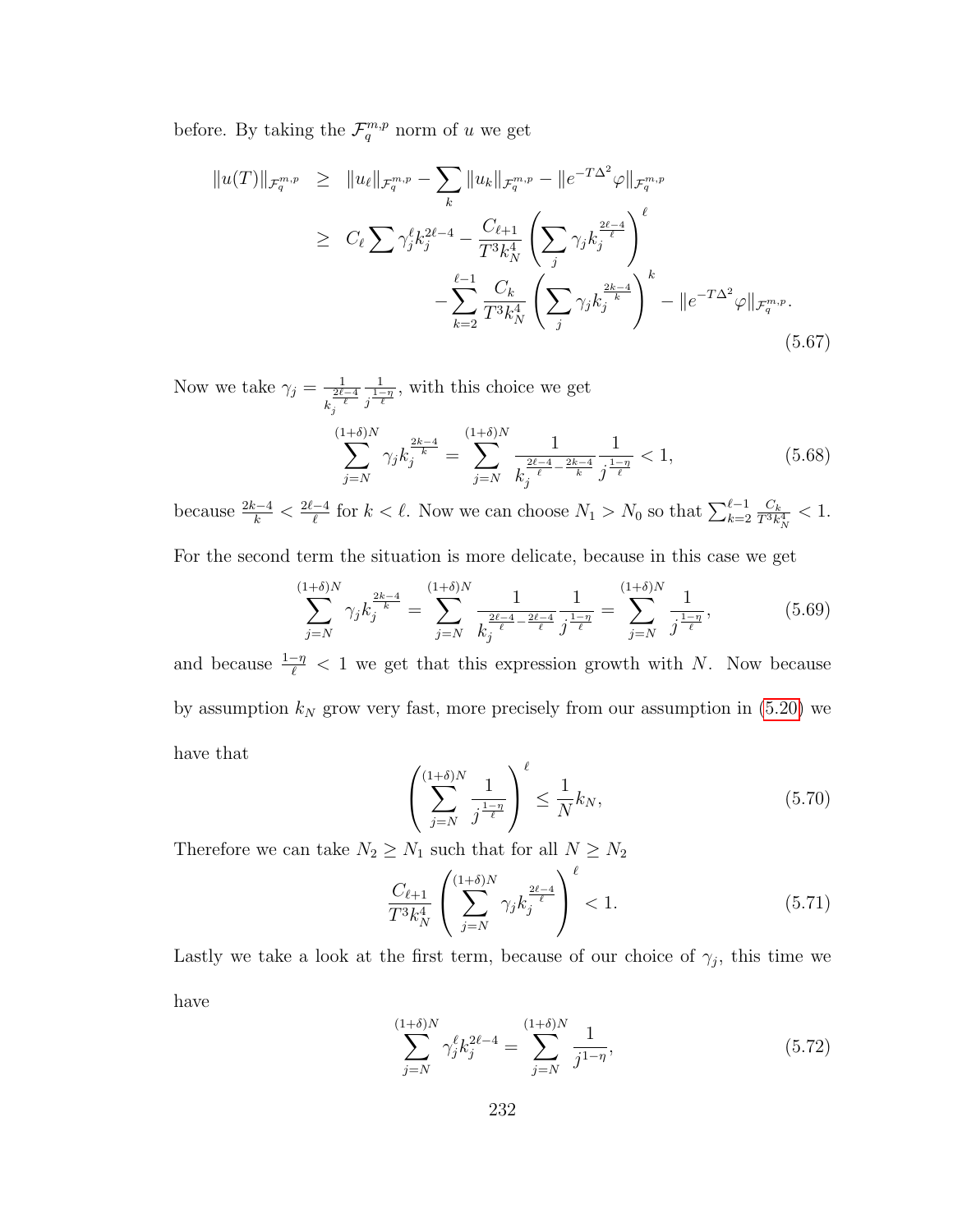We can bound this integral by comparison with the integral

$$
\sum_{j=N}^{(1+\delta)N} \frac{1}{j^{1-\eta}} \ge \int_{N+1}^{\lfloor (1+\delta)N \rfloor} \frac{1}{x^{1-\eta}} dx \n= \frac{1}{\eta} x^{\eta} \Big|_{N+1}^{\lfloor (1+\delta)N \rfloor} \n= \frac{1}{\eta} N^{\eta} \left( \frac{\lfloor (1+\delta)^{\eta} N^{\eta} \rfloor}{N^{\eta}} - 1 \right) \n\sim N^{\eta},
$$
\n(5.73)

Therefore this sum grow as  $N^{\eta}$  as  $N \to \infty$ . Therefore given  $R > 0$ , we can take  $N_3 > N_2$  such that for all  $N \geq N_3$ 

$$
C_{\ell} \sum_{j=N}^{(1+\delta)N} \gamma_j^{\ell} k_j^{2\ell-4} \ge R+4.
$$
 (5.74)

For the term involving the initial condition we first notice that

$$
|\mathcal{F}(e^{-t\Delta^2}\varphi)(n)| = |e^{-tn^4}\hat{\varphi}(n)| \le |\hat{\varphi}(n)|,\tag{5.75}
$$

then we get that from Lemma [5.3.6](#page-227-0)

$$
\|e^{-T\Delta^2}\varphi\|_{\mathcal{F}_q^{m,p}} \le \|\varphi\|_{\mathcal{F}_q^{m,p}} \le C_0 \left(\sum_{j=N}^{(1+\delta)N} \gamma_j^q k_j^{mq}\right)^{1/q},\tag{5.76}
$$

then we get for  $m = \frac{2\ell - 4}{\ell}$  $\ell$ 

$$
\left(\sum_{j=N}^{(1+\delta)N} \gamma_j^q k_j^{mq}\right)^{1/q} = \left(\sum_{j=N}^{(1+\delta)N} \frac{1}{j^{\frac{1-\eta}{\ell}q}}\right)^{1/q}.
$$
 (5.77)

Because we want this term to be small, we take q such that  $\frac{1-\eta}{\ell}q > 1$ , and therefore because  $q > \ell$ , we can always chose  $\eta > 0$  such that this is satisfied, and if that is the case, then the sum go to 0 as  $N \to \infty$ , therefore we can take  $N_4 \ge N_3$  such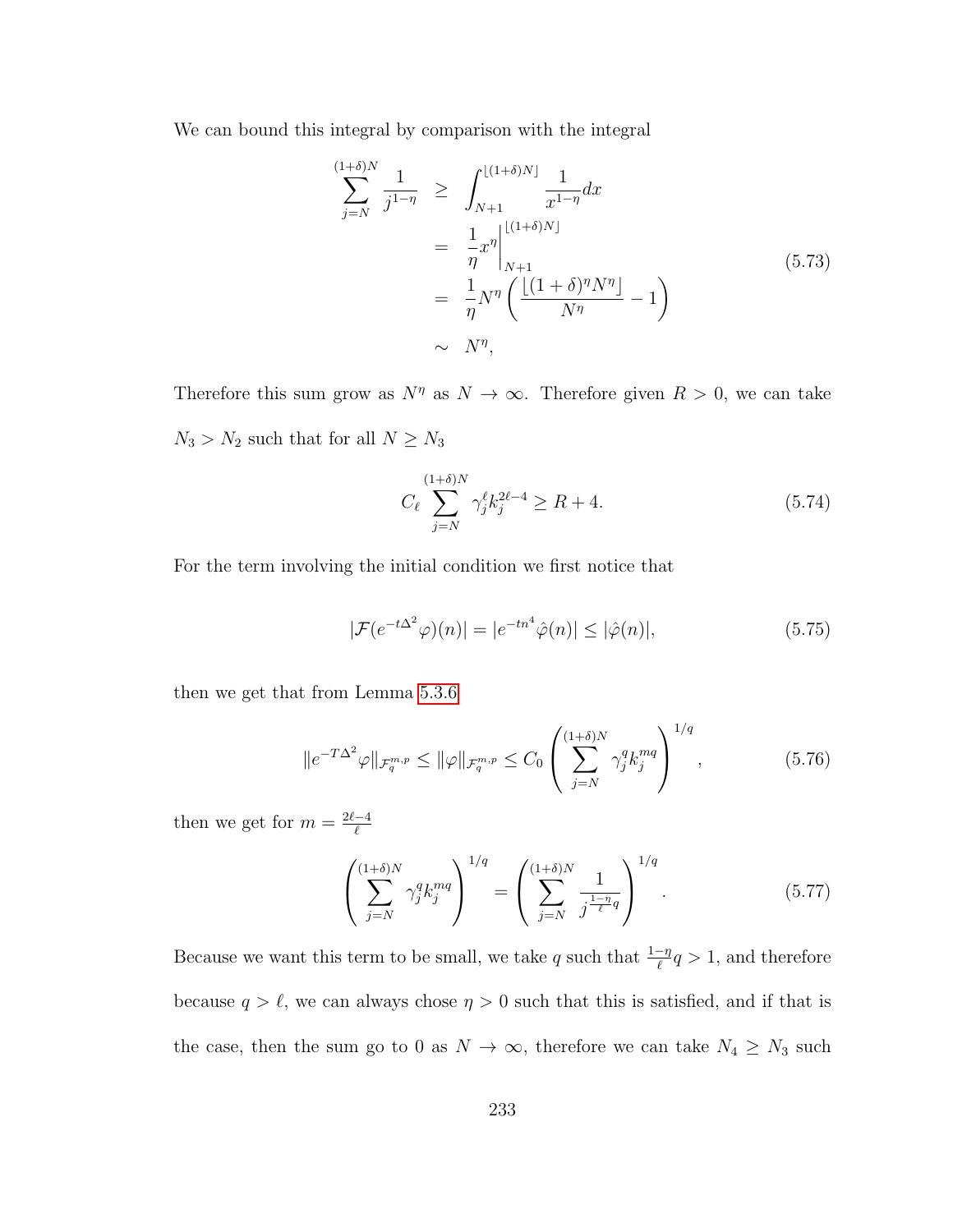that for all  $N\geq N_4$ 

$$
C_0 \left( \sum_{j=N}^{(1+\delta)N} \gamma_j^q k_j^{mq} \right)^{1/q} < 1/R. \tag{5.78}
$$

Finally we can put all together, to obtain that for all  $N \ge N_4$  and  $q > \frac{\ell}{1-\eta}$  we have

$$
||u(\tilde{T})||_{\mathcal{F}_q^{\frac{2\ell-4}{\ell},p}} \ge R. \tag{5.79}
$$

which concludes the proof of Theorem [5.3.1.](#page-225-0)

 $\Box$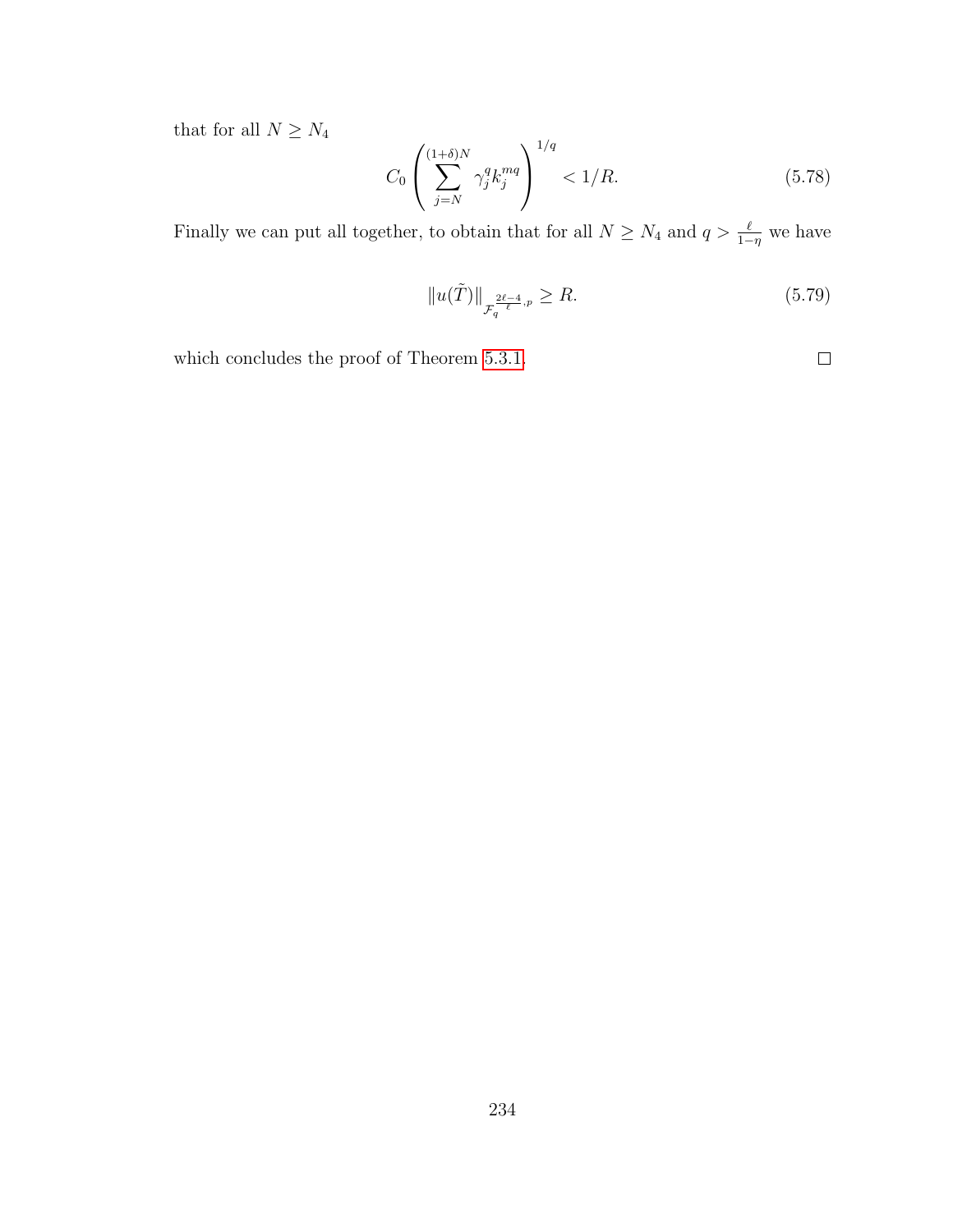### Chapter 6

### Appendix

## 6.1 Asymptotic Estimate for the convolution integral in the Muskat problem

The goal of this section is to provide asymptotic estimate for  $n$  large to the integral

$$
I(A_1, \cdots, A_n) = \int_{\mathbb{R}} \left( \frac{1 - e^{-i\alpha A_1}}{\alpha} \right) \cdots \left( \frac{1 - e^{-i\alpha A_n}}{\alpha} \right) d\alpha.
$$
 (6.1)

The estimate obtained in this section is not used in any chapter but it is interesting on its own right so it is included on this appendix. From the Chapter [4](#page-145-0) we know an explicit formula for  $I$  and a size estimate of the form

$$
|I(A_1, \cdots, A_n)| \le C \frac{|A_1 \cdots A_n|}{\max_i |A_i|},\tag{6.2}
$$

in this section we want to provide an estimate that takes in consideration the signs of the  $\mathcal{A}_i$  and if possible a lower bound for its magnitude.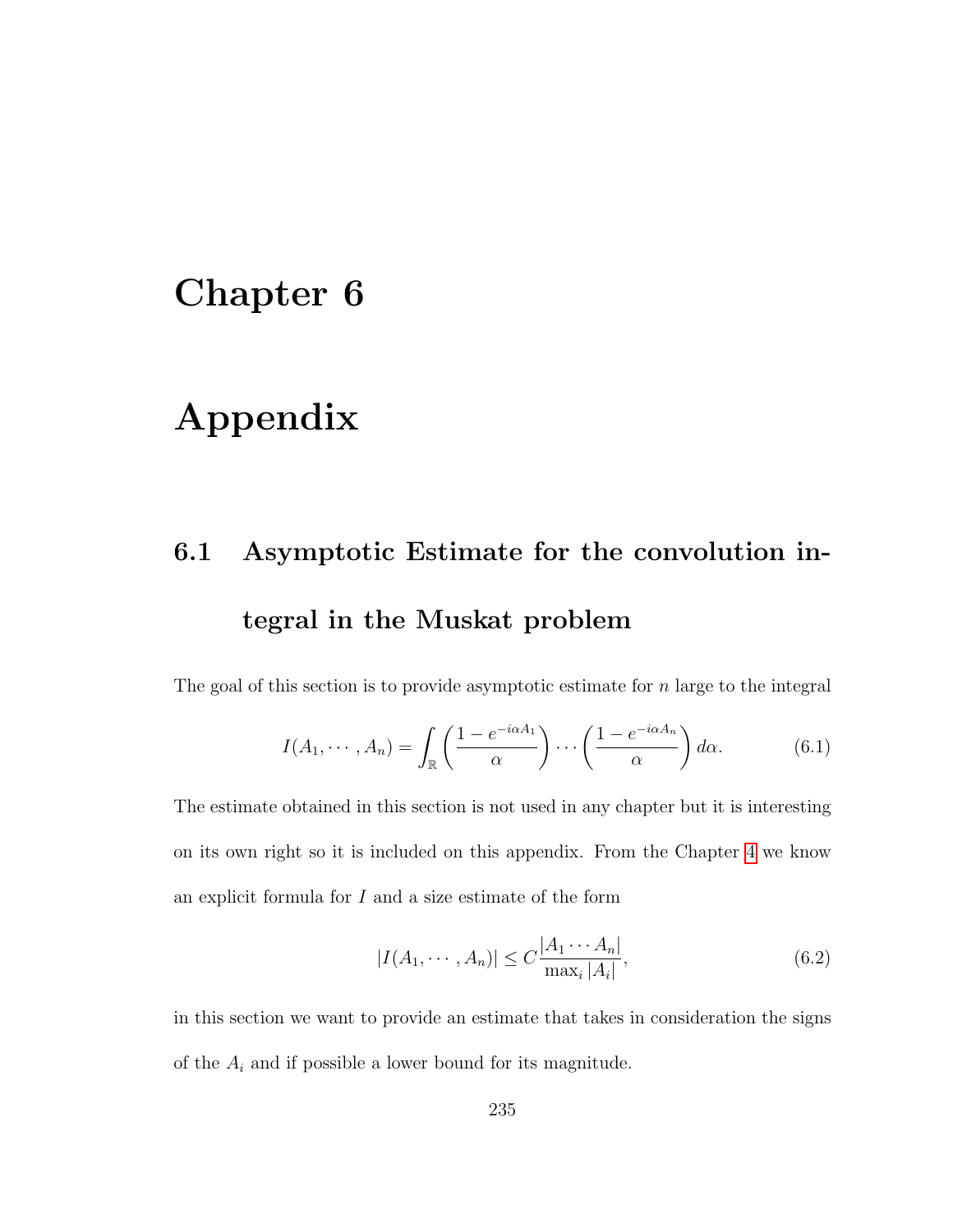<span id="page-244-0"></span>**Lemma 6.1.1.** Let  $A_1, \dots, A_n, M \in \mathbb{R}$  such that  $1 \leq |A_i| \leq M$ . Then there exists  $N_0 \in N$  such that for  $n \geq N_0$ 

$$
I(A_1, \cdots, A_n) = \sqrt{12}i^n \sqrt{2\pi} \frac{A_1 \cdots A_n}{\sqrt{A_1^2 + \cdots + A_n^2}} \left( e^{-\frac{6|A_1 + \cdots + A_n|^2}{A_1^2 + \cdots + A_n^2}} + O\left(\frac{M^4}{n^{1/3}}\right) \right), \tag{6.3}
$$

*Remark* 6.1.2. The hypothesis of the lemma can also be read as all the  $|A_i|$  have the same order of magnitude and therefore after a change of variables we may assume that  $1 \leq |A_i| \leq M$  for M not too large.

Proof of Lemma [6.1.1.](#page-244-0) The first observation is to notice that

$$
\frac{(1 - e^{-i\alpha A_1})}{\alpha} = 2i \ e^{-\frac{\alpha}{2}A_1} \frac{(e^{i\frac{\alpha}{2}A_1} - e^{-i\frac{\alpha}{2}A_1})}{2i\alpha} \n= 2i \ \text{sgn}(A_1) e^{-i\frac{\alpha}{2}A_1} \frac{\sin(|A_1|\alpha)}{\alpha}.
$$
\n(6.4)

Applying this to  $I$  we get

$$
I(A_1, \cdots, A_n) = (2i)^n \operatorname{sgn}(A_1 \cdots A_n)
$$

$$
\times \int_{\mathbb{R}} e^{-i\frac{\alpha}{2}(A_1 + \cdots + A_n)} \frac{\sin \frac{\alpha}{2} |A_1|}{\alpha} \cdots \frac{\sin \frac{\alpha}{2} |A_n|}{\alpha} d\alpha, \quad (6.5)
$$

and because of parity of the integrand

$$
I(A_1, \cdots, A_n) = (2i)^n \operatorname{sgn}(A_1 \cdots A_n)
$$

$$
\times \int_{\mathbb{R}} \cos \frac{\alpha}{2} |A_1 + \cdots + A_n| \frac{\sin \frac{\alpha}{2} |A_1|}{\alpha} \cdots \frac{\sin \frac{\alpha}{2} |A_n|}{\alpha} d\alpha. \quad (6.6)
$$

To compute this integral we consider the independent random variables  $X_i$  for  $i=1,\cdots,n$  and  $Y$  defined by

$$
P\left(Y = \pm \frac{1}{2}|A_1 + \dots + A_n|\right) = \frac{1}{2}, \quad X_i \sim U\left(\left[-\frac{A_1}{2}, \frac{A_i}{2}\right]\right),\tag{6.7}
$$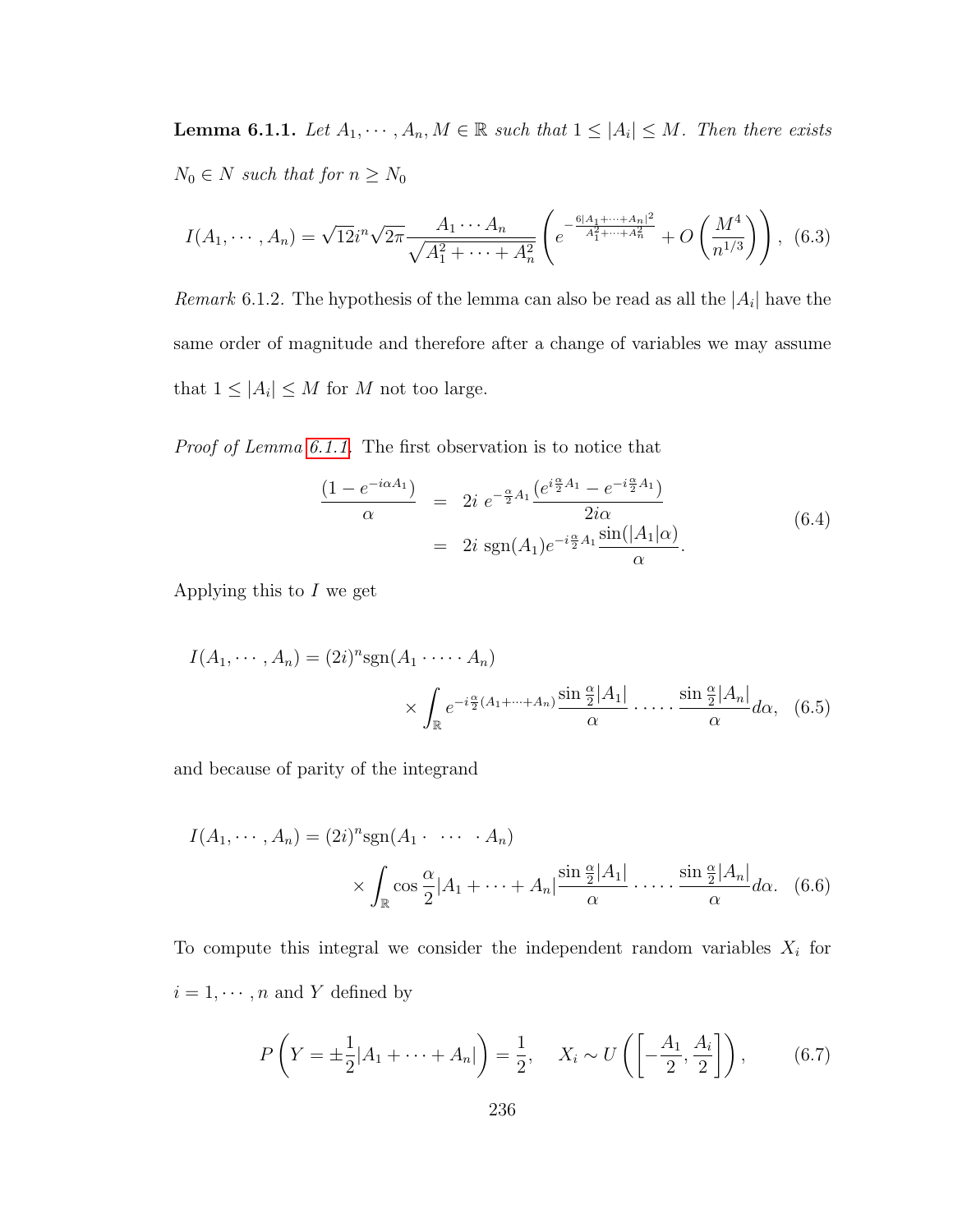and its corresponding Fourier transform

$$
E(e^{itY}) = \cos\frac{t}{2}|A_1 + \dots + A_n|, \quad E(e^{itX_i}) = 2\frac{\sin\frac{t}{2}|A_i|}{|A_i|t}.
$$
 (6.8)

Now we consider the random variable  $Z = Y + X_1 + \cdots + X_n$ . We know that the  $pdf_Z$  is given by the convolution of the densities of Y and  $X_i$ , we get

$$
E(e^{itZ}) = 2^n \cos \frac{t}{2}|A_1 + \dots + A_n| \frac{\sin \frac{t}{2}|A_1|}{|A_1|t} \cdot \dots \cdot \frac{\sin \frac{t}{2}|A_n|}{|A_n|t},\tag{6.9}
$$

and therefore

$$
pdf_Z(x) = \frac{1}{2\pi} \int e^{-ixt} E(e^{itZ}) dt,
$$
  
\n
$$
pdf_Z(x = 0) = \frac{1}{2\pi} \int 2^n \cos \frac{t}{2} |A_1 + \dots + A_n| \frac{\sin \frac{t}{2} |A_1|}{|A_1| t} \dots \frac{\sin \frac{t}{2} |A_n|}{|A_n| t} dt,
$$
\n(6.10)

and therefore, up to a constant,  $I(A_1, \dots, A_n)$  can be seen as the density of Z at 0

$$
I(A_1, \cdots, A_n) = i^n (2\pi) A_1 \cdots A_n \text{pdf}_Z(0).
$$
 (6.11)

Note that because  $pdf(Z)$  is a Lipschitz continuous function and therefore makes sense to consider its pointwise value, also because the integral  $pdf_Z(0)$  integral is the value of a density function at a point we get that

$$
\int e^{-ixt} E(e^{itZ}) dt \Big|_{x=0} = \text{pdf}_Z(0) \ge 0.
$$
\n(6.12)

Notice that because of this new interpretation we can get more information about the integral, in particular for large  $n$  we can apply a version of the central limit theorem to provide a better estimate of the size of the integral  $pdf_Z(0)$ . Because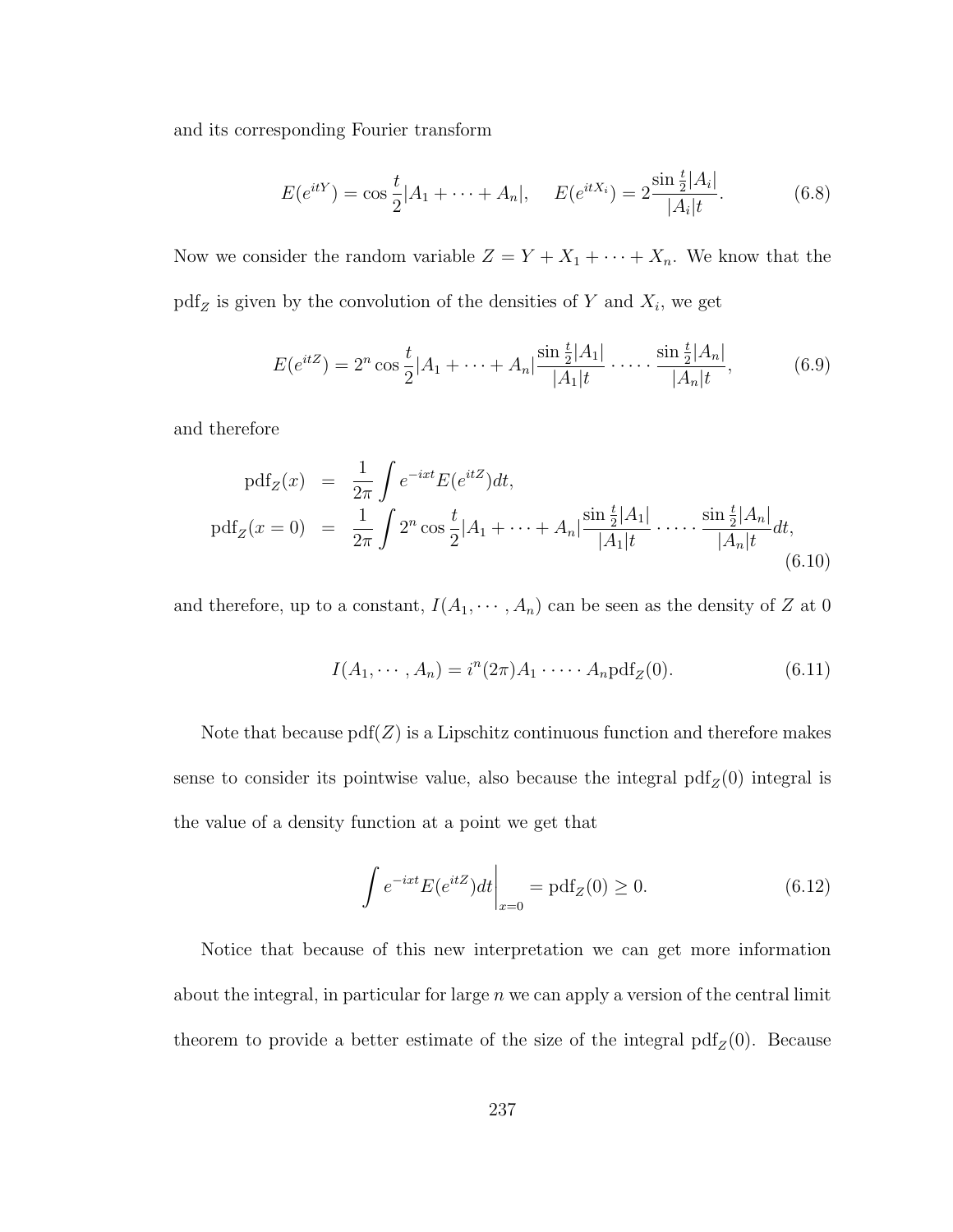the variable  $Y$  can only take two values, we can write

$$
pdf_Z(0) = pdf_{Y+X_1+\dots+X_n}(0)
$$
  
\n
$$
= P(Y = -\frac{1}{2}|A_1 + \dots + A_n|)pdf_{X_1+\dots+X_n}\left(\frac{1}{2}|A_1 + \dots + A_n|\right)
$$
  
\n
$$
+ P(Y = \frac{1}{2}|A_1 + \dots + A_n|)pdf_{X_1+\dots+X_n}\left(-\frac{1}{2}|A_1 + \dots + A_n|\right)
$$
  
\n
$$
pdf_Z(0) = \frac{1}{2}pdf_{X_1+\dots+X_n}\left(\frac{1}{2}|A_1 + \dots + A_n|\right)
$$
  
\n
$$
+ \frac{1}{2}pdf_{X_1+\dots+X_n}\left(-\frac{1}{2}|A_1 + \dots + A_n|\right),
$$
  
\n
$$
pdf_{X_1+\dots+X_n}\left(\frac{1}{2}|A_1 + \dots + A_n|\right),
$$
  
\n(6.13)

in the last step we used the symmetry of  $X_1 + \cdots + X_n$ . To estimate

$$
\text{pdf}_{X_1 + \dots + X_n} \left( \frac{1}{2} |A_1 + \dots + A_n| \right),\tag{6.14}
$$

we want to use some version of the central limit theorem. Because of variables are not identically distributed we need to use the Lindenberg-Feller theorem with the error estimate given by the Berry-Esseen theorem. First some simple observations that will be useful in our computations.

Lemma 6.1.3. (Moments of uniform distribution)

$$
E(X_i) = 0, \ E(X_i^2) = \frac{1}{12}|A_i|^2, \quad E(|X_i|^3) = \frac{1}{32}|A_i|^3. \tag{6.15}
$$

Proof. This can be obtained by direct integration.

Now we check the hypothesis of the Lindenberg-Feller theorem. Let  $\varepsilon > 0$ , and let  $s_n^2 = \sum_{i=1}^n Var X_i$ , then we need to check that

$$
\sum_{i=1}^{n} E(X_i^2/s_n^2 1_{|X_i|/s_n > \varepsilon}) \to 0 \text{ as } n \to \infty.
$$
 (6.16)

 $\Box$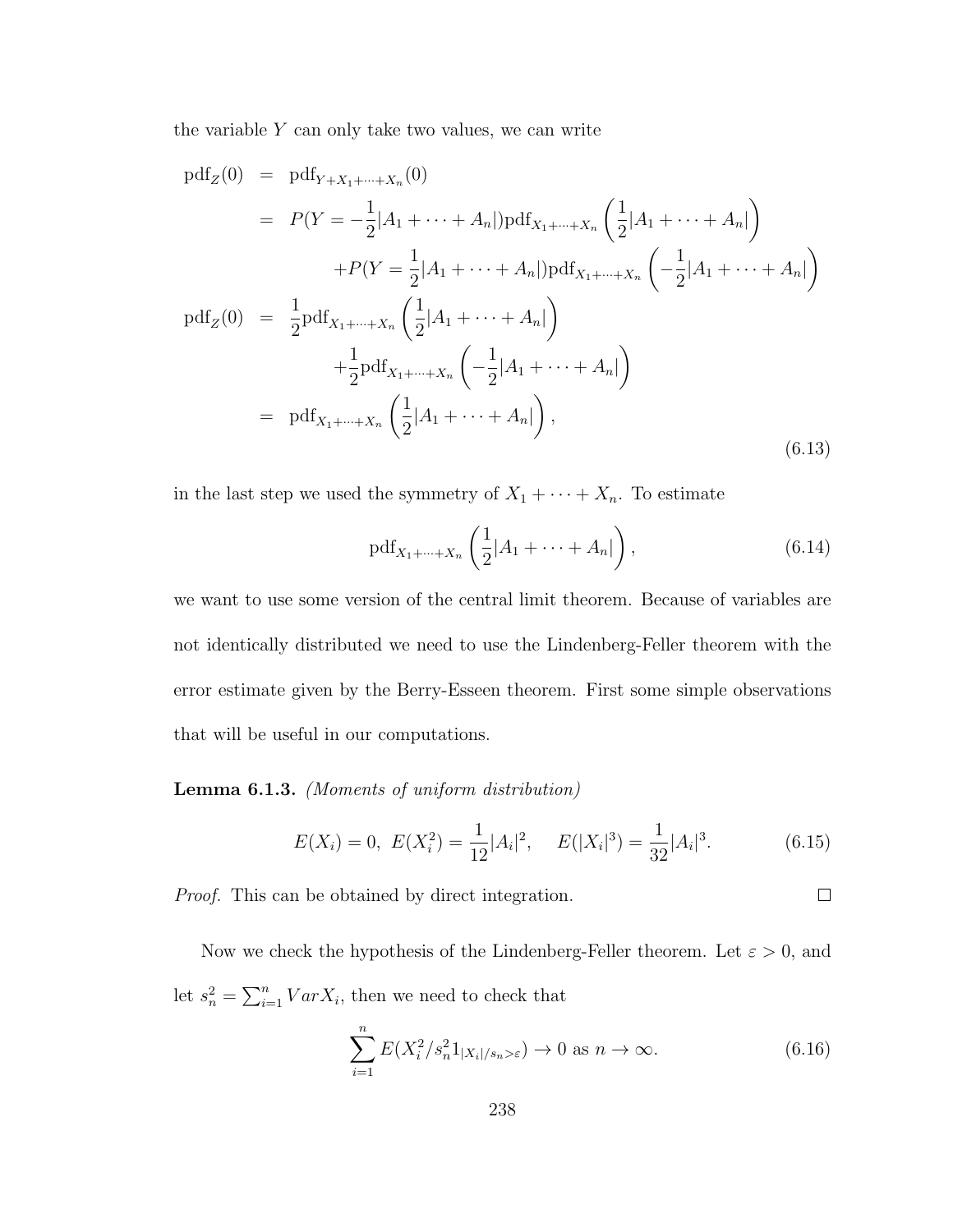In our particular case we know that  $s_n \geq \frac{n}{12}$  and  $|X_i| \leq M$  for all i and therefore for  $n > (12M)/\varepsilon = N_1$  the sum is identically equal to zero, and so we can apply the theorem, then we get that because  $\text{pdf}_Z$  is Lipschitz continuous,

$$
\begin{split}\n\text{pdf}_Z(0) &= \lim_{\varepsilon \to 0} \frac{1}{2\varepsilon} P\left( \left| X_1 + \dots + X_n - \frac{|A_1 + \dots + A_n|}{2} \right| < \varepsilon \right) \\
&= \lim_{\varepsilon \to 0} \frac{1}{2\varepsilon} P\left( \left| \frac{X_1 + \dots + X_n}{s_n} - \frac{|A_1 + \dots + A_n|}{2s_n} \right| < \frac{\varepsilon}{s_n} \right) \\
&= \lim_{\varepsilon \to 0} \frac{1}{2s_n \varepsilon} P\left( \left| \frac{X_1 + \dots + X_n}{s_n} - \frac{|A_1 + \dots + A_n|}{2s_n} \right| < \varepsilon \right) \\
& \stackrel{\text{LF}}{\approx} \lim_{\varepsilon \to 0} \frac{1}{2s_n \varepsilon} P\left( \left| G - \frac{|A_1 + \dots + A_n|}{2s_n} \right| < \varepsilon \right) \\
&= \frac{1}{s_n \sqrt{2\pi}} e^{-\beta_n^2/2},\n\end{split} \tag{6.17}
$$

where G is a standard Gaussian random variable and  $\beta_n = \frac{|A_1 + ... + A_n|}{2s_n}$  $\frac{1}{2s_n}$ . To obtain a estimate of the approximation error we use the Barry-Esseen Theorem, in our case it tell us that

$$
\sup_{t} \left| P\left( \left| \frac{X_1 + \dots + X_n}{s_n} \right| \le t \right) - P(G \le t) \right| \le C_{BE} s_n^{-3} \sum_{i=1}^n \rho_i,
$$
 (6.18)

for a universal constant  $C_{BE} > 0$  and  $\rho_i = E|X_i|^3$ . Under our assumptions in the size of the  $A_i$  we get that

$$
s_n^2 \ge \frac{n}{12}, \quad \sum_{i=1}^n \rho_i \le \frac{M^3 n}{32}.
$$
 (6.19)

To apply the Barry-Essen theorem we write out probability in the following way

<span id="page-247-0"></span>
$$
\int_{-\varepsilon}^{\varepsilon} \text{pdf}(x) dx = P\left(\left|\frac{X_1 + \dots + X_n}{s_n} - \frac{|A_1 + \dots + A_n|}{2s_n}\right| < \varepsilon\right)
$$
\n
$$
= P\left(\frac{X_1 + \dots + X_n}{s_n} < \frac{|A_1 + \dots + A_n|}{2s_n} + \varepsilon\right)
$$
\n
$$
-P\left(\frac{X_1 + \dots + X_n}{s_n} \le \frac{|A_1 + \dots + A_n|}{2s_n} - \varepsilon\right)
$$
\n
$$
= P(G < \beta_n + \varepsilon) - P(G < \beta_n - \varepsilon) + O\left(\frac{M^3}{\sqrt{n}}\right).
$$
\n(6.20)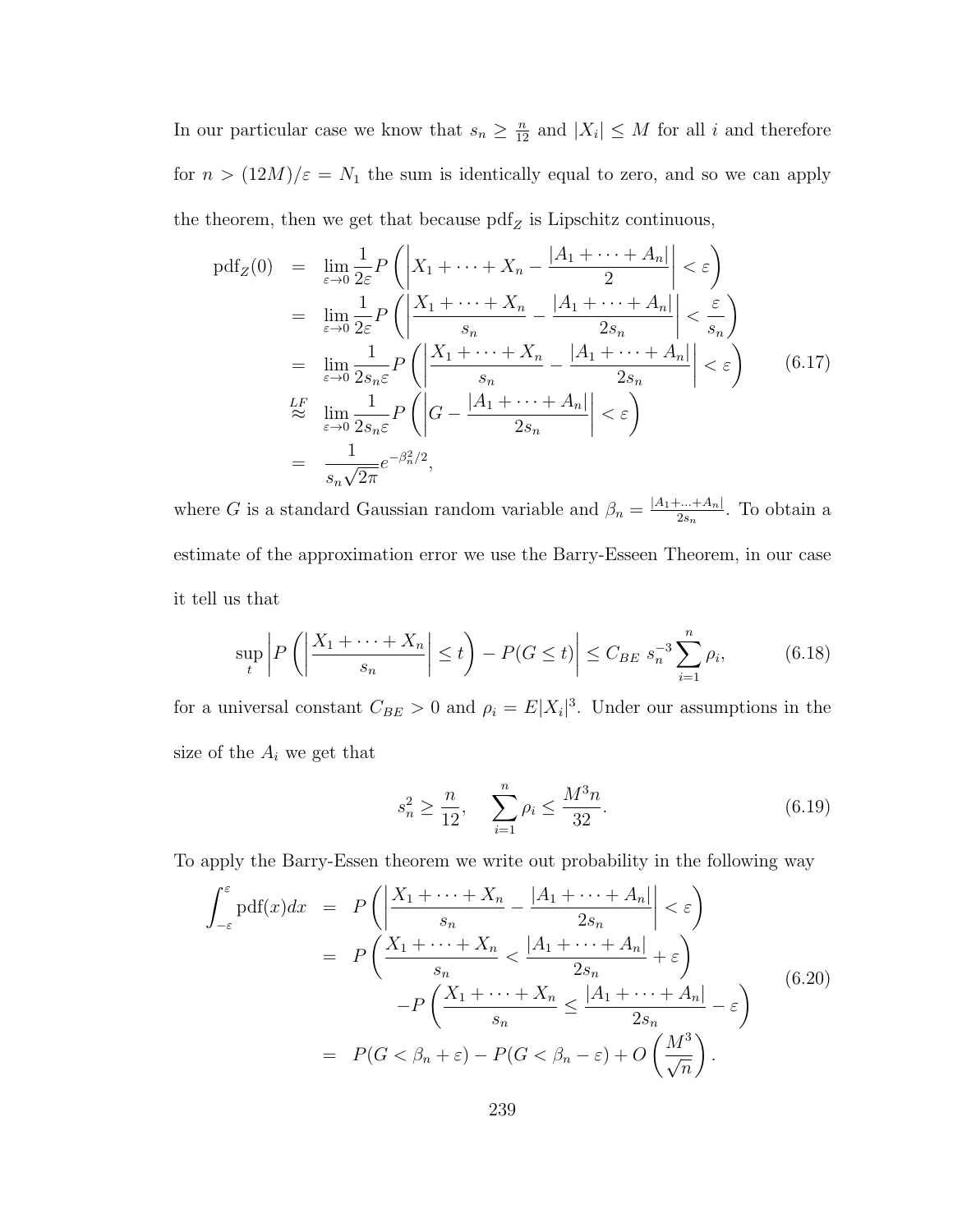To get an error estimate we have to do the transition between pointwise estimates and averages of integrals over a small balls. For this purpose we consider the Taylor expansion

$$
f(x+t) = f(x) + tf'(x) + O(||f''||_{L^{\infty}}t^2),
$$
\n(6.21)

integrating we get

<span id="page-248-0"></span>
$$
\frac{1}{2\varepsilon} \int_{x-\varepsilon}^{x+\varepsilon} f(t)dt = f(x) + O(||f''||_{L^{\infty}} \varepsilon^2).
$$
 (6.22)

Applying [\(6.22\)](#page-248-0) to the definition of  $pdf_Z$  we can write

$$
\begin{split} \text{pdf}_Z(0) &= \frac{1}{2\varepsilon} P\left( \left| X_1 + \dots + X_n - \frac{|A_1 + \dots + A_n|}{2} \right| < \varepsilon \right) + O(K\varepsilon^2) \\ &= \frac{1}{2\varepsilon} P\left( \left| \frac{X_1 + \dots + X_n}{s_n} - \beta_n \right| < \frac{\varepsilon}{s_n} \right) + O(K\varepsilon^2), \end{split} \tag{6.23}
$$

here we can apply [\(6.20\)](#page-247-0) to obtain

$$
\text{pdf}_Z(0) = \frac{1}{2\varepsilon} P\left(|G - \beta_n| < \frac{\varepsilon}{s_n}\right) + O\left(K\varepsilon^2 + \frac{M^3}{\sqrt{n}}\right),\tag{6.24}
$$

where  $K = ||pdf''_{X_1 + \dots + X_n}||_{L^{\infty}}$ . Note that because  $pdf_{X_1 + \dots + X_n}$  is defined as a convolution it gets more regular as  $n \to \infty$ , in this case it is enough to have  $n \geq 3$  to ensure that we can take second derivative. Using [\(6.22\)](#page-248-0) again we can write the first term as

$$
\frac{1}{2\varepsilon}P\left(|G-\beta_n|<\frac{\varepsilon}{s_n}\right)=\frac{1}{s_n}\phi(\beta_n)+O\left(\frac{\varepsilon^2}{s_n^3}\|\phi''\|_{L^\infty}\right),\tag{6.25}
$$

where  $\phi(x) = \frac{1}{\sqrt{2}}$  $\frac{1}{2\pi}e^{-x^2/2}$ , and  $\|\phi''\|_{L^{\infty}} < 1/2$ . Then we get

$$
\text{pdf}_Z(0) = \frac{1}{s_n} \phi(\beta_n) + O\left(\frac{\varepsilon^2}{s_n^3} \|\phi''\|_{L^\infty} + \frac{M^3}{\varepsilon \sqrt{n}} + K\varepsilon^2\right),\tag{6.26}
$$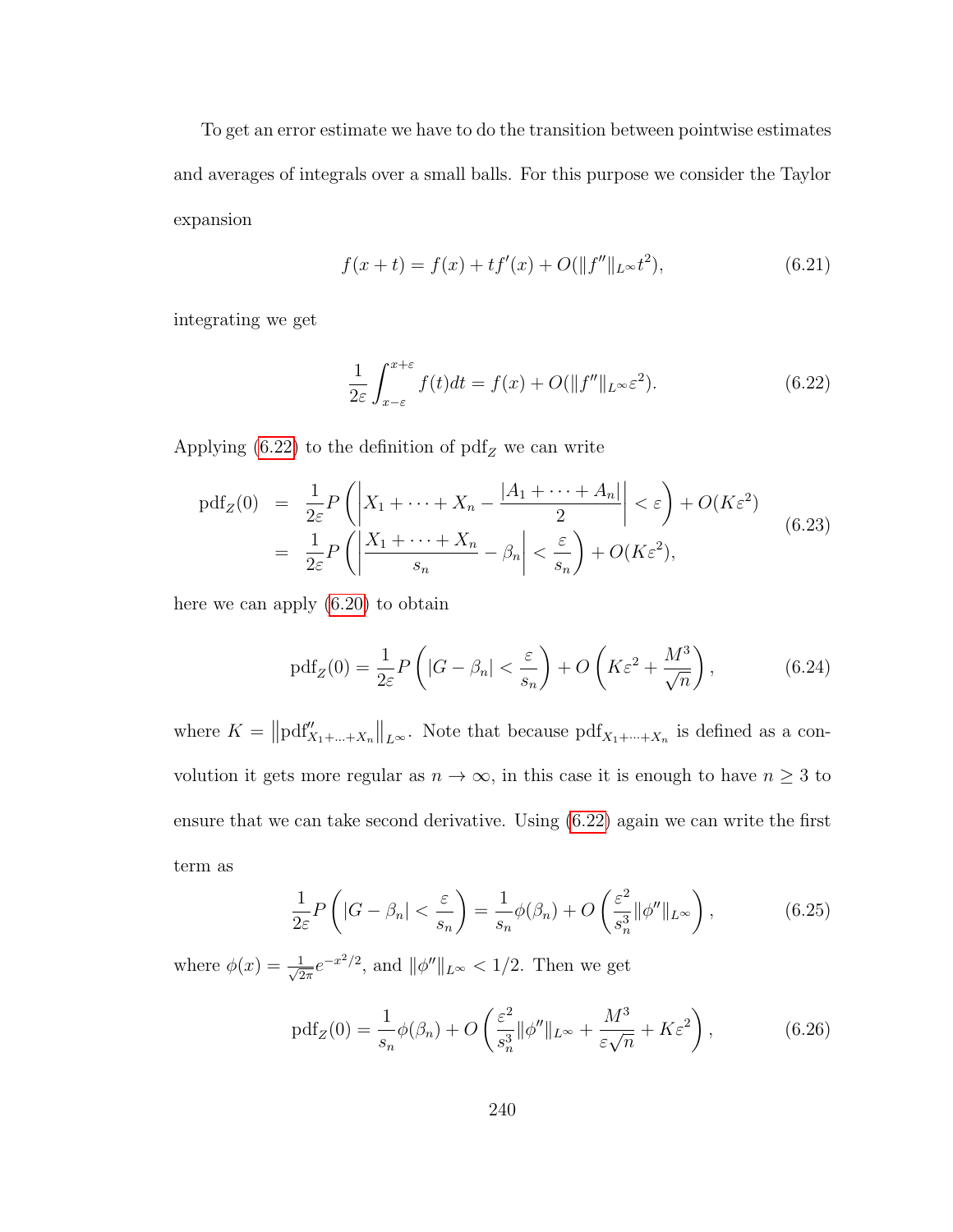now we choose  $\varepsilon$  such that  $\frac{M^3}{\varepsilon\sqrt{n}} = \varepsilon^2$  to get

<span id="page-249-0"></span>
$$
\text{pdf}_Z(0) = \frac{1}{s_n} \phi(\beta_n) + O\left(\frac{M^2}{s_n^3 n^{1/3}} + \frac{M^2(1+K)}{n^{1/3}}\right),\tag{6.27}
$$

the last thing that we need is to estimate the size of  $K = ||pdf'_{X_1 + ... + X_n}||_{L^{\infty}}$  for this purpose we write

$$
\left\| \frac{d^2}{dx^2} \text{pdf}_{X_1 + \dots + X_n}(x) \right\|_{L^\infty} = \left\| \frac{d^2}{dx^2} \frac{1}{|A_1 \cdots A_n|} \chi_{[-\frac{A_1}{2}, \frac{A_1}{2}]} * \cdots * \chi_{[-\frac{A_n}{2}, \frac{A_n}{2}]} \right\|_{L^\infty} .
$$
 (6.28)

Now we need a way of estimating of estimating the derivatives of a convolution of characteristic functions, for this we use the following Lemma

**Lemma 6.1.4.** Let  $A, B \in \mathbb{R}$  such that  $A < B$  then

$$
\frac{d}{dx}\chi_{[A,B]} * g = g(x - A) + g(x - B)
$$
\n(6.29)

Using this Lemma we can estimate the derivative in the following way

$$
\frac{d^2}{dx^2} \text{pdf}_{X_1 + \dots + X_n}(x) = \frac{d^2}{dx^2} \chi_{[-\frac{A_1}{2}, \frac{A_1}{2}]} \times \dots \times \chi_{[-\frac{A_n}{2}, \frac{A_n}{2}]} \times \dots \times \chi_{[-\frac{A_n}{2}, \frac{A_n}{2}]} (x + \frac{A_1}{2})
$$
\n
$$
= \frac{d}{dx} \chi_{[-\frac{A_2}{2}, \frac{A_2}{2}]} \times \dots \times \chi_{[-\frac{A_n}{2}, \frac{A_n}{2}]} (x + \frac{A_1}{2})
$$
\n
$$
= \chi_{[-\frac{A_3}{2}, \frac{A_3}{2}]} \times \dots \times \chi_{[-\frac{A_n}{2}, \frac{A_n}{2}]} (x + \frac{A_1}{2} + \frac{A_2}{2})
$$
\n
$$
+ \chi_{[-\frac{A_3}{2}, \frac{A_3}{2}]} \times \dots \times \chi_{[-\frac{A_n}{2}, \frac{A_n}{2}]} (x + \frac{A_1}{2} - \frac{A_2}{2})
$$
\n
$$
+ \chi_{[-\frac{A_3}{2}, \frac{A_3}{2}]} \times \dots \times \chi_{[-\frac{A_n}{2}, \frac{A_n}{2}]} (x - \frac{A_1}{2} + \frac{A_2}{2})
$$
\n
$$
+ \chi_{[-\frac{A_3}{2}, \frac{A_3}{2}]} \times \dots \times \chi_{[-\frac{A_n}{2}, \frac{A_n}{2}]} (x - \frac{A_1}{2} + \frac{A_2}{2})
$$

Now by the Young's Inequality for convolution we get that

$$
\left| \chi_{\left[-\frac{A_3}{2}, \frac{A_3}{2}\right]} * \cdots * \chi_{\left[-\frac{A_n}{2}, \frac{A_n}{2}\right]} \right|_{L^{\infty}} \leq \left\| \chi_{\left[-\frac{A_3}{2}, \frac{A_3}{2}\right]} \right\|_{L^{\infty}} \left\| \chi_{\left[-\frac{A_4}{2}, \frac{A_4}{2}\right]} \right\|_{L^1} \cdots \left\| \chi_{\left[-\frac{A_n}{2}, \frac{A_n}{2}\right]} \right\|_{L^1}
$$
  
 
$$
\leq |A_4| \cdots |A_n|. \tag{6.31}
$$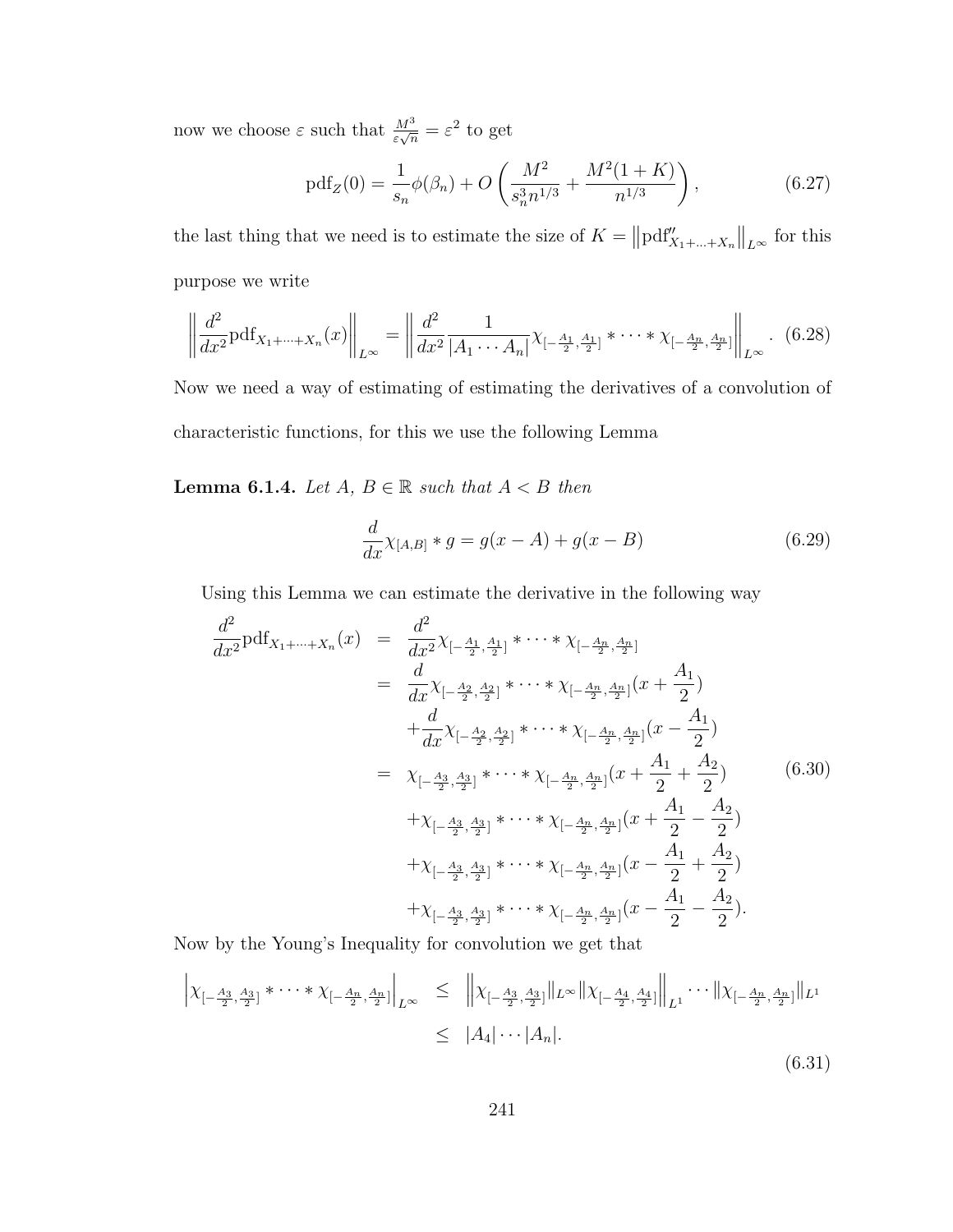Therefore we conclude that

$$
\left\| \frac{d^2}{dx^2} \text{pdf}_{X_1 + \dots + X_n}(x) \right\|_{L^\infty} \le \frac{4}{|A_1 \cdots A_n|} |A_4 \cdots A_n|
$$
\n
$$
\le \frac{4}{|A_1 A_2 A_3|},
$$
\n(6.32)

and by symmetry we can conclude that

$$
\left\| \frac{d^2}{dx^2} \text{pdf}_{X_1 + \dots + X_n}(x) \right\|_{L^\infty} \le \frac{4}{|A_1 \cdots A_n|^{3/n}}.
$$
\n(6.33)

Applying this estimate we get

$$
\frac{M^2}{s_n^6 n^{1/3}} + \frac{M^2 (1+K)}{n^{1/3}} \le C \frac{M^2}{n^{1/3}} \left( \frac{1}{s_n^6} + \frac{4}{|A_1 \cdots A_n|^{3/n}} + 1 \right) \le C \frac{M^2}{n^{1/3}}.
$$
 (6.34)

Then form [\(6.27\)](#page-249-0) we get

$$
pdf_Z(0) = \frac{1}{s_n} \phi(\beta_n) + O\left(\frac{M^2}{n^{1/3}}\right),
$$
\n(6.35)

and consequently

$$
I(A_1, \dots, A_n) = i^n (2\pi) A_1 \cdot \dots \cdot A_n \text{pdf}_Z(0)
$$
  
=  $i^n (2\pi) A_1 \cdot \dots \cdot A_n \left( \frac{1}{s_n} \phi(\beta_n) + O\left(\frac{M^2}{n^{1/3}}\right) \right)$  (6.36)  
=  $12i^n \sqrt{2\pi} \frac{A_1 \cdots A_n}{A_1^2 + \dots + A_n^2} \left( e^{-\frac{6|A_1 \cdots A_n|^2}{A_1^2 + \dots + A_n^2}} + O\left(\frac{M^4}{n^{1/3}}\right) \right).$ 

This concludes the proof of Lemma [6.1.1.](#page-244-0)

 $\Box$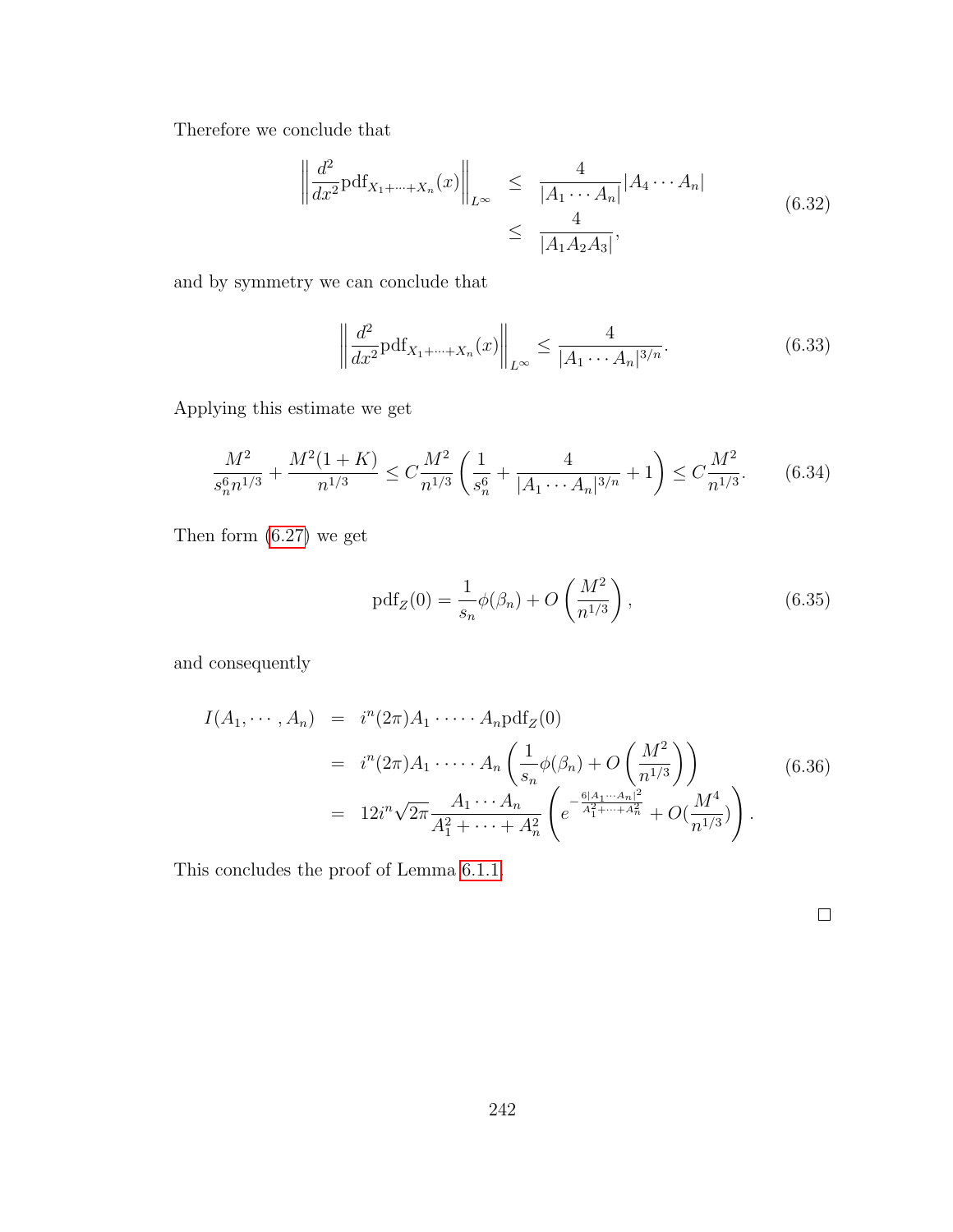### Bibliography

- [1] Jean Bourgain and Dong Li. Strong illposedness of the incompressible Euler equation in integer  $C<sup>m</sup>$  spaces. Geometric and Functional Analysis, 25(1):1-86, 2015.
- [2] Jean Bourgain and Nataša Pavlović. Ill-posedness of the Navier–Stokes equations in a critical space in 3D. Journal of Functional Analysis, 255(9):2233– 2247, 2008.
- [3] Stephen Cameron. Global well-posedness for the two-dimensional Muskat problem with slope less than 1. Analysis & PDE, 12(4):997–1022, 2019.
- [4] Stephen Cameron. Global wellposedness for the 3D Muskat problem with medium size slope. arXiv e-prints, page arXiv:2002.00508, 2020.
- [5] Angel Castro, Diego Córdoba, Charles Fefferman, Francisco Gancedo, and María López-Fernández. Rayleigh-Taylor breakdown for the Muskat problem with applications to water waves. Annals of Mathematics, 175(2):909-948, 2012.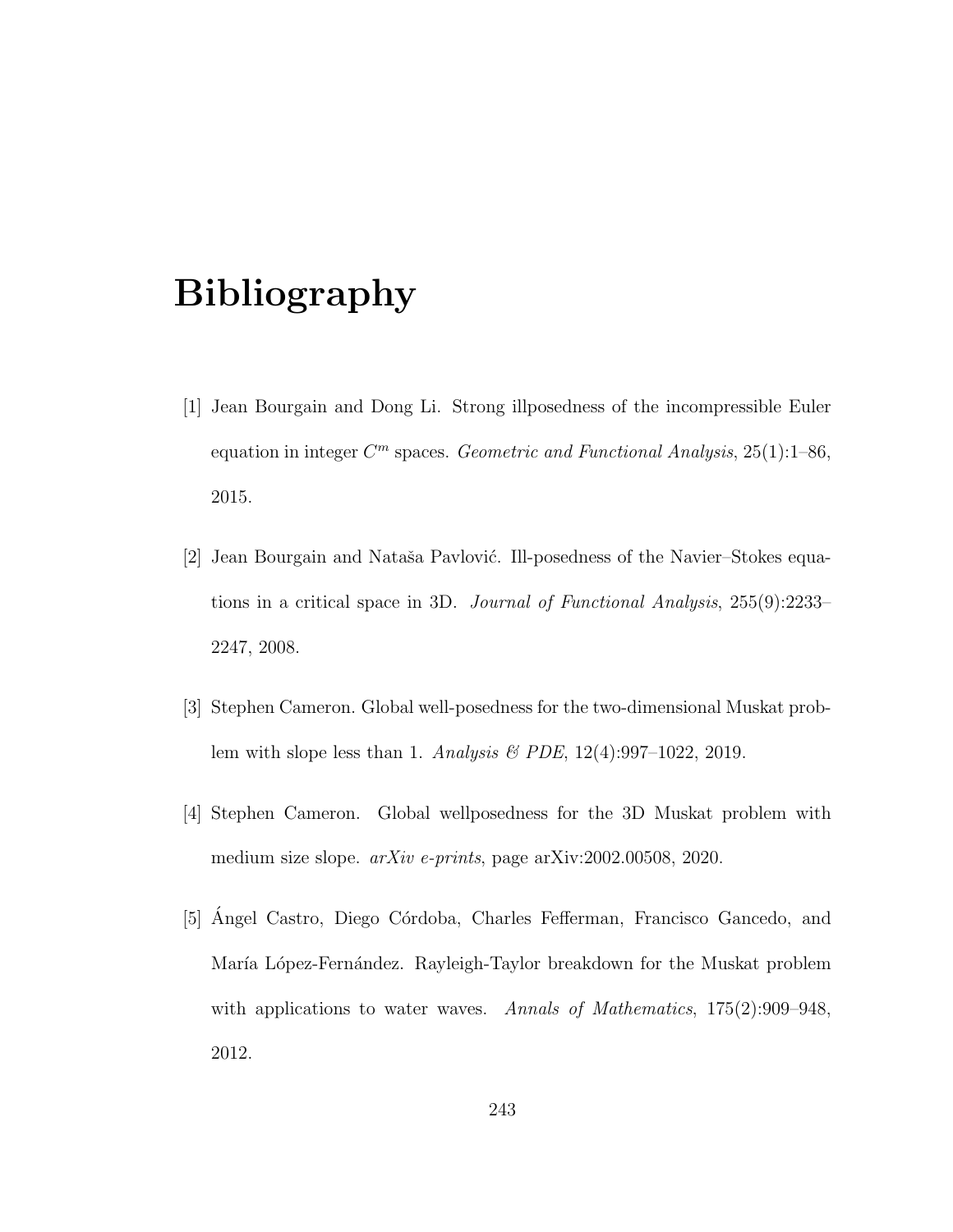- [6] C.H. Arthur Cheng, Rafael Granero-Belinchón, and Steve Shkoller. Wellposedness of the Muskat problem with  $H^2$  initial data. Advances in Mathematics, 286:32–104, 2016.
- [7] Al Cheskidov and Roman Shvydkoy. Ill-posedness for subcritical hyperdissipative Navier-Stokes equations in the largest critical spaces. Journal of Mathematical Physics, 53(11):115620, 2012.
- [8] Alexey Cheskidov and Roman Shvydkoy. Ill-posedness of the basic equations of fluid dynamics in Besov spaces. Proceedings of the American Mathematical Society, 138(03):1059–1059, 2010.
- [9] Peter Constantin, Diego Córdoba, Francisco Gancedo, Luis Rodríguez-Piazza, and Robert M. Strain. On the Muskat problem: Global in time results in 2D and 3D. American Journal of Mathematics, 138(6):1455–1494, 2016.
- [10] Peter Constantin, Diego C´ordoba, Francisco Gancedo, and Robert Strain. On the global existence for the Muskat problem. Journal of the European Mathematical Society, 15(1):201–227, 2013.
- [11] Peter Constantin, Francisco Gancedo, Roman Shvydkoy, and Vlad Vicol. Global regularity for 2D Muskat equations with finite slope. Annales de l'Institut Henri Poincare (C) Non Linear Analysis, 34(4):1041–1074, 2017.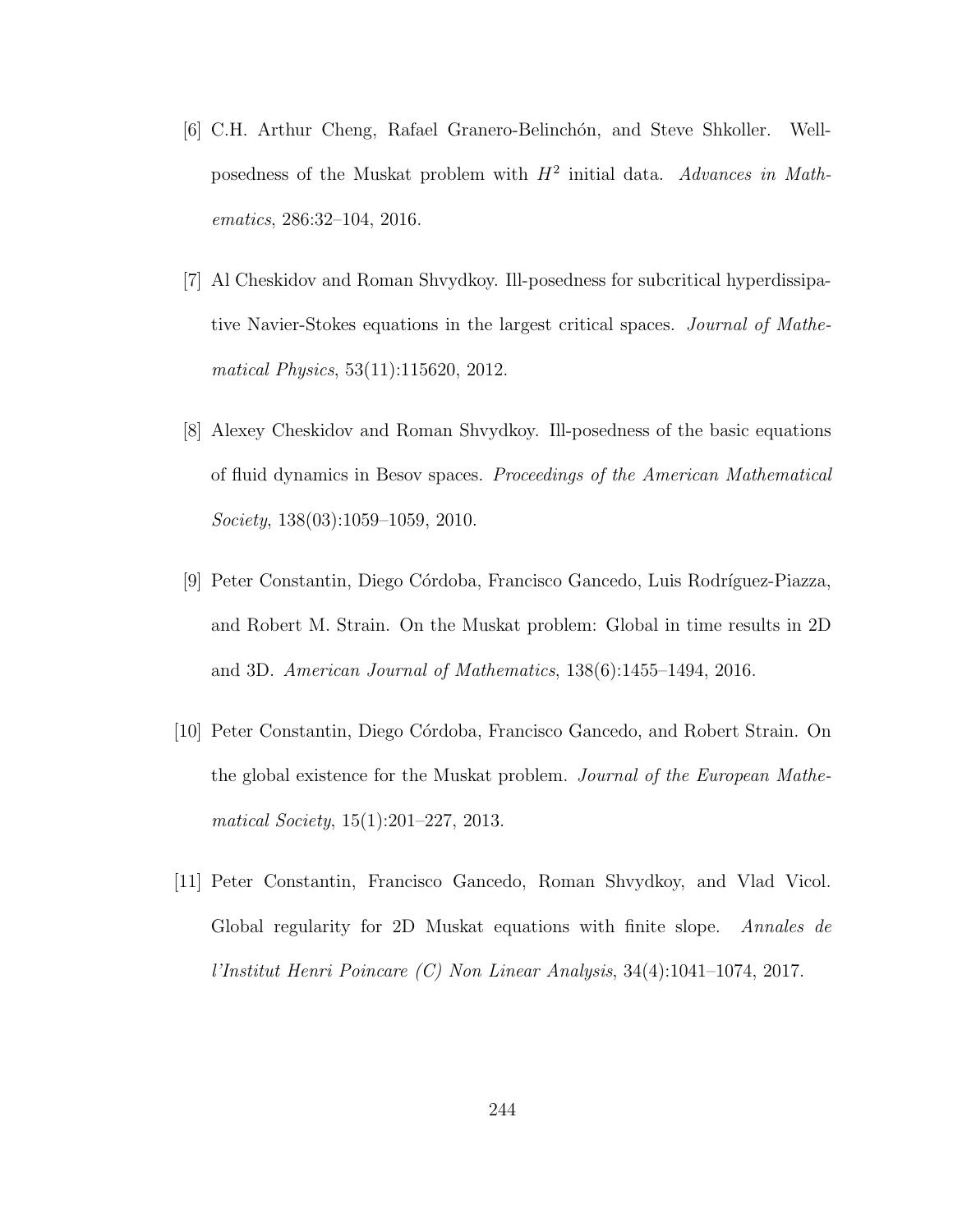- [12] Peter Constantin and Vlad Vicol. Nonlinear maximum principles for dissipative linear nonlocal operators and applications. Geometric and Functional Analysis, 22(5):1289–1321, 2012.
- [13] Antonio Córdoba, Diego Córdoba, and Francisco Gancedo. Interface evolution: the Hele-Shaw and Muskat problems. Annals of Mathematics, 173(1):477–542, 2011.
- [14] Antonio C´ordoba, Diego C´ordoba, and Francisco Gancedo. Porous media: The Muskat problem in three dimensions. Analysis & PDE,  $6(2)$ :447-497, 2013.
- [15] Diego C´ordoba and Francisco Gancedo. Contour Dynamics of Incompressible 3-D Fluids in a Porous Medium with Different Densities. Communications in Mathematical Physics, 273(2):445–471, 2007.
- [16] Diego C´ordoba, Francisco Gancedo, and Rafael Orive. A note on interface dynamics for convection in porous media. Physica D: Nonlinear Phenomena, 237(10-12):1488–1497, 2008.
- [17] Diego C´ordoba and Omar Lazar. Global well-posedness for the 2D stable Muskat problem in  $H^{3/2}$ . arXiv e-prints, page arXiv:1803.07528, March 2018.
- [18] Fan Deng, Zhen Lei, and Fanghua Lin. On the Two-Dimensional Muskat Problem with Monotone Large Initial Data. Communications on Pure and Applied Mathematics, 70(6):1115–1145, 2017.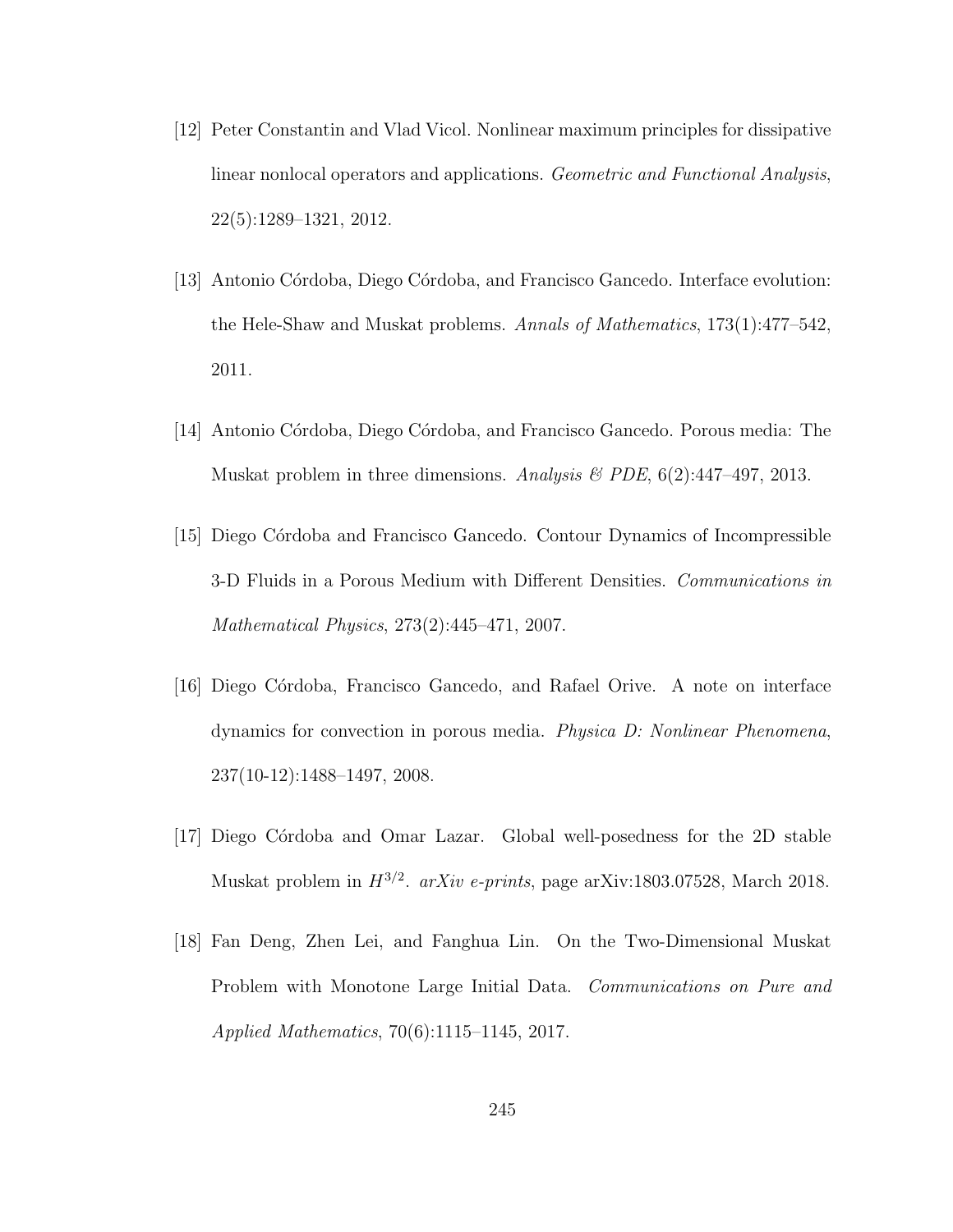- [19] Francisco Gancedo, Eduardo Garcia-Juarez, Neel Patel, and Robert Strain. Global Regularity for Gravity Unstable Muskat Bubbles. *arXiv e-prints*, page arXiv:1902.02318, 2019.
- [20] Francisco Gancedo, Eduardo García-Juárez, Neel Patel, and Robert Strain. On the Muskat problem with viscosity jump: Global in time results. Advances in Mathematics, 345(1):552–597, 2019.
- [21] Francisco Gancedo and Omar Lazar. Global well-posedness for the 3D Muskat problem in the critical Sobolev space. arXiv e-prints, page arXiv:2006.01787, 2020.
- [22] Yuan Gao, Jian-Guo Liu, and Xin Yang Lu. Gradient flow approach to an exponential thin film equation: global existence and latent singularity. ESAIM: Control, Optimisation and Calculus of Variations, 25:49, 2019.
- [23] Pierre Germain. The second iterate for the Navier–Stokes equation. Journal of Functional Analysis, 255(9):2248–2264, 2008.
- [24] Loukas Grafakos. Classical and Modern Fourier Analysis. Pearson/Prentice Hall, 2004.
- [25] Rafael Granero-Belinchón and Martina Magliocca. Global existence and decay to equilibrium for some crystal surface models. Discrete  $\mathcal C$  Continuous Dynamical Systems - A, 39(4):2101–2131, 2019.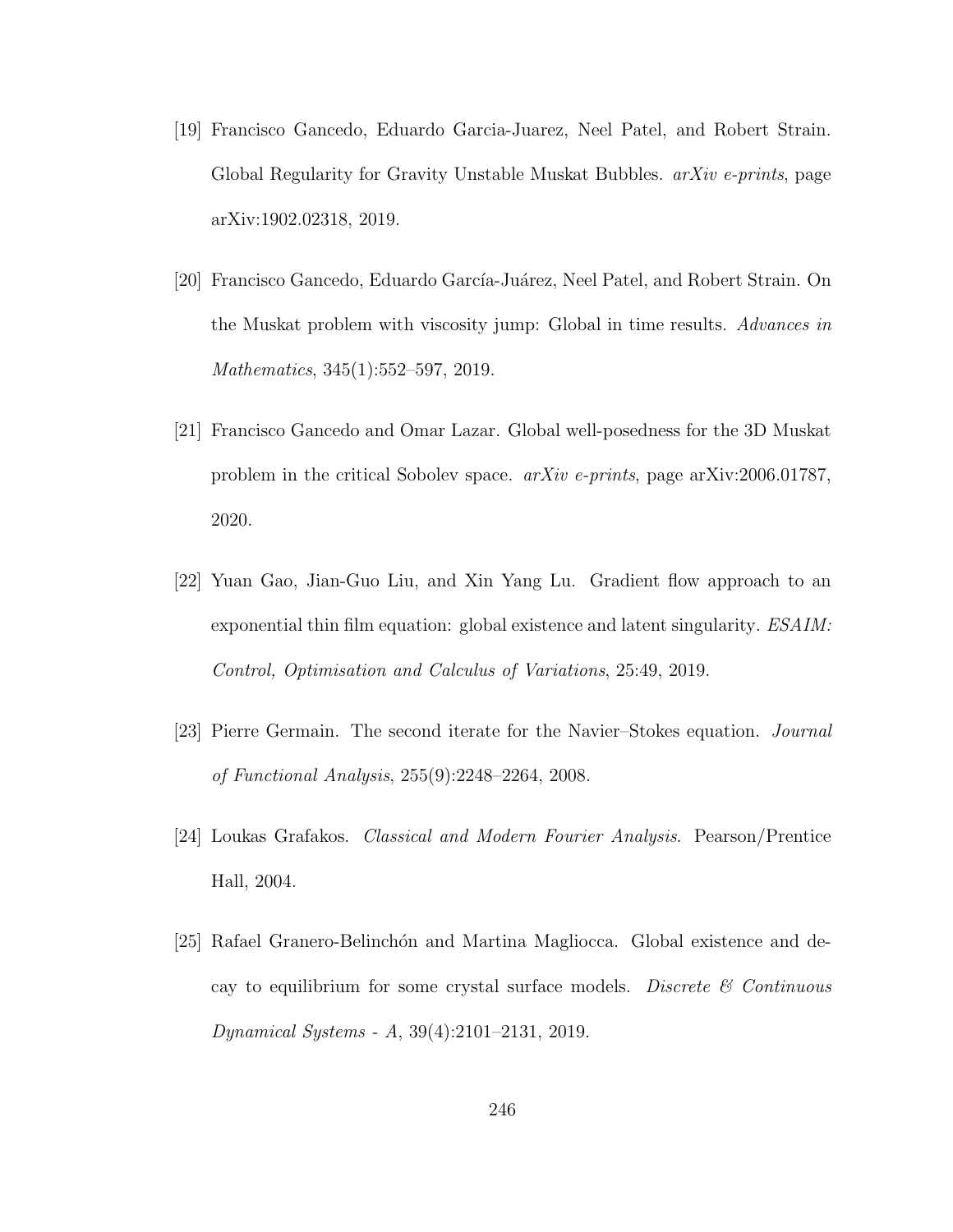- [26] Tsukasa Iwabuchi and Takayoshi Ogawa. Ill-posedness issue for the drift diffusion system in the homogeneous Besov spaces. Osaka Journal of Mathematics, 53(4):919–939, 2016.
- [27] Frederick W. King. Hilbert transforms. Cambridge University Press, Cambridge, 2009.
- [28] Jian-guo Liu and Robert Strain. Global stability for solutions to the exponential PDE describing epitaxial growth. Interfaces and Free Boundaries, 21(1):61–86, 2019.
- [29] Jian-Guo Liu and Xiangsheng Xu. Existence Theorems for a Multidimensional Crystal Surface Model. SIAM Journal on Mathematical Analysis, 48(6):3667– 3687, 2016.
- [30] Jian-Guo Liu and Xiangsheng Xu. Analytical Validation of a Continuum Model for the Evolution of a Crystal Surface in Multiple Space Dimensions. SIAM Journal on Mathematical Analysis, 49(3):2220–2245, 2017.
- [31] Anca-Voichita Matioc and Bogdan-Vasile Matioc. Well-posedness and stability results for a quasilinear periodic Muskat problem. Journal of Differential Equations, 266(9):5500–5531, 2019.
- [32] Bogdan-Vasile Matioc. The Muskat problem in two dimensions: equivalence of formulations, well-posedness, and regularity results. Analysis  $\mathcal{B}$  PDE, 12(2):281–332, 2019.